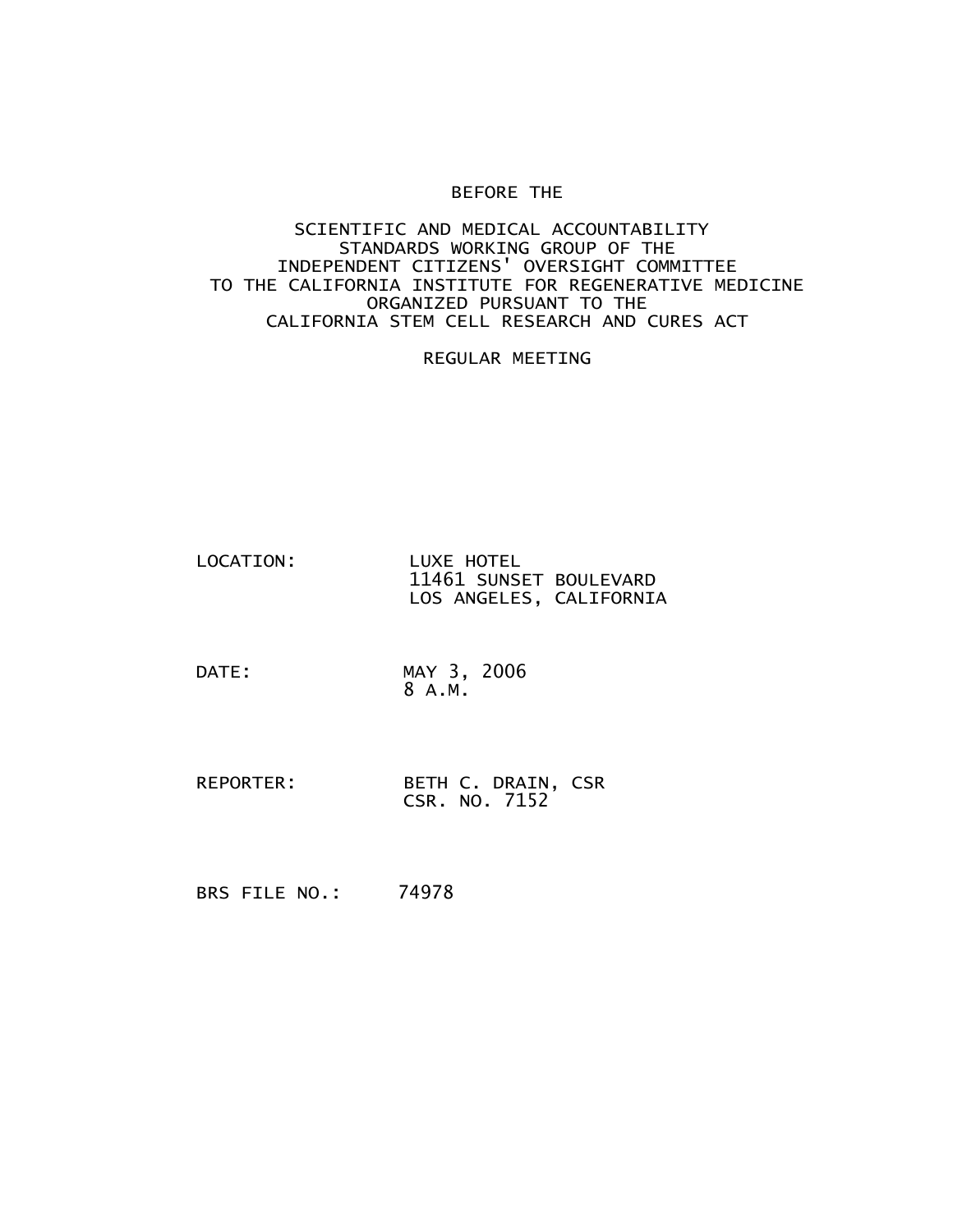## I N D E X

| ITEM                                                               | DESCRIPTION                 | PAGE NO. |
|--------------------------------------------------------------------|-----------------------------|----------|
|                                                                    | CALL TO ORDER AND ROLL CALL | 3        |
| <b>OPENING REMARKS</b>                                             |                             | 5        |
|                                                                    | CIRM STAFF PROGRESS REPORT  | 6        |
| CONSIDERATION OF PUBLIC COMMENTS ON<br>OAL-NOTICED MES REGULATIONS |                             | 11       |
| <b>ADJOURNMENT</b>                                                 |                             | 267      |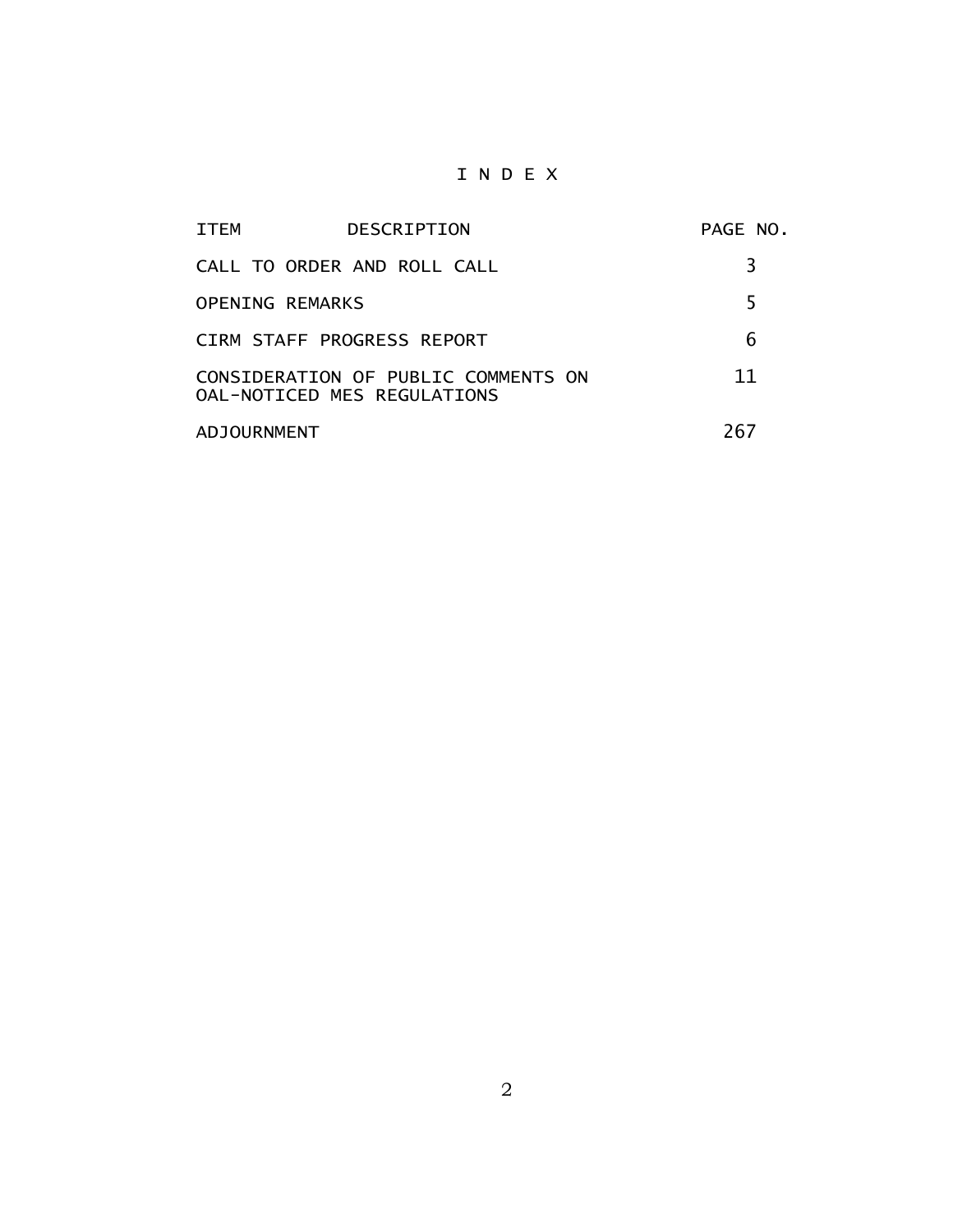LOS ANGELES, CALIFORNIA; WEDNESDAY, MAY 3, 2006 CO-CHAIR LO: FIRST I WANT TO WELCOME EVERYBODY TO OUR MEETING. WE HAVE A FULL AND RICH AGENDA OF IMPORTANT ISSUES TO DISCUSS TODAY. BUT FIRST, I WANT TO SAY HELLO AND TO THANK LOS ANGELES  $FOR$   $--$ CO-CHAIR LANSING: THE RAIN. CO-CHAIR LO: -- FOR HAVING -- DO WE NEED TO DO A ROLL CALL FIRST? SO LET'S FIRST DO A ROLL CALL. MS. ROSAIA: MARCY FEIT. BOB KLEIN. SHERRY LANSING. CO-CHAIR LANSING: HERE. MS. ROSAIA: FRANCISCO PRIETO. DR. PRIETO: HERE. MS. ROSAIA: JEFF SHEEHY. JON SHESTACK. ALTA CHARO. MS. CHARO: HERE. MS. ROSAIA: BERNARD LO. CO-CHAIR LO: HERE. MS. ROSAIA: PATRICIA KING. TED PETERS. MR. PETERS: HERE. MS. ROSAIA: KEVIN EGGAN. ANN KIESSLING. DR. KIESSLING: HERE. MS. ROSAIA: JEFFREY KORDOWER. KENNETH 1 2 3 4 5 6 7 8 9 10 11 12 13 14 15 16 17 18 19 20 21 22 23 24 25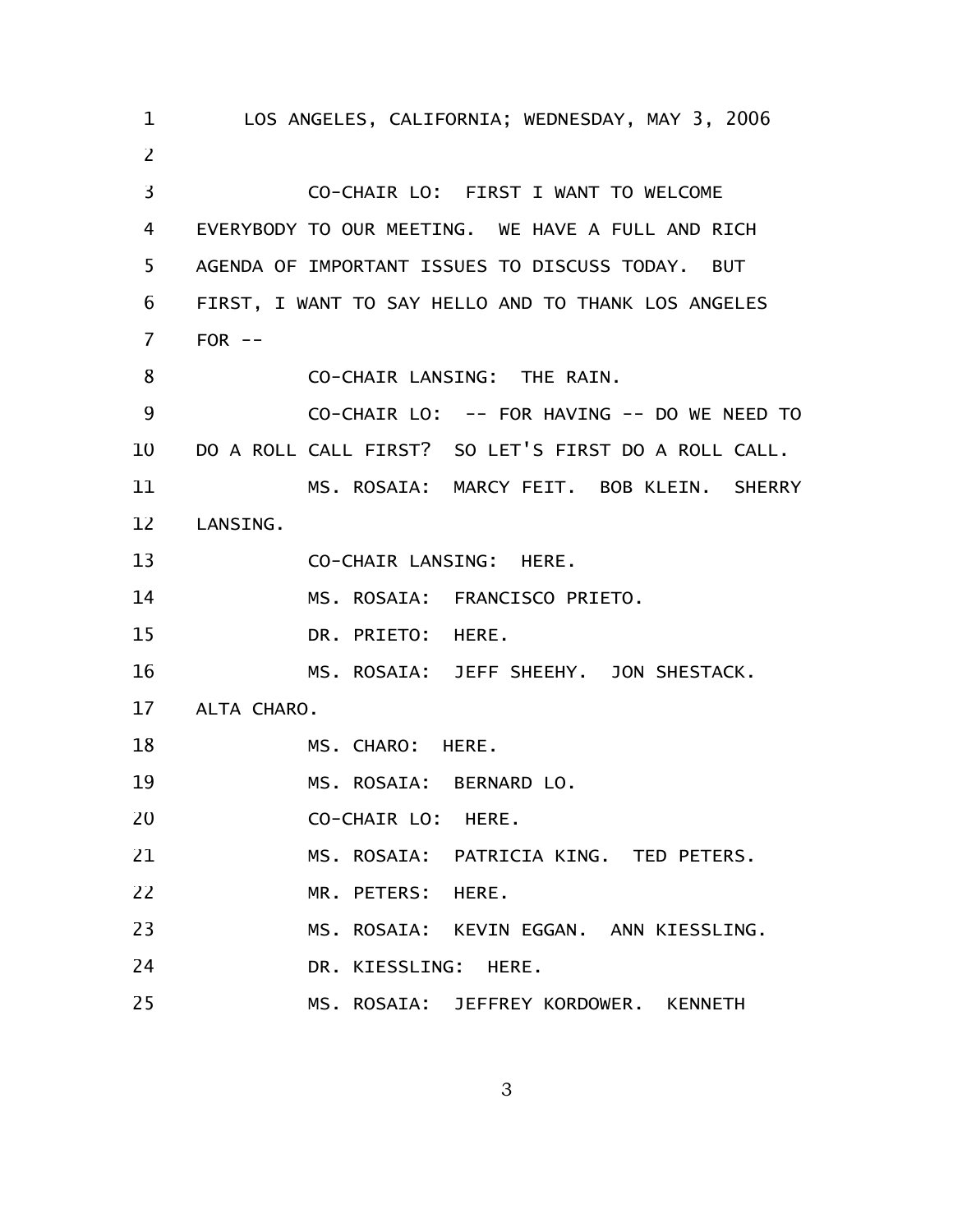OLDEN. 1

DR. OLDEN: HERE. MS. ROSAIA: JANET ROWLEY. ROBERT TAYLOR. DR. TAYLOR: HERE. MS. ROSAIA: JOHN WAGONER. JAMES WILLERSON. CO-CHAIR LO: IS ZACH ON THE PHONE? MR. LOMAX: ZACH AND KEVIN EGGAN ARE ON THE PHONE. CO-CHAIR LO: KEVIN ANSWERED THE ROLL CALL. MS. ROSAIA: HE DID NOT ANSWER THE ROLL CALL. DO WE HAVE A QUORUM? MR. LOMAX: DO WE HAVE KEVIN EGGAN ON THE LINE? DR. EGGAN: I'M HERE TOO. MR. LOMAX: KEVIN EGGAN IS PRESENT. CO-CHAIR LO: ARE WE EXPECTING JON? ARE WE EXPECTING ANYONE ELSE TO PHONE IN? MR. LOMAX: JOHN WAGONER IS EXPECTED. MS. ROSAIA: HE'S SUPPOSED TO PHONE IN AT NINE. BOB KLEIN IS SUPPOSED TO PHONE IN, JON AND JEFF ARE SUPPOSED TO BE HERE. CO-CHAIR LO: OKAY. SO WHY DON'T WE GO AHEAD AND START. AND I'M GOING TO CALL ON SHERRY TO HELP WITH. CAN YOU FOLKS HEAR US OKAY ON THE PHONE? DR. HALL: GEOFF, WE CAN'T HEAR BERNIE AT 2 3 4 5 6 7 8 9 10 11 12 13 14 15 16 17 18 19 20 21 22 23 24 25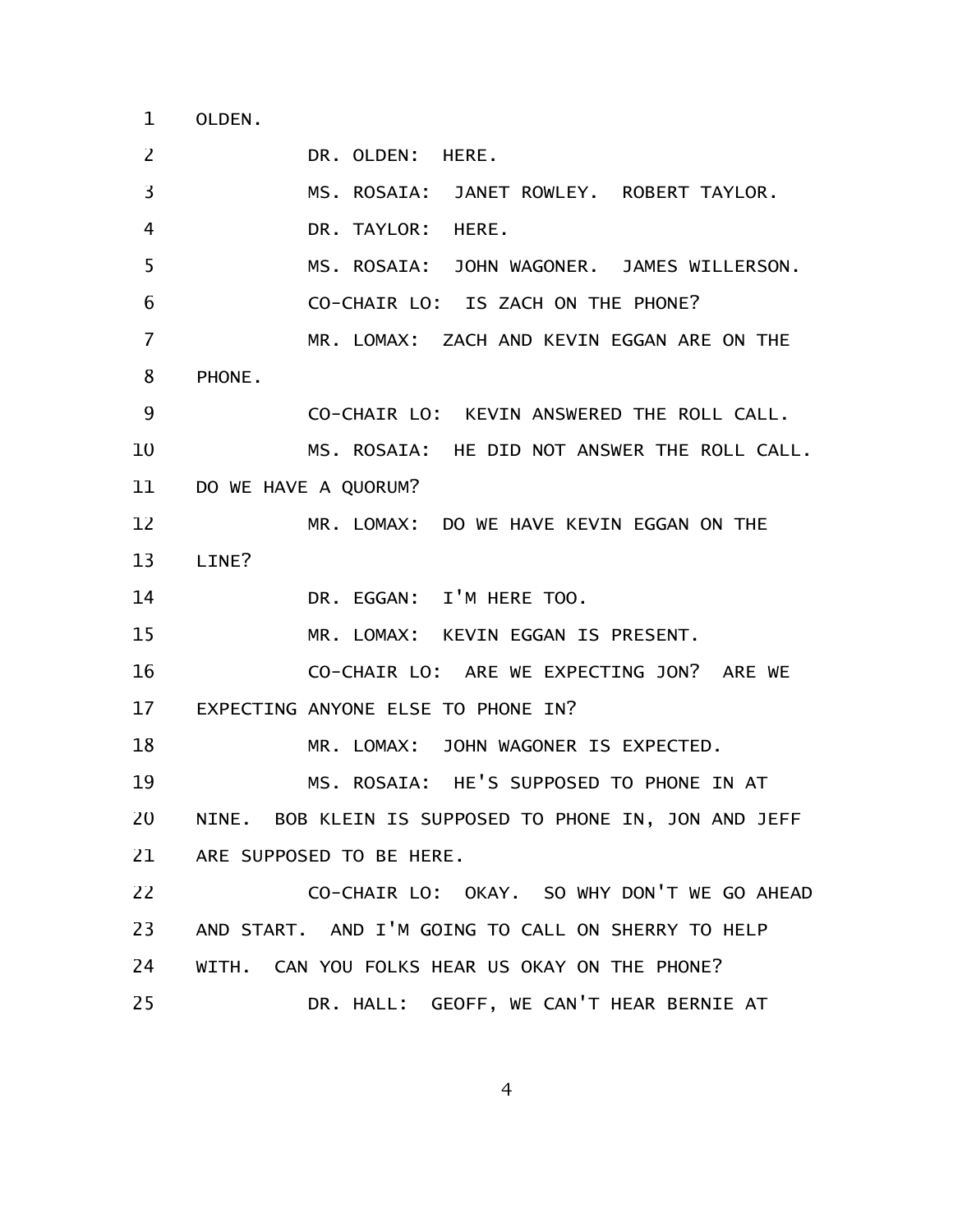ALL. 1

CO-CHAIR LO: OKAY. YOU DIDN'T MISS ANYTHING. SHERRY IS GOING TO GET TO A MIC. YOU DON'T NEED TO LISTEN TO ME. 2 3 4

CO-CHAIR LANSING: WELL, I ALSO WANT TO WELCOME ALL OF YOU TO RAINY SOUTHERN CALIFORNIA, WHICH IS BECOMING MORE NORMAL THAN WE'D LIKE IT TO BE. I ALSO WANT TO CALL ATTENTION TO ALL OF YOU WHO PERHAPS DIDN'T KNOW IT, THOUGH I HOPE EVERYBODY DID, ABOUT THE RESOUNDING POSITIVE COURT VICTORY THAT WE HAD IN OUR FAVOR, WHICH IS THRILLING AND OBVIOUSLY DUE TO ALL OF US, AND MAKES THE WORK THAT WE'RE DOING HERE TODAY, NOT MORE IMPORTANT, BUT MORE TIME SENSITIVE. WE WERE ABLE TO HAND OUT OUR FIRST TRAINING GRANTS, AND WE WANT THE SCIENCE TO CONTINUE. 5 6 7 8 9 10 11 12 13 14 15

I WANT TO THANK THE MEMBERS OF OUR GROUP FOR THE INORDINATE AMOUNT OF TIME THAT THEY HAVE SPENT IN THE PAST FEW MONTHS AND IN THE PAST TEN MONTHS. AND I WANT TO THANK THE MEMBERS OF THE PUBLIC FOR THEIR COMMENTS, WRITTEN AND ORAL, THAT HAVE HELPED US FORM THIS GROUP. 16 17 18 19 20 21

AS YOU KNOW, WE TURNED OVER OUR REGULATIONS. BERNIE LO PRESENTED THEM TO THE FULL BOARD OF THE ICOC ON FEBRUARY 10TH, AND THEY WERE GREETED WITH RESOUNDING SUCCESS, WHICH STARTED OUR PUBLIC COMMENT PERIOD, WHICH 22 23 24 25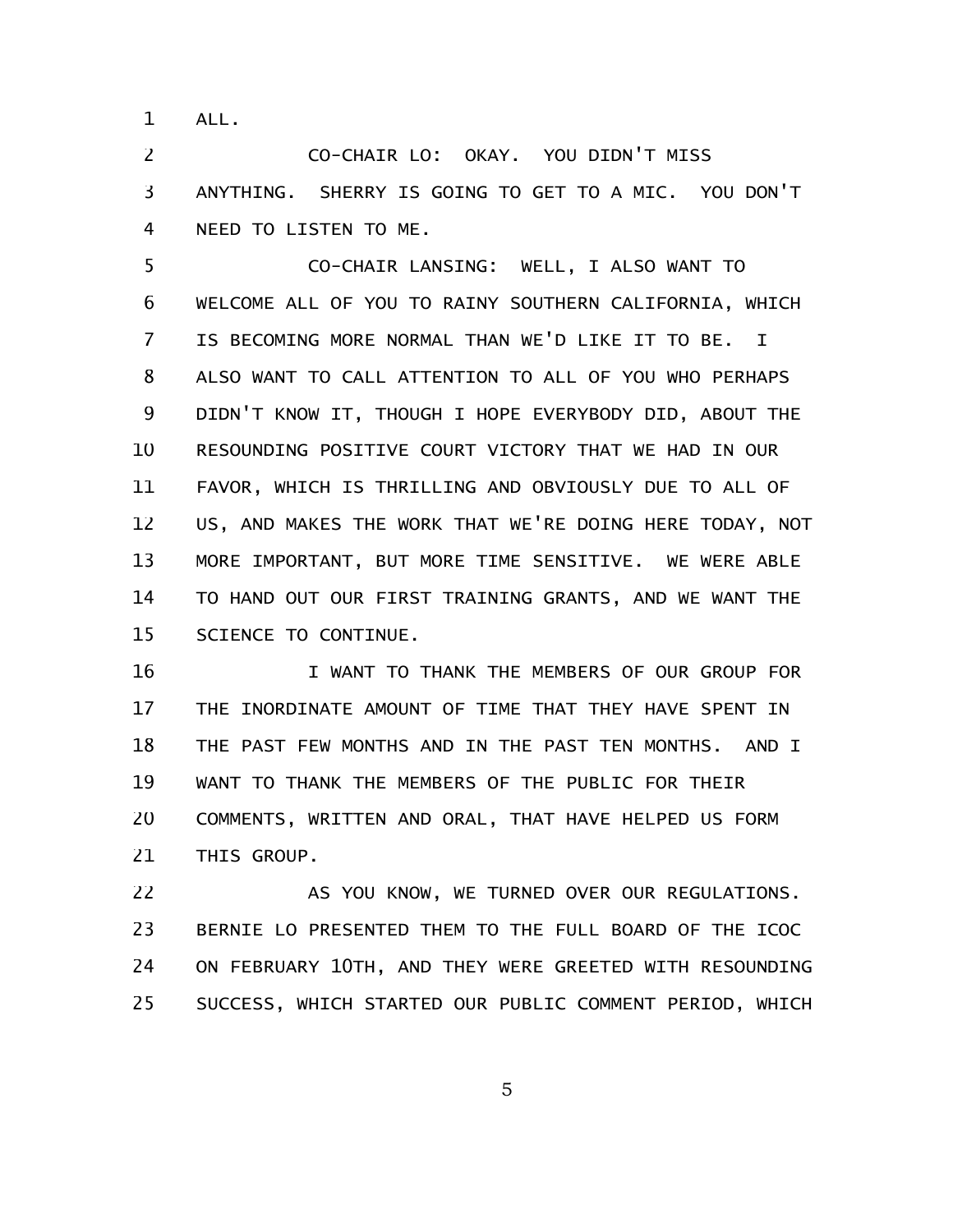ENDED ON MAY 1ST. 1

THE PURPOSE OF TODAY'S MEETING IS TO ADDRESS AND PRIORITIZE THE COMMENTS THAT WE RECEIVED FROM THE PUBLIC. AND WE ARE GOING TO ADDRESS THE ONES THAT PERTAIN TO OUR GROUP. AND AGAIN, I REALLY WANT TO THANK THE MEMBERS OF THE PUBLIC WHO TOOK THE TIME TO SEND US THEIR RESPONSE ORALLY OR IN WRITTEN FORM AND TELL THEM HOW VERY, VERY IMPORTANT THIS WAS TO US, AND AS YOU WILL SEE FROM OUR WORK TODAY, HOW SERIOUSLY WE TOOK IT AND HOW IT HAS AFFECTED SOME OF THE DECISIONS THAT WE'VE MADE. 2 3 4 5 6 7 8 9 10 11

AGAIN, I SAY TO YOU THAT THIS WILL ALWAYS BE A WORK IN PROGRESS. WE WILL CONTINUE TO MEET THROUGHOUT THE YEARS. AND AS THE SCIENCE CHANGES, SO WILL THE RULES. AND WITH THAT, I TURN IT OVER TO BERNIE LO. 12 13 14 15 16

CO-CHAIR LO: THANKS, SHERRY. I'M GOING TO ASK GEOFF LOMAX TO GIVE US A SUMMARY OF THE PROCESS OF PUBLIC COMMENTARY AND TO SORT OF ORIENT US TO THE VERY NICE SUMMARY THAT HE AND STAFF HAVE PREPARED. 17 18 19 20

MR. LOMAX: GREAT. THANK YOU, BERNIE. AS YOU ALL HAVE IN YOUR PACKET AND IT'S ALSO ON THE TABLE AVAILABLE TO THE PUBLIC IS A DOCUMENT THAT WILL HOPEFULLY LOOK FAMILIAR AT THIS POINT. IT IS TITLED "SUMMARY OF PUBLIC COMMENTS," AND IT'S THIS PARTICULAR 21 22 23 24 25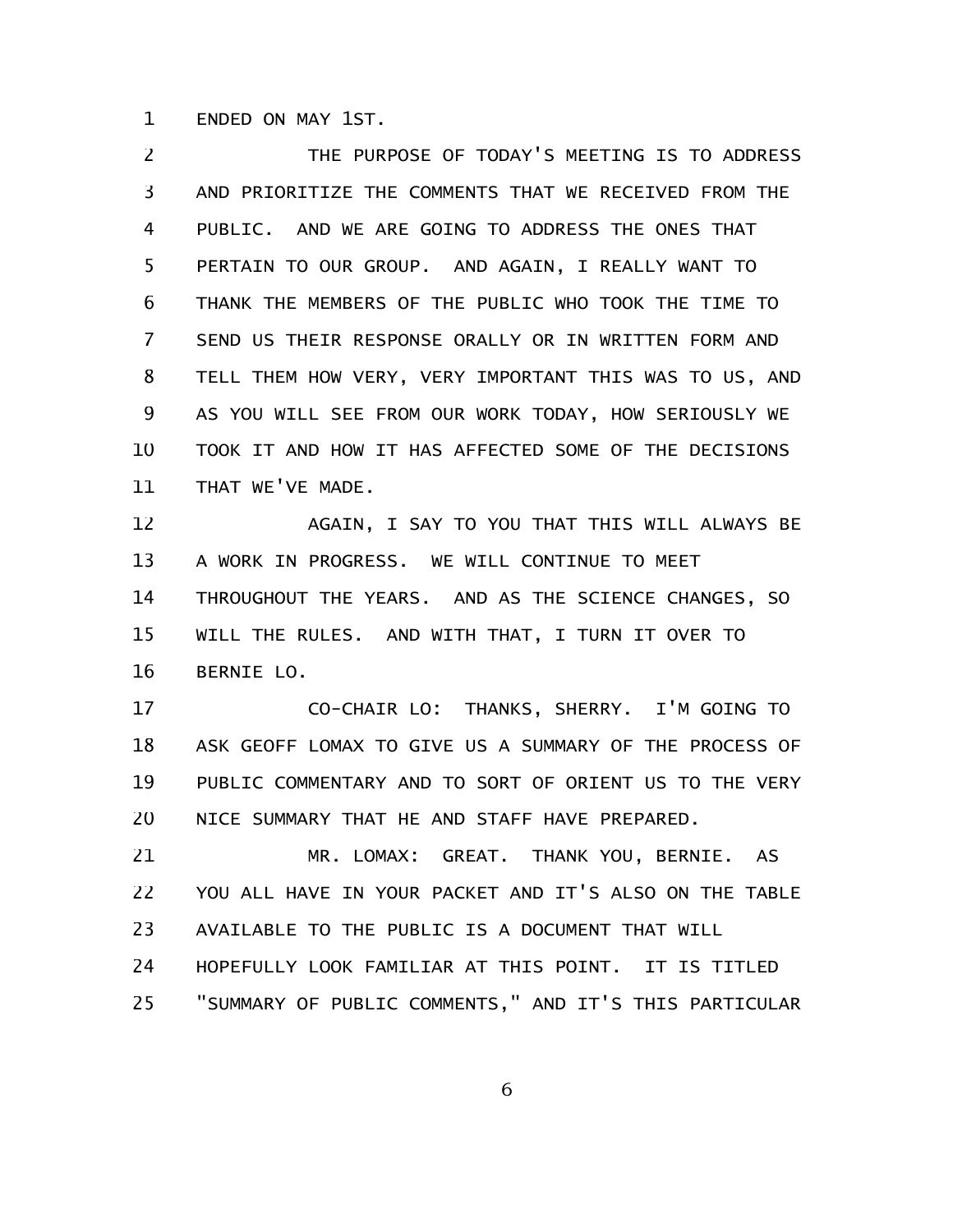VERSION THAT SAYS RECEIVED ON OR AFTER THE 10TH OF FEBRUARY. IT'S A SPREADSHEET-TYPE DOCUMENT. 1 2

AT PREVIOUS MEETINGS YOU'VE RECEIVED ALL THE COMMENTS LEADING UP TO THIS. AND WE JUST THOUGHT, RATHER THAN INCLUDING A WHOLE REPEAT OF THAT, FOR THE PURPOSE OF SAVING PAPER, WE'VE INCLUDED THE COMMENTS RECEIVED AFTER THE 10TH OF FEBRUARY. SO YOU WILL SEE THE COMMENT NUMBERS ON THE LEFT-HAND COLUMN START 2-47. WE HAD 46 COMMENTS IN THE INITIAL PHASE WHEN WE DEVELOPED THE REGULATIONS TO SEND TO THE ICOC. SO THE TWO INDICATES SORT OF PART 2, IF YOU WILL, AND ALL DOCUMENTS RECEIVED DURING THE OFFICIAL OFFICE OF ADMINISTRATIVE LAW PUBLIC COMMENTING PERIOD ARE INDICATED WITH THAT 2. 3 4 5 6 7 8 9 10 11 12 13 14

SO THIS DOCUMENT, I WILL JUST IMPRESS UPON EVERYONE, IT'S STILL IN DRAFT PHASE. WE HAVEN'T QUITE GOTTEN EVERY COMMENT IN THE LEVEL OF DETAIL WE'D LIKE, IN PART BECAUSE OF THE TIGHT COUPLING BETWEEN THE CLOSING OF THE COMMENT PERIOD AND THIS MEETING. SO AS A RESULT, YOU WILL FIND A NUMBER OF ORIGINAL COMMENTS IN YOUR PACKET AS WELL. WE THOUGHT IT BEST SIMPLY TO INCLUDE THOSE FOR THE SAKE OF BEING CLEAR. 15 16 17 18 19 20 21 22

AND SO WE WILL BY THE END OF THIS PROCESS AND I HOPE BY THE END OF NEXT WEEK HAVE THIS DOCUMENT, THE FULL SUMMARY DONE AND TO INCORPORATE EVERYTHING WHICH 23 24 25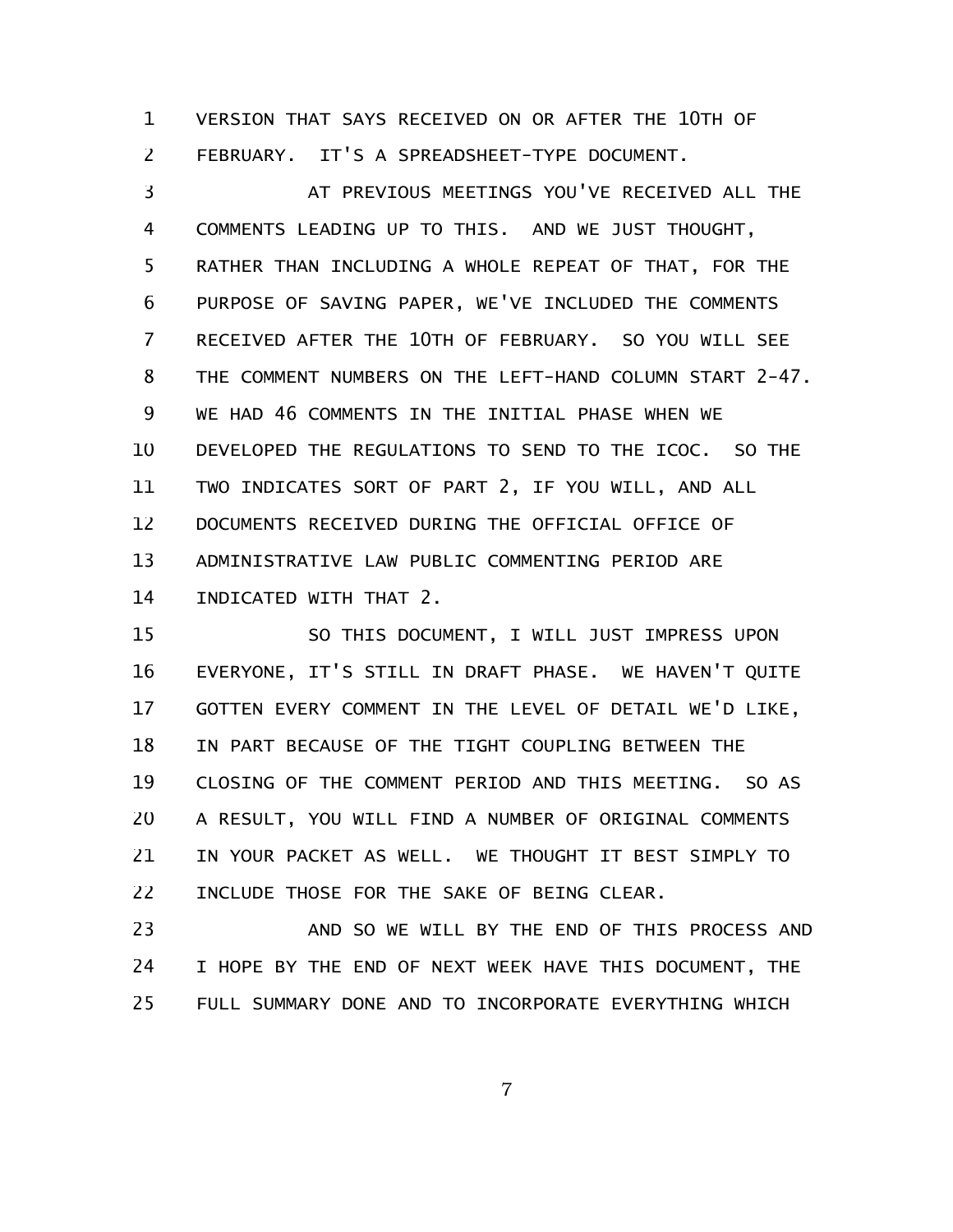WE RECEIVED TO DATE. 1

ONE OTHER DOCUMENT I WOULD JUST LIKE TO DRAW TO YOUR ATTENTION, BECAUSE I THINK IT WILL BE INFORMATIVE IN TERMS OF THE DELIBERATIONS AND JUST TO REFRESH FOLKS' MEMORY, THERE'S A SECOND DOCUMENT CALLED "SUMMARY OF ORIGINAL BASIS FOR THE CIRM MES REGULATIONS." AGAIN, IT TAKES A SPREADSHEET FORMAT. AND WHAT THAT IS IS A BREAKDOWN OF THE ENTIRE REGULATIONS ON A SECTION-BY-SECTION BASIS, AND IT INCLUDES REFERENCE FOR THE UNDERLYING REASONING OR THE BASIS FOR THAT REGULATION. SO YOU WILL SEE IT REFERENCES QUITE FREQUENTLY THINGS LIKE THE NAS GUIDELINES, EXISTING CALIFORNIA REGULATIONS, AND IN ADDITION, IT REFERENCES TO THE SWG TRANSCRIPTS. SO THOSE TYPES OF NOTATIONS ARE INTENDED TO SORT OF REMIND FOLKS WHAT THE BASIS FOR ANY PARTICULAR ASPECT OF REGULATIONS WERE. AND AGAIN, YOU MIGHT FIND THAT HELPFUL FOR REFERENCE PURPOSES AS WE GO THROUGH SOME OF THE COMMENTS TODAY. AND THIS IS A DOCUMENT, AGAIN, WE CAN MAKE AVAILABLE IN ELECTRONIC FORMAT BECAUSE ALL THE REFERENCE MATERIALS ARE ACTUALLY ORIGINAL DOCUMENT. THESE DOCUMENTS ARE LIVE AND YOU CAN LINK DIRECTLY TO THEM. I THINK WE HAVE ONE OTHER PERSON ON THE LINE. 2 3 4 5 6 7 8 9 10 11 12 13 14 15 16 17 18 19 20 21 22 23 24

CO-CHAIR LO: DID SOMEONE JUST JOIN? 25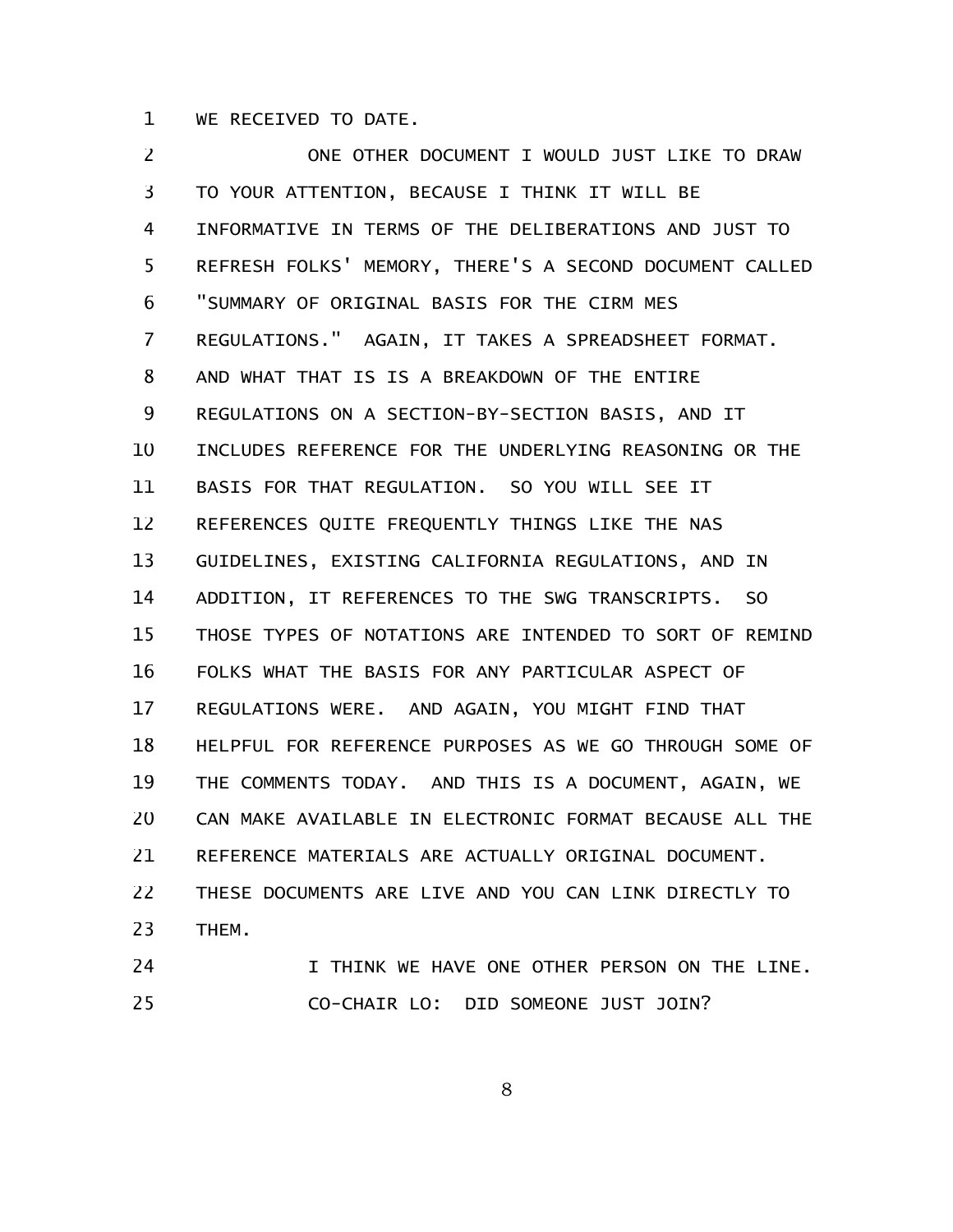DR. KIESSLING: HOW MANY PEOPLE ARE ON SPEAKER PHONE? 1 2

3

DR. WAGNER: THIS IS JOHN WAGNER. CO-CHAIR LO: JOHN, WELCOME. IT'S BERNIE LO. THANKS FOR JOINING US. WE ALSO HAVE ZACH HALL AND KEVIN EGGAN ON SPEAKER PHONE. IF ANY OF YOU AREN'T UNDERSTANDING WHAT WE'RE SAYING, JUST INTERRUPT AND WE'LL TRY AND SPEAK UP OR CLARIFY. DR. HALL: WE CAN UNDERSTAND THE PEOPLE ON THE SPEAKER PHONE VERY WELL. WE HAVE GREAT DIFFICULTY WITH THE ON-SITE SPEAKERS. SHERRY CAME THROUGH REASONABLY, EITHER BERNIE OR GEOFF WERE UNINTELLIGIBLE. MR. LOMAX: HOW'S THIS? SO THAT BRINGS US UP  $TO - -$ (INTERRUPTION IN PROCEEDINGS.) CO-CHAIR LO: JOHN AND ZACH AND KEVIN, IS THIS ANY BETTER AFTER MOVING THE SPEAKER PHONE? ZACH, JOHN, CAN YOU HEAR US ANY BETTER? WE MOVED THE PHONE. DOES THIS HELP? DR. HALL: WHEN YOU JUST ASKED, I UNDERSTOOD THE QUESTION, SO I GUESS IT IS MARGINALLY BETTER. CO-CHAIR LO: AGAIN, KEEP US APPRISED IF YOU ARE NOT HEARING US. DR. HALL: THAT ACTUALLY WAS FINE. LET'S CARRY ON AS IS. 4 5 6 7 8 9 10 11 12 13 14 15 16 17 18 19 20 21 22 23 24 25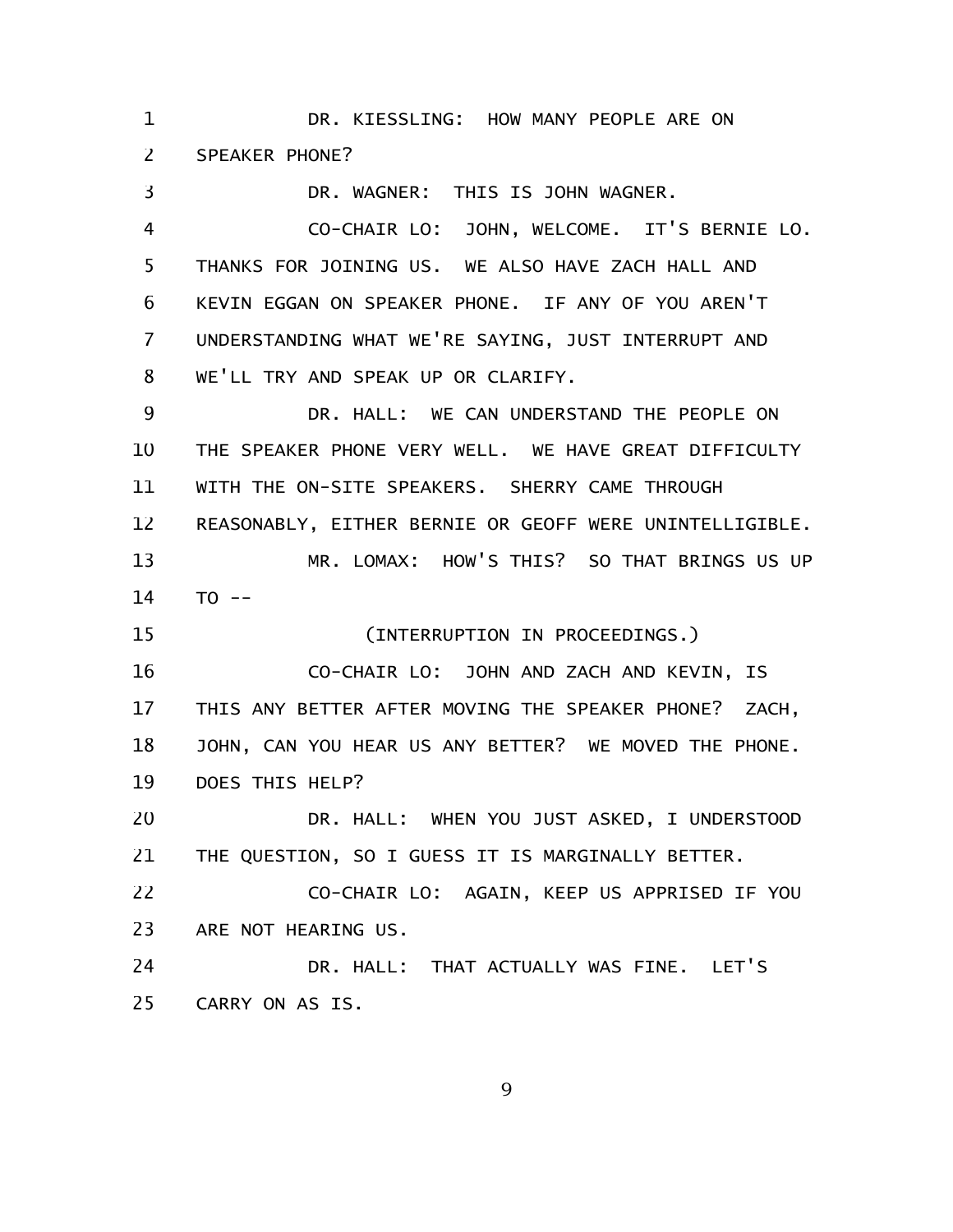MR. LOMAX: THANK YOU. THEN FINALLY -- DR. HALL: THANK YOU FOR REARRANGING. MR. LOMAX: WHAT I'D LIKE TO DO IS TURN TO SCOTT TOCHER JUST TO GIVE A QUICK DESCRIPTION OF THE PROCESS FROM HERE ON OUT AS IT PERTAINS TO THE OFFICE OF ADMINISTRATIVE LAW PROCEDURES. 1 2 3 4 5 6

MR. TOCHER: ALL RIGHT. I'LL TRY AND MAKE IT FAST. BASICALLY FROM THIS POINT FORWARD, THE WORKING GROUP WILL CONSIDER THE -- AFTER CONSIDERING THE PUBLIC COMMENT FROM TODAY, ANY REVISIONS TO THE REGULATIONS WILL BE POSTED ON THE CIRM WEBSITE FOR AN ADDITIONAL 15-DAY COMMENT PERIOD. THE TOTALITY OF THE COMMENTS AND REVISIONS TO THE REGULATIONS WILL BE THEN PRESENTED IN JUNE AT THE NEXT ICOC MEETING FOR FINAL APPROVAL BY THE ICOC. 7 8 9 10 11 12 13 14 15

WITH THAT FINAL APPROVAL, THE REGULATIONS WILL BE SUBMITTED, ALONG WITH THE FINAL STATEMENT OF REASONS, WHICH ADDRESS ALL THE PUBLIC COMMENTS, TO THE OFFICE OF ADMINISTRATIVE LAW, WHICH WILL THEN HAVE 30 BUSINESS DAYS TO REVIEW THE REGULATIONS AND THE STATEMENT OF REASONS AND THE OTHER SUPPORTING DOCUMENTATION. AND UPON THAT REVIEW, WILL EITHER APPROVE AND PUBLISH THE REGULATIONS, AND THEY WILL BE IN FULL FORCE AND EFFECT, OR MAY IN SOME CIRCUMSTANCES COMMUNICATE WITH CIRM FOR ADJUSTMENTS OR REVISIONS TO 16 17 18 19 20 21 22 23 24 25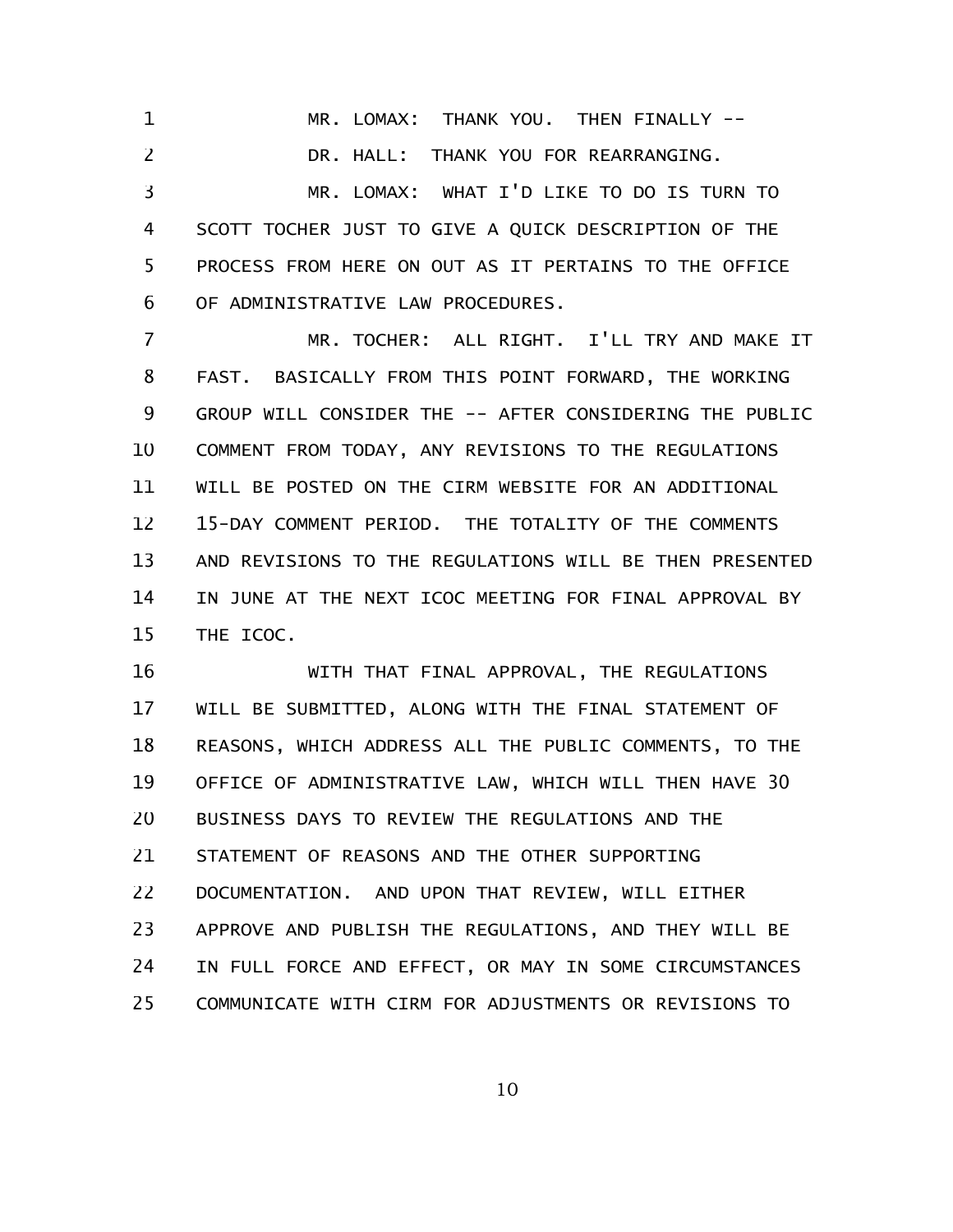THE REGULATIONS AS THEY REQUIRE. 1

CO-CHAIR LO: THANKS, SCOTT. ANY QUESTIONS ABOUT THE PROCEDURES? OKAY. 2 3

IF SOMEONE CAN FLIP ON THE SLIDES. WE RECEIVED A LOT COMMENTS. WE WERE VERY, VERY GRATEFUL TO THE PUBLIC FOR THEIR THOUGHTFUL COMMENTS, AND ALSO IN A NUMBER OF CASES THEY SORT OF PROVIDED ADDITIONAL INFORMATION TO EXPLAIN THEIR POINTS. WE TRIED TO SORT THESE INTO SEVERAL DIFFERENT CATEGORIES. WE OBVIOUSLY CAN'T TALK ABOUT EVERYTHING TODAY, AND WE DON'T WANT TO OPEN UP ISSUES THAT WE ALREADY DISCUSSED AT LENGTH. 4 5 6 7 8 9 10 11

THERE ARE SOME SUGGESTIONS WHICH WE THINK ARE TECHNICAL SUGGESTIONS WHERE A COUPLE OF WORDS NEED TO BE CHANGED WHERE THERE'S NO DISAGREEMENT ON THE INTENTION OF THE REGULATIONS, BUT THE WORDING WASN'T QUITE RIGHT. AND WE'RE PROPOSING NOT TO GO INTO ALL THOSE. 12 13 14 15 16 17

THERE WERE ALSO A NUMBER OF COMMENTS FROM PEOPLE -- NOT EVERYONE AGREES WITH US, AND I THINK IT'S VERY HEALTHY FOR PEOPLE TO EXPRESS THEIR OPINIONS. BUT WHERE THEY MERELY REGISTER DISAGREEMENT ON A TOPIC WE HAD DISCUSSED AND LISTENED TO THEIR COMMENTS AND DELIBERATED, I DON'T THINK WE WANT TO OPEN ALL THAT UP TODAY. THERE ARE A NUMBER OF ISSUES WHERE I THINK THERE'S ENOUGH NEW THINKING, NEW SUGGESTIONS, THAT IT 18 19 20 21 22 23 24 25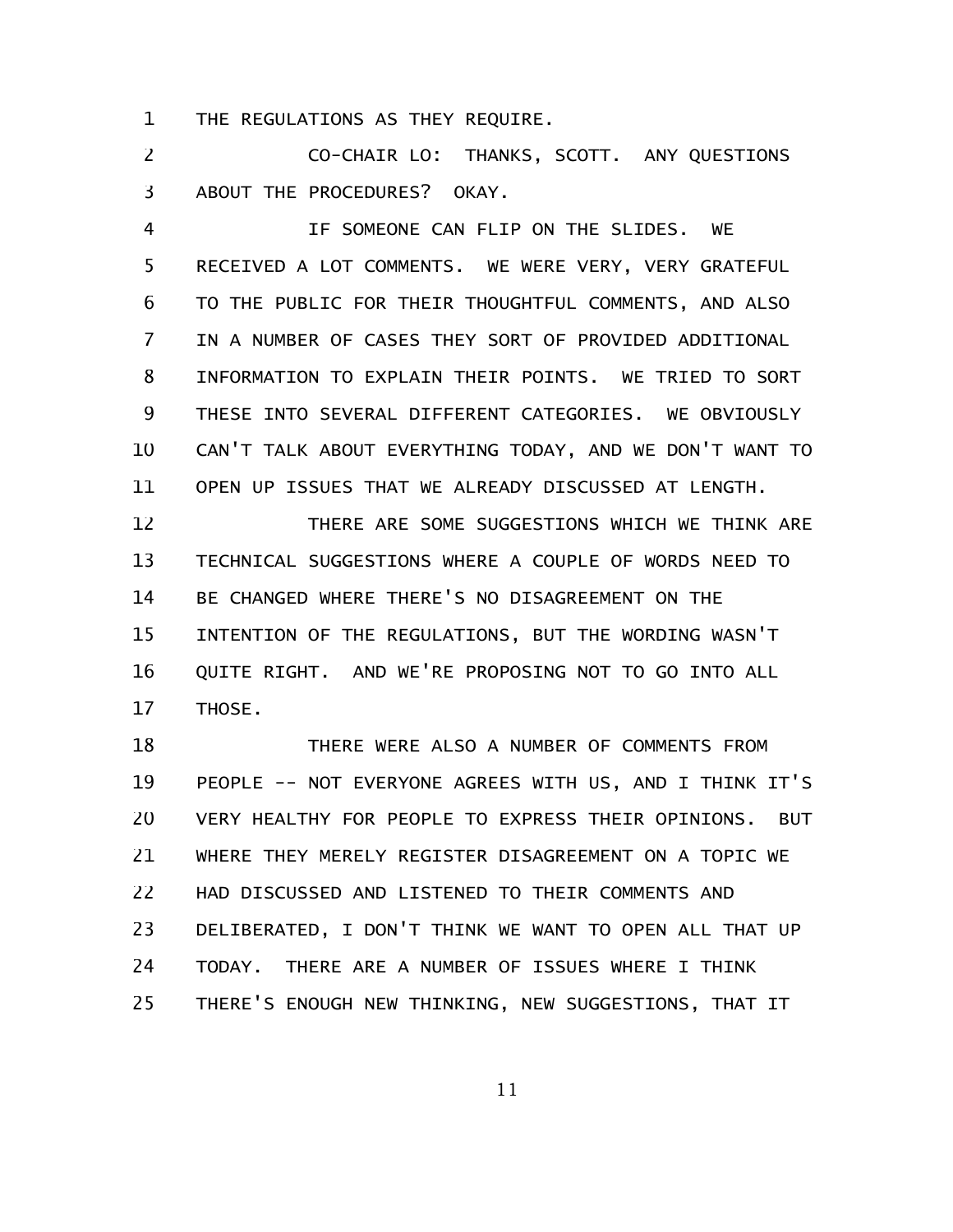WOULD BE VERY WISE TO REVISIT SOME TOPICS THAT WE HAD COVERED IN THE REGULATIONS AND MAY WELL WANT TO CHANGE THE REGULATIONS ON SOME OF THOSE. 1 2 3

IN ADDITION, THERE WERE SOME OTHER TOPICS THAT WE REALLY HAD NOT CONSIDERED IN DEPTH AT THE TIME OF ISSUING OUR RECOMMENDATIONS TO THE ICOC IN FEBRUARY. I THINK IT'S VERY IMPORTANT THAT WE BEGIN TO GRAPPLE WITH, TO ADDRESS THESE VERY IMPORTANT COMMENTS. AND I THINK THAT'S SOMETHING ELSE I'D LIKE TO DO TODAY. 4 5 6 7 8 9

JUST FOR THE SAKE OF TRYING TO GIVE US A SENSE OF WHERE I HOPE WE CAN GO TODAY, I MADE A COUPLE OF SLIDES TO SORT OF SELECT OUT THE ISSUES THAT I THINK WE REALLY WANT TO HAVE A DISCUSSION ON AND TRY AND REACH SOME RESOLUTION ON. 10 11 12 13 14

THE FIRST SLIDE, AND I'LL READ THEM OUT FOR THE FOLKS ON THE PHONE OR MAYBE WE CAN E-MAIL THESE TO THE FOLKS ON THE PHONE. IS THAT POSSIBLE? 15 16 17

FIRST SLIDE IS ISSUES THAT NEED DISCUSSION AND, I THINK, RESOLUTION. WE GOT COMMENTS BACK ON OOCYTE DONATION. AND THE TWO SPECIFIC COMMENTS ARE THE WORDING OF THEIR LANGUAGE REGARDING COMPROMISE TO THE WOMAN'S REPRODUCTIVE SUCCESS. IT THINK THERE'S SOME VERY HELPFUL LANGUAGE THERE THAT WE WANT TO LOOK AT AND POSSIBLY ADOPT. 18 19 20 21 22 23 24

25

THERE ALSO WERE A LOT OF COMMENTS ABOUT THE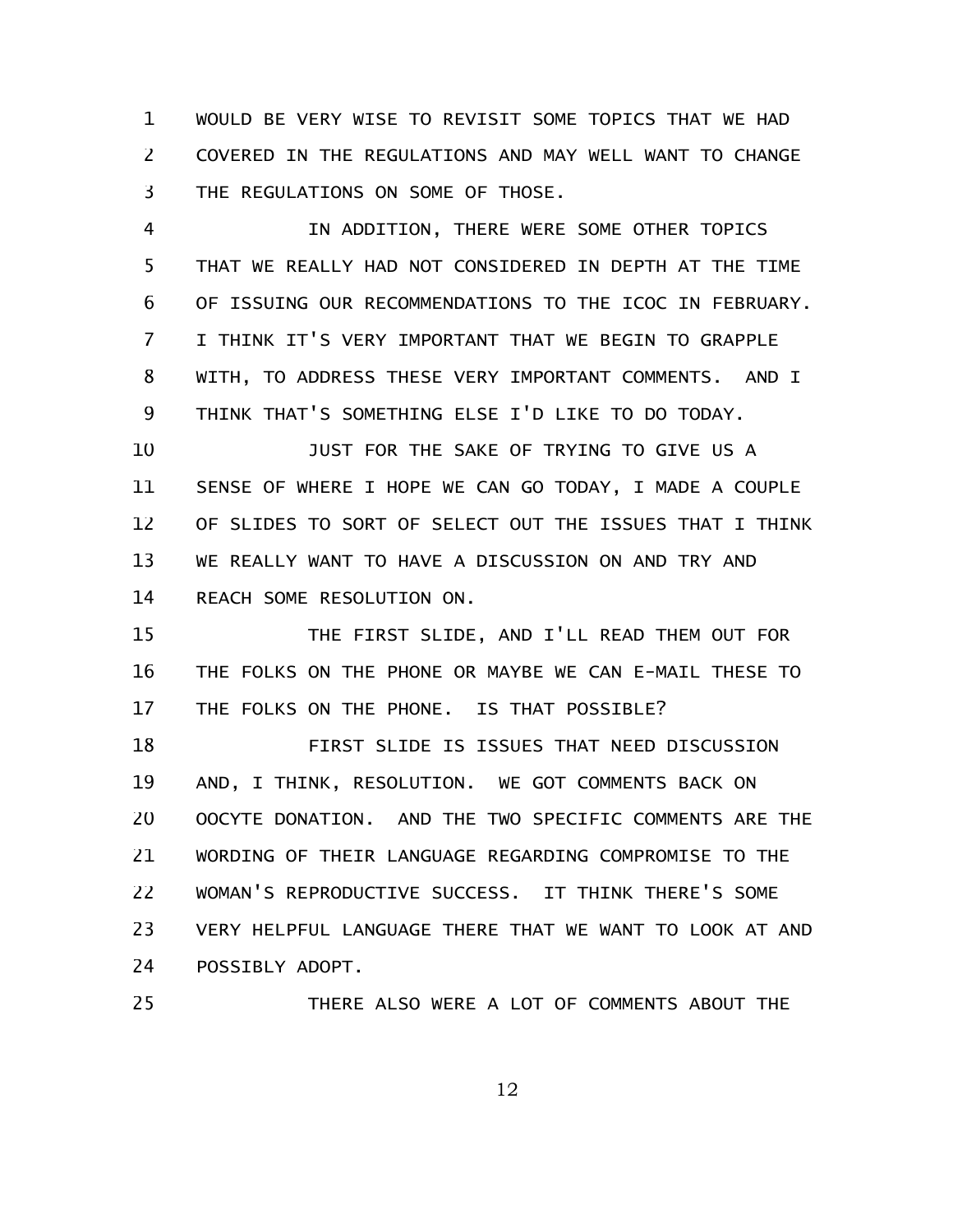DELIBERATION PERIOD BEFORE THE OOCYTE DONOR GIVES FINAL CONSENT AND, AGAIN, SOME THOUGHTFUL COMMENTS THAT RAISED IDEAS WE DID NOT REALLY CONSIDER IN OUR PREVIOUS DELIBERATIONS. 1 2 3 4

SECOND BIG ISSUE IS DONATION OF FETAL TISSUE AND CORD BLOOD FOR CIRM-FUNDED RESEARCH AND THE CONSENT PROCESS FROM THE MALE PROGENITOR. AGAIN, THESE ARE DIFFICULT, IMPORTANT ISSUES, AND I THINK THERE ARE POINTS MADE THAT WE WANT TO TAKE INTO ACCOUNT. 5 6 7 8 9

AND THE THIRD OF THOSE ISSUES HAS TO DO WITH WHETHER CIRM SHOULD FUND RESEARCH THAT YIELDS INHERITABLE GENETIC MODIFICATION IN HUMANS. IN OTHER WORDS, IF RESEARCH TRANSPLANTS A GENETICALLY MODIFIED CELL INTO A HUMAN EMBRYO, IS THAT SOMETHING CIRM IS WILLING TO FUND? AND ALSO IS GENETIC MANIPULATION OF A EMBRYO OPEN FOR CIRM FUNDING? I THINK THERE'S SOME ISSUES THERE THAT WE DIDN'T CONSIDER THAT REALLY HAVE TO DO WITH SEPARATING THE REPRODUCTION OF HUMANS THAT HAVE GENETIC MODIFICATIONS THAT WOULD PASS ON IN THE GERM LINE VERSUS, FOR EXAMPLE, SCIENTIFIC STUDIES WHERE THERE WILL BE NO SUBSEQUENT BREEDING. 10 11 12 13 14 15 16 17 18 19 20 21

SO THOSE WERE THREE ISSUES, I THINK, IT WOULD BEHOOVE US TO THINK ABOUT THE SUGGESTIONS THAT WERE MADE. 22 23 24

NEXT SLIDE, THERE ARE TWO OTHER ISSUES WHICH

25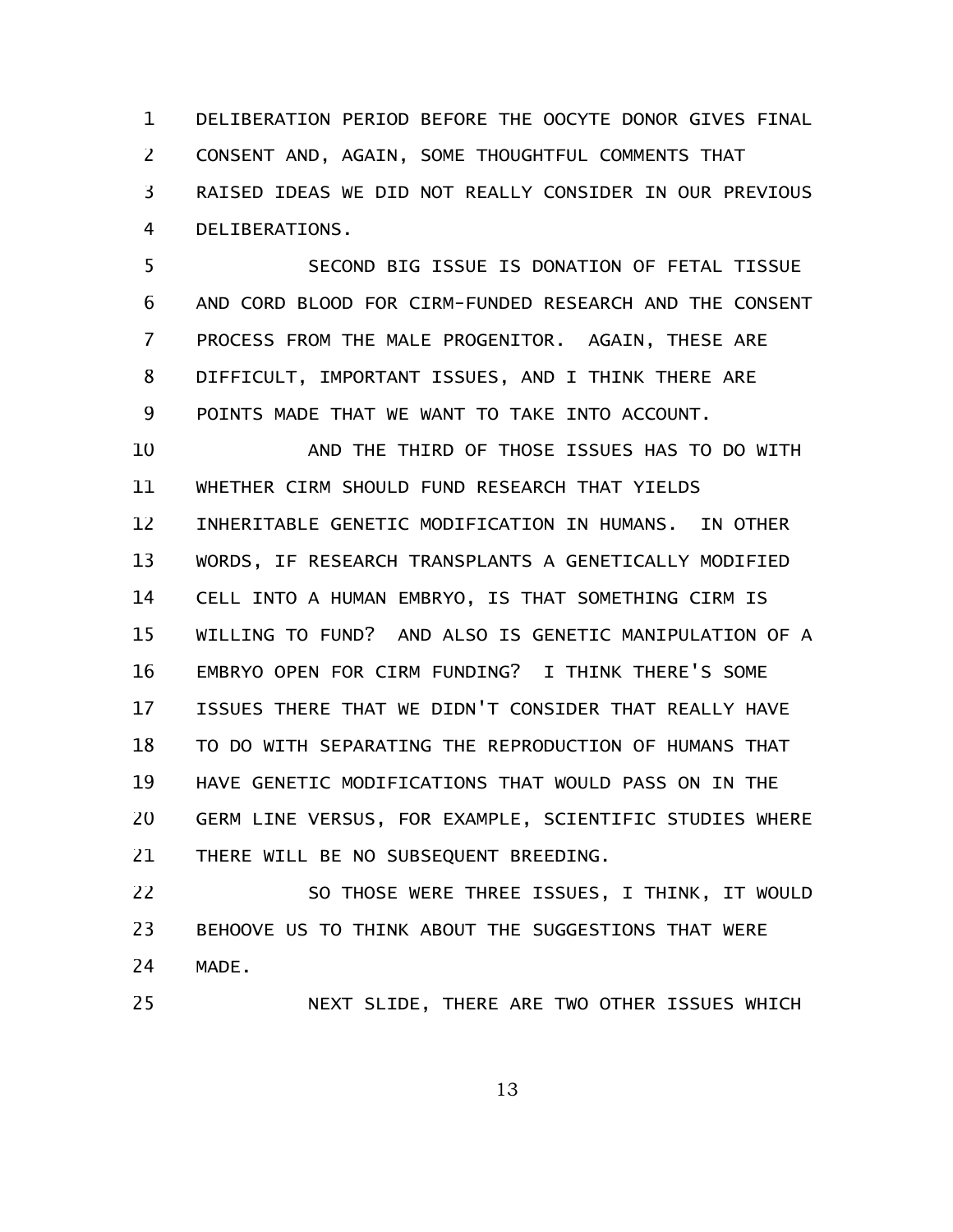ARE IMPORTANT, I DON'T THINK AS COMPLICATED, BUT ARE CLEARLY VERY IMPORTANT. ONE IS THE DEFINITION OF COVERED STEM CELL LINES. WE HAD A NUMBER OF COMMENTS, PARTICULARLY FROM RESEARCHERS AND RESEARCH INSTITUTIONS, THAT THE DEFINITION WE MADE IN FEBRUARY WAS TOO BROAD AND SWEPT IN ADULT STEM CELL LINES THAT REALLY DIDN'T REQUIRE THE DEGREE OF OVERSIGHT THAT SEEMED TO BE IMPLIED IN OUR WORDING. 1 2 3 4 5 6 7 8

AND A SECOND ISSUE IS CARE FOR THE COMPLICATIONS OF OOCYTE DONATION IN WOMEN WHO ARE IN CIRM-FUNDED RESEARCH PROJECTS. AND AGAIN, NO QUESTION ABOUT -- THE IDEA WE PUT FORWARD, I THINK, WAS VERY WELL RECEIVED, BUT SOME SUGGESTIONS AS TO HOW TO REFRAME OUR LANGUAGE TO GIVE A LITTLE MORE FLEXIBILITY FOR HOW THAT CARE IS PAID FOR. 9 10 11 12 13 14 15

SO THOSE TWO ISSUES I THINK WE DO NEED TO RESOLVE, BUT HOPE WILL NOT REQUIRE AS DETAILED DISCUSSION. 16 17 18

THEN I THINK THERE ARE TWO ISSUES WHICH I WOULD SAY THEY'RE NOT NEW ISSUES, BUT THEY'RE COMMENTS WE RECEIVED, VERY EXTENSIVE COMMENTS, THAT GO INTO THE ISSUES OF RECORDKEEPING AND ASSURANCE OF COMPLIANCE IN MORE DEPTH THAN WE WERE ABLE TO DO IN THE FEBRUARY VERSION. AND I THINK GIVEN THE IMPORTANCE OF ACCOUNTABILITY AND TRANSPARENCY, WE NEED TO REALLY 19 20 21 22 23 24 25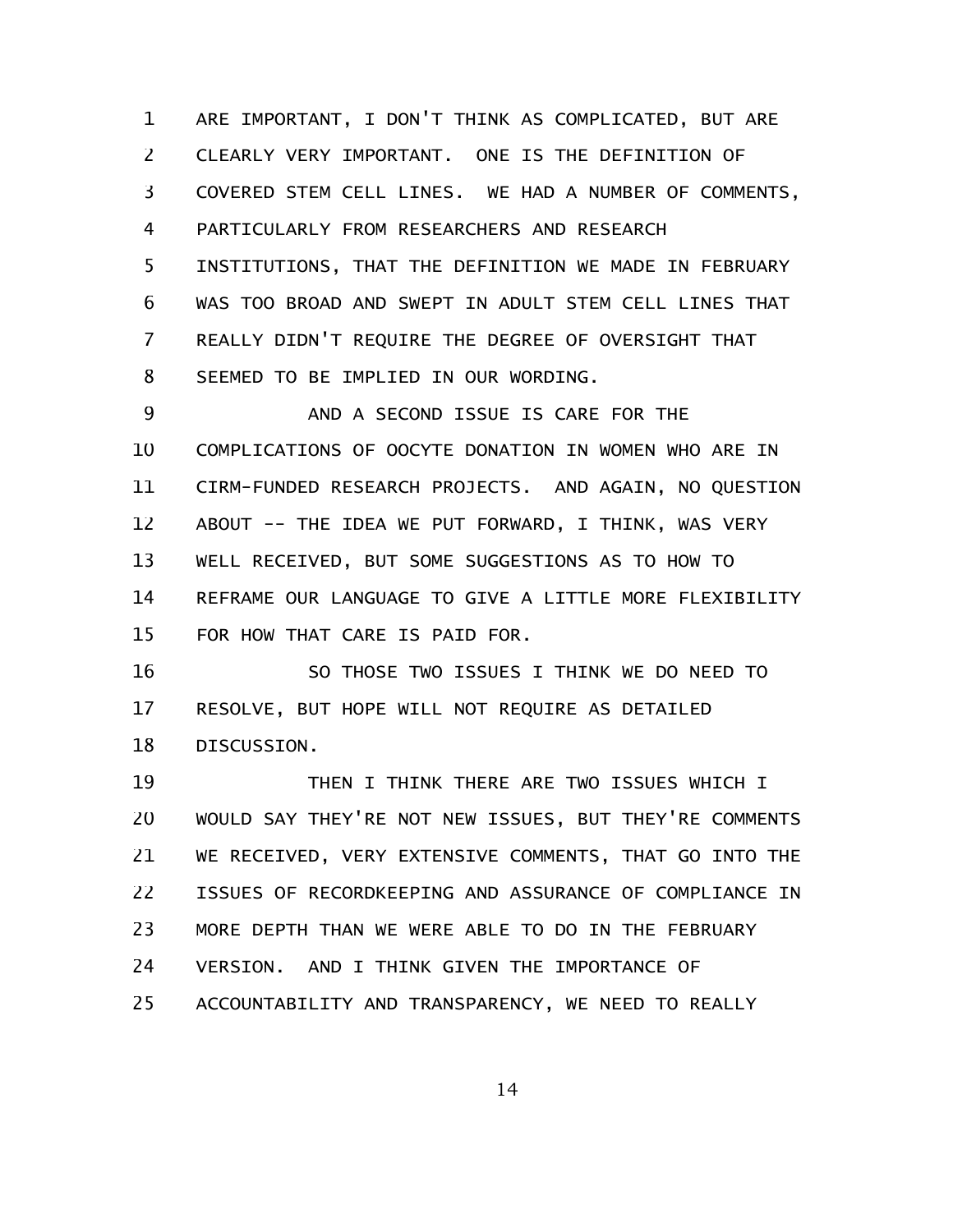SPEND SOME TIME THINKING ABOUT THESE ISSUES AND THINKING ABOUT THE IDEAS THAT WERE RAISED IN THE PUBLIC COMMENTS. 1 2 3

AGAIN, AS SHERRY ALWAYS SO WISELY REMINDS US, THESE ARE ISSUES THAT WE DO NOT NEED TO RESOLVE TODAY. WE PROBABLY CAN'T RESOLVE THEM TODAY, BUT THEY'RE ISSUES THAT WE NEED TO KIND OF MAKE PART OF OUR BUSINESS AND CIRM BUSINESS. AND THIS WILL BE AN ONGOING PROCESS, BUT I THINK IT'S GOOD TO START THAT. SO ASSUMING THAT THERE ARE NO OBJECTIONS TO SORT OF THIS PROPOSED MORE DETAILED AGENDA, WHAT I 4 5 6 7 8 9 10 11

WOULD SUGGEST IS THAT WE NOW TURN TO THE ISSUES ONE BY ONE AND TRY AND WORK THROUGH THEM. 12 13

OKAY. AS WE DO THAT, I COMMEND TO YOU THIS DOCUMENT THAT GEOFF PUT TOGETHER CALLED "SUMMARY OF MAJOR COMMENTS AND RECOMMENDATIONS ON THE CIRM MES REGULATIONS." THE FRONT PAGE LOOKS LIKE THIS. IT'S THE THICKEST DOCUMENT IN YOUR BOOK. AND WHAT THIS GIVES, WHAT GEOFF HAS VERY NICELY DONE IS CULLED OUT THE STATEMENT FROM THE PUBLIC IN THE COMMENTS, THE ORIGINAL LANGUAGE OF OUR RECOMMENDATIONS IN FEBRUARY, AND THEN PROPOSED OR POSSIBLE LANGUAGE. 14 15 16 17 18 19 20 21 22

WE HAVE USED THE NOTATIONS A, B, AND C TO DESIGNATE A ARE THE ONES THAT WE REALLY WANT TO TRY AND DISCUSS BECAUSE WE MAY WANT TO CHANGE WHAT WE 23 24 25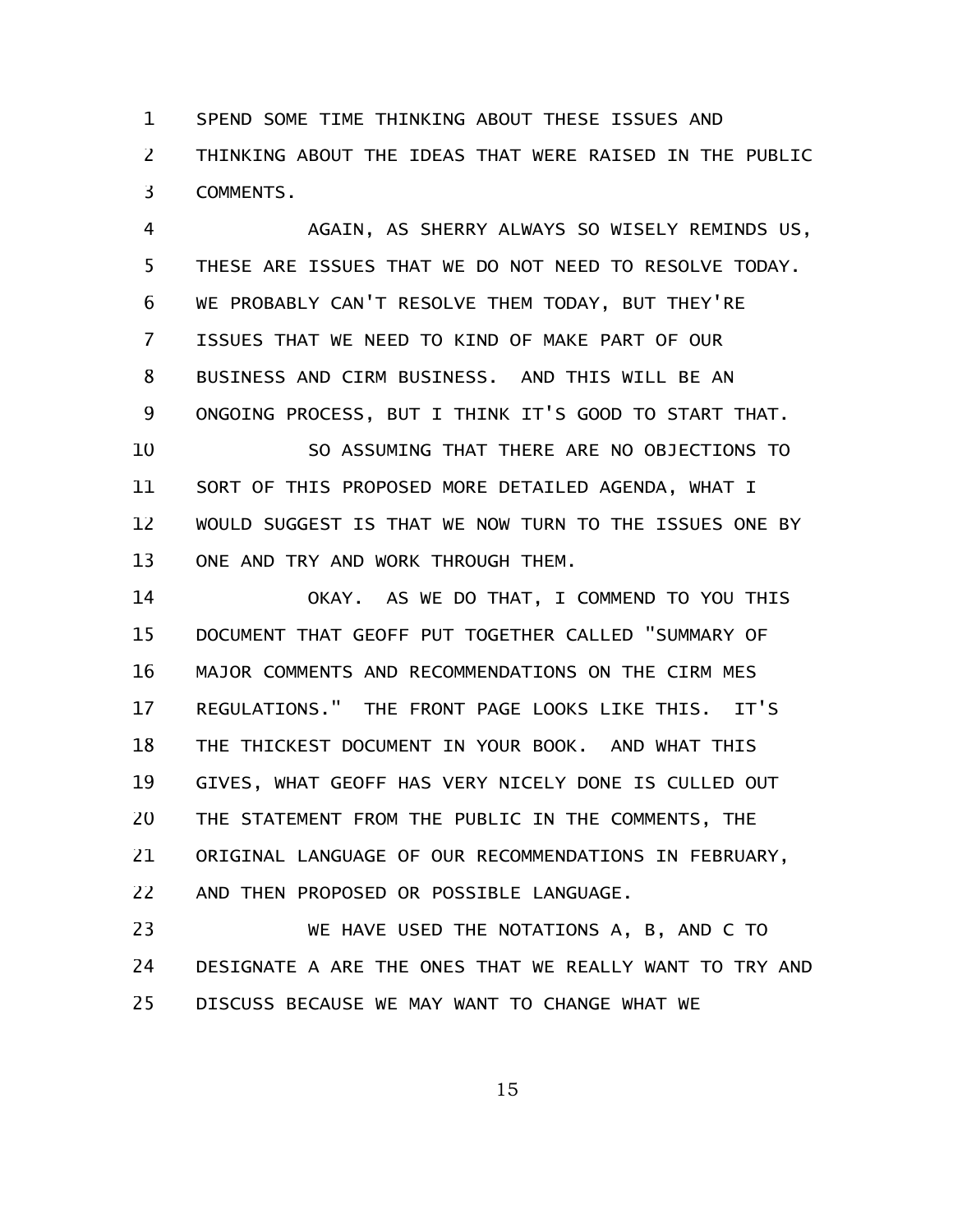RECOMMENDED TO THE ICOC. C ARE THE TECHNICAL COMMENTS. AND B ARE REALLY RELATIVELY STRAIGHTFORWARD CHANGES OR COMMENTS THAT WE'VE ALREADY ADDRESSED AND CHOSEN NOT TO AGREE WITH. 1 2 3 4

BUT I WANT TO START WITH THE REPRODUCTIVE SUCCESS. AND GEOFF, I'M GOING TO HAVE TO ASK YOU TO HELP ME HERE WITH WHICH NUMBER THAT IS. 5 6 7

MR. LOMAX: I BELIEVE IT IS -- BEAR WITH ME. SORRY -- COMMENT NO. 7. IF YOU NOTICE, THEY'RE ALL -- THERE'S AN ORDERING OF NUMBER ON THE UPPER LEFT-HAND CORNER. IT'S THE FIRST PART. 8 9 10 11

CO-CHAIR LO: SO THIS IS ON PAGE 6 OF YOU'RE FOLLOWING THE PAGES, AND AT THE VERY TOP, THAT UPPER LEFT-HAND BOX WHERE THE POUND IS THAT SAYS THE NO. 7. AND LET ME JUST READ IT TO MAKE SURE WE'RE ALL ORIENTED. THE COMMENT FROM THE PUBLIC IS THE MEANING OF "SHALL NOT COMPROMISE THE OPTIMAL REPRODUCTIVE SUCCESS" -- THIS IS OF THE WOMAN DONATING OOCYTES FOR RESEARCH -- "NEEDS TO BE CLARIFIED." FIRST, THE STATEMENT MAY BE INTERPRETED TO MEAN THE RESEARCHER MUST NOT ENGAGE IN ANY ACTIVITY THAT POSES A HEALTH RISK. IF THIS IS THE CASE, THEN OOCYTE RETRIEVAL WOULD NOT BE ALLOWED BECAUSE IT IS CONCEIVABLE THAT HER FERTILITY MAY BE IMPACTED. AT A MINIMUM THE SUGGESTION FROM THE PUBLIC 12 13 14 15 16 17 18 19 20 21 22 23 24 25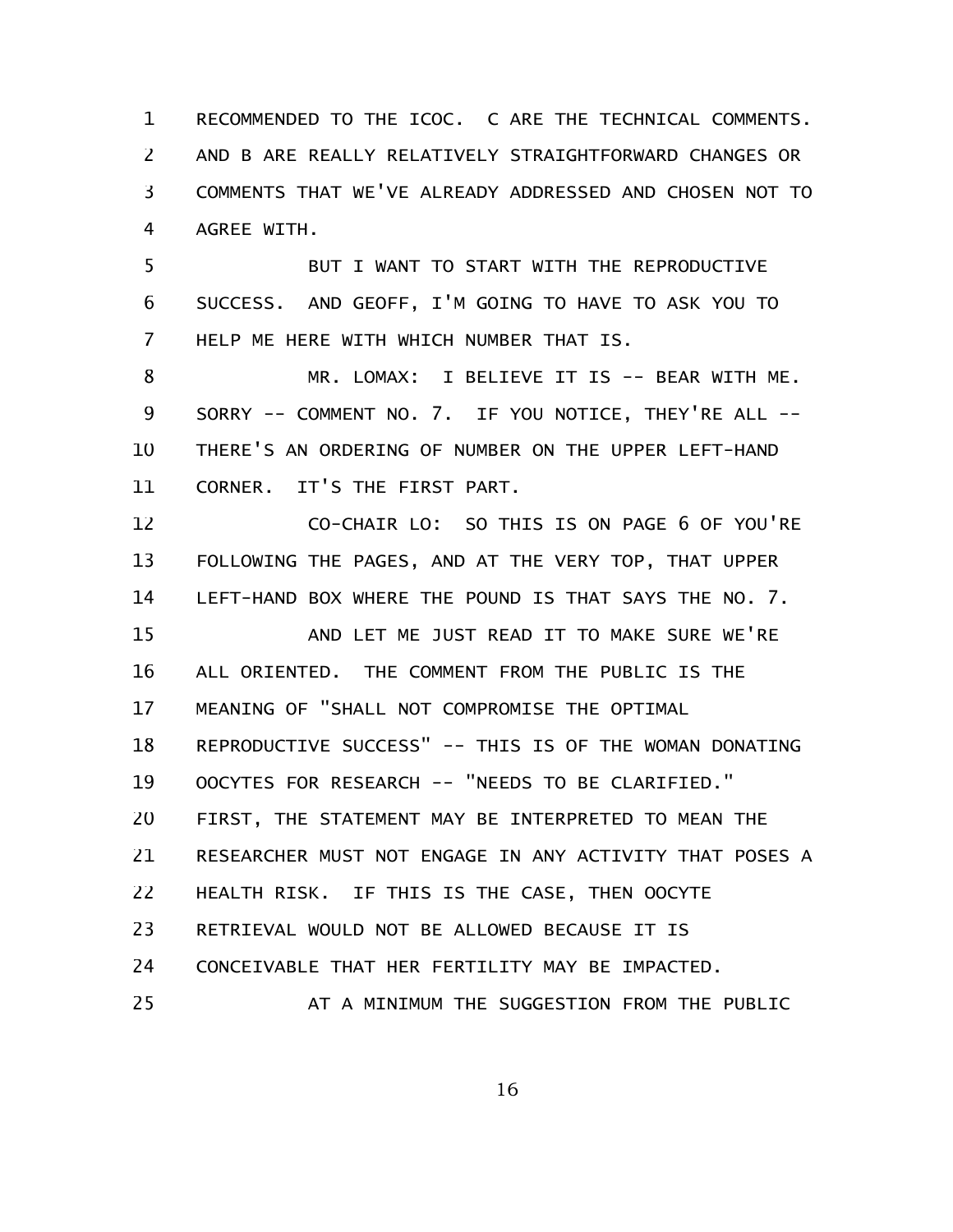COMMENTER IS THE LANGUAGE SHOULD BE CHANGED TO STATE "SHALL NOT KNOWINGLY COMPROMISE." IT APPEARS THAT THE INTENT OF THE WORKING GROUP IS THAT OOCYTES NOT BE COMMITTED OR DIVERTED TO RESEARCH UNTIL THE WOMAN'S FERTILITY GOALS OR TREATMENT IS COMPLETE. THE LANGUAGE NEEDS TO STATE IN A CLEAR MANNER THAT OOCYTES INTENDED FOR REPRODUCTIVE PURPOSES ARE USED FOR SUCH PURPOSES AND NOT USED FOR RESEARCH UNLESS THE FERTILITY TREATMENT IS COMPLETE. 1 2 3 4 5 6 7 8 9

AGAIN, THESE ARE IMPORTANT COMMENTS BECAUSE WE WANT TO REALLY PROTECT THE WOMEN WHO ARE UNDERGOING INFERTILITY TREATMENT, BUT ALSO INTERESTED IN STEM CELL RESEARCH TO MAKE SURE THAT THEY MAKE A TRULY INFORMED DECISION. SO THAT AT THE BOTTOM RIGHT-HAND BOX IS PROPOSED OR POSSIBLE LANGUAGE. AND AGAIN, LET ME JUST READ THROUGH IT. 10 11 12 13 14 15 16

NO. 1, FOR A WOMAN -- AND THE UNDERLINING, CORRECT ME, GEOFF, IS THE ALTERED LANGUAGE. IS THAT CORRECT? 17 18 19

MR. LOMAX: THAT'S CORRECT. IN GENERAL, THE IDEA IN THIS DOCUMENT IS THAT WHEN YOU SEE DOUBLE UNDERLINING, IT'S NEW LANGUAGE ADDED TO THE ORIGINAL LANGUAGE. AND I BELIEVE THAT'S CONSISTENT THROUGHOUT THE DOCUMENT, BUT THERE MAY BE SOME MINOR VARIANCE TO THAT. 20 21 22 23 24 25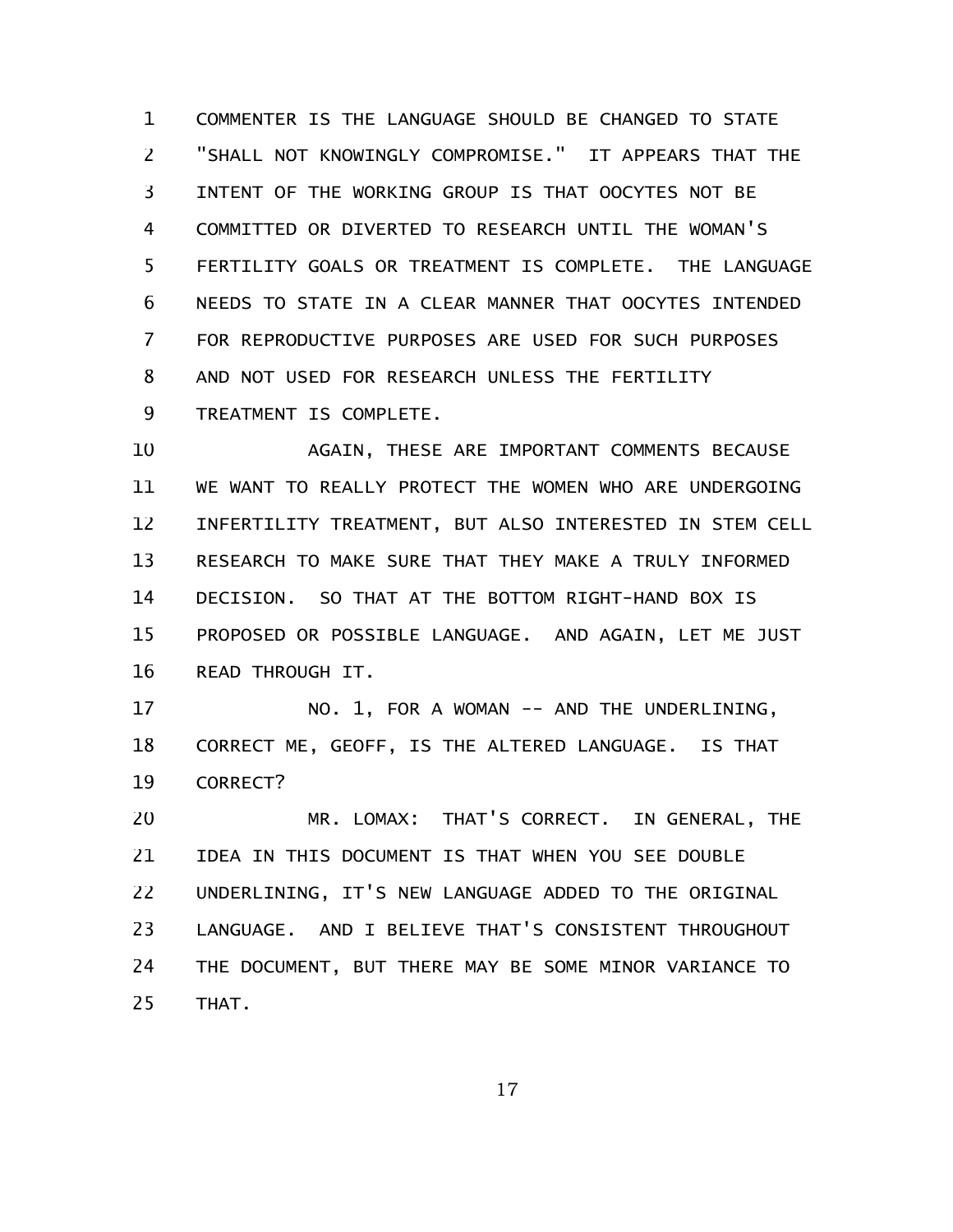CO-CHAIR LO: SO WHAT WE PROPOSE FIRST IS TO INSERT THE WORD "KNOWINGLY" INTO THE ORIGINAL LANGUAGE, BUT TO SAY, "FOR A WOMAN PROVIDING OOCYTES FOR RESEARCH AND CLINICAL INFERTILITY TREATMENT, EITHER FOR HERSELF OR ANOTHER WOMAN, THE DISPOSITION OF SUCH OOCYTES SHALL NOT KNOWINGLY COMPROMISE THE OPTIMAL REPRODUCTIVE SUCCESS OF THE WOMAN IN INFERTILITY TREATMENT. SO THAT IT'S REALLY PUTTING IT -- I THINK MAKING SURE THE WOMAN MAKES AN INFORMED DECISION. 1 2 3 4 5 6 7 8 9

WE GO ON TO SAY, SUBPART A, A WOMAN UNDERGOING STIMULATION TO PRODUCE OOCYTES FOR HER OWN REPRODUCTIVE USES MAY NOT DONATE ANY EGGS TO RESEARCH UNLESS SHE HAS DETERMINED THAT SHE DOES NOT WANT OR NEED THEM TO OPTIMIZE HER OWN CHANCES FOR REPRODUCTIVE SUCCESS. 10 11 12 13 14 15

AND B, A WOMAN UNDERGOING STIMULATION TO PRODUCE OOCYTES FOR DONATION TO ANOTHER PERSON'S REPRODUCTIVE EFFORT. SO THAT'S THE OOCYTE DONOR IN AN INFERTILITY PROGRAM MAY NOT DONATE ANY OF THESE EGGS TO RESEARCH UNLESS, (A), THE DONATION IS EXPRESSLY PERMITTED BY THE RECIPIENT WHO IS RECEIVING HER OOCYTES FOR REPRODUCTION; AND, (B) HER DONATION OF OOCYTES FOR RESEARCH IS DONE WITHOUT VALUABLE CONSIDERATION. AND WE WOULD CROSS REFERENCE THE DEFINITION OF VALUABLE CONSIDERATION. SO THE NOTION IS SHE WOULDN'T BE PAID 16 17 18 19 20 21 22 23 24 25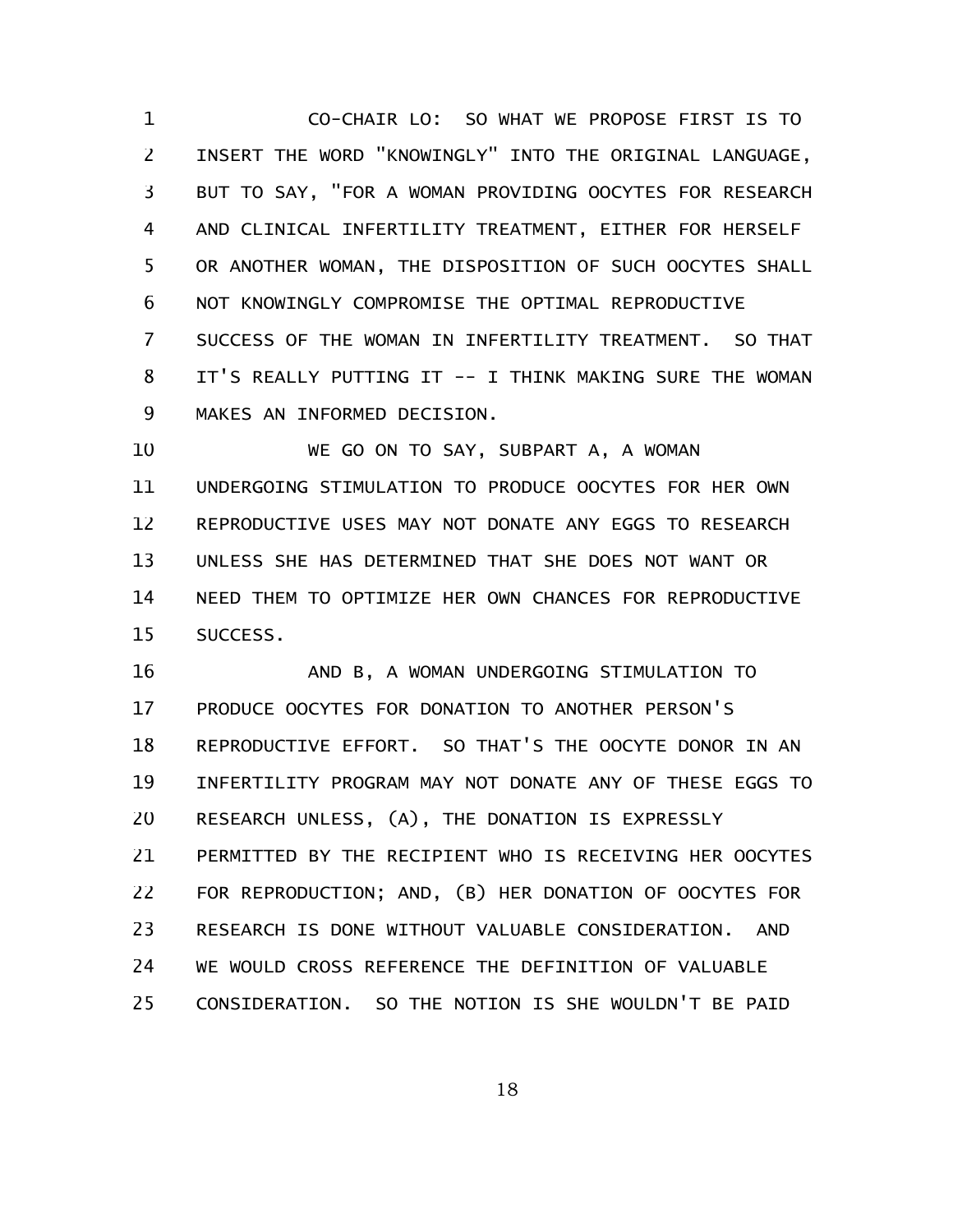EXTRA FOR DONATING TO RESEARCH. 1

SO LET'S HEAR WHAT YOUR THOUGHTS ARE IN THESE PROPOSED CHANGES TO OUR LANGUAGE IN RESPONSE TO THIS COMMENT. THOUGHTS? SUGGESTIONS? 2 3 4

CO-CHAIR LANSING: I THINK IT'S GOOD BECAUSE I THINK THIS WAS ORIGINALLY OUR INITIAL INTENT. ONCE AGAIN, IF IT'S NOT COMING ACROSS TO THE PUBLIC, AND I'M GLAD THAT THEY'VE DRAWN THIS TO OUR ATTENTION, I THINK THIS REALLY CLARIFIES IT. SO I THINK THIS WAS OUR INTENT. IT'S JUST THAT SOMETIMES WHAT WE THINK IS CLEAR, THE LANGUAGE ISN'T AS CLEAR AS WE WOULD LIKE IT, SO I PERSONALLY AM VERY COMFORTABLE WITH THIS. 5 6 7 8 9 10 11 12

DR. OLDEN: I AM TOO. I AGREE. I READ THE PUBLIC COMMENT, AND I THOUGHT IT WAS APPROPRIATE. AND I THINK THE RESPONSE IS JUST FINE. 13 14 15

CO-CHAIR LO: SEVERAL OF YOU HAVE ACTUALLY BEEN INVOLVED WITH OOCYTE DONATION CLINICALLY, ROB, OR FOR RESEARCH, ANN. DOES THIS SEEM ON TARGET FROM YOUR POINTS OF VIEW? 16 17 18 19

DR. KIESSLING: ARE WE TALKING ABOUT ACCEPTING NO. 1? ARE WE TALKING ABOUT SIMPLY ACCEPTING VERSION NO. 1? 20 21 22

CO-CHAIR LO: I THINK 1(A) AND (B) WERE THE SUGGESTIONS FROM STAFF, THAT WE INCLUDE ALL THE LANGUAGE IN THAT RIGHT-HAND BOX. 23 24 25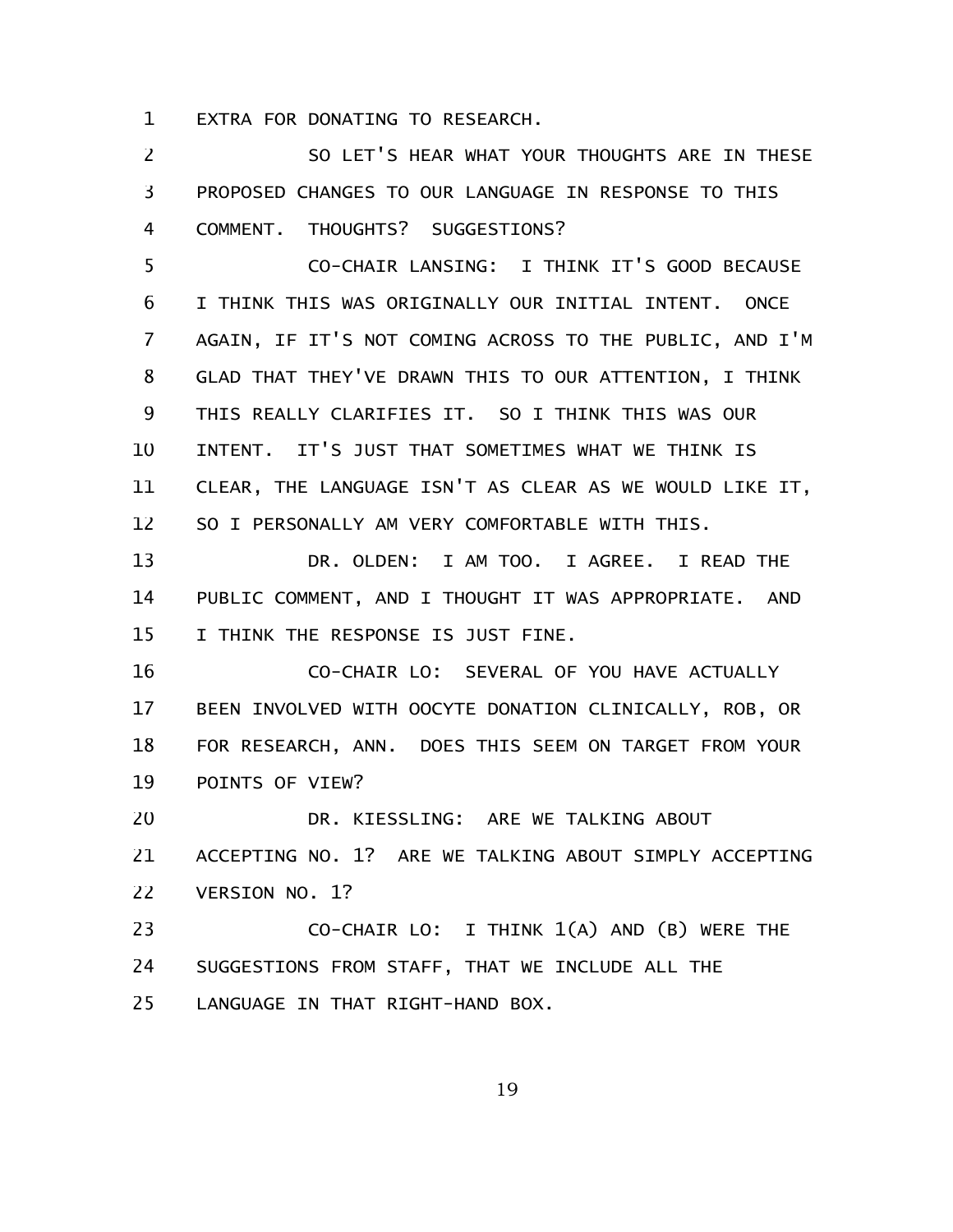DR. KIESSLING: WE'RE GOING TO KEEP ALL THREE OF THESE? 1 2

CO-CHAIR LO: YEAH. 1(A) AND (B). (A) AND (B) WOULD BE SUBPARTS. 3 4

ONE QUESTION I WANT TO ASK THE SCIENTISTS. THIS PARTICULARLY NOW SPECIFIES HORMONAL STIMULATION. I THINK THAT'S MEANT STIMULATION. DO WE MEAN THIS TO APPLY ALSO TO OTHER MODES OF OOCYTE RETRIEVAL IF THOSE BECOME FEASIBLE? OBVIOUSLY THE HORMONAL STIMULATION RAISES MORE QUESTIONS ABOUT ADVERSE EVENTS; BUT IN TERMS OF REPRODUCTIVE SUCCESS, I'M JUST WONDERING IS LIKE RETRIEVAL OF IMMATURE OOCYTES, IF THAT BECOMES REALISTIC, OR FREEZING, YOU KNOW, TAKING A BIOPSY. IS THAT -- DO THEY ALSO NEED TO SORT OF TAKE INTO ACCOUNT THE OPTIMIZATION OF THEIR REPRODUCTIVE SUCCESS? DR. TAYLOR: THIS IS ROB TAYLOR. IT'S AN 5 6 7 8 9 10 11 12 13 14 15 16

INTERESTING QUESTION THAT I DON'T THINK WE REALLY KNOW HOW TO PREDICT THE RISKS OF MULTIPLE OR ATTEMPTED REMOVAL OF MULTIPLE IMMATURE OOCYTES FROM AN UNSTIMULATED SUBJECT. IT'S NOT SOMETHING WE'VE ACTUALLY DONE CLINICALLY OR PRACTICABLY. AND I WOULD SUBMIT THAT THERE MAY BE MORE RISKS TO THE DONOR THAN IN CONTROLLED OVARIAN HYPERSTIMULATION AND OOCYTE RECOVERY THE WAY WE'RE DOING IT CURRENTLY. SO WHAT I LIKE, AND I THINK THIS IS VERY, 17 18 19 20 21 22 23 24 25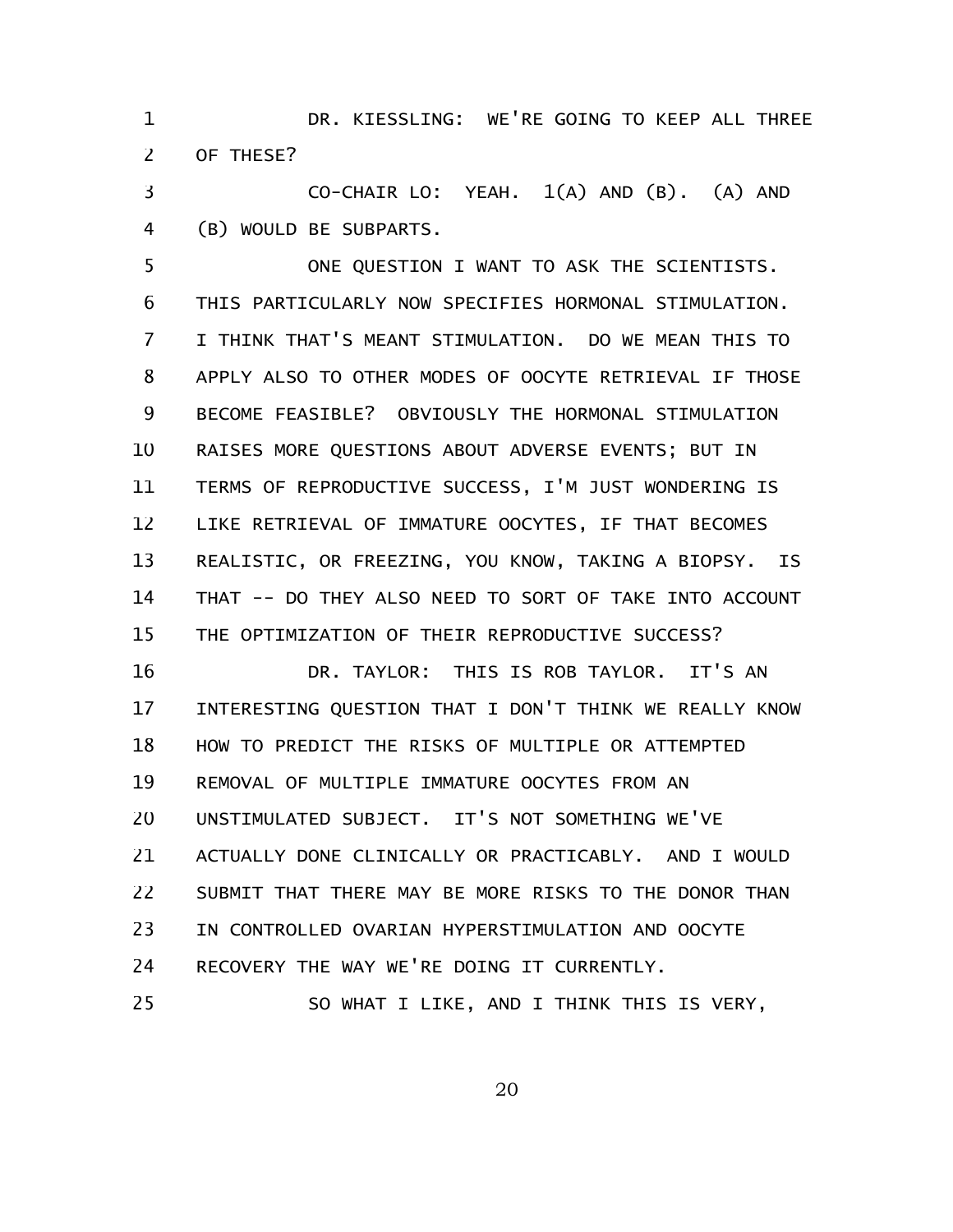VERY WELL WRITTEN, WHAT I LIKE ABOUT IT IS THAT IT ACTUALLY SORT OF FOCUSES THE RISKS OF THIS PROCEDURE ON THE REPRODUCTIVE OUTCOMES BECAUSE THERE ARE OTHER RISKS, RISKS OF ANESTHESIA, THAT ARE SOMEWHAT UNRELATED TO REPRODUCTIVE OUTCOME. AGAIN, I WOULD SAY THAT THE DATA THAT I'M FAMILIAR WITH AND ONE OF THE PROBABLY BETTER PAPERS THAT I'VE SEEN IN THE LAST COUPLE OF YEARS IS FROM MADRID IN SPAIN FROM JUAN GARCIA VELASCO, I THINK, IS THE NAME. AND IT WAS REALLY LOOKING AT SUBSEQUENT CYCLES IN WOMEN WHO HAVE UNDERGONE IVF OOCYTE RETRIEVAL. 1 2 3 4 5 6 7 8 9 10 11

THE CONCERN HAS BEEN ARE WE ACTUALLY REDUCING THE NUMBER OF EGGS THESE WOMEN WILL EVER HAVE AND COMPROMISE THEIR LONG-TERM FERTILITY? AND THEN THE DATA REALLY SUGGESTS, AS WE'VE UNDERSTOOD IT, THAT OVARIAN STIMULATION WITH GONADOTROPINS RECRUITS A COHORT THAT IS TYPICALLY 30 OR SOME IN A CYCLE THAT WILL BE DESTINED TO ATRESIA ANYWAY. AND THAT WE'RE REALLY NOT RECRUITING FROM A POOL OF CELLS THAT ULTIMATELY GIVE RISE TO THE SORT OF LONG-TERM REPRODUCTIVE HEALTH. 12 13 14 15 16 17 18 19 20 21

SO YOU'RE MAINTAINING OOCYTES THAT WOULD OTHERWISE UNDERGO ATRESIA. AND WHEN THEY'VE LOOKED AT AGE-MATCHED STIMULATION SORT OF SUCCESS IN WOMEN WHO PREVIOUSLY HAD IVF CYCLES VERSUS THOSE THAT HADN'T, THE 22 23 24 25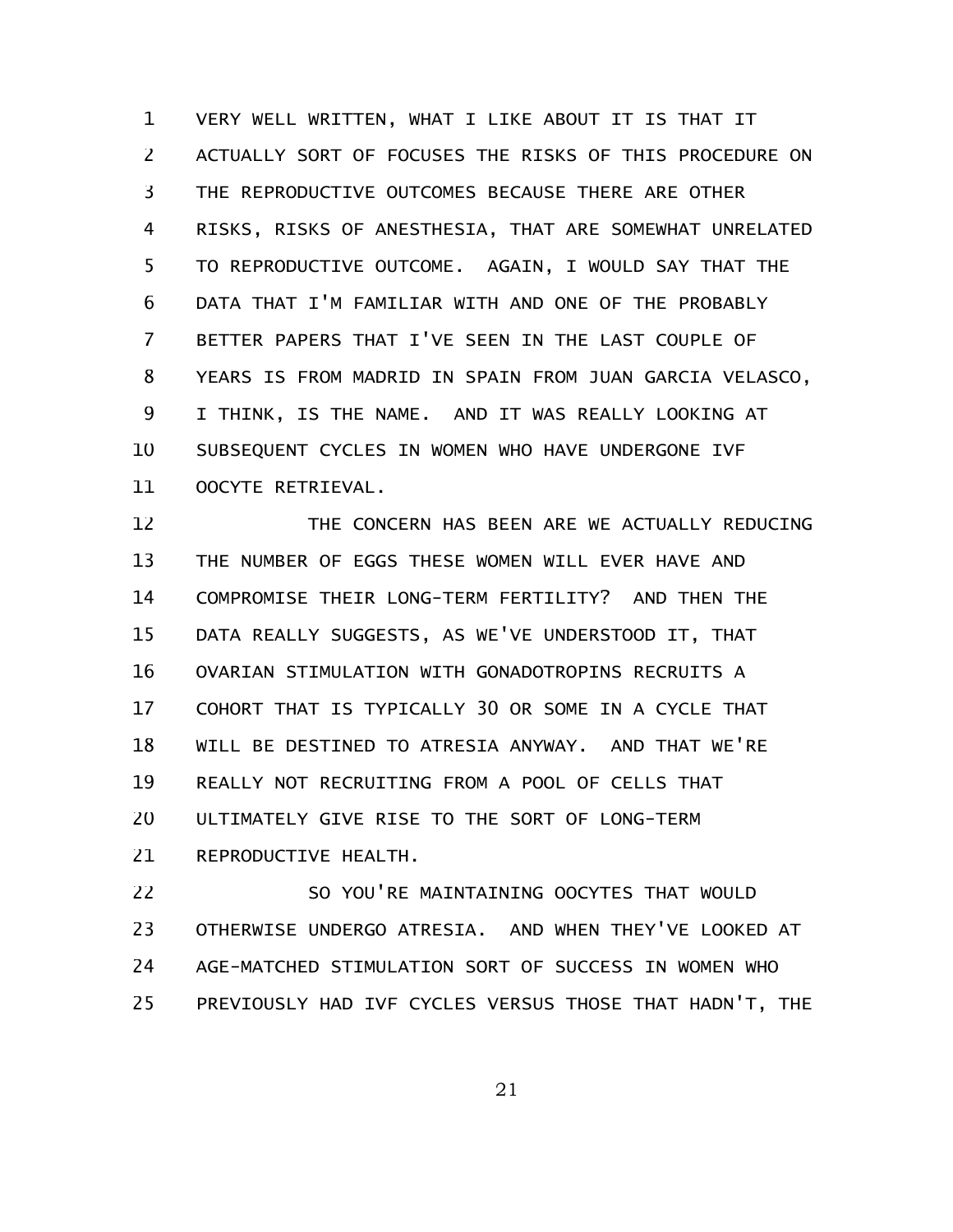RESULTS WERE VERY, VERY SIMILAR. SO AS YOU GET OLDER, THE NUMBER OF EGGS THAT WE RECOVER IS DECREASED, BUT IT DOESN'T SEEM TO BE AN EFFECT OF HAVING UNDERGONE A PREVIOUS IVF. 1 2 3 4

CO-CHAIR LO: IT'S THE AGE, NOT THE HORMONAL. SO IT SOUNDS LIKE, IF I CAN EXTEND WHAT YOU'RE SAYING, THAT UNTIL FURTHER EVIDENCE COMES FORTH, FOR EXAMPLE, FROM THE SYMPOSIUM THAT CIRM IS SPONSORING WITH THE NAS, THAT WE SHOULD NOT EXTEND THE LANGUAGE BEYOND WHAT WE KNOW SCIENTIFICALLY IS A CONCERN, BUT OBVIOUSLY WE'LL LEAVE OURSELVES OPEN TO MODIFYING THIS IF NEED BE AT A LATER DATE IF THE EVIDENCE WARRANTS. 5 6 7 8 9 10 11 12

DR. PRIETO: IT SEEMS TO ME THE PART OF YOUR QUESTION WAS IS THE WORD "STIMULATION" SUFFICIENTLY BROAD IN GENERAL TO COVER ANY TECHNIQUES THAT MIGHT EXIST IN THE FUTURE FOR RETRIEVAL OF OOCYTES? CO-CHAIR LO: AGAIN, I'M NOT -- DR. PRIETO: I DON'T KNOW IF IT IS. I DON'T KNOW IF THERE'S SOME OTHER WORDING. CO-CHAIR LO: I'M NOT A REPRODUCTIVE BIOLOGIST. DR. PRIETO: I THINK IT WOULD HAVE TO BE PRETTY GENERAL TO ENCOMPASS ANYTHING FORESEEABLE OR NOT YET FORESEEABLE. DR. TAYLOR: I GUESS I WOULD SUGGEST THAT IF 13 14 15 16 17 18 19 20 21 22 23 24 25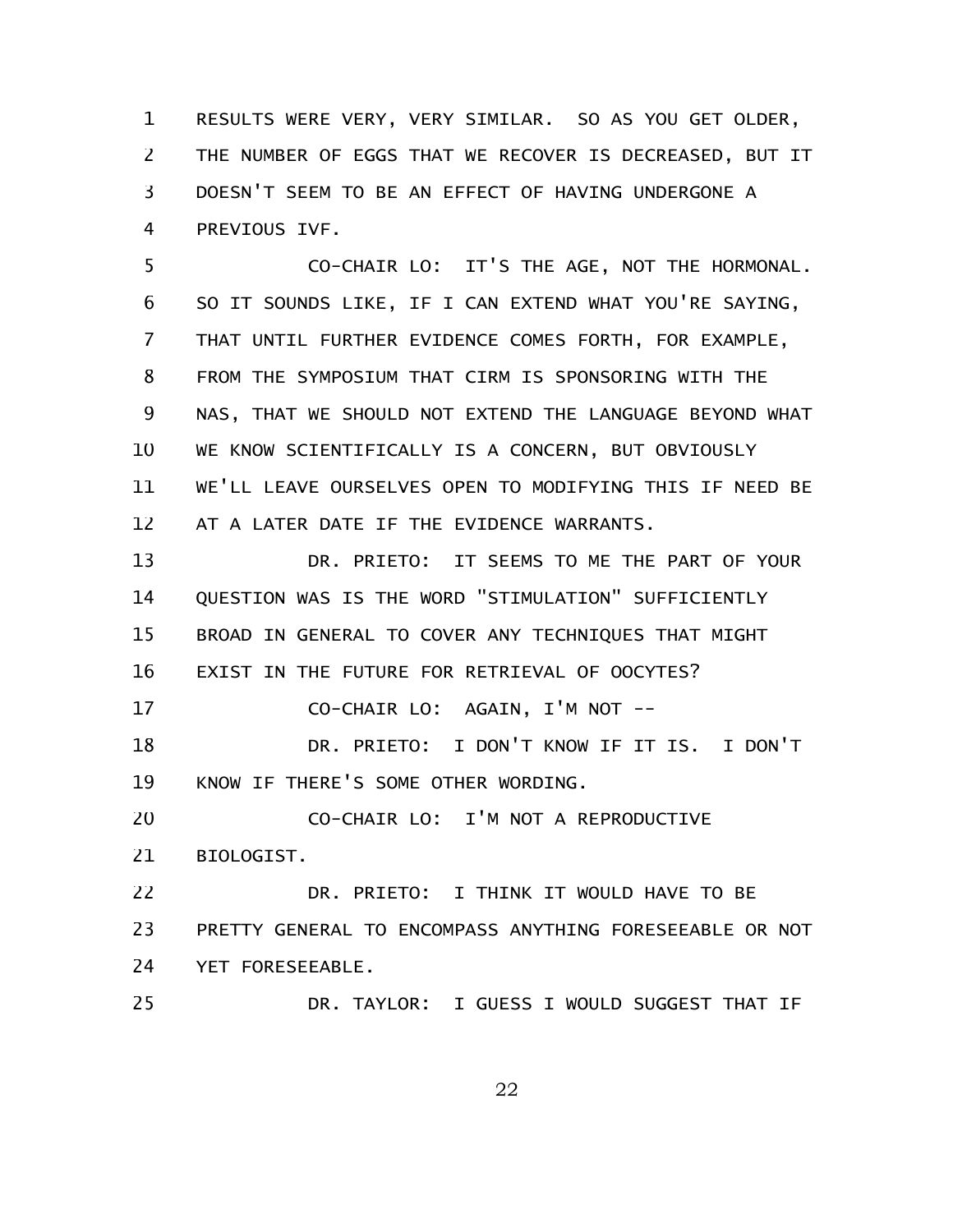WE GOT REALLY, REALLY EXTRAORDINARILY GOOD CLINICALLY AT DOING THIS, IT MAY WELL BE POSSIBLE TO TAKE NATURAL OVULATION, RETRIEVE A NATURALLY MATURE EGG, AND HAVE A VERY HIGH RATE OF PREGNANCY SUCCESS. IF THAT WERE TO BE THE CASE, THEN IT WOULD REALLY LIMIT THE NEED TO DO OVARIAN HYPERSTIMULATION, CONTROLLED OVARIAN HYPERSTIMULATION, AND MIGHT, IN FACT, SORT OF LIMIT THE NUMBER OF EXTRA EMBRYOS THAT WOULD BE AVAILABLE FOR THIS TYPE OF WORK, UNLESS THROUGH A DONOR TYPE OF A PROCESS. 1 2 3 4 5 6 7 8 9 10

BUT, AGAIN, I GUESS I THINK STIMULATION IS PROBABLY A REASONABLE WAY. WE CHANGED A LOT OF PROTOCOLS. WE'RE USING GNH ANTAGONISTS NOW RATHER THAN AGONISTS. I THINK STIMULATION IS PROBABLY GOOD LANGUAGE TO MAINTAIN IN THERE AT LEAST FOR THE FORESEEABLE FUTURE. 11 12 13 14 15 16

CO-CHAIR LO: GOOD. ALTA. 17

MS. CHARO: GEOFF WAS SITTING NEXT TO ME AND WAS JUST WONDERING ALONG WITH ME ABOUT WHETHER OR NOT THE LANGUAGE, THE ORIGINAL LANGUAGE, WHICH TALKED ABOUT PROVIDING OOCYTES, AS OPPOSED TO UNDERGOING STIMULATION, MIGHT BE PREFERABLE BECAUSE IT DOESN'T PRESUPPOSE A PARTICULAR MEDICAL TECHNIQUE OF ANY SORT NOW OR IN THE FUTURE. SO THAT UNDER THE PROPOSED OR POSSIBLE LANGUAGE HEADING, WE WOULD HAVE, NO. 1, FOR A 18 19 20 21 22 23 24 25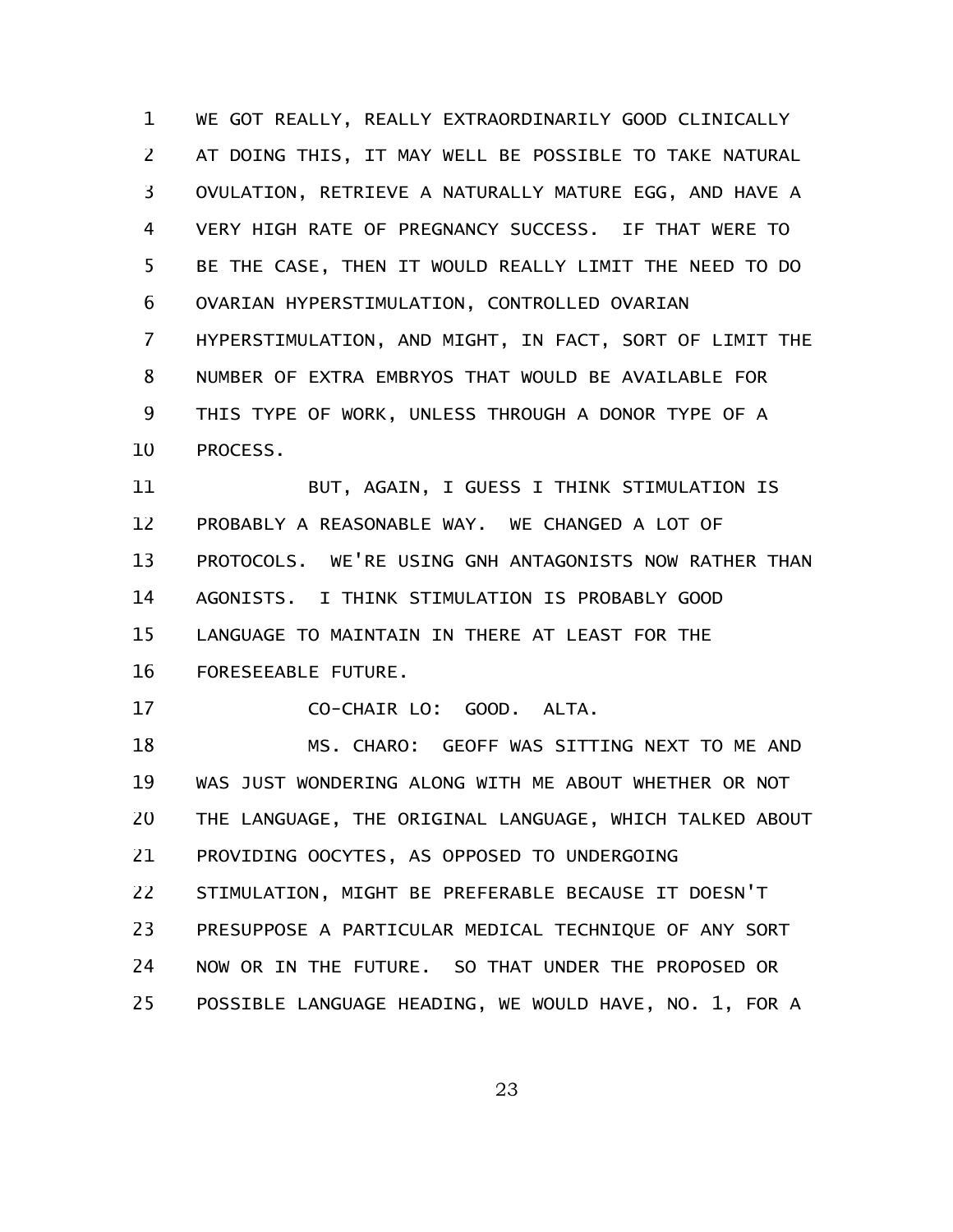WOMAN PROVIDING OOCYTES, AS IT NOW READS. AND THEN UNDER (A), A WOMAN PROVIDING OOCYTES FOR HER OWN REPRODUCTIVE USES, BLAH, BLAH, BLAH. AND THEN UNDER (B), A WOMAN PROVIDING OOCYTES FOR DONATION TO ANOTHER PERSON'S REPRODUCTIVE EFFORTS, BLAH, BLAH, BLAH. CO-CHAIR LO: THAT'S MORE GENERAL AND WOULD COVER. DR. TAYLOR: I AGREE ACTUALLY. CO-CHAIR LO: OKAY. GOOD. DR. KIESSLING: I HAVE A QUESTION ABOUT (A). I DON'T SEE HOW THIS IS GOING TO BE IMPLEMENTED. I DON'T SEE HOW YOU CAN ACCOMPLISH THIS. DR. TAYLOR: I GUESS I'D GIVE A SUGGESTION FOR (A). SO IN A CASE WHERE A COUPLE HAD REPEATED UNSUCCESSFUL IVF CYCLES, YET THEY WANTED TO DONATE EXCESS OOCYTES OR EMBRYOS FOR RESEARCH, I WOULD THINK THAT IT WOULD -- CARETAKERS CERTAINLY INVOLVED WOULD WANT TO MAKE SURE THAT THAT INDIVIDUAL'S REPRODUCTIVE SUCCESS WAS OPTIMIZED POSSIBLY IN A DIFFERENT NUMERICAL WAY THAN SOMEBODY WHO HAD LOTS OF AVAILABLE EGGS AND EMBRYOS WHO HAD PREVIOUSLY HAD A SUCCESSFUL IVF CYCLE WHERE WE THOUGHT THE LIKELIHOOD OF SUCCESS -- DR. KIESSLING: BUT WHAT I'M CONCERNED ABOUT IS HOW IS THIS CONSENT FORM GOING TO READ? HOW IS THE WOMAN GOING TO CONSENT TO THIS? YOU CERTAINLY DON'T 1 2 3 4 5 6 7 8 9 10 11 12 13 14 15 16 17 18 19 20 21 22 23 24 25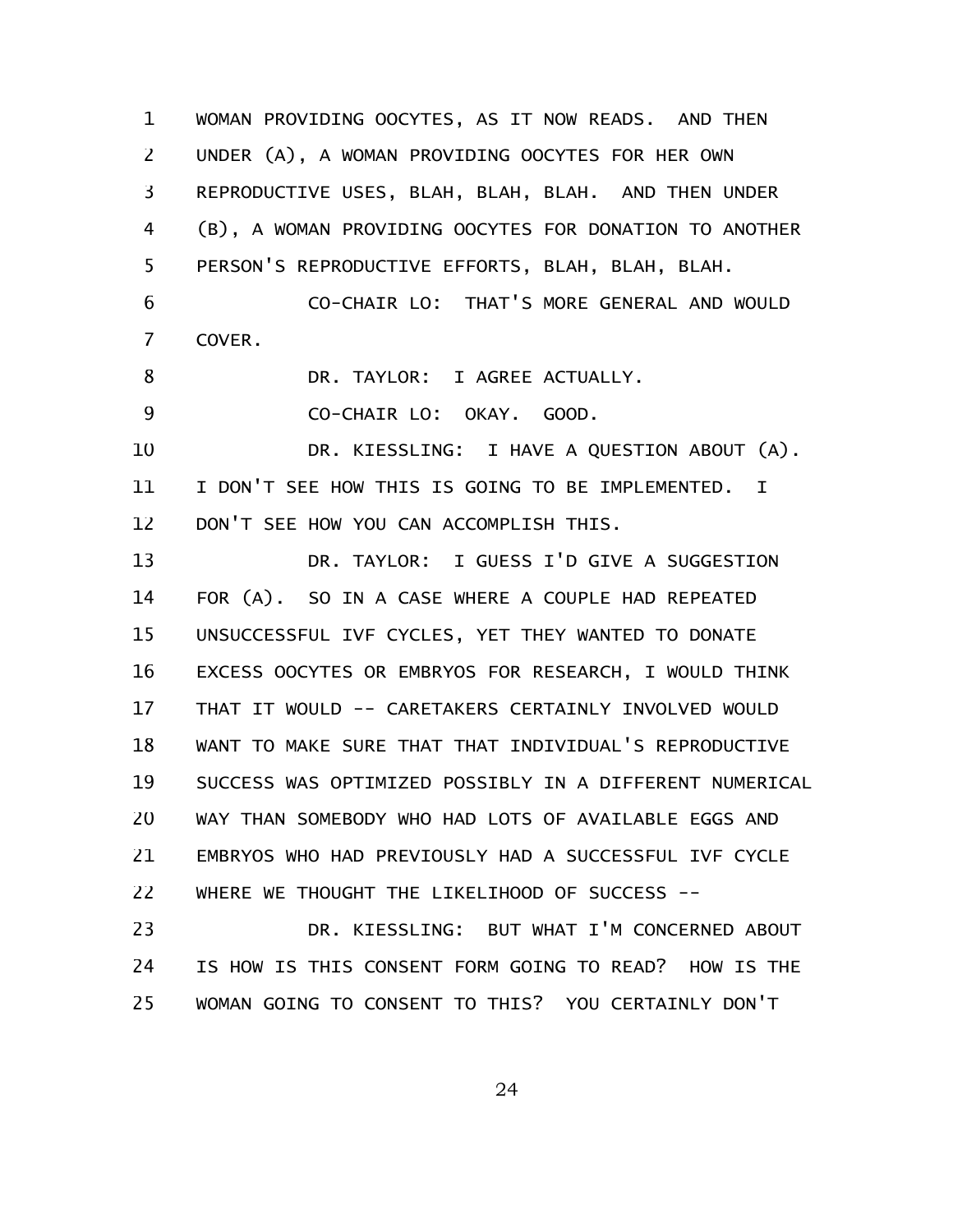WANT HER TO CONSENT TO IT THE DAY THE EGGS ARE COLLECTED. SHE'S GOT TO CONSENT TO THIS PRIOR. 1 2

MS. CHARO: YOU KNOW, I THINK HERE THE NOTION WAS THAT THERE IS POSSIBLY OUT THERE SOME SMALL POPULATION OF WOMEN WHO ARE ALREADY DOING SOMETHING LIKE THIS. FOR EXAMPLE, WOMEN WHO ARE UNDERGOING IVF, PRODUCING OOCYTES, BUT ALREADY KNOW THAT THEY DO NOT WANT TO HAVE FROZEN EMBRYOS LEFT OVER UNDER ANY CIRCUMSTANCES, AND SO ARE HAVING CONVERSATIONS WITH THEIR PHYSICIANS ABOUT NOT TRYING TO FERTILIZE ALL THE EGGS THAT THEY HAPPEN TO PRODUCE, BUT ONLY TRYING TO FERTILIZE SOME SMALLER NUMBER BECAUSE OF THEIR OWN CONCERNS ABOUT FROZEN EMBRYOS OR WHATEVER. 3 4 5 6 7 8 9 10 11 12 13

I DON'T KNOW IN PARTICULAR HOW EXACTLY THAT IS DONE EXCEPT THAT I PRESUME IT'S DONE BY SOME KIND OF CONVERSATION AT A RELEASE. I DON'T KNOW IF YOU ARE IMAGINING THAT WE NEED TO THEN BEGIN TO DELVE INTO ANOTHER WHOLE LEVEL OF REGULATIONS AS TO HOW THAT RELEASE IS DRAFTED. BUT THERE'S A POINT AT WHICH IT BECOMES UNREALISTIC AS A MATTER OF REGULATORY LANGUAGE AS OPPOSED TO PRACTICED, IMPLEMENTED REGULATION. 14 15 16 17 18 19 20 21

CO-CHAIR LO: LEAVE THAT UP TO THE IRB AND SCRO. 22 23

MS. CHARO: I'M SORRY THAT I CUT YOU OFF SHERRY RIGHT THERE. 24 25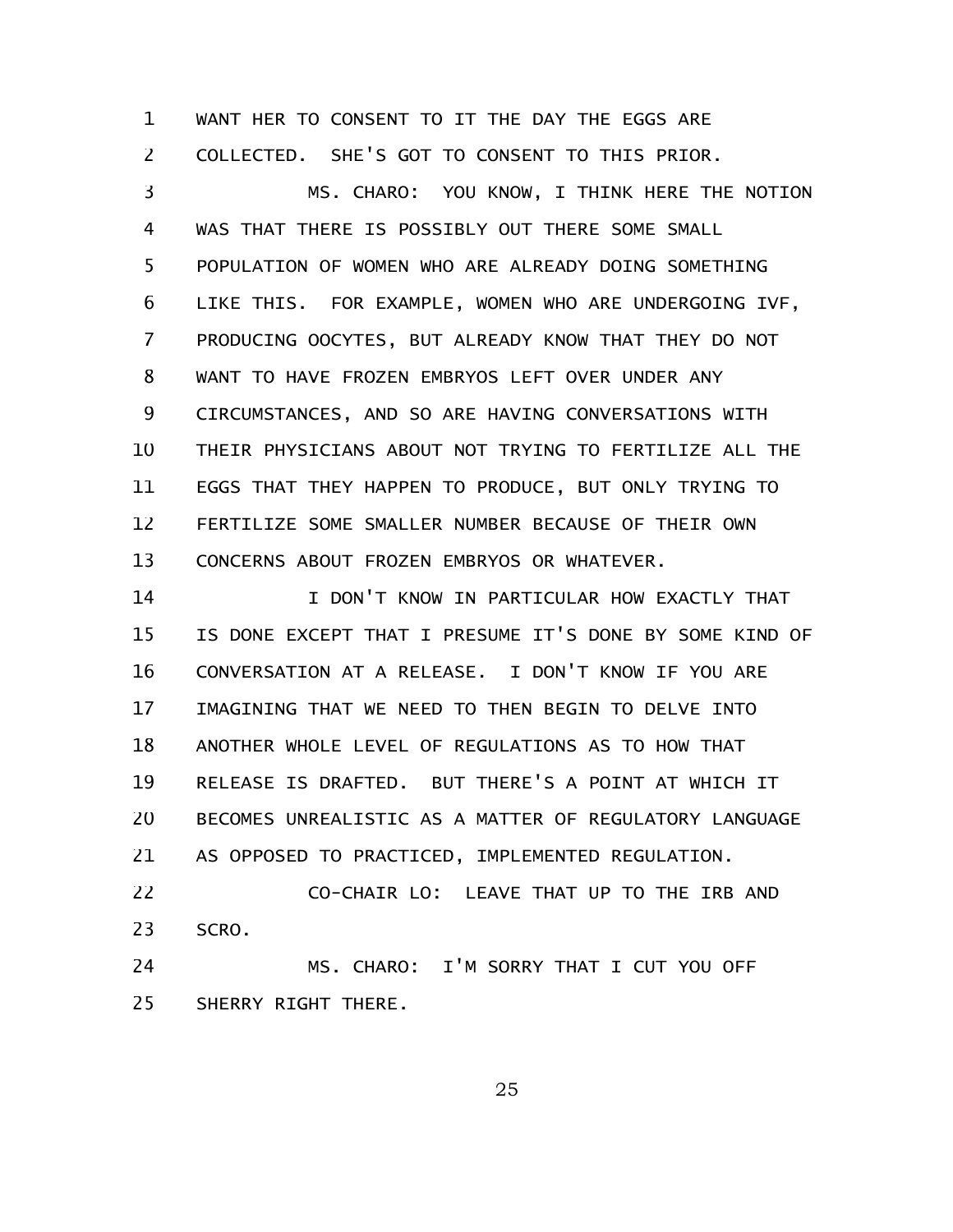CO-CHAIR LANSING: NO. NO. I CUT YOU OFF ACTUALLY. I THINK A LOT OF THESE ISSUES, BECAUSE THERE'S SEVERAL MORE THAT WE'RE GOING TO GO THROUGH, AND I'M GOING TO KEEP POPPING UP, I GUESS, WITH THIS, IS WE HAVE TO ASSUME THAT WHEN WE GIVE WOMEN ALL THIS INFORMATION, THAT IT'S THEIR CHOICE AS TO WHAT THEY WANT TO DO. WE'RE GIVING THEM A LOT OF INFORMED CONSENT, AND AT SOME POINT I RESPECT THE INTELLIGENCE OF EACH INDIVIDUAL WOMAN TO MAKE THESE DECISIONS. BECAUSE I MEAN WE'RE TAKING NO. 1, AND WE'RE EVEN INCREASING IT MORE AND MORE, AND GIVING THE WOMAN MORE INFORMATION TO THINK ABOUT IT. AND WE'RE GOING TO COME BACK TO IT FOR HOW LONG THEY SHOULD THINK AND ALL THE ISSUES THAT WE'RE TALKING ABOUT. BUT I RESPECT THE INDIVIDUAL WOMAN'S RIGHT TO MAKE THAT CHOICE. 1 2 3 4 5 6 7 8 9 10 11 12 13 14 15

DR. PRIETO: THIS IS ALL PART OF THE CONSENT PROCESS, AND WE JUST HAVE TO ASSUME THAT ONCE THAT PROCESS HAS BEEN GONE THROUGH AND A DECISION IS MADE, THAT THAT WOMAN IS MAKING HER BEST JUDGMENT OF WHAT'S IN HER INTEREST AND WHAT'S IN THE LARGER INTEREST THAT SHE WANTS TO SERVE. 16 17 18 19 20 21

CO-CHAIR LO: ANY COMMENTS, QUESTIONS FROM THOSE ON THE PHONE? ANY COMMENTS FROM THE MEMBERS OF THE PUBLIC HERE TODAY? PLEASE COME UP TO THE MIC AND INTRODUCE YOURSELF. 22 23 24 25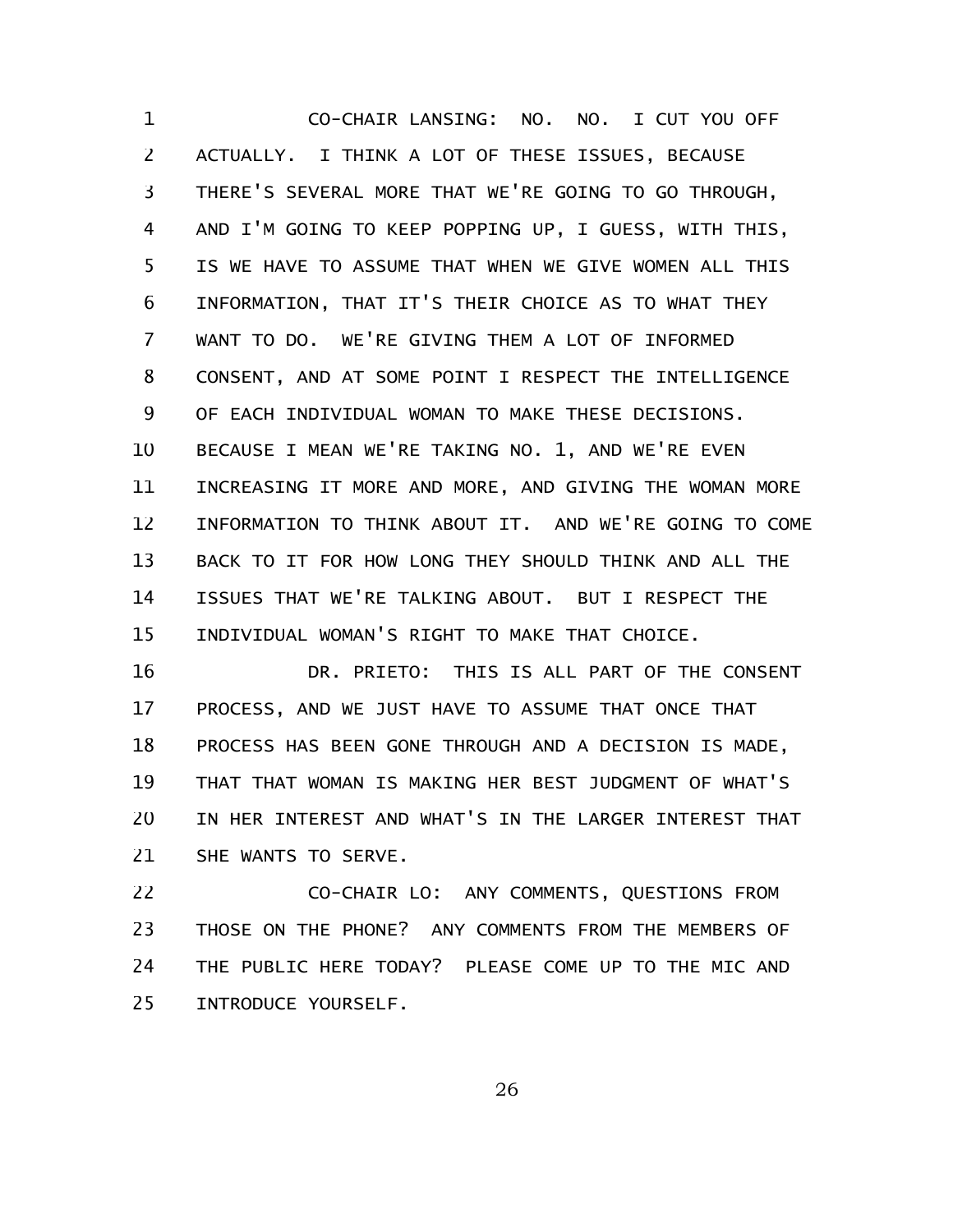MS. GREENFIELD: I WOULD AGREE WITH A LOT OF THE COMMENT. DEBORAH GREENFIELD FROM THE PRO-CHOICE ALLIANCE FOR RESPONSIBLE RESEARCH. I WOULD AGREE WITH THE LAST COMMENT EXCEPT FOR THE FACT OF CONTEXT. AND SINCE THE PHYSICIAN IS NOT SEPARATED, IN OTHER WORDS, SINCE NO WALL OF SEPARATION HAS BEEN MADE IN THE REGS, THEN THE FACT THAT THE WOMAN HAS THE CHOICE IS SOMEWHAT PROBLEMATIC IN THAT SHE MIGHT NOT BE GETTING ALL THE INFORMATION THAT SHE NEEDS FROM HER PHYSICIAN. SO IT'S NOT SO MUCH -- AS SOMEONE WHO UNDERWENT IVF ALSO, THERE IS A CERTAIN EMOTIONAL STATE. AND YOU DO NEED TO TRUST YOUR PHYSICIAN COMPLETELY. 1 2 3 4 5 6 7 8 9 10 11 12

SO, THEREFORE, I DO TAKE ISSUE, THAT IT IS COMPLETELY HER DECISION; AND YET IF YOU LOOK AT THE CONTEXT UNDER WHICH THESE EGGS ARE BEING GIVEN, WITHOUT ANY SORT OF SEPARATION, IT IS PROBLEMATIC. 13 14 15 16

CO-CHAIR LO: SO JUST TO MAKE SURE I UNDERLINED YOUR POINT, THIS TIES IN WITH OTHER COMMENTS YOU'VE MADE GOING TO YOUR DESIRE TO SEE MORE SEPARATION BETWEEN THE PHYSICIAN DOING THE OOCYTE RETRIEVAL AND THE RESEARCHER. AND THE OBJECTION WAS THE EXCEPTION THAT WAS MADE IN THE FEBRUARY LANGUAGE, THAT THE IRB MAY APPROVE AN EXCEPTION. 17 18 19 20 21 22 23

MS. GREENFIELD: ABSOLUTELY. THANK YOU. CO-CHAIR LO: OKAY. ALL RIGHT. IF THERE'S 24 25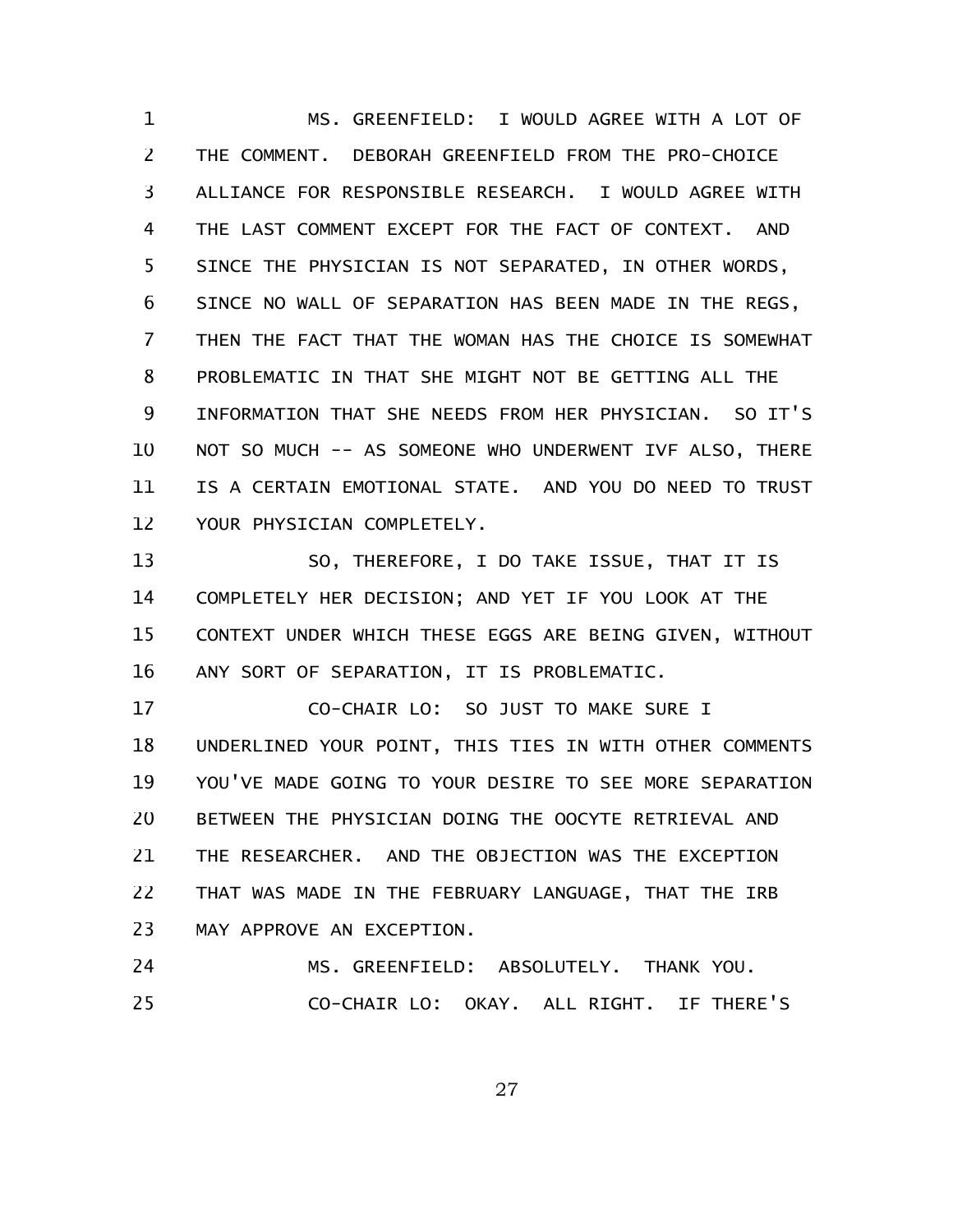NO FURTHER DISCUSSION, CAN I HEAR A MOTION ABOUT THIS LANGUAGE UNDER 7 TO ADOPT THE PROPOSED LANGUAGE? DR. PRIETO: I MOVE WE ADOPT THIS WITH THE MODIFICATION UNDER 1(A), THAT UNDERGOING STIMULATION TO PRODUCE SHOULD BE REPLACED WITH THE WORD "PROVIDING." CO-CHAIR LO: OOCYTES. AND ALSO FOR (B) AS WELL? DR. PRIETO: YES. MR. TOCHER: I JUST WANTED TO CLARIFY FOR THE RECORD THAT I DON'T BELIEVE THAT WE HAVE A QUORUM YET, AND SO THE VOTE MAY BE TAKEN FOR THE PURPOSES OF -- CO-CHAIR LO: THE SENSE OF THE COMMITTEE. LET'S JUST MAKE SURE. CAN YOU DO A HEAD COUNT FOR US, JENNIFER? JON SHESTACK HAS COME IN. DR. KIESSLING: HOW MANY PEOPLE DO WE HAVE ON SPEAKER PHONE? MS. ROSAIA: YOU HAVE TWO. YOU HAVE KEVIN AND YOU HAVE JOHN WAGNER, SO YOU HAVE A TOTAL OF ELEVEN, AND YOU NEED TWELVE FOR A QUORUM. CO-CHAIR LO: SO WE DON'T HAVE A QUORUM, BUT WE CAN TAKE A SENSE OF THE WORKING GROUP. MR. SHESTACK: WHAT IS A QUORUM HERE? MS. ROSAIA: TWELVE. MR. SHESTACK: TWELVE. CO-CHAIR LANSING: THAT'S ALL RIGHT. WE CAN 1 2 3 4 5 6 7 8 9 10 11 12 13 14 15 16 17 18 19 20 21 22 23 24 25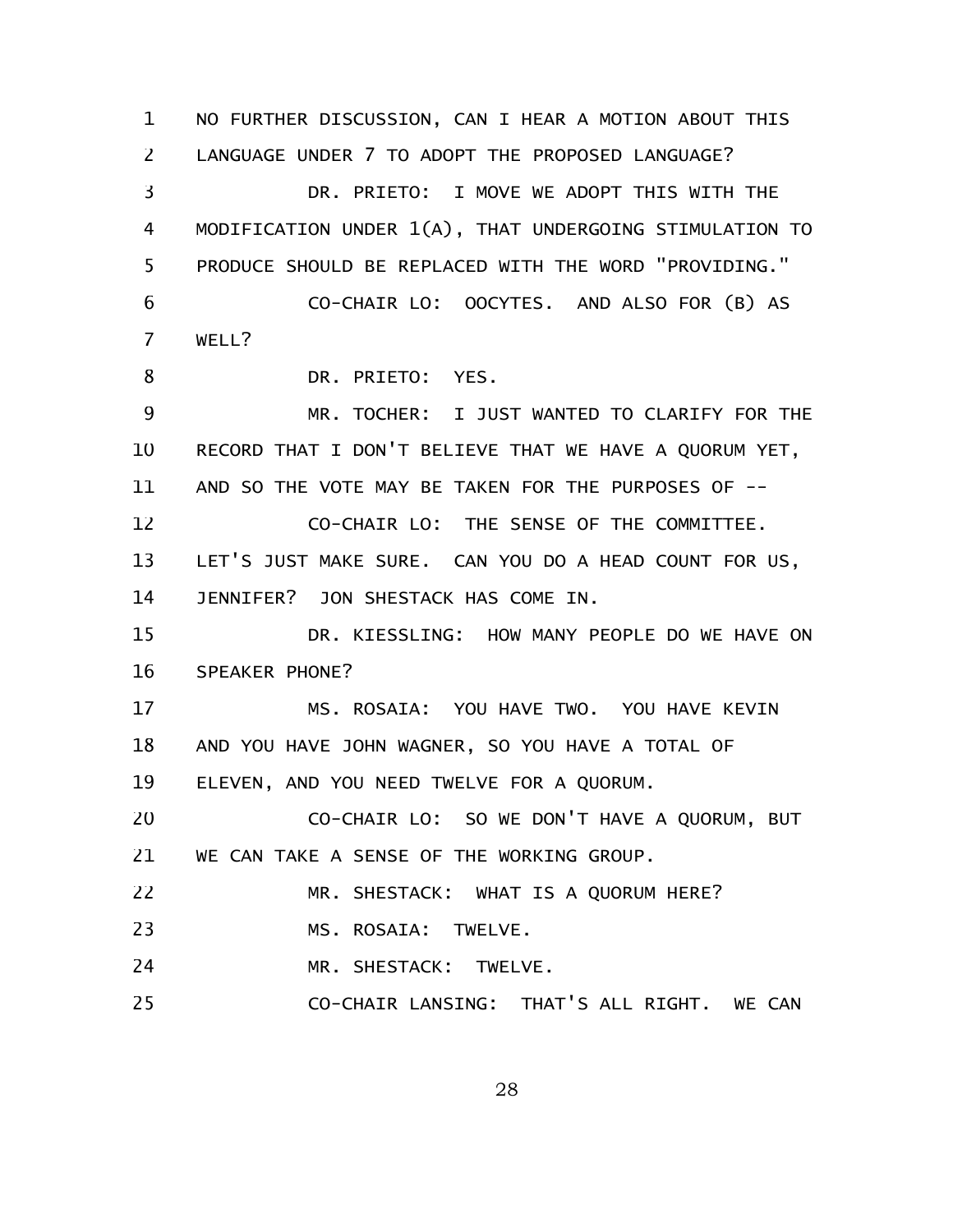SAY WE HAD ELEVEN AND WE WERE ONE SHORT OF A QUORUM. 1

THIS IS A SENSE OF THE WORKING GROUP. 2

CO-CHAIR LO: AND THEN I THINK THE ICOC WILL NEED TO FACTOR IN THAT AS THEY DELIBERATE. SO A MOTION HAS BEEN MADE --3 4 5

CO-CHAIR LANSING: SECOND. 6

CO-CHAIR LO: -- AND SECONDED. NO FURTHER -- ANY FURTHER DISCUSSION? IF NOT, ALL THOSE IN FAVOR AYE. ANY DISAGREEMENTS? OKAY. THANK YOU. 7 8 9

THE NEXT ISSUE I'D LIKE TO TURN TO IS ON PAGE 8 OF THIS HANDOUT, NO. 9 AND NO. 10. PAGE LOOKS LIKE THIS. THIS HAS TO DO WITH THE PERIOD OF DELIBERATIONS AND RECONTACT AFTER THAT DELIBERATION PERIOD. DOES EVERYBODY -- I KNOW WE'RE JUMPING AROUND. OKAY. 10 11 12 13 14

I'M GOING TO ACTUALLY JUST TRY AND SUMMARIZE THE PUBLIC COMMENTS. THERE WERE A NUMBER OF CONCERNS REGARDING OUR IDEA OF A PERIOD OF DELIBERATION AFTER THE WOMAN HAD RECEIVED INFORMATION, TALKED WITH HER PHYSICIAN AND THE RESEARCHER TO REQUIRE A DELIBERATION PERIOD BEFORE GIVING FINAL CONSENT. 15 16 17 18 19 20

AND THE CONCERNS HAD TO DO WITH GIVEN THAT WE ARE IMPOSING AN INNOVATIVE REQUIREMENT THAT THERE BE AN ASSESSMENT OF COMPREHENSION, THERE'S A LOT MORE ASSURANCE OF CONSENT IN THIS CONTEXT THAN OTHERS. AND THE OTHER CONCERN WAS THAT, AGAIN, THERE MAY BE SOME 21 22 23 24 25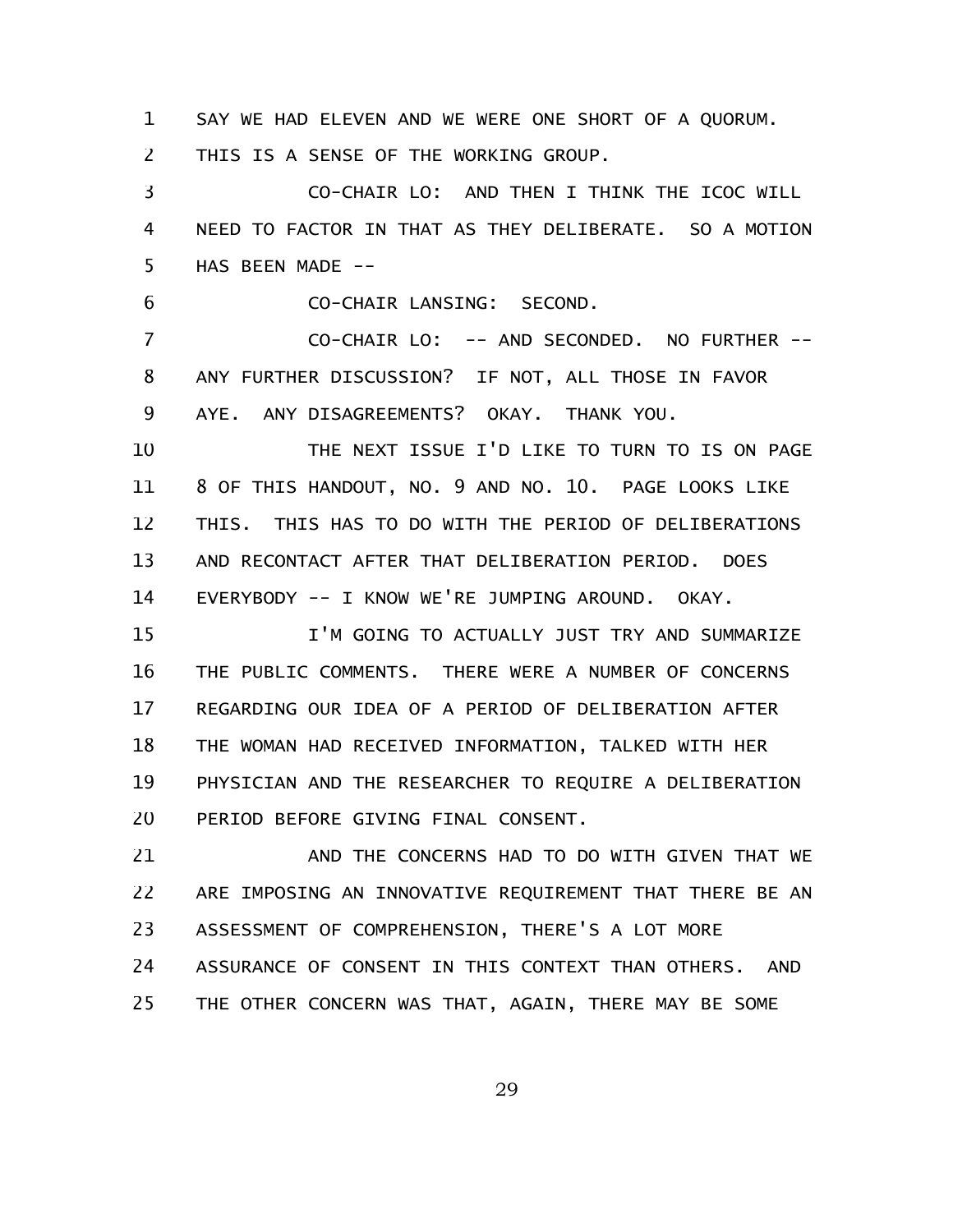WOMEN WHO ARE VERY, VERY WELL INFORMED TO WHOM A PERIOD OF DELIBERATION MAY NOT BE DESIRABLE. THEY MAY HAVE SCHEDULED IT IN THE FUTURE, THEY MAY BE -- EXAMPLES GIVEN IN A PREVIOUS MEETING THAT THERE ACTUALLY BE A SCIENTIST INVOLVED WITH THIS AND REALLY KNOW THIS AND HAVE THOUGHT ABOUT IT, AND SAY TO THEM, NO, YOU CAN'T DECIDE UNLESS A CERTAIN PERIOD OF TIME ELAPSES MAY BE DISRESPECTFUL TO THEM AS DECISION MAKERS. 1 2 3 4 5 6 7 8

SO THE PROPOSED CHANGES, THE PROPOSED CHANGE WE HAD WAS THAT RATHER THAN REQUIRING A PERIOD OF DELIBERATION BEFORE FINAL CONSENT, PROSPECTIVE DONORS SHALL BE INFORMED OF THEIR OPTIONS TO DELIBERATE BEFORE DECIDING WHETHER OR NOT TO GIVE CONSENT. SO LET'S TAKE THAT ONE FIRST, AND THEN THERE'S ANOTHER COMMENT THAT'S TIED TO THAT THAT WE'LL GET TO LATER. SO THIS IS NOT REALLY MAKING DELIBERATION MANDATORY, BUT TO GIVE THE WOMAN A CHOICE TO HAVE THE DELIBERATION PERIOD OR NOT. 9 10 11 12 13 14 15 16 17

CO-CHAIR LANSING: THIS WAS AN ISSUE THAT GOT A LOT OF COMMENT FROM THE PUBLIC WHICH I FOUND ACTUALLY QUITE FASCINATING BECAUSE WE, AS A GROUP, WERE TRYING TO -- HOW DO I SAY THIS? -- GO TO THE MOST EXTREME POSITION, DO YOU KNOW, LIKE GIVING THE MOST TIME THAT WE COULD THINK OF WITHOUT IMPEDING THE PROCESS AND WITHOUT MAKING IT BUREAUCRATIC, AND ALWAYS ERRING ON THAT SIDE, DO YOU KNOW, AS I THINK WE'VE DONE 18 19 20 21 22 23 24 25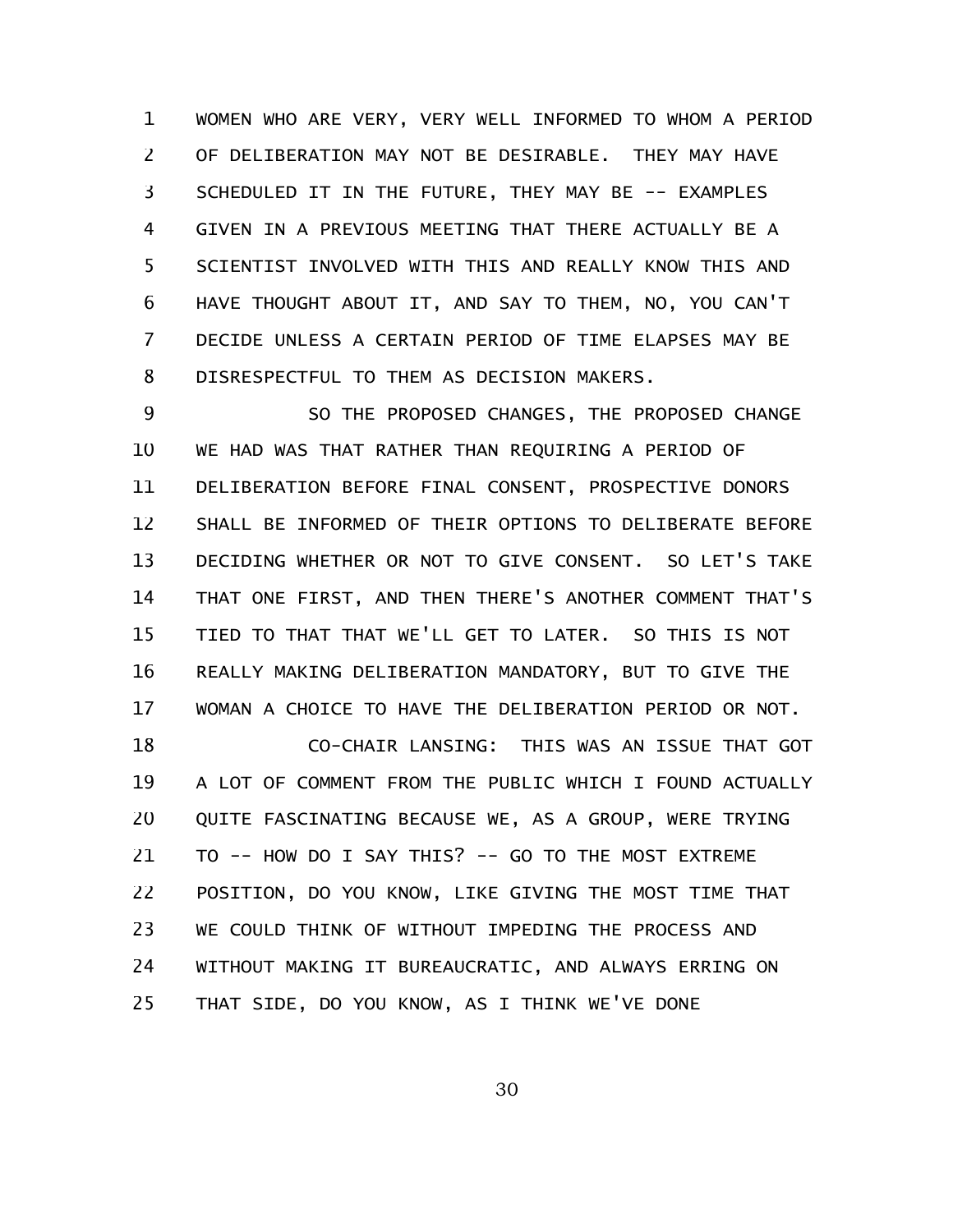THROUGHOUT ALL OF OUR DELIBERATIONS. AND IT WAS FASCINATING TO ME THAT WE GOT THE COMMENTS THAT WE DID. I ACTUALLY THINK THIS IS A VERY GOOD SOLUTION TO THE THING BECAUSE, AGAIN, I COME BACK TO A WOMAN'S RIGHT TO MAKE THESE DECISIONS OR THE DONOR'S RIGHT TO MAKE THESE DECISIONS. AND THIS GIVES YOU THE CHOICE. THIS SAYS TO YOU, OKAY, YOU CAN TAKE THE MAXIMUM AMOUNT, BUT YOU'RE NOT REQUIRED TO. YOU CAN WAIVE THAT. AND IT SEEMS TO ME ACTUALLY AN INCREDIBLY INTELLIGENT WAY TO LOOK AT THE ISSUE. SO I, AGAIN, THANK THE PUBLIC FOR THEIR COMMENT AND INITIALLY, YOU KNOW, WAS HOLDING ONTO THE MORE, I GUESS YOU WOULD SAY, EXTREME VIEW. AND NOW I FEEL VERY COMFORTABLE THAT THIS GIVES THE DONOR THE RIGHT OF CHOICE. CO-CHAIR LO: OTHER COMMENTS? MS. CHARO: ALSO JUST FOR THE SAKE OF CLARIFICATION, I THINK IT'S WORTH NOTING THAT THIS PROVISION DOES NOT CREATE ANY NEW RIGHTS OR REQUIREMENTS. IT INFORMS PEOPLE OF SOMETHING THAT THEY ALWAYS HAD. YOU'RE ALWAYS ENTITLED TO SAY I'M NOT READY TO DECIDE. AND ALL THIS IS DOING IS REMINDING PEOPLE THAT THEY HAVE THAT RIGHT ALREADY. CO-CHAIR LANSING: AND YOU'RE ALSO, JUST TO 1 2 3 4 5 6 7 8 9 10 11 12 13 14 15 16 17 18 19 20 21 22 23 24

ADD, ALWAYS ENTITLED IN MOST SITUATIONS TO SAY I WAIVE 25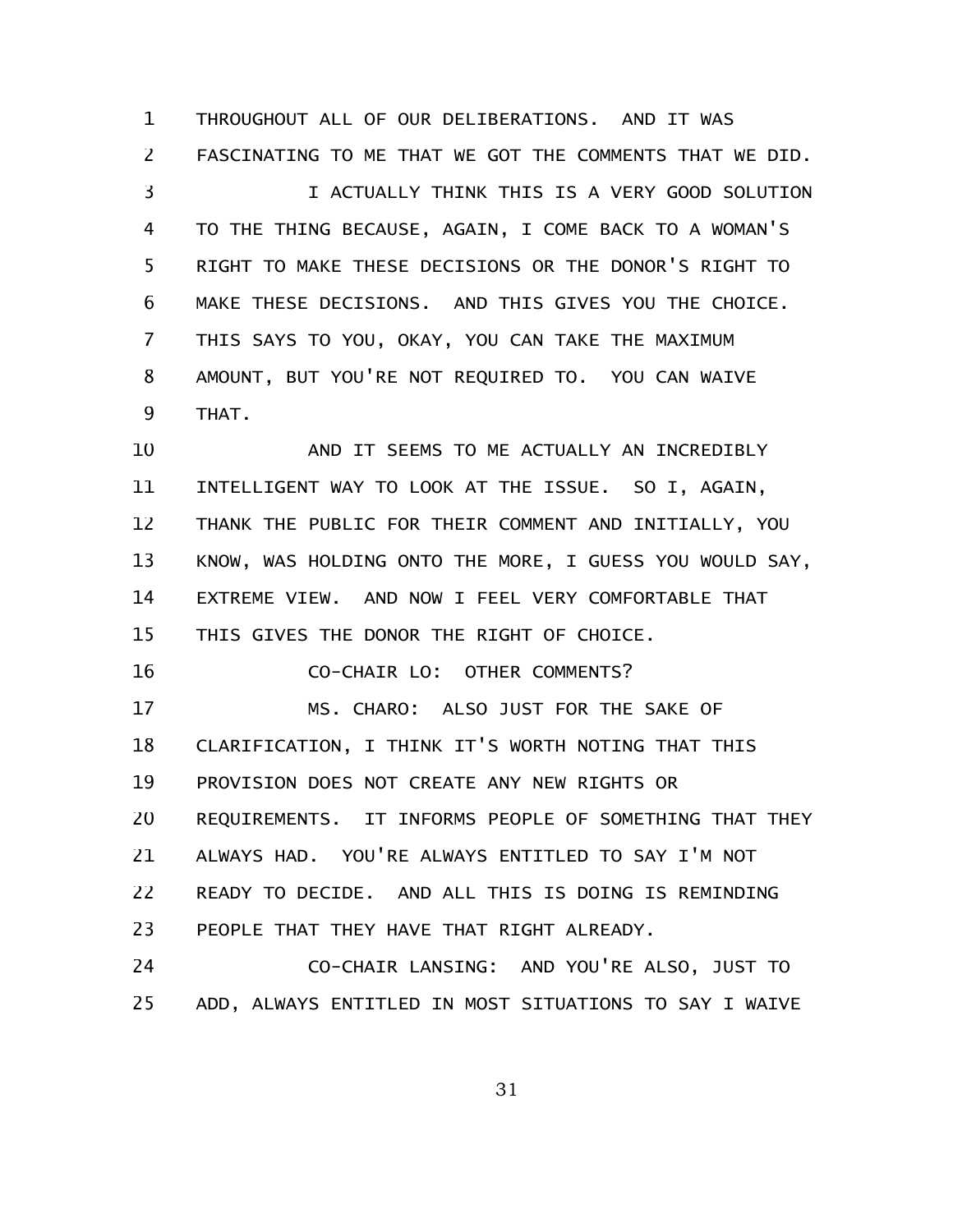THAT RIGHT. DO YOU KNOW? I WISH TO ACT SOONER. 1

CO-CHAIR LO: OTHER COMMENTS, THOUGHTS ON THIS? THOSE ON THE PHONE, KEVIN, ZACH, ANY COMMENTS ON THIS? COMMENTS FROM MEMBERS OF THE AUDIENCE THAT ARE HERE? OKAY. 2 3 4 5

DR. HALL: WE THINK IT'S FINE HERE, BERNIE. CO-CHAIR LO: THANKS, ZACH. LET ME THEN PROCEED TO SORT OF THE SECOND PART, NO. 10, ON THE BOTTOM OF THE PAGE. SO ONCE WE'VE THOUGHT ABOUT THIS DELIBERATION PERIOD, FOR NOW MAKING IT OPTIONAL -- WHICH WE NOW MAY WANT TO MAKE OPTIONAL. QUESTION IS AFTER THAT DELIBERATION PERIOD, HOW IS RECONTACT REINSTITUTED? AND, AGAIN, I THINK THIS ACTUALLY GOES BACK TO ANN'S PRESENTATION AT ONE OF OUR VERY EARLY MEETINGS WHERE SHE POINTED OUT THAT IT'S UP TO THE PROSPECTIVE DONOR TO RECONTACT THE RESEARCH TEAM AND SAY, "I'M STILL INTERESTED. WHAT'S THE NEXT STEP?" 6 7 8 9 10 11 12 13 14 15 16 17

THAT CREATES LESS PRESSURE THAN IF THE RESEARCHER CALLED UP AND SAID, "HEY, DO YOU THINK YOU'D LIKE TO CONSENT NOW?" SO WE ORIGINALLY SUGGESTED THAT THE REGULATIONS REQUIRE THE WOMEN -- THE DONOR TO MAKE RECONTACT. AND AGAIN, IT WAS POINTED OUT THAT SOME DONORS MAY ACTUALLY PREFER THE RESEARCHERS TO CONTACT THEM; AND RATHER THAN REQUIRING WHAT WE PERCEIVE TO BE A PROTECTION, AS A RESTRICTION THAT WE INTERPRET AS A 18 19 20 21 22 23 24 25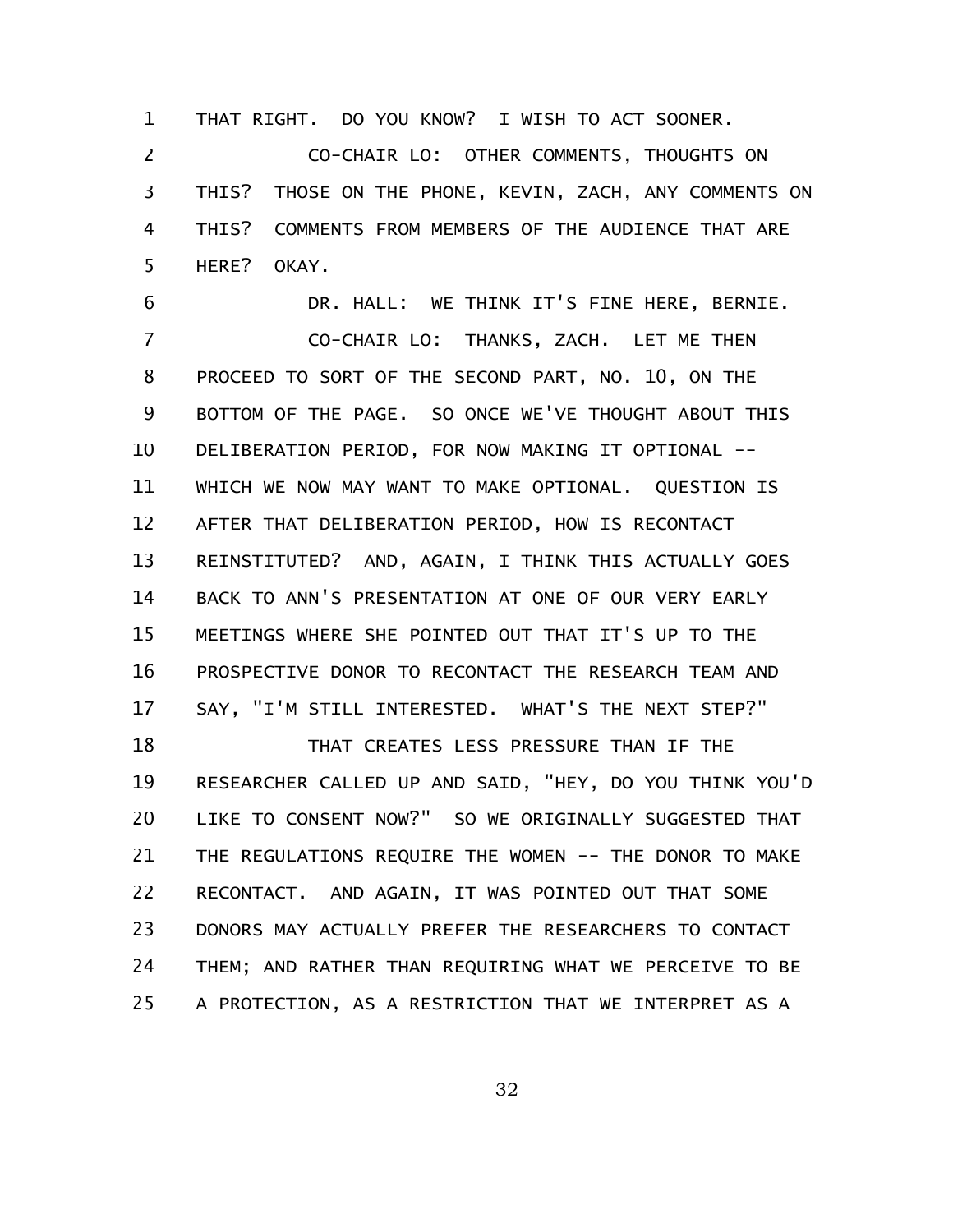PROTECTION, TO MAKE IT OPTIONAL TO MAKE SURE WOMEN UNDERSTOOD THAT THEY COULD CHOOSE TO NOT HAVE THE RESEARCHERS RECONTACT THEM, BUT THEY COULD WAIVE THAT AND THEY COULD CHOOSE TO HAVE RESEARCHERS MAKING THE RECONTACT. 1 2 3 4 5

SO, AGAIN, I THINK, AS SHERRY SAID, WE'RE TAKING A PRINCIPLE, MAKING SURE WOMEN ARE AWARE OF THIS RIGHT TO CONTROL HOW THEY'RE RECONTACTED, BUT MAKING IT OPTIONAL AND GIVING THEM THE CHOICE OF SAYING, "NO, I'D RATHER HAVE THE RESEARCHERS CONTACT ME." 6 7 8 9 10

SO COMMENTS, SUGGESTIONS ON THIS ONE? DR. TAYLOR: BERNIE, I'D LIKE TO MAYBE SUGGEST ANOTHER AND PERHAPS A LITTLE BIT MORE BUREAUCRATIC DEGREE OF SEPARATION. AND THAT WOULD BE TO HAVE THE IRB MAKE THE CONTACT RATHER THAN THE RESEARCHER PER SE. SO I WOULD SUGGEST THAT IF THE DONOR-PATIENT-SUBJECT HAS NOT CONTACTED THE INVESTIGATOR, AND THE INVESTIGATOR WANTS TO SORT OF SEE WHETHER THAT INDIVIDUAL IS STILL WILLING TO PARTICIPATE TO COME BACK TO PROVIDE FURTHER INFORMATION OR DATA, I THINK RATHER THAN HAVING THE INVESTIGATOR GO DIRECTLY TO THE SUBJECT, IT SEEMS MORE APPROPRIATE THAT THE INVESTIGATOR WOULD GO TO THE IRB COMMITTEE AND ASK THE IRB COMMITTEE TO MAKE CONTACT WITH THE PATIENT. ADMITTEDLY, IT'S ANOTHER STEP IN THE PROCESS, 11 12 13 14 15 16 17 18 19 20 21 22 23 24 25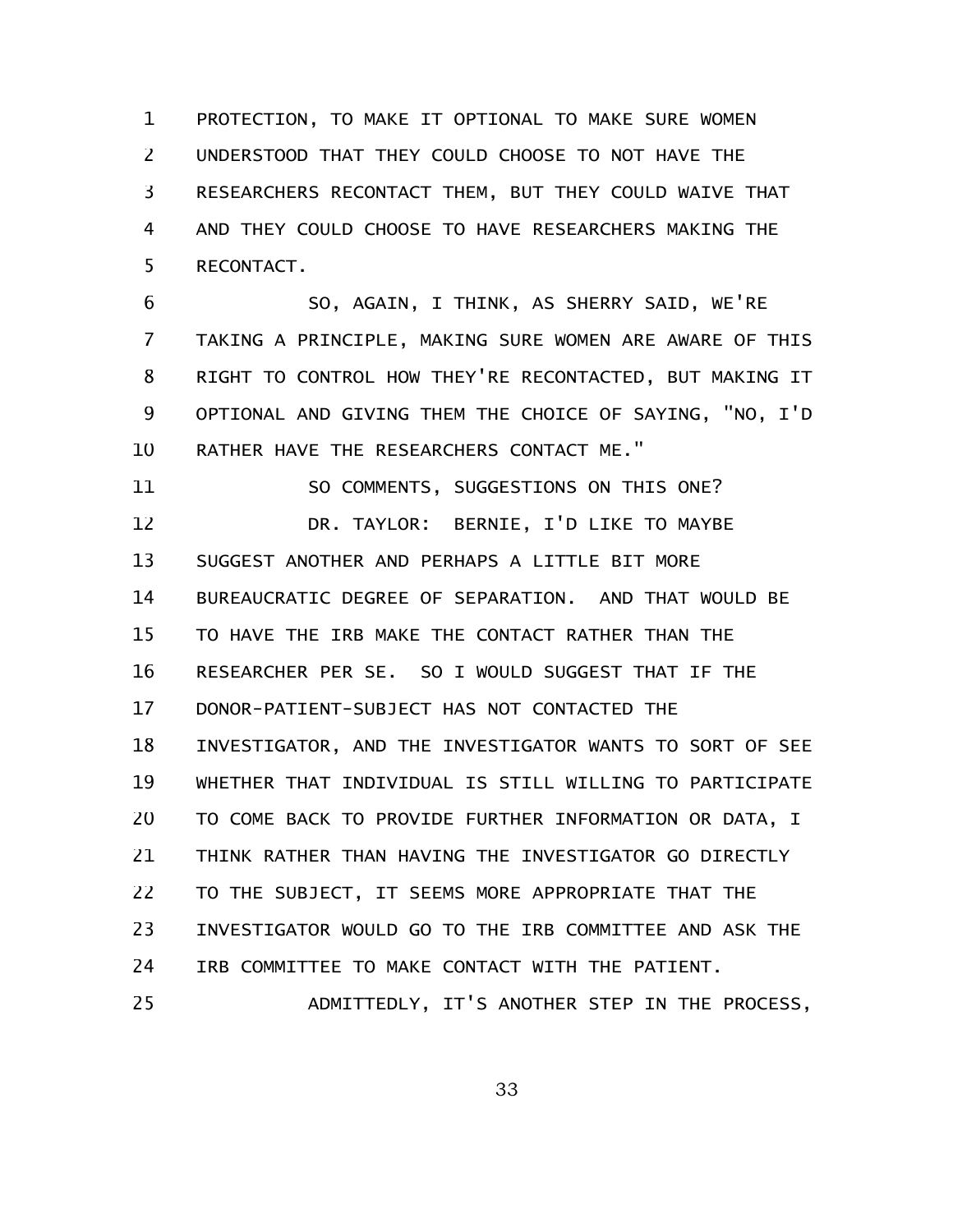BUT I THINK IT PROVIDES SOME SEPARATION FROM PARTICULARLY SORT OF SCIENTIFIC INVESTIGATORS THAT MAY BE QUITE FAR FROM THE PATIENT'S CONTACT WITH THE EXCEPTION OF THE INITIAL CONSENT TO THE RESEARCH PROTOCOL. SO THAT WAS A THOUGHT THAT I HAD. 1 2 3 4 5

CO-CHAIR LO: LET ME CLARIFY HOW I THINK THIS WORKS. I'M NOT SURE. IT MAY BE DIFFERENT FROM WHAT I HEAR YOU SAYING, ROB. SO I THINK THIS PROPOSES THAT WE SAY TO THE WOMAN YOU'VE DECIDED TO HAVE SOME WAITING PERIOD, AS IS YOUR RIGHT. NOW WE WANT TO OFFER YOU OPTIONS WHEN THAT WAITING PERIOD EXPIRES. WHO DO YOU WANT TO INITIATE CONTACT? DO YOU WANT TO MAKE CONTACT? ARE YOU WILLING TO HAVE THE RESEARCHER CONTACT YOU? DR. TAYLOR: I'M SORRY. 6 7 8 9 10 11 12 13 14

CO-CHAIR LO: IF YOU ONLY WANT THE FIRST, NO ONE WILL CONTACT YOU. 15 16

DR. TAYLOR: I WAS -- 17

CO-CHAIR LO: SO, YOU KNOW, I GUESS WE CAN INCLUDE THE IRB IN THAT, BUT I'M NOT SURE HAVING THE IRB IN THE PICTURE IF THE WOMAN SAYS LET THE RESEARCHER CONTACT ME. 18 19 20 21

DR. TAYLOR: LET ME -- I WAS ACTUALLY -- I WAS THINKING NOT ABOUT THIS PARTICULAR SITUATION, BUT MORE ABOUT IF MORE INFORMATION WERE REQUIRED. SO -- CO-CHAIR LO: THIS IS JUST THE UP-FRONT. 22 23 24 25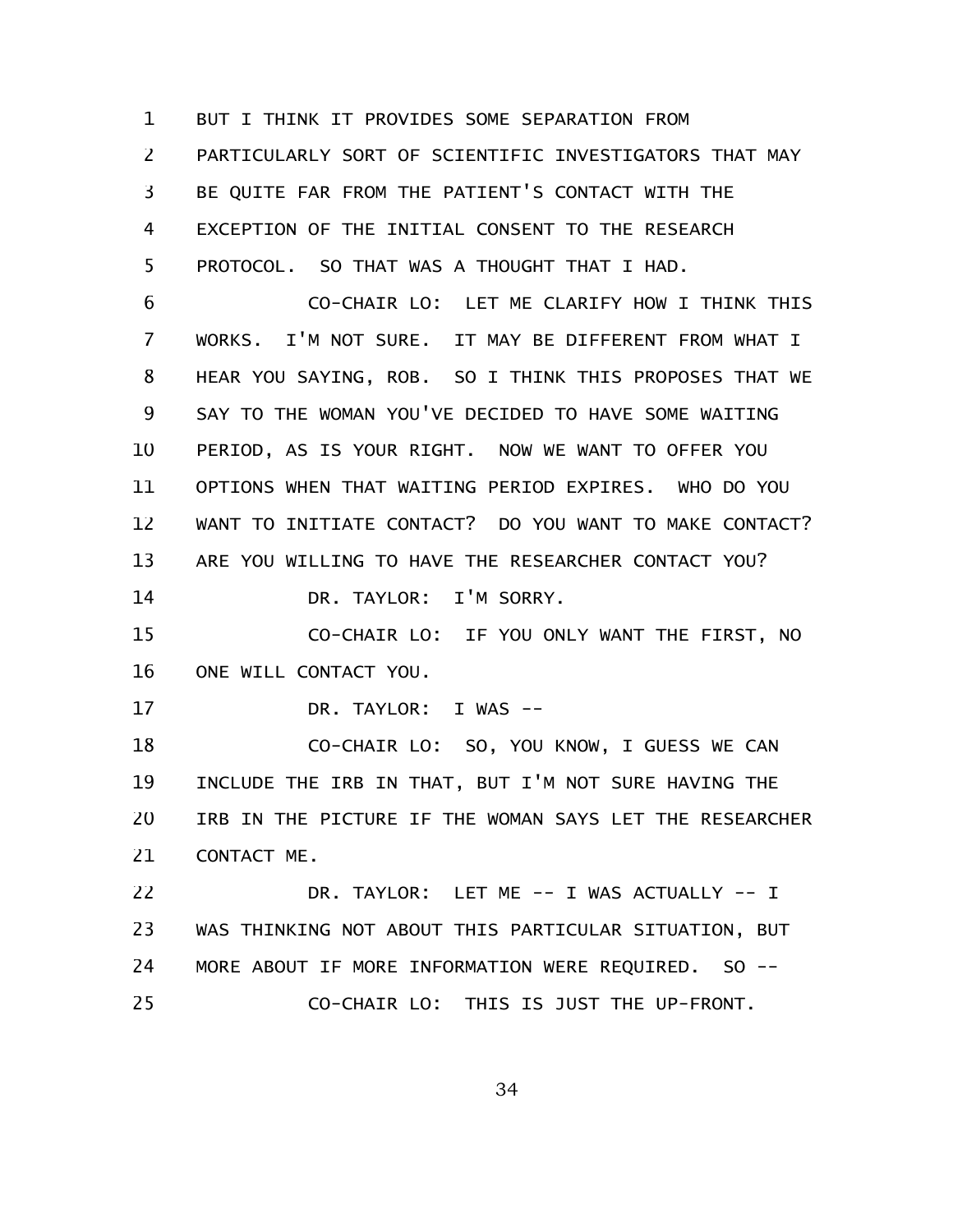DR. TAYLOR: THIS IS THE UP-FRONT DELIBERATION PERIOD. SO DELETE EVERYTHING I PREVIOUSLY SAID EVER. CO-CHAIR LO: I THOUGHT IT MIGHT BE A DIFFERENT SET OF ISSUES. ANY OTHER COMMENTS ON PART B? OKAY. COMMENTS FROM THOSE ON THE PHONE, QUESTIONS, JOHN, ZACH, OR KEVIN? SILENCE MEANS YOU'RE FALLING ASLEEP. DR. HALL: NO COMMENTS ON THIS END. CO-CHAIR LO: ARE WE COMING THROUGH OKAY? ARE YOU HEARING US OKAY? DR. HALL: PRETTY WELL. CO-CHAIR LO: AND, AGAIN, I INVITE COMMENTS FROM MEMBERS OF THE PUBLIC. AGAIN FOR THE RECORD, PLEASE INTRODUCE YOURSELF. MR. REED: DON REED, CALIFORNIANS FOR CURES. DO I UNDERSTAND CORRECTLY THAT IT'S POSSIBLE THAT THE RESEARCHER WOULD AT NO POINT BE ALLOWED TO TALK TO THE PERSON MAKING THE DONATION? CO-CHAIR LO: NO. THIS IS -- LET ME JUST MAKE SURE WE'VE GOT THIS CLEAR. THEY'VE HAD AN INITIAL DISCUSSION. THE WOMAN SAYS THANK YOU. NOW I WISH TO EXERCISE MY RIGHT TO HAVE A DELIBERATION PERIOD. MR. REED: BUT THE RESEARCHER, HIM OR HERSELF, HAS HAD A CHANCE TO SAY EXACTLY WHAT THE 1 2 3 4 5 6 7 8 9 10 11 12 13 14 15 16 17 18 19 20 21 22 23 24 25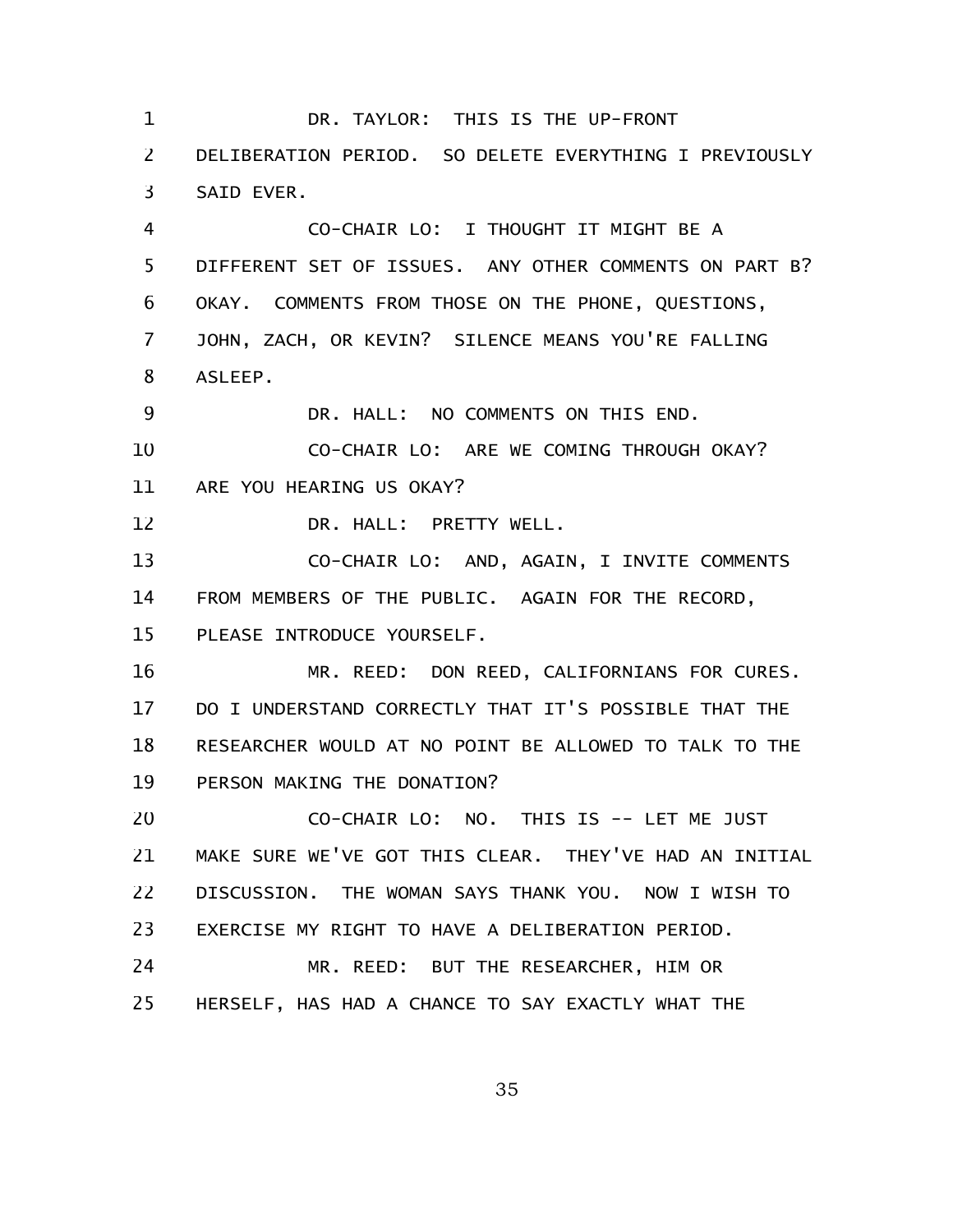IMPORTANCE -- 1

CO-CHAIR LO: RIGHT. THIS IS AFTER SHE'S RECEIVED INFORMATION, AND NOW SHE'S MADE THE CHOICE, BEFORE MAKING THE FINAL DECISION TO DONATE OR NOT, WANTS SOME TIME TO THINK ABOUT IT. THIS ONLY GOES TO DOES SHE WANT THE RESEARCHER TO RECONTACT HER AFTER THAT DELIBERATION PERIOD, OR DOES SHE WANT TO INITIATE CONTACT. 2 3 4 5 6 7 8

DR. OLDEN: I THINK I WOULD BE MORE COMFORTABLE WITH -- I KNOW, GEOFF, WE APPROVED THE COMMENT. I THINK THE INVESTIGATOR CONTACTING THE PERSON DIRECTLY WOULD IN SOME CASES INTIMIDATE, POSSIBLY, THE DONOR. SO I'M A LITTLE UNCOMFORTABLE WITH THAT, EVEN THOUGH I WOULD BE MORE IN FAVOR OF HAVING SOME SORT OF INTERMEDIATE GROUP, SUCH AS THE IRB, CONTACT THE PERSON, SO I'M A LITTLE UNCOMFORTABLE. CO-CHAIR LO: AGAIN, LET ME CLARIFY. THIS IS EVEN AFTER THE WOMAN HERSELF HAS SAID THE RESEARCHER MAY CONTACT ME AFTER THIS PERIOD OF TIME. DR. OLDEN: WELL, I WOULDN'T LIKE FOR THAT TO BE PRESENTED TO THE DONOR AS AN OPTION. I THINK THE OPTION SHOULD BE AFTER THE DELIBERATION PERIOD, THAT SHE BE OFFERED THE OPPORTUNITY FOR THE IRB TO CONTACT HER AS AN INTERMEDIARY. 9 10 11 12 13 14 15 16 17 18 19 20 21 22 23 24

CO-CHAIR LO: OTHER COMMENTS, THOUGHTS ON 25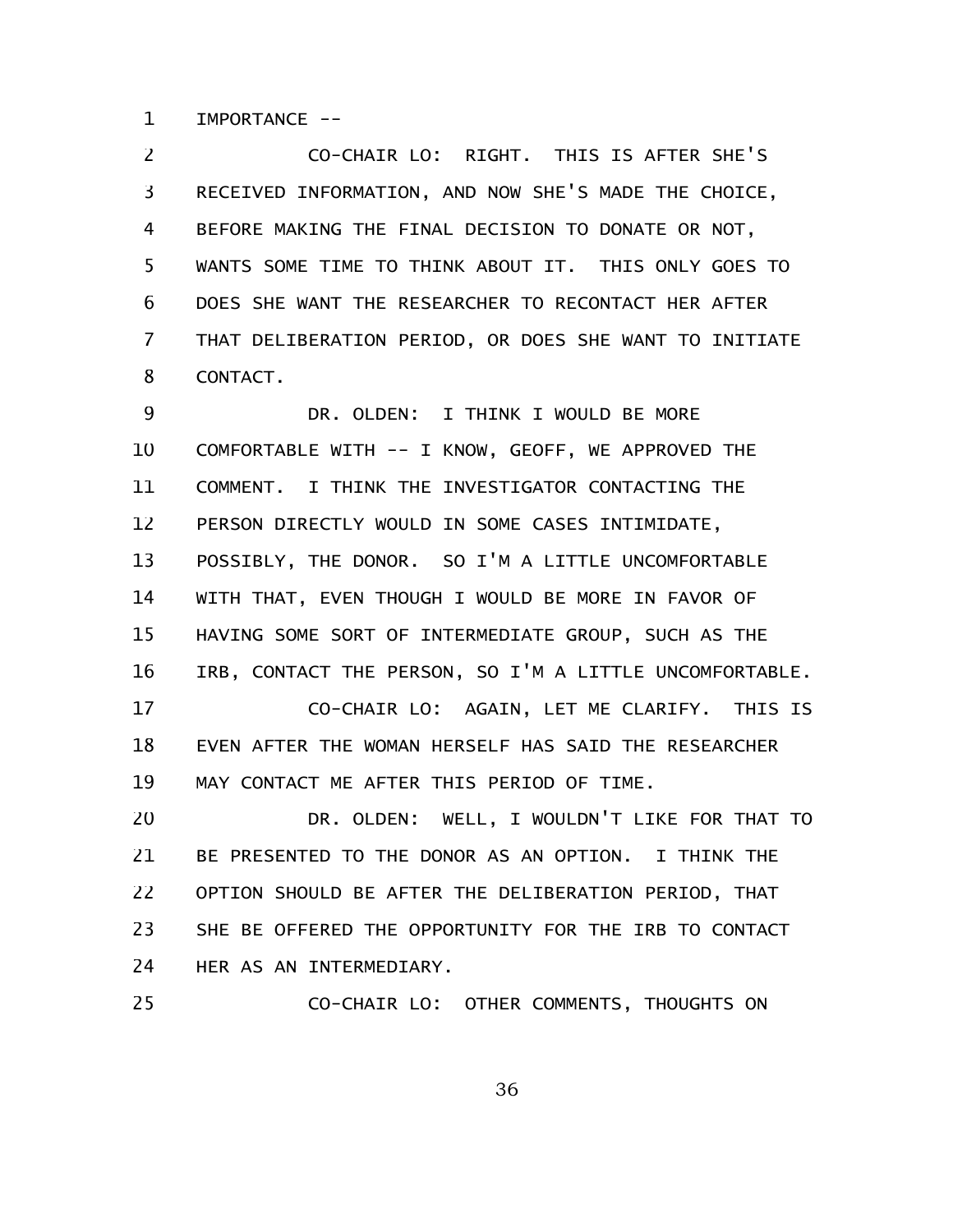THAT? 1

DR. KIESSLING: WE'RE THE ONES THAT HAVE THIS -- 2 3

MS. CHARO: I'M SENSITIVE TO THIS ISSUE OF PEOPLE FEELING INTIMIDATED BECAUSE POLITENESS OFTEN PREVENTS US FROM SAYING WHAT WE WOULD LIKE TO SAY. SO I'M TRYING TO THINK ABOUT THIS KIND OF -- I'M TRYING TO THINK ABOUT THIS IN A CHRONOLOGICAL FASHION, RIGHT. SO I'M THERE, I'M CONTEMPLATING A DONATION, AND I SAY, YOU KNOW, I'M JUST NOT READY TO DECIDE YET, SO I'M GOING TO TAKE A LITTLE WHILE. OKAY, FINE. THAT'S YOUR RIGHT, LIKE WE TOLD YOU. AND THEN THEY SAY, YOU KNOW, WILL YOU CALL US OR SHALL WE CALL YOU, RIGHT. 4 5 6 7 8 9 10 11 12 13

AND SO FIRST QUESTION IS DO YOU THINK THAT PEOPLE ARE GOING TO BE RELUCTANT UNDER THOSE CIRCUMSTANCES AND SAY, YOU KNOW, I'LL GET IN TOUCH WITH YOU. RIGHT. I'M TRYING TO THINK THAT THROUGH. I'VE GOT TO SAY THAT KIND OF I'LL CALL YOU IS MY TYPICAL WAY -- I'M SORRY I'M REVEALING THIS NOW FOR ALL TIME -- OF GETTING RID OF FOLKS. AND I'M SURE I'M NOT ALONE IN THAT. THAT IS MY GENTLE BRUSHOFF. 14 15 16 17 18 19 20 21

AND SO I'M TRYING TO THINK ABOUT WHETHER THAT IS STILL TOO INTIMIDATING FOR PEOPLE BECAUSE THAT'S AN EASY OUT THAT I WOULD EXPECT A LOT OF PEOPLE TO TAKE. IF THEY'RE SO POLITE THAT THEY CAN'T SAY THAT AND SAY 22 23 24 25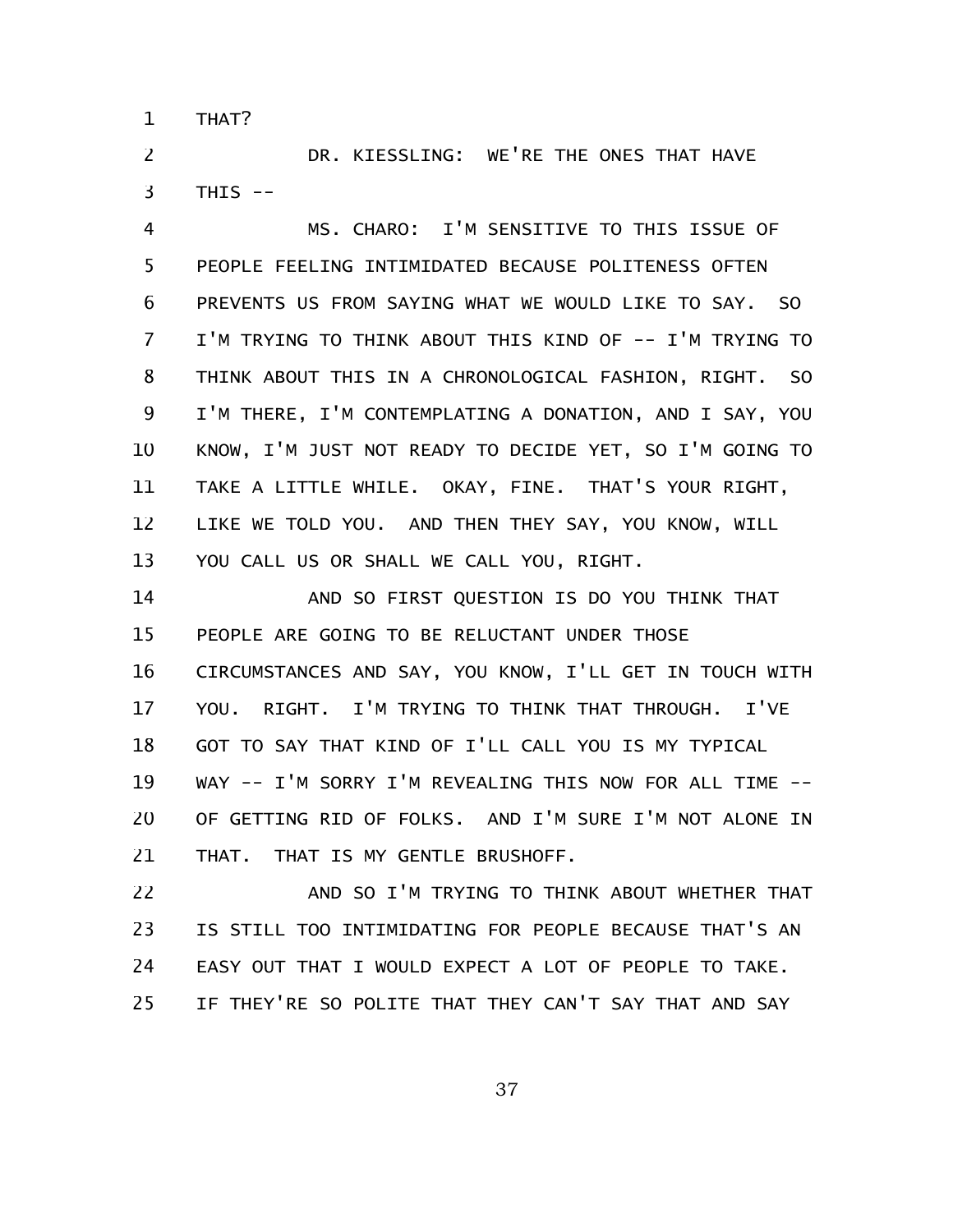YOU CAN GET IN TOUCH WITH ME, OF COURSE, THE FIRST TIME SOMEBODY GETS IN TOUCH WITH THEM, THEY CAN SAY I'M STILL NOT READY TO DECIDE. I'LL CALL YOU. SO WHAT WE'RE ASKING IS WHETHER OR NOT THE CONSTANT ABILITY TO SAY I'LL CALL YOU IS INSUFFICIENT HERE. 1 2 3 4 5

AND THE REASON I'M HESITATING IS BECAUSE THE ALTERNATIVE, WHICH IS THIS IRB, RAISES QUESTIONS WHETHER OR NOT THAT'S WHAT IRB'S ARE USUALLY DOING. I'VE SEEN LOTS OF PROTOCOLS THAT INVOLVE CONTACT AND RECONTACT, AND IT'S -- I DON'T RECALL EVER SEEING ONE WHERE THE IRB ACTUALLY HANDLED THAT. I'VE SEEN IT WHERE A SUBJECT'S PERSONAL PHYSICIAN ACTED AS INTERMEDIARY. BUT, IF ANYTHING, I CAN IMAGINE SOME PEOPLE MIGHT THINK THAT'S EVEN MORE PROBLEMATIC RATHER THAN LESS IN THIS PARTICULAR SITUATION, SO I'M RELUCTANT TO BEGIN TO OFFER THAT AS AN ALTERNATIVE. SO SINCE IT'S NOT A TRADITIONAL IRB ROLE, I'M STRUGGLING HERE, A, HOW LIKELY IT IS PEOPLE WILL CONTINUE TO BE INCAPABLE OF SAYING I'LL GET IN TOUCH WITH YOU, AND ALSO WHO THE RIGHT INTERMEDIARY REALLY WOULD BE IF WE FELT WE NEEDED IT. 6 7 8 9 10 11 12 13 14 15 16 17 18 19 20 21

CO-CHAIR LANSING: I HAVE A QUESTION BECAUSE I'M A CONFUSED. SO A WOMAN IS INFORMED OF ALL HER RIGHTS. SHE SAYS I WANT TO TAKE SOME TIME. AND THEN WHAT YOU'RE RAISING IS WHETHER OR NOT IF SOMEBODY GETS 22 23 24 25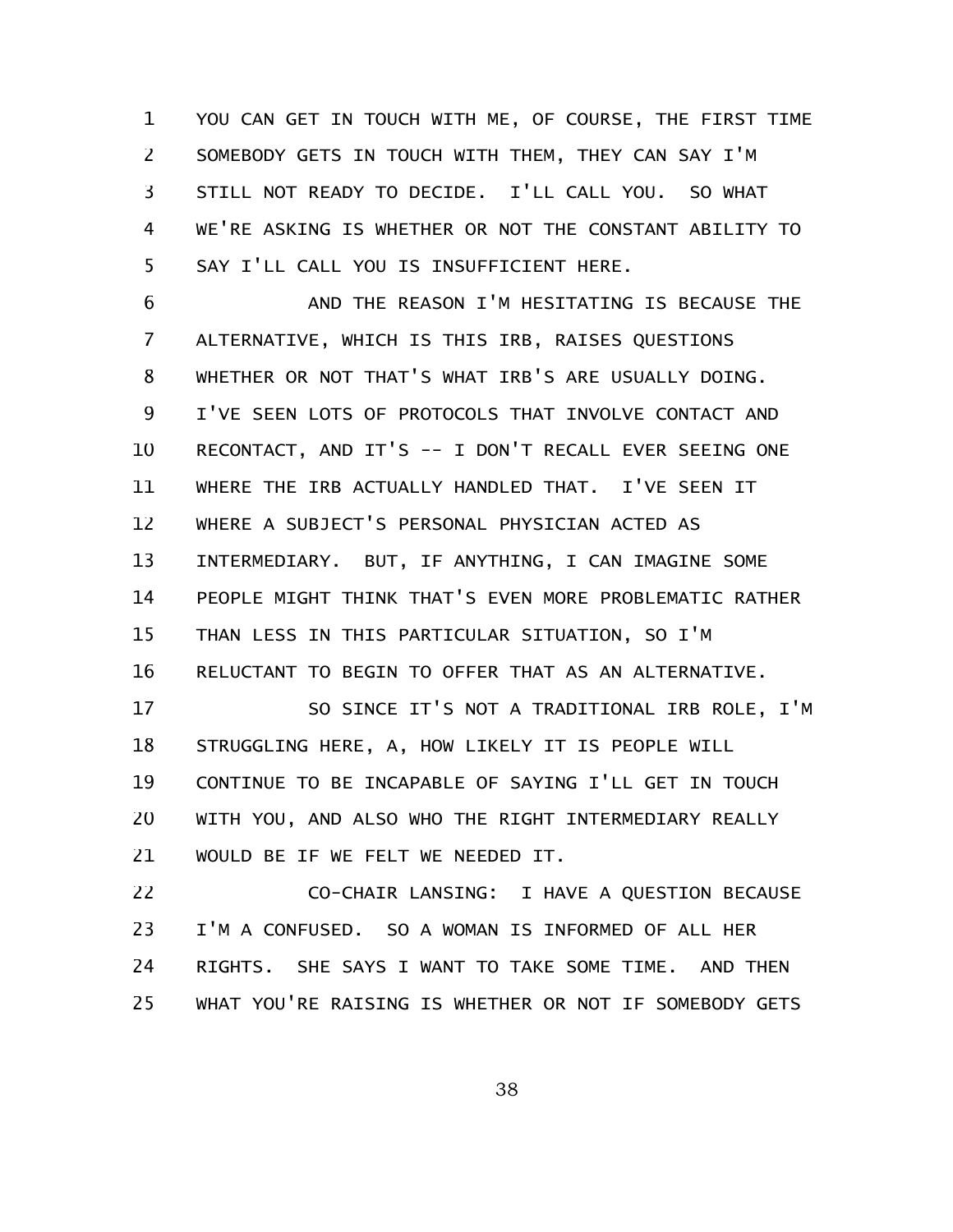IN TOUCH WITH THAT WOMAN, THAT IT MAKES HER FEEL INTIMIDATED AND IT MAKES HER FEEL PRESSURED. SO THEN THE ALTERNATIVE WOULD BE JUST TO SAY -- I'M MAKING THIS UP -- AND THEN THE WOMAN WILL CALL US WHEN SHE'S READY. THAT WOULD BE -- SHE WILL THEN CALL YOU OR NEVER CALL YOU AGAIN. 1 2 3 4 5 6

DR. OLDEN: MY CONCERN IS THAT THE RESEARCHER GETTING IN CONTACT WITH HER WOULD BE, IN A SENSE, IN SOME CASES, INTIMIDATING OR PRESSURE. I'M A LITTLE CONCERNED, NOT -- 7 8 9 10

CO-CHAIR LANSING: YOU MAY BE RIGHT. 11

DR. KIESSLING: ONE OF THE REASONS THAT WE SORT OF FOLLOW THIS THE DONOR CONTACTS THE PROGRAM RULE IS THERE WAS A STUDY THAT WAS DONE THAT INDICATED THAT THERE WERE A SURPRISING NUMBER OF PEOPLE WHO WERE ENCOURAGED TO DONATE THEIR KIDNEYS TO FAMILY MEMBERS THAT DIDN'T REALLY WANT TO DO IT. THE WHOLE FAMILY WAS SAYING YOU'RE NOT DOING ANYTHING AND UNCLE GEORGE IS DYING, RIGHT. AND WE GOT VERY CONCERNED ABOUT THAT, VERY CONCERNED THAT THERE WAS SOMEONE IN THIS DONOR'S WORLD WHO HAD A SERIOUS DISEASE, AND THAT BECAUSE IT WAS THAT KIND OF PRESSURE THAT WAS HAVING HER COME FORWARD. AND IT SEEMED TO ME THAT WHAT THIS INDIVIDUAL DID NOT NEED WAS ANY MORE PRESSURE FROM ANYONE. AND SO IT WAS FOR THAT REASON THAT WE 12 13 14 15 16 17 18 19 20 21 22 23 24 25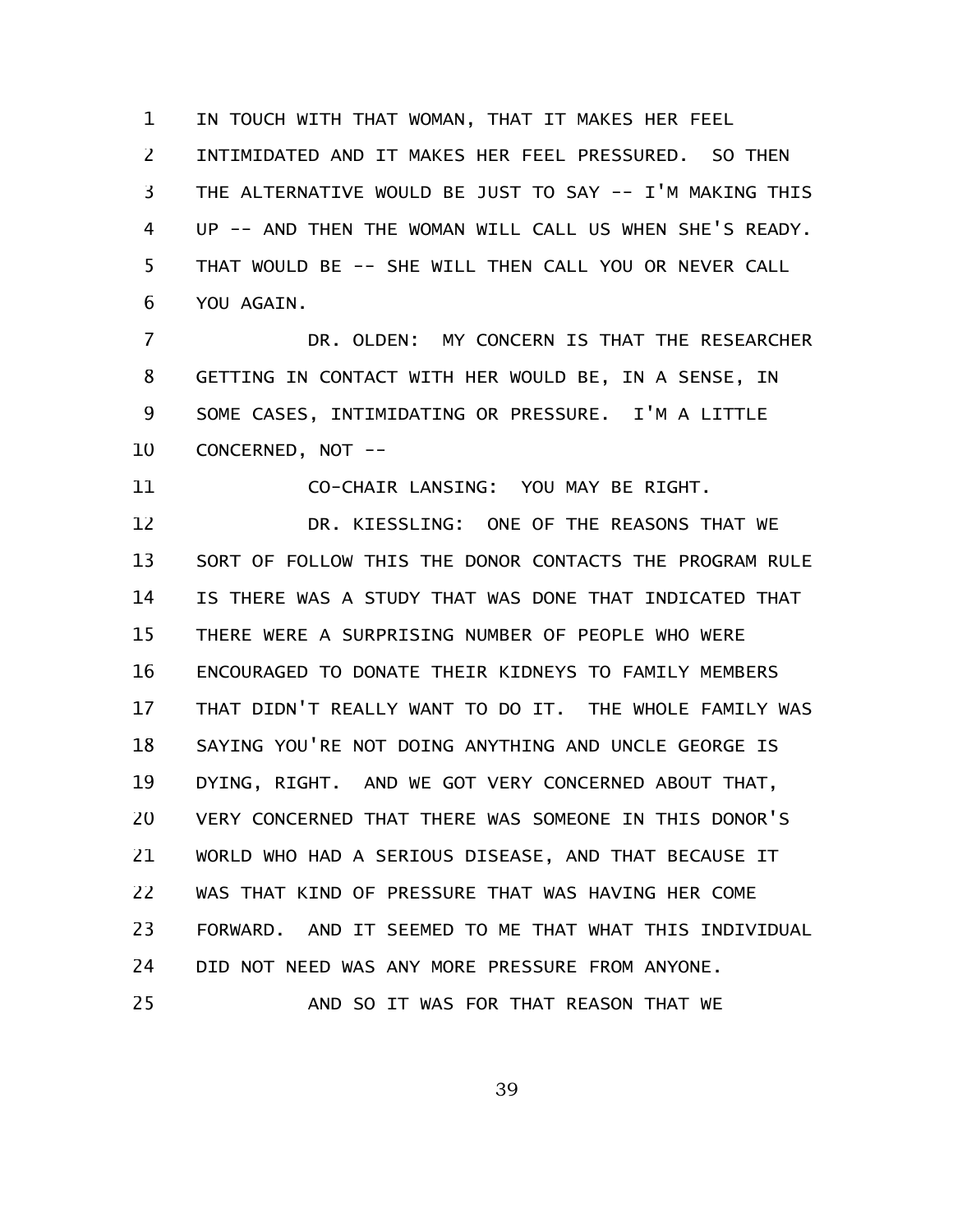DECIDED, ALL RIGHT, IF SHE REALLY WANTS TO DO THIS, THEN SHE WILL CONTINUE THE PROCESS AND SHE WILL CONTACT THE RESEARCH TEAM AGAIN HERSELF. IF THE RESEARCH TEAM CONTACTS HER, IT'S JUST ONE MORE LEVEL OF PRESSURE ON THIS DECISION PROCESS. 1 2 3 4 5

CO-CHAIR LANSING: YOU'RE RIGHT AND YOU'RE BOTH SAYING THE SAME THING. 6 7

CO-CHAIR LO: THIS IS THE REASONING THAT LED US TO ADOPT THIS CLAUSE IN THE FIRST PLACE, SAYING THE WOMAN, PROSPECTIVE DONOR, HAS TO INITIATE THE CONTACT. WE ALWAYS HAVE THE OPTION OF SAYING WE AGREE WITH WHAT WE RECOMMENDED IN FEBRUARY, AND WE DON'T WANT TO CHANGE IT BEYOND THAT AT THIS TIME. AND AGAIN, WE CAN ALWAYS COME BACK TO IT LATER. A LOT OF WOMEN SAY, YOU KNOW, THIS IS RIDICULOUS MY HAVING TO CALL YOU GUYS BECAUSE THEN I LEAVE A MESSAGE, YOU HAVE TO CALL ME BACK, WHATEVER. 8 9 10 11 12 13 14 15 16 17

CO-CHAIR LANSING: I ACTUALLY THINK YOU'RE RIGHT. IF WE GET A CALL FROM SOMEONE SAYING, WELL, YOU MADE YOUR MIND UP YET, YOU KNOW, IT'S A SUBTLE FORM OF PRESSURE. I DIDN'T REALLY THINK ABOUT THIS, BUT I THINK YOU'RE RIGHT. IT'S A SUBTLE FORM OF PRESSURE, AND I DON'T THINK WE NEED IT. 18 19 20 21 22 23

DR. PRIETO: IT SEEMS TO ME, THOUGH, EVEN WITH THIS MODIFIED LANGUAGE, AREN'T WE STILL GIVING THE 24 25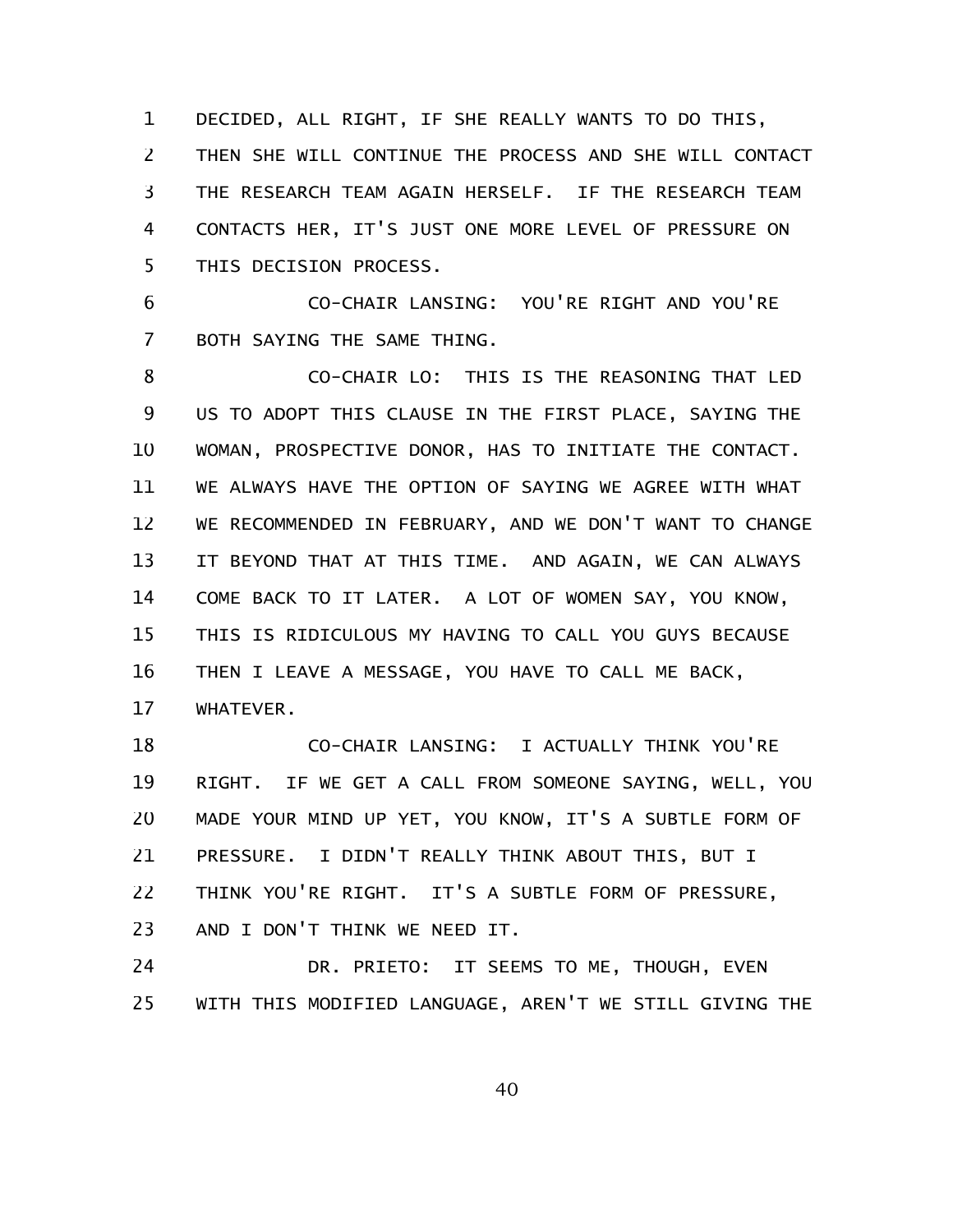WOMAN THE OPTION OF THAT APPROACH, OF SAYING DON'T CALL ME. I WANT TO MAKE UP MY MIND, AND I WILL CALL YOU, AND ONLY REQUESTING A REMINDER CALL IF THAT'S WHAT SHE WANTS. 1 2 3 4

CO-CHAIR LO: AGAIN, I THINK WHAT A NUMBER OF PEOPLE HAVE SAID IS THE SUBTLE PRESSURES THAT ARE CONVEYED WHERE SOMEONE COULD SAY WE'RE VERY COMFORTABLE WITH YOUR CHOOSING A WAITING PERIOD; BUT WHEN THAT WAITING PERIOD IS UP, HOW SHALL WE GET BACK IN TOUCH. IS IT OKAY IF WE CALL YOU, OR DO YOU WANT TO CONTACT US? YOU CAN SORT OF SUGGEST THAT YOU REALLY WANT TO LET US CALL YOU. AND I GUESS THE CONCERN THAT'S BEEN RAISED IS THAT MAKE IT EASY FOR THE WOMAN TO SAY NO BY JUST NOT DOING ANYTHING. 5 6 7 8 9 10 11 12 13 14

SO I GUESS IT'S -- WE'VE HEARD -- IT STRIKES ME THAT ORIGINALLY WE WANTED TO PUT THIS IN AND HEARD SEVERAL COMMENTS, ALL SUGGESTING THERE'S VALUE TO THAT. I'M NOT SURE THERE'S A COMPELLING ARGUMENT ON THE OTHER SIDE TO SAY NO, NO, YOU'RE HURTING WOMEN, PROSPECTIVE DONORS, BY NOT ALLOWING THEM TO HAVE THE RESEARCHER CONTACT THEM FIRST. 15 16 17 18 19 20 21

MS. CHARO: MY UNDERSTANDING WAS THE FEAR WAS THAT IF WE ABSOLUTELY PROHIBIT THE RECONTACT, THAT THERE WILL BE PEOPLE WHO ACTUALLY WOULD HAVE BEEN PERFECTLY HAPPY TO DONATE, BUT JUST WON'T GET AROUND TO 22 23 24 25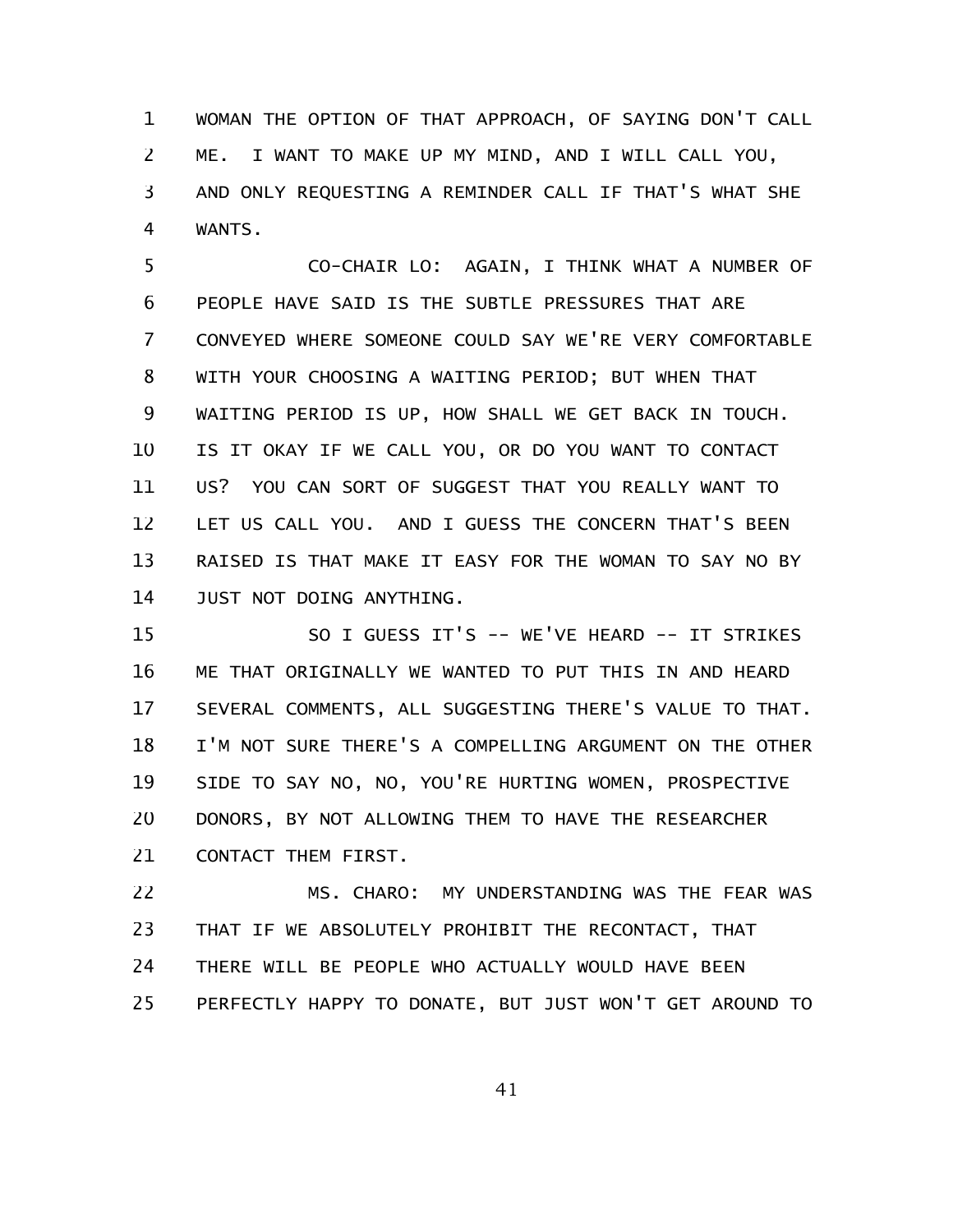IT. SO THAT WAS THE COST OF THIS. IT WAS THE MARGINAL LOSS OF POTENTIAL DONORS. AND THE GAIN WAS THE CLARITY OF YOU MAY NOT RECONTACT ME. WHEN SOMEBODY WALKS OUT YOUR DOOR, THEY'RE GONE UNTIL THEY GET IN TOUCH WITH YOU. I DON'T KNOW THAT ANYBODY HAS ANY WAY OF ESTIMATING REALLY WHAT THE MARGINAL LOSS OF DONORS WOULD BE UNDER THOSE CIRCUMSTANCES, AND I DON'T KNOW THAT ANYBODY HAS ANY WAY OF QUANTIFYING THE DEGREE OF PRESSURE, SO I'M FEELING KIND OF STUCK HERE. DR. KIESSLING: WE'VE NEVER LOST ANY. MS. CHARO: AND HAVE YOU RECONTACTED? DR. KIESSLING: FOR PEOPLE THAT YOU DON'T HEAR FROM FOR A VERY LONG PERIOD OF TIME, ONCE IN A WHILE THE COORDINATOR WILL GO THROUGH THE LIST AND SAY WE'RE UPDATING OUR ACTIVE/INACTIVE LIST. YOU FREQUENTLY GET SOMEBODY'S VOICE MAIL. IF THEY DON'T GET BACK TO YOU IN A WEEK OR TWO, THEN THEY'RE NOT ACTIVE ANYMORE. 1 2 3 4 5 6 7 8 9 10 11 12 13 14 15 16 17 18

CO-CHAIR LANSING: I ACTUALLY AM LEANING NOW VERY STRONGLY TO LEAVING IT ALONE. I'LL TELL YOU WHY. WE JUST DON'T WANT ANY LOOPHOLES FOR ERRORS. AND THIS COULD EXPOSE US TO SOMETHING UNINTENTIONALLY. AN OVERAGGRESSIVE PERSON CAN GET ON THE PHONE AND SAY, YOU KNOW, THEIR VOICE TONE AND PERHAPS A LOT MORE THAN THAT. YOU KNOW, THIS IS REALLY FOR THE GOOD OF 19 20 21 22 23 24 25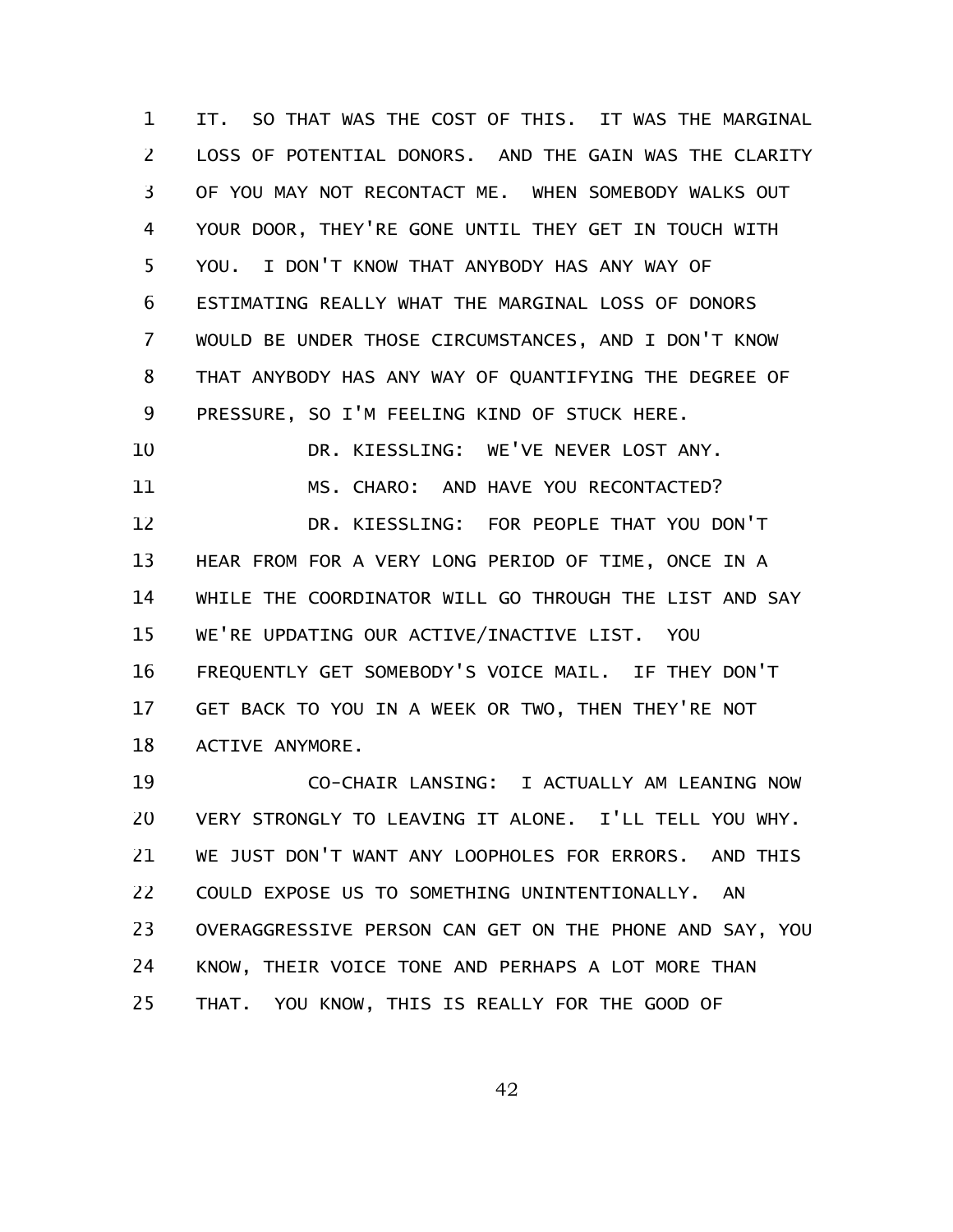EVERYTHING, YOU KNOW. HAVE YOU MADE UP YOUR MIND YET, WHATEVER. AND WE'RE LEAVING OURSELVES THE POSSIBILITY OF A LOOPHOLE FOR A PERSON -- I JUST CAN'T IMAGINE SOMEONE WHO'S SERIOUSLY CONSIDERING THIS WHO WILL FORGET TO CALL, DO YOU KNOW, OR WHO WILL GET FRUSTRATED. THEY FORGOT TO CALL, THEN MY INSTINCT IS THEY SHOULDN'T. FORGETTING TO CALL, AS FREUD WOULD SAY, THAT'S YOUR ANSWER RIGHT THERE. DO YOU KNOW? I ACTUALLY THINK, ESPECIALLY NOW AS WE'RE SETTING THIS UP, I MEAN IF WE LOSE SOMEBODY, IT WOULD BE SAD, BUT FAR WORSE IF SOMEBODY PUTS PRESSURE AND THEN, YOU KNOW, THAT TO ME IS A MORE DANGEROUS PROBLEM. CO-CHAIR LO: SO ANY ADDITIONAL COMMENTS FROM THOSE ON THE PHONE? ANY COMMENTS FROM THOSE MEMBERS OF THE PUBLIC HERE? OKAY. SO I'M GOING TO SPLIT THIS. WHAT I'M HEARING IS ON NO. 9, THAT THIS IS -- LET'S DO IT CHRONOLOGICALLY. THE PROSPECTIVE DONOR HAS BEEN INFORMED OF THEIR OPTIONS TO DELIBERATE BEFORE DECIDING WHETHER OR NOT TO CONSENT. I'D LIKE TO HEAR A MOTION THAT WE ADOPT THE PROPOSED CHANGES. MS. CHARO: SO MOVED. DR. TAYLOR: SECOND. CO-CHAIR LO: SECONDED. ALL THOSE IN FAVOR SAY AYE. ANY OPPOSED? OKAY. 1 2 3 4 5 6 7 8 9 10 11 12 13 14 15 16 17 18 19 20 21 22 23 24 25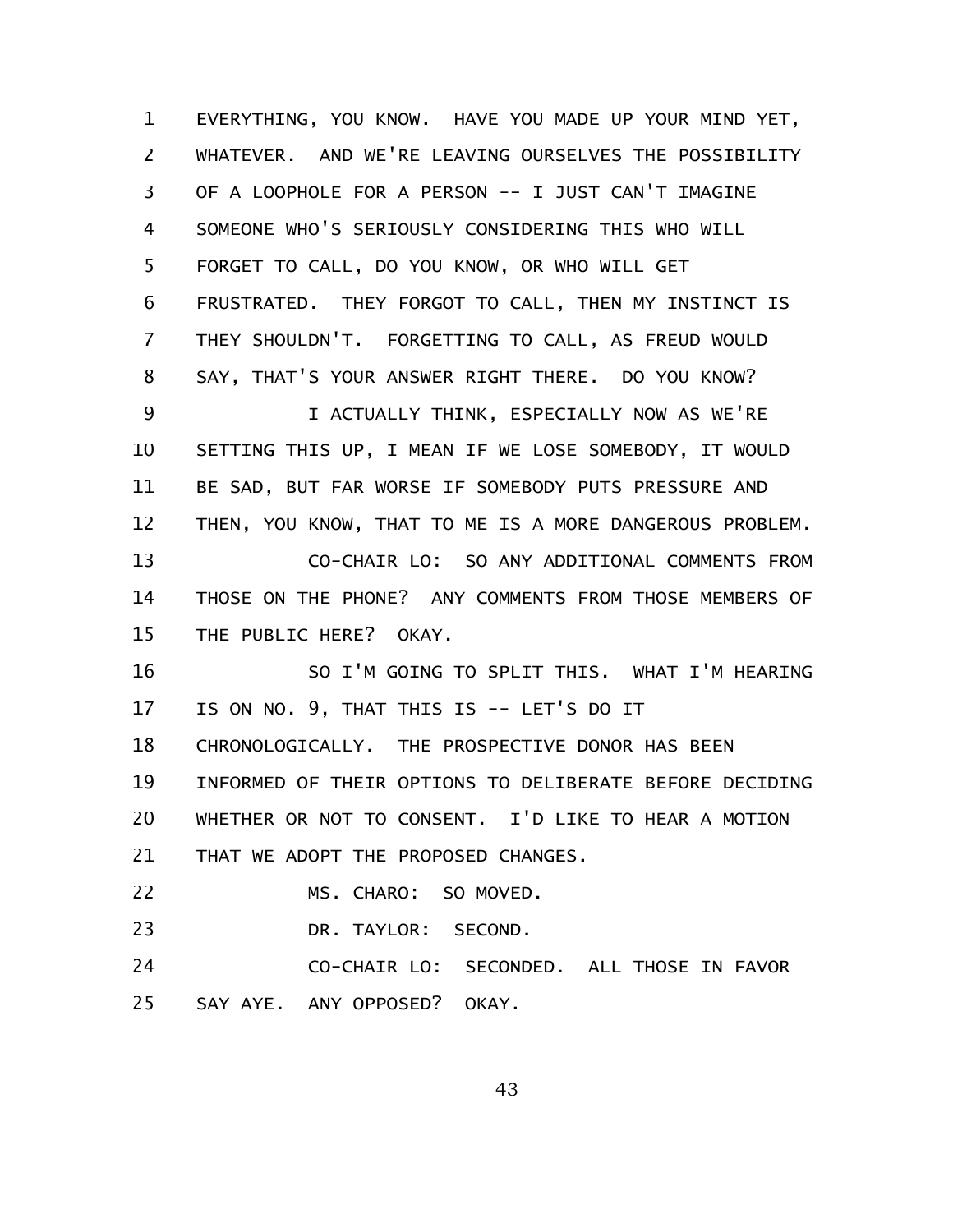AND THEN FOR THE SECOND PART, PROSPECTIVE DONORS SHALL BE INFORMED OF THEIR OPTION TO DELIBERATE. PERHAPS IN LIGHT OF THE RECENT DISCUSSION, COULD SOMEONE MAKE A MOTION THAT WE NOT MODIFY OUR ORIGINAL LANGUAGE? CO-CHAIR LANSING: SO MOVED. MS. CHARO: WELL --DR. PRIETO: DO WE NEED A MOTION TO NOT MODIFY? CO-CHAIR LO: OH, I'M SORRY. I GUESS NOT. MS. CHARO: BERNIE, WE DON'T HAVE ORIGINAL LANGUAGE TO REVERT TO IS THE PROBLEM. MR. LOMAX: I HAVE A SUGGESTION. CO-CHAIR LO: IN CASE OF SUCH PERIODS OF DELIBERATION, RESEARCHERS MAY NOT SOLICIT POTENTIAL DONORS UNTIL THEY HAVE INITIATED RECONTACT WITH THE RESEARCHERS. MS. CHARO: I THOUGHT WE HAD DELETED THAT ENTIRE SECTION, SO THAT WE DON'T HAVE TO RECREATE SOMETHING TO FOLLOW ON THE NEW THREE. MR. LOMAX: I CAN GIVE YOU A SUGGESTION. IF I UNDERSTAND THE SENSE OF THE COMMITTEE, YOU WOULD TAKE THE SECOND THREE, PROSPECTIVE DONORS SHALL BE INFORMED OF THEIR OPTION TO DELIBERATE BEFORE DECIDING WHETHER OR NOT TO GIVE CONSENT. FULL STOP. IF PROSPECTIVE 1 2 3 4 5 6 7 8 9 10 11 12 13 14 15 16 17 18 19 20 21 22 23 24 25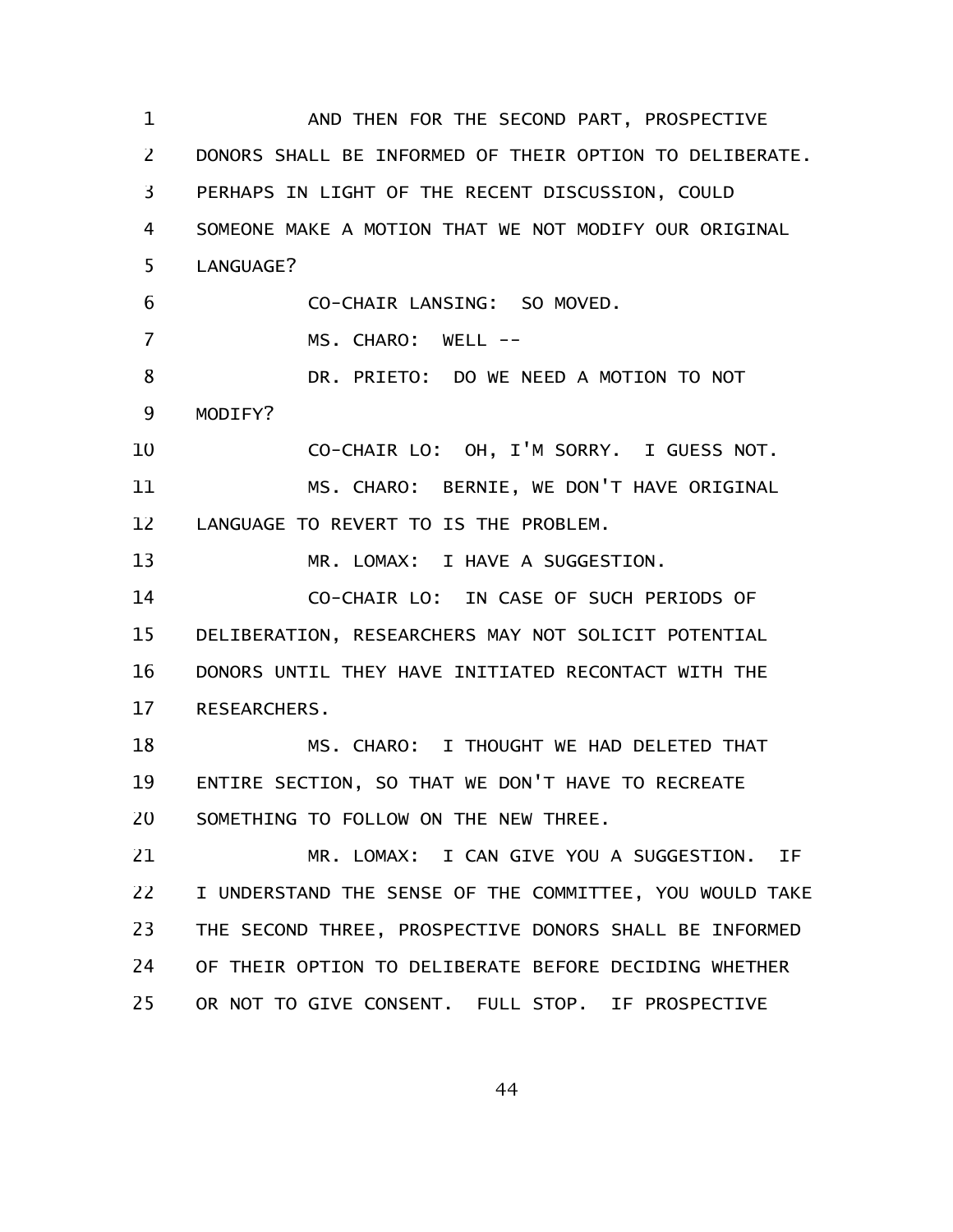DONORS CHOOSE A DELIBERATION PERIOD, THE DONOR SHALL 1 INITIATE RECONTACT. 2

MS. CHARO: NO. YOU CAN'T TELL THE DONOR SHE HAS TO. CO-CHAIR LO: RESEARCHERS MAY NOT SOLICIT -- MR. LOMAX: THAT'S RIGHT. CO-CHAIR LO: -- POTENTIAL DONORS UNTIL THEY HAVE INITIATED RECONTACT WITH THE RESEARCHER. OKAY. SOMEONE LIKE TO MOVE THAT LANGUAGE? CO-CHAIR LANSING: SO MOVED. DR. OLDEN: SECOND. CO-CHAIR LO: ALL THOSE IN FAVOR OF THIS NEW LANGUAGE. ANY OBJECTION? MS. CHARO: REGISTER ABSTENTION FOR THOSE STILL CONFUSED. 3 4 5 6 7 8 9 10 11 12 13 14 15

CO-CHAIR LO: OKAY. YOU WANT A 16

CLARIFICATION? 17

MS. CHARO: NO. I'M NOT COMPLETELY PERSUADED, BUT I'M NOT GOING TO STAND AROUND AND STAMP MY FOOT. CO-CHAIR LO: OKAY. THANK YOU. THE NEXT ISSUE -- CO-CHAIR LANSING: PUBLIC COMMENT? CO-CHAIR LO: I ASKED BUT -- 18 19 20 21 22 23 24

CO-CHAIR LANSING: THERE WAS NO PUBLIC 25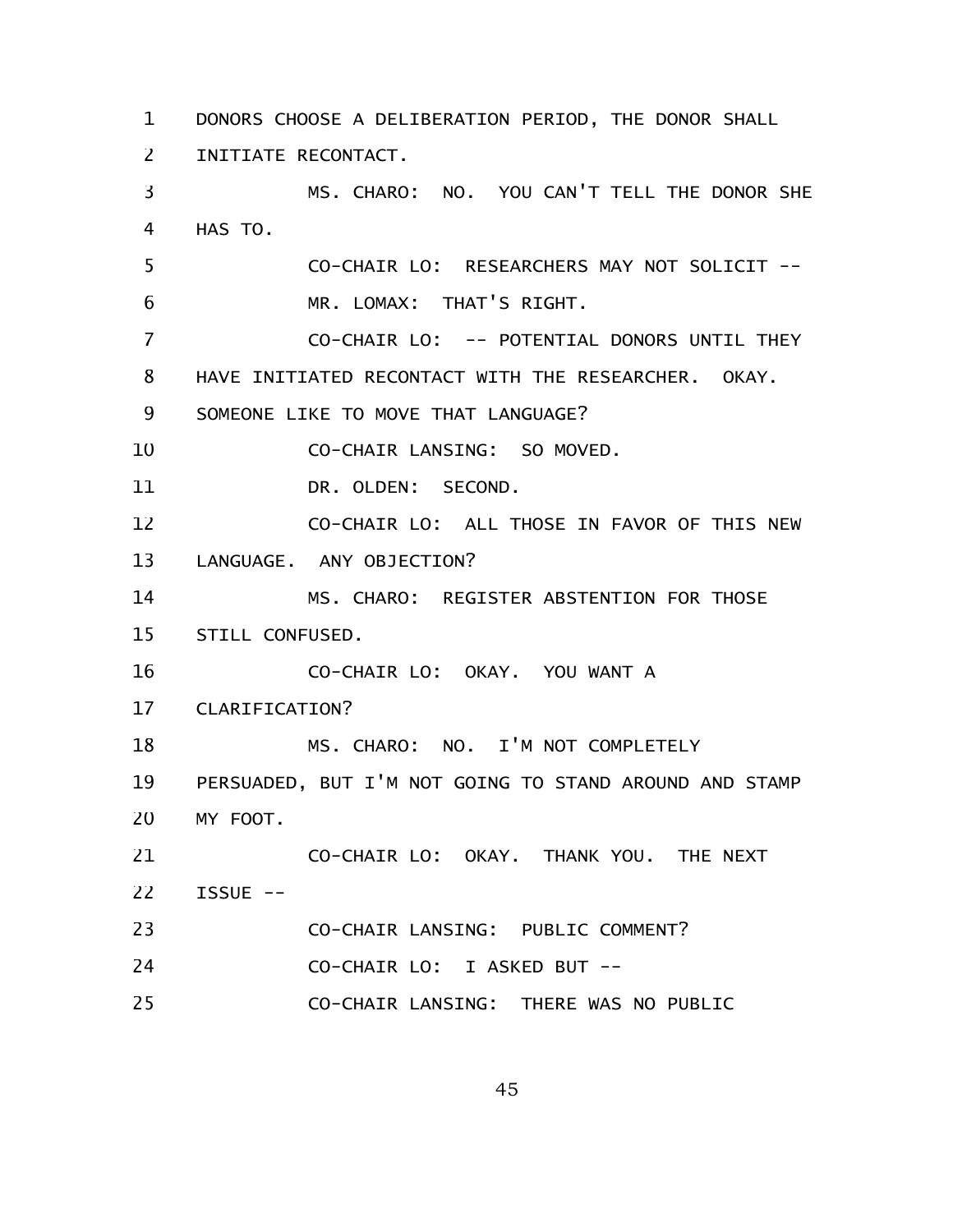COMMENT. 1

CO-CHAIR LO: -- THERE WAS NO PUBLIC COMMENT. THE NEXT ISSUE I'D LIKE TO TURN TO, AND, GEOFF, I'M GOING TO ASK YOUR HELP IN FINDING IT, IS DONATION OF FETAL TISSUE AND CORD BLOOD FOR STEM CELLS. AND THAT'S ON PAGE 9, NO. 11. AND THE COMMENT WAS THAT CORD BLOOD -- THERE'S ONE FOR CORD BLOOD AND ONE FOR -- OKAY. SO FOR CORD BLOOD, NO. 11, THE COMMENT FROM THE PUBLIC WAS THE CONSENT FROM EACH PARENT. AGAIN, HERE'S THE SITUATION THAT THE WOMAN AFTER LABOR WANTS TO DONATE THE CORD BLOOD OR THE PLACENTA, I GUESS, FOR CIRM-FUNDED RESEARCH. 2 3 4 5 6 7 8 9 10 11 12

NOW, SHE ALREADY HAS THE OPTIONS OF EITHER DISCARDING IT, DONATING IT TO A CORD BLOOD BANK EITHER A FOR-PROFIT ONE OR NOT-FOR-PROFIT ONE; BUT NOW IF SHE DOES DECIDE, HOWEVER, TO DONATE FOR CIRM-FUNDED RESEARCH, THE CURRENT REQUIREMENT IN THE FEDERAL REGULATIONS IS THAT BOTH BIOLOGICAL PARENTS HAVE TO GIVE CONSENT. AND THE REASON FOR THAT WAS THAT WE HAD ESTABLISHED, I THINK, A GENERAL PRINCIPLE THAT STEM CELL RESEARCH IS DIFFERENT THAN OTHER KINDS OF RESEARCH BECAUSE DNA IS PROPAGATED IN THE LABORATORY FOR A LONG TIME, IT CAN BE TRANSPLANTED INTO ANIMALS, INTO EVENTUALLY, WE HOPE, HUMANS FOR THERAPY. AND THAT THERE'S SOME PEOPLE WHO MAY AGREE TO 13 14 15 16 17 18 19 20 21 22 23 24 25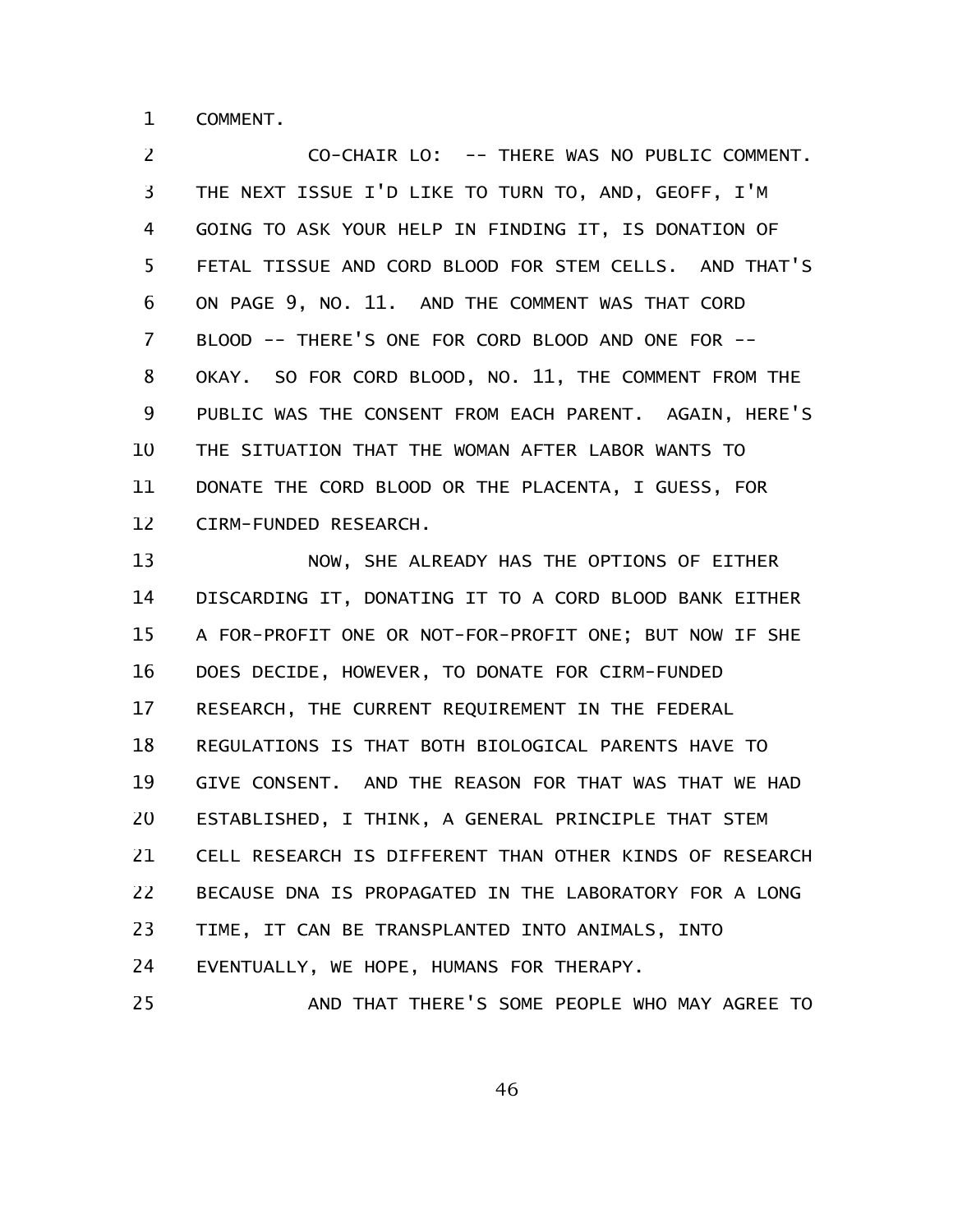RESEARCH IN GENERAL WHO MAY BALK AT THOSE USES OF STEM CELL LINES DERIVED USING THEIR GENETIC MATERIAL. SO THAT IN ALL OTHER SITUATIONS, SUCH AS AN OOCYTE DONOR AND EGG DONOR WHO'S NOT THE BIRTHING PARENT OR THE REARING PARENT, WE PUT A REQUIREMENT TO GO BACK TO THE GENETIC PARENT. HOWEVER, THE COMMENT FROM THE PUBLIC IS THAT CONSENT FROM EACH PARENT IS DIFFICULT AND NOT CONSISTENT WITH THE EXISTING PRACTICE FOR CONSENT OF STORAGE OF CORD BLOOD, WHICH IS THAT THE WOMAN ALONE CAN MAKE THAT DECISION. 1 2 3 4 5 6 7 8 9 10

STAFF HAS ADDED AN INTERESTING NOTE, THAT THE CANADIAN REGULATIONS HAVE RECENTLY HAD THE STIPULATION THAT FOR DONATION OF UMBILICAL CORD AND PLACENTAL TISSUE FOR DERIVATION OF STEM CELL LINES, THERE NEEDS TO BE FREE AND INFORMED CONSENT FROM THE MOTHER OR FROM BOTH PARENTS OF THE NEWBORN IF THERE ARE TWO PEOPLE COMMITTED TO PARENTING. SO THEY GO TO THE REARING PARENTS AS TO THE GENETIC PARENTS. 11 12 13 14 15 16 17 18

SO I THINK IT'S A COMPLICATED ISSUE BECAUSE THIS IS ONE OF THOSE COMPLICATED SITUATIONS WHERE MY OLD-FASHIONED NOTION OF WHO'S A PARENT GETS FRAGMENTED INTO DIFFERENT KINDS OF PARENTS, GENETICS, GESTATION, AND CHILDREARING. SO THIS IS SOMETHING I THINK IS WORTH OUR ATTENTION. AND I WANT TO OPEN TO COMMENT AND THOUGHTS. 19 20 21 22 23 24 25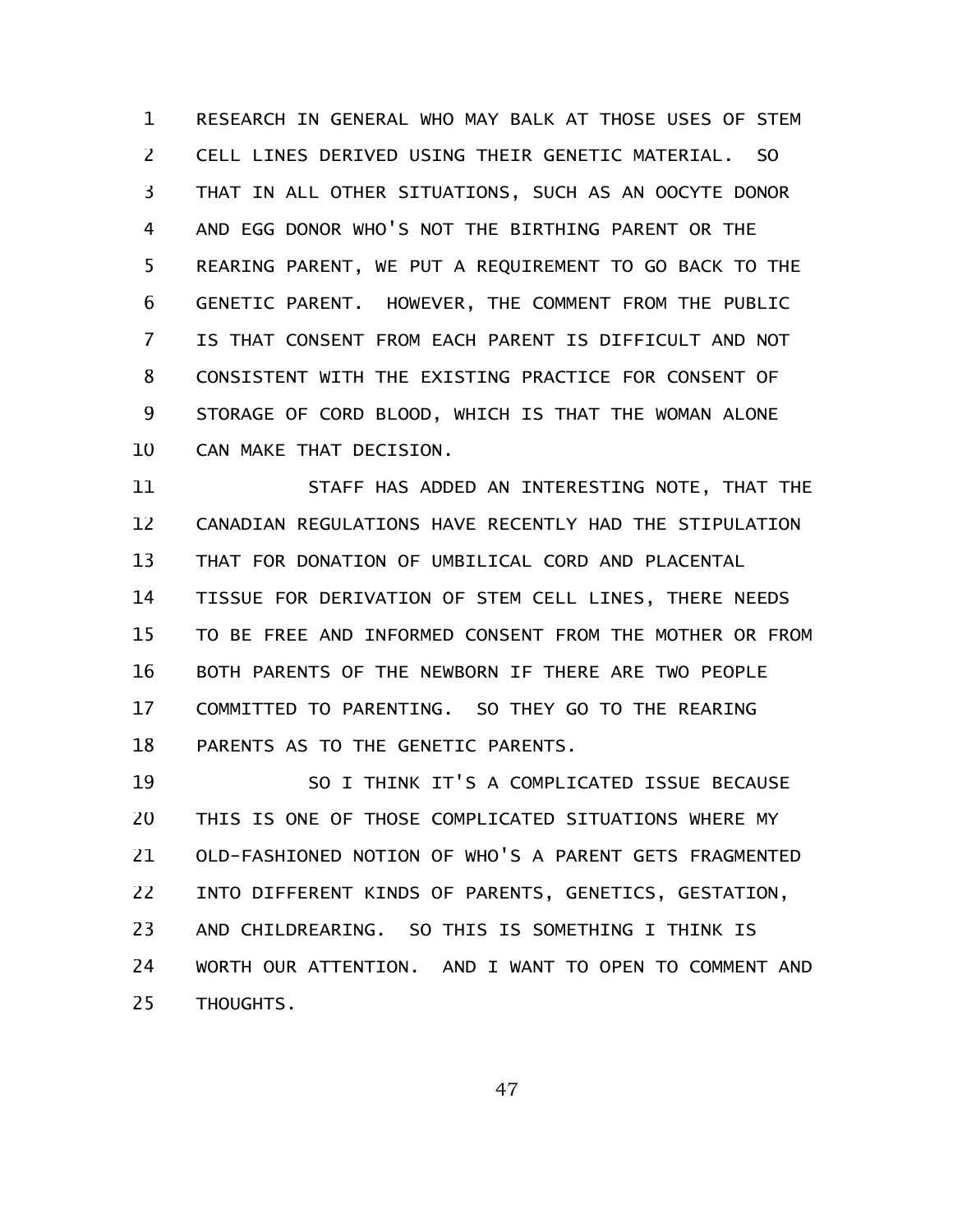DR. PRIETO: I GUESS I'M NOT SURE I UNDERSTAND WHY THE REARING PARENT IS BEING ASKED TO WEIGH IN ABOUT THE HANDLING OF GENETIC MATERIAL THAT IS NOT HIS. WHAT INTEREST DOES HE HAVE THERE? JUST A QUESTION. 1 2 3 4 5

MS. CHARO: WELL, YOU KNOW, THE REASON I FIND THIS SECTION COMPLICATED IS THAT THE CORD BLOOD HAS TWO DISTINCTLY DIFFERENT USES, AND THE TWO DIFFERENT USES IMPLICATE DIFFERENT DECISION MAKERS. AND THIS EXISTING SECTION TRIED TO INCORPORATE ALL OF THOSE POSSIBLE DECISION MAKERS BECAUSE WE COULDN'T EX ANTE KNOW WHICH OF THE USES FOR THE CORD BLOOD WOULD, IN FACT, WIND UP IN PLAY. 6 7 8 9 10 11 12 13

SO FOR THERAPEUTIC USE, LIKE AUTOLOGOUS TRANSPLANT WHERE A CHILD OR A NEAR RELATIVE NEEDS CORD BLOOD THAT'S STORED TO BE USED, WE HAVE TYPICALLY SEEN THAT IT'S THE LEGAL GUARDIANS OR PARENTS WHO HAVE THE DECISION-MAKING AUTHORITY ON THE THEORY THAT THE CORD BLOOD IS A RESOURCE THAT THE CHILD IS IN SOME SENSE ENTITLED TO HAVE. AND SO ANY DONATION OF THAT RESOURCE OR USE OF IT FOR THERAPY WOULD ORDINARILY BE A DECISION FOR THE CHILD'S LEGAL PARENTS OR GUARDIANS. 14 15 16 17 18 19 20 21 22

WHERE THE CORD BLOOD IS GOING TO BE USED FOR STEM CELL RESEARCH, AS IN BERNIE'S SCENARIO WHERE YOU'RE NOW DEVELOPING CELL LINES THAT CARRY GENETIC 23 24 25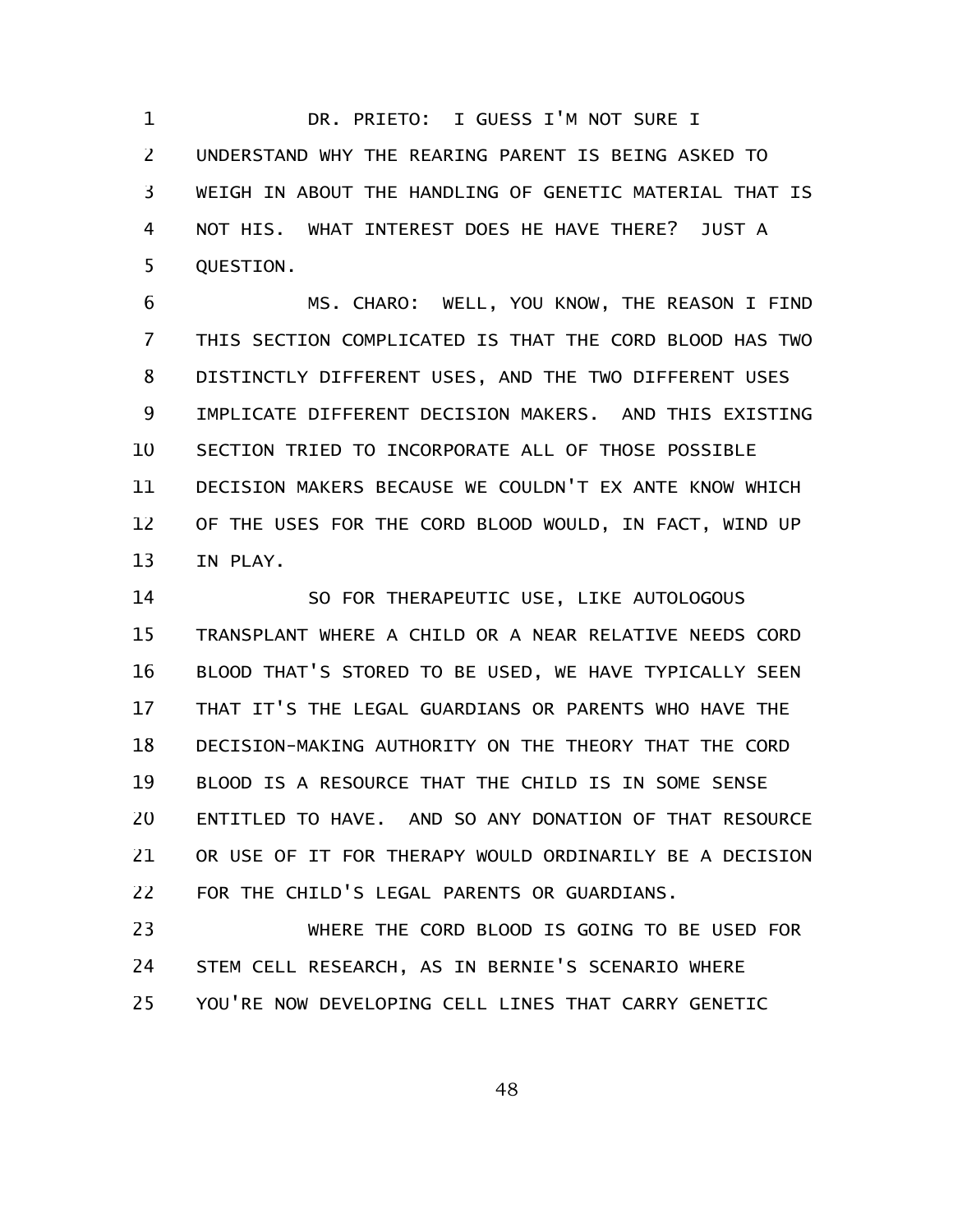INFORMATION THAT'S REVELATORY ABOUT THE GENETIC PARENTING, THE GENETIC PROGENITORS, I'LL SAY, YOU WOULD WANT THE PEOPLE WHOSE PRIVACY INTERESTS ARE BEING IMPLICATED TO BE THE DECISION MAKERS. AND THE LEGAL GUARDIAN OF THE CHILD WOULD BE APPROPRIATELY, AS YOU SAY, OUT OF THE MIX. 1 2 3 4 5 6

THE TROUBLE IS AT THE TIME YOU'RE COLLECTING THE CORD BLOOD, YOU'RE NOT SURE IF IT'S GOING TO BE ONE OR BOTH USES. SO THE PROVISION AS ORIGINALLY WRITTEN THOUGHT TO COVER ALL BASES, WE GET ALL POSSIBLE PERMISSIONS; AND IF YOU CAN'T, THEN YOU JUST DO WITHOUT THAT PARTICULAR CORD BLOOD SAMPLE. THERE OUGHT TO BE PLENTY OF THEM TO GO AROUND. I UNDERSTOOD POLITICALLY THAT THERE WAS A LOT OF CONCERN IN ADDING ANYBODY BEYOND THE WOMAN GIVING BIRTH BECAUSE OF THE ECHOES OF ABORTION DEBATES AND THE ROLE OF OTHER PEOPLE BESIDES THE PREGNANT WOMAN HERSELF, BUT THE ISSUES HERE WERE DISTINCTLY DIFFERENT, ESPECIALLY WITH REGARD TO PRIVACY CONCERNS FOR STEM CELL LINES. 7 8 9 10 11 12 13 14 15 16 17 18 19

CO-CHAIR LANSING: WHAT IF YOU DON'T KNOW THE GENETIC BASIS? 20 21

MS. CHARO: WELL, PRESUMABLY IF YOU DON'T KNOW WHO THE GENETIC FATHER OF THE CHILD IS, YOU WOULD NOT BE ABLE TO OFFER THIS CORD BLOOD FOR DONATION. OR IF YOU DID NOT WISH TO REVEAL THAT INFORMATION, WHICH 22 23 24 25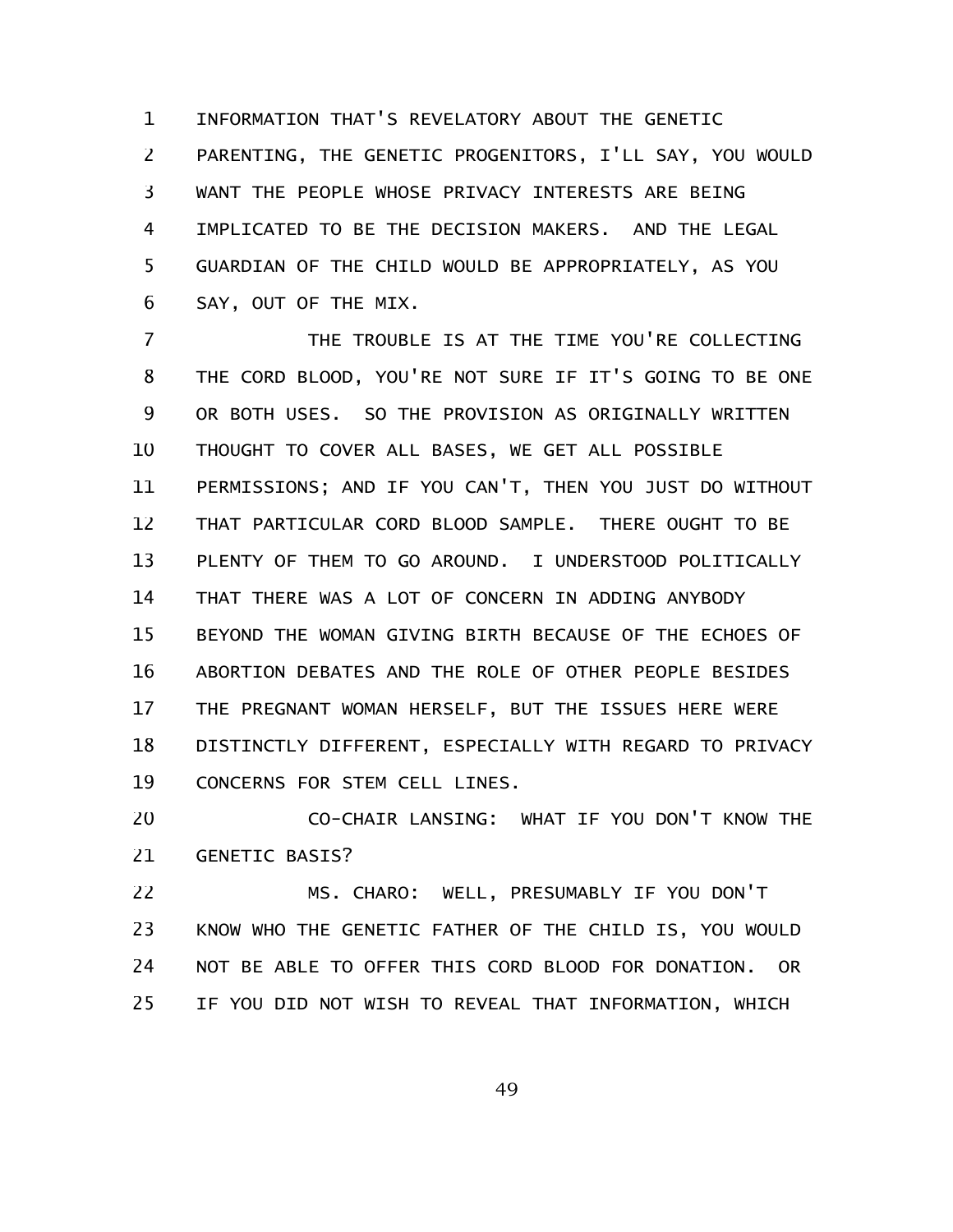MANY PEOPLE MAY NOT WISH TO REVEAL, YOU SIMPLY WOULDN'T DONATE THIS CORD BLOOD FOR THESE RESEARCHERS. 1 2

CO-CHAIR LANSING: BUT YOU COULD STILL USE IT FOR THE CHILD, YOUR CHILD. 3 4

MS. CHARO: ABSOLUTELY. THAT'S THE POINT. IF YOU WANTED TO SIMPLY PUT IT INTO STORAGE FOR PURELY THERAPEUTIC PURPOSES FOR THE CHILD OR THE CHILD'S NEAR RELATIVES IN THE FUTURE, THAT, ALTHOUGH IT'S A DEVELOPING AREA OF LAW, GENERALLY CAN BE DONE ON THE PREGNANT WOMAN OR BIRTH MOTHER'S OWN INITIATIVE WITHOUT ADDITIONAL INVOLVEMENT FROM PEOPLE THAT ARE UNKNOWN OR UNKNOWABLE. 5 6 7 8 9 10 11 12

CO-CHAIR LO: ALTA, LET ME ASK YOU ANOTHER QUESTION TO FOLLOW UP SHERRY'S. IF THE WOMEN GIVING BIRTH WANTED TO DONATE THE CORD BLOOD TO A CORD BLOOD BANK THAT MIGHT BE USED BY OTHER CHILDREN RATHER THAN THEIR OWN, SHE COULD DO THAT ON HER OWN? 13 14 15 16 17

MS. CHARO: YES, SHE CAN. I'M SAYING THAT DEFINITIVELY, BUT THE FACT IS THIS IS AN EVOLVING AREA OF LAW, AND WE'RE STRUGGLING ACROSS THE 50 STATES TO DEVELOP COMMON RULES ABOUT THIS. AND I HAVE TO CONFESS I DON'T FEEL COMPLETELY UP TO SPEED ON THE DETAILS OF EACH OF THOSE STATE LAWS. 18 19 20 21 22 23

CO-CHAIR LO: IT SOUNDS LIKE THOSE ARE THERAPIES THAT ARE WELL ESTABLISHED. CORD BLOOD 24 25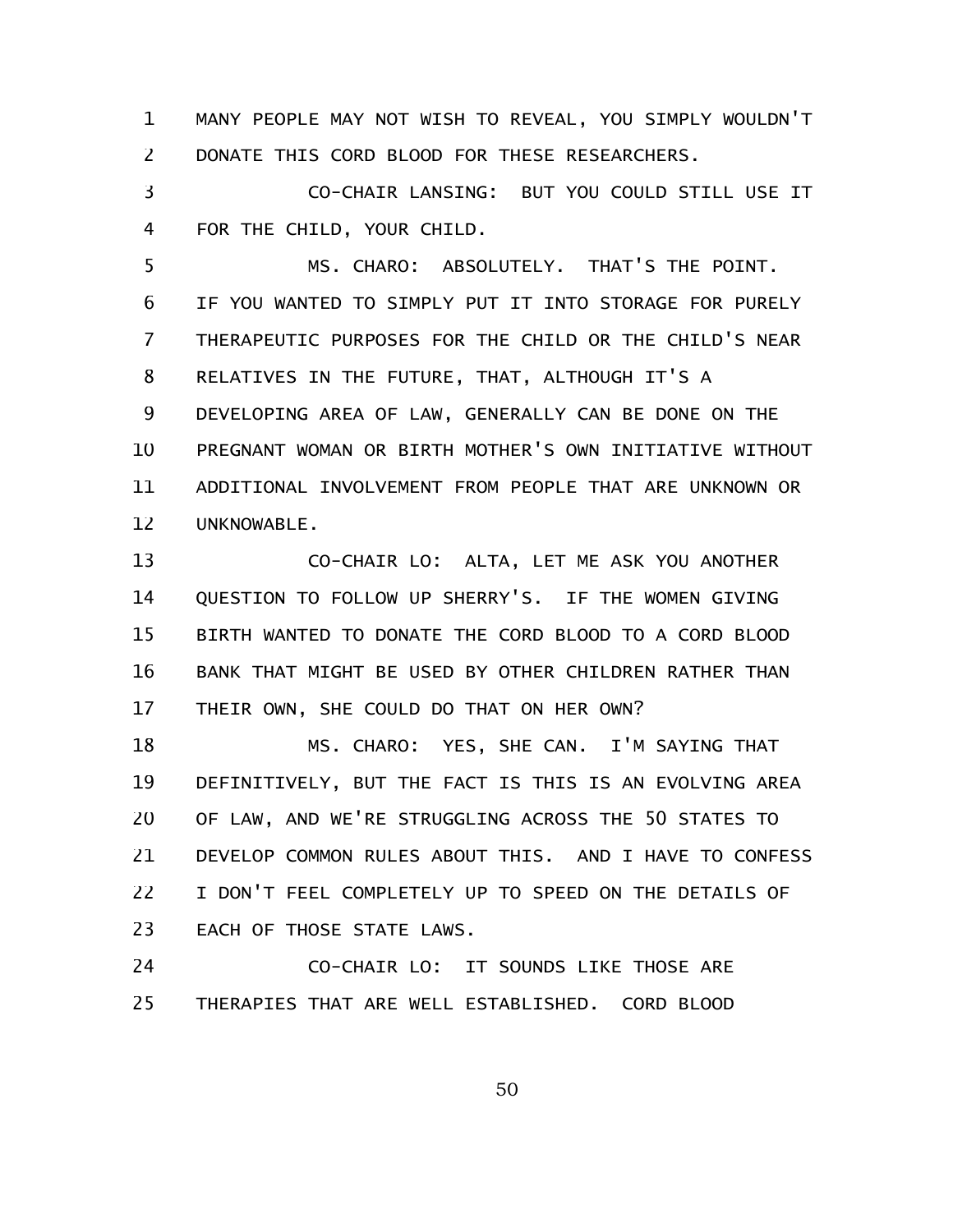TRANSFUSIONS -- 1

MS. CHARO: IT'S USUALLY FOR BONE MARROW TRANSPLANT. 2 3

CO-CHAIR LO: NOW, WE'RE TALKING ABOUT CIRM-FUNDED RESEARCH. AND I GUESS ALTA RAISED THE QUESTION. DO WE WANT TO SINGLE OUT CIRM-FUNDED RESEARCH AIMED AT THE DERIVATION OF THE STEM CELL LINE AS OPPOSED TO CIRM-FUNDED RESEARCH THAT MIGHT BE USED FOR OTHER PURPOSES THAT DOESN'T IMPLICATE THE PRIVACY RIGHT OF THE GENETIC -- 4 5 6 7 8 9 10

MS. CHARO: IF PEOPLE KNEW EX ANTE, THAT IS BEFOREHAND, EXACTLY WHAT THEY WERE PLANNING TO DO WITH THIS, THAT MIGHT BE ENTIRELY POSSIBLE AND WE COULD ALTER THIS SO THAT IT ONLY INCORPORATED THE PROGENITORS IN CASES IN WHICH THE CORD BLOOD'S GOING TO BE USED TO DERIVE SUSTAINABLE CELL LINES. SURE. 11 12 13 14 15 16

CO-CHAIR LO: JOHN WAGNER, ARE YOU ON THE PHONE? 17 18

DR. WAGNER: I'M STILL ON THE PHONE, EXCEPT AS YOU CAN GUESS, I CAN ONLY HEAR BITS AND PIECES. CO-CHAIR LO: OKAY. I REALLY THINK YOUR INPUT HERE WOULD BE VERY USEFUL BECAUSE THIS IS YOUR SPECIALTY. SO STOP ME IF THIS IS NOT COMING THROUGH. SO WE'RE TALKING ABOUT THE ISSUE OF CONSENT FOR DONATION OF CORD BLOOD OR PLACENTAL TISSUE FOR 19 20 21 22 23 24 25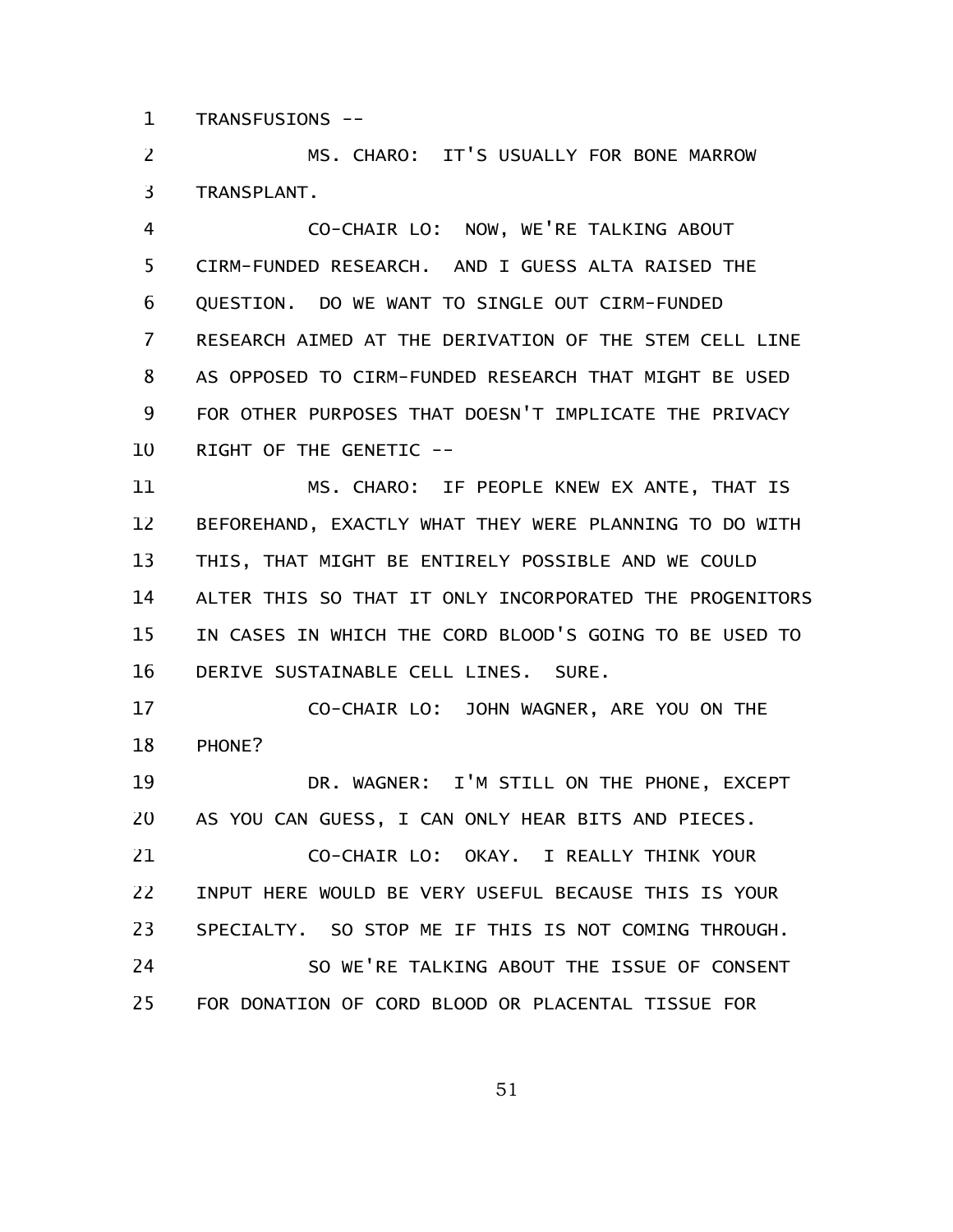CIRM-FUNDED RESEARCH. AND POINTING OUT THAT WHILE THE WOMAN UNILATERALLY CAN DONATE THAT CORD BLOOD FOR STEM CELL BANKING, EITHER FOR AUTOLOGOUS TRANSFUSION OR OTHER TRANSFUSION OR, I SUPPOSE, FOR RESEARCH NOT INVOLVING STEM CELL LINES, WE HAD IN OTHER CONTEXTS, INCLUDING OOCYTE DONATION AND SPERM DONATION, SAID THAT DERIVING A STEM CELL, A PLURIPOTENT STEM CELL LINE THAT MAY BE USED FOR TRANSPLANTATION IN HUMANS AND ANIMALS, WE WOULD KEEP THAT DNA PROPAGATING IN THE LAB FOR SOME TIME, RAISES CONCERNS ABOUT THE DONOR'S WILLINGNESS TO DO THAT. 1 2 3 4 5 6 7 8 9 10 11

THAT IN OTHER CONTEXT WE HAD SAID BOTH GENETIC PARENTS NEED TO AGREE TO HAVE THAT MATERIAL USED FOR DERIVATION OF NEW STEM CELL LINES. I GUESS SINCE YOU HAVE A LOT OF EXPERIENCE WITH CORD BLOOD BANKING AND TRANSFUSIONS, I WANT TO PARTICULARLY GET YOUR INPUT ON WHETHER, IN LIGHT OF THE PUBLIC CONCERNS, THAT SOME OF THE PUBLIC OBJECTIONS TO THAT REQUIREMENT OF CONSENT FROM BOTH PARENTS, YOUR THOUGHTS ON THIS. DR. WAGNER: I THINK I UNDERSTAND THE QUESTION. I THINK THAT FROM A PRACTICALITY POINT OF VIEW, AS IT TURNS OUT, THERE'S A SIGNIFICANT PROPORTION OF FATHERS THAT AREN'T PRESENT AT THE TIME OF DELIVERY AND ARE NOT ABLE TO PROVIDE CONSENT. FOR PURPOSES OF POTENTIAL RESEARCH, REMEMBER THAT WHEN THE CORD BLOOD 12 13 14 15 16 17 18 19 20 21 22 23 24 25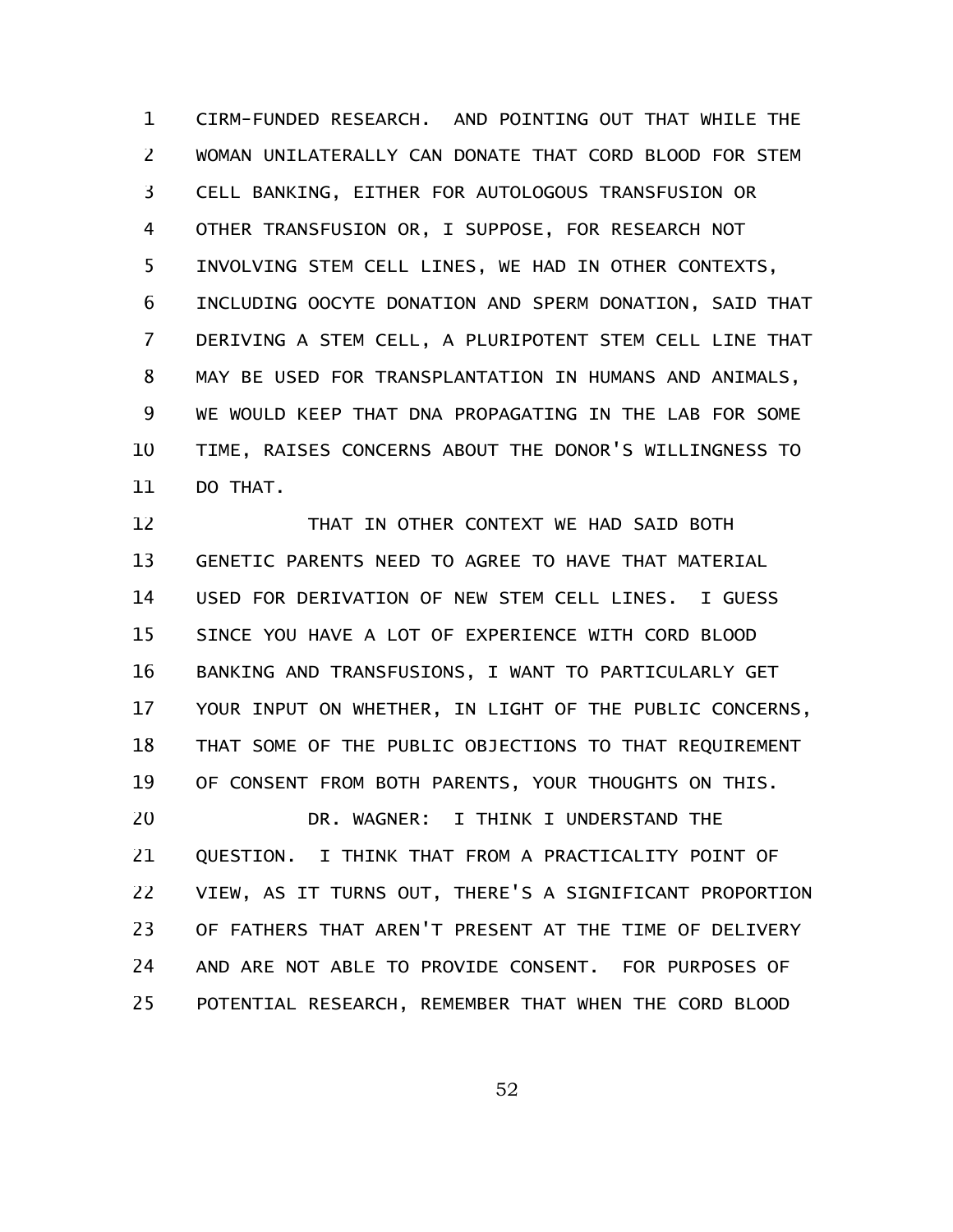IS BEING COLLECTED, WE DON'T KNOW IF IT'S GOING TO BE AVAILABLE FOR RESEARCH OR NOT OR WHETHER IT WILL BE STORED SPECIFICALLY FOR HEMATOPOETIC STEM CELL TRANSPLANTATION. SO UP FRONT YOU WOULD HAVE TO MAKE A GUESS THAT A PORTION OF THESE UNITS WILL BE AVAILABLE FOR RESEARCH AND OTHERS WILL NOT BE. AND I WOULD SAY PROBABLY ABOUT 50 PERCENT ARE REALLY AVAILABLE FOR RESEARCH BECAUSE THEY DON'T MEET ALL THE CRITERIA REQUIRED FOR STORAGE IN A BANK. 1 2 3 4 5 6 7 8 9

THE NEXT PART OF ALL THIS, THEN, IS THAT WE DON'T REQUIRE THE FATHER TO SIGN THE CONSENT FOR HEMATOPOIETIC STEM CELL STORAGE, BUT THERE WAS A LOT OF DEBATE IN THE IOM COMMITTEE MEETING A YEAR AND A HALF AGO (INAUDIBLE BECAUSE OF PHONE TRANSMISSION) WHETHER OR NOT YOUR (INAUDIBLE BECAUSE OF PHONE TRANSMISSION) FOR VERY SPECIFIC STEM CELL RESEARCH, THAT YOU MIGHT SAY UP FRONT I WANT TO SELECT THIS CORD BLOOD UNIT FOR STEM CELL RESEARCH. WELL, THEN, WE NEED TO GET ALL THE REQUIRED DOCUMENTS. BUT REMEMBER FOR THE MAJORITY OF CORD BLOOD BANKS OUT THERE, THEY ASK YOU IF YOU'D ALLOW THEM TO BE USED FOR RESEARCH POTENTIALLY WITH ALL THE POSSIBLE THERAPEUTIC USES THERE MIGHT BE IN THE FUTURE. SO YOU HAVE TO BE ABLE TO BE TARGETING SPECIFIC BANKS, SPECIFIC PEOPLE, I THINK HAVING AN 10 11 12 13 14 15 16 17 18 19 20 21 22 23 24

EXTRA REQUIREMENT ABOVE AND BEYOND WHAT YOU NORMALLY DO 25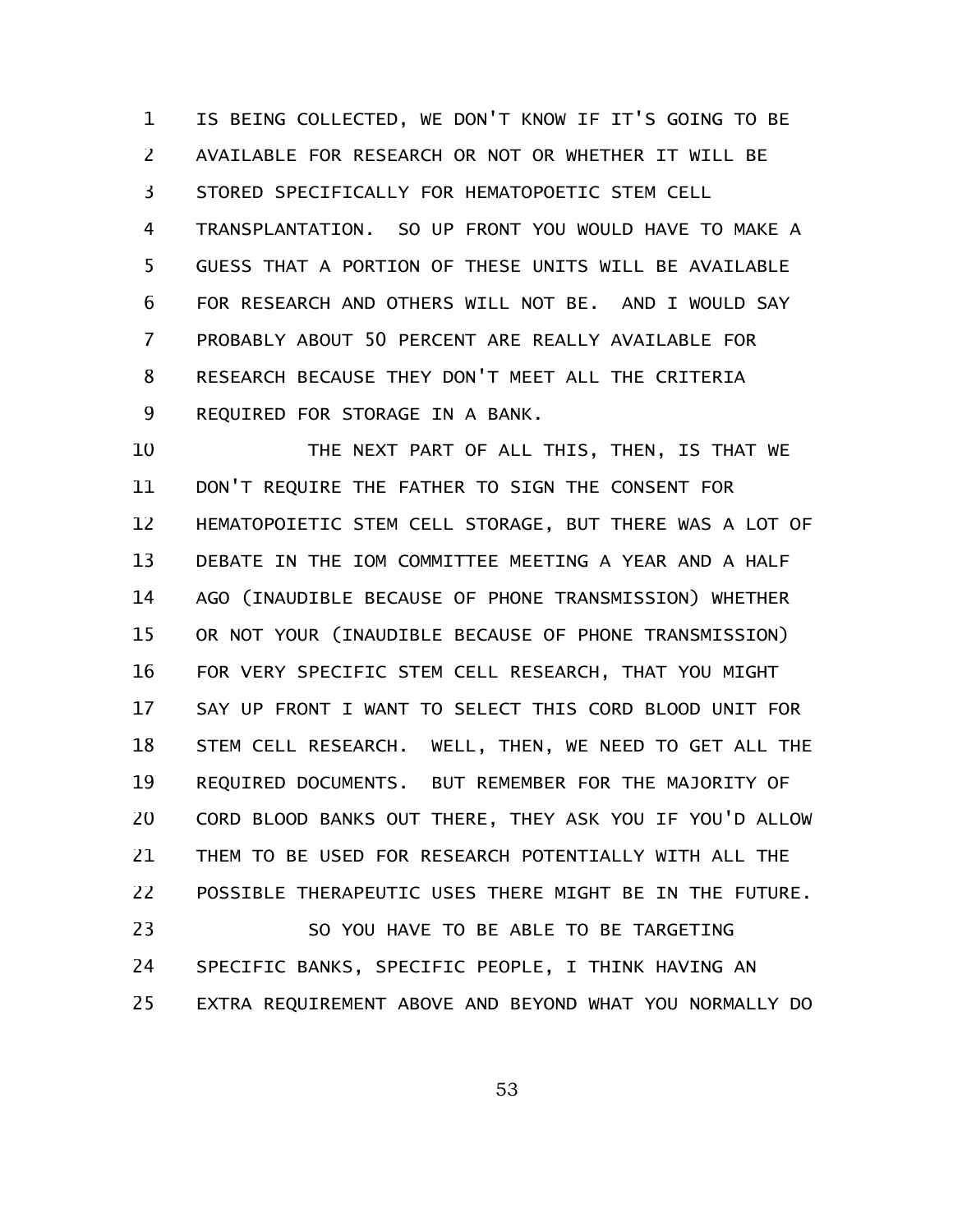FOR RESEARCH. DOES THAT HELP? 1

CO-CHAIR LO: THE LAST PART WE DIDN'T QUITE -- THE PUNCH LINE DIDN'T QUITE COME THROUGH. SO A REQUIREMENT -- I THINK WE UNDERSTAND YOU ARE SAYING THAT A REQUIREMENT OF PATERNAL CONSENT TO USE THE MATERIALS FOR STEM CELL RESEARCH IS BEYOND CONSENT THAT'S USED FOR OTHER EITHER AUTOLOGOUS BONE MARROW STORAGE OR DONATION TO A CORD BLOOD BANK OR OTHER CORD BLOOD RESEARCH. AND YOU SAID THERE MAY BE SOME LOGISTIC PROBLEMS BECAUSE THE DAD MAY NOT ALWAYS BE PRESENT IN THE DELIVERY ROOM. 2 3 4 5 6 7 8 9 10 11

WHAT I DIDN'T HEAR WAS THE BOTTOM LINE OF WHETHER YOU WOULD AGREE WITH OR DISAGREE WITH REQUIRING IN THE CASE OF CORD BLOOD USED FOR STEM CELL DERIVATION THE PATERNAL PROGENITOR'S CONSENT. 12 13 14 15

DR. WAGNER: WELL, I THINK THE ONLY WAY THAT THAT'S GOING TO WORK IS TO SPECIFICALLY ASK THE CORD BLOOD UNIT FOR STEM CELL RESEARCH. TYPICAL CORD BLOOD BANK THAT'S DOING THIS ON LARGE SCALE FOR CORD BLOOD BANKING FOR HEMATOPOETIC STEM CELL TRANSPLANT MAY NOT BE ABLE TO DO WHAT YOU'RE ASKING. SO YOU MAY NOT BE ABLE TO DO THAT RETROSPECTIVELY, BUT YOU SURELY COULD HAVE -- CIRM COULD MANDATE IT. AND YOU ARE GOING TO HAVE TO REALLY FOCUS YOUR COLLECTION SPECIFICALLY FOR RESEARCH PURPOSES, AND THAT COULD BE DONE. BUT THEN 16 17 18 19 20 21 22 23 24 25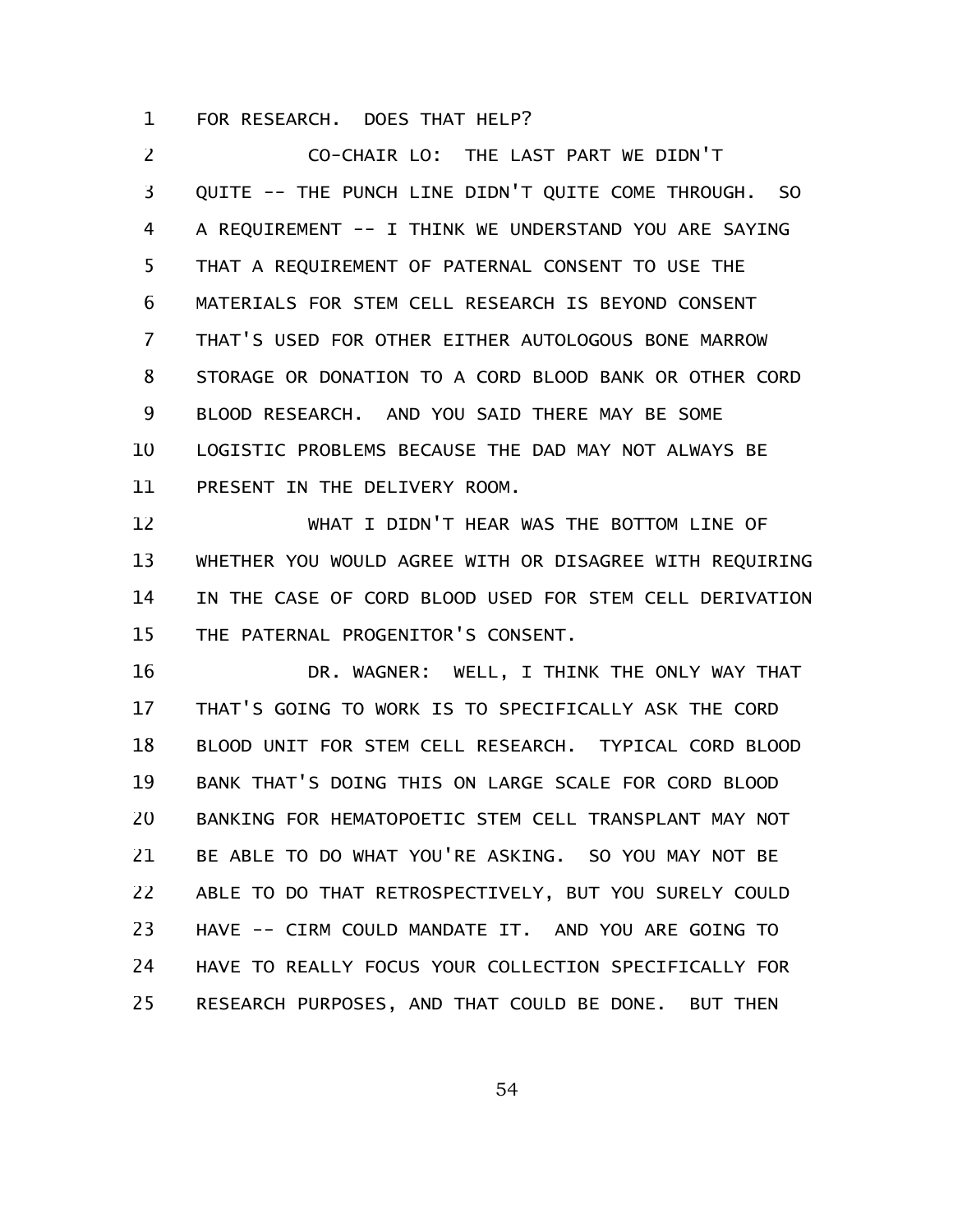YOU ARE GOING TO BE DENYING YOURSELF ACCESS TO WIDE GENETIC DIVERSITY. 1 2

CO-CHAIR LO: SO YOUR CONCERN IS THE LOGISTICS MAY BE FORMIDABLE, AND THERE MAY BE IMPLICATIONS FOR A NONDIVERSE DONOR POOL AS WELL. 3 4 5

DR. WAGNER: I THINK THERE'S A DOWNSIDE, IN OTHER WORDS, IF YOU'RE GOING TO HAVE THIS REQUIREMENT. BUT ON THE OTHER HAND, YOU KNOW, THERE ARE STRATEGIES FOR ALLOWING IT TO BE DONE WHERE YOU REQUIRE BOTH. IT'S NOT IMPOSSIBLE, BUT IT'S GOING TO BE RESTRICTING WHERE YOU COULD GET SUCH FOR CORD BLOOD RESEARCH. 6 7 8 9 10 11

CO-CHAIR LO: AND, AGAIN, JUST TO REMIND EVERYBODY OF THE ANALOGY. A SIMILAR CASE PERTAINS IN SPERM DONORS IN IVF WHERE EMBRYOS ARE THEN, AFTER THE WOMAN COMPLETES HER FERTILITY TREATMENT, DONATED FOR RESEARCH. WE REQUIRE THOSE SPERM DONORS TO GIVE CONSENT EVEN THOUGH THEY MAY NOT BE IN THE PICTURE AT ALL AFTER GIVING THEIR ORIGINAL DONATION. REALIZING THAT WOULD CUT DOWN ON THE NUMBER OF OOCYTES REMAINING AFTER IVF FOR STEM CELL DERIVATION. 12 13 14 15 16 17 18 19 20

DR. WAGNER: ONE OTHER THING, IT IS CONCEIVABLE THAT, FOR EXAMPLE, ONCE YOU'VE DERIVED AT A SPECIFIC STEM CELL LINE THAT WAS AT A SPECIFIC AGE, WEIGHT, AND HEIGHT, ONLY WAY THAT YOU CAN DO THAT IS IF YOU GO BACK TO EITHER THE NATIONAL MARROW BLOOD 21 22 23 24 25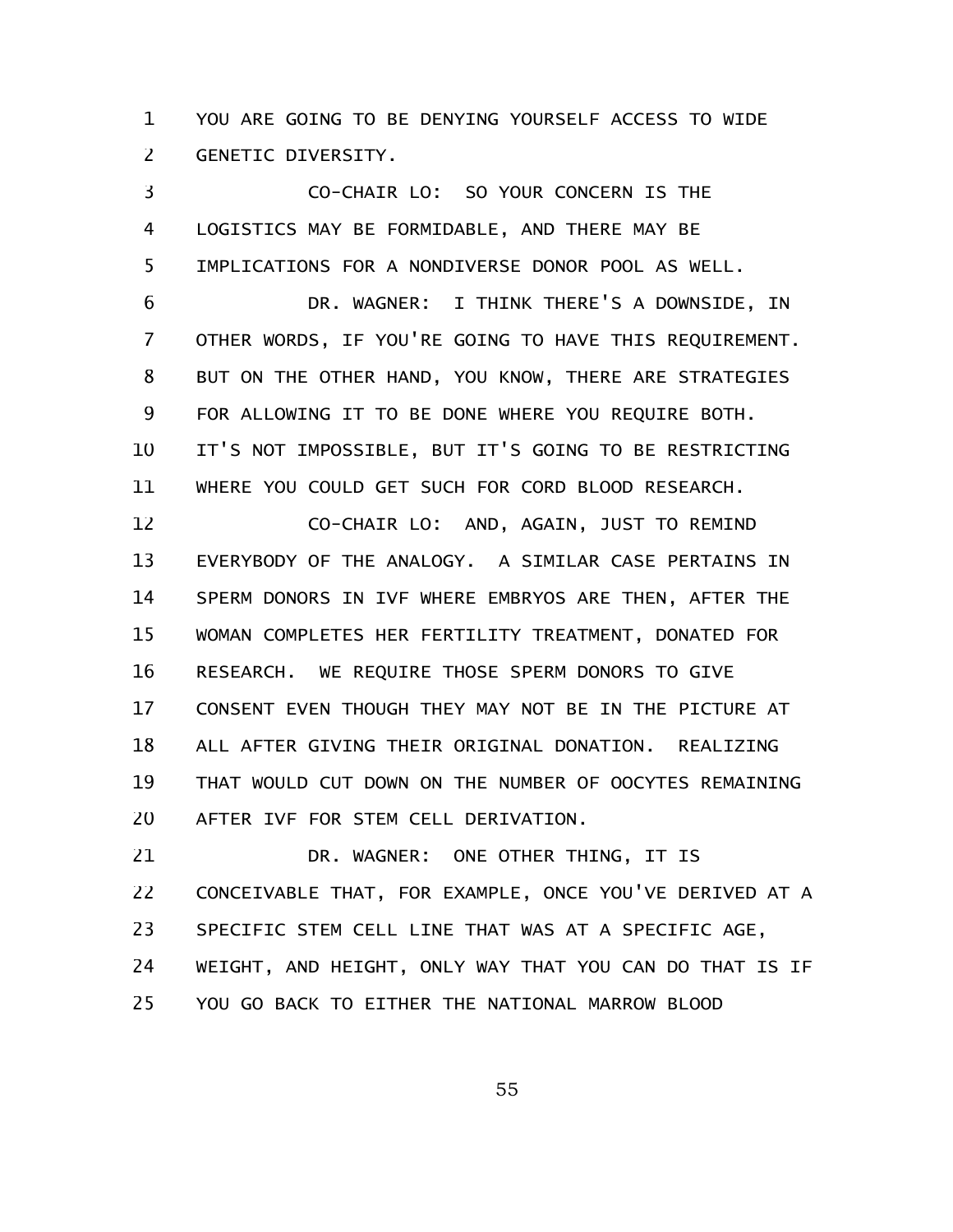REGISTRY OR THE CORD BLOOD REGISTRY AND SAY I WANT TO HAVE THIS AGE, WEIGHT, AND HEIGHT SPECIFICALLY COMMON IN, FOR EXAMPLE, (INAUDIBLE) POPULATION. I'M MAKING THAT IF THAT WERE THE CASE. WELL, THEN, IF YOU WANT TO GO BACK TO THEM AND SAY I WANT THAT AGE, WEIGHT, AND HEIGHT, AND I CAN ENVISION WHERE YOU MIGHT WANT TO DO THAT, AND YOU MIGHT THEN FIND THE CORD BLOOD UNIT OR UNITS THAT HAVE THE DESIRED AGE, WEIGHT, AND HEIGHT, AND YOU DON'T HAVE THAT PARENTAL PERMISSION OF BOTH SIDES. SO THAT'S THE DOWNSIDE. 1 2 3 4 5 6 7 8 9 10

CO-CHAIR LO: IS IT POSSIBLE TO GO BACK, IF THE DAD'S IN THE DELIVERY ROOM, BUT THERE'S AN ONGOING RELATIONSHIP, COULD YOU THEN STILL GO BACK THROUGH THE MOTHER TO RECONTACT THE GENETIC FATHER AND SAY WE NOW WOULD LIKE YOUR CONSENT TO USE THIS CORD BLOOD FOR THIS SPECIFIC RESEARCH PURPOSE? OBVIOUSLY THERE'S SOME INEFFICIENCY THERE, BUT IT STRIKES ME IT WOULDN'T COMPLETELY SHUT THE DOOR TO GETTING CONSENT AFTER THE ORIGINAL DONATION TO THE CORD BLOOD BANK. 11 12 13 14 15 16 17 18 19

DR. WAGNER: I PRESUME IT IS POSSIBLE TO GO BACK. I KNOW THAT MANY OF THE BANKS DO KEEP THAT LINKAGE FOR A VARIETY OF REASONS, BUT MAYBE HOSPITALS -- WE HAVE TO TALK TO THE BANKS THEMSELVES TO KNOW HOW LIKELY THAT WOULD SUCCEED OR NOT. ALSO, AS I THINK SOMEONE WAS BRINGING UP BEFORE, THERE'S ALWAYS 20 21 22 23 24 25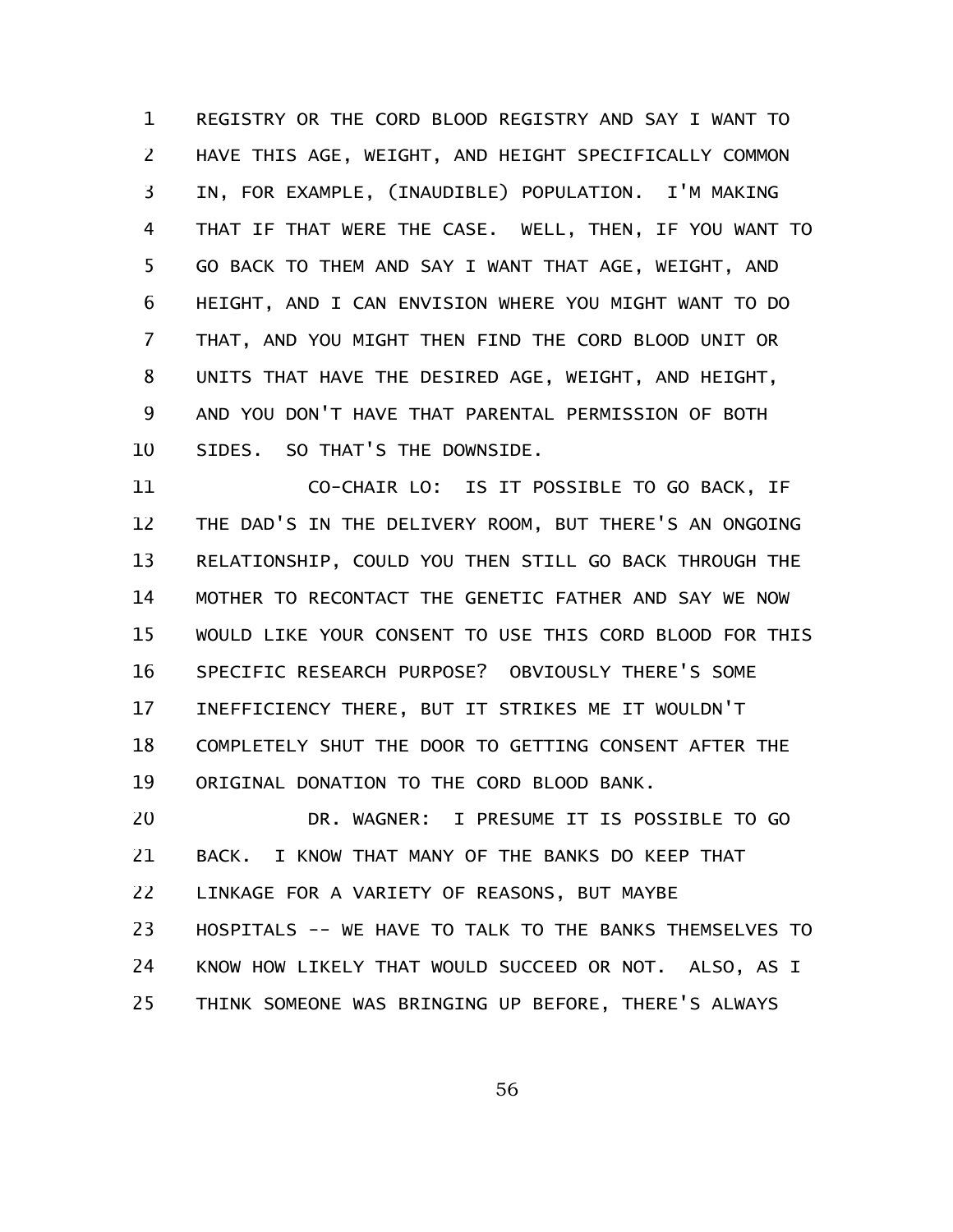THAT QUESTION ABOUT THE ACTUAL PATERNITY ANYWAY. 1

CO-CHAIR LO: OKAY. ALL RIGHT. DR. PRIETO: IT OCCURRED TO ME THAT SOME OF THIS MAY BE SORT OF A RECORDKEEPING ISSUE, THAT IF WE DECIDED TO IMPOSE THIS HIGHER LEVEL OF CONSENT FOR THIS SITUATION FOR RESEARCH, THAT THAT CONSENT COULD BE REQUESTED UP FRONT AND THOSE UNITS WHERE THAT HIGHER LEVEL -- CONSENT FROM BOTH PARENTS WAS AVAILABLE WOULD IN THE FUTURE BE ELIGIBLE FOR SUCH RESEARCH, AND OTHER UNITS WOULD ONLY BE AVAILABLE THERAPEUTIC PURPOSES. IF YOU HAVE RECORDS OF WHAT LEVEL OF CONSENT WAS OBTAINED UP FRONT, THEN YOU COULD DETERMINE THAT AT WHATEVER POINT. 2 3 4 5 6 7 8 9 10 11 12 13

DR. WAGNER: I THINK IT'S POSSIBLE TO DO, BUT REMEMBER (UNINTELLIGIBLE) WHICH YOU HAVE ACCESS TO IS NOT THE STANDARD PRACTICE BY CORD BANKS. REMEMBER THIS IS NOT THEIR PRIMARY GOAL. THE PRIMARY GOAL IS TO HAVE A HEMATOPOETIC STEM CELL SOURCE. 14 15 16 17 18

MS. CHARO: I JUST WANT TO NOTE THAT IF WE ARE IN A SITUATION IN WHICH THE PATERNAL PROGENITOR IS UNIDENTIFIED, WHETHER BY CHOICE OR BY IMPOSSIBILITY, THAT AT THAT POINT CORD BLOOD DONATION ON THE WOMAN'S OWN INITIATIVE DOES NOT IMPLICATE THE PATERNAL PRIVACY BECAUSE UNLESS YOU CAN LINK THE GENETIC INFORMATION TO AN IDENTIFIABLE PERSON, THERE'S NO PRIVACY ISSUE. SO 19 20 21 22 23 24 25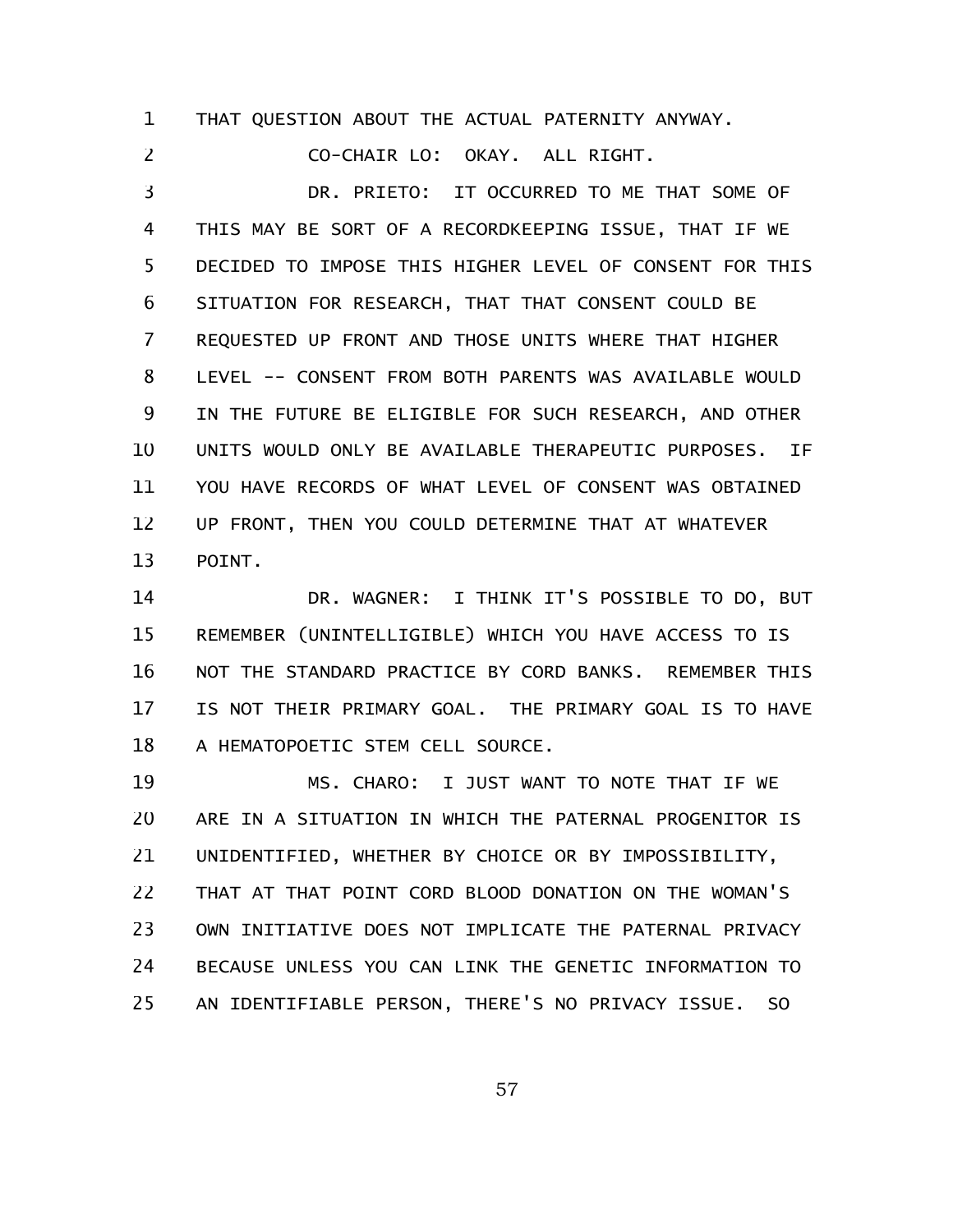IF OUR MAIN CONCERN HERE IS PROTECTING THE PRIVACY OF THE PROGENITORS, WE WOULD BE FINE SAYING ONLY THAT THE DONATION CAN ONLY PROCEED WITH THE CONSENT OF THE BIRTH MOTHER AND MAY NOT PROCEED OVER THE KNOWN OBJECTION OF ANY PATERNAL PROGENITOR. RIGHT. 1 2 3 4 5

BUT IF THE CONCERN IS THAT PEOPLE SHOULD HAVE CONTROL OVER WHETHER OR NOT THEIR TISSUES HAVE BEEN DRAFTED INTO THE SERVICE OF RESEARCH, THEN THE ABSENCE OF SOME KIND OF DECISION FROM THAT PROGENITOR IS STILL PROBLEMATIC. NOW, WE DO, IN GENERAL, ALLOW RESEARCH TO GO FORWARD WITHOUT GETTING CONSENT FROM PEOPLE WHERE IT'S MINIMAL RISK AND CONSENT IS CONSIDERED TO BE IMPRACTICAL. THAT IS THE STANDARD FEDERAL APPROACH FOR HUMAN SUBJECTS RESEARCH. SO THERE IS PRECEDENT FOR IT, BUT IT'S PREMISED ON THE IDEA THAT IT'S IMPRACTICAL TO GET THE CONSENT. 6 7 8 9 10 11 12 13 14 15 16

EVEN FOR MINIMAL RISK WORK, RIGHT, WE GENERALLY SAY CONSENT IS REQUIRED IF IT'S FEASIBLE. I'D LIKE US TO AT LEAST CLARIFY WHAT WE'RE TRYING TO PROTECT BY ASKING FOR THE PATERNAL PROGENITOR'S CONSENT. IS IT PRIVACY, THE PRIVILEGE TO REFUSE PARTICIPATION IN RESEARCH, OR BOTH? AND SECOND, WHETHER EVEN IF IT'S BOTH, IF WE THINK THIS IS A SITUATION IN WHICH SUCH CONSENT COULD BE WAIVED, AND THAT WOULD LEAVE WITH US A PROVISION PRESUMABLY THAT 17 18 19 20 21 22 23 24 25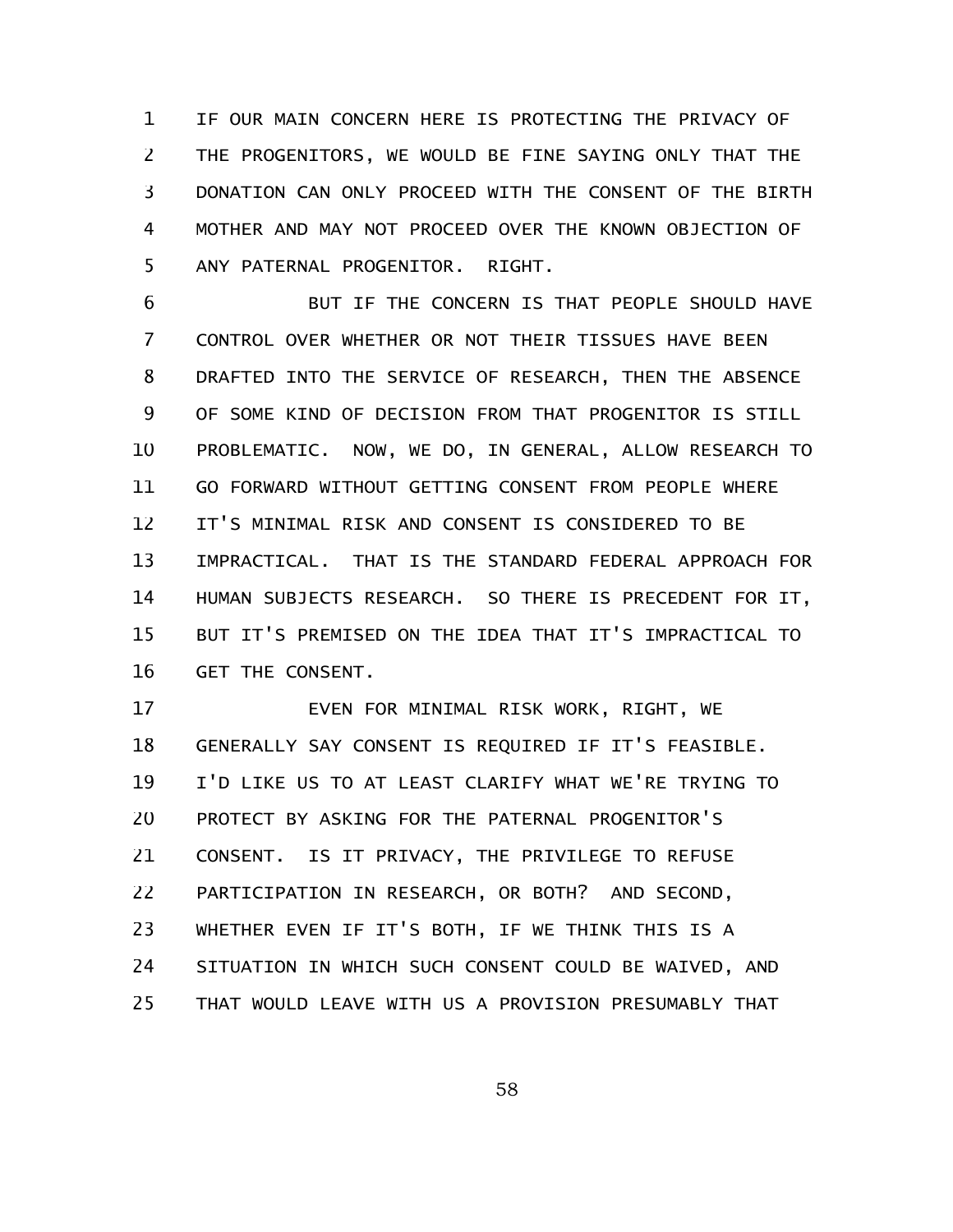SAYS THAT THE DONATION CAN BE MADE ON THE WOMAN'S OWN INITIATIVE. I WOULD SUGGEST THAT IF THERE'S A KNOWN OBJECTION, THAT IT SHOULD BE HONORED BY THE MALE PROGENITOR. AND THAT IN OTHER CIRCUMSTANCES, WE CAN GO FORWARD WITHOUT CONTACT. 1 2 3 4 5

I JUST WANT US TO BE CLEAR ABOUT WHAT WE'RE TRYING TO ACCOMPLISH. 6 7

DR. PRIETO: I THINK THAT THAT'S A GOOD POINT BECAUSE I THINK THAT ABSENT THE KNOWN OBJECTION, ONE OF THE PRINCIPLES YOU HAVE TO GO BACK TO IS IS THERE ANY POTENTIAL HARM. ARE YOU HARMING THIS PERSON IN ANY WAY? AND I CAN'T SEE THAT. 8 9 10 11 12

MS. CHARO: KEEP IN MIND, THOUGH, THAT IN THE AREA OF DONATING EMBRYOS THAT WERE CREATED WITH ANONYMOUS DONOR SPERM, AS BERNIE WAS JUST POINTING OUT, THERE WE FOLLOWED THE NAS GUIDELINES, WHICH ADMITTEDLY WERE HOTLY CONTESTED, IN RECOMMENDING THAT EMBRYOS NOT BE USED UNTIL ALL OF THE GENETIC DONORS COULD BE IDENTIFIED AND GIVE CONSENT ON THE THEORY THAT IT DIDN'T MATTER IF THEY WERE ACTUALLY HARMED, BUT SOMEBODY WHOSE PARTICIPATION AND ACTIVITY WAS FOR REPRODUCTIVE PURPOSES OUGHT HAVE THEIR RESULTING MATERIALS, RESULTING EMBRYOS, CORD BLOOD DRAFTED INTO RESEARCH WITHOUT THEIR KNOWLEDGE AND CONSENT BECAUSE IT WASN'T PART OF THE ORIGINAL INTENT IN THE ACTIVITY. 13 14 15 16 17 18 19 20 21 22 23 24 25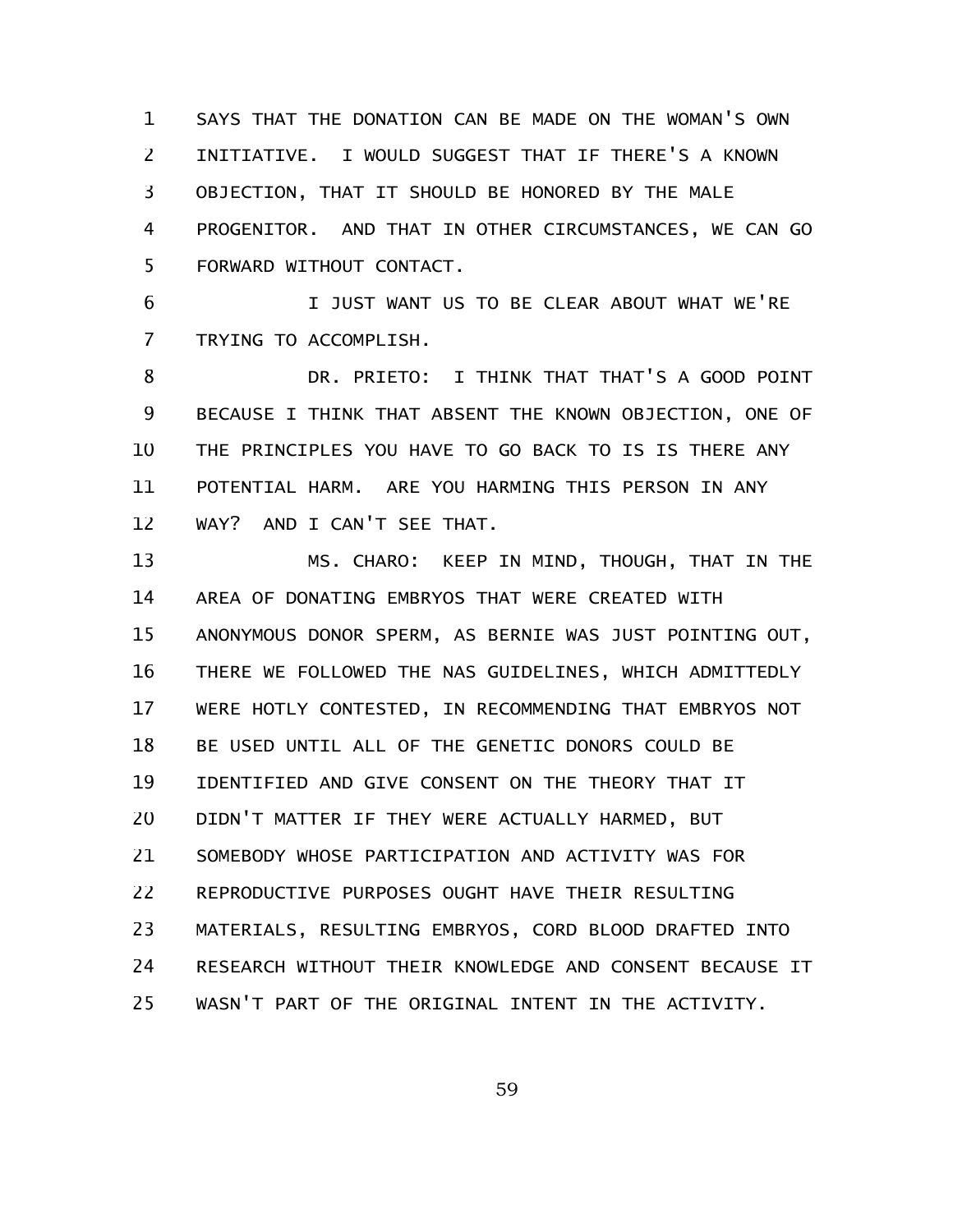DR. PRIETO: ISN'T THIS IN SOME WAYS ANALOGOUS TO WHAT WE WERE TALKING ABOUT EARLIER WITH OOCYTE DONORS? ANALOGOUS TO THE SITUATION WE WERE DISCUSSING EARLIER IN THAT IF THEY ARE OFFERED THE OPTION TO OBJECT, IF THEY ARE INVOLVED AND IDENTIFIABLE AND CHOOSE TO BE IDENTIFIED AND ARE OFFERED THE OPTION TO OBJECT, THEN HAVEN'T YOU MET YOUR OBLIGATIONS TO THAT PERSON? NOT ONLY HAVE YOU ELIMINATED HARM, WHICH IS OBVIOUSLY THE FIRST PRINCIPLE, BUT YOU ARE ALSO ALLOWING OBJECTION ON WHATEVER PRINCIPLES THEY FOLLOW. MS. CHARO: IT IS A LITTLE BIT -- IT'S A LITTLE BIT LIKE THE TREE THAT FALLS IN THE FOREST THAT NOBODY HEARS. I COMPLETELY ADMIT TO YOU, RIGHT. SO YOU'VE GOT TWO SITUATIONS, RIGHT, THAT ARE SOMEWHAT ECHOING EACH OTHER. YOU'VE GOT A SPERM DONOR FROM 2001 WHO DONATED SPERM -- DIDN'T DONATE, PROBABLY SOLD, TO BE MORE ACCURATE -- SPERM IN ORDER TO MAKE SOME MONEY AND UNDERSTOOD THAT THE OUTCOME WAS GOING TO BE THAT SOME WOMEN WILL GET PREGNANT AND THERE WILL BE OFFSPRING IN THE WORLD NEVER KNOWS THAT, IN FACT, SOME OF THE RESULTING EMBRYOS WERE DIVERTED TO RESEARCH PURPOSES UPON CONSENT FROM THE CUSTODIANS OF THOSE EMBRYOS. SO DOESN'T KNOW THAT, IN FACT, HIS INTERACTION WITH A SPERM DONATION PROCESS, IN FACT, RESULTED IN EMBRYOS THAT WERE DESTROYED AND EMBRYONIC 1 2 3 4 5 6 7 8 9 10 11 12 13 14 15 16 17 18 19 20 21 22 23 24 25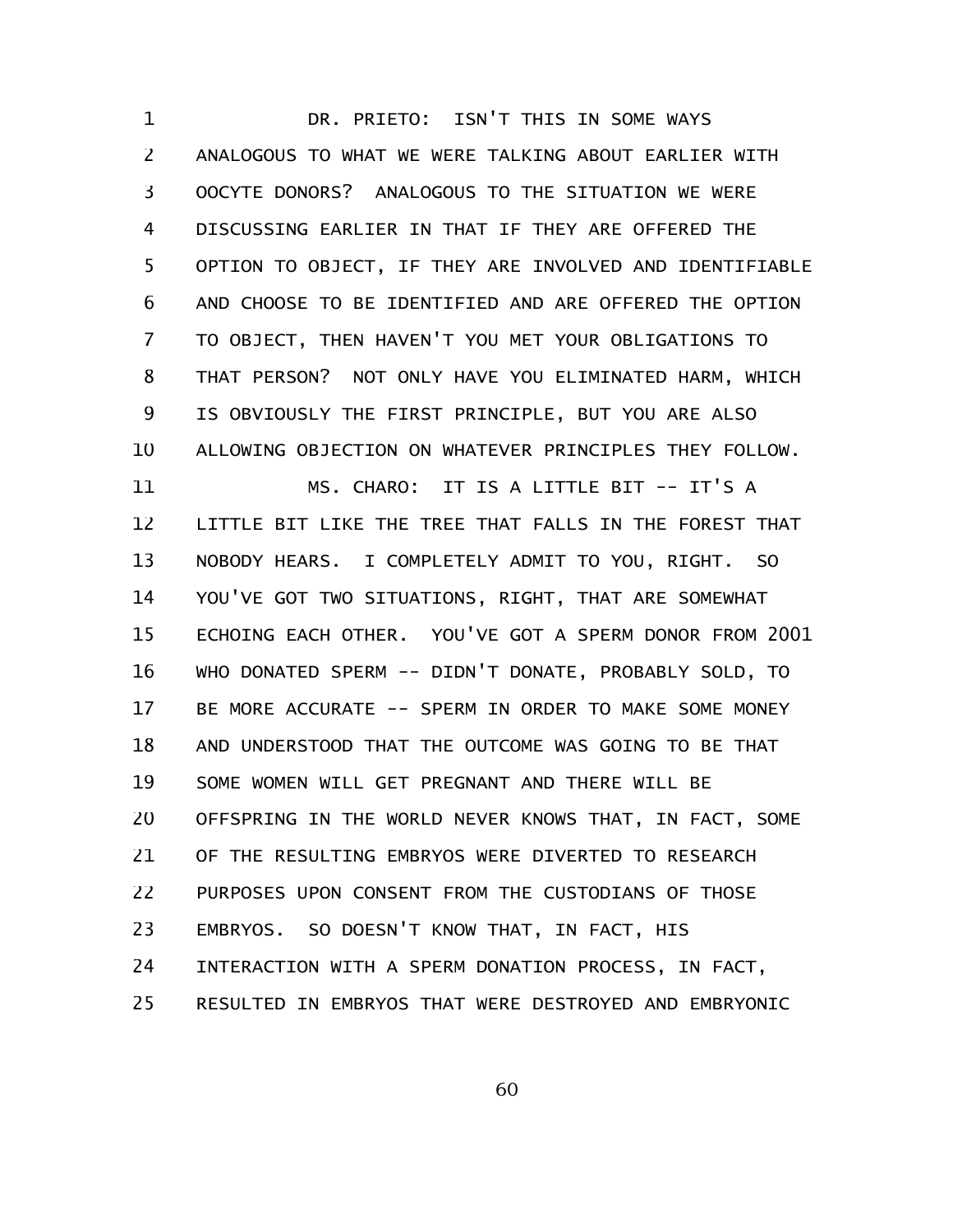STEM CELL RESEARCH THAT OCCURRED. DOESN'T KNOW IT. 1

IS THAT PERSON IN ANY WAY -- HAS THAT PERSON BEEN WRONGED IN ANY SENSE THAT WE WANT TO ACCOUNT FOR, RIGHT? AND THAT WOULD BE SIMILAR HERE WITH THIS PROGENITOR WHO HAD SEXUAL RELATIONS WITH SOMEBODY, MAY OR MAY NOT KNOW THAT CONCEPTION OCCURRED, MAY OR MAY NOT KNOW THAT A CHILD WAS BORN, MAY OR MAY NOT KNOW THAT CORD BLOOD IS AVAILABLE FOR DONATION, BUT CERTAINLY NEVER CONTEMPLATED AT THE TIME OF THE INITIAL CONTACT WITH THIS WOMAN THAT ONE OF THE RESULTS MIGHT BE THAT HE IS NOW PART OF A RESEARCH ENDEAVOR. 2 3 4 5 6 7 8 9 10 11

DR. PRIETO: HAVE YOU MET THE REQUIREMENTS OF THAT PERSON OR YOUR OBLIGATIONS TO THAT PERSON IF YOU OFFER THE OPTION TO BE HEARD? 12 13 14

MS. CHARO: BUT YOU MAY NOT KNOW THAT PERSON. DR. PRIETO: YOU'D LET IT BE KNOWN THAT -- IF THE PERSON IS A DONOR, THAT CAN BE PART OF THE CONSENT PROCESS, THAT RESEARCH IS ONE POTENTIAL OUTCOME OF THIS AND YOU MAY BE HEARD, IF YOU WISH, IN THE FUTURE ON THOSE ISSUES IF YOU CHOOSE TO REMAIN AVAILABLE TO THE PERSON WHO HAS NO IDEA AND CHOOSES NOT TO BE INVOLVED WITH THE PARTNER WHO THEY'VE GOTTEN PREGNANT. 15 16 17 18 19 20 21 22

MS. CHARO: THAT'S EXACTLY THE POINT. THAT'S EXACTLY THE ISSUE, AND I REALLY DO THINK IT'S QUITE SIMILAR TO THE ONE ABOUT THE SPERM DONOR, RIGHT. 23 24 25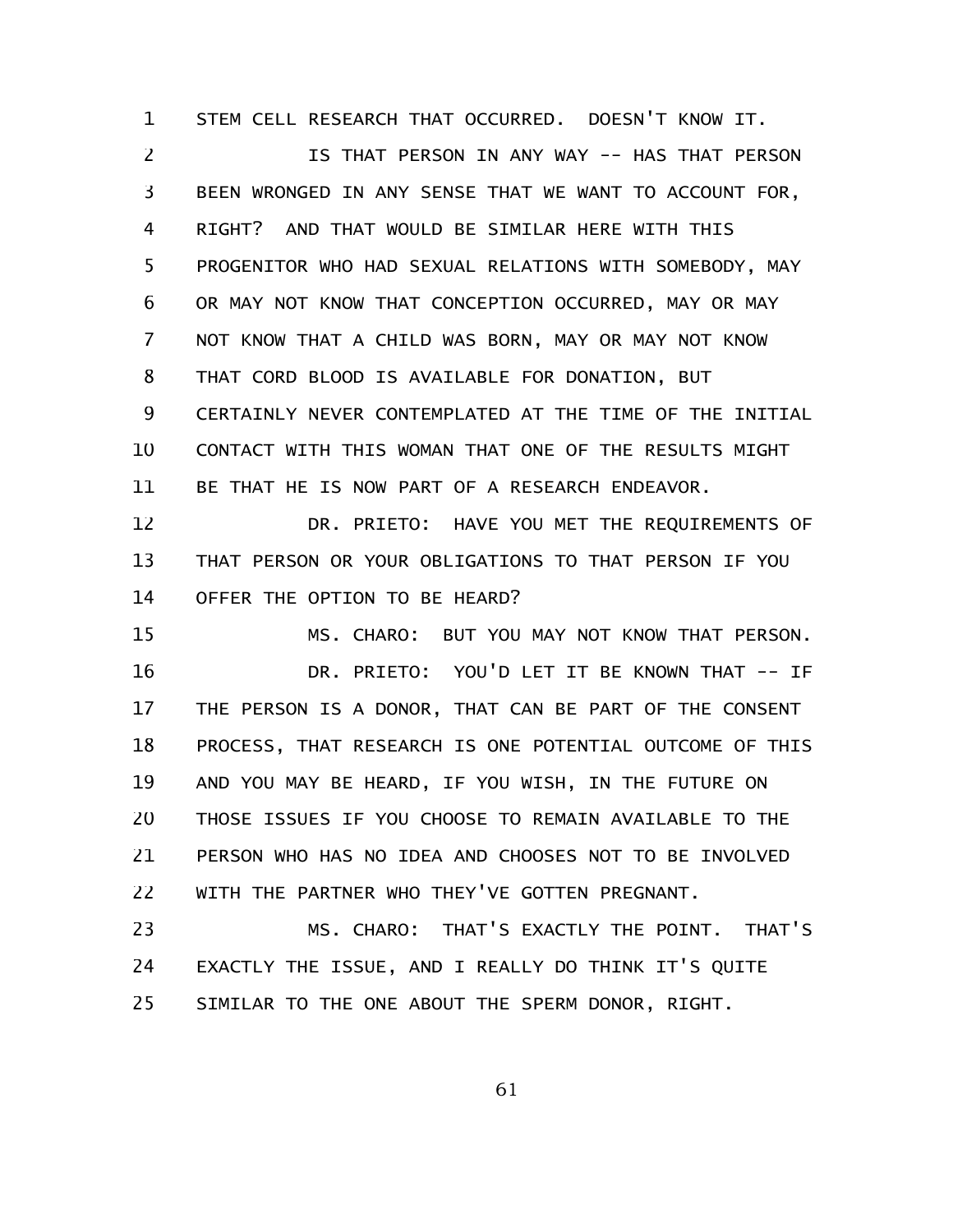THAT'S EXACTLY THE POINT WHERE SOMEBODY IS UNKNOWN AND UNKNOWABLE, RIGHT. 1 2

DR. PRIETO: BUT -- 3

MS. CHARO: AND ON TOP OF EVERYTHING ELSE PROBABLY WILL NEVER KNOW EVEN WHAT HAPPENED. DO WE NONETHELESS WANT TO SAY WE SHOULDN'T DO THIS? IT'S A KIND OF -- 4 5 6 7

DR. PRIETO: I THINK THE SPERM DONOR IS NOT UNKNOWABLE. 8 9

CO-CHAIR LO: LET'S GET SOME MORE PEOPLE. CO-CHAIR LANSING: I THINK IT'S A REALLY INTERESTING ISSUE. AND, AGAIN, I COME BACK TO WHAT WE'RE STARTING AS OUR RULES AND ERRING ON THE SIDE OF BEING EXTREMELY CONSERVATIVE AND TRYING NOT TO LEAVE OURSELVES OPEN TO ANY POSSIBLE LOOPHOLES. SO I'LL JUST TAKE THE SPERM DONOR. I ASSUME THEY KNOW THAT IT'S FOR REPRODUCTIVE RIGHTS. THAT'S WHAT THEY'RE DOING. THEY HAVE NO IDEA WHAT ELSE IS GOING TO HAPPEN TO IT; AND IF YOU LEAVE YOURSELF OPEN TO SOMEHOW OR ANOTHER THEM FINDING OUT THAT IT WAS USED FOR SOMETHING ELSE -- 10 11 12 13 14 15 16 17 18 19 20

DR. PRIETO: IN ORDER TO USE THEIR MATERIAL, I THINK YOU HAVE TO PUT THAT OPTION FORWARD AS PART OF THEIR CONSENT PROCESS. 21 22 23

```
MS. CHARO: BUT THEY'RE NOT PRESENT.
24
```
DR. PRIETO: WHEN THEY ARE SPERM DONORS --25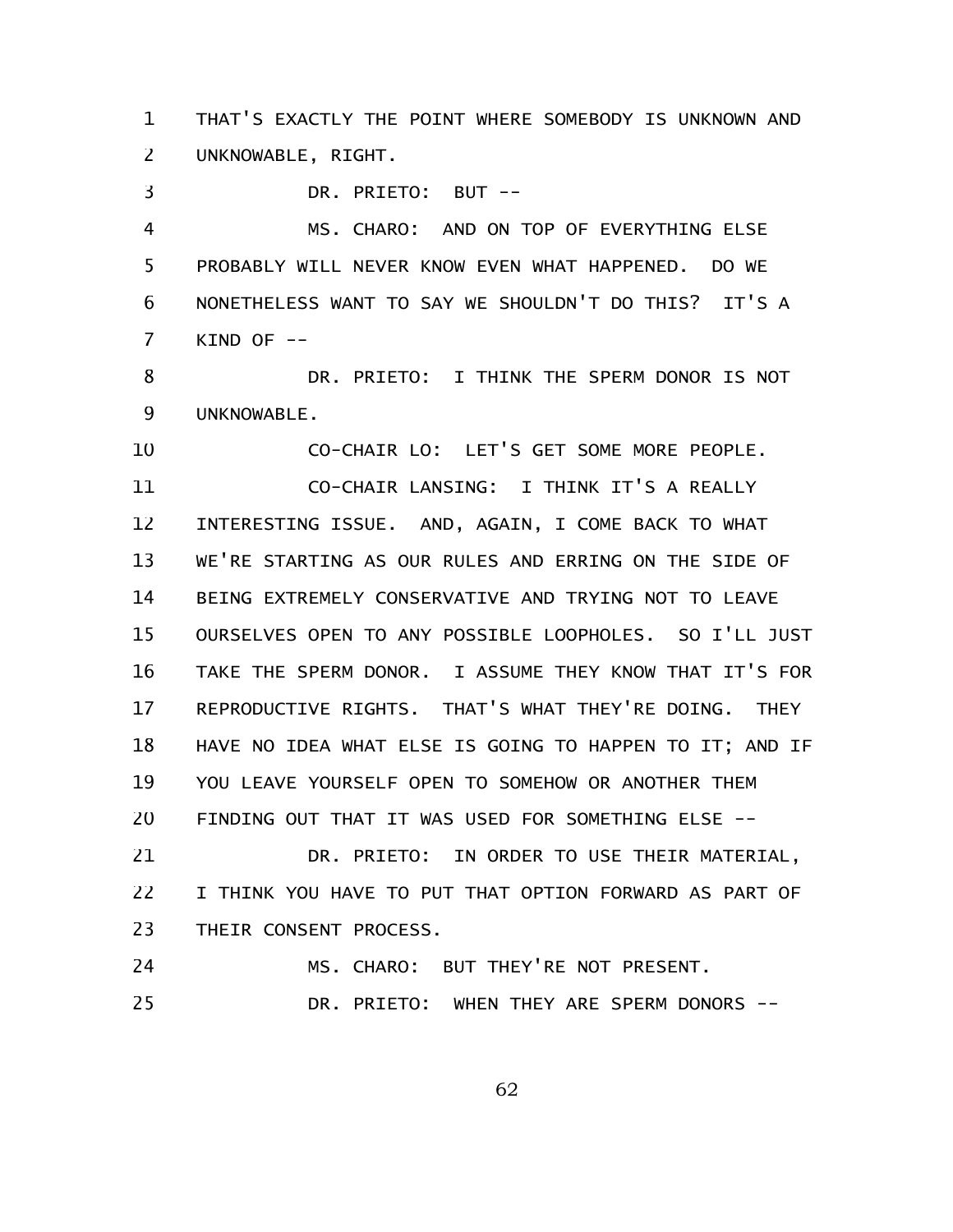CO-CHAIR LO: SPERM DONORS AT LEAST HAVE A CHANCE TO GET THEIR CONSENT. 1 2

DR. PRIETO: THIS MAY BE USED FOR RESEARCH AND YOU HAVE THE -- THEN IT SHOULD BE PART OF THE CONSENT PROCESS. 3 4 5

MS. CHARO: THE NEXT TIME I HAVE SEX, I'LL ASK MY MALE COMPANION WHETHER OR NOT HE'S GIVING PROSPECTIVE CONSENT FOR CORD BLOOD DONATION. 6 7 8

CO-CHAIR LANSING: THAT'S, I THINK, THE PROBLEM. DO YOU KNOW? YOU ALSO HAVE THE PROBLEM THAT -- THAT'S A GREAT REMARK. 9 10 11

(OVERLAPPING SPEAKERS.) 12

CO-CHAIR LANSING: I THINK THAT, YOU KNOW, YOU MIGHT NOT KNOW WHO IT IS. I JUST -- I'M ALWAYS GOING TO BE EXTREME, AND I'M ALWAYS TRYING TO PROTECT US FROM THE EXTREME CASE THAT COULD SLOW US UP. AND SO I'M SAYING TO MYSELF, OKAY, SO YOU DIDN'T KNOW WHO THE FATHER WAS, AND SOMEHOW OR ANOTHER 20 YEARS FROM NOW THEY FIGURE IT OUT, AND HE SAYS, "WAIT A MINUTE. I DIDN'T GIVE YOU THE RIGHT TO DO THAT." SO WHY NOT CERTAINLY IN OUR FIRST GO-ROUND ERR ON THE SIDE OF BEING CONSERVATIVE? 13 14 15 16 17 18 19 20 21 22

I REALLY DO THINK -- THE THING THAT I WAS MOST CONCERNED ABOUT IS, OKAY, I'M THE PROSPECTIVE MOTHER, I DON'T KNOW WHO THE FATHER IS, I WANT TO HELP 23 24 25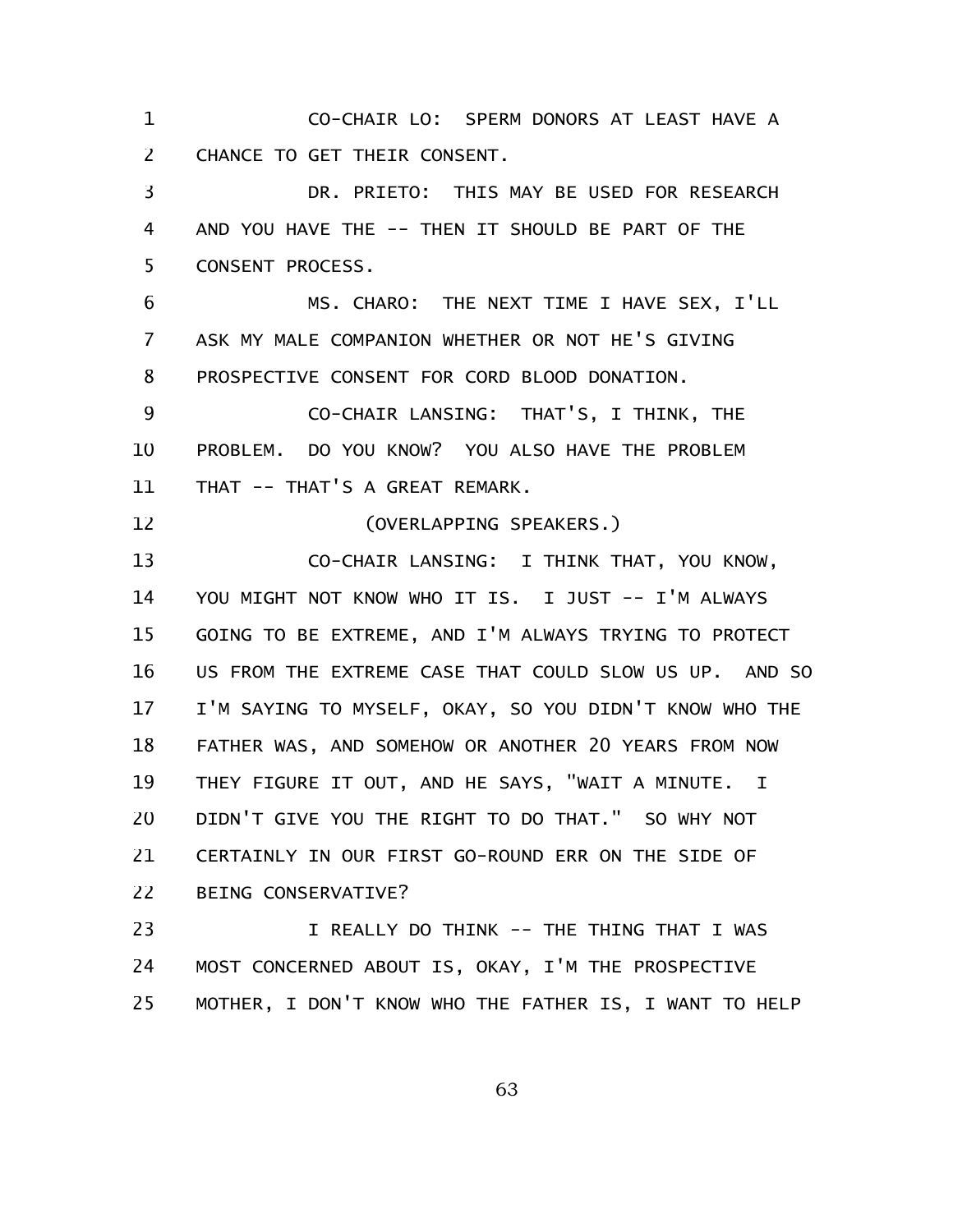MY CHILD. AND THAT'S PROTECTED. THAT'S WHERE I'M REALLY CONCERNED ABOUT. I WANT TO HELP MY IMMEDIATE OFFSPRING, AND I DON'T WANT TO BE STOPPED BY NOT KNOWING WHO THE FATHER IS, WHATEVER. 1 2 3 4

BEYOND THAT, I'M JUST HOPING THAT THERE'S GOING TO BE SO MUCH POTENTIAL FOR DONATIONS, THAT WE'RE NOT GOING TO NEED TO WORRY ABOUT THIS AT THIS TIME. I JUST THINK ERRING ON THE SIDE OF THE CONSERVATIVE INITIALLY WILL PROTECT US FROM ANY POTENTIAL LOOPHOLES OR WHATEVER. 5 6 7 8 9 10

DR. OLDEN: HER POSITION IS EXACTLY THE POSITION THAT I TAKE AS WELL. I'M VERY COMFORTABLE WITH THAT, BUT I'M UNCOMFORTABLE WITH THE OTHER. 11 12 13

CO-CHAIR LO: LET ME ALSO SAY SOME OTHER THINGS. I THINK THIS HAS BEEN A VERY IMPORTANT AND INTERESTING DISCUSSION. I THINK ALTA VERY WELL RAISED SOME ISSUES. 14 15 16 17

IT STRIKES ME THERE ARE A COUPLE ARGUMENTS WE'D WANT TO MAKE FOR HAVING CONSENT FROM THE GENETIC FATHER. ONE IS THAT IMPLIED CONSENT FOR REPRODUCTION IS DIFFERENT THAN CONSENT FOR ANY RESEARCH, AND SPECIFICALLY STEM CELL DERIVATION RESEARCH. IT STRIKES ME THAT THIS IS NOT JUST ANY RESEARCH, BUT RESEARCH ABOUT WHICH PEOPLE, EVEN MORE THAN OTHER TYPES OF RESEARCH, HAVE STRONG INDIVIDUAL PREFERENCES. AND THE 18 19 20 21 22 23 24 25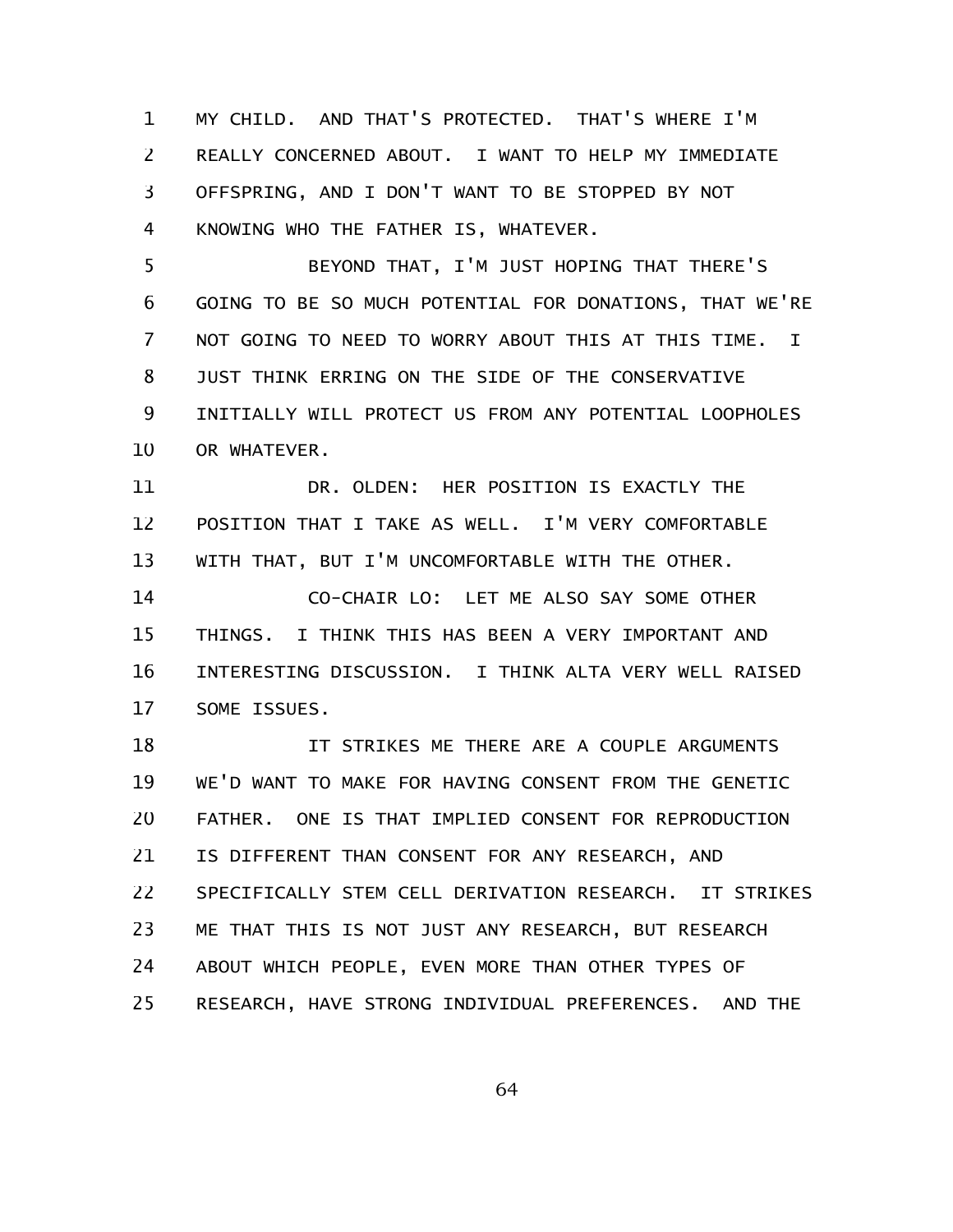IDEA IS THAT WE SHOULD TRY AND HONOR THOSE -- WE SHOULD ONLY USE DONORS FOR EXPERIMENTS WE KNOW. 1 2

I'M REMINDED OF THE TIMES WHERE PEOPLE'S STUFF GOT USED FOR RESEARCH WITHOUT THEIR KNOWLEDGE OR CONSENT. THE HENRIETTA LACKS CELL LINE AND THE MOORE SPLEEN LINE. AND PEOPLE GET REALLY UPSET WHEN THEY SAY, "I THOUGHT YOU WERE GOING TO DO THIS WITH IT, AND NOW IT TURNS OUT YOU'RE DOING SOMETHING ELSE." SO THAT'S ONE THING. 3 4 5 6 7 8 9

I THINK THE OTHER ANALOGY IS TRANSPLANTATION. WE DON'T TAKE MATERIALS FOR TRANSPLANTATION FROM PEOPLE WITHOUT THEIR CONSENT OR THEIR FAMILY'S CONSENT IN THE CASE OF DISEASED DONORS. AND AGAIN, IT'S BECAUSE, EVEN THOUGH IT'S THOUGHT TO BE A GOOD THING OR BENEFICIAL THING, PEOPLE HAVE DIFFERENT FEELINGS ABOUT THAT. IF THE ULTIMATE GOAL OF STEM CELL RESEARCH IS TRANSPLANTATION, YOU KNOW, YOU ARE GOING TO HAVE CELL LINES BEING TRANSPLANTED WHERE, FIRST OF ALL, YOU DON'T HAVE CONSENT FOR THAT. 10 11 12 13 14 15 16 17 18 19

AND I ALSO HAVE CONCERNS WITH THE UNKNOWN PARENTS, WHETHER YOU'RE GOING TO USE THOSE LINES FOR TRANSPLANTATION GIVEN THE UNKNOWN SAFETY FACTOR IN TERMS OF MEDICAL HISTORY AND SCREENING. 20 21 22 23

SO I JUST THINK THAT THERE ARE A LOT OF REASONS IN ADDITION TO THE ONES THAT SHERRY AND KEN 24 25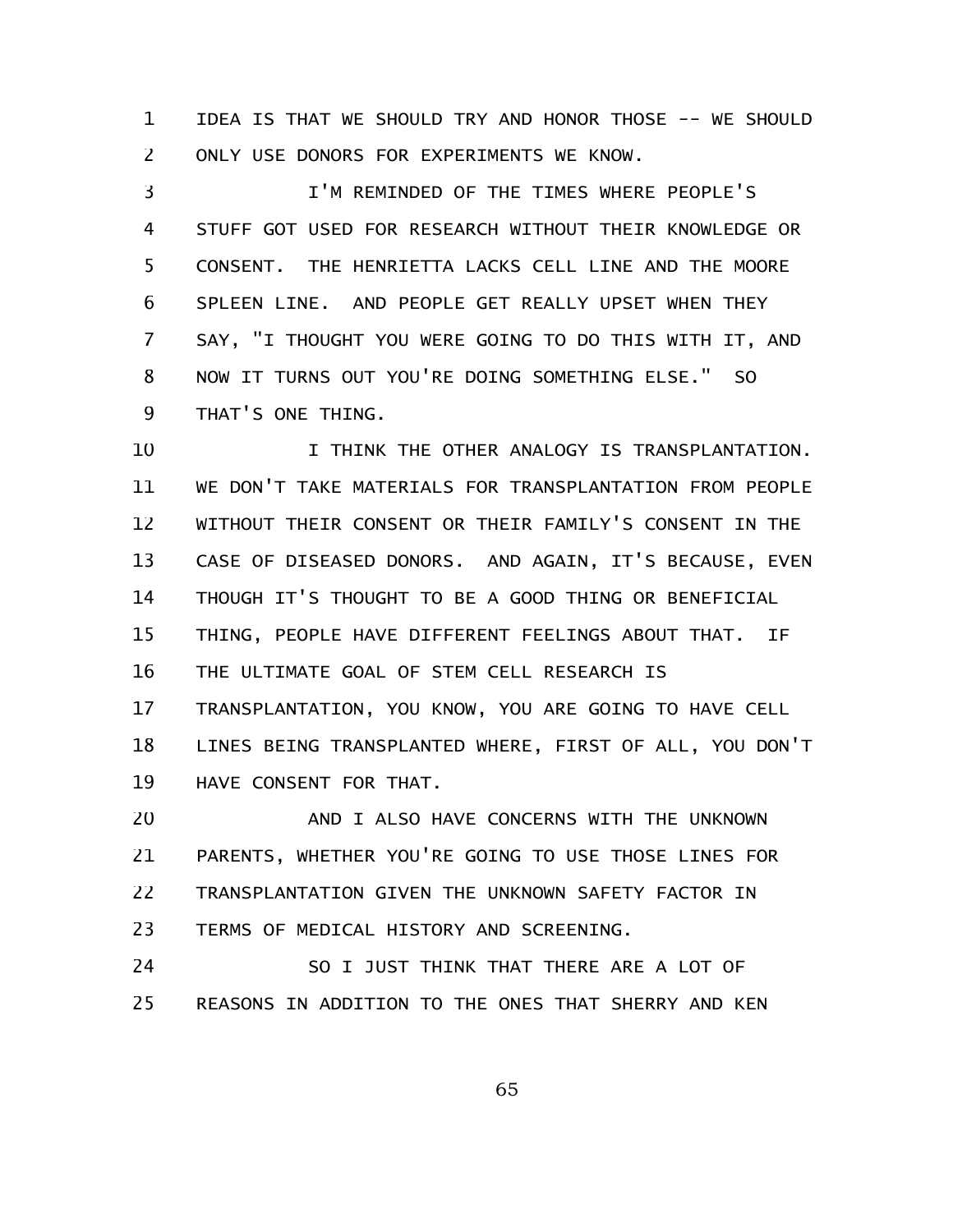OLDEN LAID OUT FOR AT THIS POINT IN TIME, AT LEAST, REQUIRING CONSENT FROM THE GENETIC FATHER TO HAVE DONATION OF MATERIALS FOR CIRM-FUNDED STEM CELL DERIVATION RESEARCH. I THINK FOR OTHER TYPES OF RESEARCH, AND CERTAINLY FOR CLINICAL STORAGE, I'M COMFORTABLE WITH THE BIRTH MOTHER GIVING CONSENT. 1 2 3 4 5 6

BY THE WAY -- WELL, I'M GOING TO STOP THERE. IT GET'S MORE COMPLICATED WHEN OOCYTE DONORS ARE DIFFERENT FROM THE BIRTH MOTHER IN TERMS OF NEEDING HER CONSENT. ANY OTHER COMMENTS? 7 8 9 10

DR. TAYLOR: WITH SOME RELUCTANCE, I RAISE THIS ELEPHANT IN THE ROOM A LITTLE BIT ON THIS ONE, AND THAT'S GESTATIONAL AGE. AND REALLY CORD BLOOD AND PLACENTAL FETAL TISSUE IS SOMETHING THAT COULD BE USED AS A SOURCE OF THESE SAMPLES AT A TIME WHEN OBTAINED AT AN EARLIER GESTATIONAL PERIOD WHERE PRECEDENT EXISTS TO NOT HAVE CONSENT ACROSS THE BOARD. SO, YOU KNOW, I THINK ACTUALLY IN SOME WAYS THE LANGUAGE THAT YOU ARE PROPOSING, BERNIE, GETS US AWAY FROM THAT PARTICULAR ISSUE, BUT I THINK IT'S GOING TO BE A HARD ONE TO COMPLETELY IGNORE. AND IT'S GOT TO BE THE MOST SENSITIVE ISSUE WE CAN POSSIBLY DISCUSS HERE PRESUMABLY. 11 12 13 14 15 16 17 18 19 20 21 22 23

SO I'M WONDERING WHETHER WE CAN SORT OF RESOLVE THAT IN SOME WAY OR AVOID STRUGGLING WITH THAT 24 25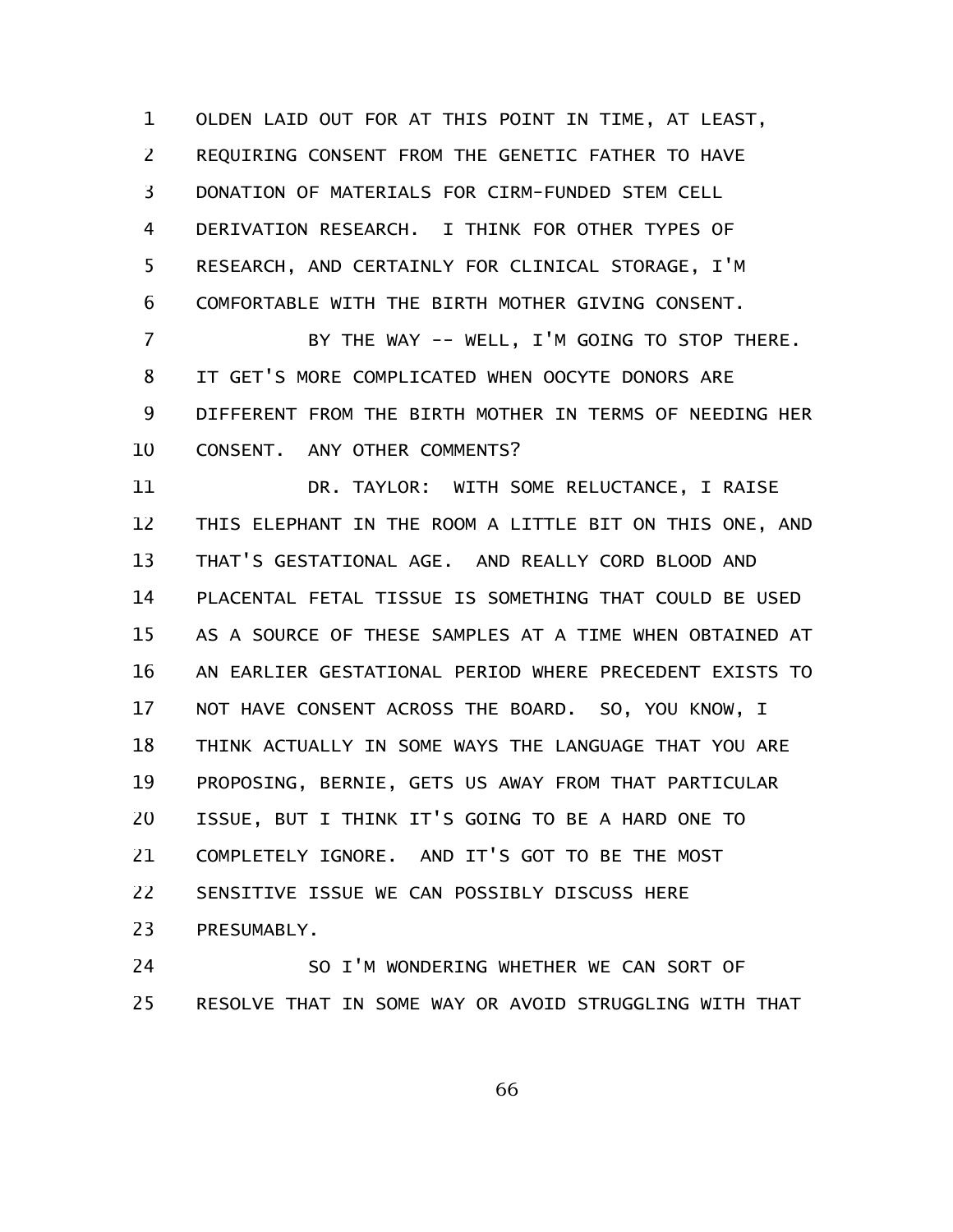OR SHOULD THINK ABOUT LANGUAGE THAT WOULD STILL PROTECT THAT RIGHT OF THE WOMAN'S MAKING DECISIONS ABOUT EARLIER PREGNANCY TERMINATION. 1 2 3

CO-CHAIR LO: WELL, LET'S TRY AND DISTINGUISH THE CORD BLOOD AT DELIVERY, DONATION OF THAT PLACENTA FROM FETAL TISSUE, WHICH I AGREE GETS EVEN MURKIER. 4 5 6

MS. CHARO: YOU KNOW, ROB'S POINT, AND I UNDERSTOOD THAT THAT IS EXACTLY THE ELEPHANT IN THE ROOM. EVERYBODY IS CONCERNED ABOUT THE WAY THIS ECHOES WITH THE ABORTION DEBATES. BUT IT HIGHLIGHTS THAT PERHAPS WE'RE APPROACHING THIS LINGUISTICALLY THE WRONG WAY, AND WE MIGHT BE ABLE TO WRITE OUR WAY OUT OF IT. INSTEAD OF FOCUSING, AS WE DO NOW, ON CIRM-FUNDED RESEARCH INVOLVING THE DONATION OF CORD, CORD BLOOD, OR PLACENTA, MAYBE WE SHOULD BE FOCUSING ON CIRM-FUNDED RESEARCH THAT USES CORD BLOOD OR PLACENTA AND SIMPLY SAY THAT WE WILL ONLY FINANCE RESEARCH THAT USES CORD BLOOD AND PLACENTA WHERE BOTH PROGENITORS ARE KNOWN AND HAVE GIVEN CONSENT. 7 8 9 10 11 12 13 14 15 16 17 18 19

THAT THEN SAYS NOTHING ABOUT THE COLLECTION PROCESS. IT SAYS NOTHING ABOUT TO DO WHAT, WHEN, WHERE, WHY. IT JUST SAYS WHAT MATERIALS YOU MAY OR MAY NOT USE IN CIRM-FUNDED RESEARCH AND PERHAPS MORE CLEARLY SEPARATES THE TWO AREAS. CO-CHAIR LO: I THINK THAT'S USEFUL. 20 21 22 23 24 25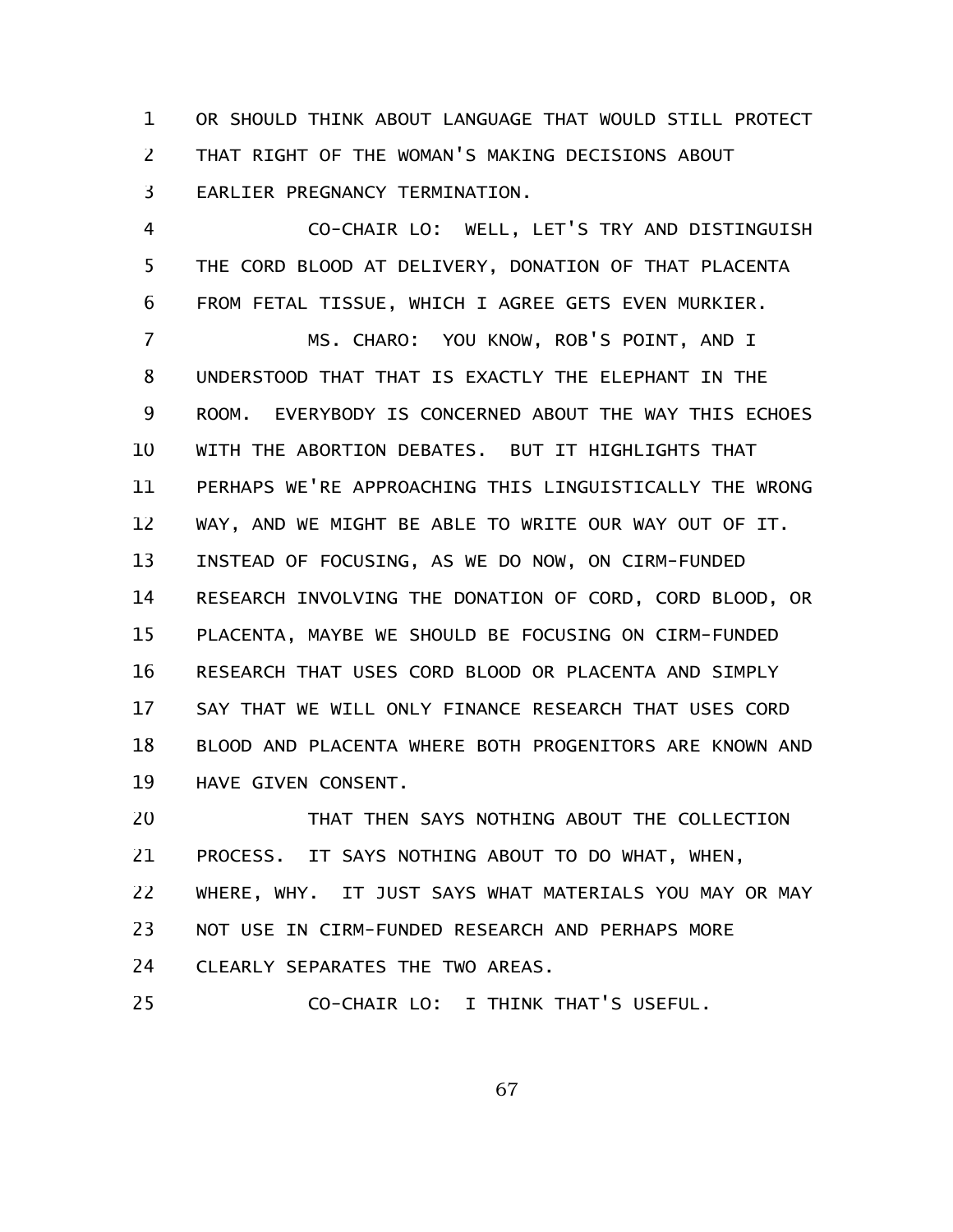DR. TAYLOR: THAT COVERS EVERYTHING. 1

CO-CHAIR LO: ANY OTHER COMMENTS, THOUGHTS? THOSE WHO ARE ON THE PHONE. 2 3

DR. WAGNER: THIS IS JOHN. I WANTED TO MAKE ANOTHER COMMENT. FIRST OFF, WE CAN'T FORGET THAT THE REAL DONOR IS THE BABY. IT'S NOT THE MOTHER OR THE FATHER. WE HAVE NO GENETIC INFORMATION ON THE FATHER ANYWAY. SO NOTHING WILL BE PASSING THROUGH BECAUSE NONE OF THE FATHER'S GENETIC INFORMATION WAS THERE. 4 5 6 7 8 9

SECONDLY, REMEMBER THAT ALSO THE CORD BLOOD BANKS ARE NOW APPROACHING THEIR 13TH YEAR. ALSO, THE OTHER ISSUE IS ONE THAT'S MAYBE MORE COMPLEX. WON'T BE LONG BEFORE THE CORD BLOOD BABY HIMSELF WILL BECOME 18 YEARS OLD, SO THERE'S ANOTHER COMPLICATING FACTOR IN THERE IF PEOPLE WANT TO GO DOWN THAT ROAD. 10 11 12 13 14 15

I THINK IT'S IMPORTANT THAT WE TRY TO GO BACK AND CONSIDER THE POSSIBILITY OF RECONTACTING FAMILIES. I THINK THAT'S A REASONABLE APPROACH TO CONSIDER, BUT KNOW THAT THERE'S SOME PROBLEMS TOO WITH THAT. AND THAT IS THAT IN ADDITION TO NOT BEING ALWAYS ABLE TO CONTACT THE FATHER, WHO'S GOING TO ACTUALLY MAKE THE CONTACT? IT WON'T BE THE RESEARCHER. THE RESEARCHER WON'T BE GIVEN ACCESS TO DIRECT CONTACT. IT WILL ONLY BE THROUGH THE BANK. AND, THEREFORE, WHO'S GOING TO EDUCATE THE PEOPLE AT THE BANK TO THEN EXPLAIN WHAT 16 17 18 19 20 21 22 23 24 25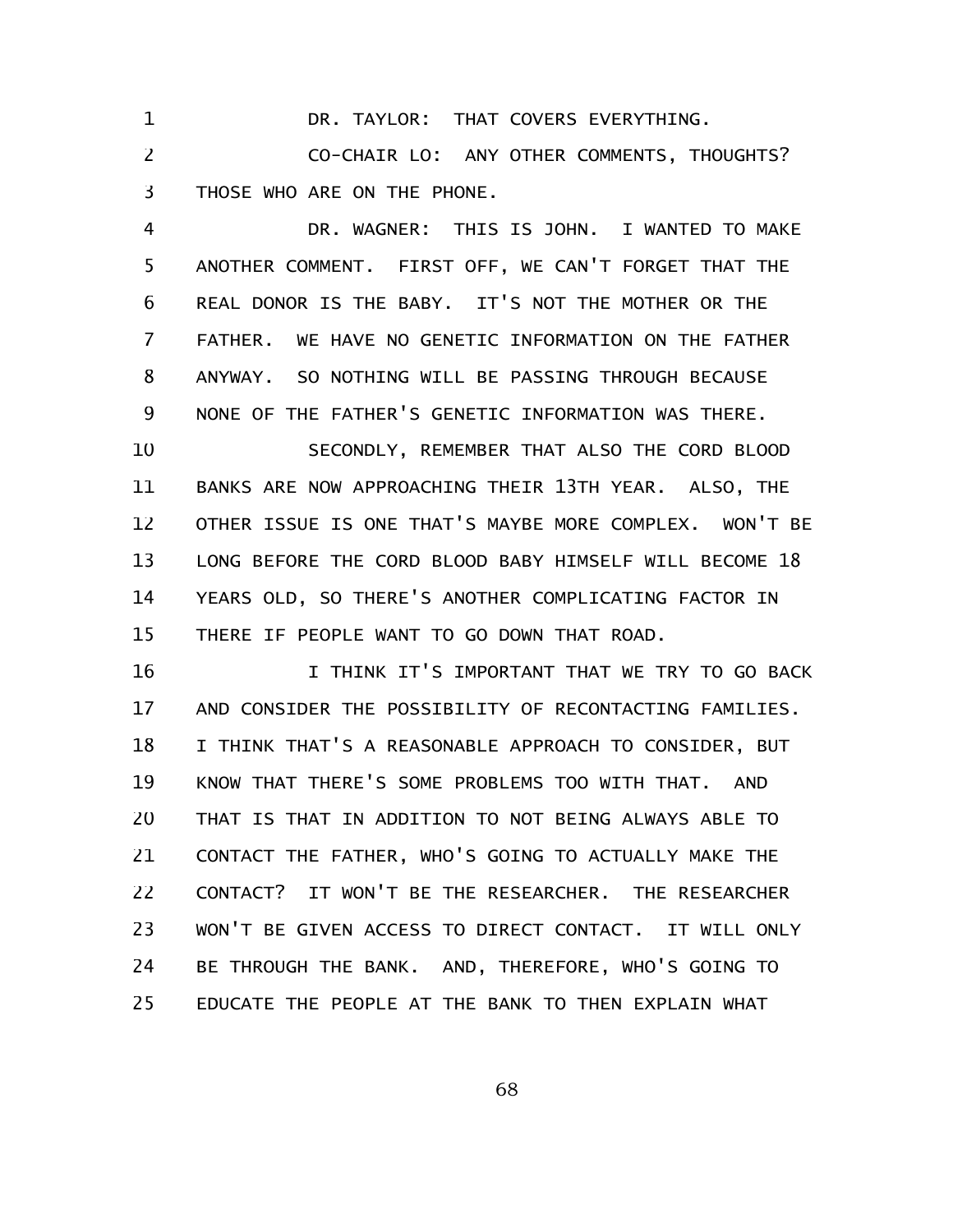STEM CELL RESEARCH IS? IT'S NOT SO STRAIGHTFORWARD AND HOW THAT WILL EVEN BE ACCOMPLISHED SHOULD EVEN THAT BE REQUIRED. 1 2 3

CO-CHAIR LO: OTHER COMMENTS? MEMBERS OF THE PUBLIC, ANY COMMENTS? YES, PLEASE. 4 5

MS. COEYTAUX: THANK YOU. I'M FRANCINE COEYTAUX FROM THE PRO-CHOICE ALLIANCE. I WOULD REALLY URGE YOU TO REALLY SERIOUSLY CONSIDER THE CANADIAN LANGUAGE. I THINK IT RESOLVES A LOT OF THE QUESTIONS THAT I THINK YOU'RE DEALING WITH, AND I THINK IT GOES STRAIGHT TO SOMETHING MS. LANSING SAID A NUMBER OF TIMES. IT'S TAKING THE WOMAN, GIVING HER THE RESPONSIBILITY OF RECOGNIZING THAT, YOU KNOW, SHE'S THE ONE WHO KNOWS WHO THE FATHER IS OR DOESN'T KNOW WHO THE FATHER IS. AND UNLESS WE'RE THINKING, AS WAS JUST MENTIONED, OF ACTUALLY GENETICALLY TYPING EVERYBODY TO KNOW WHO THE FATHER AND THE MOTHER IS, REALLY WHAT WE'RE TALKING ABOUT IS DELIVERY. THERE'S A MOTHER THERE AND THERE MAY BE ANOTHER PARENT WHO'S COMMITTED TO PARENTING, AS WAS MENTIONED IN TERMS OF THE RECORDS. THESE ARE PEOPLE WHO ARE GOING THROUGH PREGNANCY. WE KNOW WHO THEY ARE IN ADVANCE. WE COULD FIND OUT IN ADVANCE WHETHER OR NOT THERE ARE TWO PEOPLE INVOLVED OR ONE PERSON INVOLVED. 6 7 8 9 10 11 12 13 14 15 16 17 18 19 20 21 22 23 24

25

AND ONCE YOU GET THE PERMISSION FROM BOTH,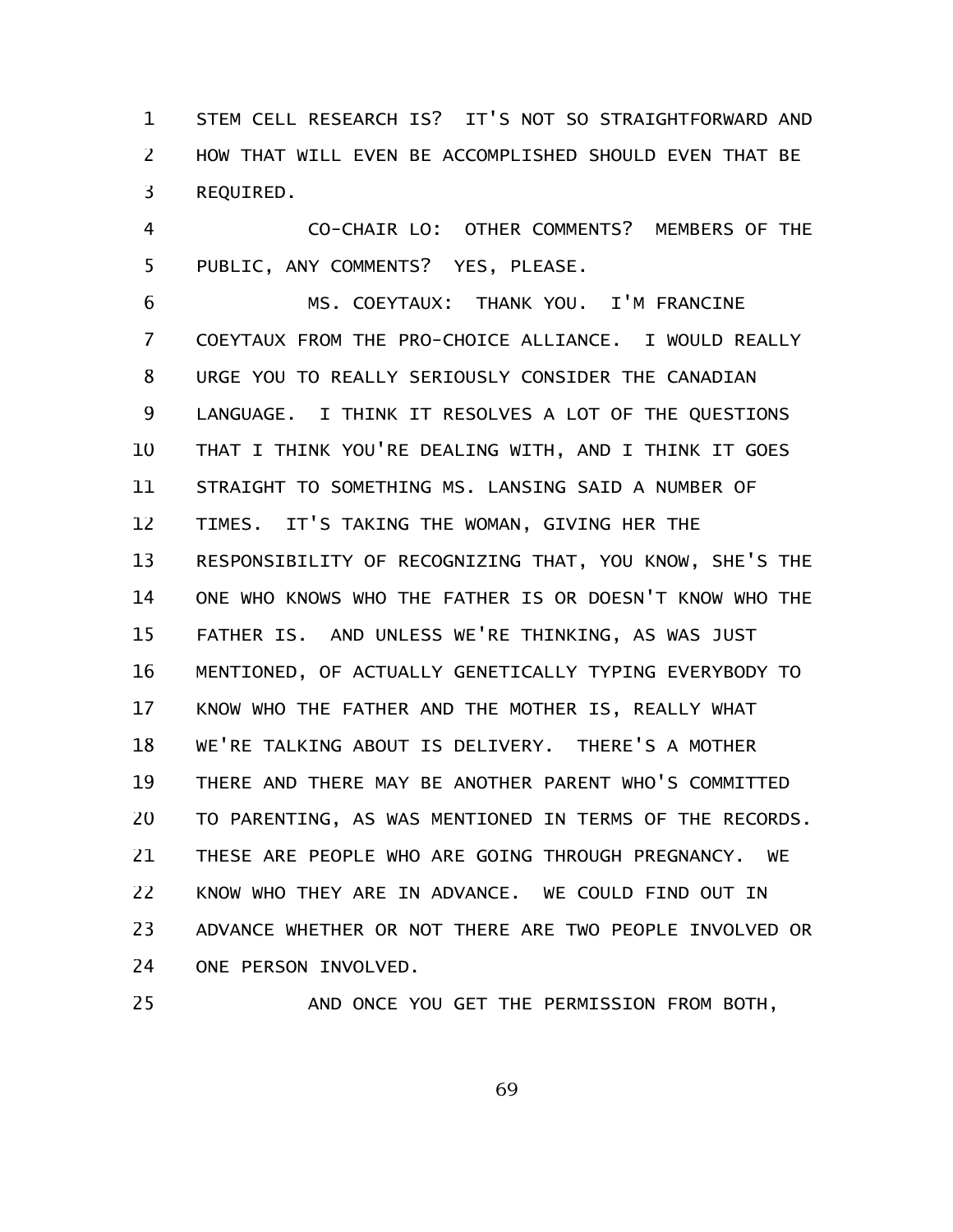YOU'RE REALLY OFF THE HOOK. AND, FRANKLY, 1

EPIDEMIOLOGICALLY, MOST OF THE PEOPLE ARE GOING TO BE IN THAT CATEGORY. SO BY BEING STRINGENT AND HAVING REALLY A CONSERVATIVE DECISION TO ONLY ACCEPT IF YOU HAVE BOTH PARENTS OR ONLY ONE, IF THERE'S ONLY ONE PARENT. IF IT'S A SINGLE MOTHER WHO'S SAYING I DON'T HAVE ANOTHER PARENT RESPONSIBLE FOR THIS, YOU HAVE GOTTEN ALL THAT YOU NEED, AND YOU CAN MOVE AHEAD. SO I THINK THERE IS A REASON WHY IT WAS STATED THAT WAY. AND I THINK THEY PURPOSELY SKIRTED THE ISSUE WHETHER IT WAS GENETIC BIRTH OR NOT. 2 3 4 5 6 7 8 9 10 11

I THINK THAT THE ISSUE, GETTING BACK TO WHAT DR. CHARO SAID ABOUT WHAT IS IT YOU'RE TRYING TO PROTECT, IF YOU'VE GOTTEN CONSENT FROM BOTH OR ONLY PARENT, YOU HAVE WILL ACCOMPLISHED WHAT YOU NEED. 12 13 14 15

MS. PASTORE: I'M CLARE PASTORE FROM THE AMERICAN CIVIL LIBERTIES UNION. I SUBMITTED WRITTEN COMMENTS WHICH ARE IN THE PACKET UP THERE, AND I'M A LITTLE CONFUSED BY THE NUMBERING OF THIS SECTION BECAUSE MY COMMENTS ARE ON THE PROPOSED PATERNAL OR PROGENITOR CONSENT TO DONATION OF CORD, CORD BLOOD, OR PLACENTA, WHICH WAS NUMBERED AT 100100. THIS IS 1008. MR. LOMAX: JUST A CLARIFICATION, THAT WAS THE -- PRIOR TO OUR SUBMISSION TO THE OFFICE OF ADMINISTRATIVE LAW, WE HAD A SLIGHTLY DIFFERENT 16 17 18 19 20 21 22 23 24 25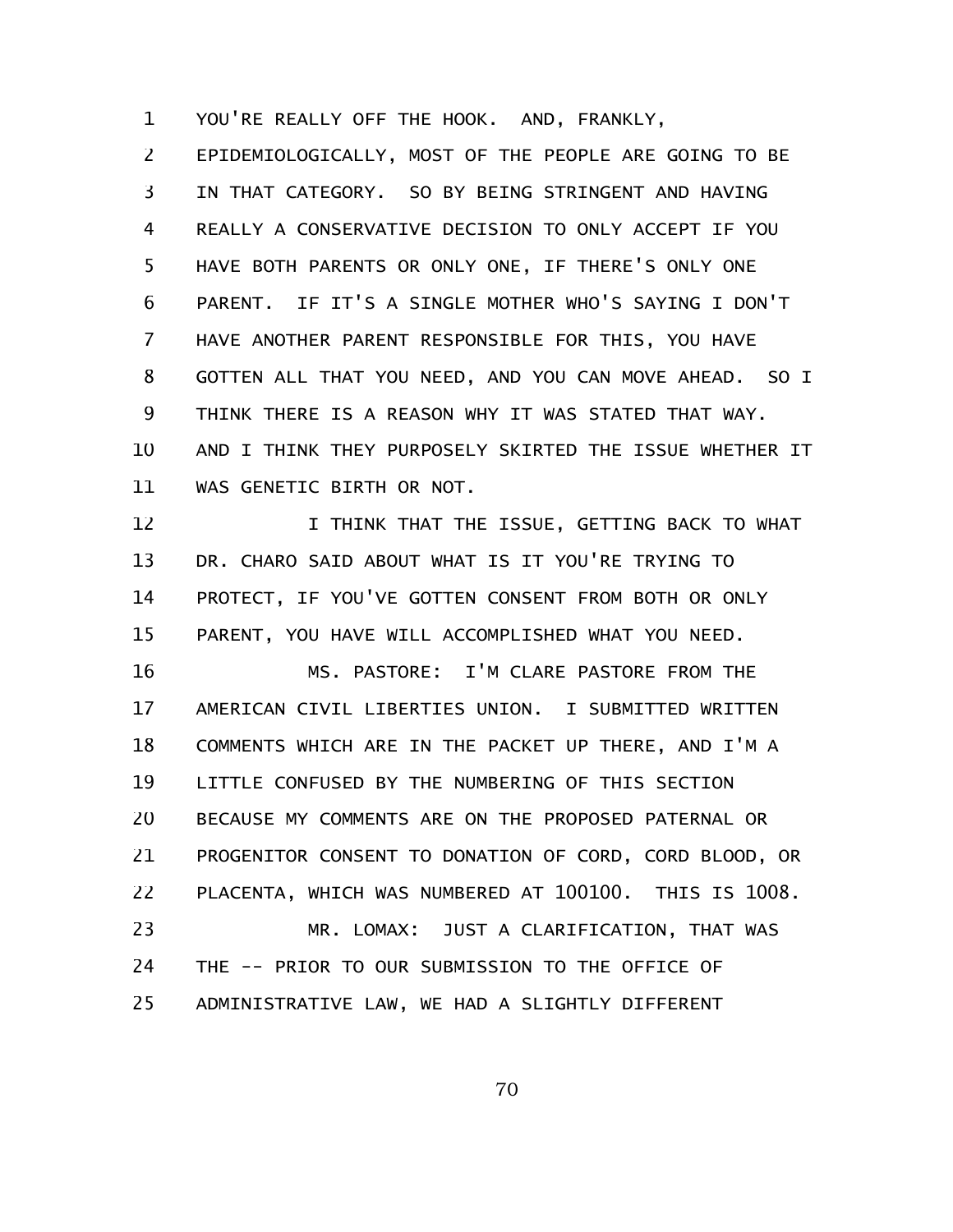NUMBERING SCHEME, AND UNFORTUNATELY THAT WASN'T UPDATED TO REFLECT IN THIS COMMENT. SO IT'S JUST A FAILURE TO UPDATE IN ACCORDANCE. I THINK THIS IS THE ONLY SECTION WHERE THIS OCCURS. 1 2 3 4

MS. PASTORE: THAT'S WHAT I UNDERSTOOD, THAT THIS SECTION, HOWEVER NUMBERED, IS THE ONE THAT I INTENDED TO COMMENT. WE'RE ALL DISCUSSING THE SAME SECTION. 5 6 7 8

MR. LOMAX: IT IS. WE ARE DISCUSSING THE SECTION WHICH YOU COMMENTED ON, YES. 9 10

MS. PASTORE: I WANT TO JUST URGE WHAT I SUGGESTED IN MY COMMENTS, THAT YOU NOT GO DOWN THE ROAD OF INTRODUCING NEW TERMS THAT DON'T EXIST IN CALIFORNIA LAW AND WHICH ARE CERTAIN TO LEAD TO LITIGATION. THERE IS NO SUCH THING AS A PROGENITOR IN CALIFORNIA LAW. I DID AN ELECTRONIC SEARCH THE OTHER NIGHT FOR THAT TERM, AND THE ONLY PLACE IT TURNS UP IS IN THE CONSTITUTIONAL PROVISIONS ABOUT CIRM DEFINING PROGENITOR STEM CELLS, BUT IT DOESN'T EXIST AS AN IDENTIFIER OF A PARENT, AN INTENDED PARENT, UNINTENDED PARENT, GUARDIAN, OR ANY SUCH THING. SO I URGE YOU NOT TO ADOPT LANGUAGE LIKE THAT WHICH WILL THEN NEED TO BE LITIGATED AND DEFINED BY THE COURTS. 11 12 13 14 15 16 17 18 19 20 21 22 23

LIKEWISE, THERE IS NO SUCH THING IN CALIFORNIA LAW AS A PARENT OR LEGAL GUARDIAN OF A 24 25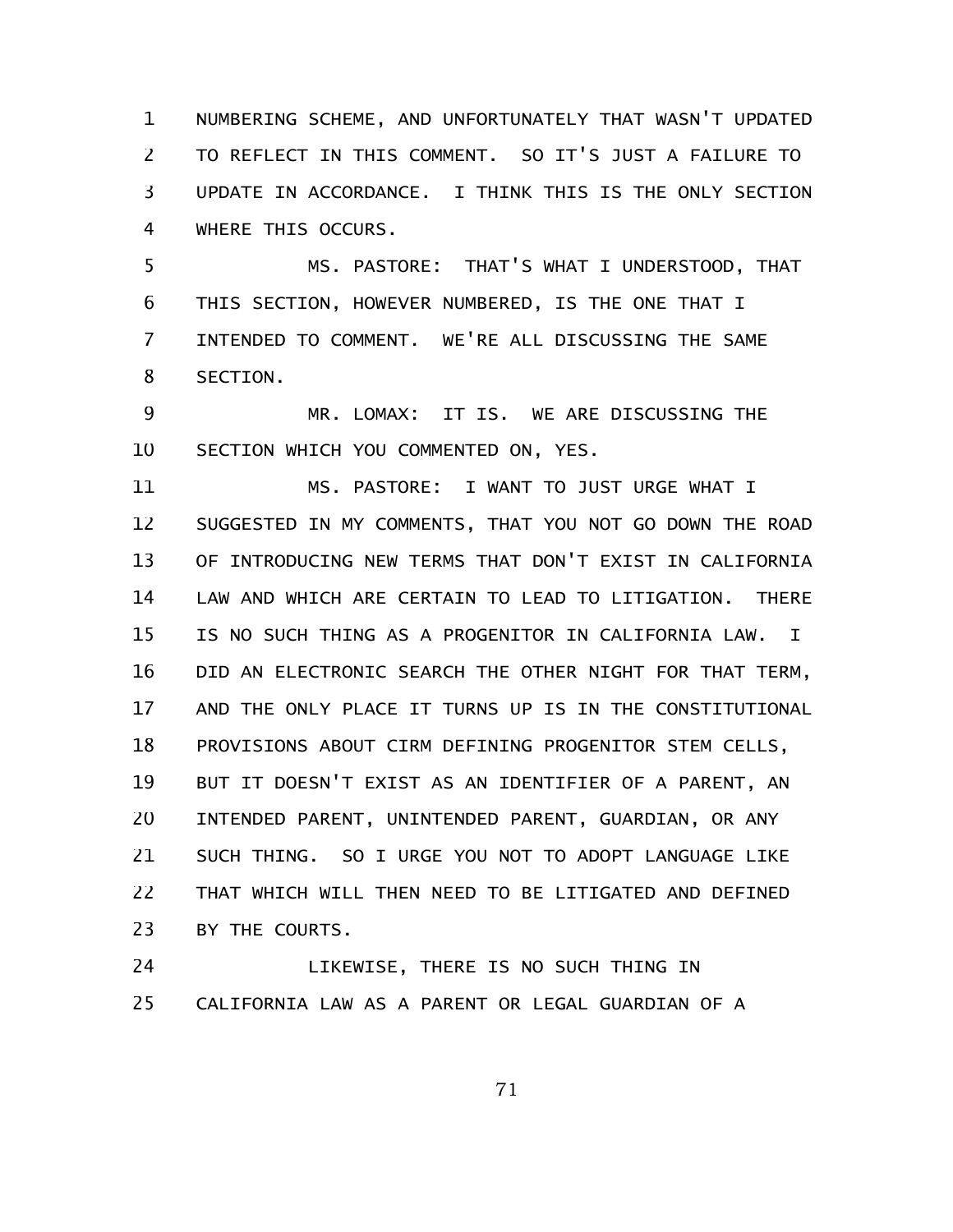PLACENTA OR OF CORD BLOOD OR UMBILICAL CORD. THAT DOES NOT EXIST. SO THE ACLU URGES YOU TO FOLLOW THE MODEL THE CORD BLOOD BANKS USE, WHICH IS TO OBTAIN CONSENT FROM THE WOMAN. 1 2 3 4

THE PROBLEM WITH THE CANADIAN MODEL, AS WE SEE IT, IS THAT, ONCE AGAIN, YOU'RE INTRODUCING A VERY AMBIGUOUS TERM, TWO PEOPLE COMMITTED TO PARENTING. WE DON'T HAVE TO THINK LONG TO IMAGINE THE LITIGATION FROM THE PERSON WHO COMES IN AND SAYS I DIDN'T HAPPEN TO BE THERE THAT DAY AND SHE SAID I WASN'T COMMITTED TO PARENTING, BUT REALLY I WAS, YOU'RE OPENING A PANDORA'S BOX WITHOUT NEED. 5 6 7 8 9 10 11 12

IT'S CLEAR BEYOND CLARITY IN CALIFORNIA LAW THAT THE WOMAN NEED NOT SEEK ANYONE'S PERMISSION TO CONTINUE THE PREGNANCY OR TERMINATE A PREGNANCY. AND TO INTRODUCE A HEIGHTENED CONSENT REQUIREMENT FOR THIS TYPE OF DONATION IS INCONSISTENT WITH HER EXERCISE OF THOSE RIGHTS. SO WE URGE YOU TO HAVE THE CONSENT REQUIREMENT GO TO THE WOMAN ALONE AND NOT TO ANY OTHER PERSONS WHO MAY THEN HAVE TO LITIGATE OVER THEIR APPROPRIATE ROLE. 13 14 15 16 17 18 19 20 21

IN ADDITION, THINK ABOUT THE PROBLEMS OF PROOF. THE PERSON WHO'S THE HUSBAND WHO TURNS OUT NOT TO BE THE PROGENITOR, WHATEVER THAT IS, THE PERSON WHO DIDN'T -- THE MOTHER THOUGHT THEY WERE AND THEY 22 23 24 25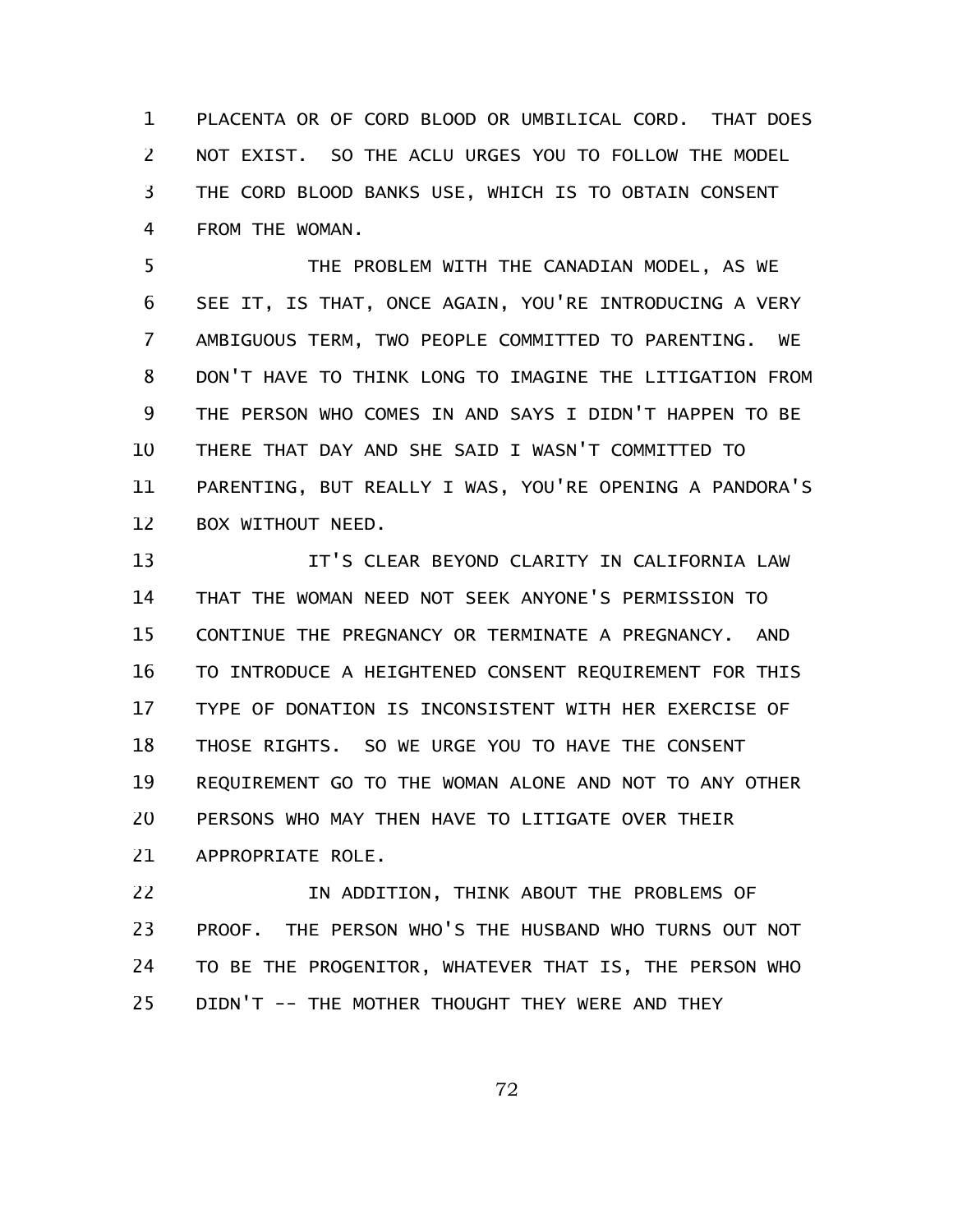WEREN'T. YOU'RE LEADING TO LOTS OF LITIGATION ABOUT PATERNITY OVER AN ISSUE THAT IS UNNECESSARY. 1 2

IN A SENSE, AS YOU SET UP A REGULATORY REGIME, YOU ARE SETTING UP THE EXPECTATIONS OF PARTICIPANTS IN VARIOUS ACTIVITIES. JUST AS WE KNOW NOW THAT THE REGIME IS IF YOU ARE A MAN AND YOU HAVE UNPROTECTED SEX, YOU ARE RUNNING THE RISK OF BECOMING A FATHER WHETHER YOU WANT TO OR NOT. WE CAN SET UP A REGIME THAT SAYS IF YOU ARE A MAN AND YOU HAVE UNPROTECTED SEX, YOU ARE RUNNING THE RISK THERE MAY BE A PLACENTA OR CORD OR CORD BLOOD OR EVEN FETAL TISSUE CREATED WHICH WILL BE USED FOR RESEARCH. WE ARE SHAPING AND GUIDING PEOPLE'S EXPECTATIONS BY THE REGULATORY PROCESSES. 3 4 5 6 7 8 9 10 11 12 13 14

SO I DON'T THINK YOU NEED TO TRY AND GUESS WHAT PEOPLE'S EXPECTATIONS ARE AT THIS POINT AND HAVE THE REGULATORY PROCESS REFLECT THEM, BUT INSTEAD YOU CAN HAVE THE REGULATORY PROCESS REFLECT THE CURRENT STATE OF THE LAW AND SHAPE EXPECTATIONS ACCORDINGLY. SO WE URGE YOU NOT TO USE THE CONSENT REQUIREMENT FOR ANYONE OTHER THAN THE WOMAN. THANK YOU. 15 16 17 18 19 20 21

CO-CHAIR LO: CAN I ASK A QUESTION? I'M BEGINNING TO FEEL LIKE A STUDENT IN ALTA'S LAW SCHOOL CLASS. LET ME CHANGE THE HYPOTHETICAL A BIT. SO YOU HAVE A BIRTH MOTHER IN THE DELIVERY ROOM WHO WANTS TO 22 23 24 25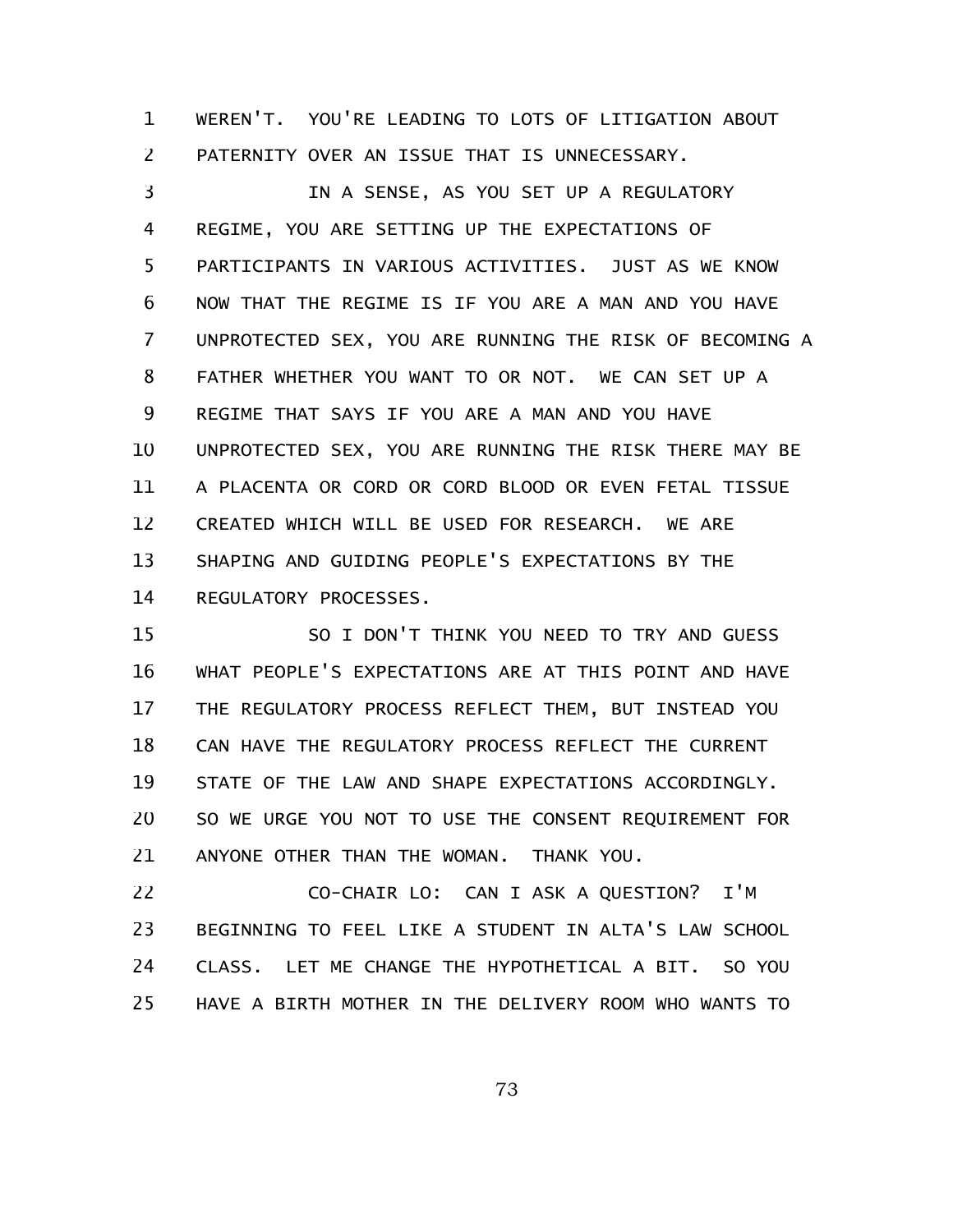GIVE CORD BLOOD AND PLACENTA. SHE HAD AN OOCYTE DONOR AND THE OOCYTE DONOR, NOT THE WOMAN IN THE DELIVERY ROOM. WOULD YOU WANT CONSENT FROM THAT OOCYTE DONOR TO USE THE CORD BLOOD FOR RESEARCH? AGAIN, THE ANALOGY IS THE OOCYTE DONOR TO DONATE OOCYTES OR EMBRYOS, WE ARE REQUIRING THAT DONOR'S EXPLICIT CONSENT FOR STEM CELL RESEARCH. 1 2 3 4 5 6 7

SO THERE ARE LOTS OF ISSUES HERE. SOME OF IT STRIKES ME HAS TO DO WITH THERE BEING SOMETHING SPECIAL ABOUT REPRODUCTIVE MATERIALS, TRANSPLANTATION, AND STEM CELLS THAT GIVES IT A HEIGHTENED SORT OF SENSE OF WRONG IF THAT'S USED WITHOUT THE CONSENT FROM THE PERSON WHOSE DNA IT IS. 8 9 10 11 12 13

DR. KIESSLING: I'M ACTUALLY VERY PERSUADED BY THE ARGUMENT THAT WE JUST HEARD FROM THE PUBLIC. I THINK IT'S EXTREMELY IMPORTANT THAT WE NOT PUT IN PLACE ANY KINDS OF NEW CONSIDERATIONS OVER WHAT ARE WELL PRACTICED AND PRESUMABLY HAVEN'T HAD ANY PROBLEMS. 14 15 16 17 18

DR. PRIETO: I HAVE TO SAY THAT I FIND THAT ARGUMENT VERY PERSUASIVE TOO AND GO BACK TO SOMETHING EVERYONE WAS TRYING TO SAY EARLIER, THAT YOU CAN OFFER PEOPLE THE OPTION OF INVOLVEMENT. AND JUST AS A BIOLOGICAL FATHER HAS THE OPTION TO BE INVOLVED OR NOT INVOLVED; BUT IF THEY DO NOT EXERCISE THAT OPTION, WE DON'T GO LOOKING FOR THEM. THEY'VE GIVEN UP -- THEY 19 20 21 22 23 24 25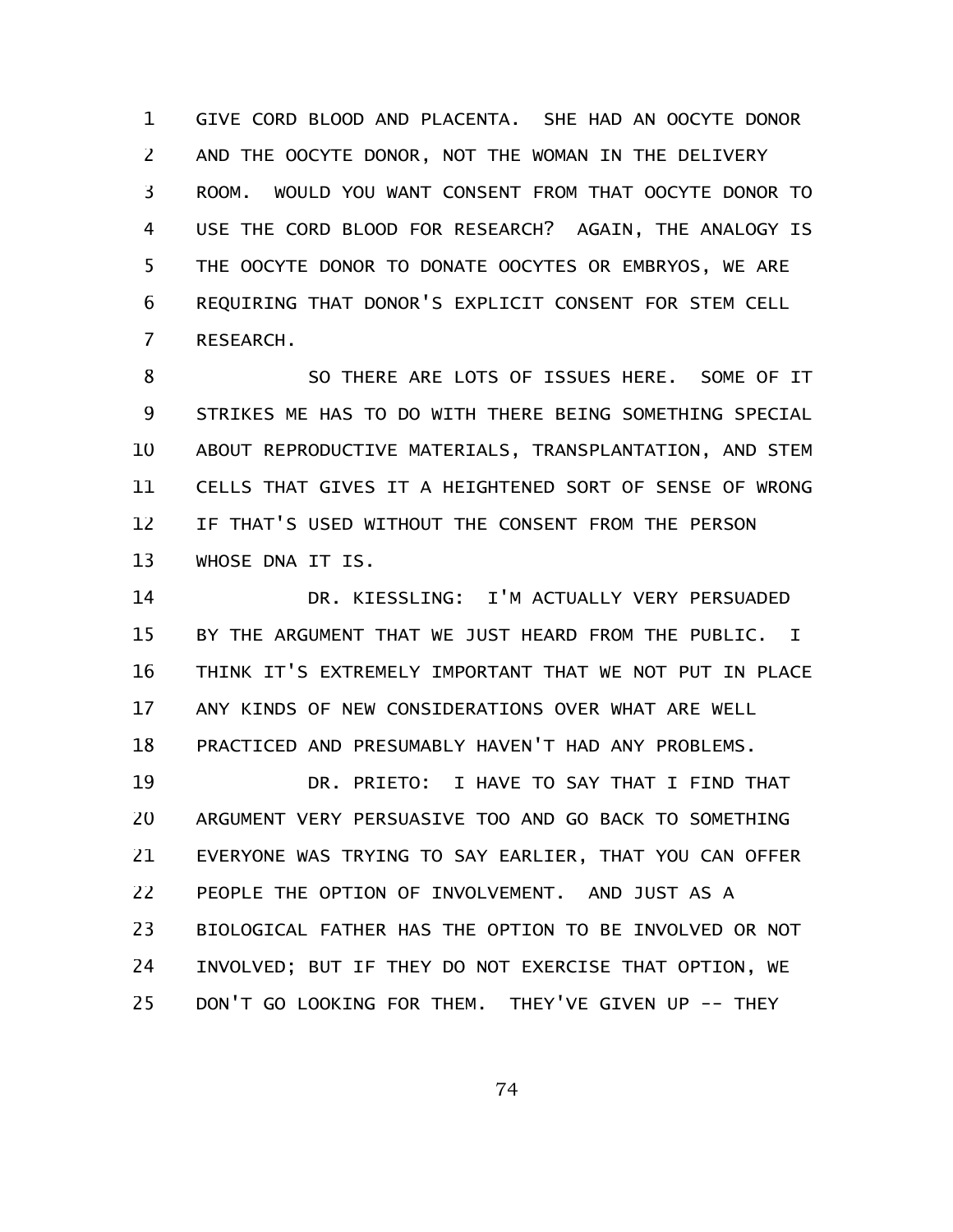SURRENDERED IT. WE DON'T INCUR OTHER OBLIGATION BECAUSE OF THAT. 1 2

MR. SHESTACK: BUT THE PUBLIC, WE GOT A COMMENT FROM THE ACLU ATTORNEY THAT WAS SUGGESTING THAT CONSENT ONLY BE GRANTED TO THE MOTHER AND, FOR INSTANCE, JUST FOR CLARIFICATION -- IT WAS THE ACLU ATTORNEY'S SUGGESTION THAT ONLY THE MOTHER BE ALLOWED TO GIVE CONSENT. FOR INSTANCE, IF THERE WERE AN IDENTIFIED BIOLOGICAL FATHER, A MARRIED SPOUSE, THAT SPOUSE WOULD NOT BE ABLE TO DENY CONSENT OR AFFECT CONSENT IN ANY WAY. 3 4 5 6 7 8 9 10 11

MS. PASTORE: THE SAME AS IS TRUE FOR CONTINUATION -- YES, THAT IS OUR POSITION. AND IT'S THE SAME POSITION WITH REGARD TO THE CONTINUATION OR TERMINATION OF A PREGNANCY. 12 13 14 15

MR. SHESTACK: REALLY YOU'RE BASING THIS ON THE FACT THAT THE STEM CELL BLOOD AND THE PLACENTA IS THE PROPERTY OF THE WOMAN GIVING CONSENT IS WHAT IT SEEMS TO ME. IF THAT'S THE CASE, WELL, THEN ACTUALLY WE SHOULD PUT ALL CORD BLOOD IN THE BANK FOR 18 YEARS AND WAIT TILL THE AGE OF CONSENT OF THE ACTUAL NOW ADULT PERSON WHO IT IS AND ASK THEM IF THEY HAVE CONSENT BECAUSE GUARDIANSHIP IS OVER AND THEY'RE THE ACTUAL OWNERS. 16 17 18 19 20 21 22 23 24

MS. PASTORE: I ACTUALLY DON'T KNOW. I

25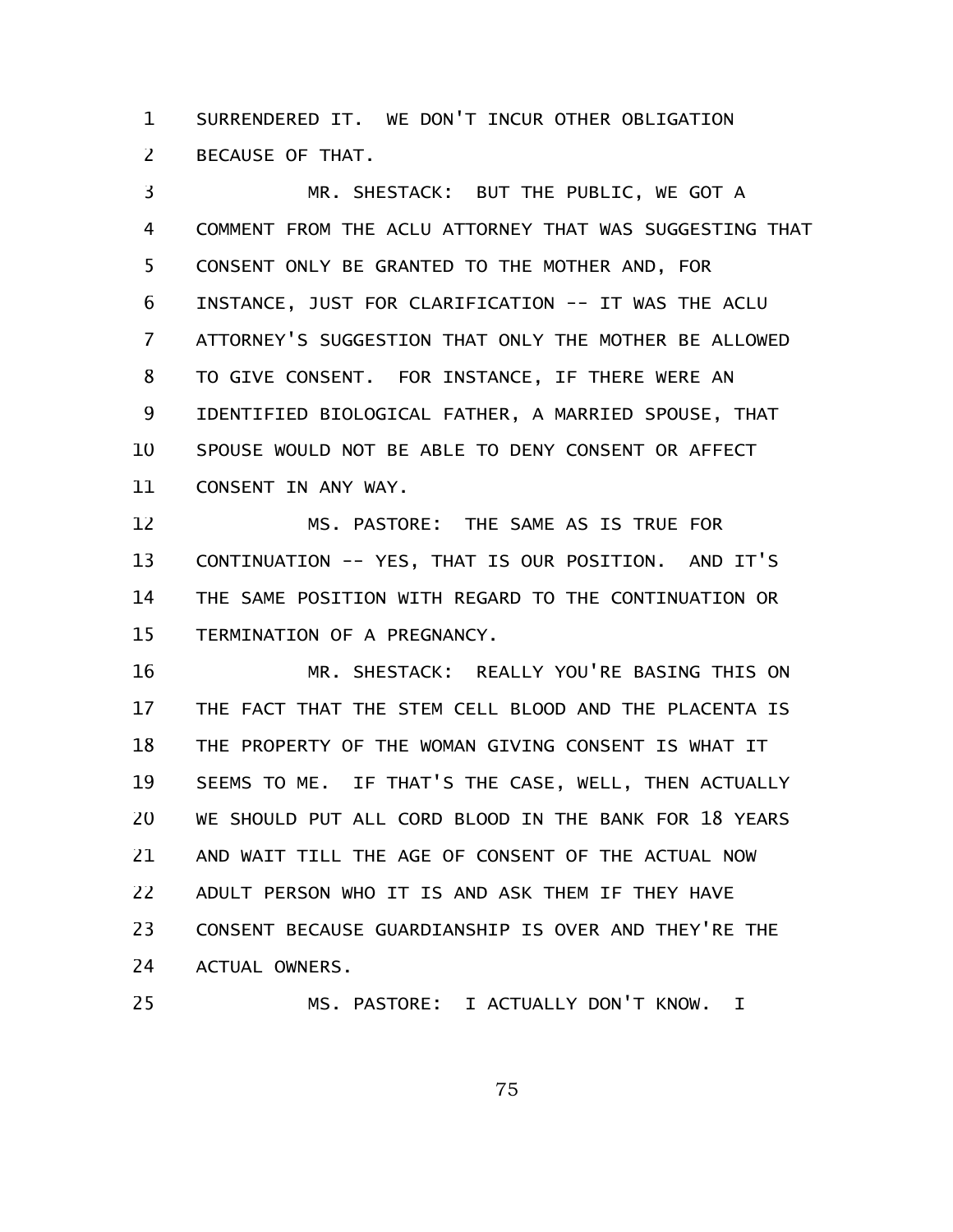UNDERSTAND YOU'RE OFFERING THAT AS A SORT OF OUT-THERE HYPOTHETICAL. I DON'T KNOW WHETHER WE HAVE A PROBLEM WITH THAT. BUT IT'S NOT A PROPERTY RIGHTS MODEL THAT GOVERNS REPRODUCTIVE RIGHTS. A WOMAN DOESN'T HAVE THE RIGHT TO CONTROL THE PREGNANCY BECAUSE THE BABY IS HER PROPERTY. IT'S BECAUSE HER BODY. IT'S NOT A PROPERTY RIGHTS MODEL. IT'S AN AUTONOMY MODEL, IT'S A LIBERTY MODEL, IT'S A PRIVACY MODEL, BUT IT'S NOT A PROPERTY MODEL. 1 2 3 4 5 6 7 8 9

DR. PRIETO: BUT THE CORD BLOOD, IF I COULD RESPOND TO THAT, THE CORD BLOOD IS NOT HER BODY, AND THE PLACENTA IS NO LONGER PART OF HER BODY. AND SO I THINK THAT THERE IS A DIFFERENT PRINCIPLE HERE INVOLVED IN THE USE OF YOUR GENETIC MATERIAL. AND IF THERE IS AN UNINVOLVED PROGENITOR WHO HAS FEELINGS AND OPINIONS ABOUT THE USE OF HIS OR HER GENETIC MATERIAL FOR RESEARCH, THEN WE SHOULD RESPECT THOSE RIGHTS. AND THAT'S DIFFERENT FROM CONTROL OF YOUR OWN BODY AND AUTONOMY. 10 11 12 13 14 15 16 17 18 19

MR. SHESTACK: I ACTUALLY WASN'T ASKING OUT OF AN ETHICAL ISSUE. I MEAN I THINK THAT ALL THESE THINGS ARE IN A CLOAKED WAY GUIDED BY PROPERTY LAWS AND THE GIANT FAILURE IN HOW WE DO BIOETHICS. BUT MY QUESTION WAS TO SAY, NOW, DO WE ACTUALLY OPEN OURSELVES UP POTENTIALLY TO MORE LITIGATION IF WE ACTUALLY HAVE A 20 21 22 23 24 25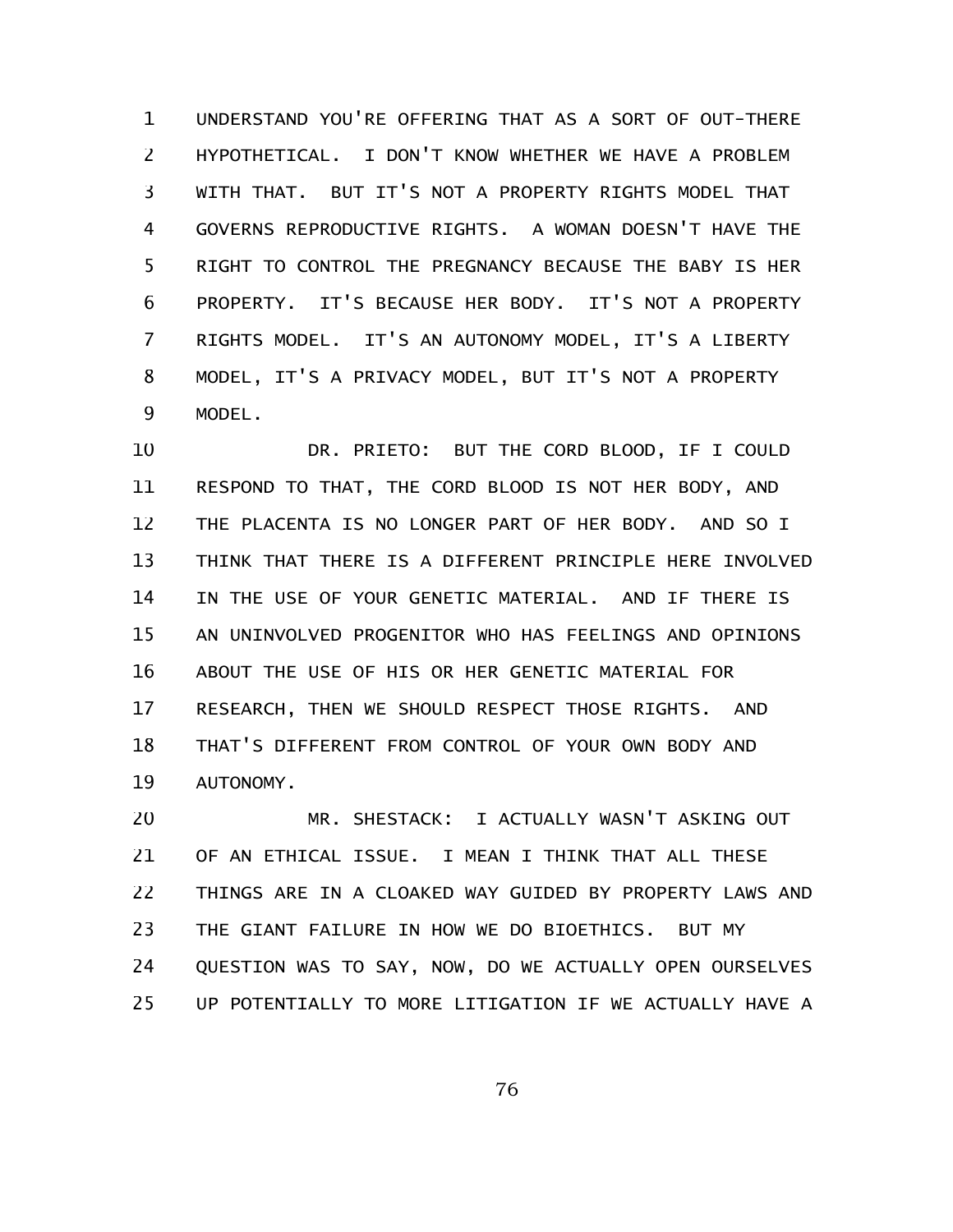COMMITTED SPOUSE LEGALLY RECOGNIZED IN EVERY WAY WHO DOES NOT WANT TO GRANT CONSENT? IS THERE CASE LAW THAT SOMEONE MOUNTED A CHALLENGE AND SUCCEEDED OR NOT SUCCEEDED, BUT IT HELD SOMETHING UP. AND FROM A PURELY PRACTICAL POINT OF VIEW, IS THIS MORE TROUBLE THAN IT'S WORTH OR LESS TROUBLE? I JUST CAN'T --1 2 3 4 5 6

MS. PASTORE: I DON'T KNOW THE ANSWER AS TO WHETHER THERE'S A CASE ANYWHERE WHERE THIS HAS OCCURRED. I'M NOT AWARE OF ONE, BUT I WOULDN'T REPRESENT THAT THERE ISN'T ONE ANYWHERE BECAUSE THERE MAY BE ONE THAT I DON'T KNOW OF. BUT I THINK THAT THE COMMENT THAT WAS MADE OVER HERE BEFORE IS RIGHT, THAT WHEN YOU START TRYING TO SAY, WELL, LET'S GET EVERYBODY, THEN YOU START, WELL, WHAT ABOUT THAT OOCYTE DONOR? WHAT ABOUT THE LESBIAN COUPLE WHO INFORMALLY USED SPERM FROM SOMEBODY? YOU CAN START THINKING ABOUT A HUGE NUMBER. AND IF YOU LIMIT IT TO THE WOMAN, YOU ARE ACTUALLY DRASTICALLY REDUCING THE -- 7 8 9 10 11 12 13 14 15 16 17 18

MR. SHESTACK: JUST ONE MORE QUESTION. DR. KIESSLING MAYBE COULD TELL US OR DR. TAYLOR. WHAT ACTUALLY IS THE AVAILABILITY OF BANKED CORD BLOOD NOW THAT HAS CONSENT OF BOTH PARENTS? MAYBE IT'S JUST NOT AN ISSUE. MAYBE AS OPPOSED TO SOMATIC CELL NUCLEAR TRANSFER, WHICH DOESN'T EXIST, OR FERTILIZED CELLS, BUT MAYBE THERE'S JUST AN ABUNDANCE OF THIS STUFF AND IT 19 20 21 22 23 24 25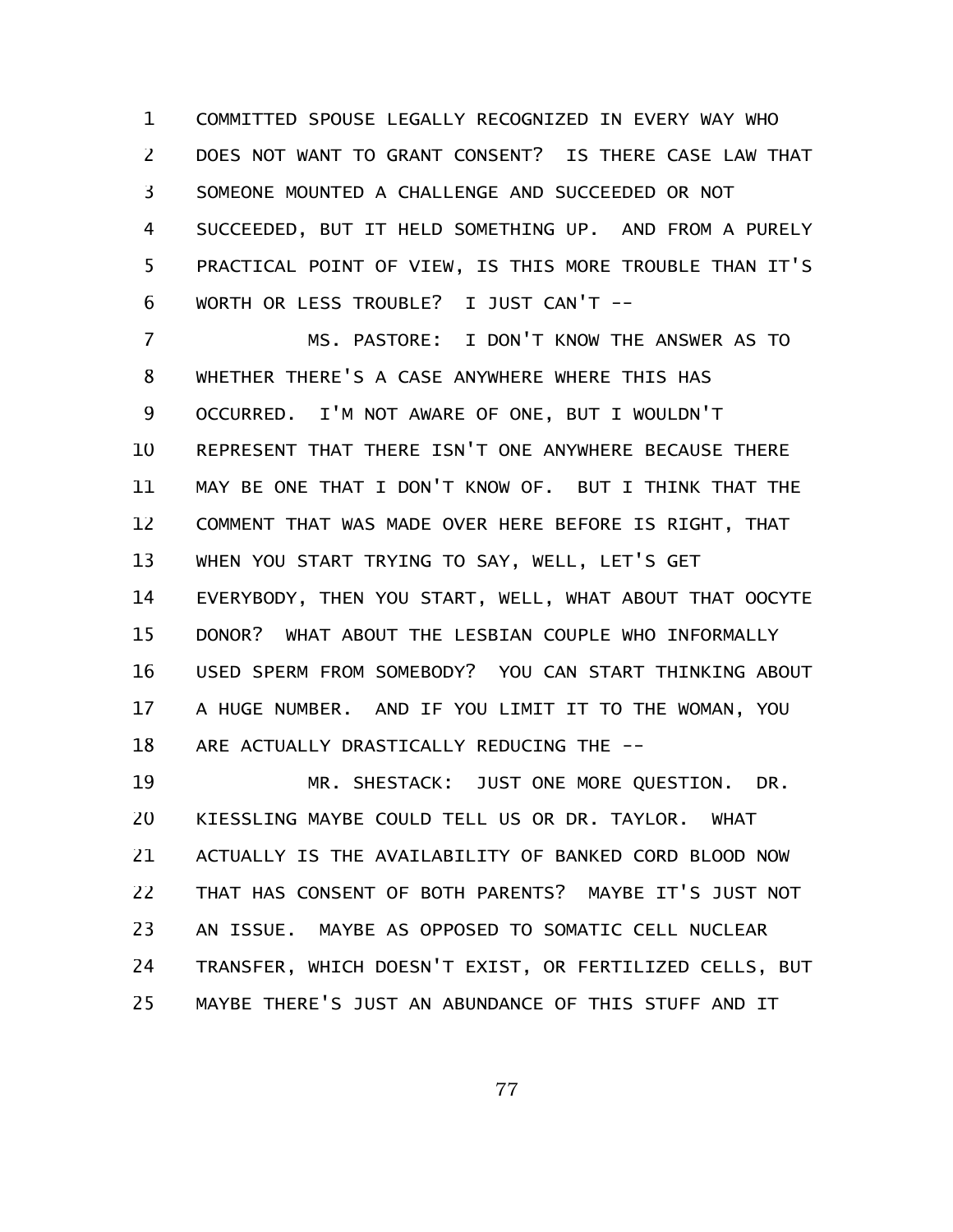DOESN'T MATTER. WE CAN JUST CREATE VERY STRICT RULES. PEOPLE BANK STEM CELLS IN EVERY HOSPITAL ACROSS THE COUNTRY AND BANK CORD BLOOD IN EVERY HOSPITAL ACROSS THE COUNTRY NOW, IT SEEMS. DR. KIESSLING: NO. I THINK MOST CORD BLOOD IS BANKED WITH MATERNAL CONSENT, PERIOD. MR. SHESTACK: AND IS THERE A LARGE SUPPLY OF IT? DR. KIESSLING: THAT DEPENDS. DR. OLDEN: A BANK FOR THERAPEUTIC PURPOSES, THOUGH. CO-CHAIR LO: WE'VE GOT A LOT OF PEOPLE. ALTA AND SHERRY AND KEN, FRANCISCO, A LOT OF DISCUSSION. MS. CHARO: FIRST, I'M VERY GRATEFUL FOR THE COMMENTS THAT WE HEARD, AND I DO THINK THAT THEY ARE VERY HELPFUL. I AGREE IN MANY RESPECTS WITH THE COMMENTS FROM THE ACLU, BUT NOT IN ALL. SPECIFICALLY THE DEGREE TO WHICH THIS HAS TO FOLLOW THE SAME MODEL AS THE RULES FOR COMMENCING OR TERMINATING A PREGNANCY, WHICH REALLY ARE DISTINCTLY ABOUT BODILY INTERESTS, AMONG OTHER THINGS, WHICH ARE NOT IMPLICATED HERE. I FEEL LIKE THE BEST ANALOG, BECAUSE I'M CONSTANTLY SEARCHING FOR ANALOGS, IS IN THE PARENTAL DECISION TO ENROLL CHILDREN IN RESEARCH. AND WE DO 1 2 3 4 5 6 7 8 9 10 11 12 13 14 15 16 17 18 19 20 21 22 23 24 25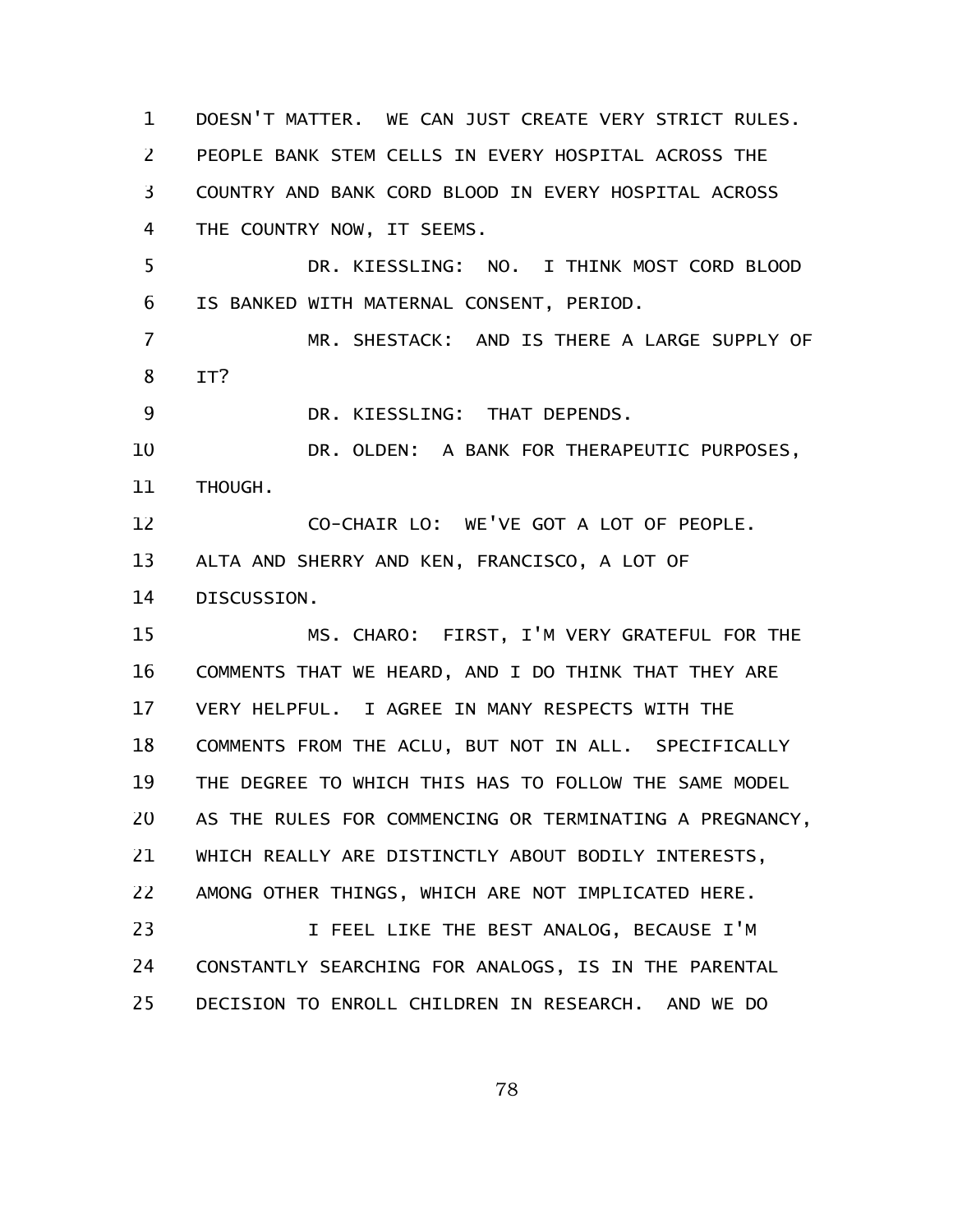HAVE SOME PRECEDENTS THERE. I WAS JUST HUDDLING WITH BERNIE TO MAKE SURE THAT OUR MEMORIES MATCHED. 1 2

AND FOR RESEARCH THAT OFFERS NO -- OFFERS A PROSPECT OF MEDICAL BENEFIT FOR A CHILD, ONE PARENT'S CONSENT IS USUALLY ENOUGH, AND THAT'S COMPLETELY CONSISTENT WITH THE BANKING RULES THAT ALLOW MATERNAL CONSENT ONLY FOR THE BANKING OF CORD BLOOD, WHICH IS CURRENTLY BEING DONE FOR THE PURPOSES OF ADDRESSING A PROSPECT OF MEDICAL BENEFIT TO THE CHILD. 3 4 5 6 7 8 9

BUT WHEN YOU ARE DOING RESEARCH AND THERE'S NO PROSPECT OF DIRECT BENEFIT TO THE CHILD, WHERE IT'S BEING DONE FOR THE SAKE OF SCIENCE AND SOCIETY, WE TYPICALLY REQUIRE TWO PARENTS IF THE TWO PARENTS ARE AVAILABLE. 10 11 12 13 14

MR. SHESTACK: WHAT IF THAT'S COMPLETELY NONINVASIVE? FOR INSTANCE, THERE'S NO -- 15 16

MS. CHARO: WHAT I'D LIKE TO DO WHILE WE'RE HAVING THIS DISCUSSION IS ACTUALLY GO AND CHECK THE CHILDREN'S RESEARCH REGS, IF WE CAN TAKE ENOUGH TIME TO DO THAT IN THE BACKGROUND. BERNIE HAS GOT THEM UP. AND TAKE A LOOK AND SEE WHETHER OR NOT THE WAY IT'S HANDLED THERE IS A GOOD BEGINNING START, BEGINNING POINT FOR THE DISCUSSION HERE ABOUT WHAT TO DO. 17 18 19 20 21 22 23

CO-CHAIR LO: SHERRY. 24

CO-CHAIR LANSING: AGAIN, I SO RESPECT ALL OF 25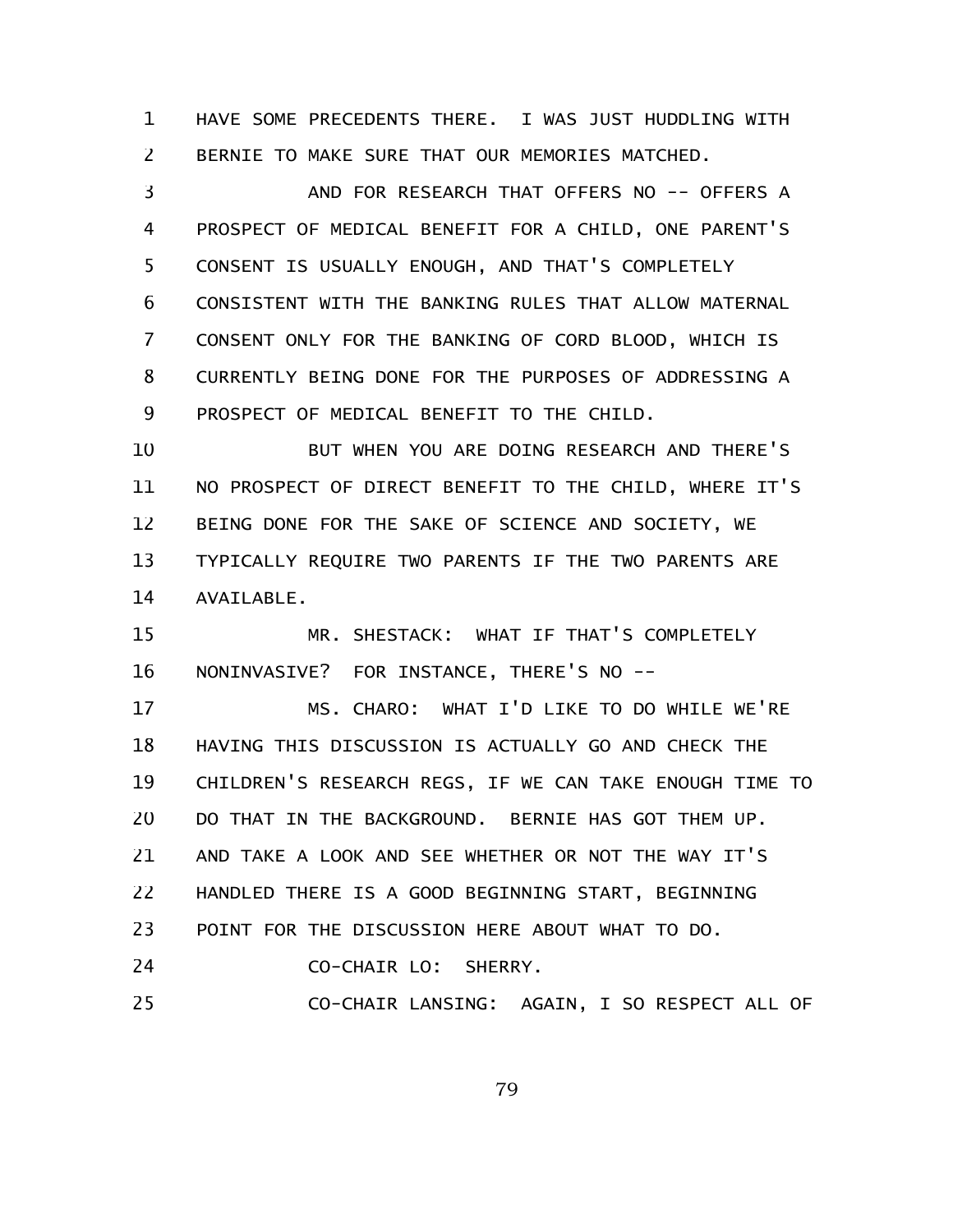THE COMMENTS THAT ARE COMING FROM THE PUBLIC AND FROM OUR GROUP HERE, BUT I HAVE TO SAY, AND NO ONE RESPECTS A WOMAN'S RIGHT TO CHOOSE ANY MORE THAN I DO, BUT I HAVE TO SAY WE ARE GOING INTO UNCHARTERED TERRITORIES. I AM REALLY TRYING VERY HARD TO DO WHAT'S BEST FOR THE SCIENCE AND TO AVOID ANY POTENTIAL LOOPHOLES THAT COULD REALLY HURT THE SCIENCE. 1 2 3 4 5 6 7

SO AT THIS POINT, AND, AGAIN, I SAY OVER AND OVER AND OVER AGAIN, WE CAN REEVALUATE THIS THREE MONTHS FROM NOW, SIX MONTHS FROM NOW, A YEAR FROM NOW, TWO YEARS FROM NOW AS THE SCIENCE PROGRESSES AND AS WE SEE. 8 9 10 11 12

BUT AT THIS POINT I THINK THAT, AS LONG AS THE MOTHER CAN USE IT FOR THERAPEUTIC USES FOR HER CHILD, WHICH WOULD BE THE IMMEDIATE CONCERN, I'M COMFORTABLE WITH LEAVING IT ALONE. WHEN YOU START TO GET INTO OTHER USES OF IT, THEN I SAY MAYBE IT'S GOING TO BE OKAY SIX MONTHS FROM NOW, BUT TODAY I JUST DON'T KNOW. AND I DON'T KNOW -- WHOEVER THOUGHT THAT WE'D BE SITTING HERE, YOU KNOW, WHEN I WAS GROWING UP, A CHILD WAS ADOPTED, WE WEREN'T SITTING HERE HAVING A PARENT CLAIM THE RIGHT OF THE CHILD 30 YEARS LATER. DO YOU KNOW? I'M GROWING UP THINKING YOU'RE ADOPTED, THAT'S IT, NEXT CASE. 13 14 15 16 17 18 19 20 21 22 23 24

25

WELL, I DON'T KNOW WHAT'S GOING TO HAPPEN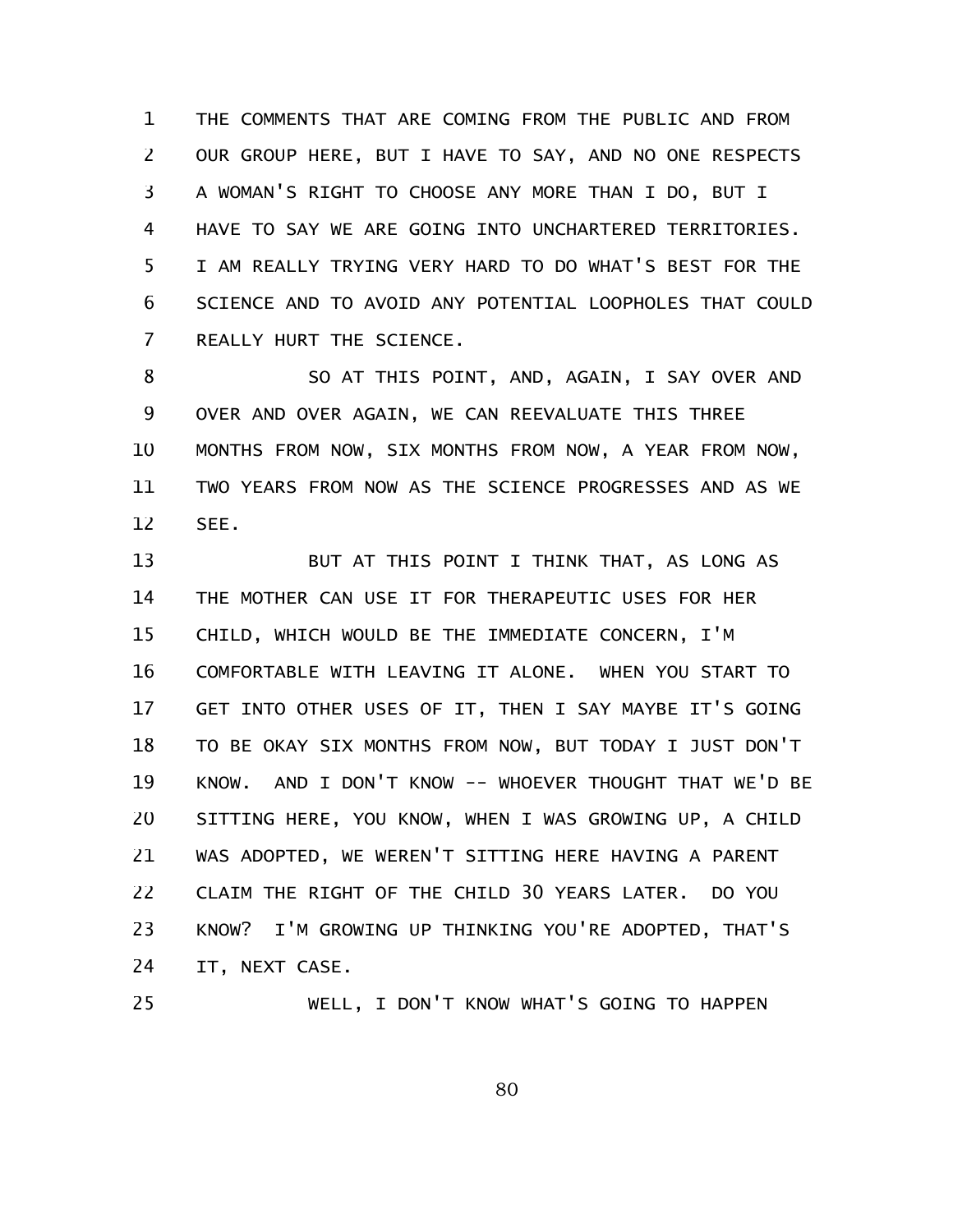WHEN SOMEBODY IS GOING TO TRACK DOWN WHERE THEIR GENETIC MATERIAL WAS USED AND WHAT THEY'RE GOING TO FEEL ABOUT IT. JUST SO WE CAN PROTECT THE RIGHT OF THAT CHILD THAT COMES FROM THAT MOTHER, TODAY, THAT'S ALL I'M SAYING IS TODAY I FEEL COMFORTABLE WITH THIS. MAYBE NOT SIX MONTHS FROM NOW, MAYBE NOT SIX YEARS FROM NOW. I DON'T KNOW. 1 2 3 4 5 6 7

MR. SHEEHY: I HAVE TO APOLOGIZE FOR BEING A LITTLE BIT LATE. I DIDN'T REALLY HEAR THE SCIENCE PIECE OF THIS, BUT IN THE STRATEGIC PLANNING MEETING THAT WE HAD EARLIER THIS WEEK, WE WERE TALKING ABOUT ONE OF THE FIRST THINGS WE MAY DO IS SET UP A CORD BLOOD BANK. THAT ONE OF THE MOST PROMISING AVENUES FOR STEM CELL RESEARCH, A REAL MISSING LINK, IS THE USE OF CORD BLOOD, ESPECIALLY IN THE INSTANCE OF SICKLE CELL ANEMIA, THAT FOR SMALL CHILDREN, YOU MAY BE ABLE TO, IF YOU CAN TYPE AND CHARACTERIZE IT AND STORE IT, YOU MAY BE ABLE TO ACTUALLY ELIMINATE SICKLE CELL ANEMIA IN SMALL CHILDREN. 8 9 10 11 12 13 14 15 16 17 18 19

SO I THINK WE OUGHT TO TAKE, YOU KNOW, REALLY BRING IN PERHAPS BERT LUBIN AT CHILDREN'S HOSPITAL. MAYBE THIS IS SOMETHING THAT WE MIGHT WANT TO PUT OFF AND NOT NECESSARILY REIFY TODAY. 20 21 22 23

CO-CHAIR LANSING: COULD I JUST RESPOND. I'M SORRY. BUT WE STILL CAN DO THAT. IT'S JUST THAT WE'RE 24 25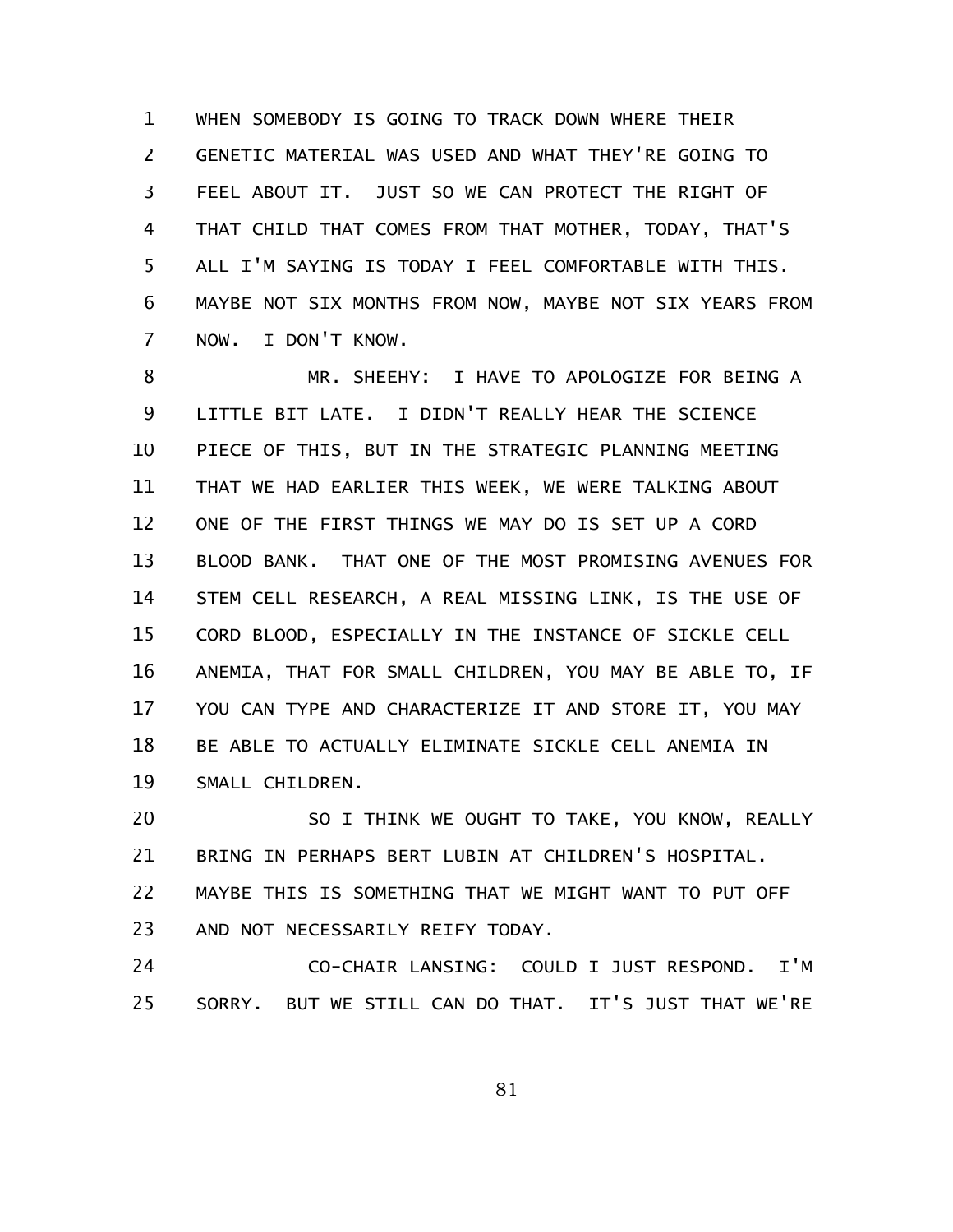SAYING THAT WE WOULD NEED THE CONSENT OF BOTH PARENTS. AM I CORRECT ABOUT THAT? THE GENETIC PARENTS, RIGHT, TO DO THAT, RIGHT? 1 2 3

CO-CHAIR LO: AGAIN, I THINK WE NEED TO -- RIGHT NOW THERE ARE RULES IN PLACE WHERE DONATING CORD BLOOD FOR CURRENT BANKING EITHER FOR TREATMENT, AUTOLOGOUS TREATMENT, OR FOR DONATION TO OTHER CHILDREN WHO MAY NEED A TRANSPLANT. MY UNDERSTANDING IS YOU ONLY NEED THE CONSENT OF ONE PARENT. 4 5 6 7 8 9

MR. SHEEHY: SO THIS IS SIMPLY FOR RESEARCH PURPOSES. I APOLOGIZE. 10 11

CO-CHAIR LO: I GUESS WE'RE SAYING IT'S NOT JUST ANY RESEARCH. IT'S STEM CELL RESEARCH THAT MAY LEAD TO TRANSPLANTATION. I THINK IT'S -- THE STEM CELLS ARE DIFFERENT. TRANSPLANTATION IS DIFFERENT. AGAIN, I COME BACK TO THE ANALOGY THAT THERE'S A LOT OF MATERIAL THAT WOULD BE GREAT TO USE FOR TRANSPLANTATION; BUT IF WE CAN'T GET CONSENT FROM THE FAMILY, WE'RE NOT ALLOWED TO USE THAT KIDNEY. WE'RE NOT ALLOWED TO USE THAT LIVER. 12 13 14 15 16 17 18 19 20

DR. HALL: A LITTLE BIT LOUDER, PLEASE. CO-CHAIR LO: I'M SORRY. I'M TRYING TO SAY THAT THERE'S SOMETHING SPECIAL ABOUT RESEARCH FOR THE DERIVATION OF STEM CELL LINES WHEN THEY'RE ULTIMATELY USED FOR TRANSPLANTATION THAT RAISES ISSUES THAT AREN'T 21 22 23 24 25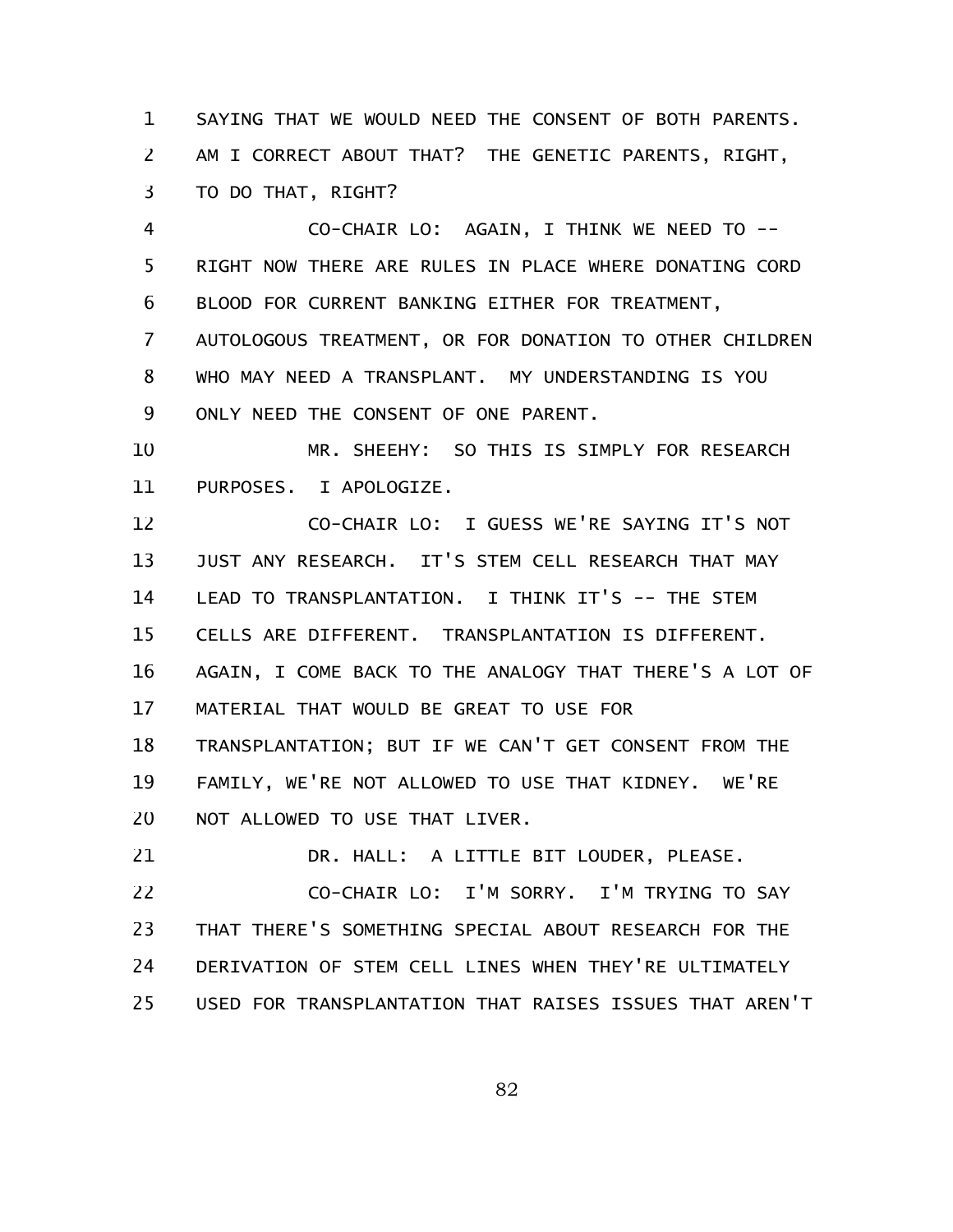RAISED IN OTHER TYPES OF RESEARCH AND CERTAINLY AREN'T RAISED FOR AUTOLOGOUS USE OR OTHER USE OF STEM CELL TRANSPLANTATION. I WOULD JUST URGE US TO ERR ON THE SIDE OF BEING RESTRICTIVE NOW TO MAKE SURE THE ONLY USE WE'RE USING FOR STEM CELL DERIVATION ARE WHERE WE HAVE CONSENT FROM BOTH PARENTS. IF WE WANT TO READDRESS THIS LATER, BOTH DNA CONTRIBUTING PARENTS, IF WE WANT TO ADDRESS THIS LATER, AS SHERRY SAYS, WE CAN ALWAYS REDISCUSS THIS. 1 2 3 4 5 6 7 8 9

IN THE CONTEXT OF A BROADER DISCUSSION ABOUT CIRM INVOLVEMENT WITH STEM CELL BANKING AND TRANSPLANTATION, I THINK WE MAY WANT TO RELOOK AT THIS. BUT IT JUST STRIKES ME THAT WE OPEN OURSELVES UP TO A LOT OF CRITICISM IF WE SAY YOU CAN USE SOMETHING THAT HAS SPECIAL MEANING TO A PERSON IN RESEARCH THAT IS PARTICULARLY SENSITIVE WITHOUT HIS CONSENT. I JUST FIND THAT HARD. 10 11 12 13 14 15 16 17

DR. PRIETO: I THINK THAT THE ANALOGY TO TRANSPLANTATION IS PERHAPS THE BEST ONE. AND I DON'T WANT TO BE SO SWAYED BY PRACTICAL CONSIDERATIONS THAT WE FORGET THE ETHICAL PRINCIPLES HERE. IF WE'RE TALKING ABOUT RESEARCH INVOLVING THE USE OF YOUR GENETIC MATERIAL, THEN I THINK YOU SHOULD HAVE A RIGHT TO HAVE SOME SAY IN THAT. YOU MAY CHOOSE TO SURRENDER THAT RIGHT. I'M NOT SURE THAT OUR CURRENT LANGUAGE 18 19 20 21 22 23 24 25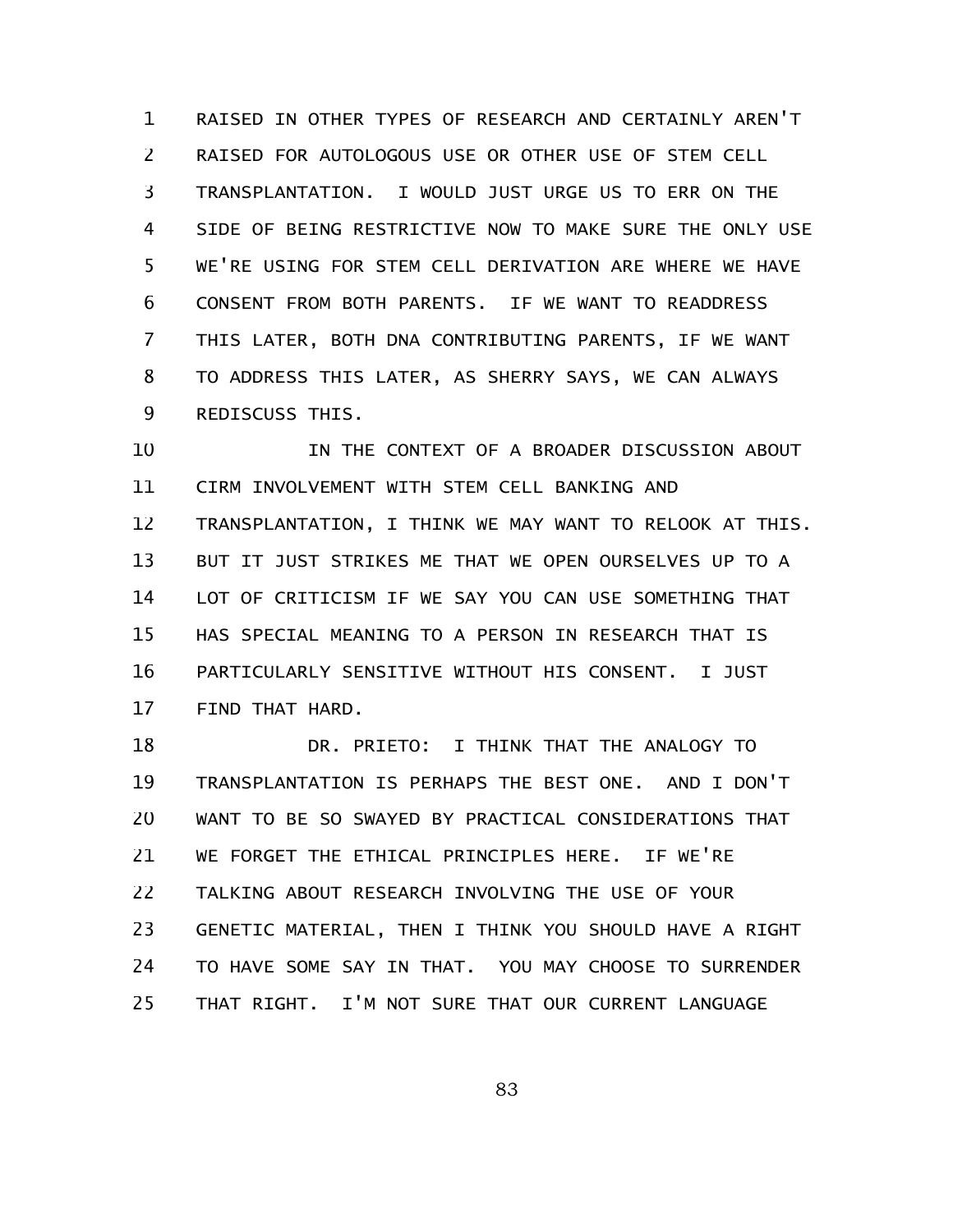ACCOMMODATES THAT. OR YOU MAY CHOOSE NOT TO EXERCISE THAT RIGHT. I THINK WE'RE OBLIGATED TO ASK FOR IT OR TO ATTEMPT TO OBTAIN IT. 1 2 3

DR. WAGNER: CAN I MAKE ANOTHER COMMENT? CO-CHAIR LO: PLEASE. PLEASE, JOHN. DR. WAGNER: JUST SO THAT THE PEOPLE ARE AWARE, THE MAJORITY OF CORD BLOOD UNITS THAT ARE AVAILABLE FOR RESEARCH HAVE BEEN EXCLUDED ACTUALLY IN TERMS OF THEIR BANKING POTENTIAL. THEY'RE INCLUDED ACTUALLY IN THE DELIVERY ROOM. SO THAT WHEN, FOR EXAMPLE, YOU COLLECT LESS THAN 50 MILLILITERS OF BLOOD, THEN THEY DO NOT MEET THE ELIGIBILITY FOR BANKING, AND THOSE SAMPLES ARE TYPICALLY THEN, IN SOME BANKS ANYWAY, THEN OBTAINED AND SENT TO DIFFERENT LABS THAT ARE INTERESTED IN USING THEM FOR RESEARCH PURPOSES. THERE'S NO GENETIC INFORMATION. THERE'S NO INFORMATION ON THE CORD BLOOD UNIT. THEY'RE COMPLETELY DELINKED. THEY DON'T HAVE ANY WAY OF GOING BACK AND ACTUALLY DOING ANYTHING IN TERMS OF GETTING ANY FURTHER CONSENT. IT DOESN'T EXIST BECAUSE THERE'S NOTHING LINKING THAT RIGHT NOW. 4 5 6 7 8 9 10 11 12 13 14 15 16 17 18 19 20 21

HOWEVER, THE ALTERNATIVE IS WHEN YOU THEN DECIDE THAT YOU WANTED A SPECIFIC CORD BLOOD UNIT, HOWEVER THAT IS DEFINED, AND IS ALREADY IN THE BANK, THERE IS A LINK BACK. BUT IT'S ONLY A MINOR UNITS 22 23 24 25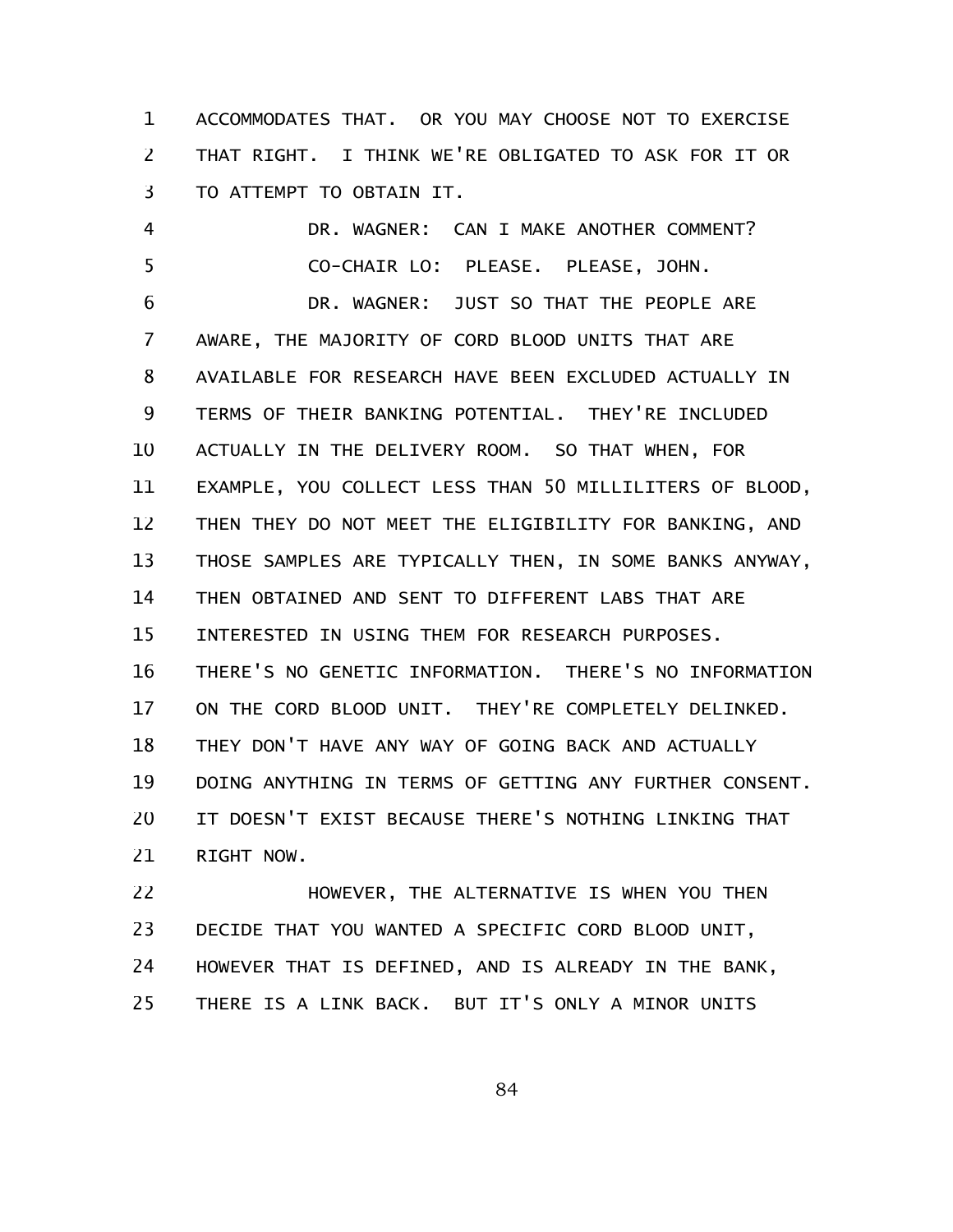BECAUSE MOST OF THOSE WILL NOT BE USED FOR THE PURPOSE OF CREATING STEM CELLS, AT LEAST NOT TODAY. BUT BY FAR THE MAJORITY OF CORD BLOOD UNITS THAT ARE USED FOR RESEARCH HAVE NO IDENTIFIERS WHATSOEVER AT ANY TIME POINT. 1 2 3 4 5

CO-CHAIR LO: JOHN, COULD I ASK A TECHNICAL QUESTION? IN LIGHT OF THAT, IF YOU HAVE A COLLECTION OF CORD BLOOD THAT'S A FULL ENOUGH SAMPLE THAT IT COULD BE GIVEN TO A CORD BLOOD BANK TO BE USED FOR BONE MARROW TRANSPLANTATION, CORD BLOOD TRANSPLANTATION, WOULD IT BE HARMFUL TO TAKE OFF A TINY AMOUNT AND GIVE IT TO RESEARCHERS TO USE FOR DEVELOPMENT OF STEM CELLS? DR. WAGNER: YES. RIGHT NOW THE MOST SIGNIFICANT PREDICTOR OF OUTCOME AFTER UMBILICAL CORD BLOOD TRANSPLANT IS CELL DOSE. RIGHT NOW YOU WOULDN'T TAKE ANYTHING OFF FOR ANY OTHER PURPOSE BECAUSE THAT'S SUCH A CRITICAL OUTCOME MEASURE. 6 7 8 9 10 11 12 13 14 15 16 17

CO-CHAIR LO: THANKS. WE HAVE ANOTHER PUBLIC COMMENT, AND THEN I'D LIKE TO TRY AND WRAP THIS UP. 18 19

MS. COEYTAUX: JUST A SHORT COMMENT. FRANCINE COEYTAUX AGAIN. IT FOLLOWS VERY NICELY ON WHAT WAS JUST SAID. AGAIN, LET'S REMEMBER THIS ISN'T SOMETHING THAT HAS TO HAPPEN IN AN EMERGENCY WHERE YOU HAVEN'T HAD A CHANCE TO TALK TO THE PEOPLE IN ADVANCE. THESE ARE PEOPLE WHO ARE DELIVERING. THEY'VE HAD TIME 20 21 22 23 24 25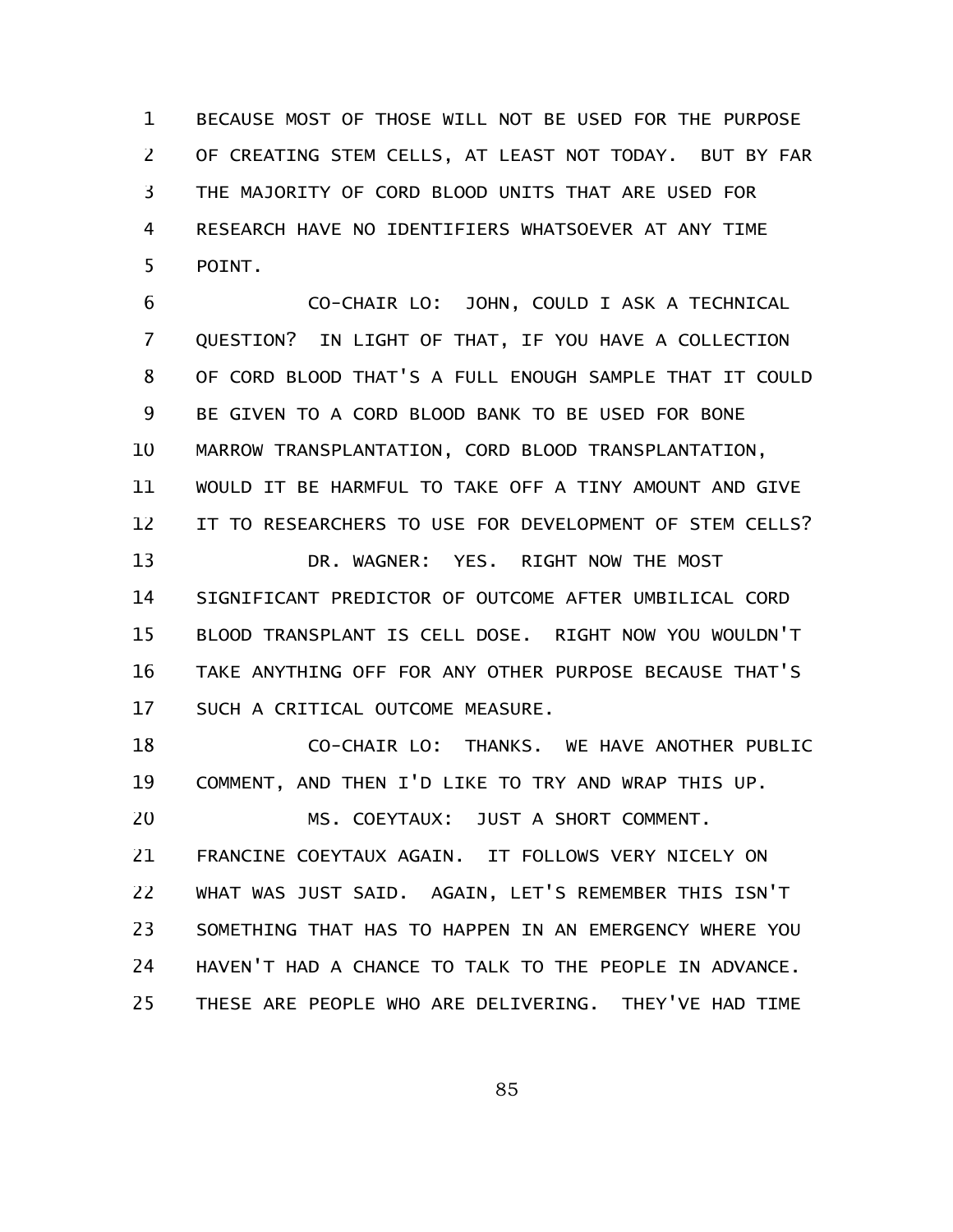TO THINK. YOU'VE BEEN MEETING WITH THEM. YOU CAN TALK TO THEM. IF YOU HAVE AN ISSUE ABOUT DEFINITION OF WHO THE OTHER PARENT IS, FOR NOW AT LEAST USE THE FACT THAT YOU HAVE TO FILL OUT A BIRTH CERTIFICATE. AND THERE'S EITHER ONE NAME THAT GOES DOWN OR TWO NAMES THAT GO DOWN. AND IF YOU WANT TO STICK WITH THAT, I'M NOT A LEGAL EXPERT, I DON'T KNOW WHAT THAT WILL DO, BUT AT LEAST IT'S A BIT BETTER THAN JUST SAYING IT'S JUST THE MOTHER. 1 2 3 4 5 6 7 8 9

AGAIN, I URGE YOU. LOOK AT THAT LANGUAGE. IT'S THERE FOR A REASON. IT WILL PROTECT YOU IN THE SENSE THAT YOU WILL HAVE LESS PEOPLE POTENTIALLY COMING AFTER YOU; I.E., THE FATHER OR THE PARTNER, WHOEVER THE OTHER PERSON IS. YOU WILL HAVE DONE YOUR BEST. AND IF THERE IS DISAGREEMENT, THEN THAT IS NOT A GIVER. I SUSPECT THAT YOU STILL WILL HAVE MOST OF THE PEOPLE WHO ARE POTENTIAL DONORS REALLY BE DONORS BECAUSE YOU HAVE TIME TO WORK WITH THEM IN ADVANCE. 10 11 12 13 14 15 16 17 18

CO-CHAIR LO: OKAY. WELL, THIS HAS BEEN -- IT IS A COMPLICATED TOPIC. WE'VE HAD A LOT OF DIFFERENT VIEWS. I'M NOT SURE THAT WE HAVE AGREEMENT. ONE THING -- AND I'M ALSO MINDFUL THERE'S SOME OTHER ISSUES I WANTED TO GET TO BEFORE LUNCH WITH REGARDS TO THE ASSURANCES OF RECORDKEEPING, WHICH I THINK WILL ALSO ENGENDER A LIVELY DEBATE. 19 20 21 22 23 24 25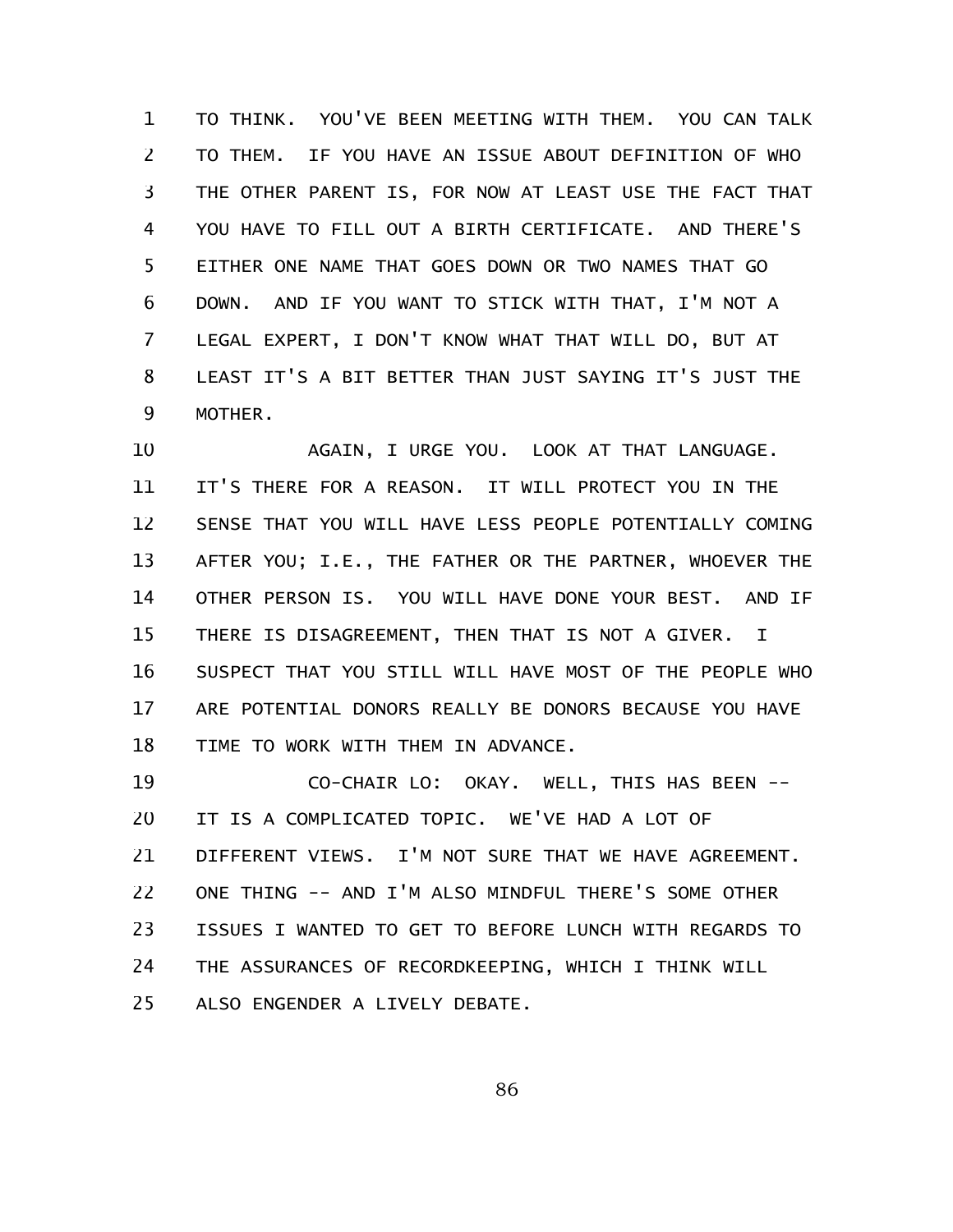SO MY SUGGESTION WOULD BE IF WE CAN WRAP THIS UP NOW, IT WILL BE GREAT. THIS MAY BE SOMETHING THAT WE MAY NOT WANT TO SPEND ALL THE TIME ON THIS JUST BECAUSE THERE ARE OTHER THINGS WE WANT TO DO. PROCEDURALLY, I'M NOT SURE WE HAVE AGREEMENT. I'M CERTAINLY WILLING TO ENTERTAIN A MOTION, A SECOND, AND AT LEAST A STRAW VOTE, NOT AN ACTUAL VOTE. I WOULD HOPE THAT WE CAN ACHIEVE NEAR UNANIMITY ON THIS RATHER THAN A SPLIT VOTE. DR. KIESSLING: WE HAVE A QUORUM NOW, DON'T WE? CO-CHAIR LO: WE HAVE A QUORUM. SO I'M GLAD TO ENTERTAIN A MOTION. MR. LANSING: SO -- DR. KIESSLING: CAN I ASK A QUESTION? WHAT HAPPENED TO ALTA'S SUGGESTION ABOUT REARRANGING THE LANGUAGE? I THOUGHT THAT WAS A GOOD SUGGESTION. CO-CHAIR LO: WELL, WE HAVE A NUMBER OF THINGS WE CAN MOVE AND VOTE ON. I THINK THERE'S A LOT OF PEOPLE WHO ARE HEADING IN DIFFERENT DIRECTIONS. MS. CHARO: BERNIE, JUST A POINT OF ORDER, CONSIDERING THAT WE DON'T HAVE A CLEAR CONSENSUS ON THE DIRECTION WE WANT TO GO, AND WE ALSO HAVE LANGUAGE ISSUES, MIGHT IT MAKE SENSE TO TAKE SOME TIME DURING LUNCH TO TRY TO DRAFT TWO OR THREE ALTERNATIVE 1 2 3 4 5 6 7 8 9 10 11 12 13 14 15 16 17 18 19 20 21 22 23 24 25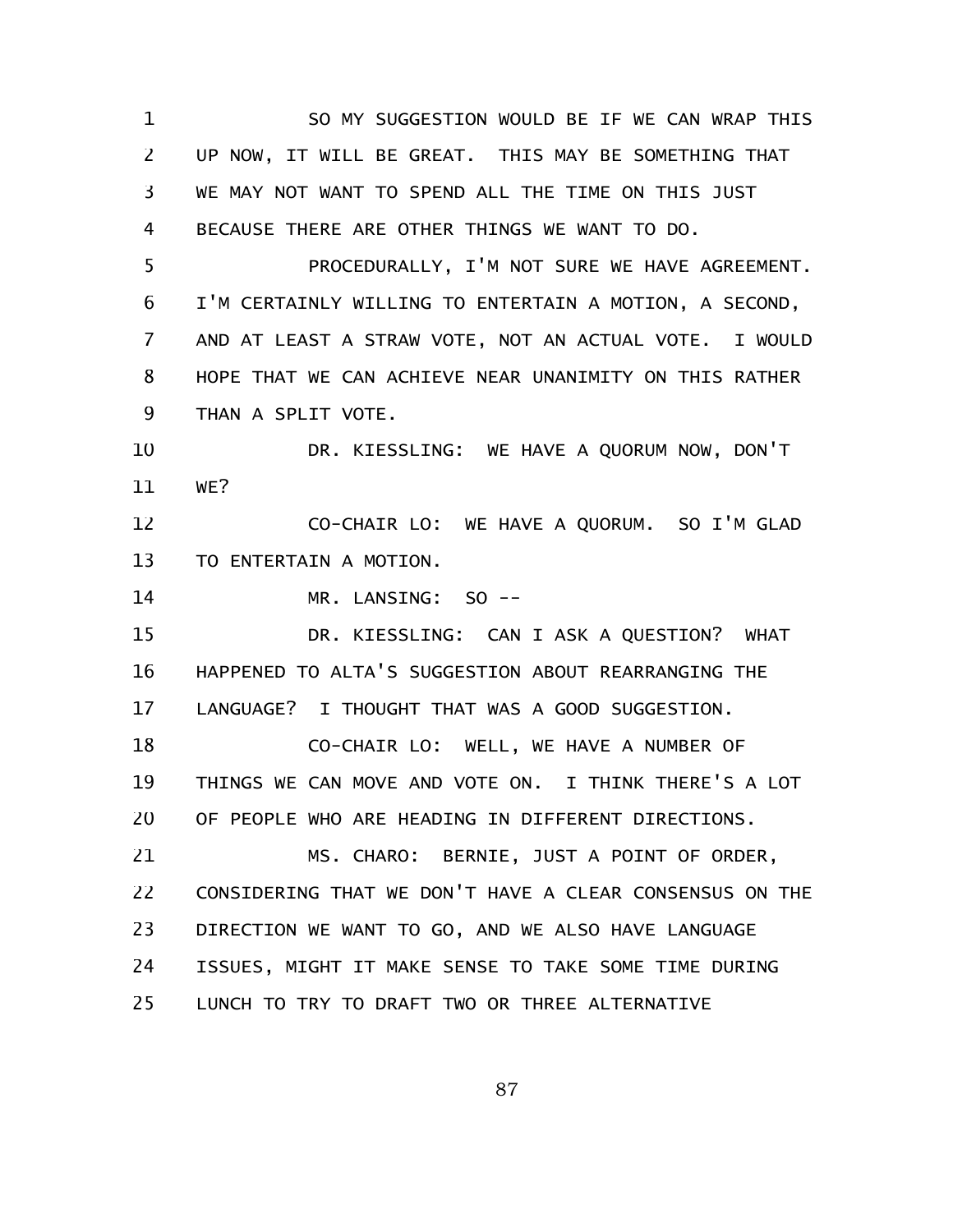PROVISIONS THAT TRY TO CAPTURE THE OPTIONS, AND THEN COME BACK TO IT AT THAT POINT WITH SOME ACTUAL LANGUAGE? 1 2 3

CO-CHAIR LO: I THINK THAT'S FINE, EXCEPT WE MAY LOSE THE QUORUM. WE CAN ALWAYS GO BACK TO ACTUALLY A SENSE OF THE COMMITTEE AND SAY THERE WERE X PEOPLE THERE AND A OVER X THOUGHT THIS AND B OVER X THOUGHT THAT. 4 5 6 7 8

CO-CHAIR LANSING: I GUESS MY QUESTION IS IF YOU START -- IF WE START WITH THE MOST CONSERVATIVE, WHICH THIS IS NOW, AND THEN SAY WE'RE GOING TO MEET AGAIN TO DISCUSS THIS AT A LATER TIME, WE CAN MEET AGAIN, I'D ALWAYS RATHER ERR ON THE SIDE OF BEING CONSERVATIVE AND THEN OPEN IT UP. SO MY QUESTION IS WE LEAVE THE LANGUAGE AS IT IS, WHICH IS WHAT WE WERE ORIGINALLY COMFORTABLE WITH, AND THEN KNOW THAT -- YOU KNOW, SET A TIME OR SUBCOMMITTEE TO DISCUSS IT SOME MORE AND COME BACK TO US AGAIN TO REOPEN IT. AS OF TODAY, THIS IS WHERE WE ARE. 9 10 11 12 13 14 15 16 17 18 19

DR. WAGNER: I COULDN'T HEAR THAT. CO-CHAIR LANSING: I SAID THAT IF WE LEAVE THE LANGUAGE AS IT IS TODAY, IT IS, WE ALL AGREE, THE MOST CONSERVATIVE AND, THEREFORE, THE SAFEST AT THIS TIME, BUT THAT WE ARE GOING TO CONTINUE TO EXPLORE IT IN A SUBCOMMITTEE. ALTA, YOU KNOW, IS GOING TO 20 21 22 23 24 25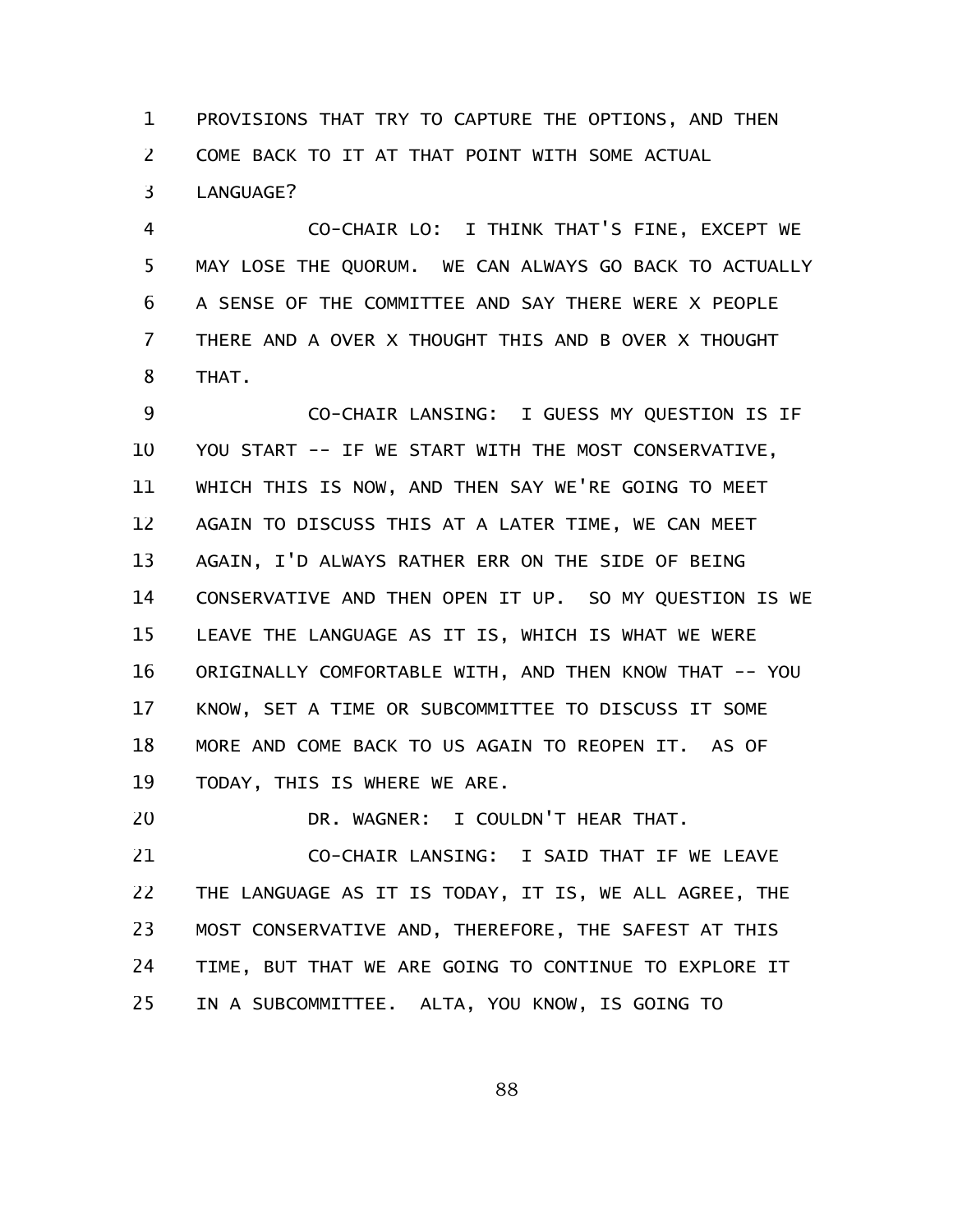CONTINUE TO LOOK AT OTHER LANGUAGE, AND WE WILL REVISIT IT IN OUR NEXT MEETING, WHICH WILL BE -- I'M MAKING UP A TIME -- SIX MONTHS FROM NOW, FOUR MONTHS FROM NOW, WHATEVER. 1 2 3 4

DR. PETERS: SO THE APPROPRIATE MOTION, THEN, WOULD BE TO ACCEPT THE RECOMMENDATION TO KEEP THE ORIGINAL LANGUAGE. AND WE WOULD SIMPLY KNOW THAT THIS COULD BE CONTINUED AT THE NEXT OPPORTUNITY. 5 6 7 8

MS. CHARO: I WOULD NOTE, THOUGH, TED, THAT WE DID GET SOME GOOD COMMENTS ABOUT SOME LINGUISTIC ISSUES IN THE EXISTING RECOMMENDATION ASIDE FROM THE POLICY GOALS IN THAT RECOMMENDATION. SO RATHER THAN MAINTAIN THE LANGUAGE AS IT IS, WHICH I THINK WE RECOGNIZE AS BEING FLAWED, MAYBE COULD WE TABLE THE MOTION FOR THE MOMENT, AND THEN COME BACK WITH AT LEAST CORRECTED LANGUAGE AT SOME POINT THAT -- 9 10 11 12 13 14 15 16

DR. PETERS: THAT IS A WISE SUGGESTION. 17

CO-CHAIR LANSING: THE REASON I'M CONCERNED, ALTA, AND I JUST -- WE HAVE TO HAVE THESE RULES IN PLACE. AND IF WE DON'T HAVE THESE RULES IN PLACE, WE CAN'T GIVE OUT MONEY. SO I'M AFRAID -- AGAIN, I DON'T KNOW THE ANSWER. I'M AFRAID THAT IF WE DON'T GET THESE IN PLACE, IF WE DON'T MAKE OUR RECOMMENDATIONS TO THE FULL ICOC BY OUR TIME, IT STARTS THE WHOLE PROCESS OVER AGAIN. WE CAN'T GIVE OUT THE MONEY. I JUST DON'T WANT 18 19 20 21 22 23 24 25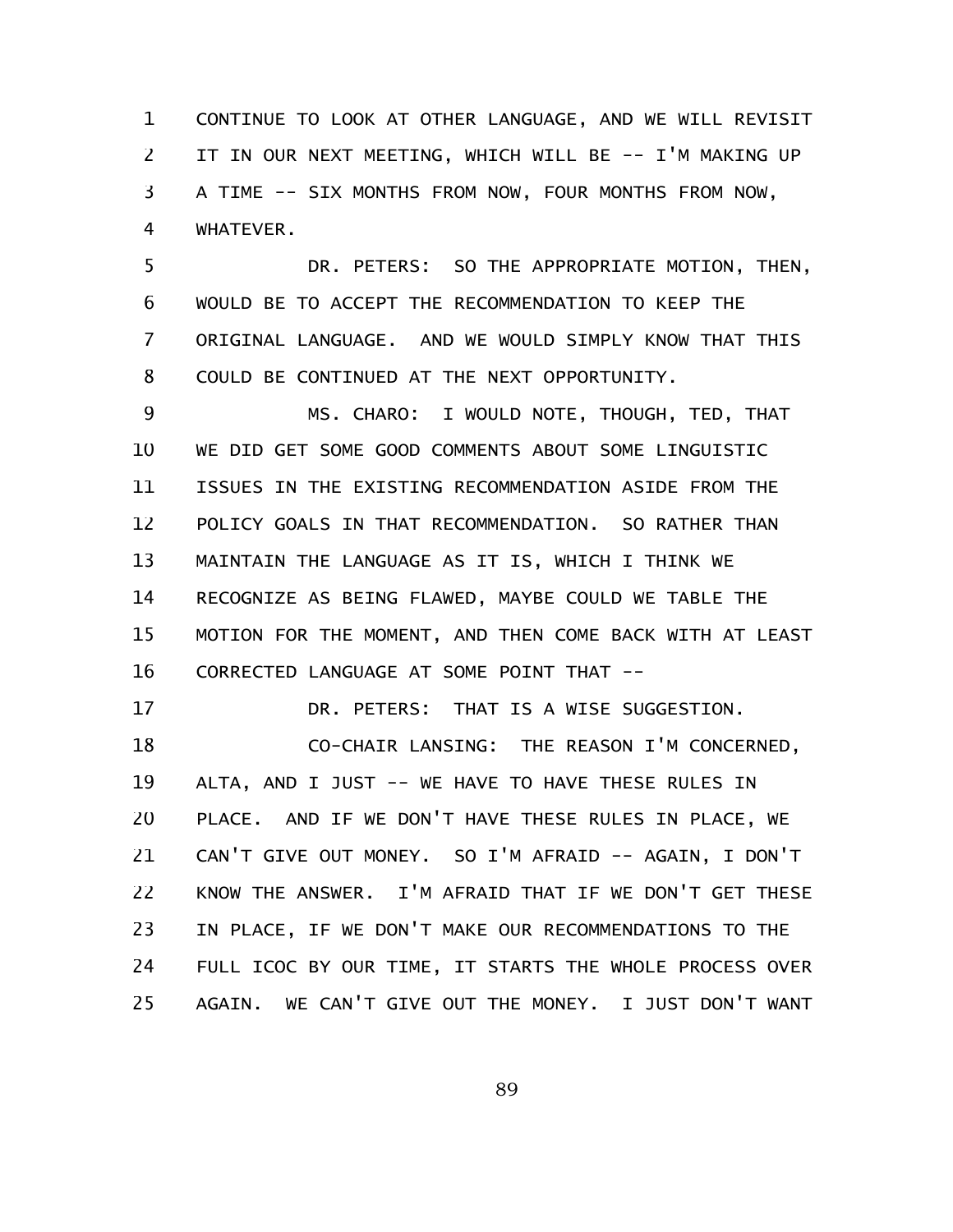THIS PARTICULAR RULE TO IMPINGE THE SCIENCE GOING FORWARD. 1 2

CO-CHAIR LO: LET ME MAKE A SUGGESTION, DRAWING ON ALTA'S GOODWILL. IF ALTA CAN DRAFT SOME LANGUAGE THAT CARRIES OUT THE POLICY INTENT OF THE ORIGINAL LANGUAGE, BUT SHARPENS THE LANGUAGE TO ADDRESS SOME OF THE PROBLEMS WITH UNDEFINED TERMS, LET'S TRY AND CONSIDER THAT AS THE DIRECTION WE WANT TO GO BEFORE LUNCH. IF THAT DOESN'T CARRY, THEN I THINK WE HAVE A LOT MORE DISCUSSION TO TRY AND REACH AGREEMENT, FLESH OUT THE ISSUES MORE. LET'S GIVE ALTA A CHANCE TO DOUBLE-TASK, MULTITASK ON THIS. 3 4 5 6 7 8 9 10 11 12

I WOULD ACTUALLY LIKE TO MAYBE TAKE -- IF THAT'S OKAY WITH TED. 13 14

DR. PETERS: OH, YES. 15

CO-CHAIR LO: I WOULD LIKE TO TAKE A BRIEF BATHROOM BREAK, AND THEN COME BACK. THERE WERE SOME VERY INTERESTING AND IMPORTANT ISSUES HAVING TO DO WITH ASSURANCES AND RECORDKEEPING THAT I REALLY DO WANT TO GET TO BEFORE WE BREAK FOR LUNCH. IF WE TAKE A FIVE-MINUTE BREAK. THANK YOU VERY MUCH. IT'S BEEN A GOOD DISCUSSION. 16 17 18 19 20 21 22

(A RECESS WAS TAKEN.) 23

CHAIRMAN LO: WELL, WE CAN NEVER SAY THAT WE DON'T HAVE INTERESTING AND DIFFICULT ISSUES TO DISCUSS 24 25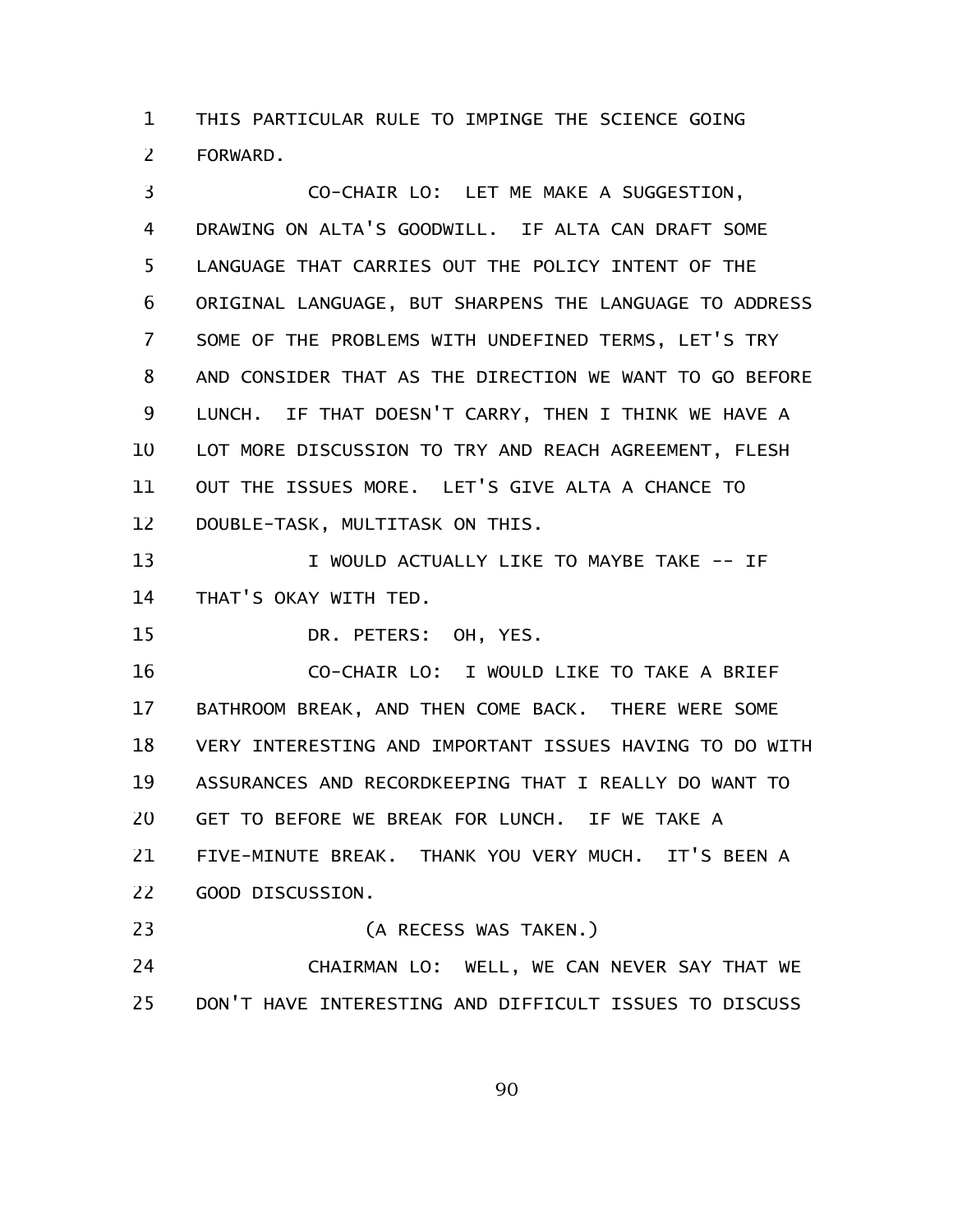HERE. I NEVER NEED COFFEE TO STAY AWAKE BECAUSE THESE ARE SO INTELLECTUALLY CHALLENGING. 1 2

I WOULD LIKE TO KIND OF ADDRESS SOME OTHER ISSUES BECAUSE I THINK THERE'S LOTS OF PRESSING ISSUES THAT I DO WANT TO DEAL WITH, AND I WANT TO TRY AND -- THERE ARE TWO ISSUES THAT I WANT TO MAKE SURE WE GET THE INPUT FROM PEOPLE ON THE PHONE BEFORE WE LOSE THEM. AND I'M TRYING TO -- IF SOMEONE COULD FLIP THOSE SLIDES BACK ON. THANKS. IT'S THE SLIDE 2. 3 4 5 6 7 8 9

GEOFF, CAN YOU HELP ME HERE? HOPEFULLY THESE WILL BE RELATIVELY QUICK, BUT THEY'RE VERY IMPORTANT IN TERMS OF WHAT OUR REGULATIONS COVER AND HOW WE DEAL WITH COMPLICATIONS. 10 11 12 13

SO THE DEFINITION OF COVERED STEM CELL LINE, WHICH IS PAGE 2 IN YOUR HANDOUT, NO. 1 IN THE UPPER LEFT-HAND BOX. AN ISSUE REALLY HAS TO DEAL WITH NOT WANTING TO HAVE ADULT STEM CELLS WHICH ARE NOT PLURIPOTENT SUBJECT TO THE SAME KIND OF DETAIL, OVERSIGHT, AND REGULATION AS PLURIPOTENT OR TOTIPOTENT STEM CELLS. 14 15 16 17 18 19 20

THERE WERE SOME CONCERNS RAISED BY SCIENTISTS AND RESEARCH INSTITUTIONS THAT WHAT WE PROPOSED IN FEBRUARY WAS NOT QUITE RIGHT. AND THE PROBLEM CENTERS, IF YOU LOOK AT THE BOTTOM LEFT-HAND BOX, DIFFERENTIATION ALONG MULTIPLE CELL LINEAGES. AND THE 21 22 23 24 25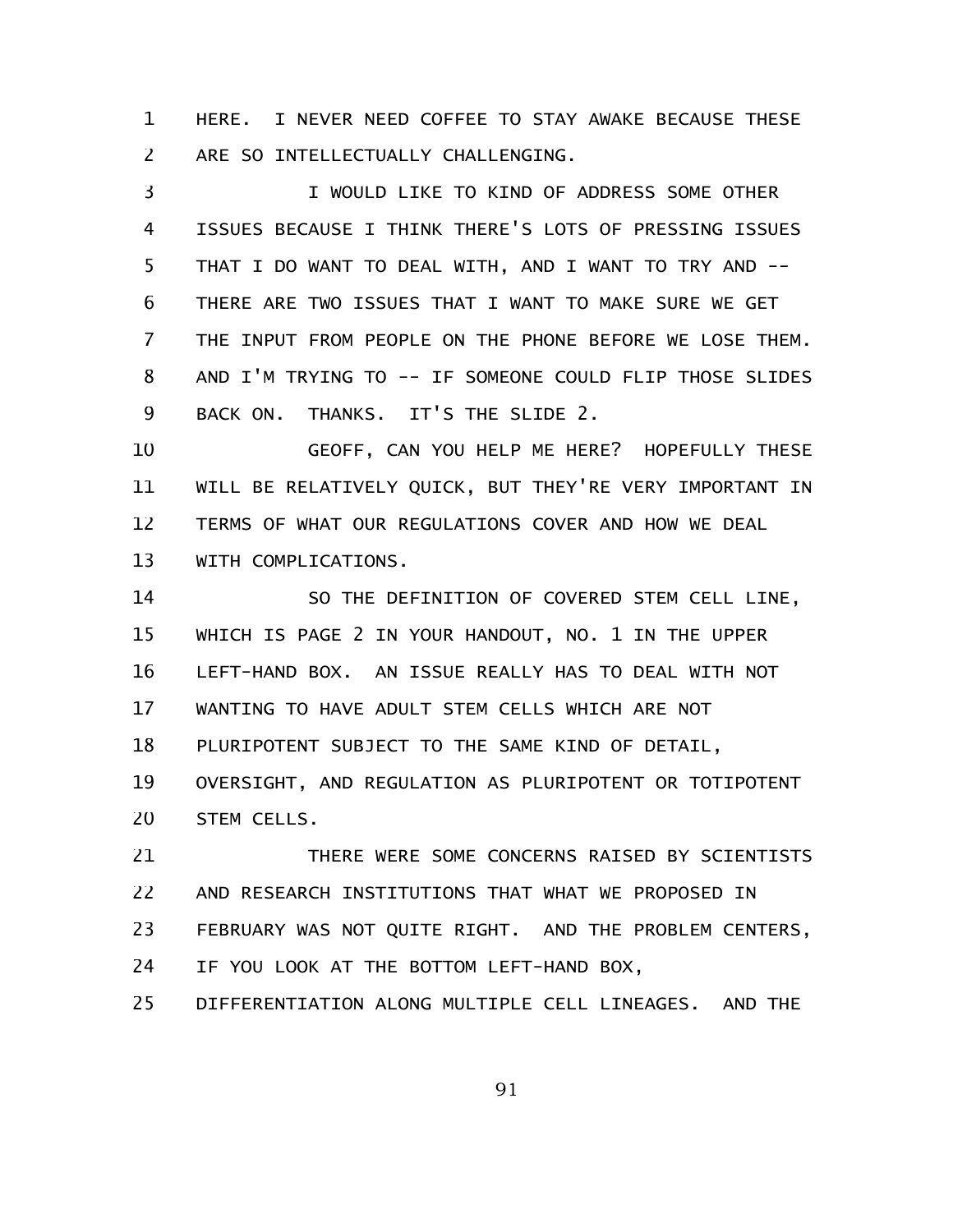PROBLEM IS WHAT'S A LINKAGE? 1

SO A HEMATOPOETIC STEM CELL THAT CAN PRODUCE PLATELETS, WHITE CELLS, AND RED CELLS, ARE THOSE THREE MULTIPLE LINEAGES? SO THE PROPOSED IS THAT WE REALLY ARE TALKING ABOUT PLURIPOTENT STEM CELLS. SO THE PROPOSED CHANGE IS THAT THE COVERED STEM CELL LINES MEANS A CULTURE-DERIVED HUMAN PLURIPOTENT STEM CELL POPULATION THAT IS CAPABLE OF SUSTAINED PROPAGATION AND SELF-RENEWAL TO DONOR CELLS OF EQUAL DEVELOPMENTAL POTENTIAL. THIS INCLUDES EMBRYONIC AND NON-EMBRYONIC STEM CELLS REGARDLESS OF TISSUE ORIGIN. AND WE ALSO SAY PLURIPOTENT MEANS CAPABLE OF DIFFERENTIATION INTO THE THREE LAYERS OF MESODERM, ECTODERM, AND ENDODERM. AND I HOPE ZACH AND KEVIN, ZACH AND KEVIN, ARE YOU THERE? DR. HALL: YES, WE ARE. WE'RE AGAIN TRYING TO PICK UP. CHAIRMAN LO: WE'RE DEALING WITH PAGE 2 OF YOUR THICK SUMMARY, AND IT'S THE DEFINITION OF COVERED STEM CELLS. AND SUBSTITUTING PUTTING IN THE NOTION OF PLURIPOTENT TO REPLACE MULTIPLE CELL LINEAGES. DOES THAT GET THE RIGHT TARGET IN TERMS OF GETTING THE STEM CELL LINES WE WANT AND NOT DRAGGING IN ADULT STEM CELL LINES THAT DON'T RAISE THE SAME KINDS OF ETHICAL ISSUES? 2 3 4 5 6 7 8 9 10 11 12 13 14 15 16 17 18 19 20 21 22 23 24 25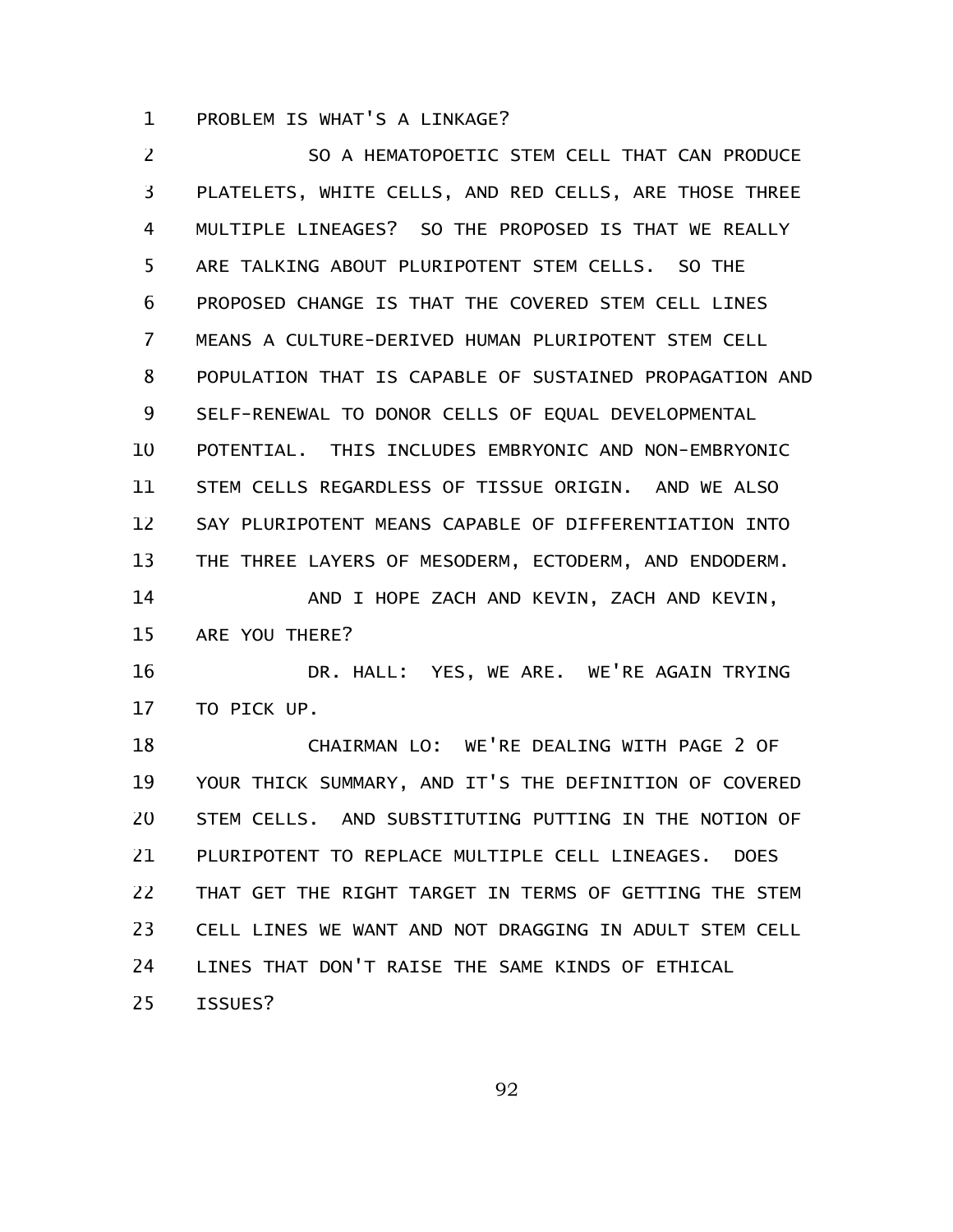DR. HALL: SO ONE QUESTION I WOULD HAVE, BERNIE, OUR DISCUSSION, MY SENSE, AS WE DISCUSSED, THERE IS MUCH WORK GOING ON, FOR EXAMPLE, WITH ADULT HEMATOPOETIC STEM CELLS, AND WE HAVE NO DESIRE TO SORT OF MARCH IN AND SAY HERE'S A NEW LEVEL OF REGULATIONS. HOWEVER, I THINK IF ONE LOOKS AT THE KIND OF EXPERIMENTS, FOR EXAMPLE, THAT IRV WEISSMAN IS DOING AT STANFORD, WHERE THEY PUT THEIR NOT PLURIPOTENT, BUT I THINK MULTIPOTENT CELLS INTO ANIMALS, AND THEY'RE -- THEY DEEMED IT IMPORTANT TO MAKE A REVIEW OF THAT. SO THE QUESTION IS DO WE WANT TO WRITE IT IN SUCH A WAY TO COVER THOSE KINDS OF EXPERIMENTS OR NOT. 1 2 3 4 5 6 7 8 9 10 11 12

I MEAN IT IS A NARROW LINE ONE WALKS HERE. AND THE QUESTION IS HOW TO CRAFT IT SO THAT THE EXPERIMENTS WE CARE ABOUT BEING REVIEWED ARE REVIEWED, BUT THOSE THAT ARE ONGOING AND SORT OF HAVE BEEN GOING ON FOR YEARS ARE NOT ONES THAT WE INTRUDE OURSELVES INTO. 13 14 15 16 17 18

DR. EGGAN: I WOULD LIKE TO ECHO WHAT ZACH JUST SAID AND AGREE WITH IT. AND I THINK THE POINT THAT I WOULD LIKE TO RAISE, THE DIFFICULTY WITH THIS IS THAT, OF COURSE, THERE IS, I WOULD SAY, ONGOING DEBATE IN THE LITERATURE AS TO WHETHER OR NOT THERE ARE CELLS THAT EXIST NATURALLY IN THE BONE MARROW WHICH HAVE A MORE GENERALIZED DEVELOPMENTAL POTENTIAL. AND SO, IN 19 20 21 22 23 24 25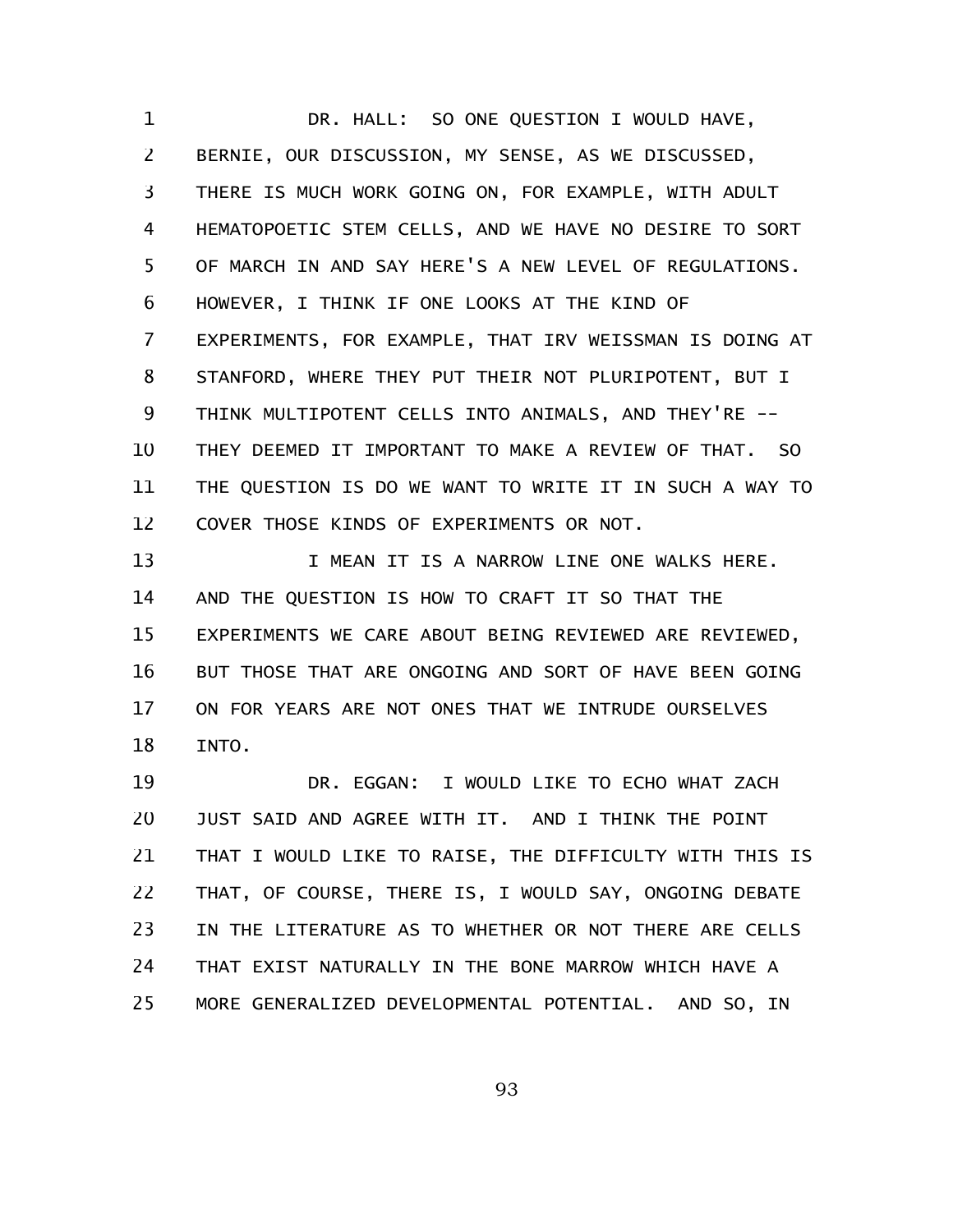FACT, THERE ARE THOSE, I WOULD SAY, THAT FALL INTO TWO DIFFERENT CATEGORIES OF SCIENTISTS THAT ARE CARD-CARRYING MEMBERS OF A GROUP OF PEOPLE THAT BELIEVE THAT EACH OF THESE CELLS WOULD HAVE THESE CHARACTERISTICS, AND THEN THERE ARE OTHER SCIENTISTS WHICH DON'T BELIEVE THAT'S THE CASE. 1 2 3 4 5 6

AND SO I THINK THAT THIS SORT OF LEAVES YOU WITH AN OPERATIONAL DEFINITION WHICH IS GOING TO BE DIFFICULT FOR PEOPLE TO INTERPRET. 7 8 9

CHAIRMAN LO: SO LET ME -- IT STRIKES ME THERE'S THREE ISSUES HERE THAT YOU PHRASED, WHICH ARE ALL VERY IMPORTANT. ONE IS THAT WE DON'T WANT TO INCLUDE ADULT HEMATOPOIETIC STEM CELL LINES THAT ARE USED FOR ONLY HEMATOPOIETIC CELL RESEARCH AND EVENTUAL THERAPY BECAUSE THERE'S A READY AND EXISTING, WELL-DEVELOPED REGULATORY STRUCTURE AND A LOT OF EXPERIENCE. 10 11 12 13 14 15 16 17

SO THE CONCERN WAS THE ORIGINAL LANGUAGE WE HAD WAS SO BROAD THAT IT WOULD BRING IN THOSE ADULT STEM CELLS, AND I THINK THE NEW LANGUAGE EXCLUDES THEM. NOW, ZACH -- LET ME COME TO ZACH'S POINT LATER. KEVIN RAISES THE QUESTION OF MAYBE IT'S PLURIPOTENT OR SOME PEOPLE THINK SO, BUT NOT EVERYBODY. I GUESS I WOULD HOPE THAT IT'S SORT OF THE SCIENTIFIC CONSENSUS THAT WHEN IT BECOMES SCIENTIFICALLY ACCEPTED 18 19 20 21 22 23 24 25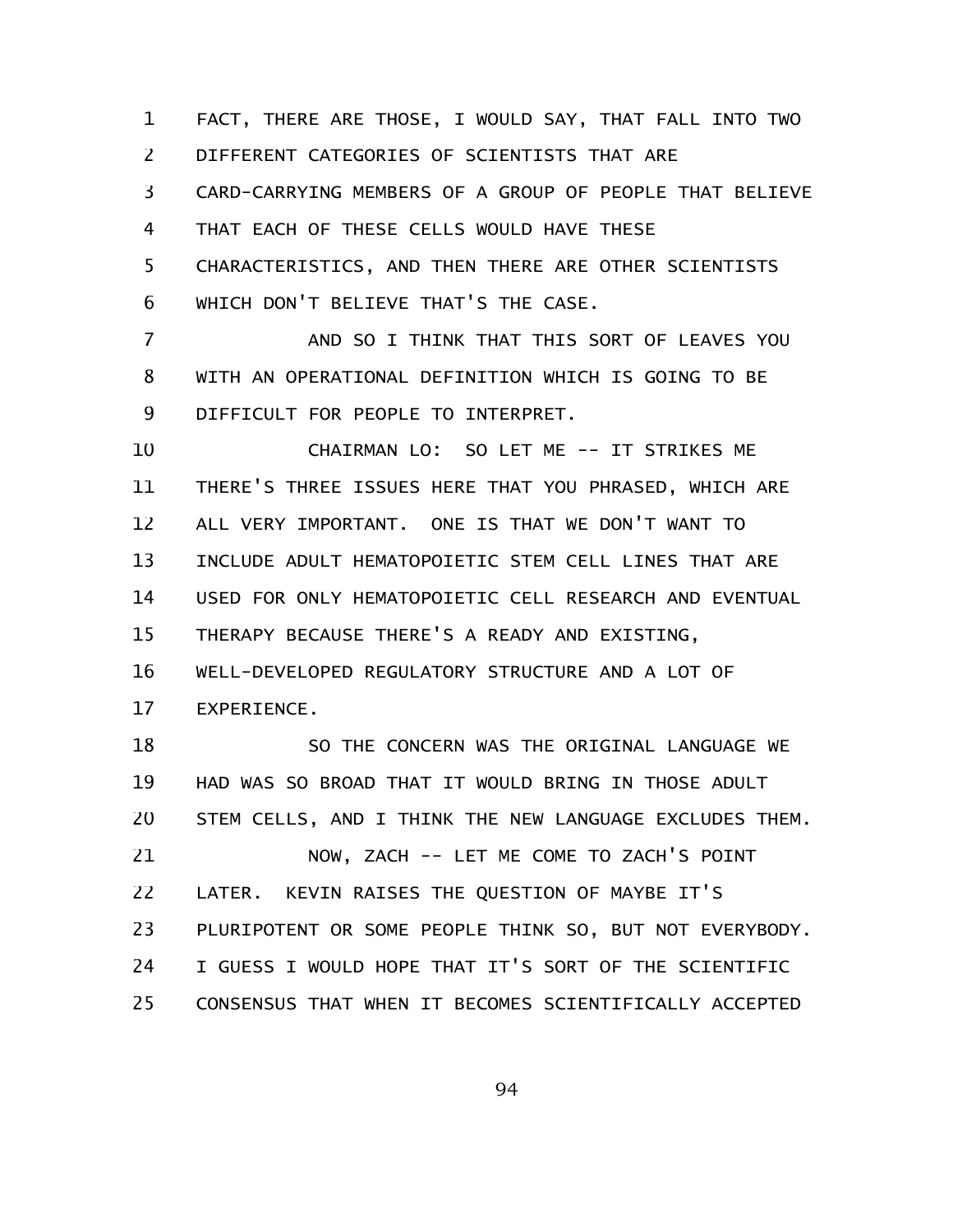THAT A CERTAIN TYPE OF CELL IS PLURIPOTENT, THEN IT FALLS UNDER OUR LANGUAGE. BUT IF IT'S NOW SOME PEOPLE THINK SO, BUT A LOT OF OTHER PEOPLE DON'T, I'M NOT SURE THAT'S THE POINT AT WHICH YOU WANT TO DRAW THEM INTO OUR REGULATORY STRUCTURE. 1 2 3 4 5

ZACH RAISES ANOTHER POINT WHICH I THINK IS RIGHT. THERE MAY BE SOME TYPES OF RESEARCH WITH NONPLURIPOTENT STEM CELLS THAT RAISES ETHICAL CONCERNS THAT WE WOULD WANT TO REVIEW VERY CAREFULLY. AND THEY VOICED AN EXPERIMENT ABOUT REPLACING ALMOST AN ENTIRE MOUSE'S NEUROLOGICAL TISSUE WITH HUMAN NEURAL CELLS, AND IT RAISES THOSE KINDS OF CONCERNS EVEN THOUGH THE DERIVATION -- THE CELLS WE TRANSPLANTED ARE NOT FROM A PLURIPOTENT STEM CELL LINE. MAYBE WE NEED TO SAY WE WANT TO COVER ALL THESE STEM CELL LINES, BUT IN ADDITION, WE WANT TO COVER SOME OTHER RESEARCH THAT INVOLVES PARTICULARLY SENSITIVE TYPES OF TRANSPLANTATION INTO ANIMALS WITH NONCOVERED STEM CELL LINES. I DON'T KNOW. THAT'S SORT OF AN ADMINISTRATIVE REGULATORY NIGHTMARE, BUT I'M JUST THINKING THAT WHAT'S BOTHERSOME ABOUT THE WEISSMAN EXPERIMENTS IS NOT WHERE THEY GOT THE LINE, WHETHER IT'S A COVERED LINE OR NOT, BUT WHAT THEY INTENDED TO DO WITH IT. 6 7 8 9 10 11 12 13 14 15 16 17 18 19 20 21 22 23

ZACH, I THINK YOU'RE RIGHT. WE WANT TO COVER WEISSMAN'S PROPOSED EXPERIMENTS IN TERMS OF REGULATORY 24 25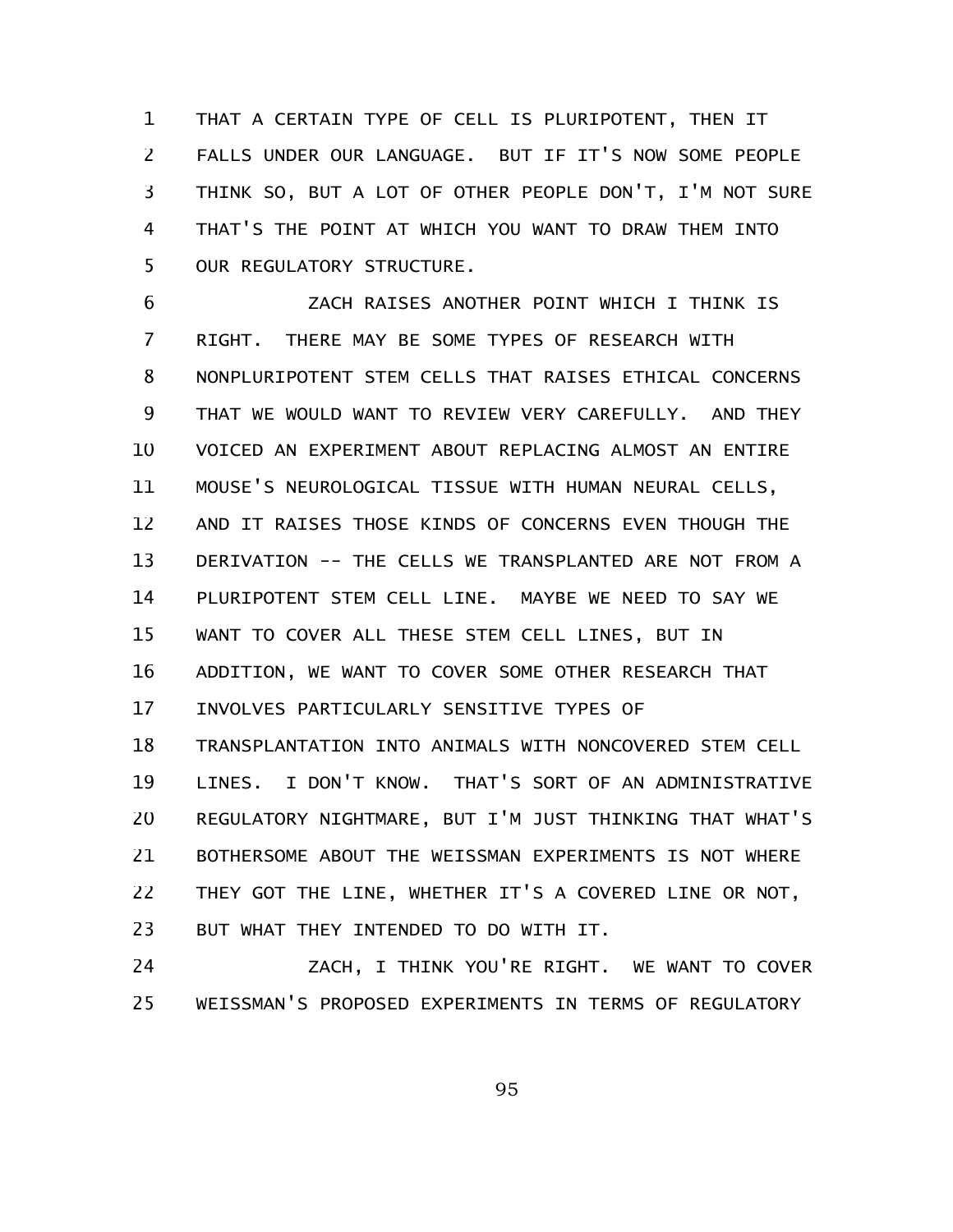OVERSIGHT, BUT I'M NOT SURE TINKERING WITH THE DEFINITION OF COVERED STEM CELL LINES IS GOING TO DO THAT. AGAIN, I DEFER TO YOU SCIENTISTS WHO KNOW THIS MUCH BETTER THAN I DO. ZACH, ANY THOUGHTS? 1 2 3 4

DR. HALL: WE WERE JUST HAVING AN OFF-LINE DISCUSSION HERE TRYING TO WORK IT OUT. THE QUESTION IS WHETHER THE ISSUE OF CELL LINE GETS TO IT OR NOT. AND KEVIN WAS JUST REMARKING, THAT, IN FACT, FOR EXAMPLE, IN THOSE CELLS, THE NEUROPROGENITORS ONE USES THAT DO MULTIPLY IN CULTURE BEFORE YOU ACTUALLY USE THEM. AND THEREFORE, HOWEVER SORT OF ILL-DEFINED COULD BE CONSIDERED A CELL LINE. IT'S NOT LIKE A PRIMARY ISOLETTE. WHETHER THAT NOW WITH ADULT HEMATOPOIETIC STEM CELLS, I DON'T KNOW THE RANGE OF RESEARCH IN THAT FIELD, AND I DON'T KNOW TO WHAT EXTENT THAT WOULD REPRESENT SORT OF AN INCURSION ON THAT. AND IF ANYBODY ELSE CAN OFFER EXPERT OPINION ON THAT, IT WOULD BE VERY USEFUL. 5 6 7 8 9 10 11 12 13 14 15 16 17 18

THE QUESTION IS I THINK WE HAVE SORT OF A GENERAL SENSE OF THE KIND OF THING WE WANT TO BE AWARE OF AND THE KIND OF THING WE WANT TO AVOID. IT'S JUST, AS I SAID, THE QUESTION OF HOW TO CRAFT THE RIGHT WORDS TO HANDLE IT. ONE POSSIBILITY WOULD BE TO CONTINUE TO WORK ON THAT. IF WE CAN GET THE SENSE OF THE MEETING, WE CAN CONTINUE TO WORK ON THAT AND BE SURE OF ALL OUR 19 20 21 22 23 24 25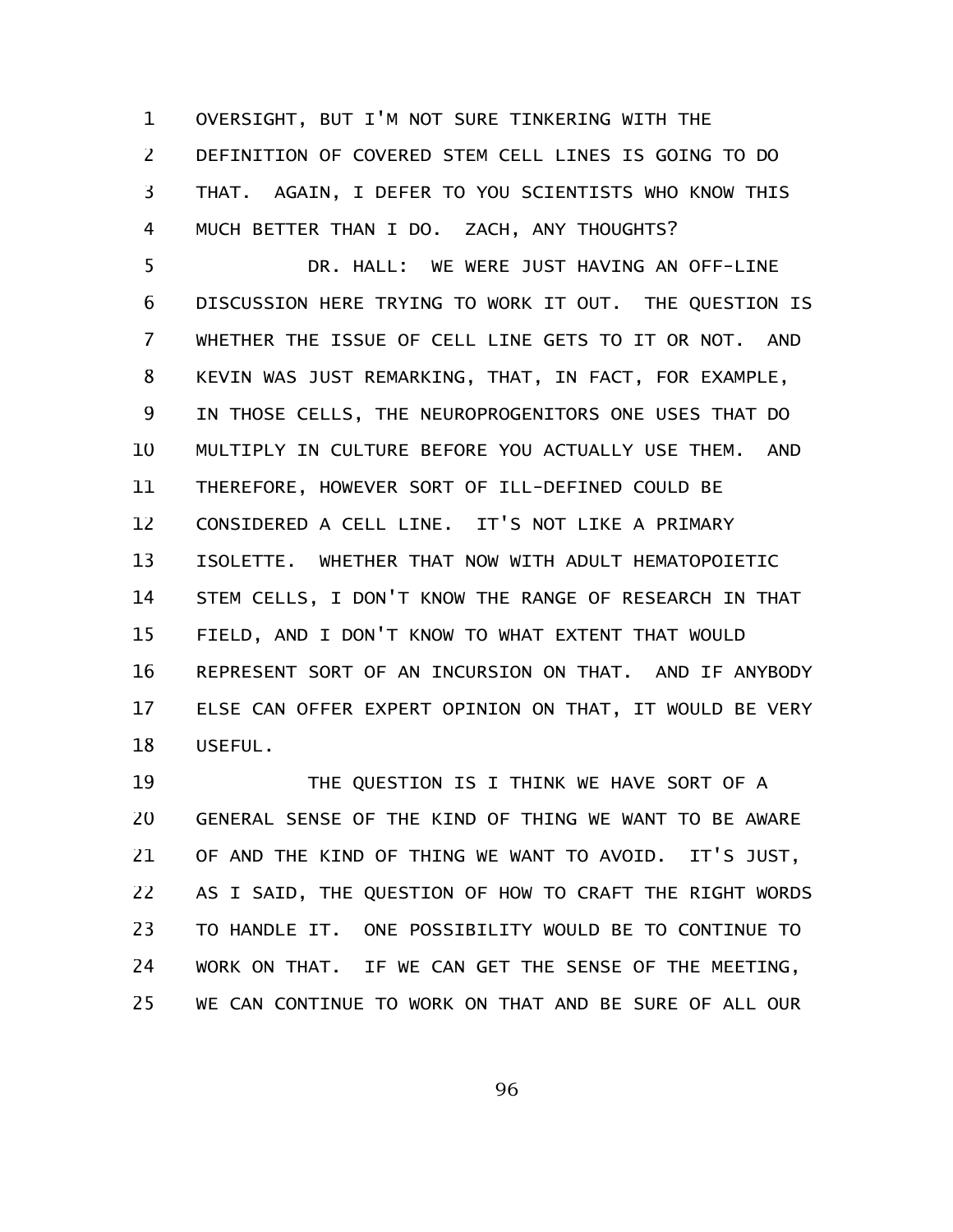FACTS A LITTLE BIT FURTHER DOWN THE LINE. I WOULD WELCOME ANYBODY'S EXPERTISE ON THIS WHO CAN SPEAK WITH KNOWLEDGE AND AUTHORITY ABOUT IT. 1 2 3

DR. EGGAN: I'D JUST LIKE EXPAND ON THAT BY SAYING ONE THING. FOR INSTANCE, ONE CAN IMAGINE THAT ONE WOULD WANT TO IN THIS PARTICULAR ARENA CAPTURE THINGS LIKE THESE MASS T-CELLS WHICH ARE PRODUCED FROM HUMAN BONE MARROW, WHICH MAY HAVE A GENERALIZED POTENTIAL (UNINTELLIGIBLE PHONE TRANSMISSION) SAY, FOR INSTANCE, WHEN INJECTED INTO A BLASTOCYST MIGHT GIVE RISE TO A VARIETY OF DIFFERENT TISSUES. THEN, OF COURSE, THAT CULTURE WOULD BE A COVERED STEM CELL LINE. BUT THEN, OF COURSE, SOMETHING LIKE BONE MARROW, SOME PEOPLE ALSO ARGUE HAS GENERALIZED POTENTIAL, BUT IS NOT COVERED. SO I THINK IT SATISFIES THE CONCERN, THE MORE I THINK ABOUT IT, WITH RESPECT TO BONE MARROW DERIVED CELLS, BUT I THINK THAT ZACH'S POINT IS RIGHT, THAT YOU NEED SOME SORT OF DEFINITION THAT HAS TO DO WITH THE OTHER CONCERN PARTICULARLY OF NEUROLOGICAL TISSUE. THAT IS REALLY WHAT PEOPLE ARE CONCERNED ABOUT HERE. 4 5 6 7 8 9 10 11 12 13 14 15 16 17 18 19 20 21

DR. HALL: THE QUESTION IS WHETHER AS WRITTEN, WHICH IS THE VERSION ON THE LEFT ON THAT PAGE, ISN'T THAT CORRECT, PAGE 2, THAT IS NOW, BERNIE AND GEOFF? 22 23 24 25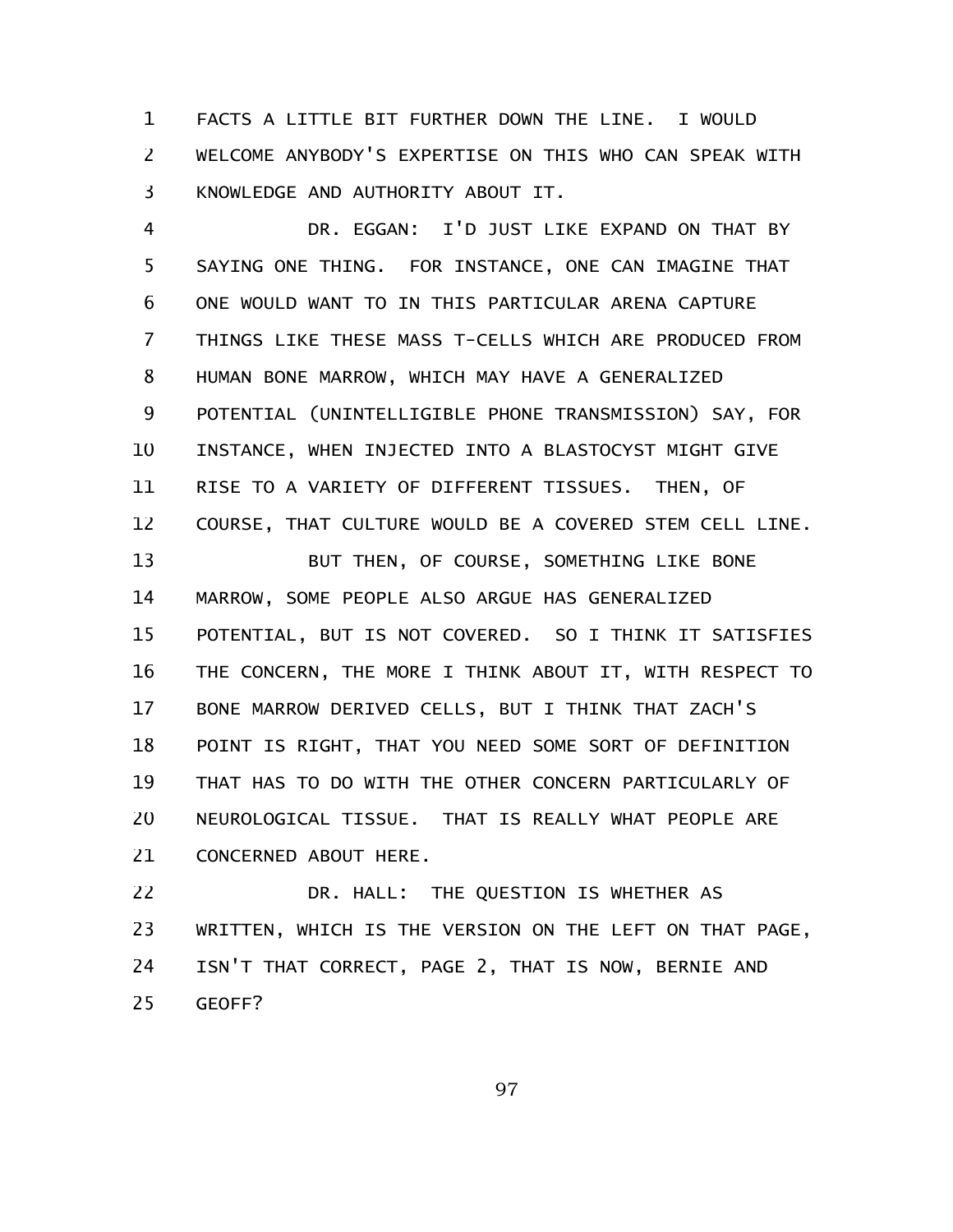CHAIRMAN LO: WELL, WE'RE PROPOSING THE VERSION ON THE RIGHT WHICH TALKS -- 1 2

DR. HALL: I UNDERSTAND. BUT WHAT WE'RE SAYING IS THAT THE PLURIPOTENT IS TOO -- DOESN'T CAPTURE THE EXPERIMENTS WE WANT TO. IT COULD SAY MULTIPOTENT. ANOTHER POSSIBILITY, HOWEVER, WOULD BE JUST TO GO BACK TO THIS IDEA OF A STEM CELL LINE; THAT IS, SOMETHING THAT HAS BEEN GROWN IN CULTURE BEFORE IT'S BEING USED. ADULT HEMATOPOETIC CELLS GENERALLY DON'T GROW IN CULTURE OR AREN'T GROWN IN CULTURE. 3 4 5 6 7 8 9 10

WE WERE JUST HAVING AN OFF-LINE CONVERSATION ABOUT WHETHER THE PRESENT VERSION IS ADEQUATE OR NOT. THAT IS, IS IT BETTER TO STICK WITH THE CELL LINE IDEA, THAT IT CAN PROPAGATE IN CULTURE. I THINK THAT WOULD BE -- MAYBE YOU OUGHT TO SAY THAT SPECIFICALLY, THAT FOR HUMAN EMBRYONIC STEM CELLS THAT HAVE BEEN PROPAGATED IN CULTURE BEFORE USE, AND IT WOULD REQUIRE REVIEW, OR HUMAN STEM CELLS, NOT EMBRYONIC, THAT HAVE BEEN PROPAGATED IN CULTURE BEFORE USE EXPERIMENTALLY WOULD REQUIRE REVIEW. MAYBE WE COULD GET SOME OPINIONS ON THAT VERSION. 11 12 13 14 15 16 17 18 19 20 21

DR. KIESSLING: I HAVE A MORE GENERIC QUESTION. WHAT IS IT THAT WE'RE TRYING TO AVOID? CHAIRMAN LO: I THINK WE'RE TRYING TO AVOID PUTTING ADULT STEM CELL RESEARCH THROUGH OVERSIGHT AND 22 23 24 25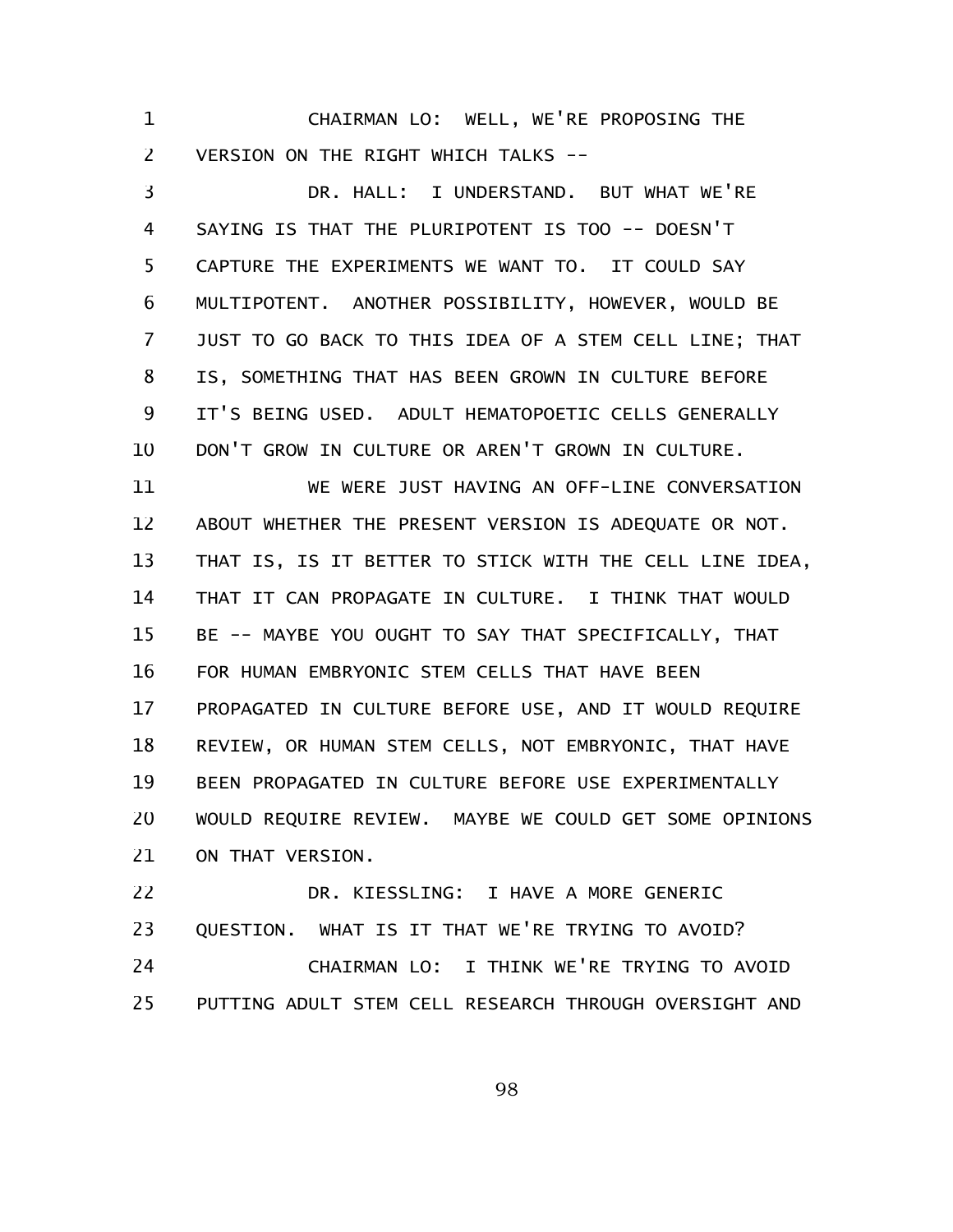REGULATIONS BEYOND WHAT IT NOW GOES THROUGH IN THE ABSENCE OF ANY REAL ETHICAL CONCERNS, THAT THE CURRENT OVERSIGHT SYSTEM FOR ADULT STEM CELL TRANSPLANTATION AND RESEARCH IS INADEQUATE. 1 2 3 4

DR. KIESSLING: THAT JUST MEANS AN ESCRO REVIEW, RIGHT? ALL ADULT STEM CELL RESEARCH NOW IS GOING TO GO THROUGH AT LEAST AN IRB AND ANIMAL CARE. SO YOU'RE TRYING TO AVOID PUTTING ADULT STEM CELL RESEARCH THROUGH AN ESCRO REVIEW. 5 6 7 8 9

CHAIRMAN LO: YEAH. THE ADULT -- 10

DR. HALL: WE'RE LOSING YOU HERE. CAN WE GET A LITTLE BIT OF THE DISCUSSION? 11 12

CHAIRMAN LO: ANN KIESSLING IS ASKING WHAT THE GOAL, WHAT OUR CONCERN ABOUT ALL THE REGULATION IS. AND SHE RAISED THE POINT THAT ADULT -- THE ONLY DIFFERENCE FOR THE ADULT STEM CELL RESEARCHER WOULD BE SCRO REVIEW AND THAT THEY ALREADY NEED TO GO THROUGH IRB REVIEW TO GET THE DONATION. IF IT GOES IN ANIMALS, IT WOULD GO TO IACUC REVIEW. 13 14 15 16 17 18 19

I GUESS THE STEM CELL RESEARCHERS HAVE SAID THAT'S REALLY -- WE DON'T NEED THAT. IT'S A FAIR AMOUNT OF PAPERWORK FOR NO BENEFIT, AS WE CAN SEE. SO THEY SAY THAT'S OVERREGULATION. 20 21 22 23

DR. KIESSLING: BUT THERE'S AN ENORMOUS INTEREST IN THE PART OF ADULT STEM CELL RESEARCHERS TO 24 25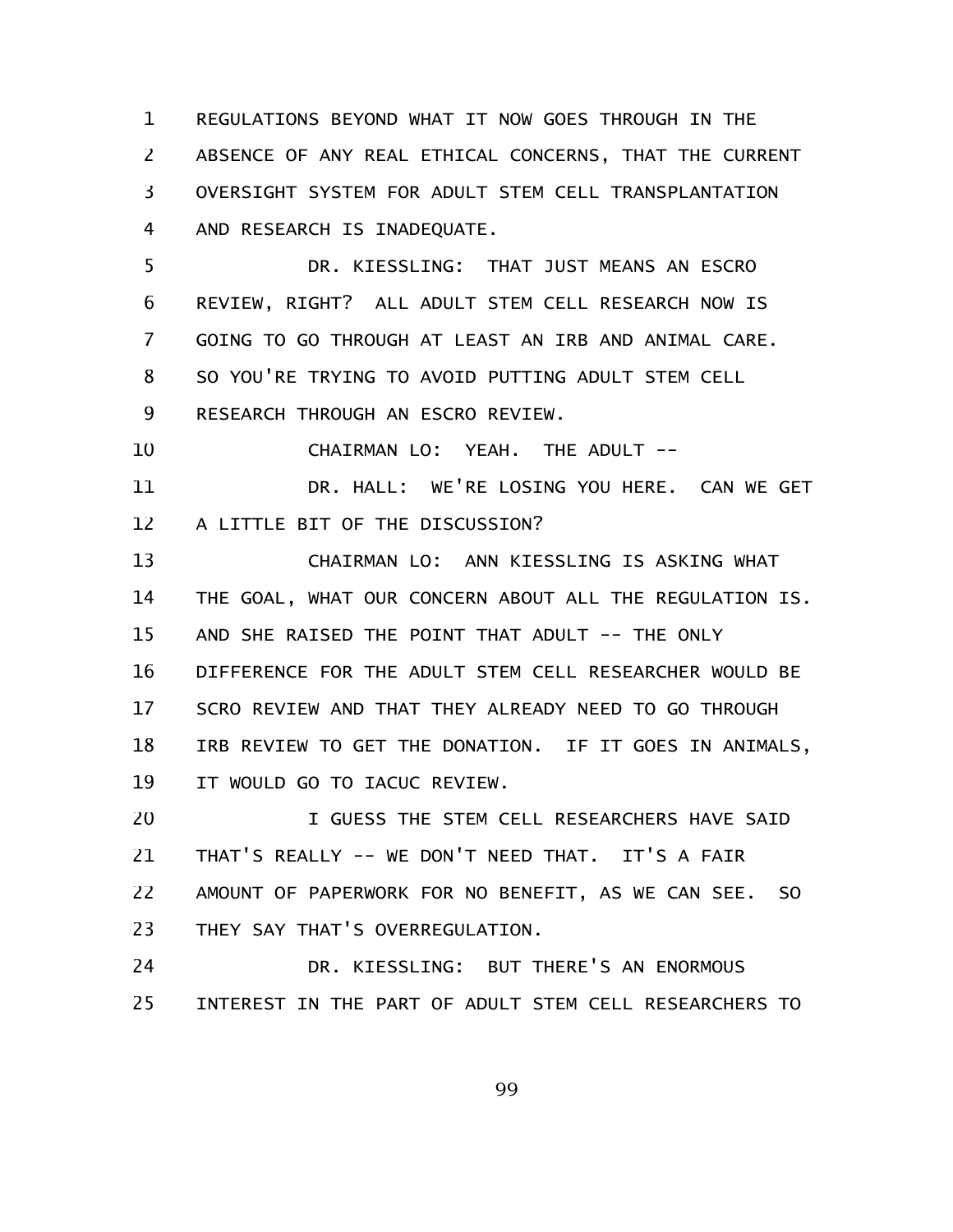PROVE THAT THEY'RE PLURIPOTENT. 1

CHAIRMAN LO: ONCE THEY ARE PROVEN PLURIPOTENT, THEN THAT STEM CELL LINE FALLS UNDER ALL OUR REGULATIONS. OR WE COULD SAY THAT IF YOU DO THAT EXPERIMENT, THAT ALSO NEEDS TO COME BEFORE A SCRO. IN STAFF COMMENTS THAT WAS SORT OF OPTION 1. DR. KIESSLING: THIS COMES DOWN ACTUALLY TO TRYING TO HAVE A CELL THAT DOES THIS TERM "TRANSDIFFERENTIATION." SO ADULT STEM CELL WORK THAT IS NOT GOING TO JUMP TISSUES -- DR. HALL: PLEASE REPEAT IT. DR. KIESSLING: I'M SORRY, ZACH. SO WHAT I'M REALIZING IS IS THAT IT'S ADULT STEM CELL RESEARCH, THE POINT OF WHICH IS NOT TO JUMP TISSUE TYPE. THAT'S WHAT YOU'RE TRYING TO AVOID DRAGGING INTO THIS REVIEW. CHAIRMAN LO: I THINK THAT'S RIGHT. AGAIN, I'M GOING TO DEFER TO JOHN WAGNER AND OTHERS WHO KNOW THIS RESEARCH BETTER. DR. TAYLOR: I'M ACTUALLY JUST KIND OF CURIOUS ABOUT THE DEFINITION OF A LINE, A CELL LINE, AND WHETHER WE WANT TO BE AS RESTRICTIVE AS THAT WHEN, I GUESS, EXPLANTS OF INNER CELL MASSES COULD BE STUDIED UNDER PROTOCOLS, THEN THEY WOULD BE OUTSIDE OF THIS SORT OF JURISDICTION. IT SEEMS TO ME THAT WHAT WE'RE TRYING TO DO IS TO OVERSEE THE HUMAN EMBRYONIC CELL 2 3 4 5 6 7 8 9 10 11 12 13 14 15 16 17 18 19 20 21 22 23 24 25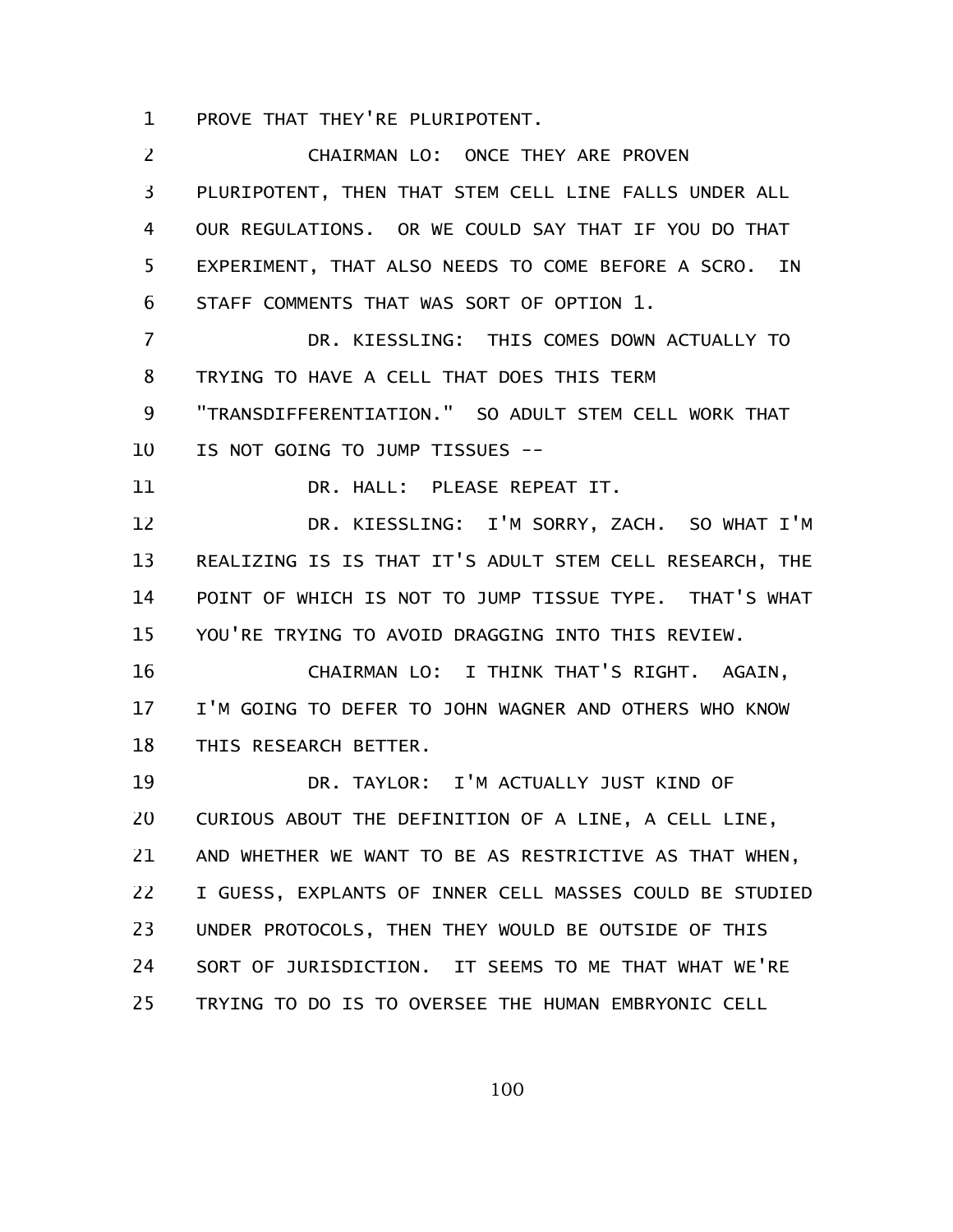EXPERIMENTATION. AND I DON'T KNOW THAT ESTABLISHING A STEM CELL LINE SHOULD NECESSARILY BE REQUISITE. 1 2

CHAIRMAN LO: SO THAT'S A POINT, AGAIN, I'M NOT SURE THAT'S COME UP BEFORE. THE REASON WE PUT STEM CELL LINE IS THAT, AGAIN, A LOT OF THE ADULT STEM CELL WORK IS AUTOLOGOUS DONATION WHERE A PERSON DONATES AND SOMETHING IS DONE OR NOT DONE IN THE LABORATORY TO MANIPULATE AND RETRANSFUSE. THAT'S NEVER CULTURED IN THE LAB. AGAIN, IT'S WAY OF TRYING TO SAY THAT'S WELL-REGULATED, SO WE DON'T HAVE TO DO IT. 3 4 5 6 7 8 9 10

ZACH VERY RIGHTLY POINTED OUT THAT WE WANT TO MAKE SURE WE INCLUDE EVERYTHING WE WANT TO INCLUDE, BUT WE DON'T WANT TO SWEEP IN UNDER OUR REGULATIONS THINGS THAT WE DIDN'T MEAN TO SWEEP IN. AND WE'RE HAVING A KIND OF SENSITIVITY, SPECIFICITY PROBLEM HERE. 11 12 13 14 15

DR. HALL: AN EXPLANT, IF YOU DO SAY THAT SOMETHING THAT'S PROPAGATED IN CULTURE, THAT IS, IT IS DERIVED IN CULTURE, THAT GENERALLY FOR PRIMARY EXPLANTS, THAT'S NOT THE CASE, ALTHOUGH I SUPPOSE IT COULD BE ARGUED THAT THEY DO UNDER CERTAIN CONDITIONS, AS KEVIN POINTS OUT, SKIN. 16 17 18 19 20 21

SO LET ME JUST SAY SO WHAT WE'RE INTERESTED IN, IT SEEMS TO ME, ARE EMBRYONIC CELLS. THAT'S CLEAR. AND PROBABLY FETAL CELLS THAT ARE MULTIPOTENT PERHAPS, AND THEN THE ISSUE OF ADULT STEM CELLS WHICH IF THEY 22 23 24 25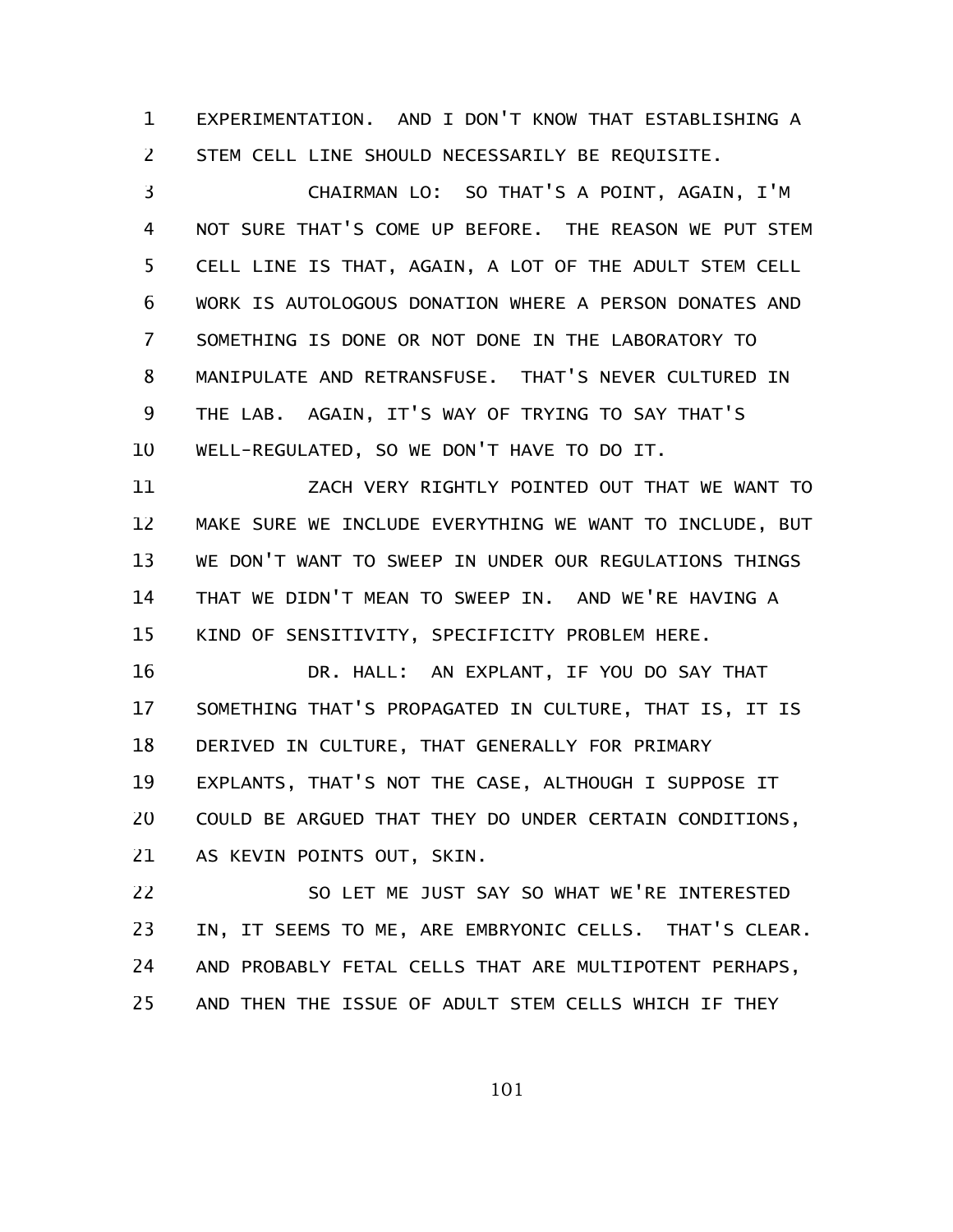ARE ONLY SPECIFIC FOR WHO THEY ARE AND WHERE THEY ARE AND THE TISSUES THEY'RE IN, IT'S NOT A PROBLEM; BUT THE MINORITY VIEW IS THESE ACTUALLY HAVE -- TRY TO DIFFERENTIATE INTO STEM CELLS OF A BROADER SPECIFICITY OR DEDIFFERENTIATE INTO A BROADER SPECIFICITY, THEN IT BECOMES A PROBLEM. SO THAT, I THINK -- 1 2 3 4 5 6

CHAIRMAN LO: MY SENSE --

7

DR. HALL: -- WOULD COVER THOSE. AND PART OF THE PROBLEM IS THAT THE LANGUAGE THAT'S USED IN GENERAL IN THE FIELD IS NOT ALWAYS PRECISE OR CONGRUENT AS USED BY DIFFERENT PEOPLE. 8 9 10 11

CHAIRMAN LO: MY RECOMMENDATION IS WE'RE NOT GOING TO RESOLVE THIS ONE TODAY BECAUSE WE'VE HAD A LOT OF INPUT FROM SCIENTISTS WHO DIDN'T LIKE OUR ORIGINAL. THEY PROPOSED SOMETHING SIMILAR TO WHAT IS NOW PROPOSED, BUT THAT'S NOT GOING TO WORK EITHER. MY SENSE IS WE NEED TO GO BACK AND THINK SOME MORE ABOUT THIS AND TRY TO GET A CONFERENCE CALL OR TAKE IT DIRECTLY TO THE ICOC. I JUST THINK THAT THE ISSUES HERE THAT WE'VE RAISED AREN'T GOING TO BE COVERED BY THE LANGUAGE THAT'S ON THE PAGE. I JUST DON'T THINK WE'RE GOING TO RESOLVE IT IN THE NEXT 15 MINUTES OR HOUR. 12 13 14 15 16 17 18 19 20 21 22 23

DR. KIESSLING: I DON'T SEE ANYTHING WRONG WITH THE ORIGINAL LANGUAGE. 24 25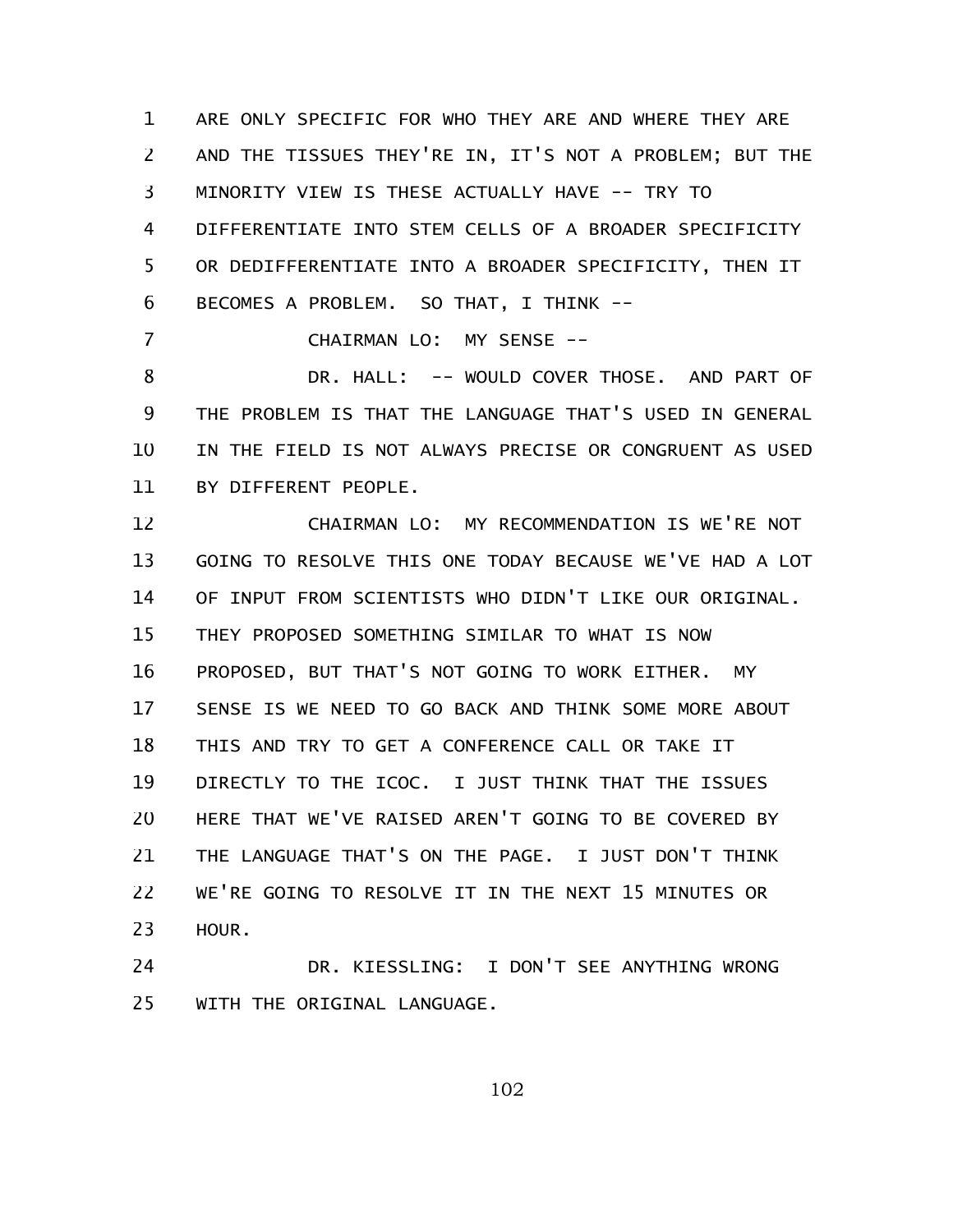CHAIRMAN LO: WELL, THE THOUGHT WAS THAT THAT BROUGHT IN ADULT STEM CELL RESEARCH WHERE IT WASN'T PLURIPOTENT. THAT IT ALL WAS GOING TO DIFFERENTIATE INTO DIFFERENT TYPES OF HEMATOPOIETIC CELLS. 1 2 3 4

DR. KIESSLING: DOESN'T PHRASE 2 COVER THAT? CHAIRMAN LO: WELL, I'M NOT SURE WHAT MULTIPLE CELL LINEAGES WAS. SOME OF OUR COMMENTERS THOUGHT THAT THAT MEANT PLATELETS, WHITE CELLS, AND RED CELLS OF DIFFERENT LINEAGES. 5 6 7 8 9

DR. HALL: ...FOR CONSIDERATION AND IT MAY NOT WORK. THAT IS THE REAL -- PROBABLY THE MOST SENSITIVE ISSUE INVOLVES TRANSPLANTATION INTO THE BRAIN. AND MAYBE ONE SHOULD JUST ADD THAT SPECIFICALLY TO WHAT YOU HAVE ON THE VERSION ON THE RIGHT. THAT IS NEVER MIND GOING WITH FANCY DEFINITIONS. WHY DON'T WE SAY WHAT IT IS WE'RE I WORRIED ABOUT? I THINK IF YOU'RE PUTTING HUMAN SKIN CELLS INTO MOUSE SKIN, I DON'T THINK ANYBODY IS GOING TO WORRY ABOUT THAT. I THINK IF YOU ARE PUTTING BLOOD-FORMING CELLS, SAY, INTO MICE, I DON'T THINK WE'RE WORRIED ABOUT THAT OR LIVER CELLS OR PANCREAS CELLS. 10 11 12 13 14 15 16 17 18 19 20 21

IT IS VERY SPECIFICALLY, I THINK, THE BRAIN THAT PEOPLE WORRY ABOUT. AND I THINK THE ISSUES THERE AS MUCH REVOLVE AROUND THE PUBLIC UNEASINESS ABOUT THESE KINDS OF EXPERIMENTS AS AROUND ANY KIND OF REAL 22 23 24 25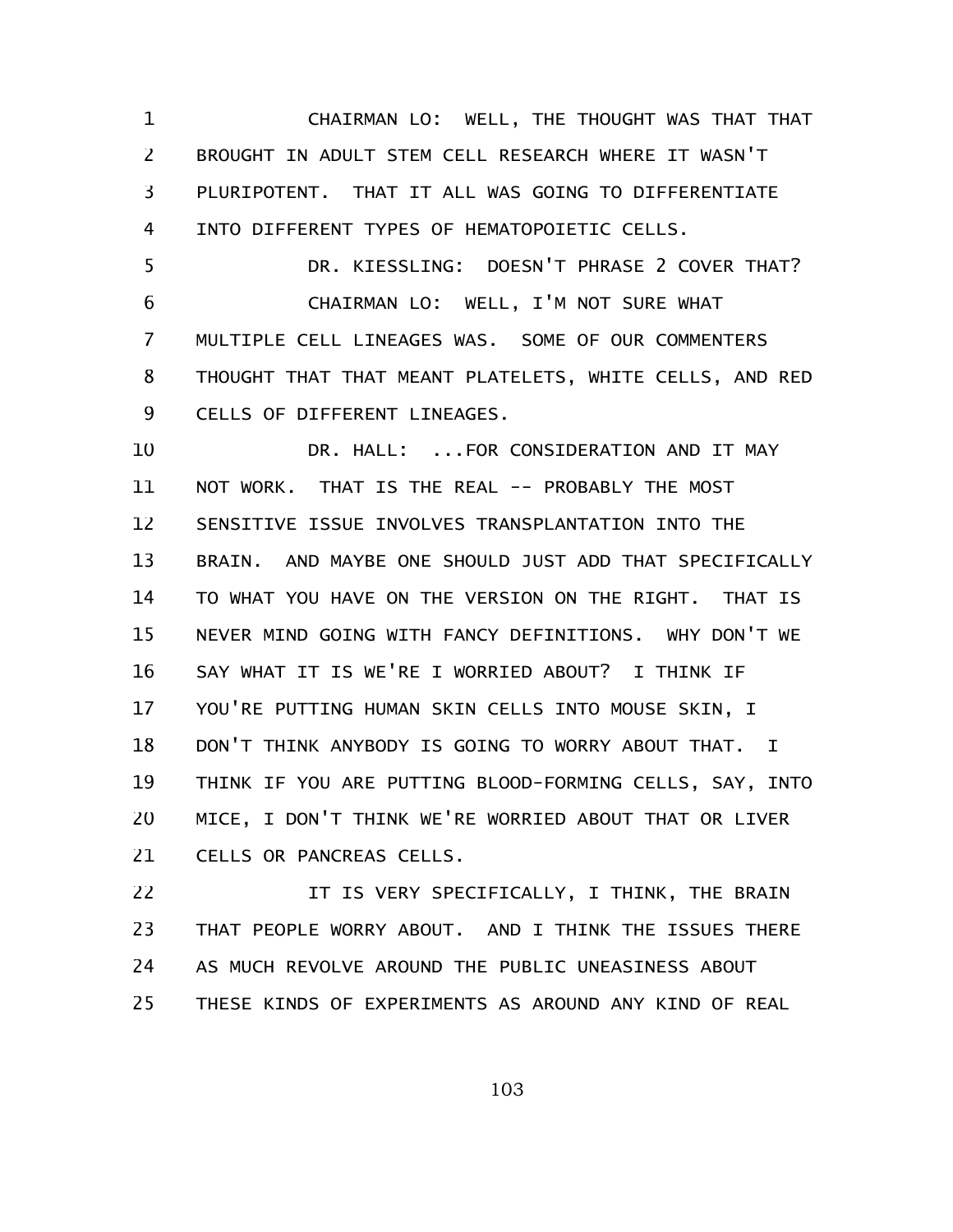DANGER. I THINK MOST OF US IN THE FIELD BELIEVE YOU HAVE -- IT WOULD BE HARD TO IMAGINE BEING ABLE TO CREATE AN ANIMAL BRAIN THAT WOULD HAVE ANY HUMAN CHARACTERISTIC THAT ONE COULD RECOGNIZE OR ONE WOULD BE DISTURBED BY IT, YET IT IS A VERY DISTURBING KIND OF EXPERIMENT FOR MEMBERS OF THE PUBLIC. I THINK FOR THAT REASON WE NEED TO PAY CAREFUL ATTENTION TO IT AND GIVE THOUGHTFUL AND CAREFUL CONSIDERATION, AS STANFORD DID, FOR THOSE KINDS OF EXPERIMENTS. THAT IS A PROPOSAL THAT MAYBE PEOPLE COULD DISCUSS. 1 2 3 4 5 6 7 8 9 10

CHAIRMAN LO: WELL, I GUESS MY -- AS THE MODERATOR, SORT OF WATCHING THE CLOCK TICK IN MY HEAD, I THINK I HAVE A SENSE OF WHERE WE'RE GOING TO GO WITH THIS, BUT I THINK IT IS GOING TO BE HARD TO CRAFT THE EXACT LANGUAGE. AGAIN, I DON'T THINK OUR TIME NOW WITH THE NUMBER OF PEOPLE WE HAVE IS WORTH PURSUING THIS ONE FURTHER EXCEPT TO SAY THAT WHAT WAS PROPOSED IN YOUR HANDOUT DOESN'T QUITE DO THE TRICK YET. I THINK WE'RE GOING TO TRY AND FIX THAT. I KNOW ZACH HAS THOUGHT ABOUT HAVING IT SEPARATE. WE ALSO WANT TO COVER ADULT STEM CELLS TRANSPLANTED INTO THE BRAIN. WE HAVE TO CRAFT THAT LANGUAGE. I THINK WE'RE TALKING ABOUT ANOTHER CONFERENCE CALL. 11 12 13 14 15 16 17 18 19 20 21 22 23

MR. LOMAX: BERNIE, IF I MAY, I THINK THE OTHER THING TO REALLY BE AWARE OF, AS SOMEONE WHO'S 24 25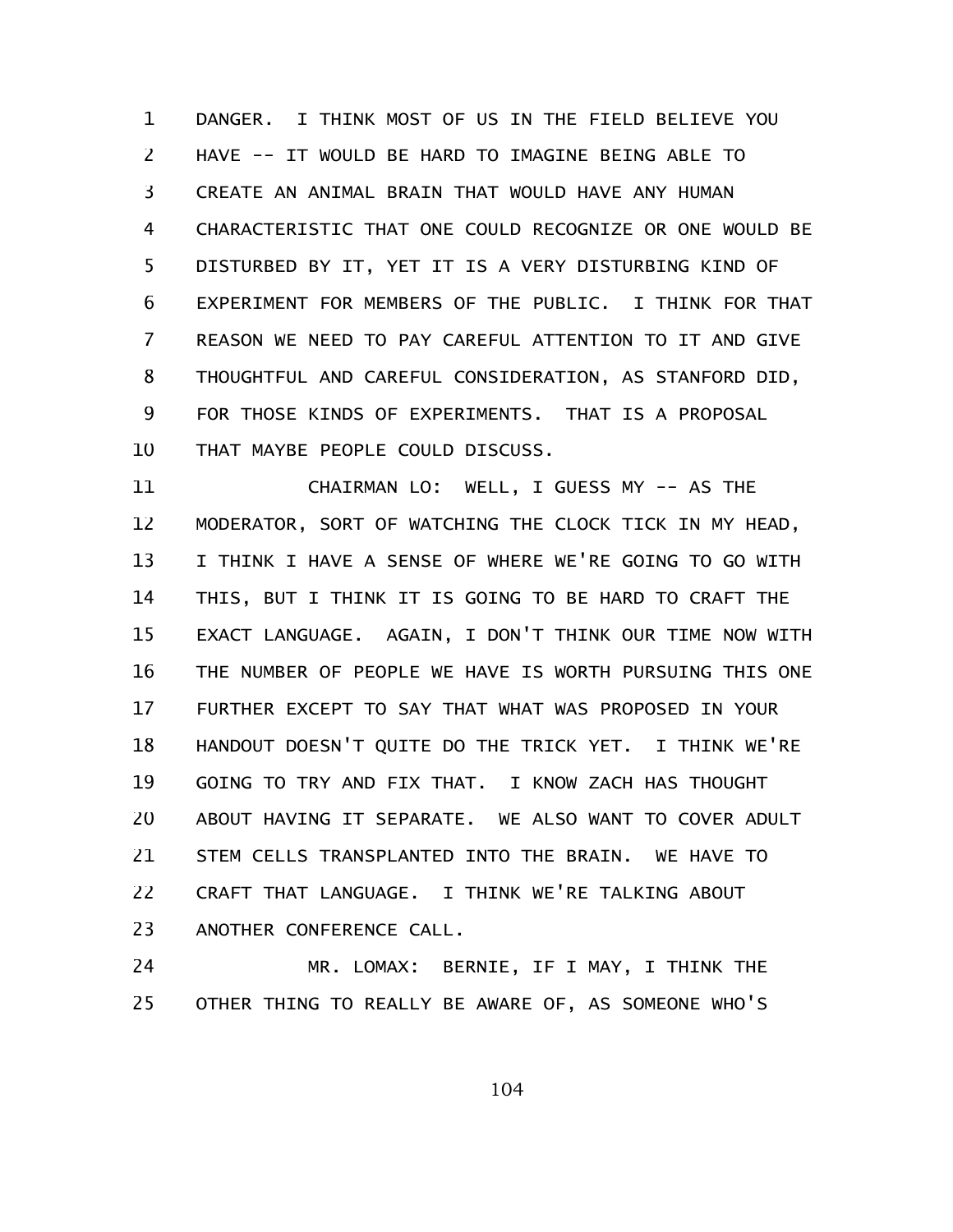QUITE INTIMATE WITH THIS REGULATION, I JUST WANT TO POINT OUT THE CRITICAL FACTOR IN TERMS OF ACHIEVING THE INTENT, WHICH ZACH BEGAN TO DESCRIBE, IS NOT SIMPLY THE DEFINITION, BUT THE INTERACTION BETWEEN THE DEFINITION AND SECTION 100070, WHICH OUTLINES UNDER WHAT CONDITIONS WHAT TYPE OF REVIEW IS REQUIRED BY THE SCRO. SO IT'S NOT SIMPLY A CASE OF FIXING IT WITH THAT, BUT IT'S ENSURING THAT THE INTERACTIVE QUALITY OF THE DEFINITION AND THE SPECIFIC REQUIREMENTS IS EXACT. 1 2 3 4 5 6 7 8 9

AND I WOULD AGREE WITH YOU, THAT THAT IS SOMETHING I THINK WE NEED TO JUST SORT OF WORK THROUGH VERY CAREFULLY. 10 11 12

CHAIRMAN LO: OKAY. SO WITH THE CONCURRENCE OF THE GROUP, WHAT I'D LIKE TO SUGGEST IS THAT WE SEND THIS ONE BACK TO THE DRAWING BOARD WITH THE COMMENTS TODAY TO GUIDE US, AND WE'RE GOING TO HAVE TO COME BACK WITH ACTUAL LANGUAGE WE CAN APPROVE. 13 14 15 16 17

I WOULD NOW LIKE TO SORT OF MOVE ON TO THE ISSUE OF THE CARE OF COMPLICATIONS OF OOCYTE DONATION. IF SOMEONE CAN JUST SWITCH TO THE VERY LAST SLIDE. 18 19 20

WE WERE WIDELY PRAISED FOR REQUIRING THAT AN OOCYTE DONOR WHO SUFFERS IMMEDIATE DIRECT AND PROXIMATE COMPLICATIONS HAVE MEDICAL CARE THAT'S FREE TO HER. AND, AGAIN, AS A MATTER OF PHRASING IT RIGHT -- IT'S THAT VERY LAST SLIDE. THANK YOU, SCOTT. A NUMBER OF 21 22 23 24 25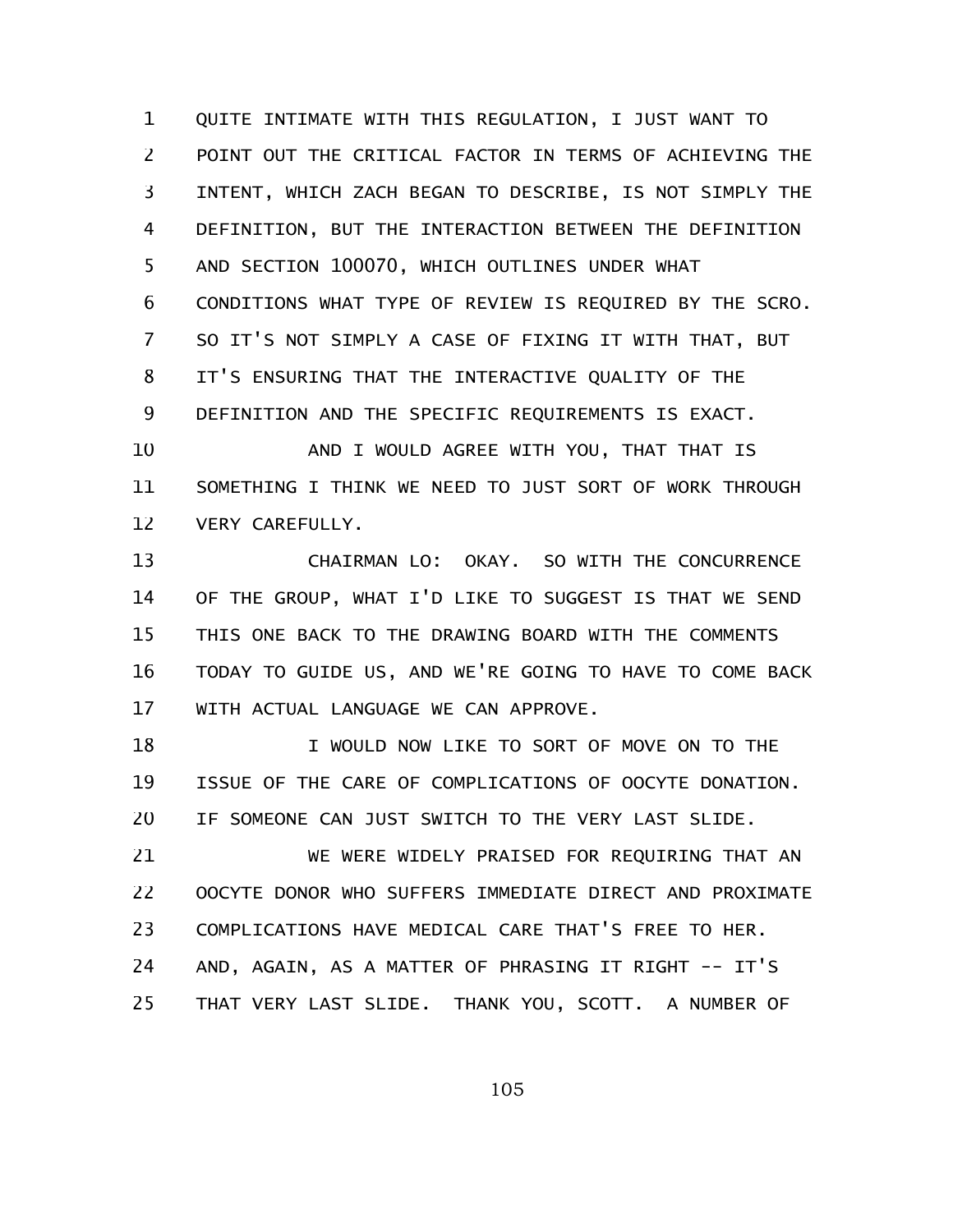CONCERNS ABOUT THE WAY IT WAS PHRASED DIDN'T NECESSARILY LEAVE IT OPEN FOR THE COMMERCIAL SPONSOR OF RESEARCH ASSUMING THE COST. AND THEY THOUGHT THAT WE WERE TOO PRESCRIPTIVE. 1 2 3 4

AND THE LANGUAGE THAT WE'RE NOW SUGGESTING, I THINK, GIVES THE INSTITUTION OPTIONS FOR ACHIEVING THE GOAL. AND PROPOSED LANGUAGE IS THE CIRM-FUNDED RESEARCH INSTITUTION SHOULD ASSURE THAT PAYMENT FOR ANY MEDICAL CARE REQUIRED AS A DIRECT AND PROXIMATE RESULT OF OOCYTE DONATION -- I THINK WE HAVE TO PUT IN SOMETHING CIRM-FUNDED RESEARCH -- IS AVAILABLE FROM A SOURCE OTHER THAN THE DONOR OR HER HEALTH INSURER. 5 6 7 8 9 10 11 12

ACTUALLY I THINK ELLEN AURITI HAD DIFFERENT LANGUAGE. I'M READING THIS. I'M SORRY. I'M READING THE WRONG THING. ERASE WHAT I JUST SAID. WHAT IS ON YOUR BOARD AS A SLIDE, IF SOMEONE CAN TRY AND E-MAIL THIS LANGUAGE TO JOHN WAGNER, ZACH HALL, AND KEVIN EGGAN SO THEY CAN SEE IT. I'M SORRY, GUYS. LET ME START THE CLOCK. 13 14 15 16 17 18 19

THE PROPOSED LANGUAGE IS THE CIRM-FUNDED INSTITUTION SHALL DEVELOP PROCEDURES TO ENSURE THAT AN INDIVIDUAL WHO DONATES OOCYTES FOR CIRM-FUNDED RESEARCH HAS ACCESS TO MEDICAL CARE THAT IS REQUIRED AS A DIRECT AND PROXIMATE RESULT OF THAT DONATION AT NO COST TO THE DONOR SO THAT THEY CAN BUY INSURANCE, THEY CAN PAY FOR 20 21 22 23 24 25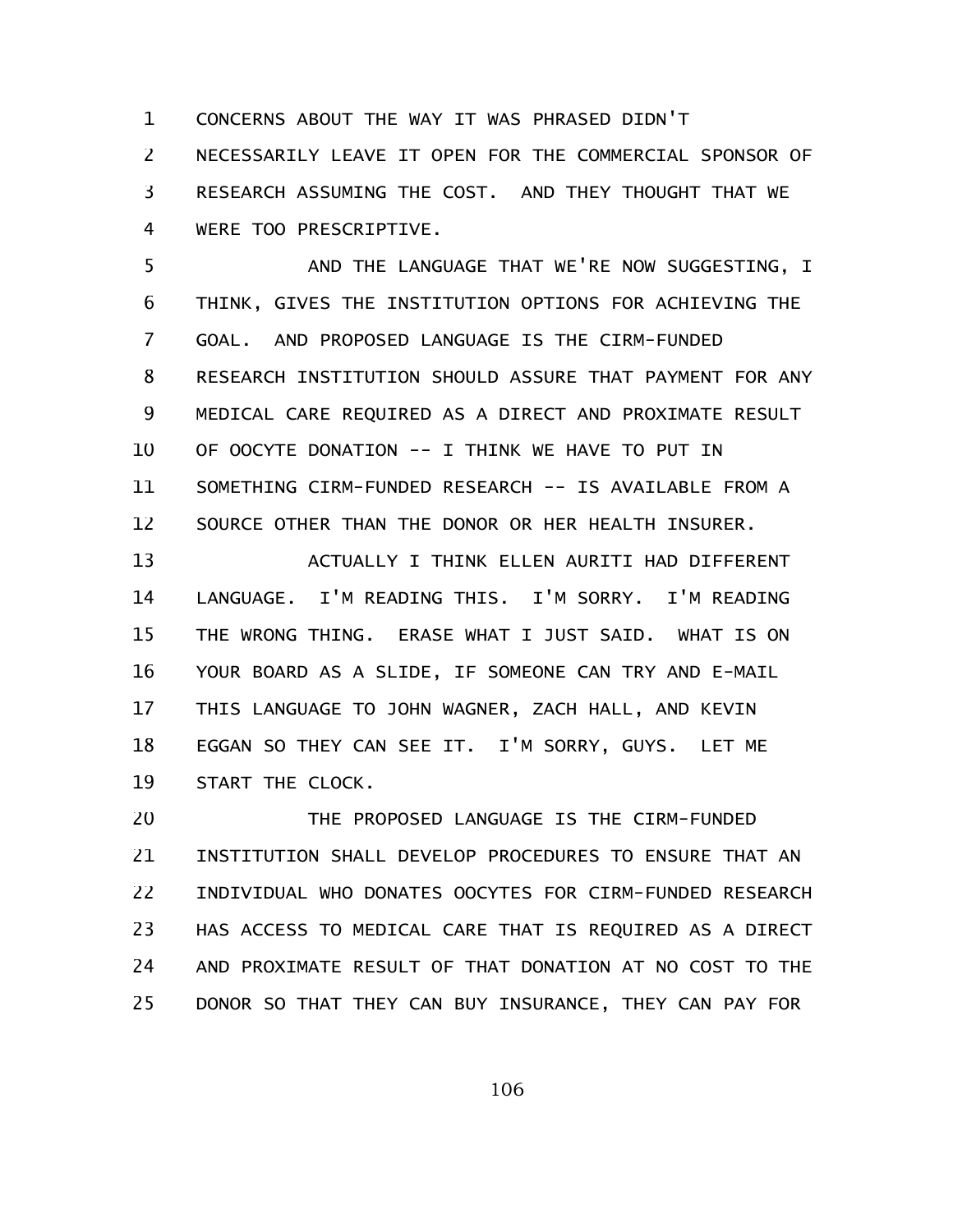IT OUT OF POCKET, THEY CAN ASK THE COMMERCIAL SPONSOR OF THE RESEARCH TO DO IT AS LONG AS IT'S NO COST TO THE WOMAN DONATING WHO SUFFERS THE ADVERSE CONSEQUENCE. 1 2 3

THIS IS JUST A WAY TO GIVE MORE OPTIONS TO THE INSTITUTION AS TO HOW TO FUND THIS KIND OF CARE. ANY CONCERNS ABOUT THE PROPOSED LANGUAGE? 4 5 6

DR. EGGAN: I HAVE A CONCERN, AND THAT IS THAT MOST -- AND ANN CAN CHIME IN TO SUPPORT OR REFUTE THIS, BUT MY IMPRESSION IS THAT MOST WIDELY AVAILABLE HEALTH INSURANCE OPTIONS WHICH EXIST FOR OOCYTE DONORS BASICALLY SORT OF RELY ON THAT PERSON'S OWN HEALTH INSURANCE TO COVER SOME OF THE COST. AND AS I SAID, ANN MAY KNOW MORE ABOUT THIS THAN I DO, BUT I'M WORRIED ABOUT, YOU KNOW, THIS SPECIFIC LANGUAGE THAT SAYS FROM A SOURCE OTHER THAN THE DONOR OR HER HEALTH INSURER. BECAUSE I JUST DON'T KNOW THE CURRENT STRUCTURE OF THE INSURANCE SITUATION IN THE UNITED STATES IS GOING TO STICK WITH THIS. ANN, DO YOU SOMETHING TO SAY ABOUT THAT? 7 8 9 10 11 12 13 14 15 16 17 18 19

DR. KIESSLING: WELL, YOU'RE RIGHT. I MEAN SOME OF THE RIDER POLICIES THAT YOU CAN GET DONORS -- BOB IS GOING TO KNOW MORE ABOUT THIS THAN I DO -- IT RELIES ON THE FACT THAT THAT INDIVIDUAL HAS HER OWN HEALTH INSURANCE. BUT YOU CAN GET THE INSURANCE COMPANY TO WRITE A DIFFERENT KIND OF POLICY FOR 20 21 22 23 24 25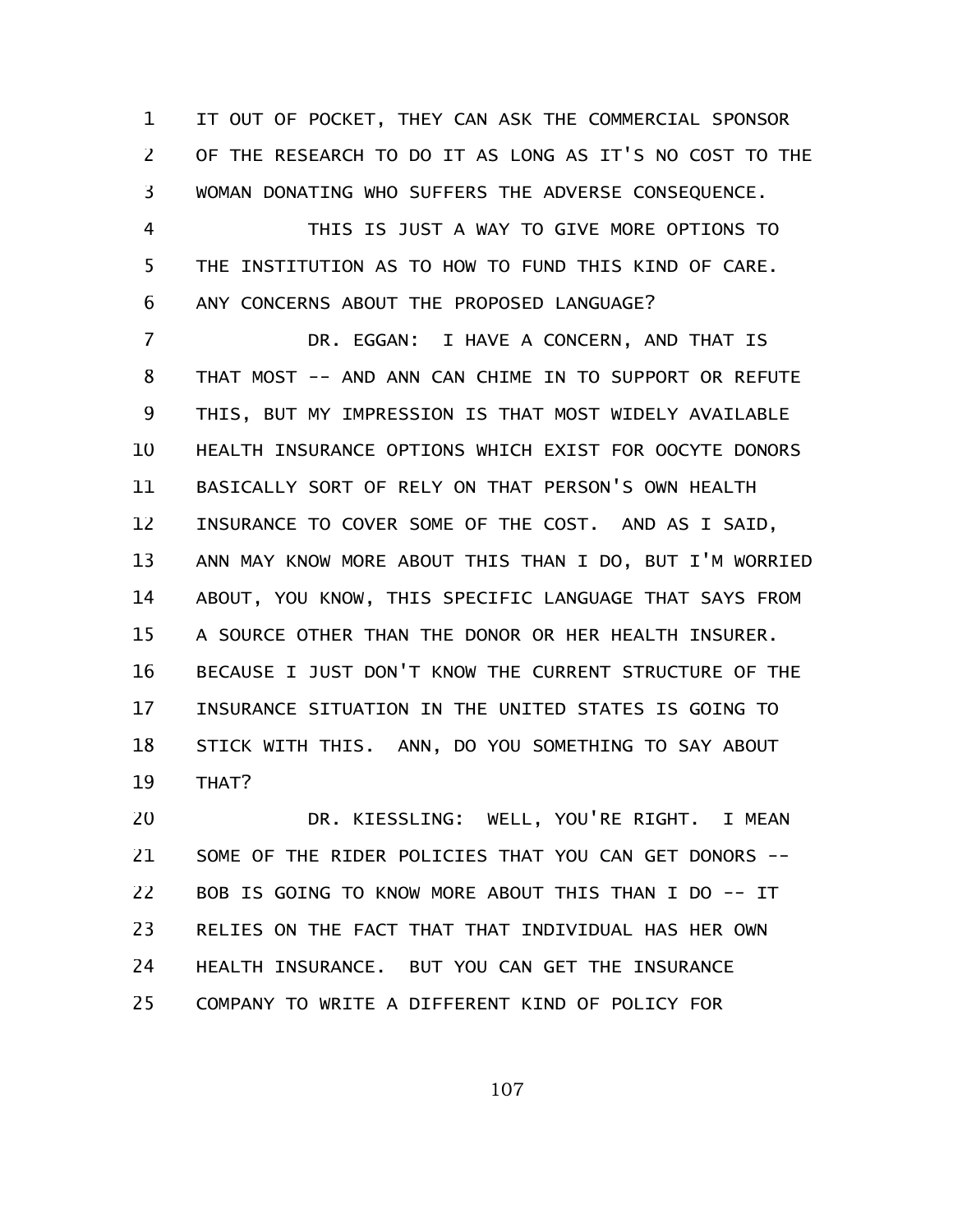SOMEBODY DONATING FOR RESEARCH. YOU CAN ACTUALLY -- THERE'S TWO OR THREE COMPANIES, AND THEY WILL WRITE A POLICY THAT COVERS THAT WOMAN INDEPENDENT OF HER OWN INSURANCE COVERAGE. IT'S JUST MORE EXPENSIVE. 1 2 3 4

DR. TAYLOR: JUST TO COMMENT, THE NEW LANGUAGE, WHICH I BELIEVE IS BEING E-MAILED TO YOU AS WE SPEAK, HAS TAKEN OUT THE CLAUSE ABOUT HER OWN HEALTH INSURER. SO IT'S A LITTLE BIT MORE GENERIC AND I THINK MORE PALATABLE AS A RESULT. 5 6 7 8 9

CHAIRMAN LO: DONATION AT NO COST TO THE DONOR. I THINK WE MEANT, BASED ON OUR DISCUSSION LAST TIME, TO SAY NO DEDUCTIBLES, NO COPAYMENTS. IT'S REALLY FREE TO HER. 10 11 12 13

AND I GUESS THE OTHER THING IS MY HOPE WOULD BE CIRM WOULD BE WILLING TO FUND THE COST OF SUCH INSURANCE AS A LINE ITEM IN THE BUDGET SO THAT, AGAIN, WE'RE NOT ASKING THE RESEARCHER TO TAKE ON OR THE INSTITUTION TO TAKE ON COSTS THAT ARE HIDDEN COSTS. IS THIS SOMETHING WE CAN AGREE ON, THIS NEW LANGUAGE? IT WAS ACTUALLY SUGGESTED BY ACTUALLY UCOP, ELLEN AURITI, BASED ON SOME OTHER DISCUSSIONS. 14 15 16 17 18 19 20 21

DR. OLDEN: I LIKE THE NEW LANGUAGE. 22

25

CHAIRMAN LO: YOU WANT TO MAKE A FORMAL MOTION? 23 24

DR. OLDEN: I SO MOVE THAT WE ACCEPT IT.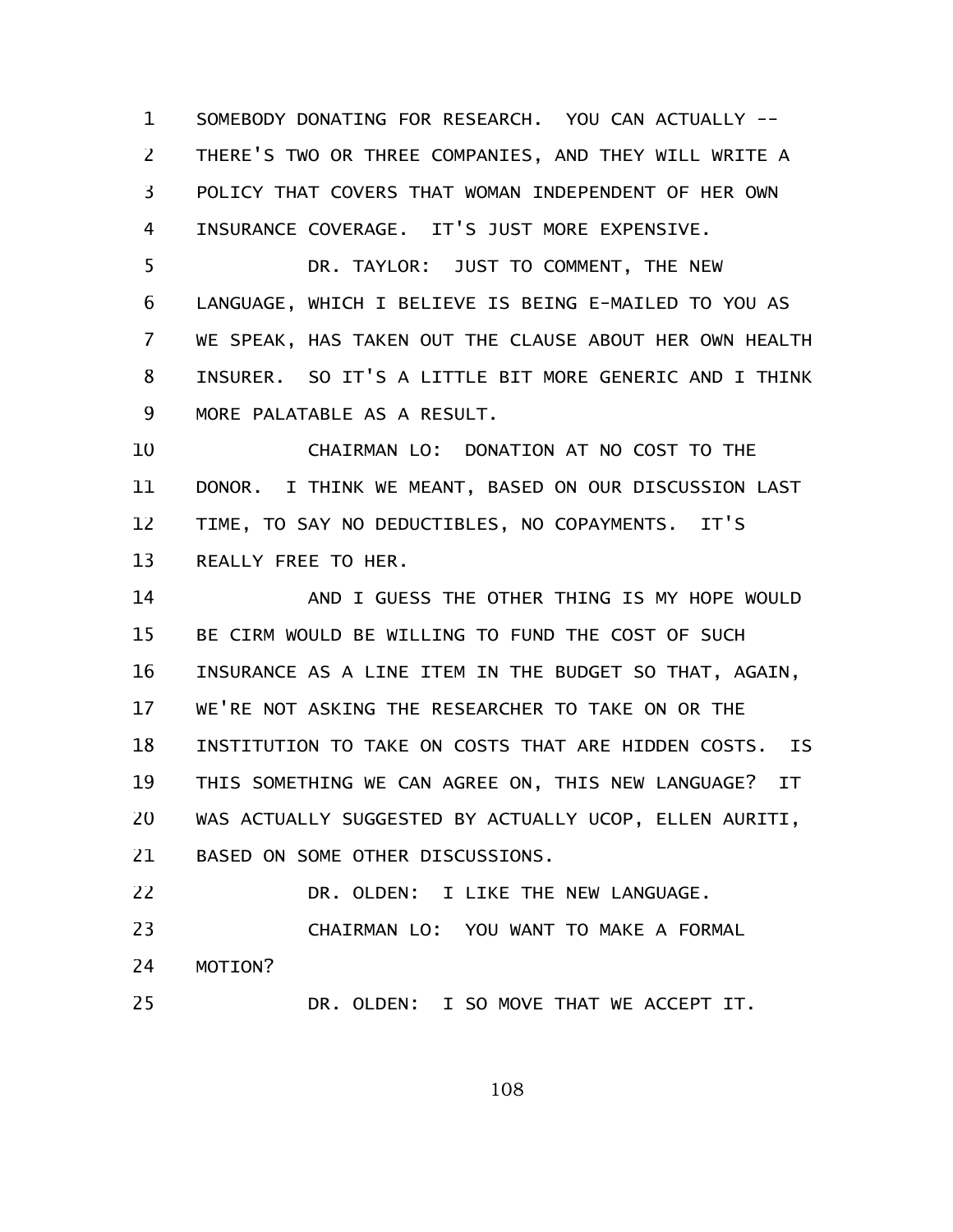CHAIRMAN LO: LET'S GET THE MOTION ON THE FLOOR, AND THEN -- THANK YOU FOR REMINDING ME ABOUT PUBLIC DISCUSSION. LET ME JUST FORMALLY GET THE MOTION. 1 2 3 4

DR. TAYLOR: SECOND. 5

CHAIRMAN LO: NOW PUBLIC COMMENT, PLEASE. MR. SIMPSON: VERY QUICKLY. JOHN SIMPSON FROM FOUNDATION FOR TAXPAYER AND CONSUMER RIGHTS. I THINK THE LANGUAGE IS VERY GOOD EXCEPT FOR ONE THING. I THINK IT'S REDUNDANT WHEN YOU SAY DIRECT AND PROXIMATE. I THINK ALL YOU NEED TO SAY IS AS A DIRECT RESULT OF THAT DONATION. 6 7 8 9 10 11 12

MS. CHARO: WE HAD THAT COMMENT IN THE WRITTEN SUBMISSIONS, AND THE CONVERSATIONS THAT RESULTED CONCLUDED THAT ACTUALLY THE WORDS DO HAVE SEPARATE MEANINGS. ANYBODY WHO'S TAKEN TORT LAW KNOWS THAT. THEY SPEND WEEKS DISCUSSING THE FACT THAT THE TWO REALLY DO HAVE SEPARATE MEANINGS, AND THERE IS SIGNIFICANT REASONS TO ADD PROXIMATE, AND THAT'S TO CLARIFY WHAT HAPPENS WHEN THERE ARE SIGNIFICANT INTERVENING AND SUPERSEDING CAUSES FOR PROBLEMS THAT TAKE PLACE AFTER THE INITIAL EVENT. SO THIS ACTUALLY TRACKS THE KIND OF LANGUAGE YOU WOULD SEE FROM ORDINARY TORT LAW PROVISIONS. 13 14 15 16 17 18 19 20 21 22 23 24

CHAIRMAN LO: SO THIS IS MEANT REALLY TO

25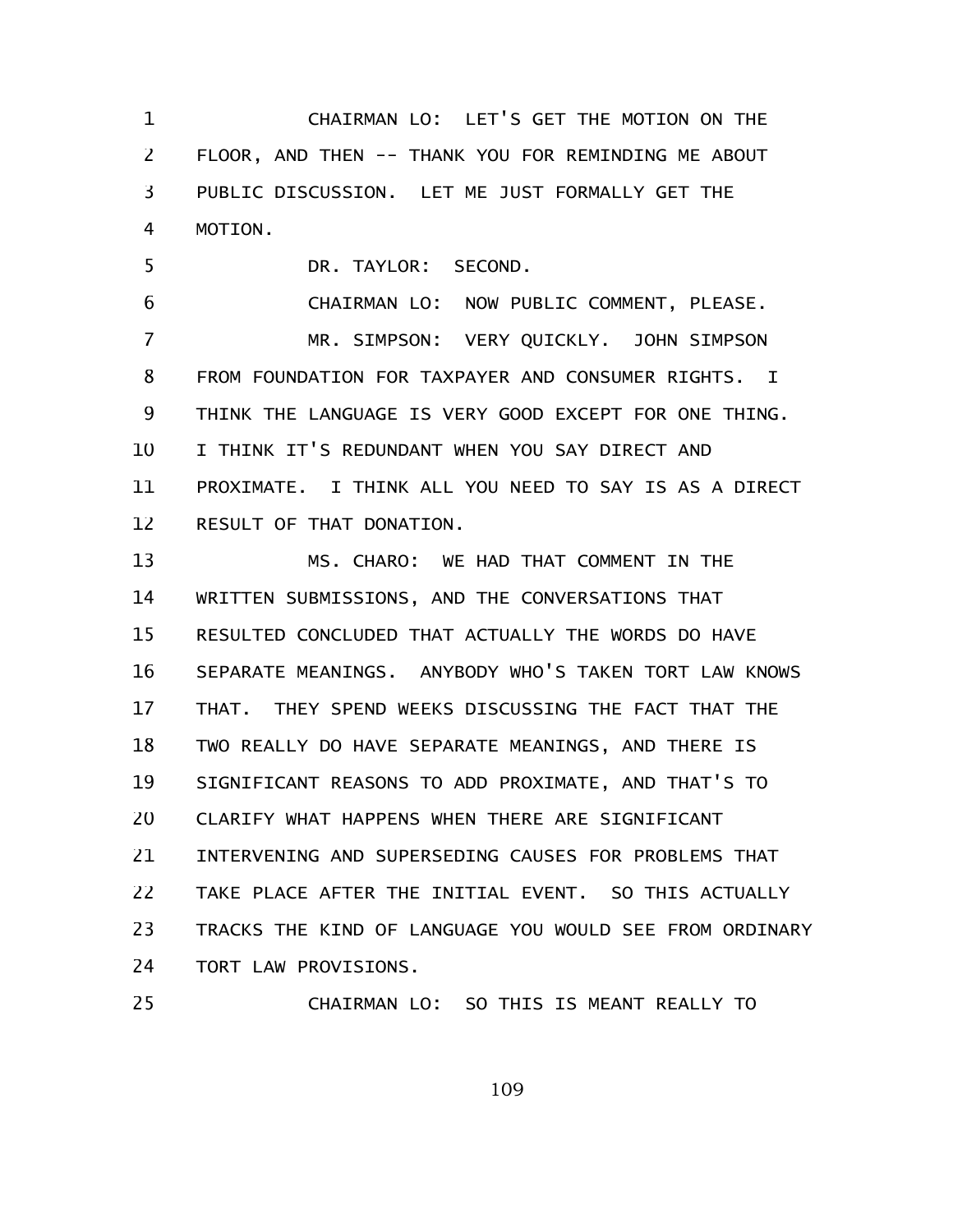APPLY TO HYPERSTIMULATION -- OVARIAN HYPERSTIMULATION SYNDROME AND NOT TO SOMETHING ALLEGEDLY HAPPENING 20, 30 YEARS DOWN THE ROAD. 1 2 3

MS. CHARO: EXACTLY. THE NOTION OF DIRECT CAUSATION CAN ALLOW FOR A RIPPLE EFFECT THAT GOES OUT FOR AN INDEFINITE PERIOD OF TIME AND IS STILL CONSIDERED DIRECT REGARDLESS OF HOW MANY CONTRIBUTING CAUSES NOW ARE REALLY THE SUBSTANTIAL FACTOR FOR THE ULTIMATE OUTCOME OF INTEREST. 4 5 6 7 8 9

CHAIRMAN LO: SO ANY OTHER DISCUSSION? WE ACTUALLY DON'T HAVE A QUORUM ANYMORE, BUT WE CAN TAKE A SENSE OF THE MEETING. AND SO LET'S TRY AND DO THAT. HOW MANY APPROVE OF THE MOTION AS GIVEN? ANY OBJECTIONS? OKAY. SO WE HAVE -- 10 11 12 13 14

MR. TOCHER: IF I CAN JUST MAKE A CLARIFICATION FOR THE RECORD. HOW MANY PEOPLE DO WE HAVE ON THE PHONE? HOW MANY VOTING MEMBERS ON THE PHONE? 15 16 17 18

CHAIRMAN LO: ZACH AND KEVIN, YOU'RE STILL ON THE PHONE? 19 20

DR. EGGAN: I'M HERE. ZACH HAD TO STEP OUT OF THE ROOM FOR A MOMENT, SO HE WASN'T PART OF THAT LAST VOTE. 21 22 23

CHAIRMAN LO: JOHN WAGNER, ARE YOU STILL ON THE PHONE? SO IT'S ONE ON THE PHONE PLUS -- JENN, CAN 24 25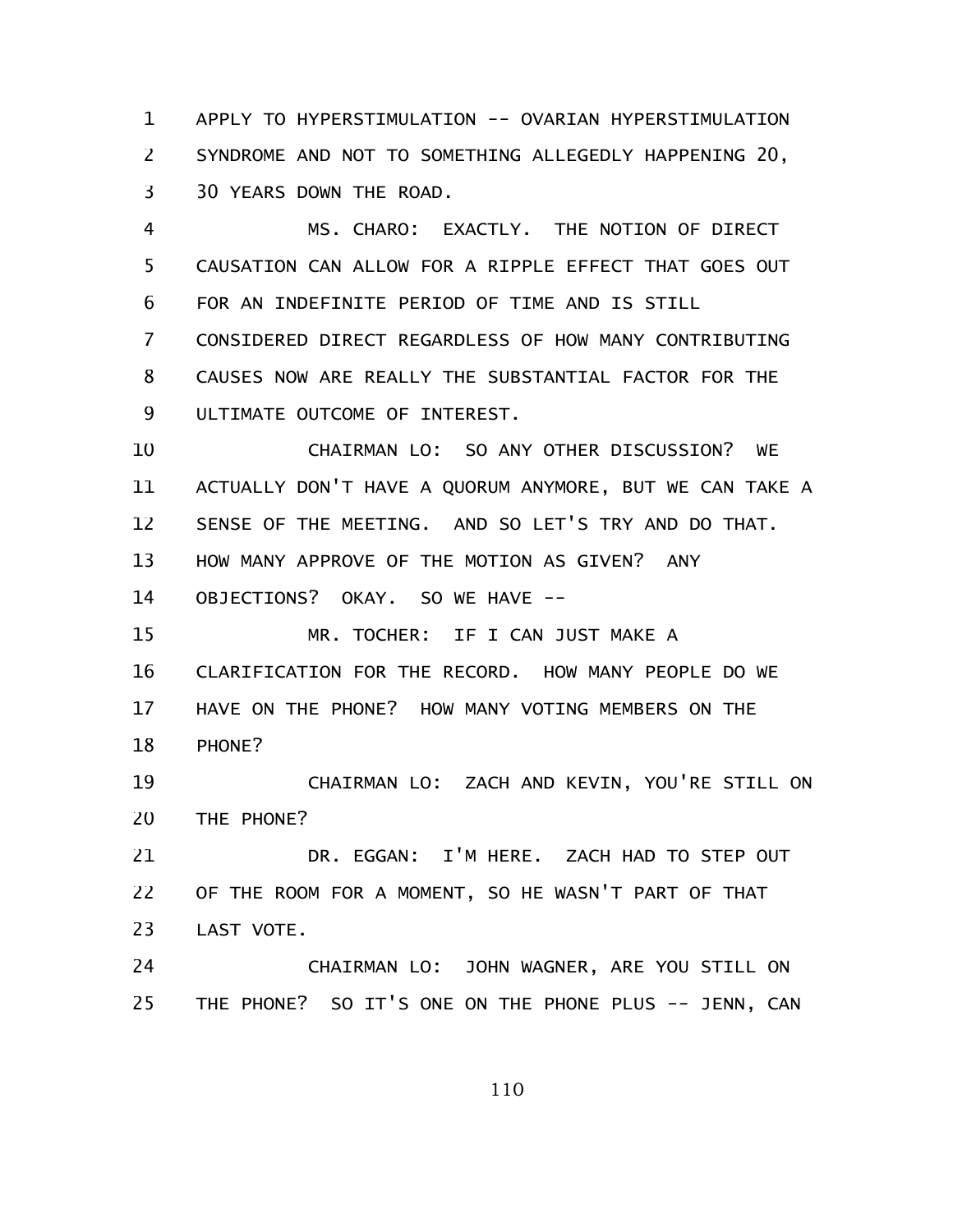YOU COUNT THE PEOPLE IN THE ROOM THAT ARE VOTERS? A NUMBER OF PEOPLE HAVE LEFT, SO WE DON'T HAVE A QUORUM, BUT WE HAVE A UNANIMOUS SENSE OF THE COMMITTEE. MS. GREENFIELD: I WAS WONDERING WHY THE "ANY" HAS BEEN DELETED IN THIS VERSION. CHAIRMAN LO: I'M SORRY. HELP US. MS. GREENFIELD: ACCESS TO MEDICAL CARE. IN THE ORIGINAL LANGUAGE, YOU HAVE ANY MEDICAL CARE. MS. CHARO: AND WHAT WOULD BE THE DIFFERENCE IN THE MEANINGS BETWEEN THE TWO PHRASES? MS. GREENFIELD: WELL, I THINK IT'S JUST A BROADER DEFINITION OF WHAT MEDICAL CARE MIGHT BE SINCE -- CHAIRMAN LO: I MEAN I DON'T -- MS. GREENFIELD: I JUST WONDERED WHY THE WORD WAS DELETED. MS. CHARO: PROBABLY JUST BECAUSE WHEN YOU REWRITE THINGS, YOU'RE ALWAYS TRYING TO JUST MAKE THEM AS CRISP AS YOU CAN GIVEN HOW CONVOLUTED THEY ALREADY ARE. MS. GREENFIELD: OKAY. THINGS LIKE EMERGENCY CARE, FOR INSTANCE. MS. CHARO: WOULD BE MEDICAL CARE. CHAIRMAN LO: WE'RE NOT MEANING TO RESTRICT IT IN ANY WAY. WE'RE JUST TRYING TO SIMPLIFY THE 1 2 3 4 5 6 7 8 9 10 11 12 13 14 15 16 17 18 19 20 21 22 23 24 25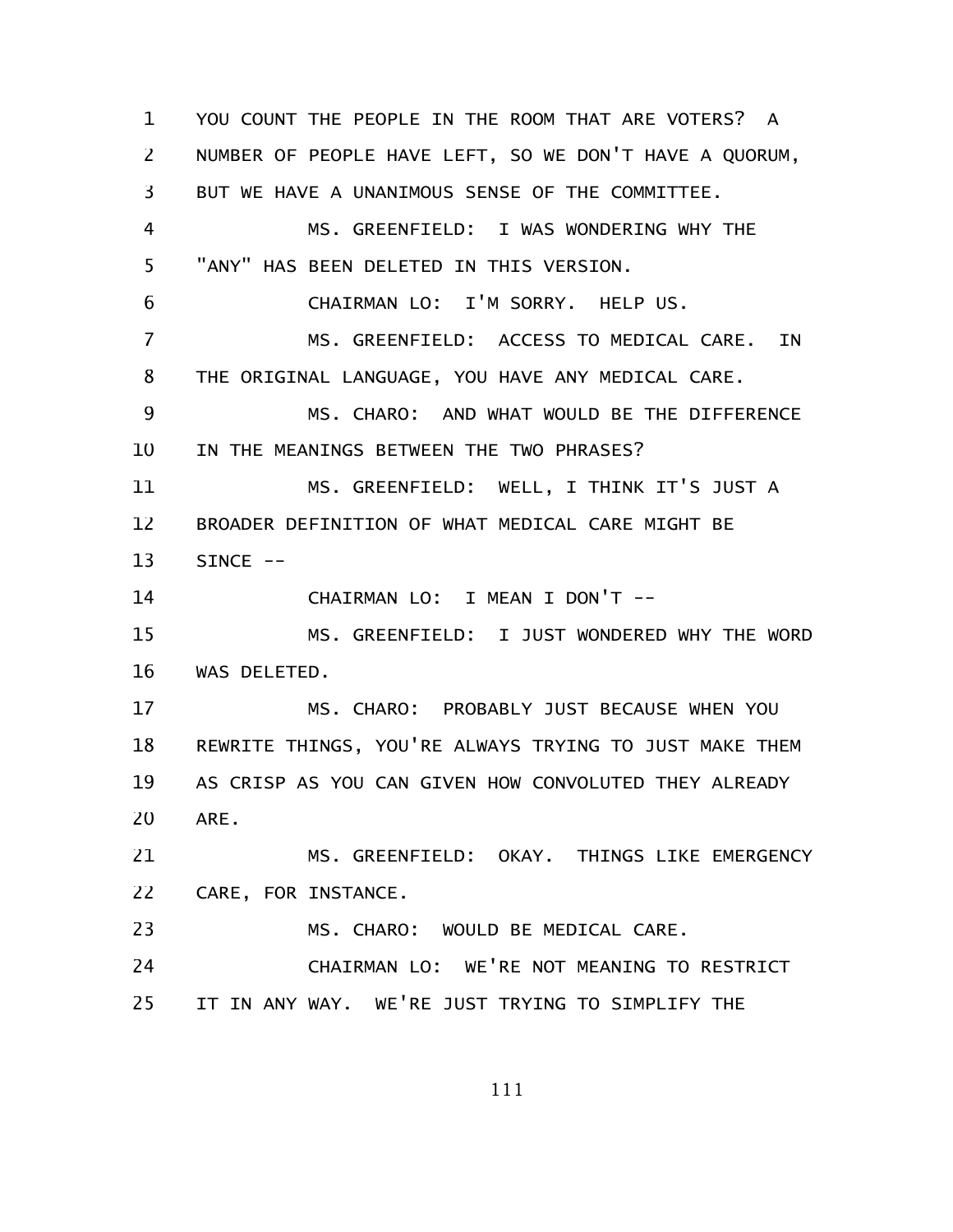LANGUAGE. THANKS FOR THAT. 1

DID WE GET A TALLY ON THAT LAST VOTE? DR. PETERS: IT'S THIS WORDING -- MS. ROSAIA: YOU DIDN'T GET DR. PRIETO ON THE LAST VOTE. DR. PRIETO: ON THIS LANGUAGE THAT WAS UP WHEN I LEFT, VOTE TO ACCEPT IT. CHAIRMAN LO: THAT'S THE MOTION, TO ACCEPT IT. DR. PRIETO: YES. CHAIRMAN LO: SO WE'VE GOT A UNANIMOUS SENSE OF A LARGER COMMITTEE. OKAY. GOOD. THANK YOU VERY MUCH. NOW I DO WANT TO GET TO WHAT I THINK ARE VERY IMPORTANT AND QUITE NOVEL QUESTIONS HAVING TO DO WITH RECORDKEEPING AND COMPLIANCE. AGAIN, SCOTT, IF I MAY IMPOSE ON YOU. WE HAD A NUMBER OF COMMENTS FROM MULTIPLE SOURCES REALLY ASKING US TO DO MORE WITH REGARD TO RECORDKEEPING AND ASSURANCES OF FUNDS. AND I FOUND IT HELPFUL CONCEPTUALLY, AT LEAST FOR ME, TO THINK OF THESE AS QUESTIONS, ISSUES THAT WERE RAISED THAT WE REALLY DIDN'T HAVE A CHANCE TO FULLY DISCUSS BEFORE OUR FEBRUARY SUBMISSION AND I THINK ARE IMPORTANT AND NEED TO BE ADDRESSED BY CIRM. FIRST QUESTION IS WHAT INFORMATION SHOULD BE 2 3 4 5 6 7 8 9 10 11 12 13 14 15 16 17 18 19 20 21 22 23 24 25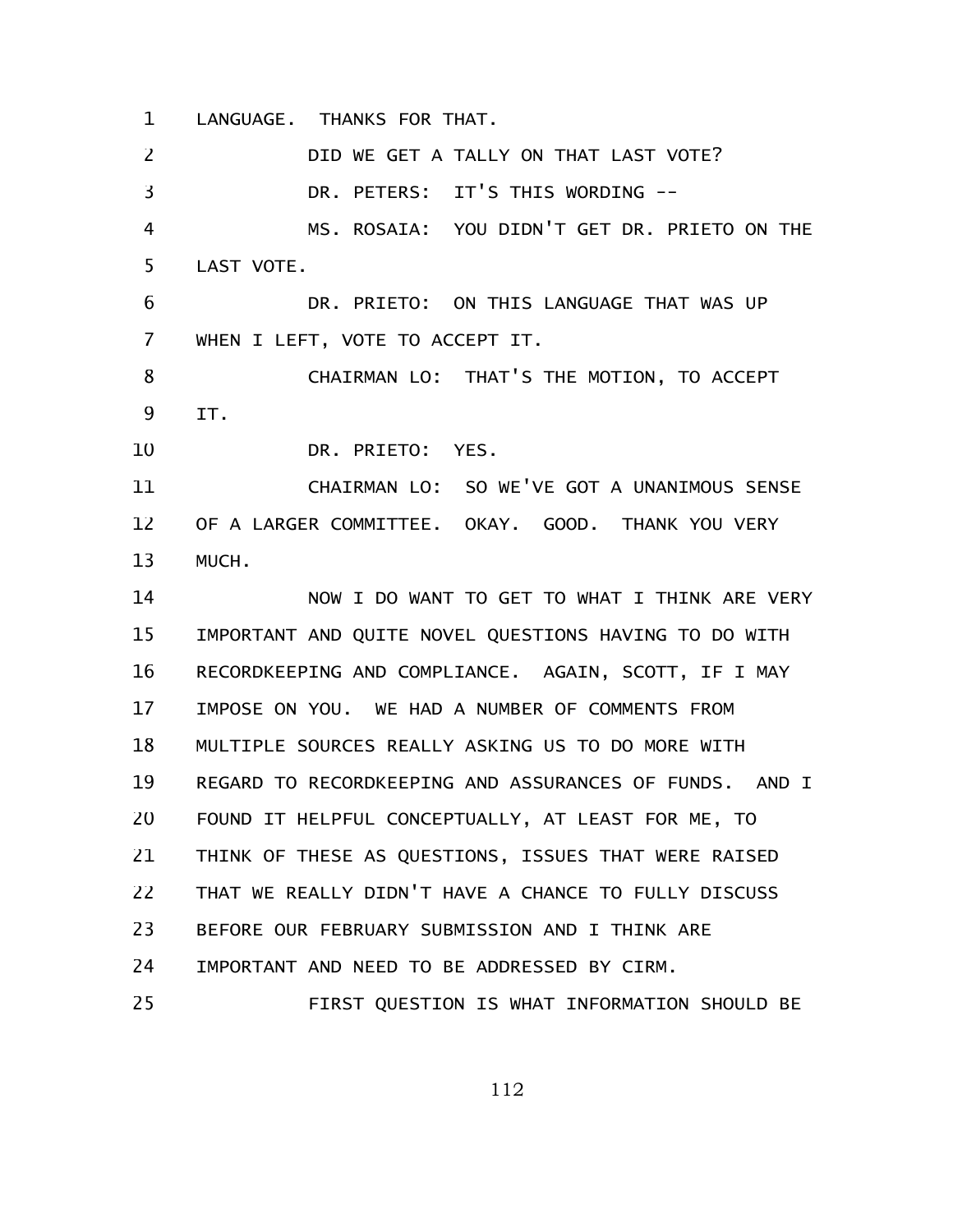COLLECTED, AND THERE ARE A NUMBER OF ADDITIONAL TYPES OF INFORMATION IN ADDITION TO WHAT WE HAD PROPOSED THAT WERE RECOMMENDED. THERE'S A SUBQUESTION TO THAT IN THAT SOME OF THAT INFORMATION REALLY DID HAVE TO DO WITH CIRM-FUNDED RESEARCH, BUT HAD TO DO WITH OTHER THINGS GOING ON AT THAT RESEARCH INSTITUTION THAT HAD CIRM FUNDING. AND SHOULD WE TRY AND DRAW IN THE -- WE WERE REQUESTED TO SORT OF USE THE CIRM FUNDING AS A LEVER TO GET OTHER DISCLOSURE, OTHER RECORDKEEPING. SECOND QUESTION IS WHO IS RESPONSIBLE FOR COLLECTING THE INFORMATION, BASICALLY STANDING BEHIND IT. AND ONE SUGGESTION THAT WAS MADE IS THAT THE HEAD OF THE ORGANIZATION GETTING CIRM FUNDING, THE PRESIDENT, CHANCELLOR, CHIEF EXECUTIVE, WHATEVER, SIGN OFF ON THE ASSURANCE TO CIRM THAT ALL THE REGULATIONS WERE FOLLOWED. THIS GOES BEYOND WHAT CURRENTLY IS THE 1 2 3 4 5 6 7 8 9 10 11 12 13 14 15 16

CASE. 17

WHEN I ASKED AROUND, THAT'S USUALLY DELEGATED. FOR EXAMPLE, IN OUR PLACE IT'S THE VICE CHANCELLOR FOR RESEARCH WHO TAKES THE REPORTS FROM THE IACUC AND IRB AND SCRO AND SIGNS A STATEMENT SAYING THAT WE COMPLY. 18 19 20 21 22

THIS IS ASKING TO BE KICKED UP TO THE HEAD HONCHO SO THAT PERSON IS RESPONSIBLE. THERE'S ALSO A SUGGESTION THAT AN OUTSIDE AUDITOR COME IN TO EVERY 23 24 25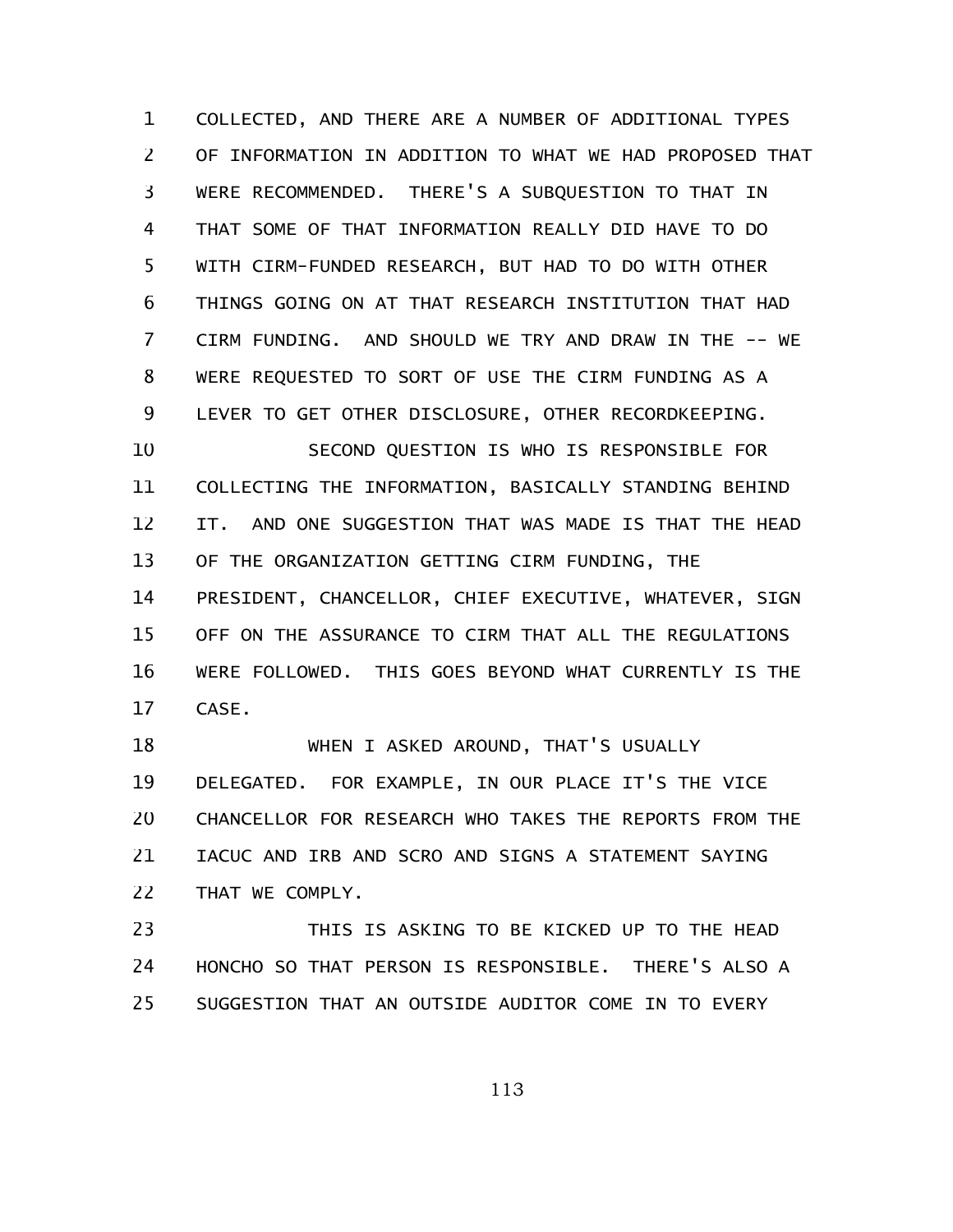CIRM-FUNDED INSTITUTION TO AUDIT THEM TO ASSURE 1

COMPLIANCE. SO THE QUESTION IS DO WE PUT 2

RESPONSIBILITY PRIMARILY ON THE INSTITUTION ITSELF? DO WE CALL FOR AN OUTSIDE AUDIT? AND THESE ARE IMPORTANT QUESTIONS TO ADDRESS. 3 4 5

THEN THE THIRD ISSUE WITH REGARD TO RECORDKEEPING IS WHO RECEIVES WHAT INFORMATION OR WHICH INFORMATION. AND CERTAINLY AT THE BASIC LEVEL, THE INSTITUTION IS GOING TO COLLECT IT, AND SOMEONE AT THE INSTITUTION, WHETHER IT'S THE VICE CHANCELLOR OR THE CHANCELLOR, NEEDS TO LOOK AT THAT INFORMATION, SYNTHESIZE THE REPORT, AND SIGN IT. WHO ELSE GETS THE INFORMATION, AND YOU CAN DISTINGUISH, I THINK, BETWEEN ALL THE INFORMATION THAT GOES INTO THE REPORT OR SORT OF THE SUMMARY OF THE REPORT OR THAT ATTESTATION OR AFFIRMATION. SO IT COULD AUTOMATICALLY GO TO CIRM. IT COULD AUTOMATICALLY GO TO THE LEGISLATURE. AND IT COULD AUTOMATICALLY BE MADE AVAILABLE TO THE PUBLIC. BY IT, I'M USING THAT AMBIGUOUSLY BECAUSE IT COULD JUST BE THE LETTER OF ASSURANCE. IT COULD BE AN 6 7 8 9 10 11 12 13 14 15 16 17 18 19 20

EXECUTIVE SUMMARY, OR IT COULD BE ALL THE DATA THAT WENT INTO THAT ASSURANCE. I THINK THAT WE NEED TO -- THOSE ARE OBVIOUSLY VERY DIFFERENT TYPES OF INFORMATION. 21 22 23 24

25

SO I THINK THESE ARE IMPORTANT QUESTIONS THAT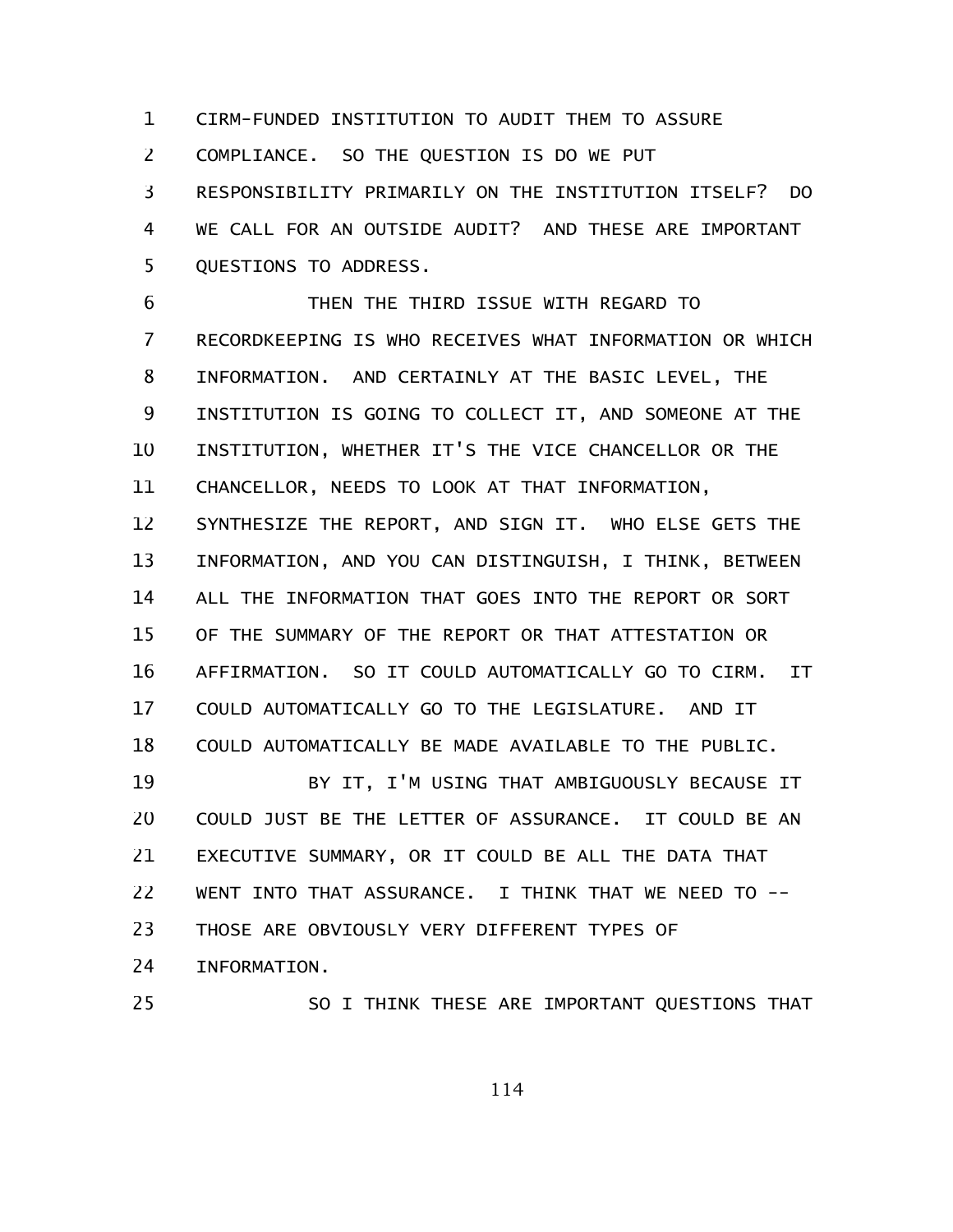I THINK TAKE US TO A LEVEL THAT OUR GROUP HASN'T REALLY DELVED INTO AND WHICH, AGAIN, THE GRANTS WORKING GROUP ALSO HAS NOT GOTTEN TO THIS LEVEL OF DEPTH AND COMPLEXITY. 1 2 3 4

NOW, THE NEXT SLIDE, THERE ARE ISSUES TO CONSIDER. AND I KNOW WHAT MAKES ALL THIS TOUGH IS THERE'S NOT JUST ONE ISSUE. I THINK WE START OUT WITH ACCOUNTABILITY AND TRANSPARENCY ARE REALLY IMPORTANT. I THINK THIS WORKING GROUP, AND I THINK I SPEAK FOR US ALL, REALLY STAND BEHIND IN A VERY STRONG FORCEFUL WAY, THE FACT THAT RESEARCHERS AND INSTITUTIONS SHOULD BE ACCOUNTABLE AND THAT THE PROCESS OF OVERSIGHT SHOULD BE TRANSPARENT. 5 6 7 8 9 10 11 12 13

NEXT SLIDE, BUT THERE ARE OTHER ISSUES THAT WE NEED TO KEEP IN MIND. AND ONE IS THAT WHAT IS REQUIRED FOR OTHER TYPES OF PUBLICLY FUNDED RESEARCH, AND THERE ARE RULES FOR BOTH RECORDKEEPING AND DISCLOSURES TO EITHER THE STATE OF CALIFORNIA OR NIH AND ASSURANCES REQUIRED FOR OTHER PUBLICLY FUNDED RESEARCH. AND I MEAN HERE NOT JUST THE NIH-FUNDED RESEARCH, BUT CALIFORNIA ACTUALLY FUNDS RESEARCH ON TOBACCO, BREAST CANCER, SMOKING CESSATION, A HOST OF SPECIAL PROGRAMS, WHICH DO HAVE RECORDKEEPING AND ASSURANCE REQUIREMENTS. I THINK IT WOULD BEHOOVE US TO SORT OF THINK ABOUT WHAT THOSE PROCEDURES ARE, AND ARE 14 15 16 17 18 19 20 21 22 23 24 25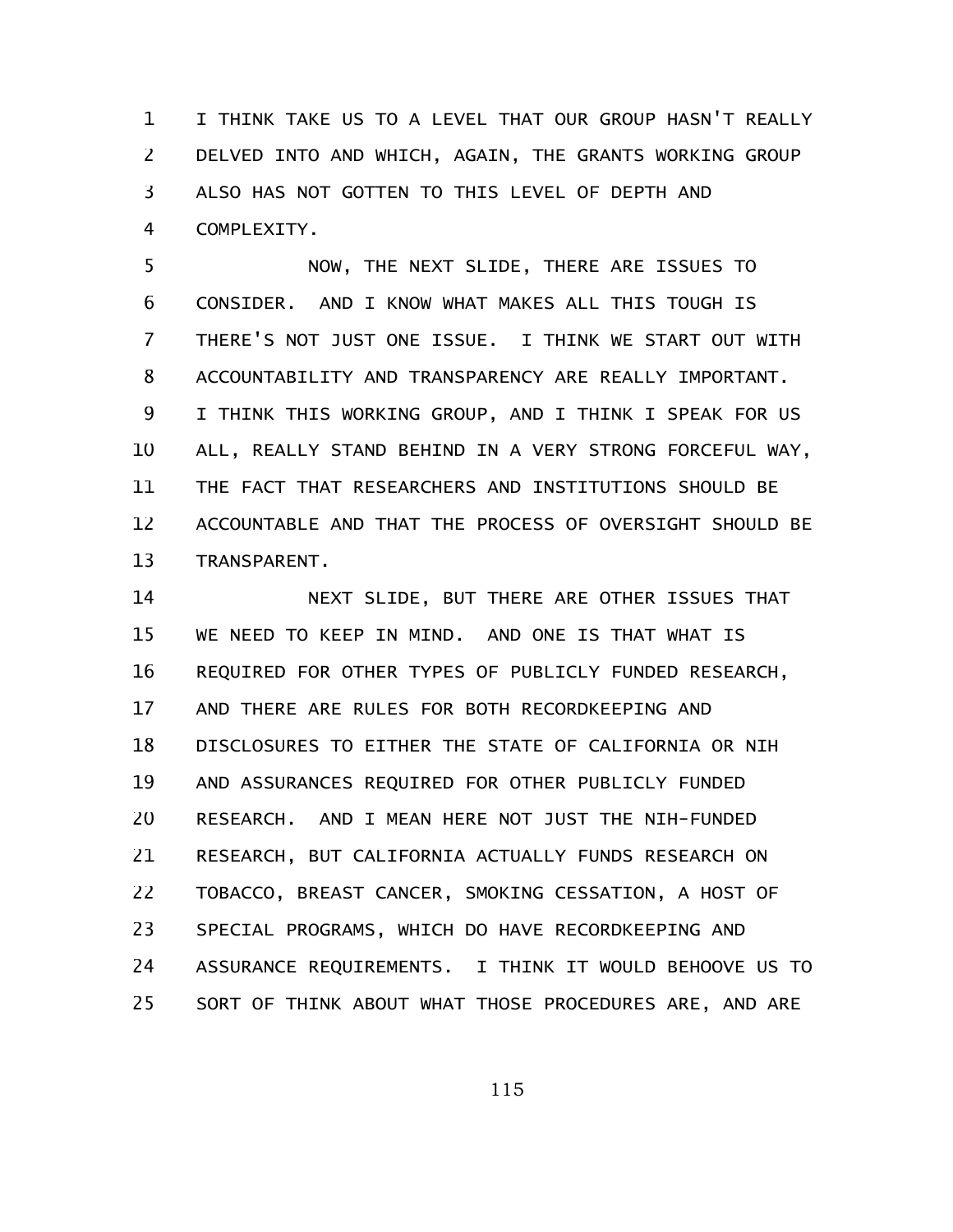THERE COMPELLING REASONS TO HAVE DIFFERENT REQUIREMENTS FOR RECORDKEEPING AND ASSURANCE AND PUBLIC DISCLOSURE IN THIS PARTICULAR TYPE OF RESEARCH. 1 2 3

AND FINALLY, I THINK DISCLOSURE AND REPORTING ARE GOOD, BUT THEY'RE NOT UNLIMITED GOODS OR ABSOLUTE GOODS. THERE'S A COST AND THERE'S TIME REQUIRED FOR REGULATION, REPORTING, AND AUDITING. AND I MUST SAY YOU NEED -- WE NEED TO THINK THROUGH SORT OF WHAT OUR BASIC STRATEGY IS. AS I TRY TO THINK ABOUT WHAT WE'VE DONE HERE IN THIS COMMITTEE, ONE OF THE THINGS WE'VE SAID IS THAT THIS IS A NEW AND DEVELOPING FIELD, AND THE OVERSIGHT AND REGULATIONS AND GUIDELINES ARE GOING TO HAVE TO EVOLVE AS WELL. 4 5 6 7 8 9 10 11 12 13

AND THERE'S A LOT OF TIME AND ENERGY THAT WE WANT TO SEE GO INTO DEVELOPING THE BEST WAYS OF OVERSIGHT, WORKING OUT SOME OF THE COMPLEXITIES, FOR INSTANCE, WHAT WE WERE TALKING ABOUT BEFORE THE BREAK, AND THAT WE ARE COMMITTED, I THINK, TO HELPING INSTITUTIONS DO THAT BETTER, BUT TRULY USING A QUALITY IMPROVEMENT MODEL, THAT WE SET THE ISSUE, CHALLENGE THEM TO THINK OF HOW TO CARRY OUT THOSE GOALS, GET THEM TALKING TO EACH OTHER AND WITH US AND OTHERS ABOUT HOW TO DO IT, WHAT WORKS IN DIFFERENT CIRCUMSTANCES, HOW TO DO IT BETTER. AND IT'S REALLY A QUALITY IMPROVEMENT MODEL AS OPPOSED TO A REGULATORY AND AUDITING MODEL. 14 15 16 17 18 19 20 21 22 23 24 25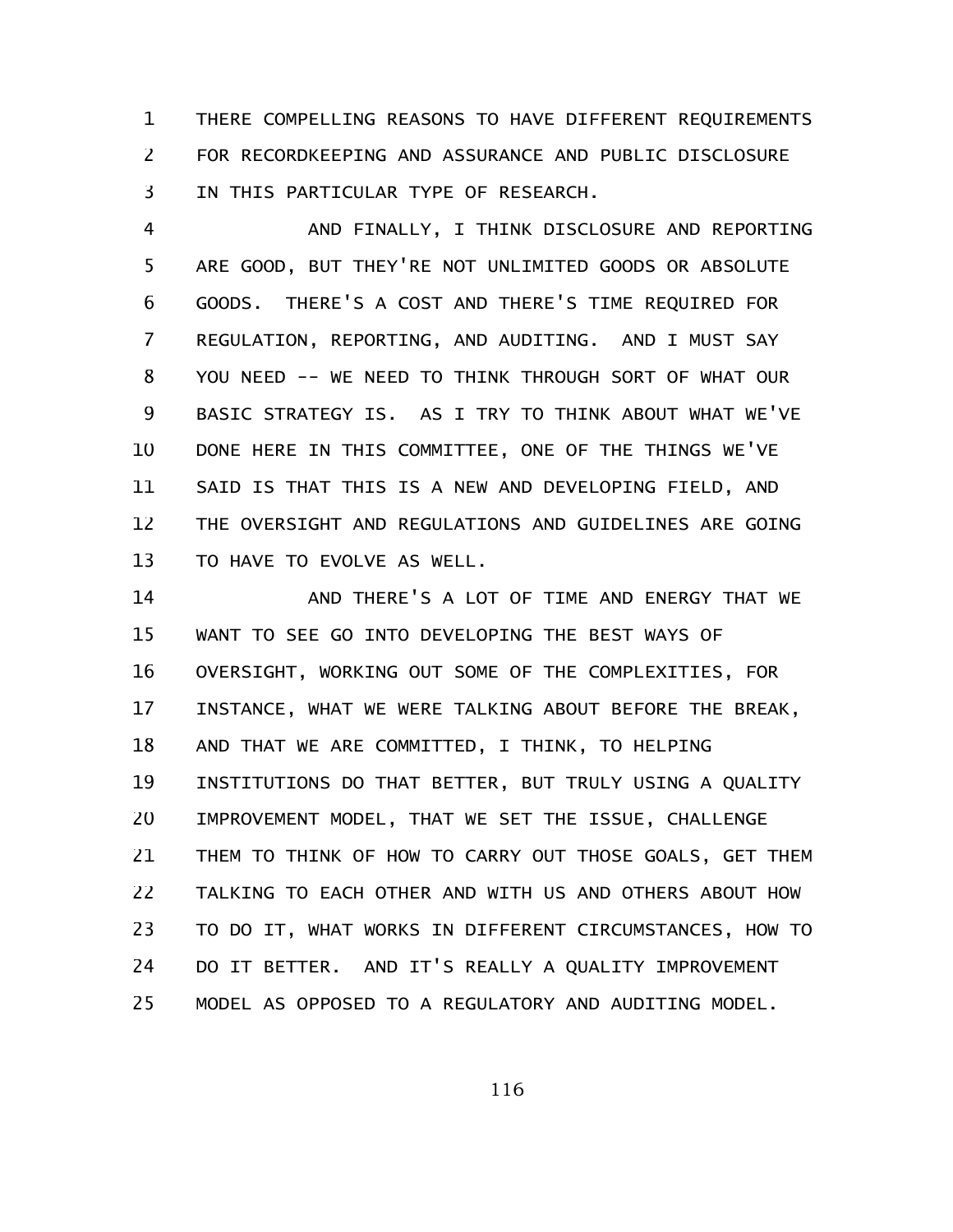AND, AGAIN, THOSE WHO ARE FAMILIAR WITH THE FEDERAL RESEARCH PROGRAM KNOW THAT OHRP HAS TRIED BOTH APPROACHES AND CURRENTLY IS IN A QUALITY IMPROVEMENT MODE AS OPPOSED TO A POLICING AND OVERSIGHT MODE. SO I THINK THAT WE NEED TO THINK THROUGH WHEN ARE AUDITS NECESSARY, WHEN ARE THEY REQUIRED, WHEN MIGHT THEY BE UNNEEDED AND ACTUALLY COUNTERPRODUCTIVE IN TERMS OF BOTH TIME, ENERGY, AND RESOURCES. 1 2 3 4 5 6 7 8

I THINK WE DO HAVE PROVISIONS IN OUR CURRENT REGULATIONS THAT CIRM CAN ALWAYS AUDIT ANY INSTITUTION IT FUNDS EITHER FOR CAUSE OR ON A RANDOM BASIS SO THAT CIRM HAS THE POWER TO REQUIRE ADDITIONAL INFORMATION TO ASSURE ITSELF THAT AN INSTITUTION IS IN COMPLIANCE. 9 10 11 12 13

WHAT THE COMMENTS WERE DIRECTED TO, I THINK, WAS THE NOTION THAT THAT KIND OF AUDITING AND INFORMATION ON THE DETAILS OF COMPLIANCE SHOULD BE AUTOMATIC AS OPPOSED TO WHEN CALLED FOR. SO THESE ARE IMPORTANT ISSUES. I THINK THEY'RE COMPLICATED ISSUES, AND I WANT TO AT LEAST GET A START THINKING ABOUT THESE ISSUES. 14 15 16 17 18 19 20

IF I MAY, JOHN SIMPSON IS HERE, AND YOU AND OTHERS REALLY WERE THE SORT OF PEOPLE WHO THOUGHT ABOUT THIS AND SORT OF PRESENTED IT. YOU WANT TO SAY SOMETHING NOW TO KIND OF HELP US GET STARTED, AND I KNOW THE COMMITTEE MEMBERS WILL ALSO. 21 22 23 24 25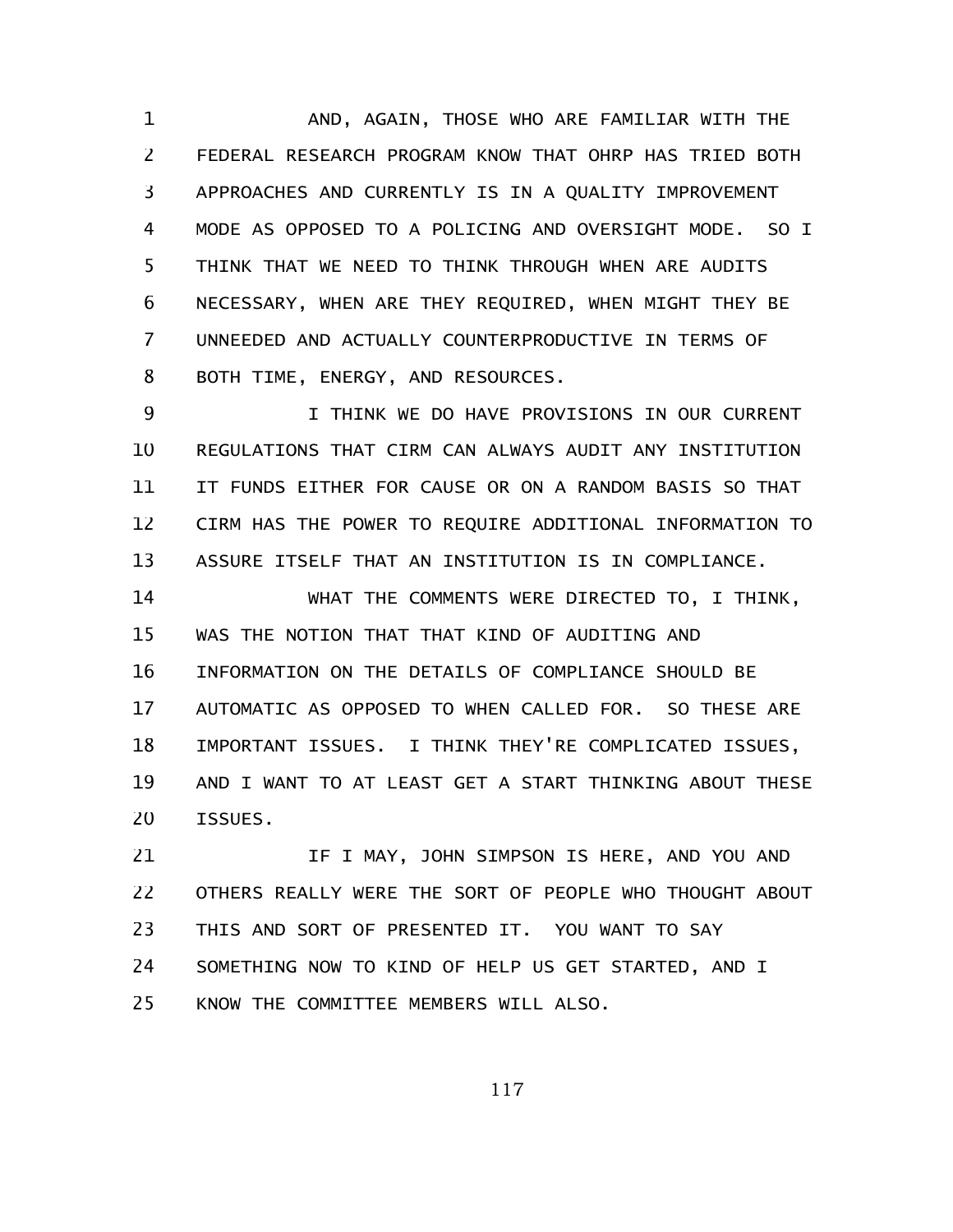MR. SIMPSON: JOHN SIMPSON, FOUNDATION FOR TAXPAYER AND CONSUMER RIGHTS. I THINK THE RECOMMENDATIONS THAT I'VE OFFERED -- 1 2 3

MR. LOMAX: JUST SORRY TO INTERRUPT YOU. THERE IS THE ORIGINAL COMMENT IN YOUR PACKET ATTACHED IN THAT COMPILATION OF LETTERS. 4 5 6

MR. SIMPSON: THAT'S EXACTLY WHAT I WAS GOING TO SAY, THAT IT SHOULD BE IN THE BACK. I REALLY FOCUSED ON THE ISSUES OF COMPLIANCE AND RECORDKEEPING. I DIDN'T FOCUS ON MOST OF THE OTHER ISSUES IN THESE STANDARDS. I'VE ALSO BEEN THINKING A LOT ABOUT INTELLECTUAL PROPERTY REGULATIONS AND THAT SORT OF THING, DEALING WITH A LOT OF THAT. 7 8 9 10 11 12 13

CHAIRMAN LO: JOHN, I'M SORRY TO INTERRUPT YOU. JUST SO YOU KNOW, THE FRONT PAGE LOOKS LIKE THIS, AND JOHN'S COMMENTS ARE ON PAGE 2, AND THE NEXT PAGE IS A LONG SET OF COMMENTS THAT'S A COMBINED SET OF COMMENTS FROM THE PRO-CHOICE ALLIANCE FOR REPRODUCTIVE RESEARCH AND THE CENTER FOR GENETICS AND SOCIETY. MR. SIMPSON: AND THEY HAVE VERY SIMILAR COMMENTS AS DO I HAVE. THE SECTION, I BELIEVE, IS 14 15 16 17 18 19 20 21

10040 AND 10120. SO IT'S INSTITUTIONAL ASSURANCES AND COMPLIANCE AND RECORDKEEPING. 22 23

I GUESS MY THOUGHT ON ALL OF THIS IS THAT WE'RE GOING DOWN A BRAND NEW ROAD, AND IT'S GOOD TO 24 25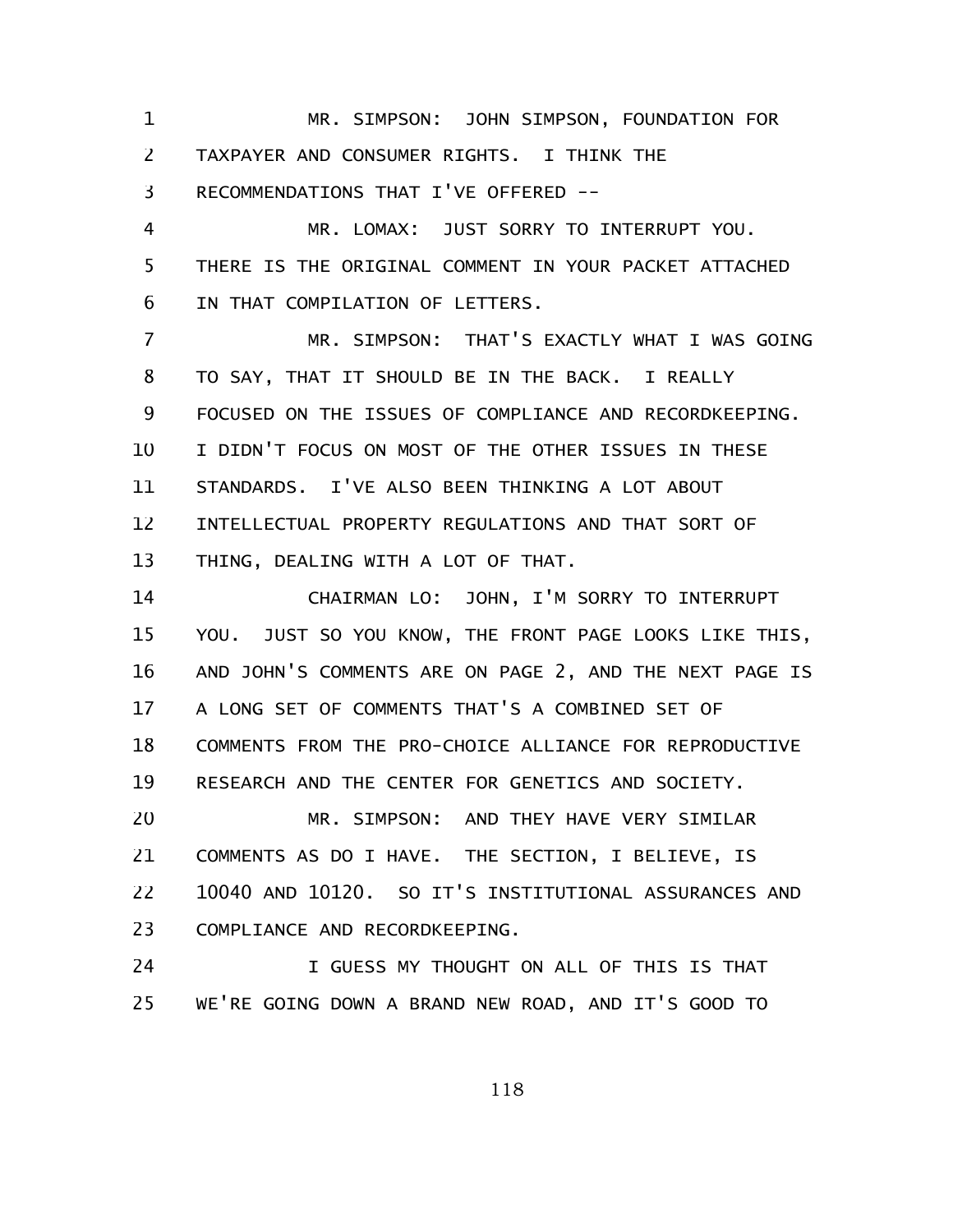SPECIFY AS MUCH AS POSSIBLE THE NEED FOR HOW THE RECORDS ARE GOING TO BE KEPT AND TO TRY AND GET RESPONSIBILITY AT THE HIGHEST LEVELS. AND THAT'S WHAT MOST OF THESE ARE ABOUT. 1 2 3 4

WE ALSO, I GUESS, HAVE SOME SKEPTICISM ABOUT THE POSSIBILITY OF GROUPS ESSENTIALLY WITHIN INSTITUTIONS TALKING TO THEMSELVES TOO MUCH AND REINFORCING THINGS. THAT'S WHY WE THINK AN IMPORTANT PART OF THIS WOULD BE A PROVISION FOR AN OUTSIDE AUDITOR. 5 6 7 8 9 10

AND, AGAIN, WE THINK THAT THE TRANSPARENCY THAT THIS WORKING GROUP HAS DEMONSTRATED REPEATEDLY IS ESSENTIAL TO THE WHOLE PROCESS. AND THAT'S WHY A LOT OF THESE THINGS WERE SUGGESTED SHOULD BE A PUBLIC RECORD SO THAT IT WOULD MADE AVAILABLE TO THE PUBLIC. THAT'S ESSENTIALLY WHERE I'M COMING FROM. I DON'T THINK I NEED TO GO OVER EACH PARTICULAR SUGGESTION, BUT THAT'S ESSENTIALLY OUR PHILOSOPHICAL 11 12 13 14 15 16 17 18

COMMENT. 19

CHAIRMAN LO: LET ME HELP TO GET US STARTED. AS WE LOOK AT SPECIFIC THINGS, I'M SURE YOU WILL WANT TO COMMENT ON. JUST BECAUSE THESE REALLY ARE A VERY NICE EXAMPLE OF HOW PUBLIC COMMENT HAS SORT OF PUT ISSUES BEFORE US THAT RAISED ISSUES THAT REQUIRE US TO GET INTO SOME GREATER DEPTH. DOES SOMEONE FROM THE 20 21 22 23 24 25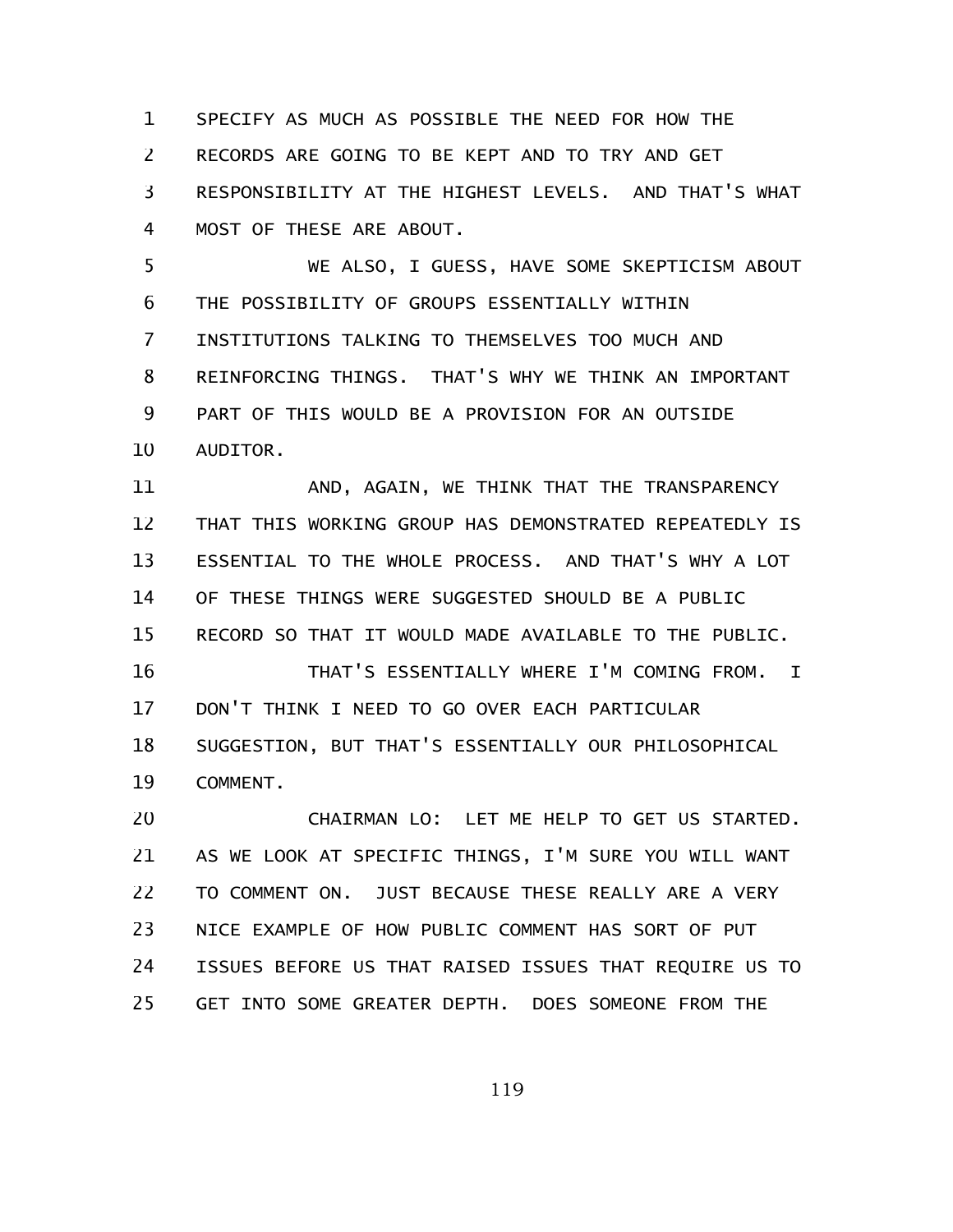PRO-CHOICE ALLIANCE FOR REPRODUCTIVE RESEARCH OR CENTER FOR GENETICS AND SOCIETY WANT TO MAKE AN OPENING STATEMENT SO YOU CAN HELP US GET STARTED. 1 2 3

MS. GREENFIELD: YEAH, I COMPLETELY AGREE WITH WHAT JOHN SAID. I'D ALSO LIKE TO SAY IS THE IDEA THAT IT IS SUCH A NEW FIELD. I THINK THE FOCUS IN OUR FEELINGS IS THAT IT'S SUCH A NEW FIELD WITH SO MANY DIFFERENT ETHICAL POSSIBILITIES ARISING. AND IN TERMS OF LOOKING AT JUST RECENT HISTORY AS WELL, THESE ARE SOME SUGGESTIONS. THANK YOU. 4 5 6 7 8 9 10

CHAIRMAN LO: COMMENTS FROM THE COMMITTEE? DR. PETERS: BERNIE, I'VE GOT A COUPLE THINGS THAT I'M THINKING ABOUT HERE WITH REGARD TO THIS PROPOSAL. I THINK IT'S A GIVEN THAT TRANSPARENCY HAS BEEN A HIGH VALUE SINCE WE BEGAN. SO THIS IS REALLY A MATTER OF HOW TO MAKE THINGS TRANSPARENT. IT'S NOT TURNING THINGS FROM OPAQUE TO BECOMING TRANSPARENT. 11 12 13 14 15 16 17

MY EARS PICKED UP A COMMENT THAT YOU MADE, BERNIE, ABOUT QUALITY CONTROL. AM I UNDERSTANDING THAT MAYBE THERE MIGHT BE A RELATIONSHIP BETWEEN ASSURANCE OF COMPLIANCE ON ONE HAND AND AUDITS THAT WOULD HAVE AS THE SECOND DUTY ENCOURAGING HIGH QUALITY, WHICH THEN LEADS ME TO ANOTHER QUESTION. AND WHAT'S THE RELATIONSHIP BETWEEN MERE COMPLIANCE ON THE ONE HAND AND WHAT'S HAPPENING WITH THE SCIENCE ON THE OTHER? 18 19 20 21 22 23 24 25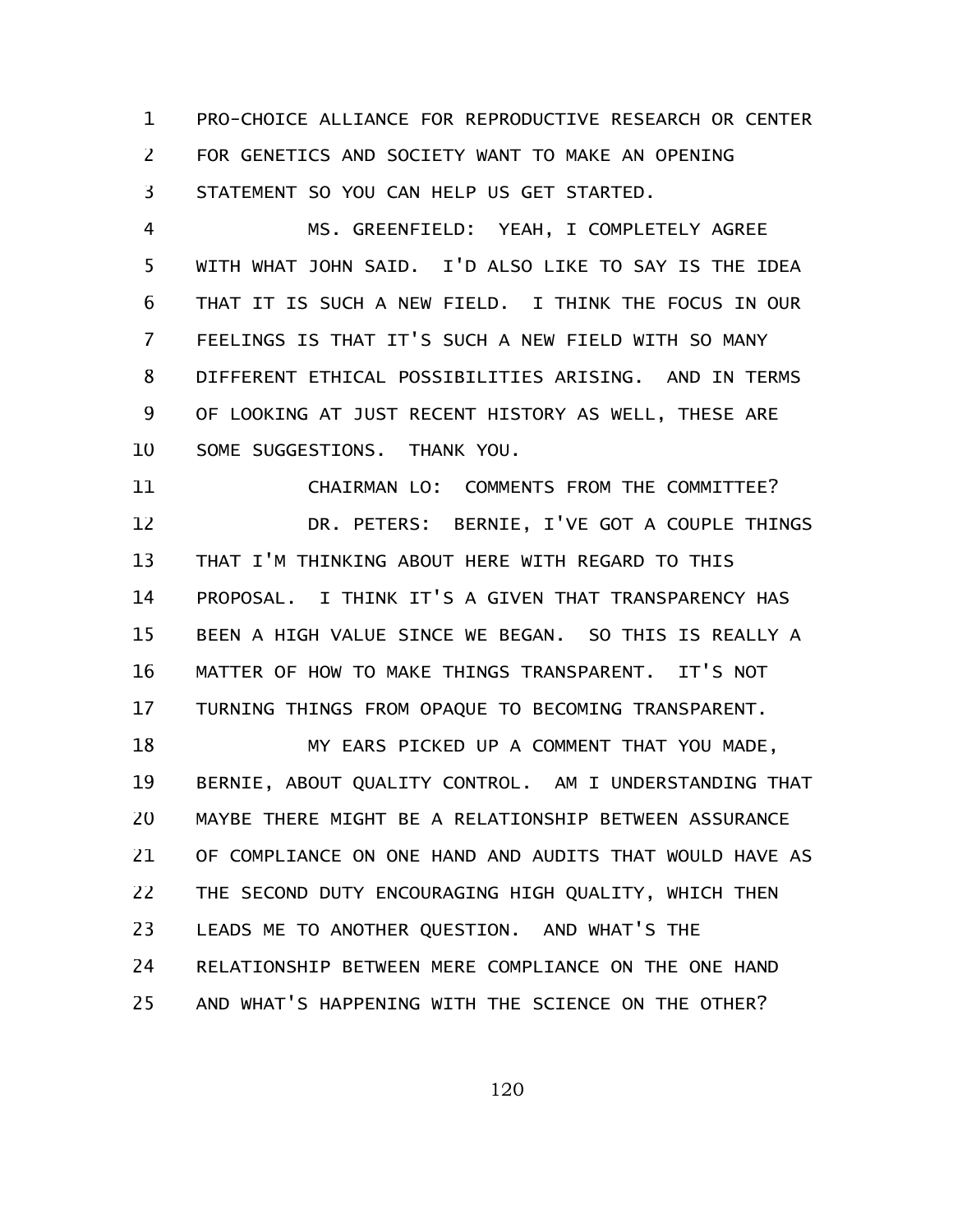WOULD THERE BE A CONNECTION BETWEEN THIS AND A FREE FLOW OF SCIENTIFIC INFORMATION? ARE WE TALKING ABOUT ALL RECORDS ON THE PART OF A GRANTEE BEING AVAILABLE? AT WHAT POINT WOULD THIS CONNECT WITH INTELLECTUAL PROPERTY PROTECTION? OR AM I MAKING SOMETHING MORE COMPLICATED THAN IT REALLY OUGHT TO BE? 1 2 3 4 5 6

MS. LANSING: WE WERE JUST TALKING ABOUT IT, SO YOU UNDERSTAND WE WERE LISTENING. WE HAVE A QUORUM NOW, AND WE'RE GOING LOSE IT IN THREE MINUTES. SO WE'RE QUESTIONING WHETHER WE SHOULD GO BACK AND TRY AND RESOLVE THINGS WITH A FULL QUORUM, WHICH WILL BE GREAT, AND ALSO GO BACK TO THE ONE THAT WE HAD TABLED BEFORE LUNCH, WHICH WAS CORD BLOOD. 7 8 9 10 11 12 13

CHAIRMAN LO: WE HAVE A QUORUM FOR THE NEXT THREE TO FOUR MINUTES, AND SO WE'RE MADLY TRYING TO SAY CAN WE TAKE FORMAL VOTES ON THINGS WE'D LEFT AS SENSE OF THE COMMITTEE. LET'S TRY AND DO THOSE FIRST. SOMEONE CAN HELP ME GO BACK TO WHAT WE DID JUST A MINUTE AGO ON CARE FOR COMPLICATIONS OF OOCYTE DONATION. WE'VE HAD NEW LANGUAGE PROPOSED. MS. LANSING: WHY DON'T YOU GO BACK AND GIVE US ALL THE STUFF. 14 15 16 17 18 19 20 21 22

CHAIRMAN LO: SO THIS, JON AND SHERRY, THIS  $IS$  --23 24

25

MS. LANSING: NO, I KNOW WHAT THIS IS.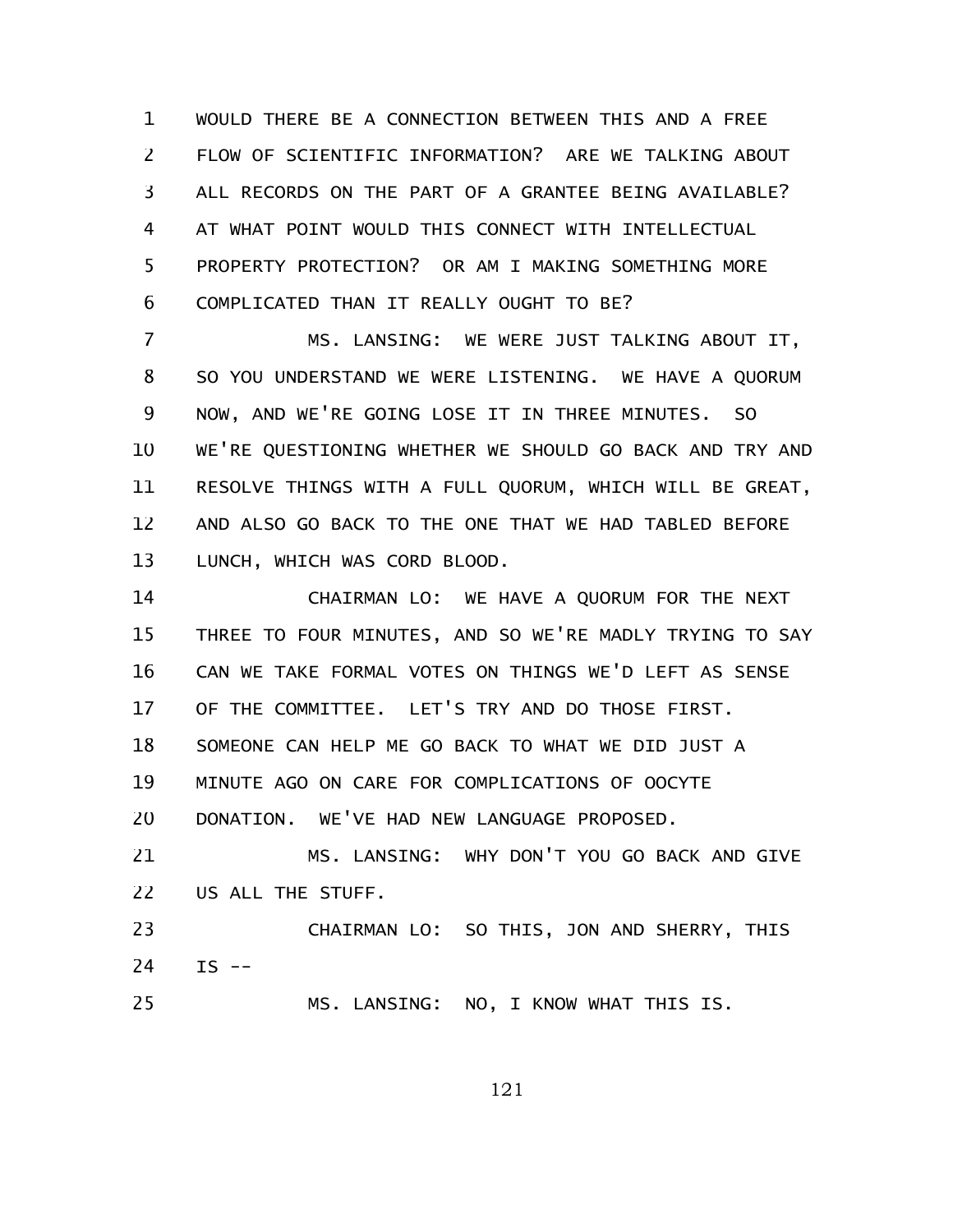CHAIRMAN LO: SO, JON, THIS IS LANGUAGE ABOUT PAYMENT FOR COMPLICATIONS OF -- DIRECT AND PROXIMATE COMPLICATIONS OF OOCYTE DONATION AND CIRM-FUNDED RESEARCH, TO MAKE IT AVAILABLE AT NO COST TO THE DONOR WITH CHANGES TO LEAVE IT UP TO THE INSTITUTION AS TO HOW THEY GO ABOUT IT. MS. LANSING: OUTSIDE THIRD PARTY. I'M COMFORTABLE WITH THAT. CHAIRMAN LO: THE REST OF US VOTED TO ACCEPT, BUT WE WERE SHORT A QUORUM. MR. SHESTACK: I ACCEPT. I'M IN FAVOR OF THAT. CHAIRMAN LO: THAT'S NOW A FORMAL VOTE OF THE COMMITTEE. MS. LANSING: GO BACK TO THE FIRST TWO. CHAIRMAN LO: ALTA, DO YOU WANT TO PROPOSE THIS LANGUAGE THAT YOU WORKED ON AT THE BREAK? WE NOW HAVE A QUORUM FOR A MINUTE. MS. CHARO: SURE. SO CAN WE THROW IT UP ON THERE? CHAIRMAN LO: THIS IS THE ISSUE OF CONSENT FOR CORD BLOOD DONATION. MS. CHARO: IF NOT, I CAN JUST READ IT OUT. CHAIRMAN LO: IT'S NOT ON MY SET. MS. CHARO: I E-MAILED IT TO GEOFF. 1 2 3 4 5 6 7 8 9 10 11 12 13 14 15 16 17 18 19 20 21 22 23 24 25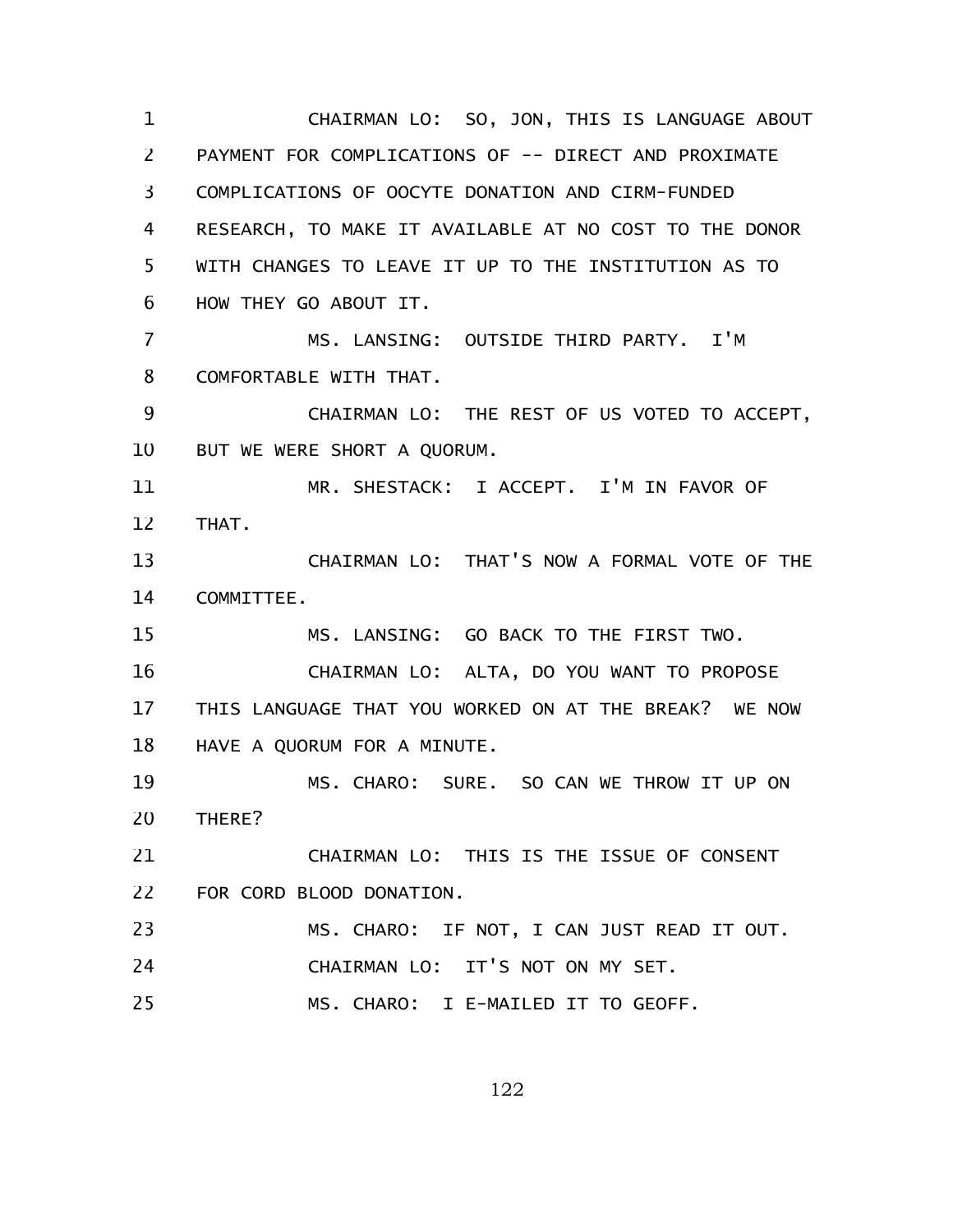MS. LANSING: TELL ME HOW YOU CHANGED THE ORIGINAL LANGUAGE. 1 2

MS. CHARO: GOT RID OF THE WORD "PROGENITOR," GOT RID OF TALKING ABOUT THE DONATION AND FOCUSED, INSTEAD, ON THE MATERIALS THAT CAN BE USED IN THE CIRM-FUNDED RESEARCH. RETAINED, BECAUSE I WASN'T SURE WHERE THE POLICY WAS GOING, BUT FOR THE MOMENT WE WERE KEEPING, I THOUGHT, THE ORIGINAL POLICY OF THE TWO-PERSON CONSENT. SO BY EXPLICITLY LIMITING IT TO RESEARCH THAT USES PLACENTA, CORD, OR CORD BLOOD FOR RESEARCH THAT IS INTENDED TO DERIVE NEW LINES, THUS GETTING AWAY FROM ANYTHING THAT HAD TO DO WITH AUTOLOGOUS TREATMENT, THAT WE WOULD ASK -- THERE IT IS. FOR CIRM-FUNDED RESEARCH THAT USES UMBILICAL CORD, CORD BLOOD, OR PLACENTA AND IS INTENDED TO DERIVE NEW COVERED STEM CELL LINES FOR USES OTHER THAN AUTOLOGOUS TREATMENTS, INFORMED CONSENT OF BOTH PERSONS NAMED ON THE BIRTH CERTIFICATE IS REQUIRED. THE INFORMED CONSENT SHALL INCLUDE A STATEMENT AS TO WHETHER THE RESULTING STEM CELL LINES MAY BE AVAILABLE FOR AUTOLOGOUS TREATMENT IN THE FUTURE. SO THE IDEA WAS TO TRY TO CLEAR AWAY ANY 3 4 5 6 7 8 9 10 11 12 13 14 15 16 17 18 19 20 21 22

CONFUSION ABOUT CORD BLOOD OR OTHER MATERIALS THAT ARE BEING DONATED FOR THE THERAPEUTIC PURPOSES OF AUTOLOGOUS TRANSPLANT FOR THE NEWBORN OR FOR A NEW 23 24 25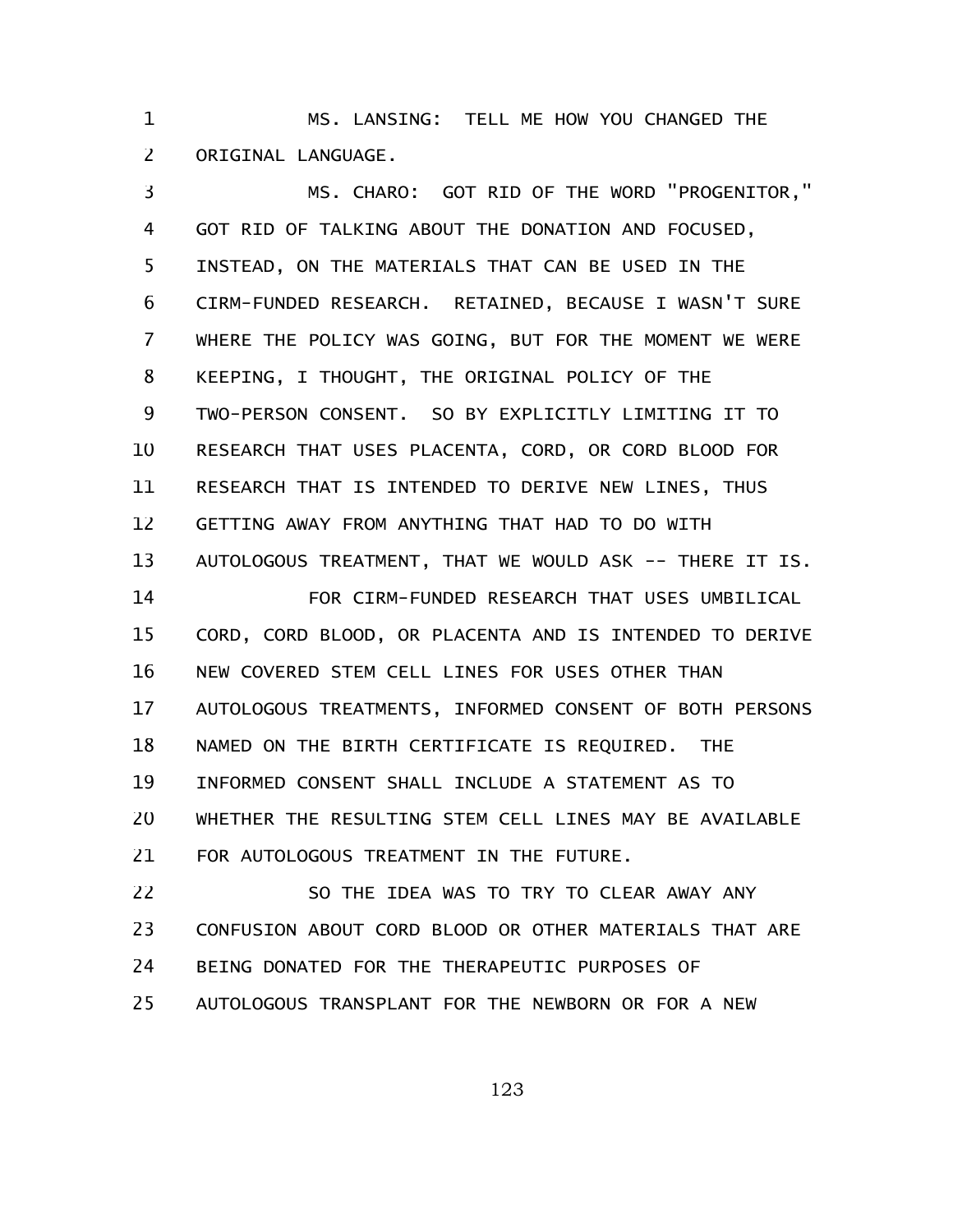RELATIVE ESSENTIALLY, BUT WE UNDERSTAND THAT NOW WE'RE TALKING ONLY ABOUT THINGS THAT ARE BEING DONATED FOR RESEARCH PURPOSES TO DEVELOP NEW STEM CELL LINES. STILL DOWN THE LINE IN THE FUTURE THERE MIGHT BE A POSSIBILITY OF A THERAPEUTIC USE, BUT THIS FOCUSES ON THINGS THAT ARE INTENDED FOR RESEARCH PURPOSES. 1 2 3 4 5 6

BIRTH -- WHY ARE YOU CONFUSED? WHAT CAN WE DO? 7 8

MS. LANSING: EXCUSE ME. 9

MR. SHESTACK: IT'S A WAY OF JUST STATING WHAT IS KOSHER. IT'S NOT HOW TO KOSHER IT. IT'S NOT SAYING EVERYONE HAS TO KOSHER IT. IT'S JUST SAYING IF YOUR FUNDS -- IF YOU'RE CIRM FUNDED, THIS IS WHAT IS PERMISSIBLE. CORD BLOOD FROM A BANK THAT FOLLOWS THESE STANDARDS ARE PERMISSIBLE FOR YOU TO USE. SO IT'S SORT OF SIMPLE IN THAT WAY. 10 11 12 13 14 15 16

MS. CHARO: EXACTLY. CORD BLOOD WILL BE COLLECTED IN MY MANY DIFFERENT WAYS BY MANY DIFFERENT PLACES, AND THEY CAN ALL DO WHAT THEY WANT. IF YOU WANT TO USE MATERIALS FROM THAT BANK OR FROM ANY OTHER SOURCE OF CORD BLOOD IN YOUR CIRM-FUNDED RESEARCH, WHAT YOU HAVE TO BE ABLE TO ASSURE IS THAT YOUR MATERIALS ORIGINALLY CAME ACCOMPANIED BY CONSENT FROM BOTH PERSONS THAT ARE NAMED ON THE BIRTH CERTIFICATE. MR. SHESTACK: AND THEY KNEW THAT IT WOULD BE 17 18 19 20 21 22 23 24 25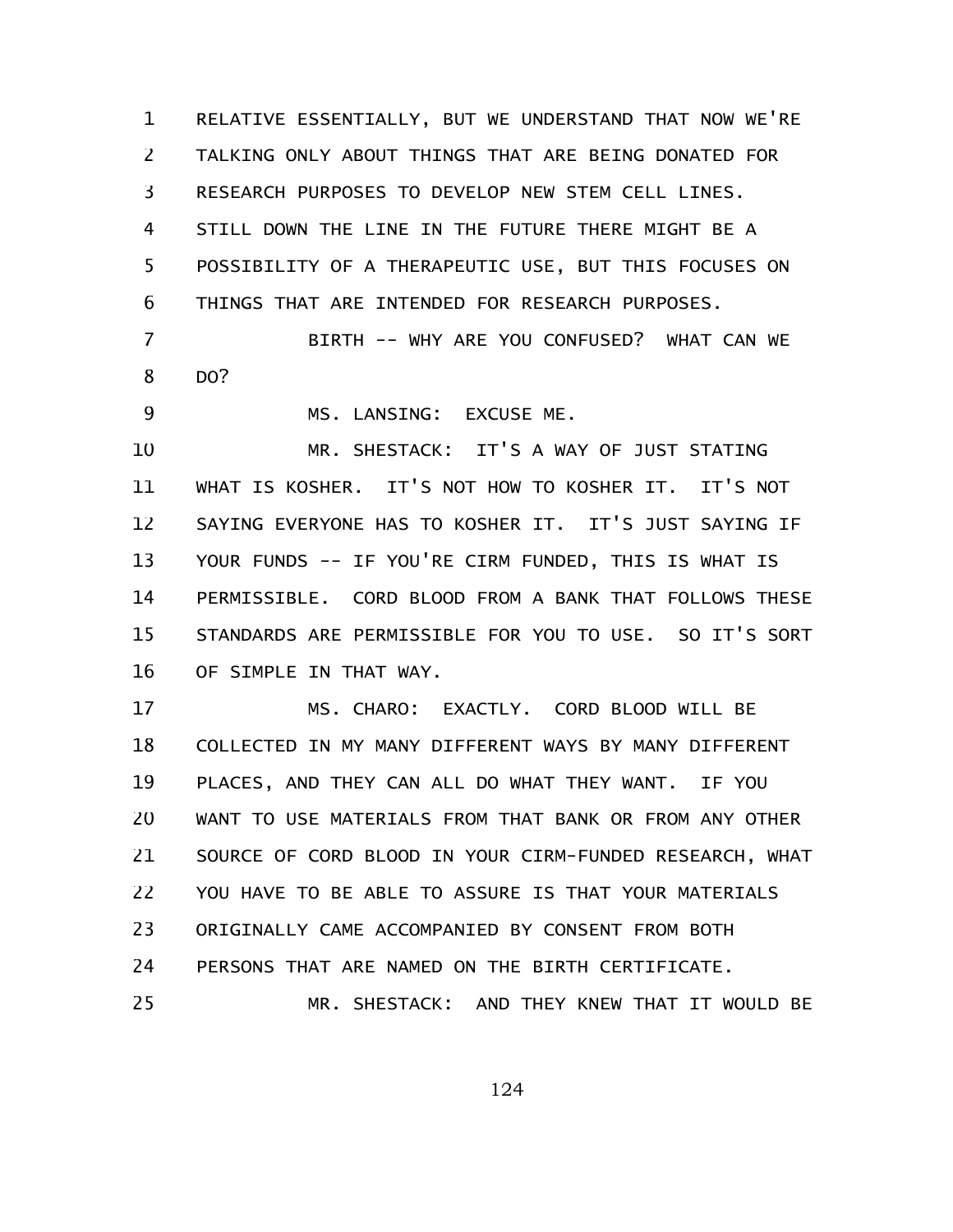CONSENT FOR BLANKET RESEARCH USE OR WHATEVER WAS THEN BEING AVAILABLE. IN FACT, THAT WOULD WORK. MS. LANSING: JUST LET ME ASK YOU A QUESTION AS THE LAY PERSON. MS. CHARO: IF IT'S NOT CLEAR, IT SHOULD BE REWRITTEN. MS. LANSING: SO IN OTHER WORDS, I JUST WANT TO BE SURE THIS DOESN'T TOUCH IF YOU DON'T KNOW WHO THE GENETIC PERSON IS FOR AUTOLOGOUS -- FOR THE CHILD. DOESN'T TOUCH. MS. CHARO: CAN WE SOMEHOW GET THAT THING --MS. LANSING: I KNOW. I SEE THAT. I JUST WANT TO MAKE SURE. MR. SHESTACK: THIS BASICALLY SAYS YOU GOT TO HAVE CONSENT FROM BOTH. MS. LANSING: NOT IF JUST FOR YOUR OWN CHILD. MR. SHESTACK: THEN WE WOULDN'T BE -- MS. CHARO: SHERRY, WHAT WE MIGHT WANT TO DO IS ALTER THIS SLIGHTLY AND SAY INFORMED CONSENT OF ALL PERSONS NAMED ON THE BIRTH CERTIFICATE. THAT COVERS SITUATIONS WHERE THERE'S ONLY ONE NAMED ON THE BIRTH CERTIFICATE, WHICH WILL BE A PREDICTABLE KIND OF EVENT, RIGHT. SO WE'LL CHANGE BOTH TO ALL. MS. LANSING: EXCELLENT. SO INFORMED CONSENT OF ALL PERSONS ON THE BIRTH CERTIFICATE, WHICH COULD BE 1 2 3 4 5 6 7 8 9 10 11 12 13 14 15 16 17 18 19 20 21 22 23 24 25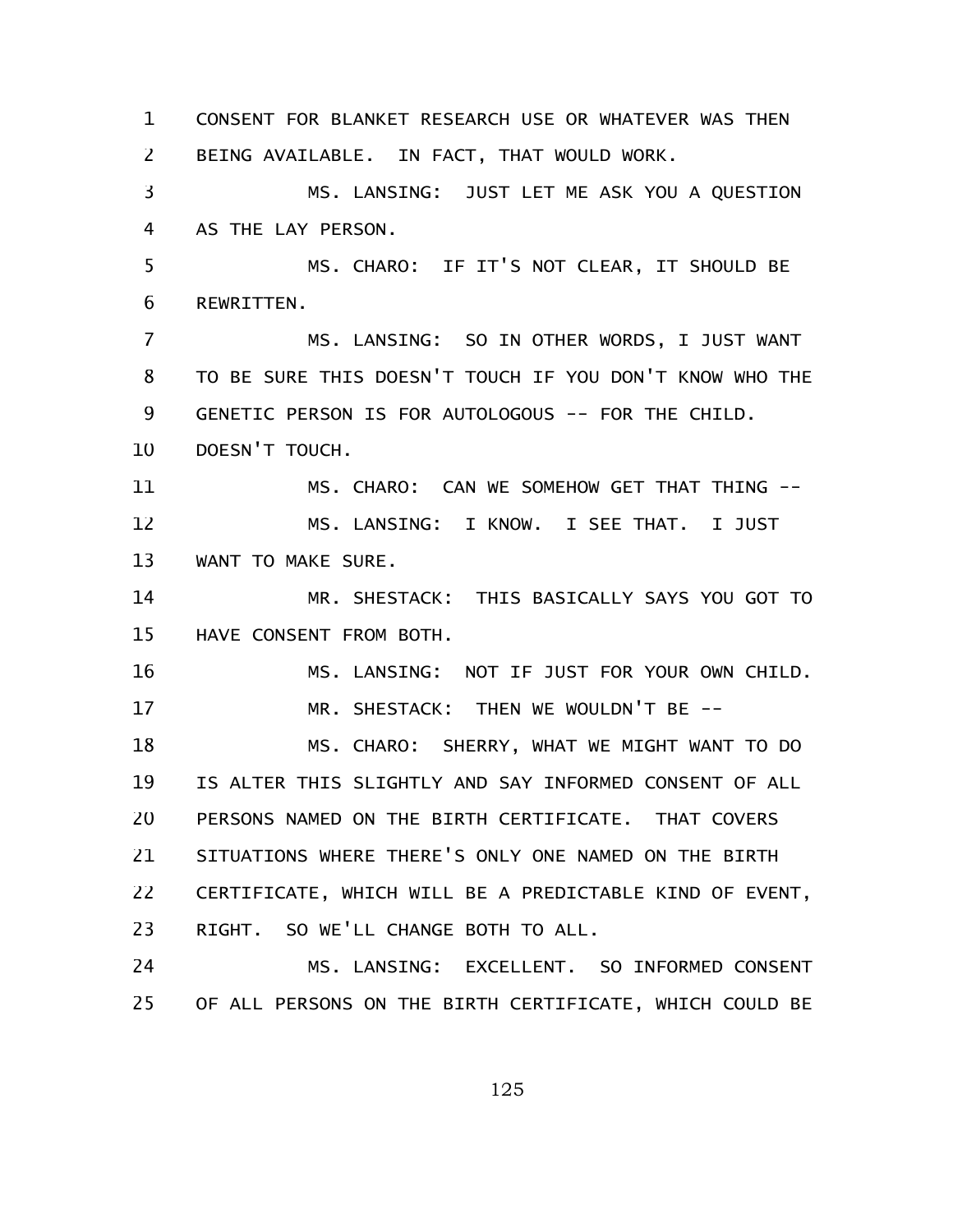JUST ONE, IS REQUIRED. 1

NOW MY QUESTION IS YOU'RE NOT ON THE BIRTH CERTIFICATE, BUT IT'S YOUR GENETIC MATERIAL. MS. CHARO: CORRECT. MS. LANSING: AND YOU'RE SAYING TO ME WE DON'T HAVE TO GET THEIR CONSENT? MS. CHARO: YES. THIS IS THE CHOICE WE'RE BEING FACED WITH, RIGHT. IN A PERFECT WORLD WHERE WE WANT TO BE COMPLETELY PROTECTIVE OF EACH INDIVIDUAL'S PRIVILEGE TO REFUSE PARTICIPATION IN RESEARCH AND TO REFUSE INDIRECT PARTICIPATION IN RESEARCH, WE WOULD BE ABSOLUTELY INTENT UPON IDENTIFYING THE PATERNAL GENETIC LINE AND GET THAT GUY'S ACTUAL CONSENT OR REFUSAL. THE COMPROMISE HERE IS TO FOCUS ON THOSE PERSONS NAMED ON THE BIRTH CERTIFICATE, AND THE COMPROMISE HERE IS BASED ON THE FOLLOWING. THAT THE LATEST STUDIES THAT CAME OUT ABOUT TWO WEEKS AGO SUGGEST THAT ONLY ABOUT 3 TO 7 PERCENT OF THE PATERNITY ATTRIBUTIONS ARE MISTAKEN, SO BIRTH CERTIFICATE NAMES ARE A NOT PERFECT, BUT REASONABLY GOOD PROXY FOR THE GENETIC FATHER. SECOND, RIGHT, THAT THIS IS AN AREA IN WHICH THERE ARE TWO KINDS OF INTERESTS THAT ARE BEING 2 3 4 5 6 7 8 9 10 11 12 13 14 15 16 17 18 19 20 21 22 23

IMPLICATED, PRIVACY AND CONTROL OVER RESEARCH AND WHERE THE GENETIC FATHER IS NOT BEING IDENTIFIED, THE PRIVACY 24 25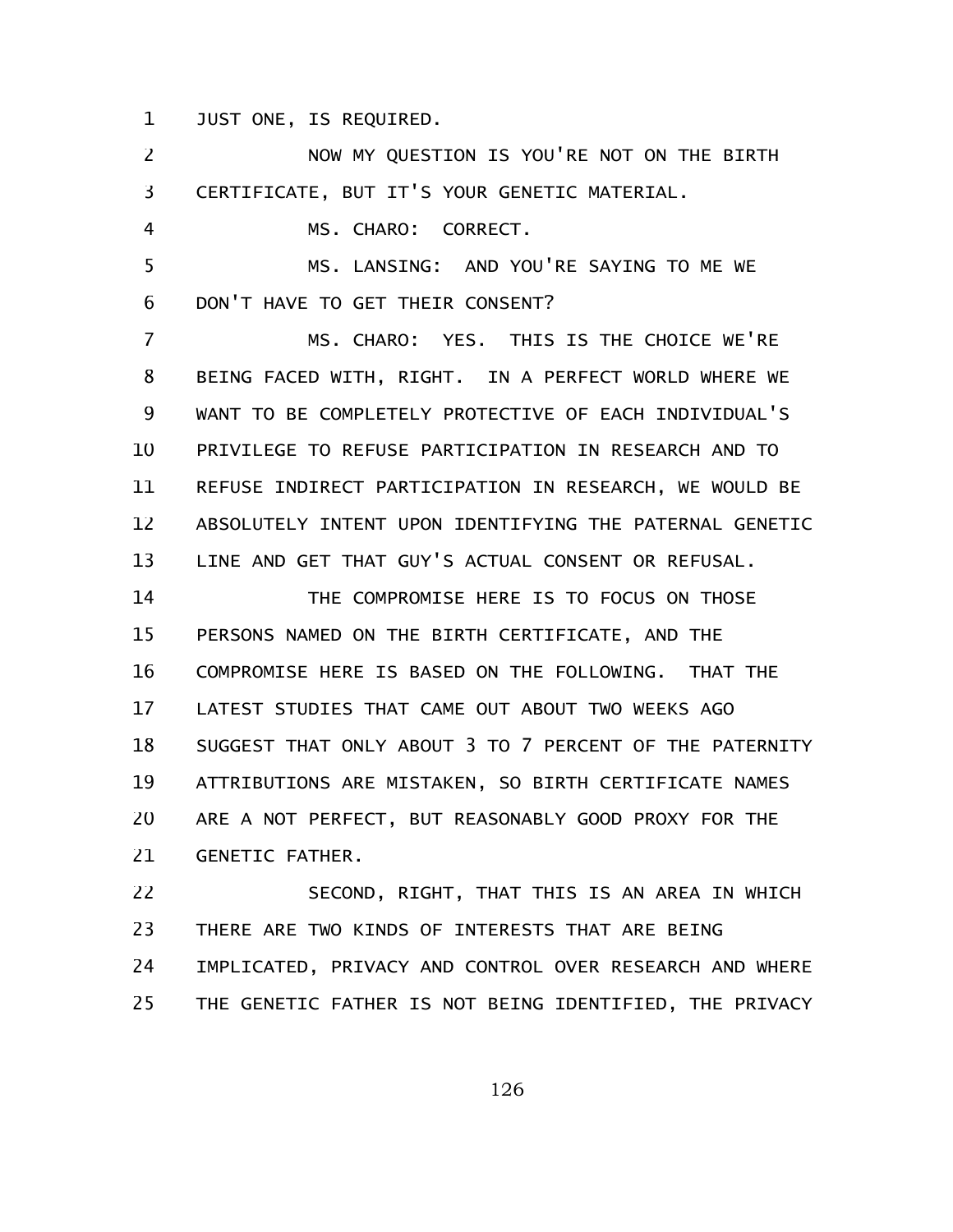INTEREST AT LEAST IS NOT BEING IMPLICATED. 1

THIRD, THAT UNLIKE THE AREA WHERE IT IS A SPERM DONOR AND AN EMBRYO DONATION, THIS IS NOT AN AREA THAT IS NEARLY AS MUCH OF A MORAL HOT BUTTON BECAUSE IT DOESN'T INVOLVE THE DESTRUCTION OF AN EMBRYO, WHICH IS ONE OF THE THINGS THAT DROVE THE INCREDIBLY SOLICITOUS ATTITUDE TOWARDS ANONYMOUS SPERM DONORS IN THE AREA OF IVF EMBRYO DONATION FOR RESEARCH, BUT HERE IT'S JUST CORD BLOOD. SO THE DEGREE TO WHICH WE'RE LIKELY TO OFFEND PEOPLE BY THE UNKNOWN USE OF THEIR OFFSPRING'S BODY MATERIALS IN RESEARCH SEEM TO BE LOWER. 2 3 4 5 6 7 8 9 10 11

AND FINALLY, IN LIGHT OF THE COMMENTS ABOUT THE POSSIBILITIES FOR CONFUSION AND DISPUTE OVER WHO IS THE RIGHT PERSON, AGAIN, BIRTH CERTIFICATE, WHICH IS, I THINK, FRANCINE'S SUGGESTION, SEEMED TO BE A KIND OF PROXY, A PRACTICAL PROXY, BUT IT'S NOT PERFECT. IT IS ABSOLUTELY NOT PERFECT. 12 13 14 15 16 17

MS. LANSING: CAN I JUST ASK SOME QUESTIONS? AGAIN, THIS WOULDN'T BOTHER ME PERSONALLY, BUT I'M JUST TRYING TO SAY -- LET ME JUST GO TO A SPERM DONOR. MAYBE I DON'T UNDERSTAND THIS AT ALL. IF YOU'RE A SPERM DONOR, DO YOU SIGN WHEN YOU'RE SPERM DONOR? I DON'T THINK YOU DO, BUT I'M JUST ASKING. YOUR SPERM CAN BE USED FOR REPRODUCTION, BUT YOU DON'T SAY THAT YOUR SPERM CAN BE USED FOR SCIENCE OR DO YOU? 18 19 20 21 22 23 24 25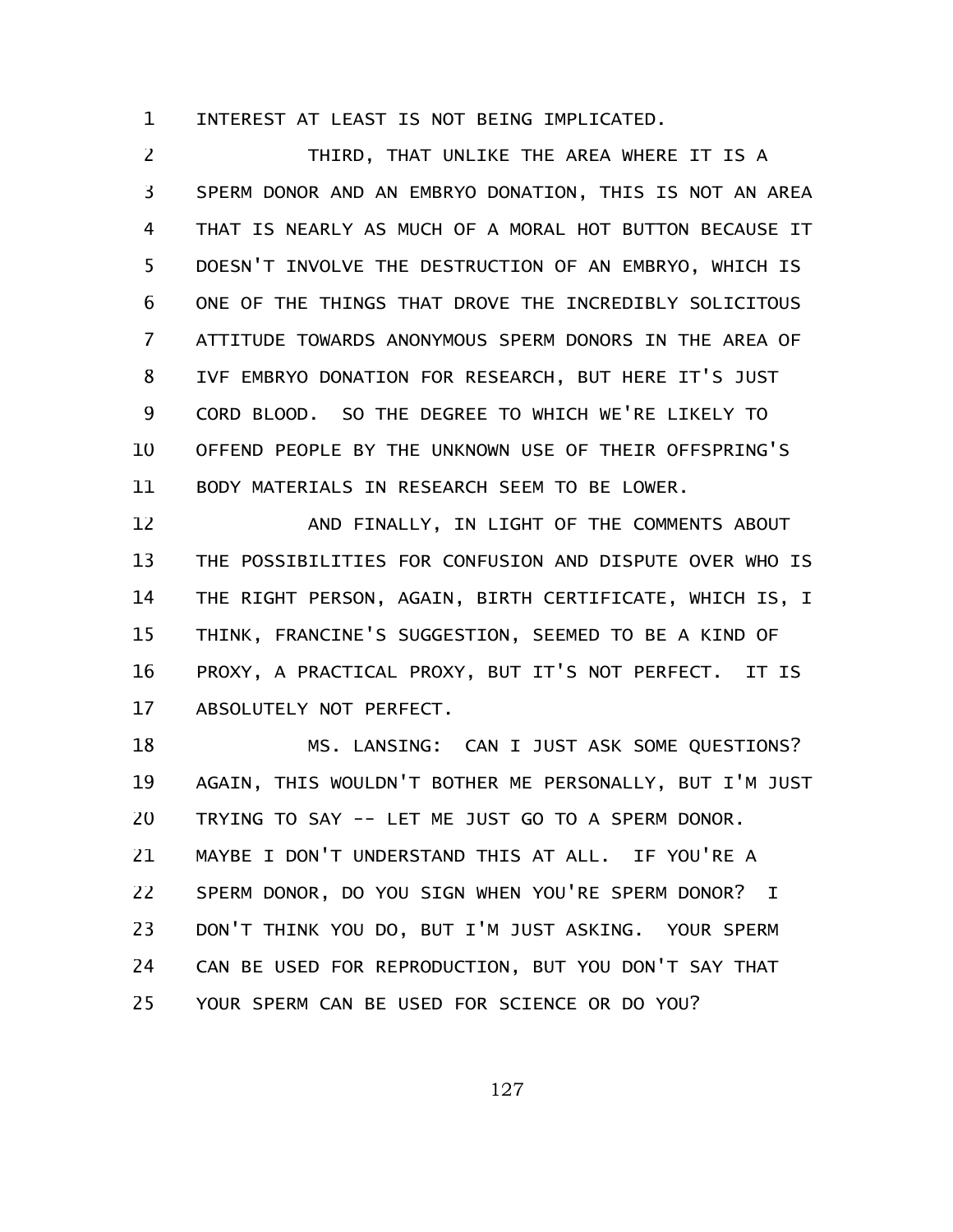DR. OLDEN: I'D LIKE TO ALSO PUT ON THAT AN OOCYTE DONOR. I'D LIKE FOR PEOPLE TO ANSWER THAT. IS THERE A RESPONSIBILITY TO CONSENT THAT INDIVIDUAL? I WOULD SAY THERE IS A RESPONSIBILITY. 1 2 3 4

DR. TAYLOR: I AGREE AND I THINK IN THE PAST, WE REALLY HAVEN'T HAD THESE OPPORTUNITIES OR ISSUES. BUT CLEARLY AT UC SAN FRANCISCO, WE HAVE SPECIFIED THAT BOTH SPERM AND EGG DONORS NEED TO CONSENT UP FRONT FOR THE USE OF THOSE MATERIALS IN A KIND OF NONREPRODUCTIVE WAY. AND SO I THINK THAT THAT'S GOING FORWARD. 5 6 7 8 9 10

MS. LANSING: HERE'S WHAT, I GUESS, I'M SAYING. I KEEP COMING BACK TO THE SAME THING. ALTA, I SO RESPECT WHAT YOU'RE TRYING TO DO. I GUESS WHAT I'M SAYING IS WE HAD THIS ORIGINAL LANGUAGE WHICH PROTECTED THE SPERM DONOR, PROTECTED THE OOCYTE DONOR, MAYBE CUT US OUT OF SOME RESEARCH, BUT AT THIS POINT LEFT US PLENTY OF PEOPLE TO DO RESEARCH WITH AND DIDN'T LEAVE SOMEBODY SAYING, "WAIT A MINUTE. I GAVE MY SPERM OR I GAVE MY EGG. I HAD NO IDEA THAT YOU WERE GOING TO" -- MS. CHARO: THIS ISN'T ABOUT SPERM AND OOCYTE DONORS WHOSE EMBRYOS ARE NOW BEING REDIRECTED INTO RESEARCH. THIS IS ABOUT CORD BLOOD AND PLACENTAL MATERIAL FROM A NEWBORN, SO IT'S A DIFFERENT SITUATION. MS. LANSING: BUT YOUR SPERM IS WHAT GAVE  $ME$  --11 12 13 14 15 16 17 18 19 20 21 22 23 24 25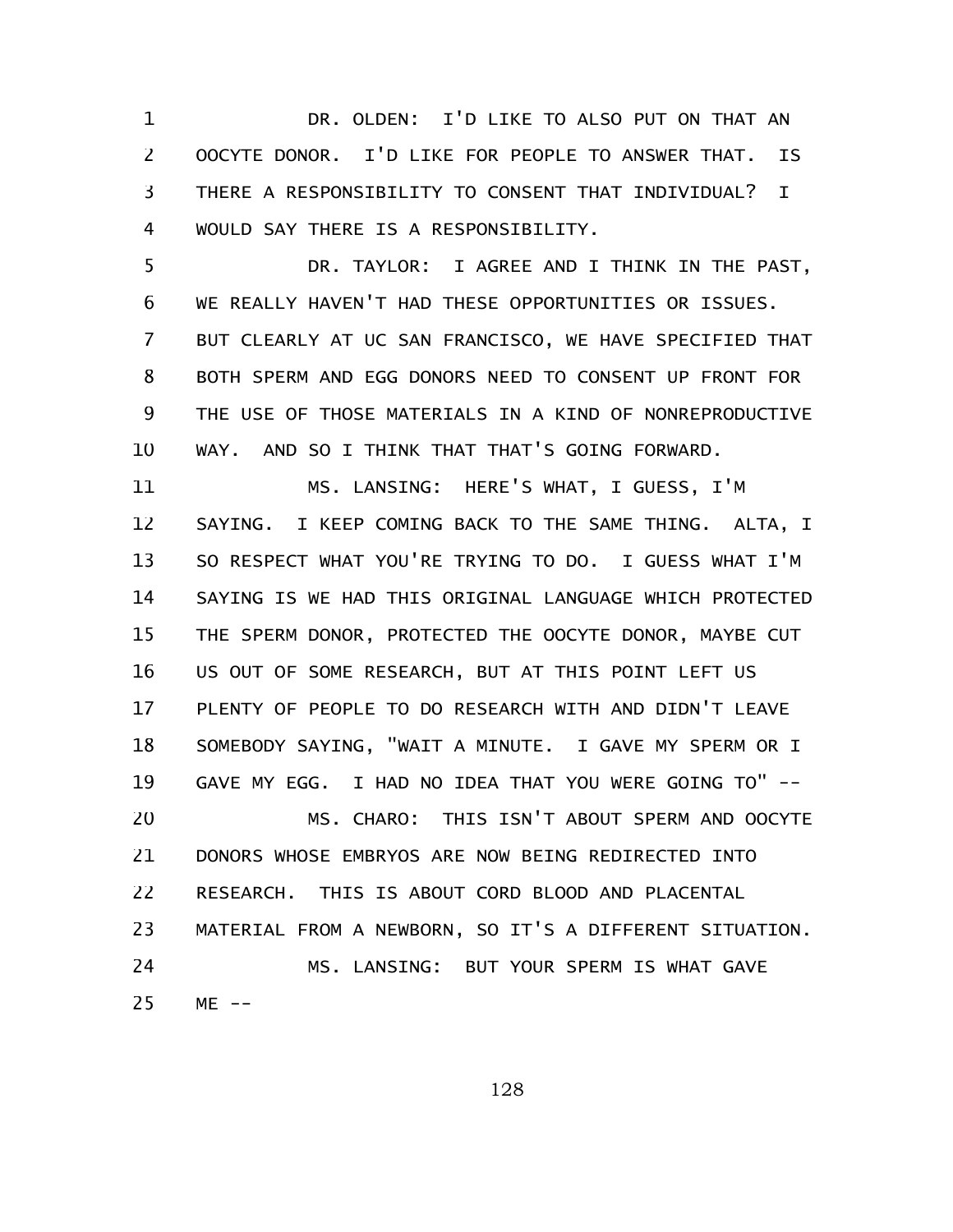DR. PRIETO: THERE COULD CONCEIVABLY BE AN OOCYTE DONOR AND A SPERM DONOR INVOLVED IN IN VITRO FERTILIZATION, NEITHER OF WHICH WOULD BE ON THE BIRTH CERTIFICATE. 1 2 3 4

MS. CHARO: AGAIN, THIS IS WHY I KEEP ASKING. IT'S NOT A MATTER OF RESPECT. I'M JUST TRYING TO FIGURE OUT WHAT EVERYBODY WANTS TO HAVE WRITTEN DOWN. BUT THE KEY QUESTION HERE IS WHETHER OR NOT WE FEEL THAT IT IS NECESSARY TO BE AS SOLICITOUS HERE AS WE ARE IN THE SITUATION WHICH IT INVOLVES AN UNEXPECTED DIVERSION OF EMBRYOS FROM REPRODUCTIVE OUTCOMES TO RESEARCH OUTCOMES. THAT'S AN AREA WHERE WE ALL KNEW THAT LOTS OF PEOPLE HAVE LOTS OF MORAL OBJECTIONS, AND SO YOU GO TO THE NTH DEGREE TO GET CONSENT BEFORE IT HAPPENED. HERE THERE'S NO DESTRUCTION OF AN EMBRYO. THE ONLY THING THAT'S GOING ON IS THAT CORD BLOOD IS BEING COLLECTED FOR RESEARCH PURPOSES. 5 6 7 8 9 10 11 12 13 14 15 16 17

DR. PRIETO: IT MAY BE CREATING CELL LINES WHICH WOULD GO FORWARD AND BE SUITABLE FOR TRANSPLANTATION CARRYING YOUR GENETIC MATERIAL. 18 19 20

MS. CHARO: TO THE EXTENT THAT THAT'S A PRIVACY ISSUE, IF YOU'RE UNKNOWN, THEN YOUR PRIVACY CAN'T BE IMPLICATED IN THE USE OF THAT STEM CELL LINE. MS. LANSING: BUT IT MAY NOT BE YOUR WISH. IT MAY NOT BE WHAT YOU THOUGHT YOU GAVE IT FOR. 21 22 23 24 25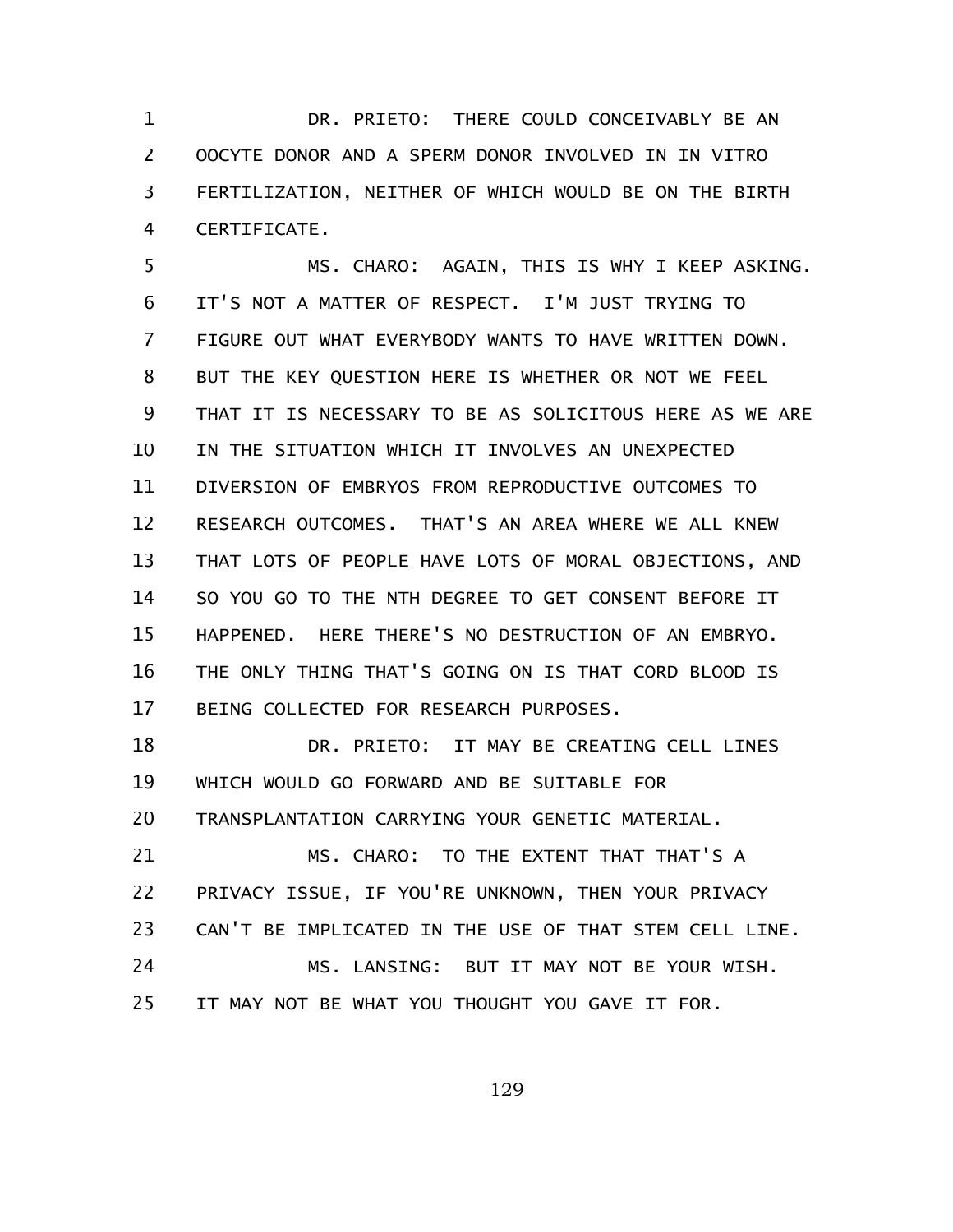MR. SHESTACK: I'M SURE THERE'S A VERY CLEAR LEGAL OPINION. THE OOCYTE DONOR DOESN'T HAVE ANY CHOICE IN WHAT PRIVATE SCHOOL THE KID GOES TO AFTERWARDS. ONCE YOU'VE MADE THE DONATION, YOU HAVE GIVEN UP YOUR RIGHTS IN THAT. 1 2 3 4 5

MS. CHARO: EVEN MORE -- ANOTHER THING JUST TO KEEP IN MIND AS WE'RE LOOKING FOR ANALOGIES. MOST OF US HAVE LEFT TISSUE SAMPLES SOMEWHERE. THERE ARE PATHOLOGY LABORATORIES AND HOSPITALS THAT HAVE TISSUE SAMPLES ALL OVER THE COUNTRY. THE CURRENT REGULATORY STANCE IS THAT THOSE TISSUE SAMPLES ARE AVAILABLE FOR RESEARCH USES WITHOUT OUR INDIVIDUAL PERMISSION UNLESS WE ARE IDENTIFIABLE AS THE INDIVIDUALS FROM WHOM THE TISSUE CAME, RIGHT, AND THE RESEARCH POSES MORE THAN A MINIMAL RISK. THAT'S THE CURRENT REGULATORY STANCE. 6 7 8 9 10 11 12 13 14 15

SO THAT THE QUESTION HERE IS WHETHER WE WANT TO GO BEYOND THE KIND OF CURRENT REGULATORY POSITION WITH REGARD TO TISSUE DONATION AND OTHER CONTEXTS. WE MAY WELL, BUT I JUST WANT TO MAKE SURE PEOPLE UNDERSTAND THAT THE BACKGROUND IS NOT ONE OF ABSOLUTE CONTROL OVER ONE'S BODY TISSUES, LET ALONE TISSUES OF ONE'S OFFSPRING. 16 17 18 19 20 21 22

MS. LANSING: BUT WE -- I KEEP SAYING THIS, AND I SOUND LIKE A BROKEN RECORD. WE ARE GOING INTO UNKNOWN TERRITORY. AND BECAUSE WE'RE GOING INTO 23 24 25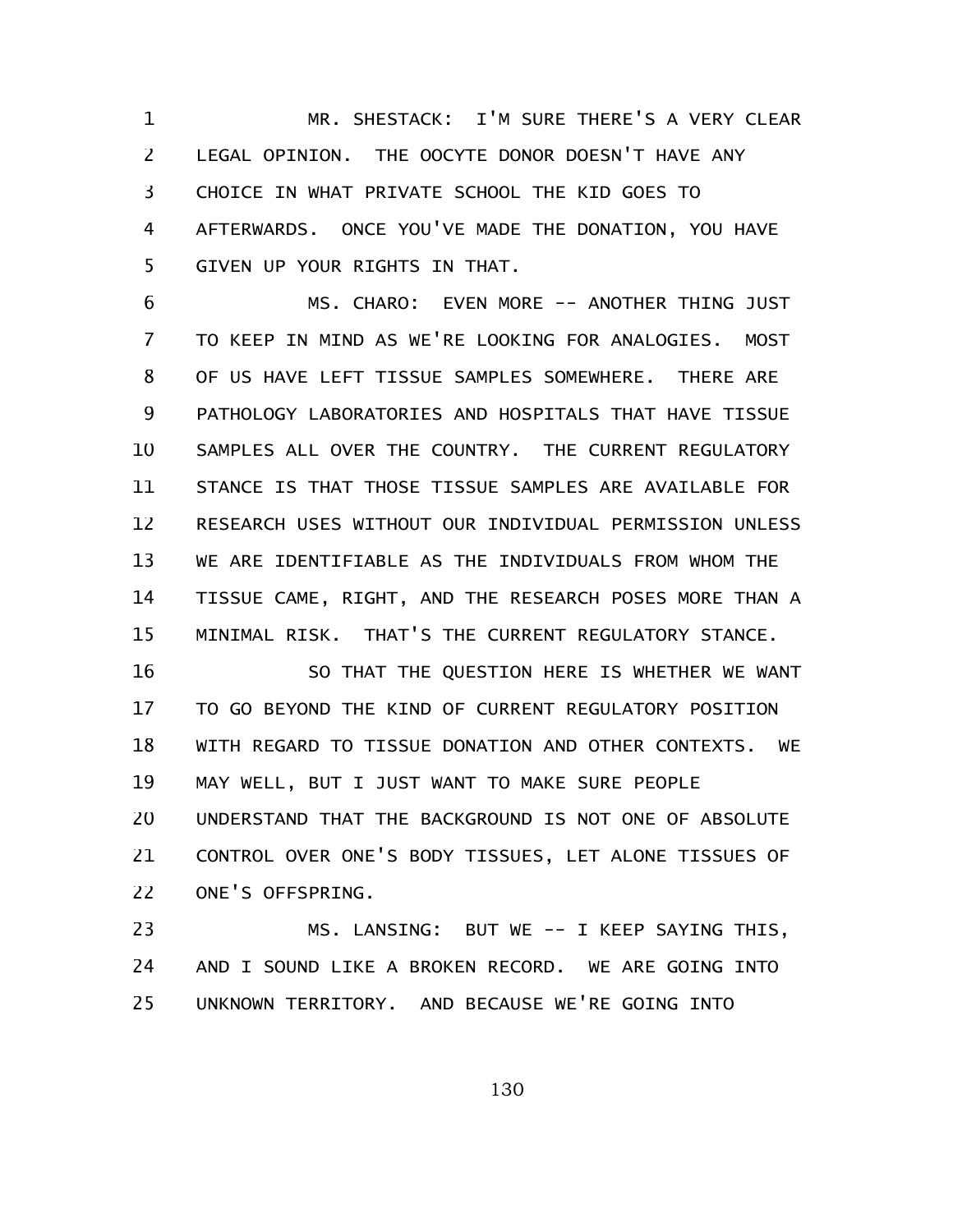UNKNOWN TERRITORY AND BECAUSE WE CAN STILL DO OUR RESEARCH WITH THIS MORE STRINGENT LANGUAGE, WHICH WAS THE ORIGINAL LANGUAGE, I WOULD AT LEAST FEEL MORE COMFORTABLE STARTING OUT WITH THIS AND THEN REVISITING IT OVER THE NEXT SEVERAL MONTHS RATHER THAN RUSHING INTO IT BECAUSE I STILL HAVE SO MANY QUESTIONS. I JUST KEEP SEEING THE POTENTIAL FOR SOMEBODY SAYING THIS ISN'T WHAT I WANTED AND I'M SUING YOU. AND THEN I SAY TO MYSELF, MAN -- MR. SHESTACK: THE ISSUE -- THE LANGUAGE YOU WANT TO KEEP IS THE WORD "PROGENITOR." MS. LANSING: I WANT TO KEEP THE ORIGINAL LANGUAGE, PERIOD. MR. SHESTACK: THE ORIGINAL LANGUAGE ACTUALLY -- BY KEEPING THE WORD "PROGENITOR," THAT'S WHAT YOU ARE TRYING TO KEEP. MS. LANSING: WELL, IT'S THE WHOLE THING. IT'S BASICALLY CLEAN AND SIMPLE, AND IT IS MORE RESTRICTIVE, AND I STILL THINK THERE'S ENOUGH THERE TO DO THE RESEARCH. AND I JUST THINK THAT AT THIS -- AGAIN, I SAY AT THIS, AT THIS PARTICULAR TIME AS OUR BASIC THING GOING FORWARD, I WOULD GO WITH THE STRICTER THING JUST BECAUSE IT'S SAFE. MS. CHARO: ALL RIGHT. SO HERE'S THE QUESTION, SHERRY. LET'S ASSUME WHAT WE WANT TO DO IS 1 2 3 4 5 6 7 8 9 10 11 12 13 14 15 16 17 18 19 20 21 22 23 24 25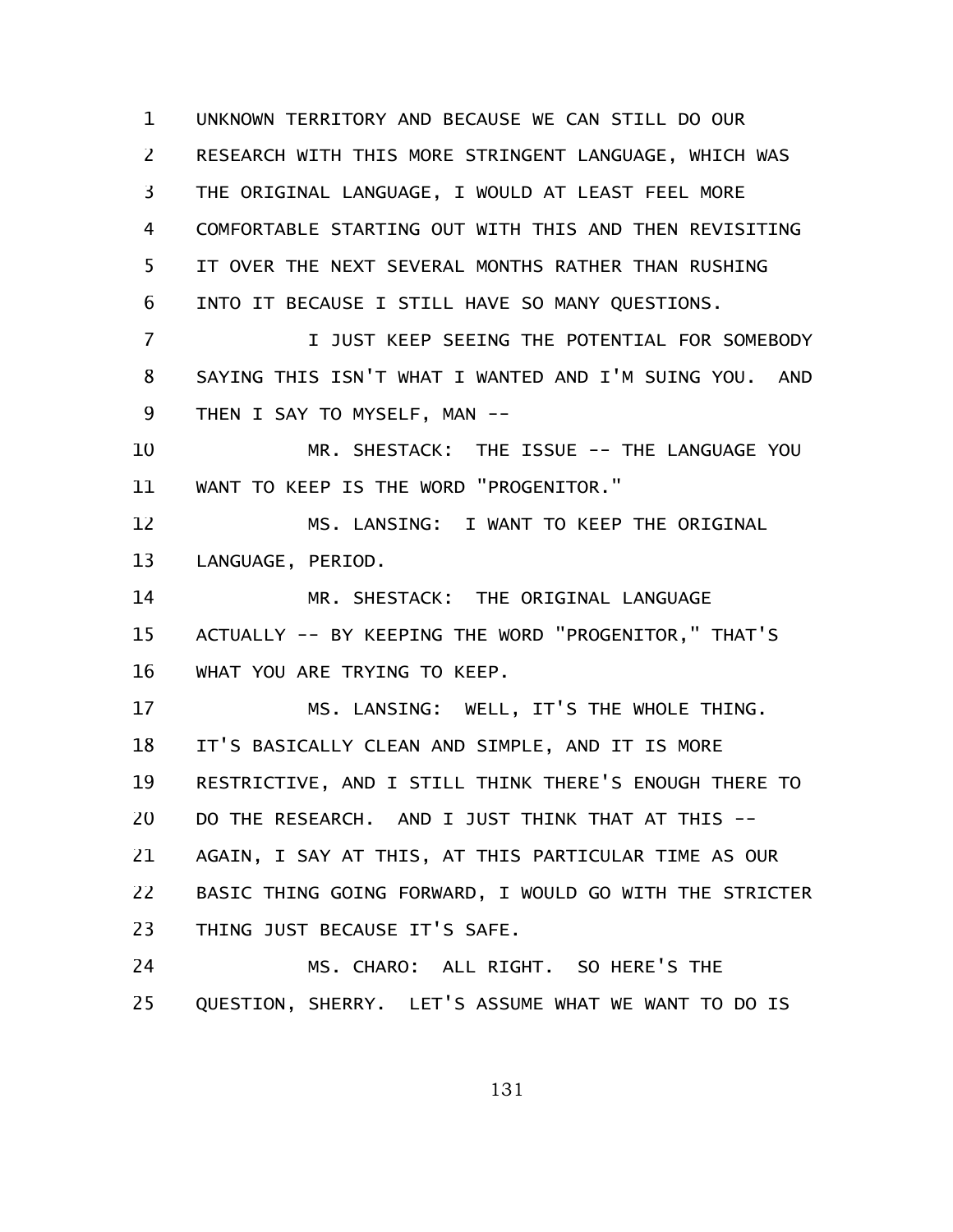GO BACK AND LET'S JUST SAY GENETIC FATHER FOR THE MOMENT. SO YOU WANT TO MAKE SURE THAT THE TISSUE IS USED ONLY WHEN YOU'VE GOT CONSENT FROM THE GENETIC MOTHER AND THE GENETIC FATHER. SO NOW WE'RE GOING TO HAVE TO ASK HOW ARE WE GOING TO IMAGINE THE CONFIRMATION OF GENETIC PARENTAGE TO TAKE PLACE FOR BOTH THE MOTHER AND THE FATHER NOW SINCE YOU CAN HAVE OOCYTE DONATION, YOU CAN HAVE SPERM DONATION, YOU CAN HAVE ADULTERY, YOU CAN HAVE SEX OUTSIDE OF ALL MARRIAGE ARRANGEMENTS. SO WHAT IS THE MECHANISM BY WHICH WE IMAGINE INSTITUTIONS BEING ABLE TO COMFORTABLY FEEL THAT THEY ARE COMPLYING WITH THE GOAL SET OUT IN THE REGULATION? 1 2 3 4 5 6 7 8 9 10 11 12 13

DR. KIESSLING: THAT'S GOING TO BE UP TO THEM. THE CONCERN HERE IS IF THIS OVERRESTRICTION LEAVES YOU WITH NO STEM CELL LINES TO USE, THEN IT NEEDS TO BE REVISITED. BUT RIGHT NOW IF YOU WANT TO DO THE RESEARCH ACCORDING TO WHAT THE MOST CONSERVATIVE VIEW IS, THAT'S WHAT IT WILL READ. 14 15 16 17 18 19

DR. PRIETO: THE CURRENT LANGUAGE ALSO --DR. KIESSLING: YOU HAVE TO HAVE THE GENETIC MOTHER AND THE GENETIC FATHER'S CONSENT. 20 21 22

DR. OLDEN: LET ME SAY I LIKE THE POSITION THAT SHERRY ARTICULATED AS WELL. AND I DON'T THINK WE'RE GOING TO, UNLESS WE ACCEPT THE MORE CONSERVATIVE 23 24 25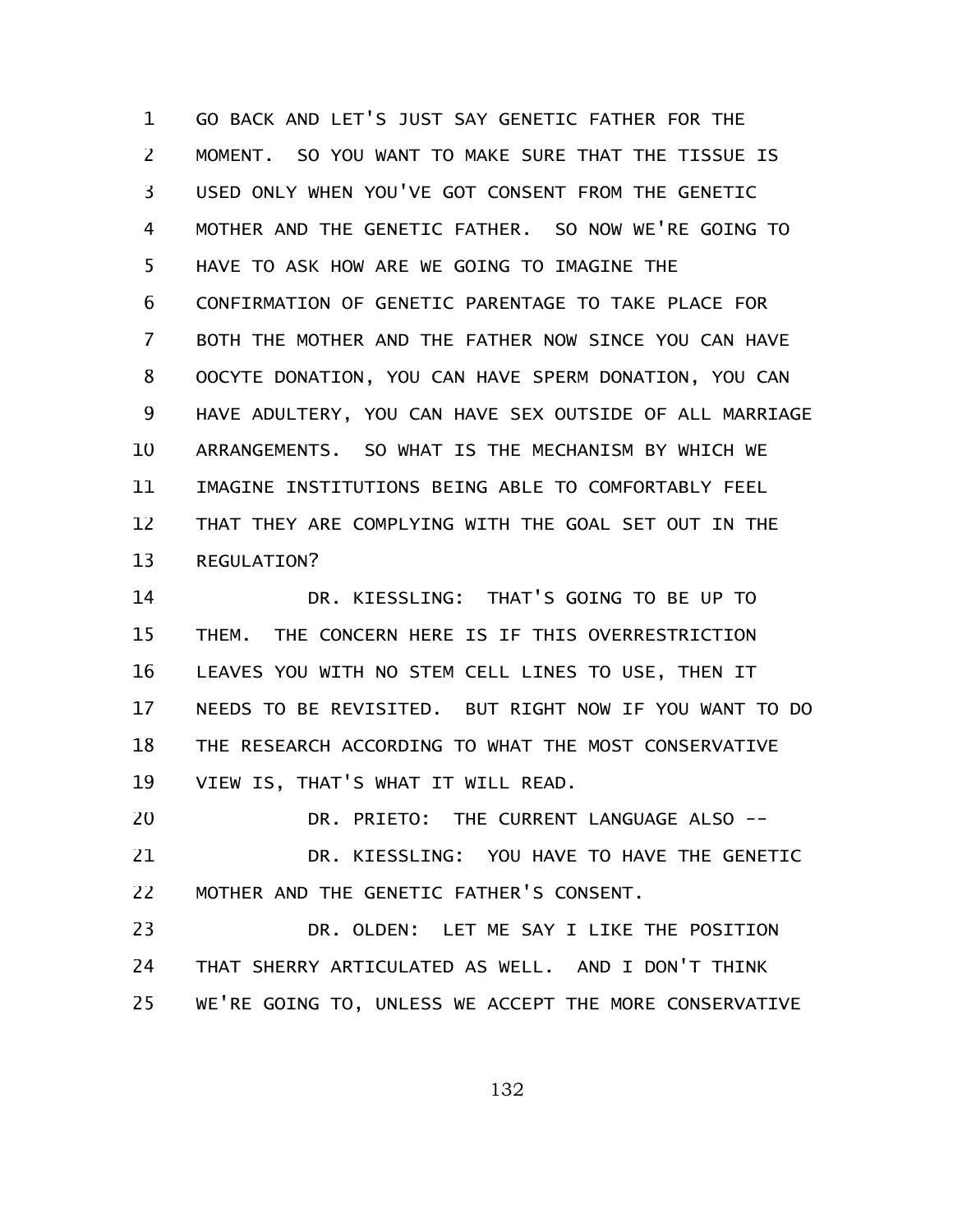LANGUAGE THAT WAS IN THE ORIGINAL, WE'RE NOT GOING TO RESOLVE THIS ISSUE BECAUSE I AM ALSO UNCOMFORTABLE WITH WHAT YOU HAVE ON THE BOARD. 1 2 3

MR. SHESTACK: WHAT IS IT THAT YOU -- WHOSE CONSENT ARE YOU CONCERNED WITH ESTABLISHING IN THIS CHAIN, JUST SO I UNDERSTAND? 4 5 6

DR. OLDEN: WELL, THE LANGUAGE AS IT'S IN THE ORIGINAL, IT SAYS YOU HAVE TO CONTACT BOTH BIOLOGICAL PARENTS. AND I WOULD SAY ABOUT THE OOCYTE DONOR, THAT PERSON SHOULD BE CONTACTED TOO AND CONSENTED. SO I'M VERY UNCOMFORTABLE. 7 8 9 10 11

MR. SHESTACK: IF A PREGNANCY THAT DERIVES FROM AN OOCYTE DONATION EVEN THOUGH THE WOMAN CARRYING THE  $--$ 12 13 14

DR. OLDEN: DOES NOT HAVE THE RIGHT TO WAIVE THE RIGHT OF THE OOCYTE. 15 16

MS. LANSING: BUT NOT -- BUT NOT FOR THE OFFSPRING OF THE CHILD. THAT CHILD, HE CAN DO ANYTHING HE WANTS. 17 18 19

DR. OLDEN: ANYTHING HE WANTS TO. 20

MR. SHESTACK: EXCEPT A CORD BLOOD DONATION. DR. OLDEN: RIGHT. 21 22

CHAIRMAN LO: NO. NO. DONATION FOR THIS RESEARCH. 23 24

DR. OLDEN: THESE ARE FOR THE CORD BLOOD 25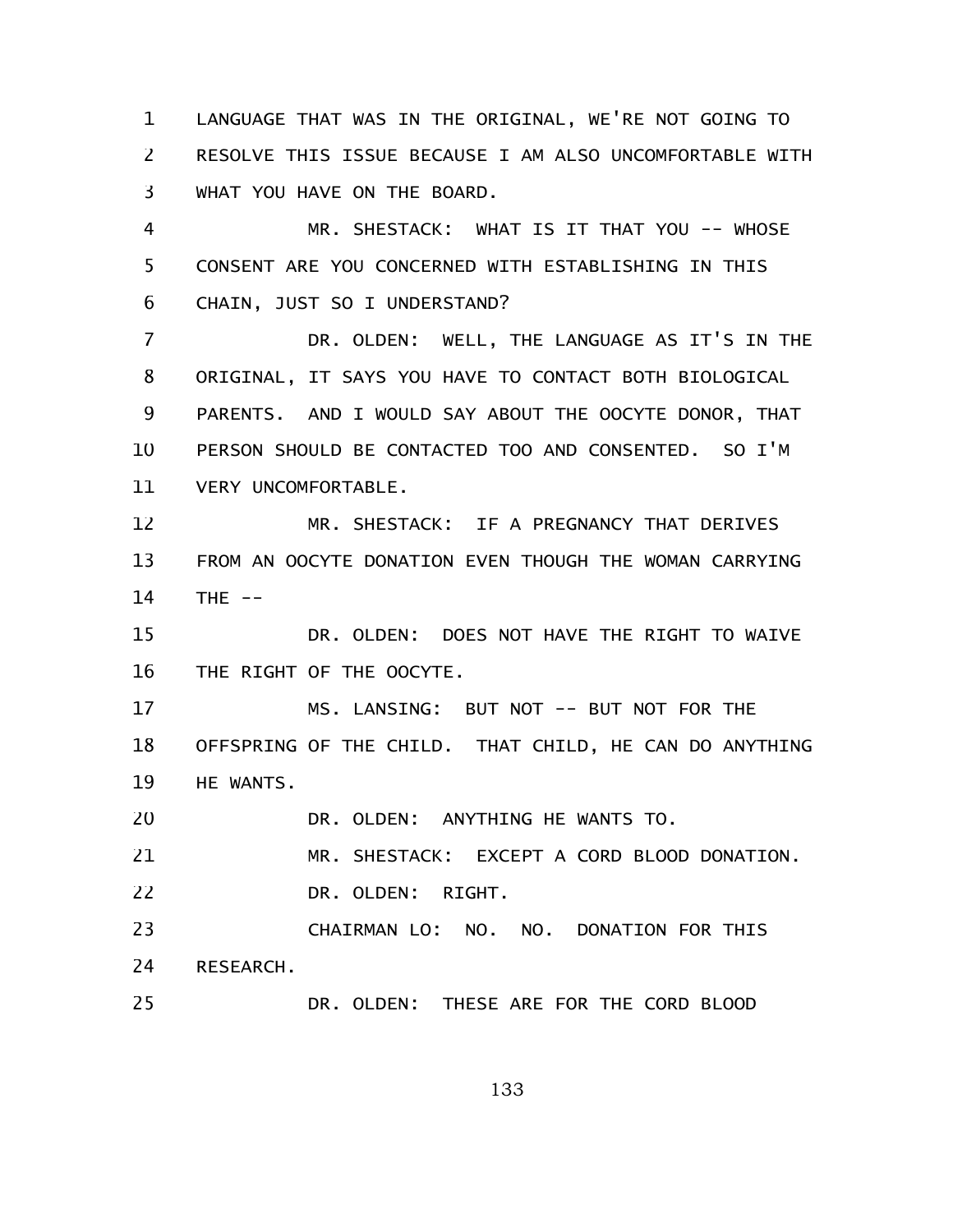DONATION. 1

CHAIRMAN LO: BUT YOU CAN DONATE CORD BLOOD FOR AUTOLOGOUS TRANSFUSION, STEM CELL BANK FOR OTHER RESEARCH, BUT YOU CAN'T DONATE FOR DERIVATION OF A NEW STEM CELL LINE. 2 3 4 5

DR. OLDEN: EXACTLY. 6

MS. CHARO: SHERRY, ONE THING, I WANT TO JUST POINT OUT THAT THE LANGUAGE THAT'S UP HERE WAS AN ATTEMPT TO ACTUALLY CAPTURE THE CONSERVATIVE POSITION BECAUSE THE LESS CONSERVATIVE THAT WAS ON THE TABLE WAS ELIMINATING CONSENT FROM ANYBODY BUT THE BIRTH MOTHER. 7 8 9 10 11 12

MS. LANSING: BIG MISTAKE --

MS. CHARO: IF I'M HEARING, I THINK ARE WE IN DISPUTE OR CONSENSUS OVER WHETHER OR NOT WE WANT TO BE INSISTENT THAT WE GET TO EVERY GENETIC PARENT OF THE NEWBORN FOR CONSENT? 13 14 15 16

MS. LANSING: ONLY FOR THIS ONE THING. 17

MR. SHESTACK: I CAN TELL YOU IN ADVANCE I WILL ABSTAIN. I THINK IT IS -- I DON'T UNDERSTAND ACTUALLY THE LEGAL OR ETHICAL PRINCIPLE THAT GIVES THE OOCYTE DONOR FOR THE NEW MOTHER, FOR THE PERSON WHO WILL END UP HAVING RESPONSIBILITY FOR THAT CHILD, RIGHTS ON ANY ISSUE ACTUALLY. 18 19 20 21 22 23

DR. OLDEN: IT'S A GENETIC PRIVACY ISSUE. MR. SHESTACK: IT'S NOT A PRIVACY ISSUE. 24 25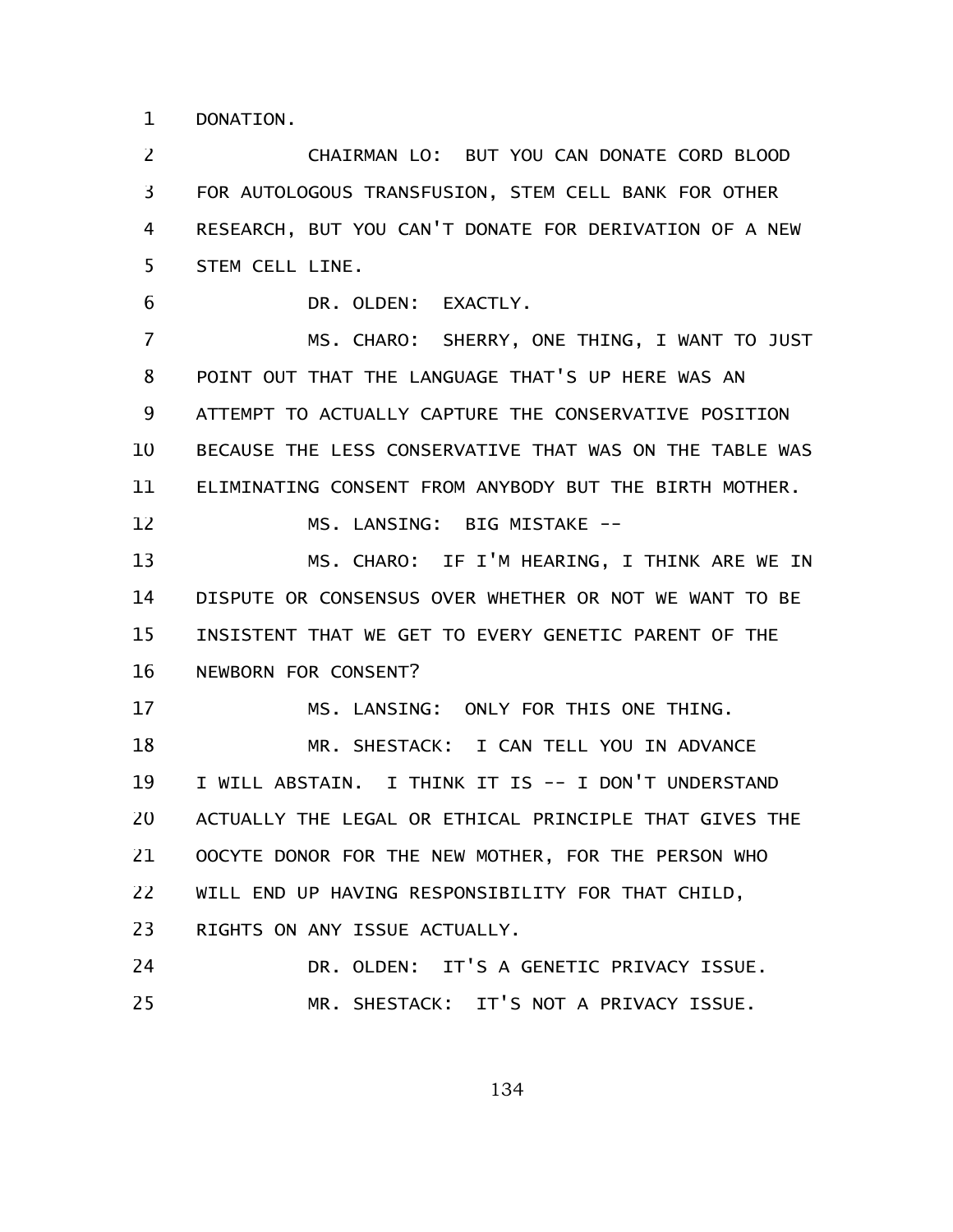PRIVACY IS ALREADY THAT ALL THESE THINGS ANONYMIZED AND CODED, THAT IT ISN'T A PRIVACY ISSUE. 1 2

MS. CHARO: MAY I ASK, IF PRIVACY IS THE MAIN CONCERN, RATHER THAN CONTROL OVER DOWNSTREAM USES OF YOUR EARLIER ACTIONS, WOULD IT MAKE SENSE TO IDENTIFY THE PARENTS, THE PEOPLE THAT ARE LISTED ON THE BIRTH CERTIFICATE, AS WELL AS ANY KNOWN OR ANY IDENTIFIED GENETIC PARENT? WOULD THAT SATISFY BECAUSE IT'S THE LINKING OF THE IDENTITY OF THE GENETIC PARENT WITH THE GENETIC INFORMATION THAT CREATES THE PRIVACY CONCERN. IF THE GENETIC PARENT IS UNKNOWN OR UNIDENTIFIABLE, THAT PERSON'S PRIVACY CAN'T BE INVADED BECAUSE THERE'S NO WAY TO LINK THEM TO THE INFORMATION. IS IT THE KNOWN PARENT THAT WE WANT TO MAKE SURE IS INCLUDED? DR. OLDEN: LET ME ASK YOU WHAT PERCENTAGE, AND I DON'T KNOW THIS, OF CHILDREN WHO ARE BORN OUT OF WEDLOCK, BOTH PARENTS ARE LISTED ON THE BIRTH CERTIFICATE. MY GUESS IS IT'S LOW. AND LET'S SAY TWO WEEKS LATER THE PARENT IS IDENTIFIED FOR WHATEVER REASONS OR TWO YEARS LATER, AND THAT PERSON'S GENETICS HAS BEEN USED IN STEM CELL. SO FIRST OF ALL, WHAT PERCENTAGE OF PARENTS, BOTH PARENTS, ARE LISTED ON BIRTH CERTIFICATES ON OUT-OF-WEDLOCK BIRTHS? MY GUESS IS IT'S LOW. 3 4 5 6 7 8 9 10 11 12 13 14 15 16 17 18 19 20 21 22 23 24

25

DR. PRIETO: I THINK THERE'S A PRINCIPLE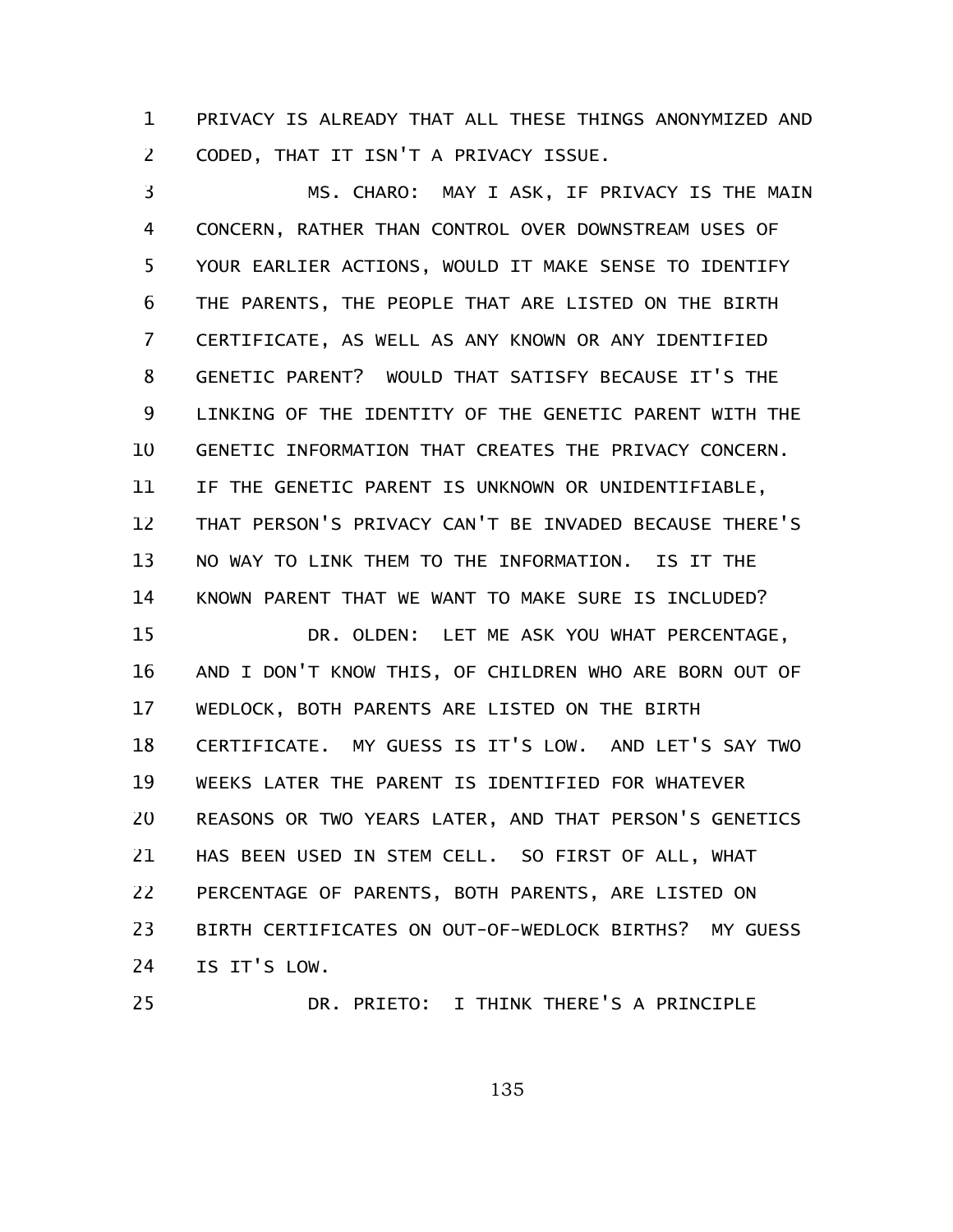THERE ALSO THAT IF YOU CHOOSE NOT TO BE IDENTIFIED AND CHOOSE NOT TO BE INVOLVED, YOU'VE SURRENDERED CERTAIN RIGHTS THAT YOU HAD THE OPTION OF EXERCISING. DR. OLDEN: IF YOU CHOOSE. DR. PRIETO: YOU DID CHOOSE BY CHOOSING NOT TO BE IDENTIFIED, AND YOU DID NOT ELECT TO BE INVOLVED. MS. LANSING: YOU MIGHT NOT KNOW. MR. SHEEHY: CALIFORNIA, HAVING BEEN THROUGH THIS PROCESS, CALIFORNIA LAW TENDS TO IMPLY THAT, YOU KNOW, THAT THERE'S A CERTAIN RESPONSIBILITY, IF YOU ARE GOING AROUND HAVING SEX WITH PEOPLE, TO FOLLOW UP. AND YOU ARE DE FACTO MAKING A CHOICE IF YOU DON'T FOLLOW UP. I MEAN TO IMPLY RIGHTS, PARENTAL RIGHTS, IN THIS WAY KIND OF SCARES ME AS AN ADOPTIVE PARENT. I JUST TELL YOU IT KIND OF -- DR. OLDEN: I'M AN ADOPTIVE PARENT AS WELL. MR. SHEEHY: I'M NOT SURE I UNDERSTAND THE DEBATE COMPLETELY, BUT -- MS. LANSING: I'M GETTING RATHER CONFUSED MYSELF NOW. SO LET'S JUST BE VERY SPECIFIC. DR. PRIETO: I THINK THERE'S AN IMPORTANT SOUND PRINCIPLE THERE, THAT WE SHOULD ALLOW PEOPLE TO EXERCISE THEIR RIGHTS, BUT THAT WE ALSO ALLOW THEM TO NOT EXERCISE THEIR RIGHTS. AND IF YOU SURRENDER THEM BY ACTS OF OMISSION OR ACTS OF COMISSION, THEN YOU'VE 1 2 3 4 5 6 7 8 9 10 11 12 13 14 15 16 17 18 19 20 21 22 23 24 25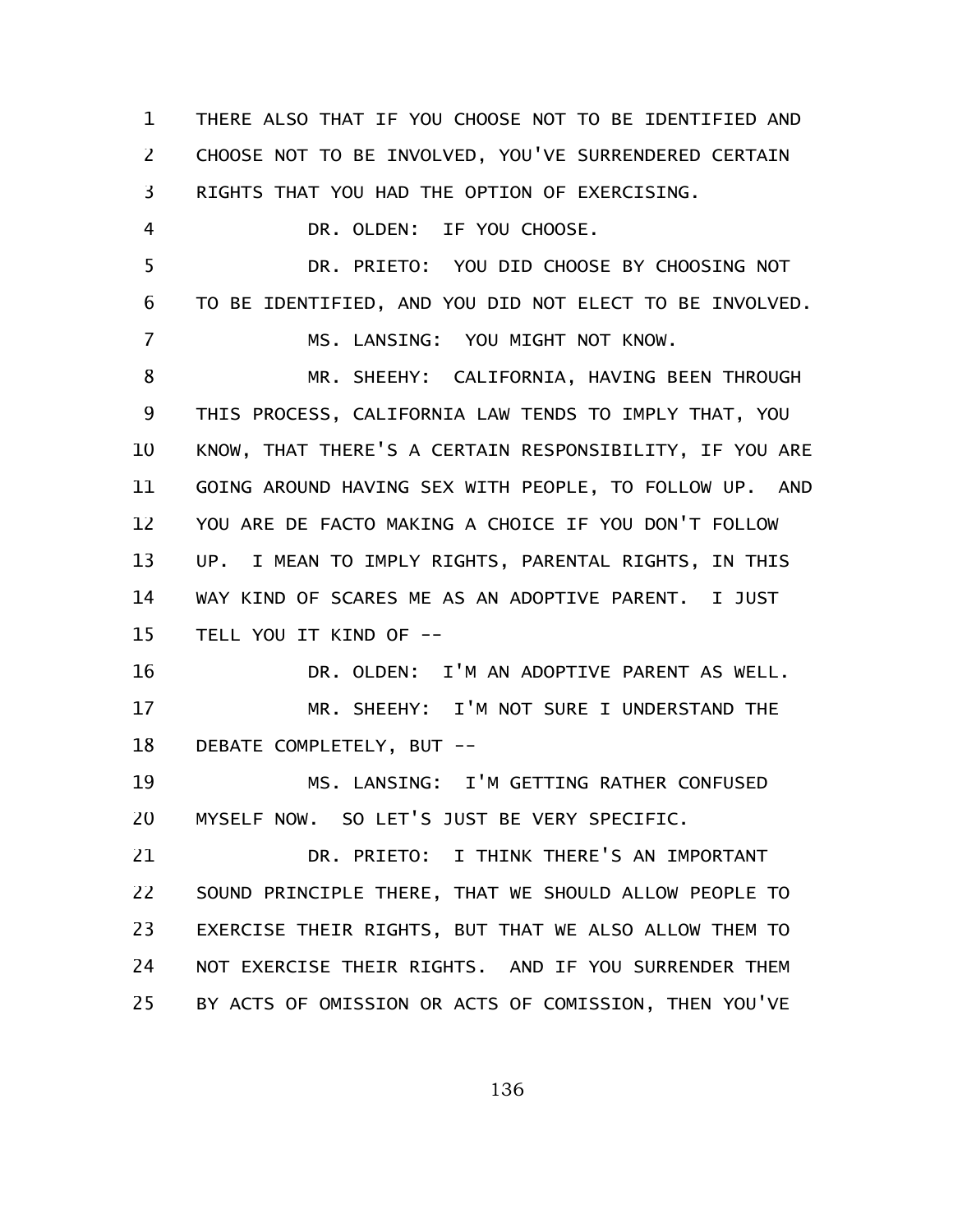GIVEN THEM AWAY. SO BE IT. 1

CHAIRMAN LO: LET ME AGAIN -- ALTA KEEPS ASKING THE TOUGH QUESTION. SO WHAT ARE WE TRYING TO PROTECT WITH THIS? I THINK IT REALLY HAS TO DO WITH NOT DOING THINGS WITH PEOPLE'S TISSUES THAT THEY DIDN'T KNOW ABOUT OR AGREE TO WHEN IT'S PARTICULARLY SENSITIVE. AND SO ALTA IS RIGHT, THAT DESTROYING AN EMBRYO IS EVEN MORE SENSITIVE THAN JUST USING CORD BLOOD AND PLACENTA FOR STEM CELL RESEARCH. IT'S WHAT COMES AFTER THAT STEM CELL RESEARCH. 2 3 4 5 6 7 8 9 10

RIGHT BEFORE THIS WE WERE TALKING ABOUT TRANSPLANTING NEURAL STEM CELLS INTO MICE. THERE'S SOME PEOPLE WHO FIND THAT PROFOUNDLY OBJECTIONABLE AND WOULD SAY IN NO WAY WOULD I WANT ANY OF MY DNA GOING TO THAT EXPERIMENT. SO I THINK THAT GIVEN SORT OF THE UNKNOWN NATURE OF FUTURE STEM CELL RESEARCH, WHAT WE'VE SAID BEFORE IS THAT YOU'VE GOT TO CONSENT THAT THINGS ARE GOING TO BE DONE WITH YOUR MATERIAL THAT WE REALLY CAN'T DESCRIBE, BUT YOU'VE GOT TO TRUST US TO GO THROUGH SCIENTIFIC REVIEW AND ETHICS REVIEW. AND IF YOU'RE NOT COMFORTABLE WITH US, THAT'S FINE. WE RESPECT THAT. BUT WE DON'T WANT TO HAVE RESEARCHERS USING MATERIALS ONLY TO FIND THAT FURTHER DOWN THE ROAD THEY CAN'T DO THE NEXT KEY EXPERIMENT AND HAVE TO START ALL OVER AGAIN. 11 12 13 14 15 16 17 18 19 20 21 22 23 24 25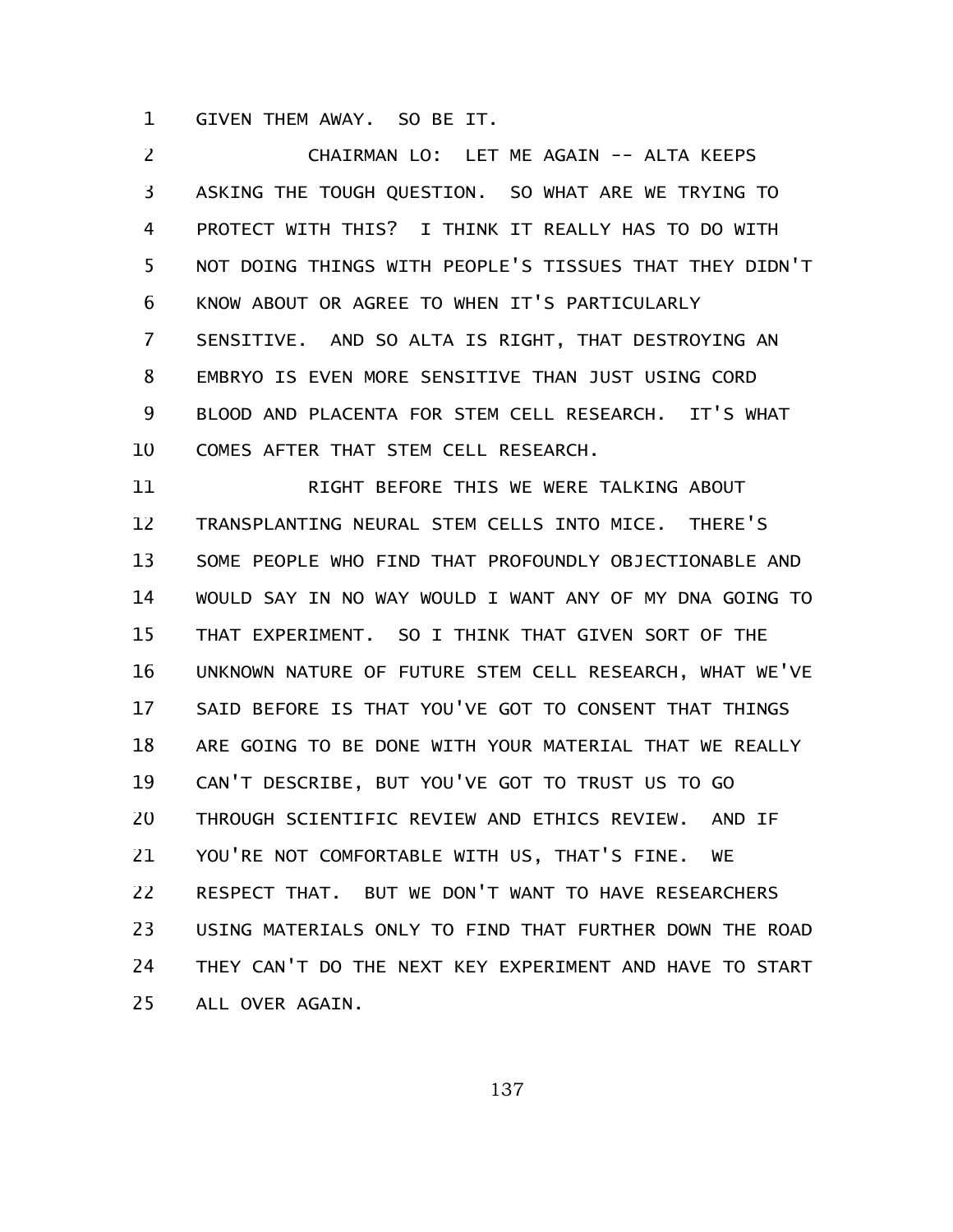I JUST THINK THAT I REALLY AGREE WITH WHAT SHERRY IS SAYING. GIVEN WHERE WE ARE NOW, WE'RE JUST STARTING OUT, TRYING TO BUILD PUBLIC TRUST, IF WE DON'T DO THINGS WITHOUT PEOPLE'S EXPLICIT CONSENT, THAT'S A SOLID POSITION. AND AGAIN, WE DON'T TAKE MATERIALS AFTER PEOPLE DIE FOR TRANSPLANTATION. AND PEOPLE HAVE GOTTEN VERY UPSET UNDER THE ANONYMIZED, WE'RE GOING TO USE IT, IT'S GOING TO BE THROWN OUT, IT'S MATERIALS WE'RE GOING TO USE FOR RESEARCH WITHOUT TELLING YOU. THE HENRIETTA LACKS FAMILY WAS VERY UPSET WHEN THEY FOUND OUT THAT HER MATERIALS WERE USED FOR RESEARCH, VERY VALUABLE RESEARCH, VERY GOOD RESEARCH, BUT THEY WEREN'T TOLD. THEY WEREN'T ASKED. AND THE FACT THAT YOU ANONYMIZE IT AT THE ONSET DOESN'T TAKE AWAY THAT STING THAT YOU DID IT WITHOUT TELLING ME. 1 2 3 4 5 6 7 8 9 10 11 12 13 14 15

MS. LANSING: AND I CAN'T TELL YOU I COME BACK TO WHERE I WAS, AND I REALLY AM NOW CLEAR. WHY DON'T WE JUST DO IT THIS WAY, AND THEN SEE IN SIX MONTHS HOW MUCH IT'S AFFECTING US. AND IF WE'RE NOT GETTING ENOUGH CORD BLOOD, THEN WE CAN DEAL WITH IT AGAIN. WE CAN COME BACK AND SAY, YOU KNOW, THIS HAS REALLY IMPINGED OUR ABILITY TO GET THE RESEARCH THAT WE NEED, AND WE'RE MAKING THE CHANGE. 16 17 18 19 20 21 22 23

DR. PRIETO: SHERRY, COULD I JUST ADD, COULD WE ADD AFTER PLACENTA ALTA'S LINE FOR USES OTHER 24 25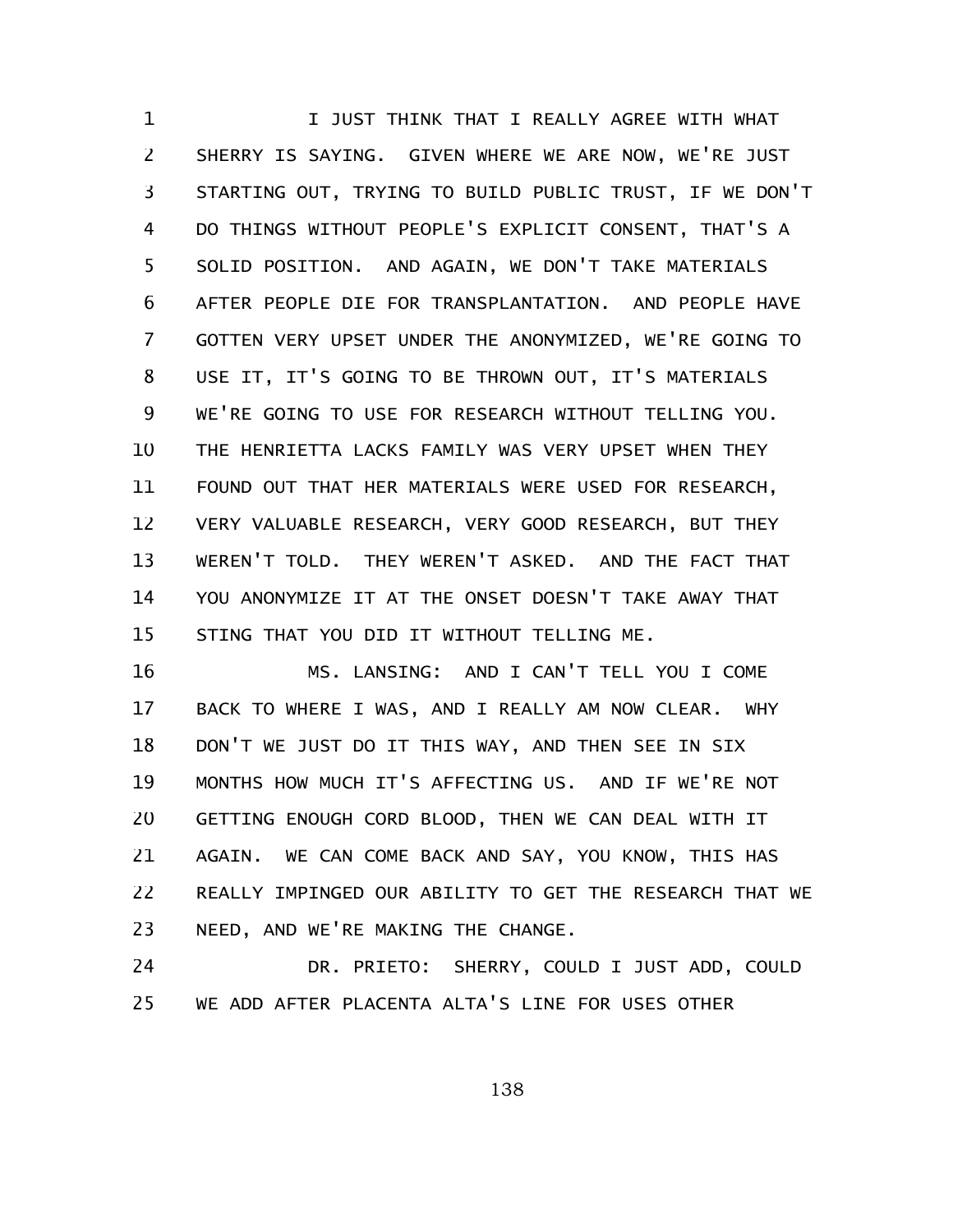THAN -- IF WE TOOK THE ORIGINAL LANGUAGE AND ADDED FOR USES OTHER THAN AUTOLOGOUS TREATMENTS, BECAUSE CLEARLY THAT'S, YOU KNOW, THERE'S NO NEED TO CONSENT OTHER THAN THE MOTHER OR GUARDIAN FOR THAT. AND AS IT'S CURRENTLY WRITTEN, AS THE ORIGINAL LANGUAGE STATES, CONSENT SHALL BE OBTAINED FOR EACH KNOWN LEGAL PARENT, GUARDIAN, OR PROGENITOR, I THINK AUTOMATICALLY EXCLUDES THOSE PERSONS WHO CHOOSE NOT TO BE KNOWN. MS. LANSING: THAT'S WHAT IT SAID IN THE 1 2 3 4 5 6 7 8 9

ORIGINAL LANGUAGE. 10

DR. PRIETO: YES, THAT'S THE ORIGINAL LANGUAGE. BY OMISSION OR COMMISSION, IF THEY HAVE CHOSEN NOT TO BE KNOWN, THEY'VE SURRENDERED THAT RIGHT. I'M FINE WITH THAT. 11 12 13 14

DR. OLDEN: I ALSO CAUTION THAT THE GROUP THAT WOULD BE MOST AFFECTED BY THE LANGUAGE AS YOU HAVE IT UP THERE, ALTA, WOULD BE RACIAL AND 15 16 17

SOCIOECONOMICALLY DISADVANTAGED POPULATIONS. SO I 18

THINK, AGAIN, THAT WOULD BE ANOTHER REASON FOR CAUTION HERE. 19 20

MS. LANSING: THE ORIGINAL LANGUAGE SAYS FOR EACH KNOWN, SO THAT TAKES CARE OF THE -- 21 22

DR. KIESSLING: DR. OLDEN, WHAT LANGUAGE WOULD MAKE YOU MOST COMFORTABLE? 23 24

DR. OLDEN: THE ORIGINAL LANGUAGE THAT IS THE 25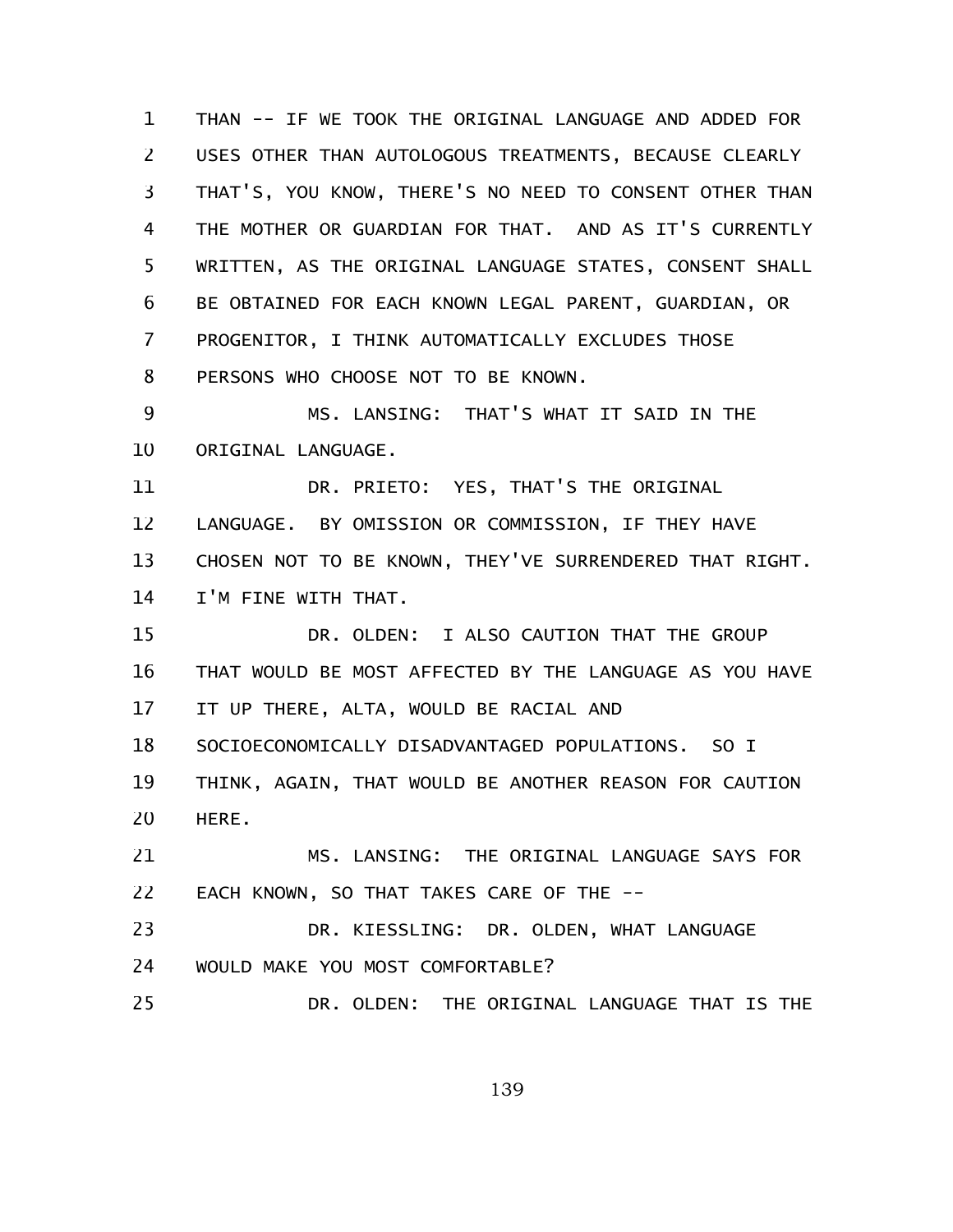MOST CONSERVATIVE. 1

DR. KIESSLING: THAT'S GOT THE WORD "PROGENITOR" IN IT. 2 3

DR. OLDEN: WELL, WE CAN TAKE THAT WORD OUT. MS. CHARO: IT ALSO HAS THE WORD "KNOWN" IN IT. YOU'VE MADE THE POINT SOMEBODY CAN COME BACK TWO, THREE YEARS LATER. SO ARE YOU COMFORTABLE WITH THE LANGUAGE --4 5 6 7 8

DR. OLDEN: I'M COMFORTABLE WITH WHAT YOU HAVE UP HERE. I'M COMFORTABLE WITH YOUR REWRITE WITH ONE EXCEPTION, AND THAT IS THE NAMES ON THE BIRTH CERTIFICATE. IF THAT WAS NOT ON THERE, I WOULD BE COMFORTABLE WITH THAT. 9 10 11 12 13

DR. KIESSLING: WHAT YOU'RE AFTER IS USING ONLY LINES THAT HAVE TWO GENETICALLY IDENTIFIED PARENTS AND THEY BOTH GAVE THEIR CONSENT. 14 15 16

DR. OLDEN: RIGHT. 17

DR. KIESSLING: THAT'S YOUR BIGGEST COMFORT ZONE. THE ORIGINAL LANGUAGE DOESN'T DO THAT. 18 19

MR. SHESTACK: IT DOESN'T. IT ACTUALLY SETS UP A CLASS OF -- BY SAYING PROGENITOR, IT JUST SETS UP A POTENTIAL SUBCLASS OF DONORS WHOSE BIRTH RESULTED FROM AN OOCYTE DONATION. IF YOU WANT TO JUST SAY SIMPLY TO BE ULTRA KOSHER ABOUT THIS, JUST GOING TO SAY YOU CAN TAKE AND USE CORD BLOOD FROM SITUATIONS WHERE 20 21 22 23 24 25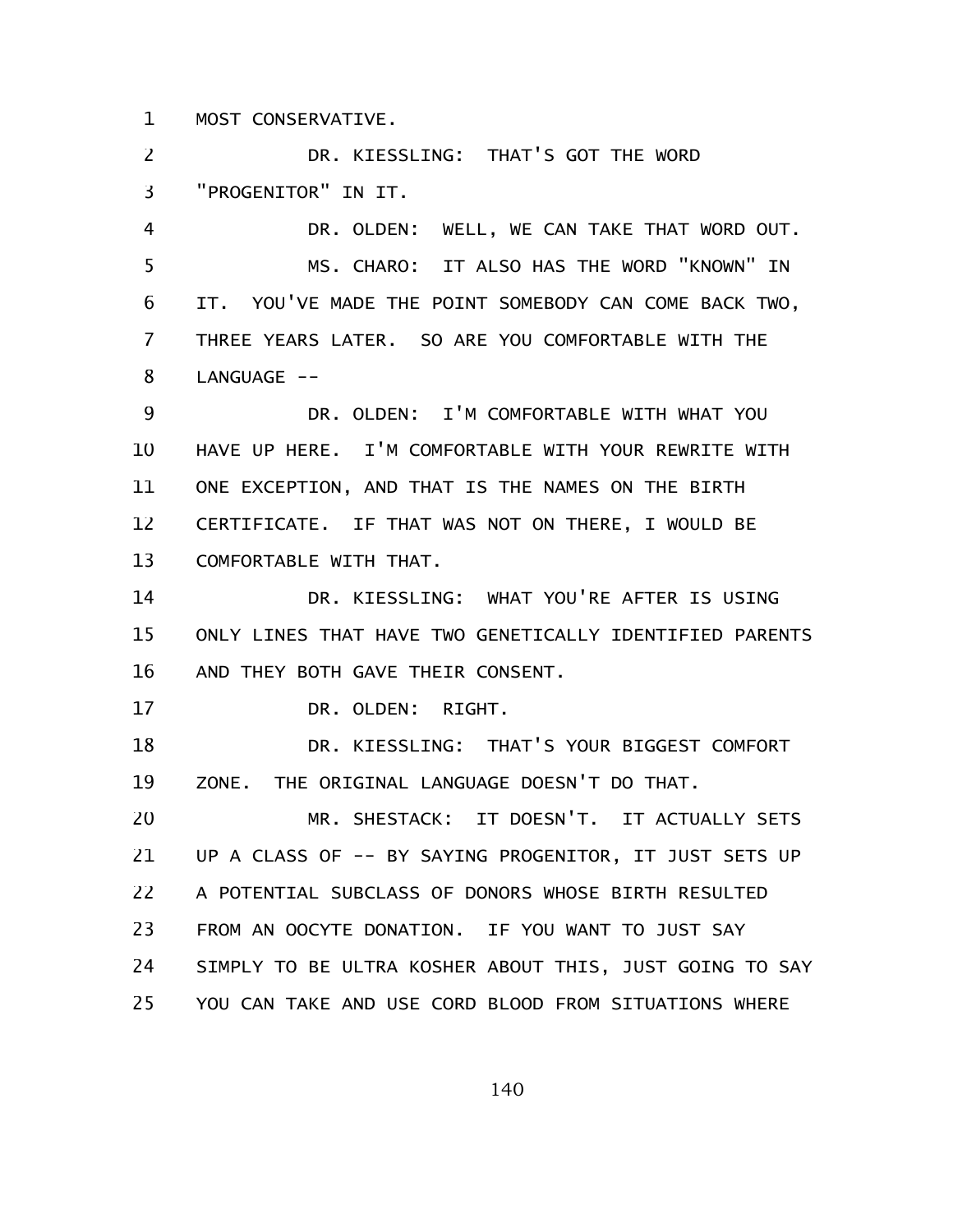YOU HAVE, LIKE, STANDARD BIOLOGICAL BIRTH, TWO PARENTS, NO OTHER DONORS, WE KNOW EXACTLY WHO EVERYONE IS. JUST DO THAT, MAKES IT SIMPLER. 1 2 3

MS. LANSING: I'M COMFORTABLE WITH THE ORIGINAL LANGUAGE, WHICH SAYS FOR EACH KNOWN LEGAL PARENT, GUARDIAN, OR PROGENITOR. I MEAN, YOU KNOW -- DR. OLDEN: I AM TOO. I'M COMFORTABLE WITH THAT. MS. CHARO: IF I MAY, THOUGH, I'M STILL CONFUSED BECAUSE I THOUGHT THAT YOU WERE MAKING A POINT EARLIER, DR. OLDEN, THAT WE DON'T KNOW WHO THESE PEOPLE ARE AND THEY MAY COME FORWARD LATER, AND WE WANT TO ACCOMMODATE THAT. DR. OLDEN: THAT'S CORRECT. THEY MAY. MS. CHARO: BUT THE OLD LANGUAGE DOESN'T HANDLE THAT SITUATION. DR. OLDEN: BUT THE OLDER LANGUAGE IS BETTER. I'M MORE COMFORTABLE WITH THE OLDER LANGUAGE THAN ANYTHING I'VE HEARD. MS. CHARO: ALL RIGHT. SO YOU THINK IT'S 4 5 6 7 8 9 10 11 12 13 14 15 16 17 18 19 20

BETTER, BUT IT'S STILL NOT PERFECT. 21

DR. OLDEN: WELL, I THINK WE ALL AGREE THAT WE DON'T HAVE IT PERFECT. 22 23

MS. CHARO: KNOWN AS OF WHEN? AS OF THE MOMENT OF DONATION? I'M JUST TRYING TO MAKE SURE IF WE 24 25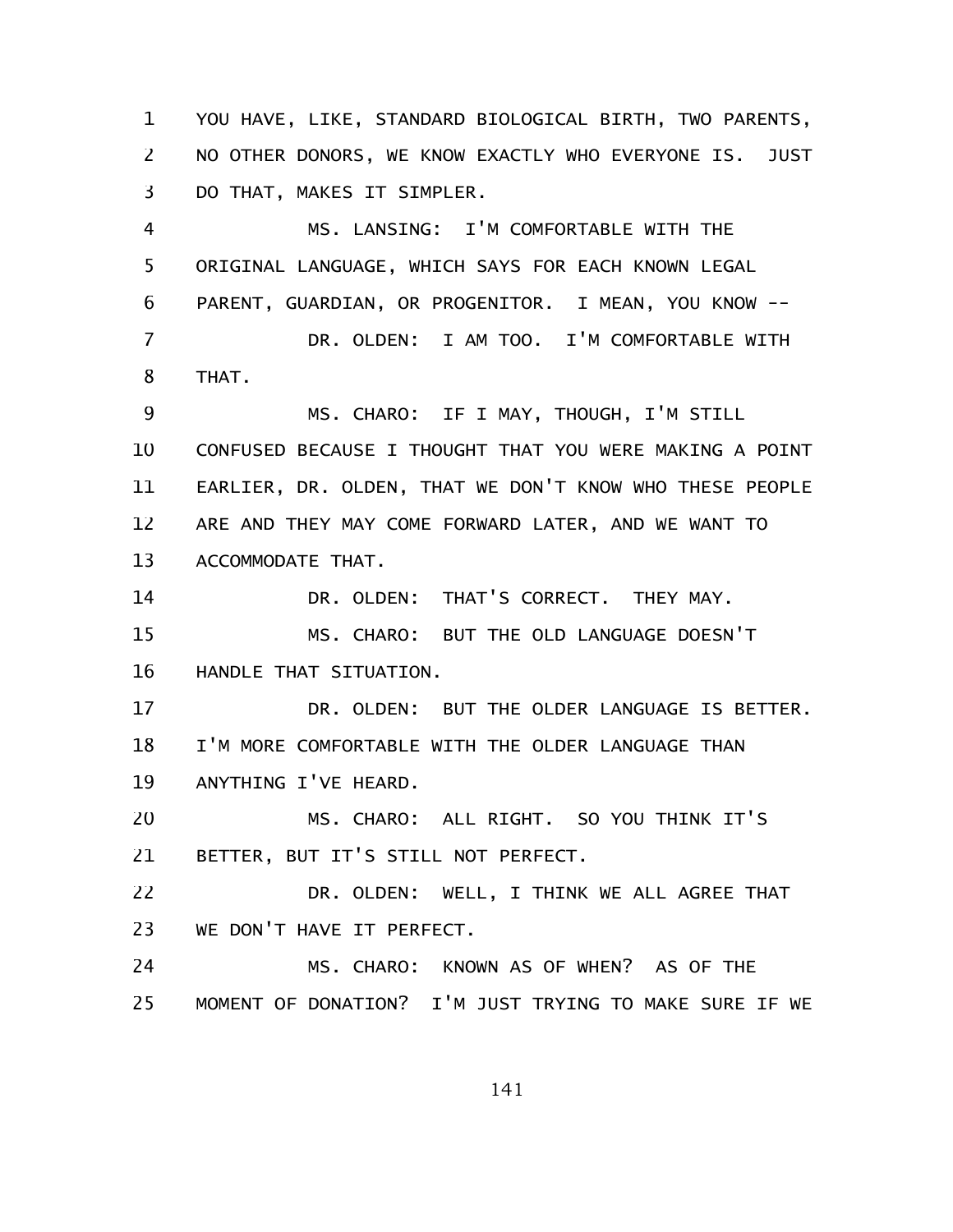STICK WITH THE OLD LANGUAGE, WE DON'T CREATE PROBLEMS THAT HAVE BEEN IDENTIFIED TO US. 1 2

DR. OLDEN: IF YOU PUT UP LANGUAGE THAT I CAN AGREE WITH, I THINK I CERTAINLY WOULD VOTE IN FAVOR OF IT. 3 4 5

DR. PETERS: KNOWN IS VAGUE. KNOWN BY WHOM AND WHAT PERIOD OF TIME? THERE'S A SLIGHT ADVANTAGE IN USING THE BIRTH CERTIFICATE CRITERIA, IT SEEMS TO ME, BECAUSE HOW MUCH OF A BURDEN ARE WE GOING TO PUT ON THE RESEARCHERS TRYING TO GET THESE SIGNED CONSENT FORMS TO DO AN INVESTIGATION? SO IT'S POSSIBLE YOU COULD END UP THAT THEY'D INVESTIGATE FOUR PEOPLE, THE BIRTH PARENTS AS WELL AS THE OOCYTE DONOR AND THE SPERM DONOR. DO WE WANT THEM TO HAVE TO DO ALL THAT? 6 7 8 9 10 11 12 13 14

MS. CHARO: RIGHT. IF WE'RE STICKING WITH THE CONCEPT OF KNOWN GENETIC PARENTS OF THE NEWBORN AS WELL AS LEGAL PARENTS BECAUSE YOU CAN'T CUT THEM OUT OF THE CONSENT PROCESS, WE CAN AT LEAST REDUCE SOME OF THE UNCERTAINTIES THAT TED'S IDENTIFIED BY AT LEAST SAYING SOMETHING ABOUT KNOWN AT WHAT TIME, RIGHT. SO THAT AT LEAST RESEARCHERS CAN BE CONFIDENT THAT THEY'VE ASKED THE RIGHT QUESTIONS AT THE RIGHT TIME. 15 16 17 18 19 20 21 22

MS. LANSING: LET ME BE EVEN MORE CONSERVATIVE. 23 24

25

DR. PRIETO: THIS IS THE NEW LANGUAGE YOU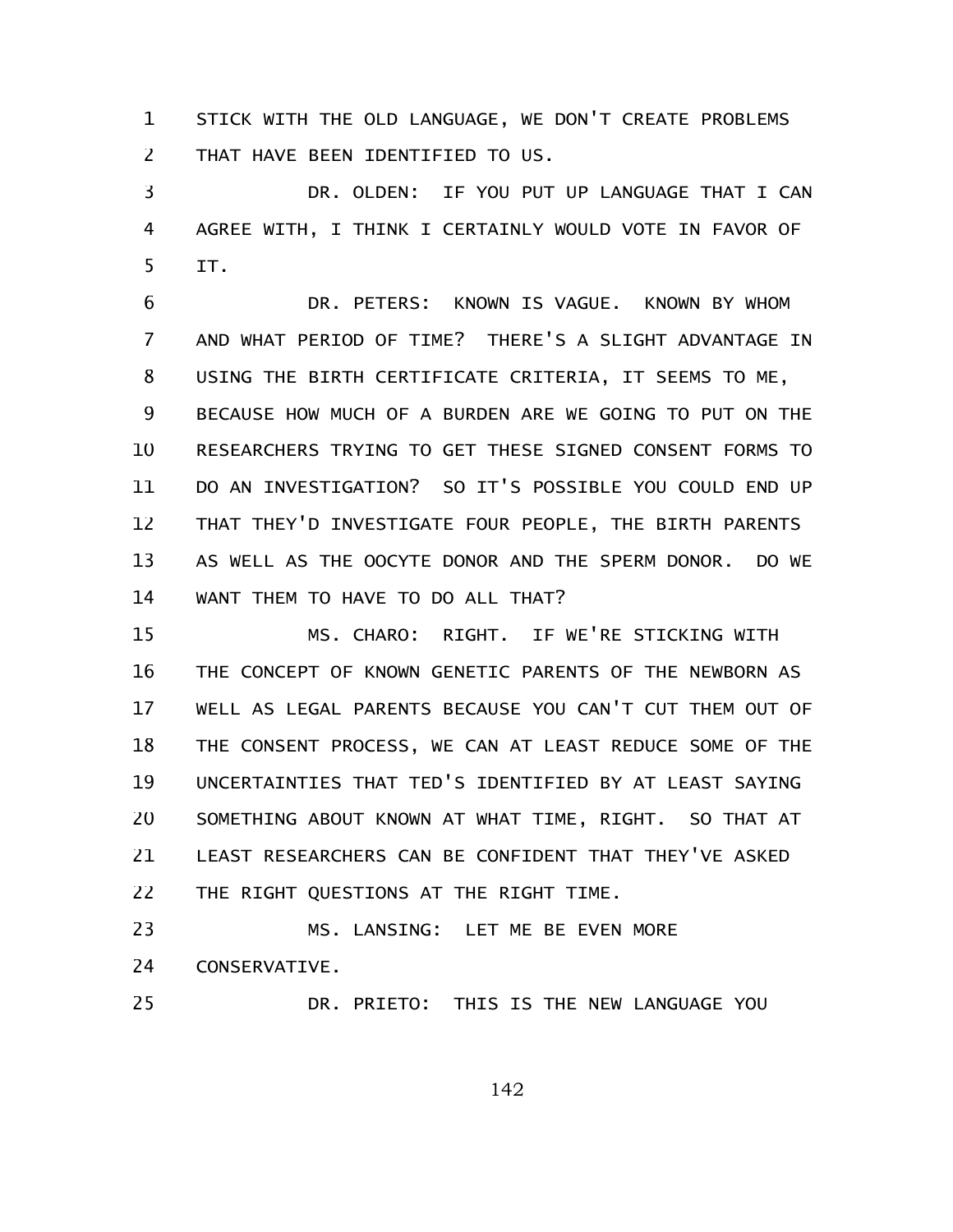HAVE UP HERE NOW TO COVER THAT? 1

MS. CHARO: NO. GEOFF IS BEGINNING TO FOOL WITH IT, BUT IT'S NOT EXACTLY. 2 3

MS. LANSING: CAN I ASK YOU QUESTION, AGAIN, AS A LAYPERSON? WHAT IF YOU DID SAY -- LET ME JUST ASK YOU. THE MOST STRICT WOULD BE THAT YOU CAN'T DO CORD BLOOD RESEARCH UNLESS YOU KNEW THE GENETIC PARENTS, RIGHT? THAT WOULD BE THE MOST STRICT. THAT WOULD BE THAT IF YOU DIDN'T KNOW THEM, YOU COULDN'T DO THE RESEARCH. THAT'S REALLY GOING EVEN MORE CONSERVATIVE THAN WHAT THIS SAYS AND PROTECTING POTENTIAL PEOPLE COMING IN LATER. HOW DAMAGING IS THAT? DR. KIESSLING: THAT'S THE BEST SCIENCE. MS. LANSING: OKAY. GREAT. THAT'S GREAT. HOW DAMAGING IS -- THAT'S THE BEST SCIENCE. MS. CHARO: HOW ARE YOU GOING TO KNOW WHO THE GENETIC PARENTS ARE? DR. TAYLOR: ACTUALLY I THINK FROM AN INVESTIGATOR -- MS. LANSING: IF YOU DON'T KNOW -- MS. CHARO: HOW CAN YOU EVER KNOW UNTIL YOU ACTUALLY TEST PEOPLE? ARE YOU SAYING WHAT WE SHOULD DO IS NOT ACCEPT THE CORD BLOOD UNLESS WE'VE ACTUALLY DONE A DNA TEST TO CONFIRM GENETIC PARENTAGE? I'M TRYING TO UNDERSTAND HOW DO YOU KNOW WHO THE GENETIC PARENTS 4 5 6 7 8 9 10 11 12 13 14 15 16 17 18 19 20 21 22 23 24 25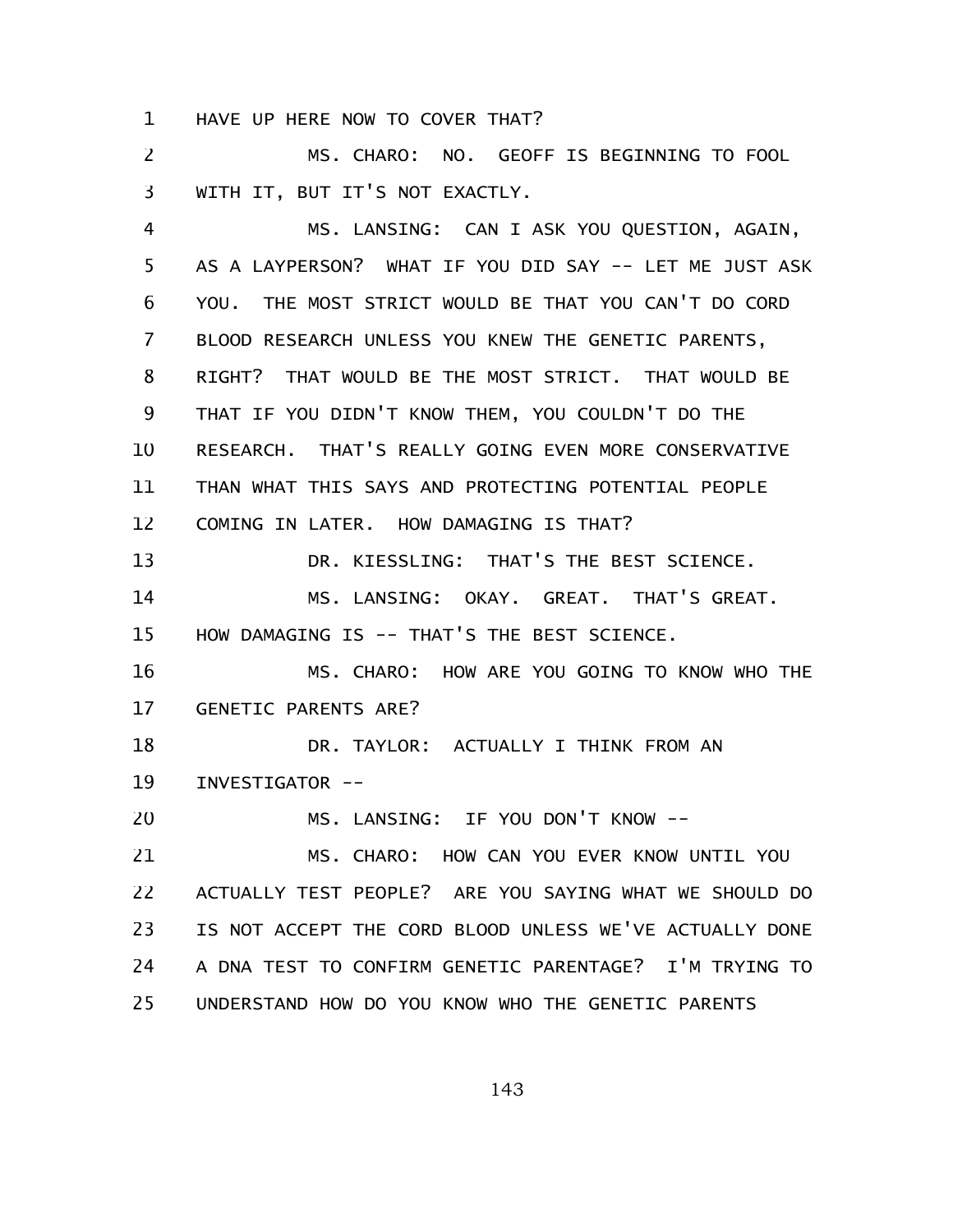WERE? 1

DR. TAYLOR: AS AN INVESTIGATOR DOING A PROJECT LIKE THIS, I WOULDN'T WANT TO INVEST THE EFFORT TO DERIVE A STEM CELL LINE THAT I DIDN'T FEEL I HAD A REALLY GREAT OPPORTUNITY TO LOOK AT THE TWO PARENTS AND LOOK FOR FUTURE GENETIC ABNORMALITIES. SO I THINK IT'S ACTUALLY -- I LIKE THE LANGUAGE BECAUSE THE LANGUAGE ISN'T SO STRICT, BUT THE REALITY IS THAT FOR AN INVESTIGATOR TO INVEST THE EFFORT THIS IS GOING TO REQUIRE, THEY'RE GOING TO WANT TO HAVE A DAMN GOOD IDEA THAT THESE ARE REALLY THE BIOLOGICAL PARENTS. AND I THINK IT'S IRRESPONSIBLE OF THEM TO SORT OF PURSUE THIS WITHOUT HAVING THAT INFORMATION. 2 3 4 5 6 7 8 9 10 11 12 13

DR. PRIETO: DOES THIS NEW LANGUAGE CAPTURE THAT, WHAT'S UP ON THE SCREEN NOW THAT WAS JUST MODIFIED? 14 15 16

MS. CHARO: IT'S NOT EXACTLY WRITTEN TO BE ADOPTED IN THAT FORM. THAT BLUE PHRASE IS NOT KIND OF WRITTEN INTO THE SENTENCE. 17 18 19

CHAIRMAN LO: WELL, AGAIN, I THINK WE'RE GOING TO LOSE OUR QUORUM, BUT THIS IS A TOUGH ISSUE. I GUESS I'M GOING TO PICK UP ON WHAT ROB TAYLOR SAID. I MEAN DERIVING STEM CELL LINES IS NOT EASY. AND OUR ULTIMATE GOAL IS TO USE THESE STEM CELL LINES FOR TRANSPLANTATION FOR CLINICAL CURES AND TREATMENTS. AND 20 21 22 23 24 25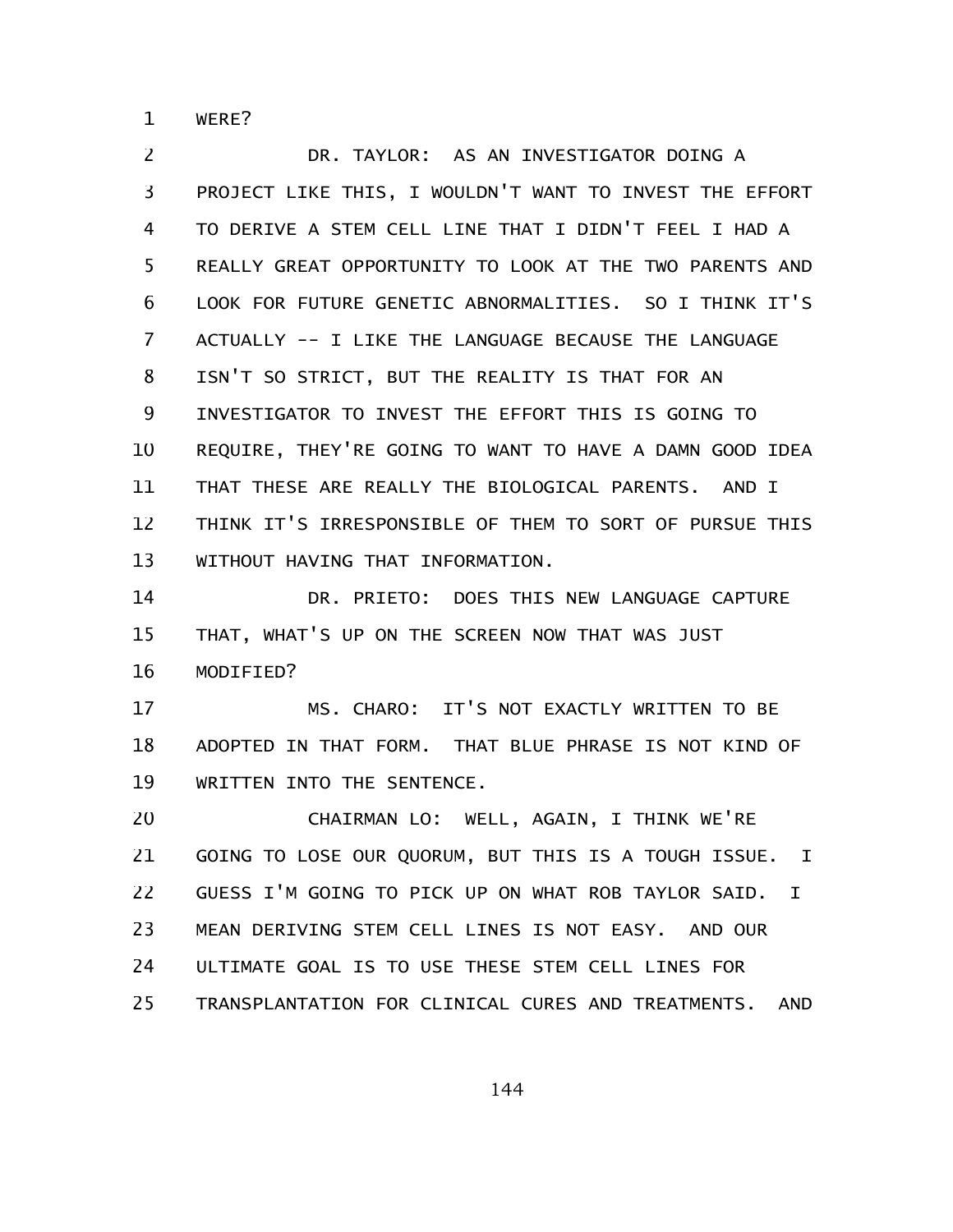IT STRIKES ME THAT IT WOULD BE UNWISE, REGARDLESS OF WHAT THE FDA REQUIRES, TO TRANSPLANT CELLS INTO A PERSON, PARTICULARLY IF THERE'S GOING TO BE IMMUNOSUPPRESSION, WHERE YOU DON'T HAVE SOME SENSE OF THE GENETIC HISTORY OF THE PEOPLE WHO CONTRIBUTED THE DNA. 1 2 3 4 5 6

I JUST THINK THAT IF THERE'S A FAMILY HISTORY OF CANCER THAT YOU DID NOT KNOW ABOUT BECAUSE YOU DIDN'T KNOW WHO THE FATHER WAS OR THE GENETIC MOTHER  $WAS$  --7 8 9 10

MR. SHESTACK: THAT'S A SCIENTIFIC ISSUE, NOT AN ETHICAL ISSUE. RESEARCHERS WON'T CHOOSE THOSE CELL LINES FOR EXACTLY THAT REASON. THAT'S NOT WHAT WE'RE HERE TO DECIDE. 11 12 13 14

CHAIRMAN LO: RISK TO TRANSPLANT RECIPIENTS. IT'S AN ETHICAL ISSUE IN TERMS OF USE OF RESOURCES. IF WE FUND SOMEONE WHO USES A LINE THAT WE THEN CAN'T USE FOR TRANSPLANTATION, WE'VE GOT TO REDO ALL THAT. DR. OLDEN: YOU CAN'T UNCOUPLE ETHICS FROM THE QUALITY OF THE SCIENCE. THEY'RE LINKED. 15 16 17 18 19 20

DR. PRIETO: CAN I MAKE A SUGGESTION, THAT WE ACCEPT THE ORIGINAL LANGUAGE WITH TWO MODIFICATIONS. FOR CIRM-FUNDED RESEARCH INVOLVING THE DONATION OF UMBILICAL, CORD BLOOD, OR THE PLACENTA FOR PURPOSES OTHER THAN AUTOLOGOUS TREATMENTS, CONSENT SHALL BE 21 22 23 24 25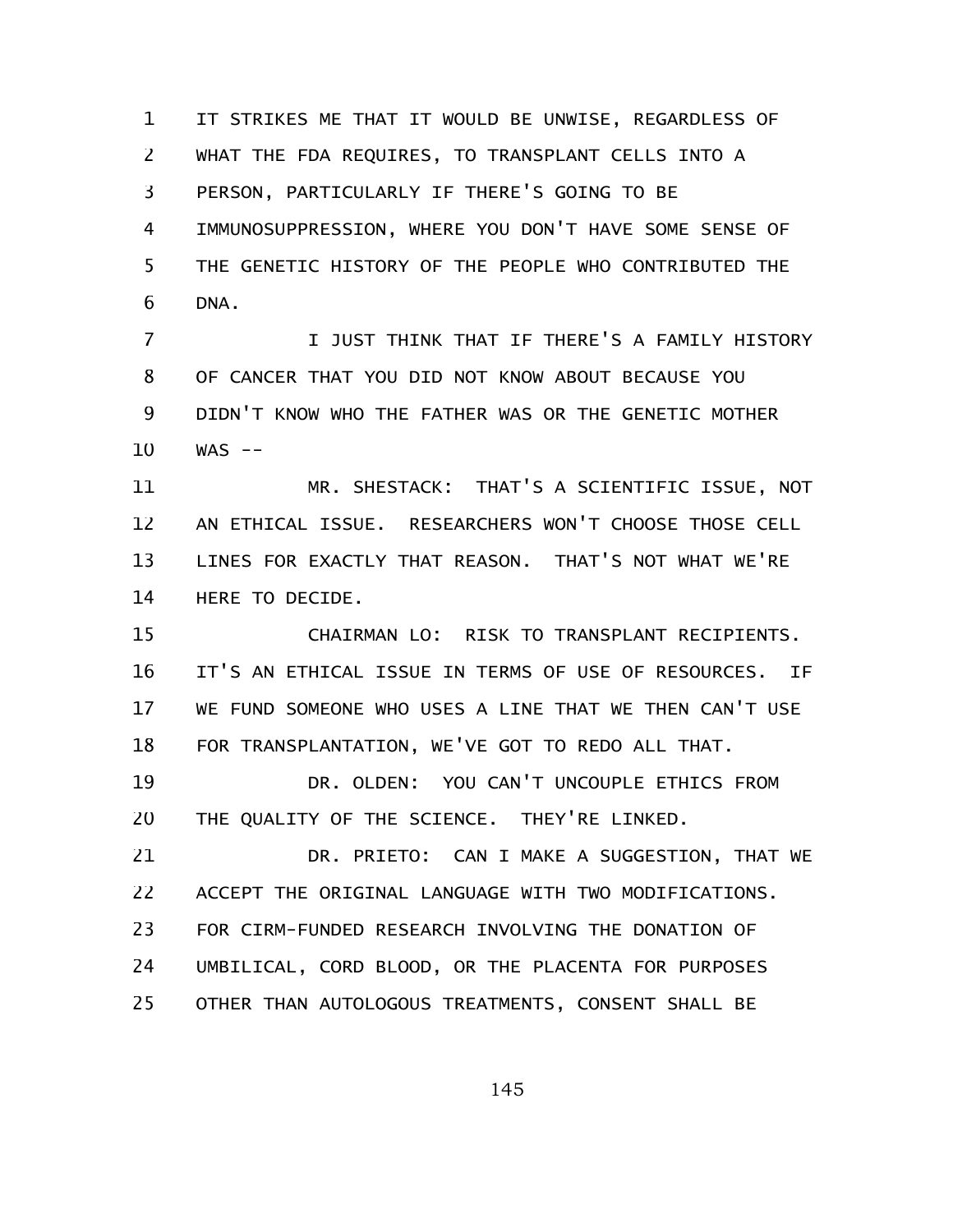OBTAINED FROM EACH KNOWN LEGAL PARENT, GUARDIAN, OR IDENTIFIED GENETIC PARENT. THE REMAINDER STAYS THE SAME. 1 2 3

MS. LANSING: I'M COMFORTABLE WITH THAT. AGAIN, WANT TO PUT A BIG ADDENDUM ON IT AND SAY WE'RE GOING TO KEEP REVISITING THIS ISSUE, YOU KNOW. 4 5 6

DR. PRIETO: IT COVERS SOME OF THE CONCERNS THAT WERE RAISED TODAY. IT DOESN'T ANSWER ALL QUESTIONS, WHICH I THINK WE'RE NOT GOING TO ANSWER. MS. LANSING: I THINK THIS IS -- DR. PRIETO: CAN I MAKE THAT AS A MOTION? CHAIRMAN LO: CAN I MAKE A FRIENDLY SUGGESTION, AND THAT'S TO SAY FOR THE PURPOSES OF -- FOR PURPOSES OF STEM CELL DERIVATION, THAT IF IT'S FOR RESEARCH -- 7 8 9 10 11 12 13 14 15

MS. LANSING: JON, DON'T LEAVE. WE GOT TO VOTE ON THIS. 16 17

MR. SHESTACK: I'M LATE. 18

MS. LANSING: I AM TOO, BUT WE'VE GOT TO VOTE ON THIS. OTHERWISE, WE CAN'T -- 19 20

DR. PRIETO: FOR PURPOSES OF -- 21

CHAIRMAN LO: STEM CELL DERIVATION. RESEARCH THAT CIRM MAY FUND THAT'S NOT INTENDED FOR STEM CELL. 22 23

DR. PRIETO: YES, I'D CONSIDER THAT A 24

FRIENDLY AMENDMENT. CONSENT SHALL BE OBTAINED FROM 25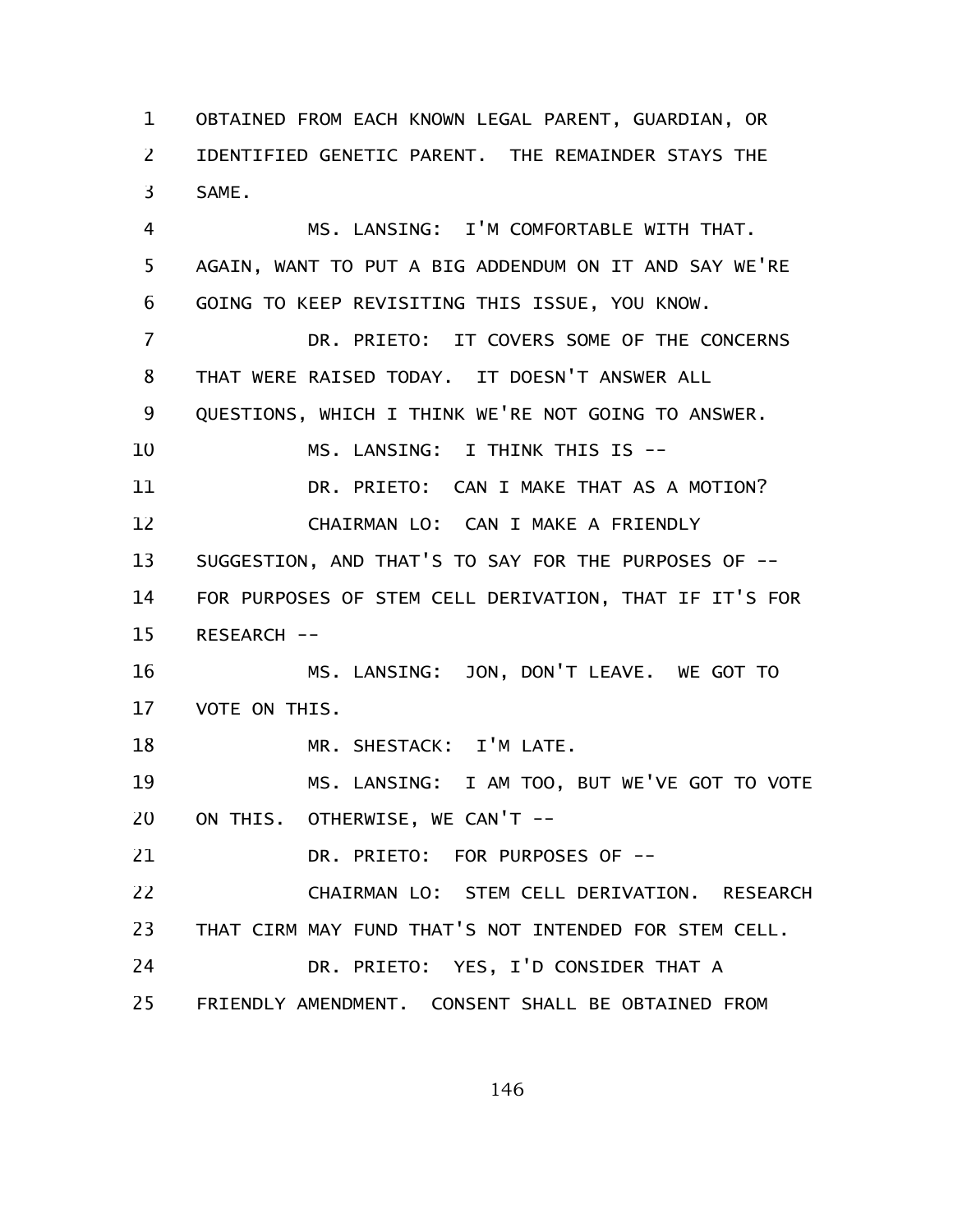EACH LEGAL PARENT, GUARDIAN, OR IDENTIFIED GENETIC PARENT. MS. PASTORE: I THINK YOU WANT "AND" TO ACCOMPLISH WHAT YOU WANT. MS. LANSING: READ IT BACK. DR. PRIETO: FOR CIRM-FUNDED RESEARCH INVOLVING THE DONATION OF THE UMBILICAL CORD, CORD BLOOD, OR THE PLACENTA FOR PURPOSES OF STEM CELL DERIVATION, CONSENT SHALL BE OBTAINED FROM EACH KNOWN LEGAL PARENT, GUARDIAN, AND IDENTIFIED GENETIC PARENT. INFORMED CONSENT SHALL INCLUDE A STATEMENT AS TO WHETHER THE DONATED CELLS MAY BE AVAILABLE FOR AUTOLOGOUS TREATMENT IN THE FUTURE. CHAIRMAN LO: WE'RE SAFE. MS. LANSING: OKAY. CHAIRMAN LO: THAT'S BEEN THE MOTION. DR. PRIETO: THAT'S MY MOTION. CHAIRMAN LO: SECOND ON THAT? DR. KIESSLING: I'LL SECOND THAT. CHAIRMAN LO: ALL THOSE IN FAVOR. WHO ELSE IS ON THE PHONE? ANYONE STILL THERE? JON, YOU'RE A HERO, BUT UNFORTUNATELY IT WENT FOR NAUGHT. THANK YOU SO MUCH. MS. LANSING: THANK YOU, JON. SO WHEN WE GO BACK TO THE FULL ICOC, WE CAN SAY THAT THIS IS THE 1 2 3 4 5 6 7 8 9 10 11 12 13 14 15 16 17 18 19 20 21 22 23 24 25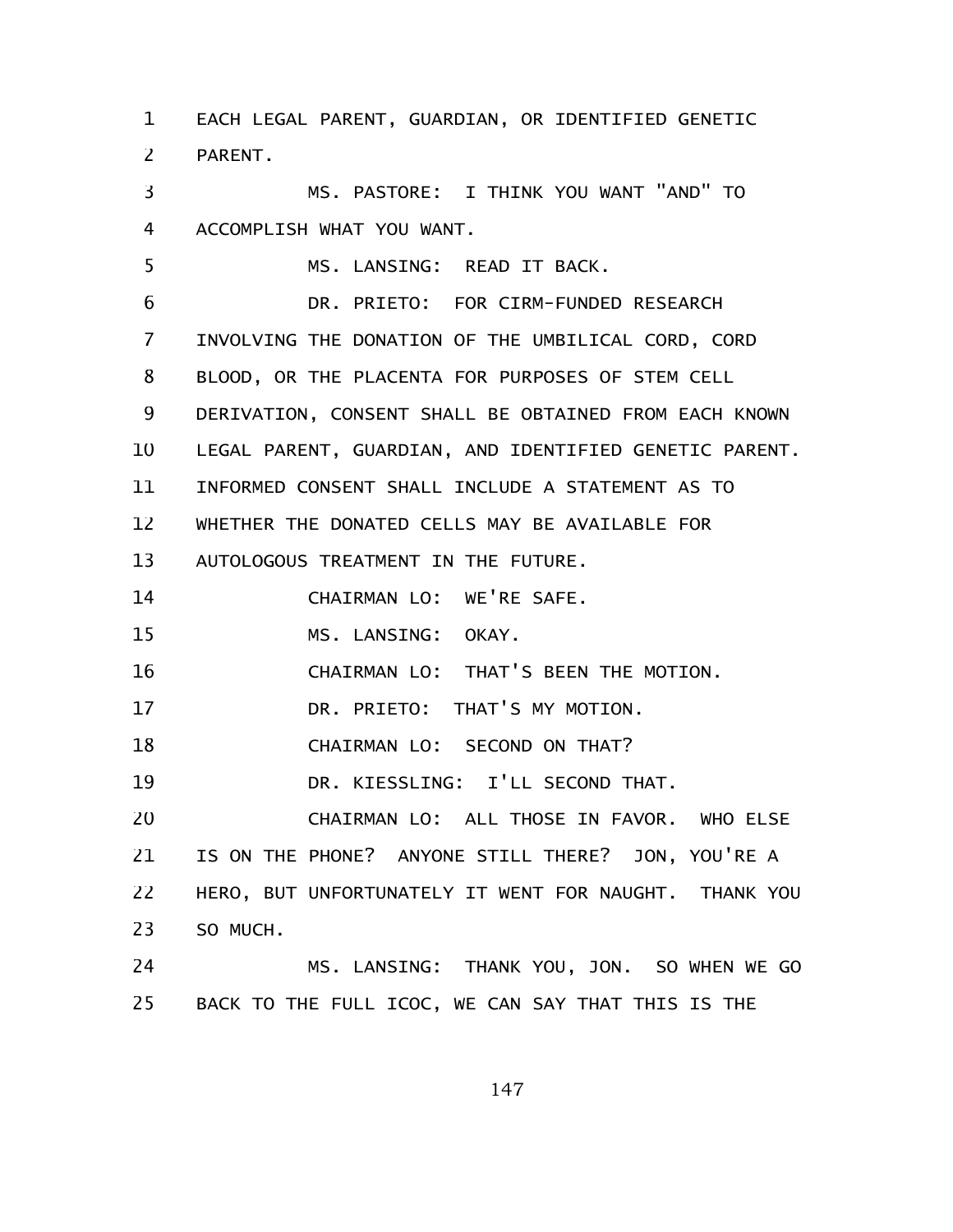SENSE, BUT WE AGREED THIS ISN'T PERFECT. 1

MR. SHEEHY: YOU JUST ASKED FOR AYES. I'D LIKE TO HEAR WHAT THE ACLU'S POSITION IS ON THIS NEW LANGUAGE BECAUSE I'M STILL -- I'M WORRIED ABOUT THE INCONSISTENCY WITH EXISTING CALIFORNIA LAW. I WOULD ABSTAIN IF THEY STILL HAVE A STRONG OBJECTION. CHAIRMAN LO: PUBLIC COMMENT? MS. PASTORE: CLARE PASTORE FROM THE ACLU. THANK YOU FOR THE OPPORTUNITY TO ADDRESS THAT. I'M STILL TROUBLED BY LEAVING THIS -- TAKING THIS DECISION OUT OF THE HANDS OF THE WOMAN WHO OTHERWISE HAS CONTROL OVER THE PREGNANCY AND THE BIRTH. SO I UNDERSTAND THE PRINCIPLES, AND CERTAINLY THE ACLU IS VERY CONCERNED ABOUT PRIVACY IMPLICATIONS IN MEDICAL RESEARCH AND ELSEWHERE. MY JUDGEMENT IS THAT I WOULD STILL STICK WITH MY ORIGINAL POSITION, WHICH IS THAT CONSENT SHOULD BE OBTAINED FROM THE WOMAN. MR. SHEEHY: THIS CAN'T BE HEARD AS A CONSENSUS. CHAIRMAN LO: WE DON'T HAVE CONSENSUS. MS. LANSING: WE DON'T HAVE A CONSENSUS. WHAT WE HAVE IS --CHAIRMAN LO: WHO'S AN AYE AND NAYS -- MS. LANSING: WE DON'T NEED -- I'M GOING TO LEAVE. 2 3 4 5 6 7 8 9 10 11 12 13 14 15 16 17 18 19 20 21 22 23 24 25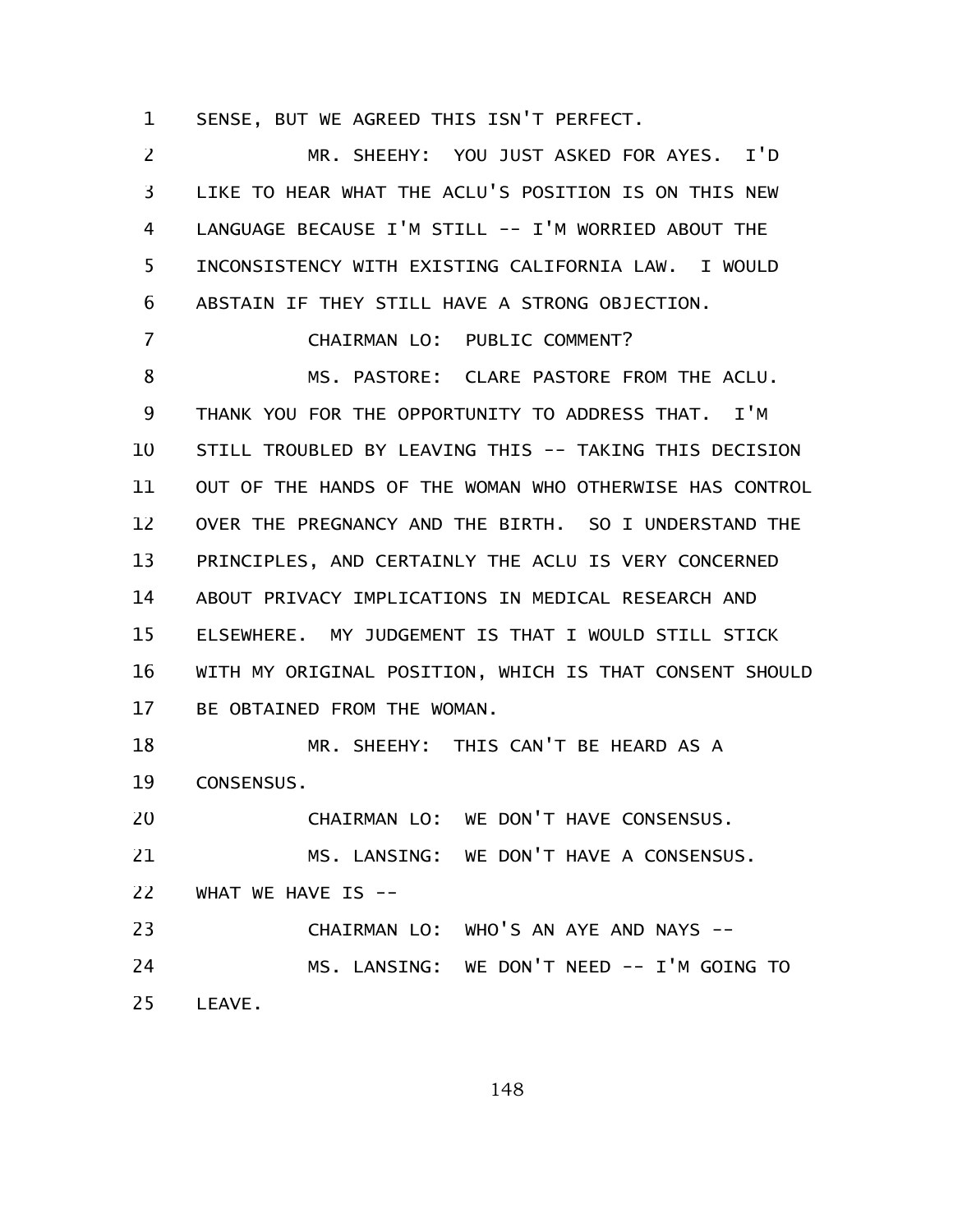CHAIRMAN LO: I JUST WANTED TO HAVE A SENSE. WE DON'T HAVE A QUORUM. WE CAN PUT THIS FORTH TO THE ICOC AS A SENSE OF THE COMMITTEE. I THINK IT WOULD BE USEFUL TO SAY HOW MANY FAVORED AND HOW MANY OPPOSED. 1 2 3 4

MS. LANSING: BUT I HAVE A QUESTION JUST PROCEDURALLY. WHAT HAPPENS, GEOFF, IF WE DON'T HAVE THE SENSE OF THE COMMITTEE THAT'S POSITIVE? THEN WHAT HAPPENS TO US IN TERMS OF THIS, IN TERMS OF -- DOES IT TRIGGER ANYTHING THAT WE HAVE TO START ANOTHER 45-DAY PERIOD AND CAN'T GIVE -- 5 6 7 8 9 10

MR. LOMAX: PERHAPS I'LL DEFER TO SCOTT ON THAT BECAUSE IT'S -- I THINK THERE'S A LOT OF NUANCE TO THAT ANSWER. 11 12 13

MR. TOCHER: THE ICOC CAN ONLY ADOPT REGULATIONS THAT HAVE BEEN DULY NOTICED TO THE PUBLIC. THE WAY TO ASSURE THAT THERE IS NO PROBLEM AT THE ICOC MEETING WOULD BE TO, IF THERE REALLY IS NO CONSENSUS, IS TO AT LEAST FOR THE NEXT 15 DAYS PUBLICLY NOTICE VARIOUS VERSIONS SO THAT WHEN THE ICOC, IF THERE IS NO INTERVENING MEETING OF THIS GROUP TO MAKE A RECOMMENDATION, FORMAL RECOMMENDATION ON ONE PARTICULAR VERSION, IS TO AT LEAST PROVIDE THE ICOC THE OPPORTUNITY TO HAVE BEFORE IT THE VARIOUS OPTIONS THAT THEY MIGHT CONSIDER ADOPTING SO THAT WHEN THEY DO ADOPT IT, THOSE HAVE BEEN DULY NOTICED UNDER THE OAL. 14 15 16 17 18 19 20 21 22 23 24 25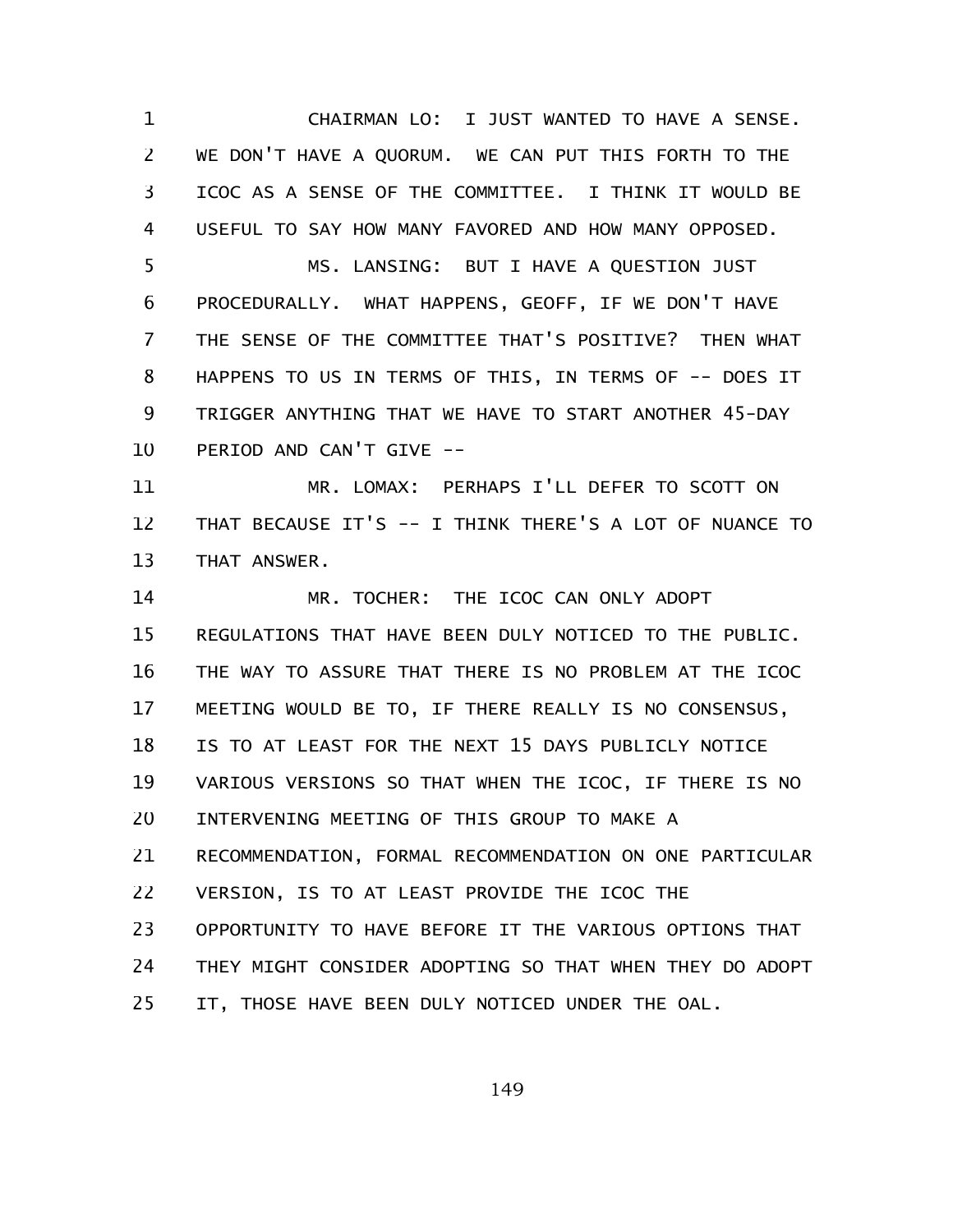MS. LANSING: SO CAN I PROPOSE SOMETHING? MAYBE I'M WRONG. I WOULD LIKE TO PROPOSE THAT WE DO THAT, BUT THAT I WOULD LIKE TO PROPOSE THAT WE DON'T -- WE'RE STILL TALKING, WE'RE STILL LISTENING, AND THAT WE HAVE AN INTERVENING PHONE CONVERSATION TO SEE IF WE CAN GET A SENSE OF CONSENSUS AND CONTINUE TO WORK ON LANGUAGE, WE'LL CONTINUE TO SEE BECAUSE WE STILL -- I JUST -- I GUESS I JUST DON'T WANT THIS TO BE A SPLIT VOTE. I ALSO DON'T WANT THIS TO BE SOMETHING THAT INHIBITS OUR ABILITY TO GIVE OUT THE FUNDING, AND WE DON'T HAVE THE STANDARDS IN PLACE, AND THEN THAT WOULD BE TERRIBLE. 1 2 3 4 5 6 7 8 9 10 11 12

CHAIRMAN LO: SHERRY, FOR THE SAKE OF CONVERSATION AND DISCUSSION, IF THE VOTE -- HOW MANY PEOPLE IN THE ROOM VOTED? NINE. SUPPOSE IT WAS SEVEN FOR, NO AGAINST, AND TWO ABSTENTIONS? WOULD THAT BE A SENSE OF THE COMMITTEE YOU COULD FEEL COMFORTABLE WITH? MR. SHEEHY: I PERSONALLY WOULD BE HAPPIEST IF WE PUBLISHED ALL DIFFERENT VERSIONS. I'D REALLY BE HAPPY IF WE COULD GET THE ACLU VERSION TO PUBLISH AS WELL SO THAT WE HAVE THIS ALL OUT THERE, AND ICOC CAN DO IT. AND, YOU KNOW, YOU CAN MAKE -- THE SAME SENSE OF URGENCY APPLIES THERE, AND WE WOULD HAVE COMPLIED, I THINK, WITH SCOTT'S MANDATE THAT WE HAVE IT ALL PUBLICLY AVAILABLE. WE'LL HAVE THE VERSIONS THERE, AND 13 14 15 16 17 18 19 20 21 22 23 24 25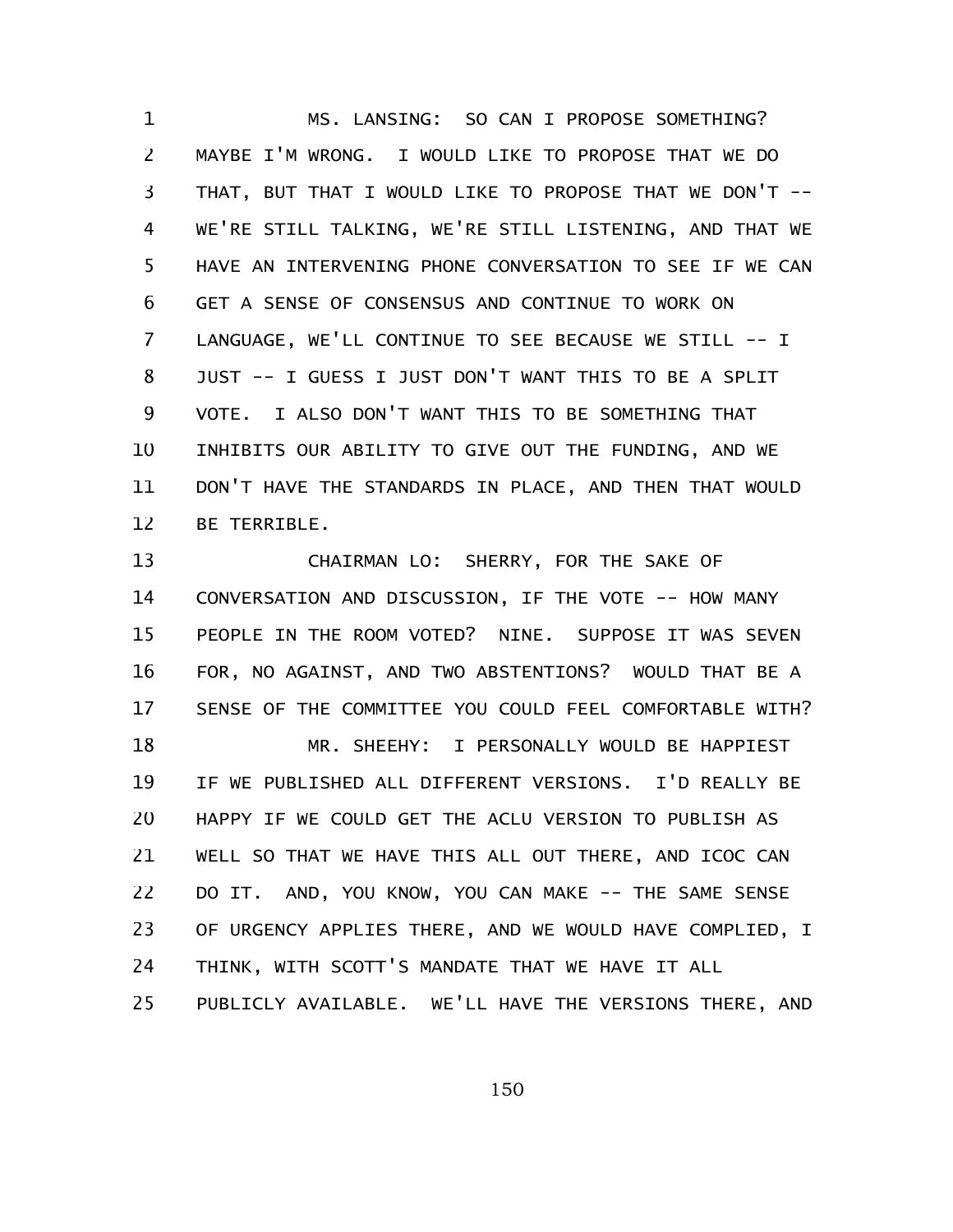WHATEVER VOTE TAKES PLACE AT THE ICOC -- 1

MS. LANSING: IS THAT GOOD ENOUGH, SCOTT? IF ALL THE VERSIONS GO OUT WITHOUT AN INTERVENING PHONE CALL, AND THEN THE ICOC ADDRESSES IT AS A MATTER THAT THEY HAVE A GREAT DEAL OF URGENCY FOR AND IT WILL NOT START THE CLOCK TICKING AGAIN? MR. TOCHER: RIGHT. SO LONG AS THE LANGUAGE, WHATEVER LANGUAGE IS ADOPTED HAS BEEN DULY NOTICED. THAT'S THE TEST. CHAIRMAN LO: HOW LONG DOES THAT TAKE? DR. PRIETO: AND AVAILABLE FOR COMMENT. MR. TOCHER: AND AVAILABLE FOR COMMENT, WHICH MEANS FROM THIS POINT, THERE WILL BE AN ADDITIONAL 15-DAY COMMENT PERIOD BECAUSE THIS IS ALL -- CHAIRMAN LO: AFTER THE ICOC. MR. TOCHER: NO. AFTER THIS MEETING. MS. LANSING: WHEN DO WE MEET? MR. TOCHER: JUNE 2D, IT'S A FRIDAY. CHAIRMAN LO: SO YOU COULD NOTICE THIS WHENEVER  $--$ MR. TOCHER: IT WOULD NEED TO BE POSTED BY MAY 18TH, WHICH WILL BE THE VERY LAST DAY, BUT PRESUMABLY IF WE POST IT BY FRIDAY, MAY 5TH, OR FOLLOWING ON THE 12TH, POST IT ON OUR WEBSITE, A NEW 15-DAY COMMENT PERIOD, COMMENT WOULD BE RECEIVED AND 2 3 4 5 6 7 8 9 10 11 12 13 14 15 16 17 18 19 20 21 22 23 24 25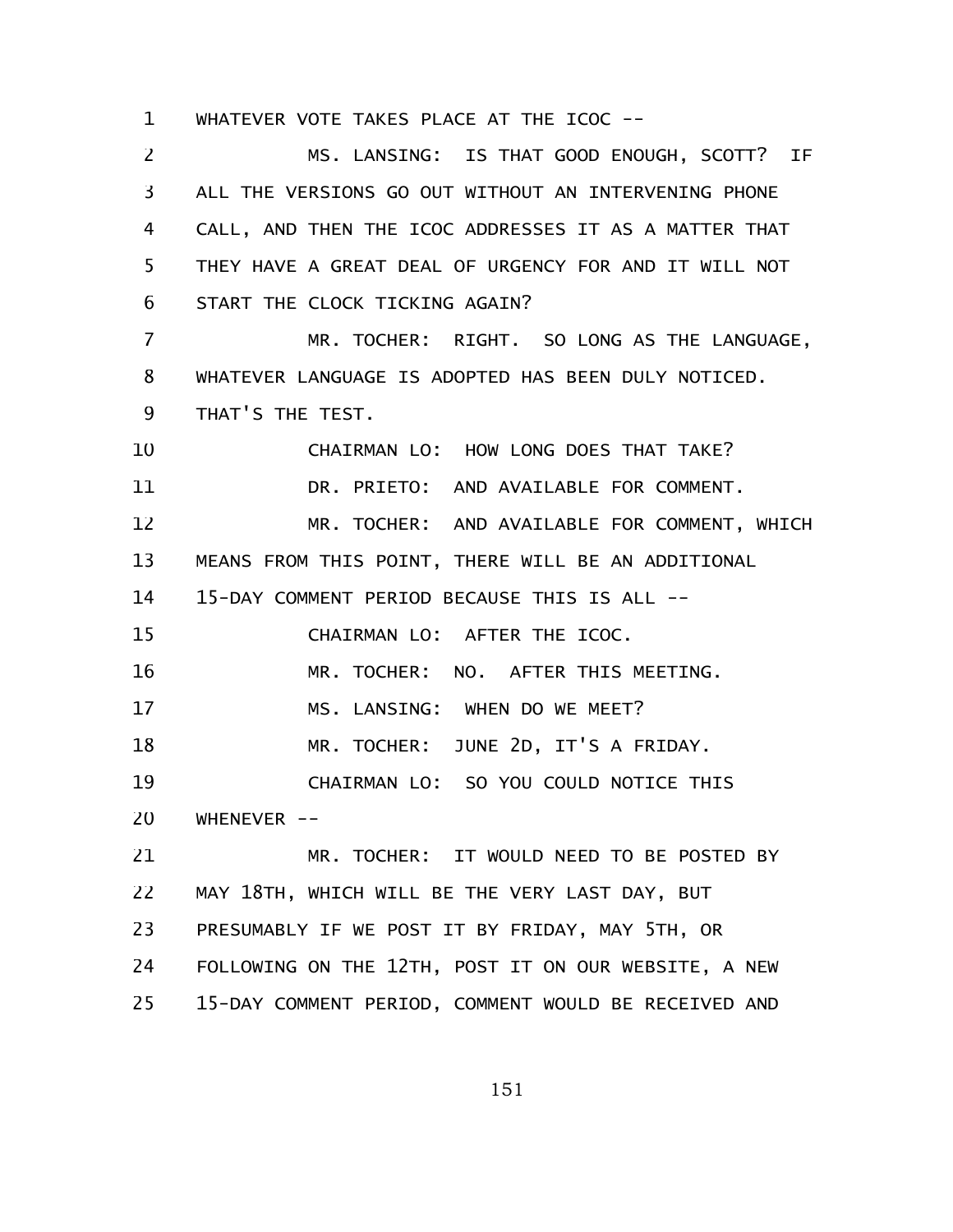DIGESTED IN TIME FOR THE ICOC MEETING. 1

MS. LANSING: SO THEN I'D LIKE TO MAKE ANOTHER SUGGESTION. MAY 5TH IS THIS FRIDAY. IT'S LIKE TWO DAYS AWAY. WE HAVE A LOT OF OTHER STUFF TO GO THROUGH. WE'RE GOING TO BREAK FOR LUNCH ANY SECOND. WHY DON'T WE KEEP WORKING. WE DON'T HAVE A QUORUM ANYWAY. AND WHY DON'T WE SEE IF WE CAN COME UP WITH SOMETHING THAT MAKES EVERYBODY HAPPY, COME BACK TO IT. WE DON'T HAVE A QUORUM. COME BACK TO IT, A SENSE OF THE COMMITTEE, AND POST THAT AS WELL. IF WE CAN'T, WE CAN'T. DR. TAYLOR: I WOULD ARGUE THAT WE'RE NOT GOING TO GET THERE, AND THAT THIS POSTING IS ACTUALLY GOING TO BE MUCH MORE EXPEDITIOUS. FROM THE CONVERSATION, I JUST DON'T SEE A CONSENSUS ARISING NO MATTER HOW WE DIDDLE WITH THE LANGUAGE. MS. CHARO: I THINK WE NOW HAVE THREE THAT REPRESENT THE THREE DIFFERENT VERSIONS. CHAIRMAN LO: LET ME MAKE A SUGGESTION. I THINK THIS IS IMPORTANT, AND THERE ARE OTHER IMPORTANT THINGS, AND WE SORT OF TABLED SOME IMPORTANT ISSUES. I SUGGEST THAT WE NOT TRY AND SETTLE THIS NOW. WE SAVE SOME TIME BEFORE WE ADJOURN TO AT LEAST LOOK AT THE THREE VERSIONS, SEE IF WE CAN REACH CONSENSUS ON ANY ONE OF THEM. IF NOT, THEN WE WOULD POST IT, NOTICE IT. 2 3 4 5 6 7 8 9 10 11 12 13 14 15 16 17 18 19 20 21 22 23 24 25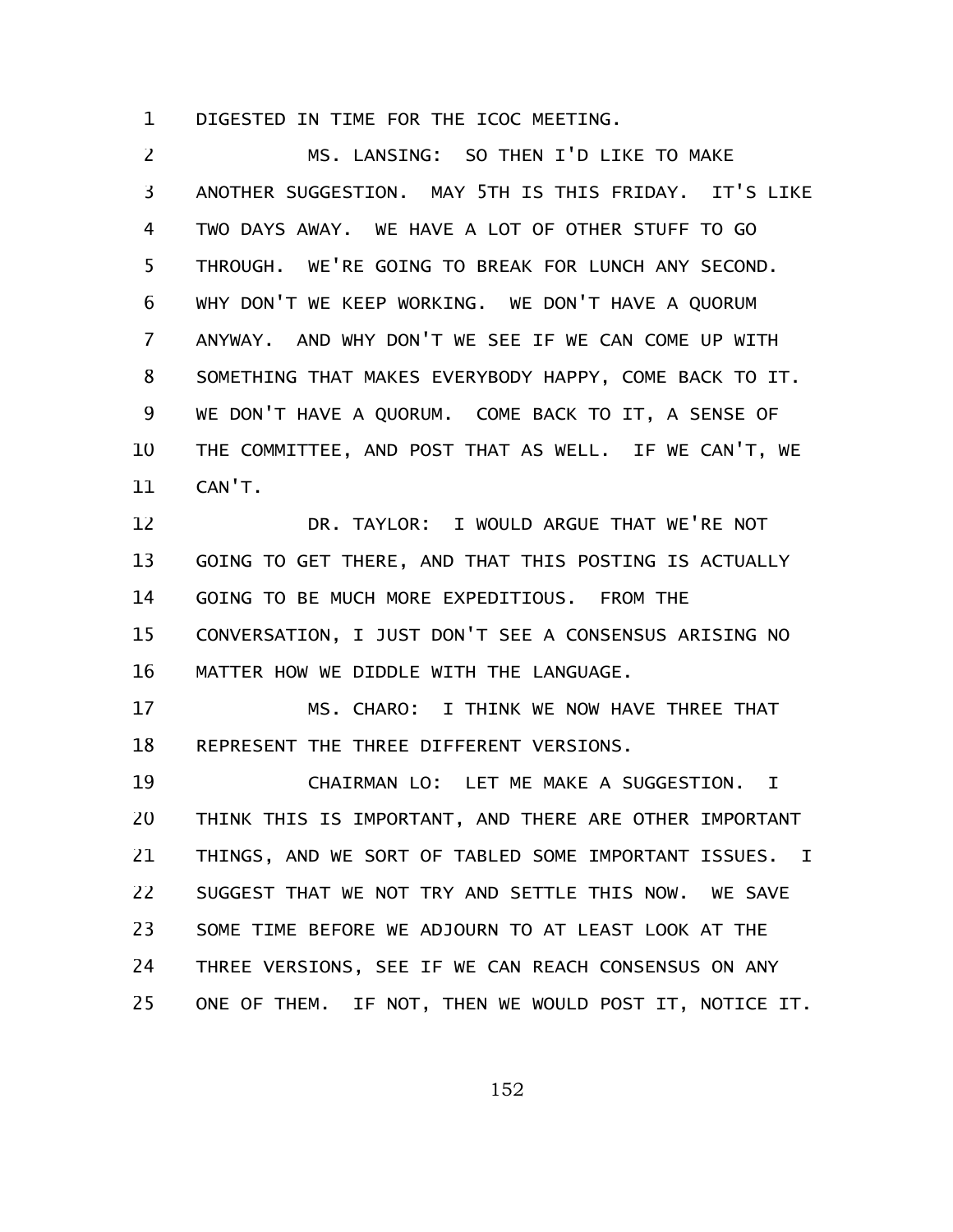AND I GUESS WE CAN ALSO TAKE A SENSE OF THE COMMITTEE. SHERRY AND I HAVE TO DECIDE AS TO WHETHER IT WOULD BE USEFUL TO THE ICOC TO HAVE A SENSE OF THIS COMMITTEE GO UP TO THEM OR NOT. THERE ALSO ARE OTHER ISSUES, AND I'M A LITTLE AFRAID OF PUTTING SO MUCH TIME ON THIS, NO MATTER HOW IMPORTANT IT IS, THAT WE DON'T REALLY ADDRESS SOME OF THESE OTHER IMPORTANT ISSUES THAT HAVE TO DO WITH RECORDKEEPING AND PUBLIC ACCESSIBILITY AND THE LIKE. 1 2 3 4 5 6 7 8 9

I WOULD SUGGEST THAT WE TRY AND JUGGLE A COUPLE OF BALLS IN THE AIR, AND THAT WE DO TAKE A BREAK FOR LUNCH. IT'S ALMOST ONE. WE'RE ABOUT 45 MINUTES LATE. AND THEN COME BACK AND START WITH THE RECORDKEEPING AND ASSURANCES, TRY AND SEE IF WE CAN REACH AGREEMENT. 10 11 12 13 14 15

MS. LANSING: YES. SO LET'S GO TO THE OTHER ISSUES, SEE WHERE WE ARE WHEN WE COME BACK. AND IF WE DON'T HAVE TIME, WE'RE GOING TO DO THE OTHER WAY. AND THEN WE HAVE TO MAKE SURE THAT THE ICOC UNDERSTANDS THIS IS INFORMATION THEY HAVE TO VOTE ON IT, OR WE'RE IN DANGER OF NOT BEING ABLE TO CONTINUE OUR WORK. CHAIRMAN LO: ANOTHER PUBLIC COMMENT. 16 17 18 19 20 21 22

MS. PASTORE: I JUST WANTED TO SUGGEST ONE THING ABOUT THAT PROCEDURE. ONE OF THE BENEFITS OF USING THE 15-DAY RENOTICE IS THAT YOU WILL GET COMMENT 23 24 25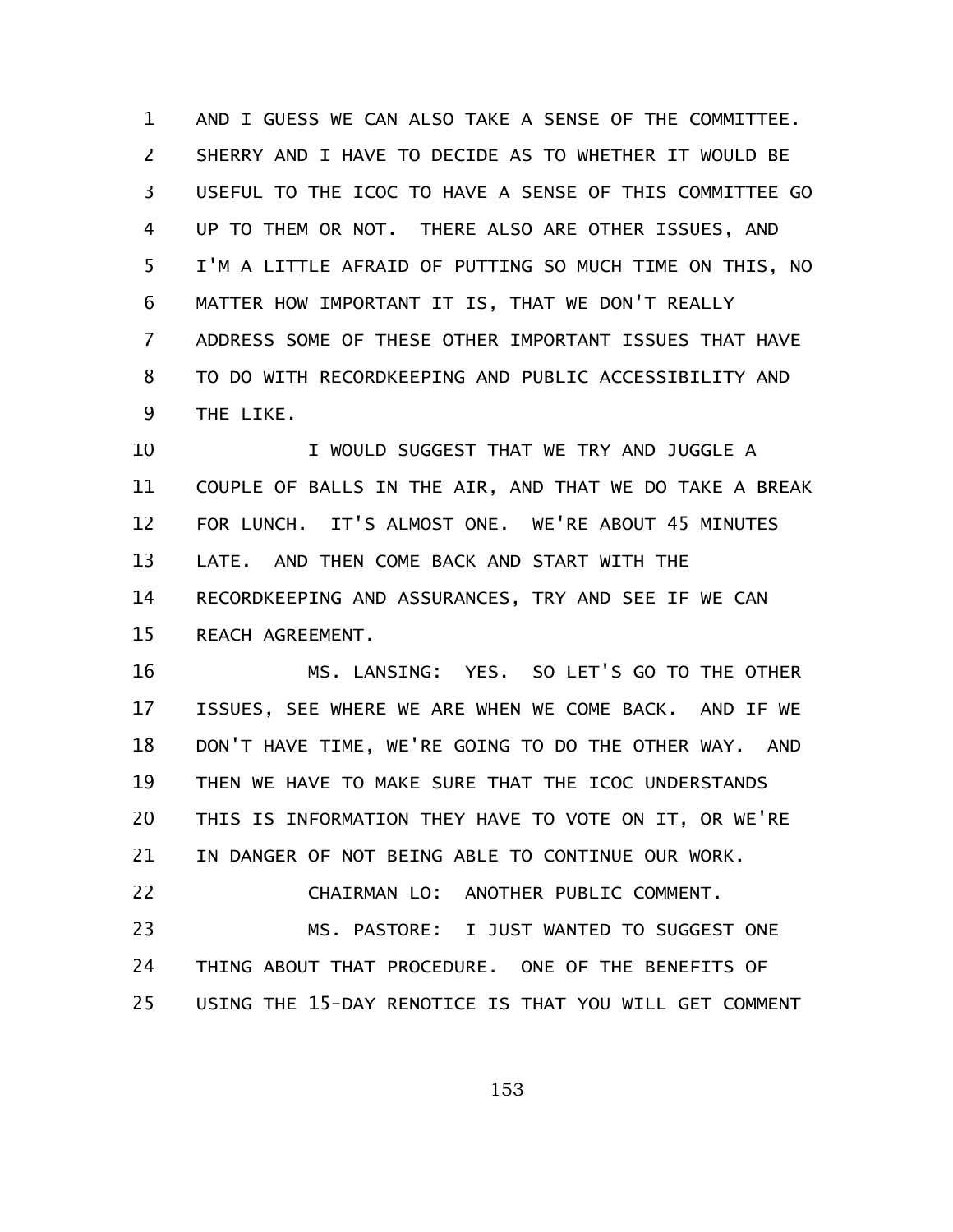FROM MORE PEOPLE THAN ARE IN THE ROOM TODAY. I BELIEVE IT'S REQUIRED, BUT IT CERTAINLY IS COMMON PRACTICE TO SEND THE VERSIONS TO ALL OF THE PEOPLE WHO COMMENTED, BUT ARE NOT HERE TODAY. SO YOU WILL GET A BROADER RANGE OF COMMENT THAN YOU WILL BY TRYING TO RESOLVE IT TODAY. 1 2 3 4 5 6

MS. LANSING: WE'VE GOT 48 HOURS. THAT'S ALL I WANT TO SAY. 7 8

CHAIRMAN LO: GEOFF, IS IT REALISTIC TO GET THIS NOTICED BEFORE THE DEADLINE? 9 10

MR. TOCHER: YES. WE'VE ALREADY IDENTIFIED OBVIOUSLY EVERYBODY WHO'S COMMENTED, AND WE ALSO MAINTAIN A RECORD OF EVERYBODY TO WHOM IT WENT OUT. WE'LL GIVE IT TO THEM AS WELL AND ALSO POST IT ON THE WEBSITE. 11 12 13 14 15

CHAIRMAN LO: ALL RIGHT. SO WITH THAT, I WILL PROPOSE WE ADJOURN FOR LUNCH. I THINK WE HAD A VERY INTERESTING AND INTENSE MORNING, AND WE ADDRESSED SOME TOUGH ISSUES. LET'S EAT AND IF WE CAN COME BACK AT 1:30, WHICH IS ABOUT 45 MINUTES FROM NOW. 16 17 18 19 20

(A RECESS WAS TAKEN.) 21

CHAIRMAN LO: WELCOME BACK. WHAT I WOULD LIKE TO DO IS TO SORT OF DIRECT OUR ATTENTION TO THIS IMPORTANT SET OF ISSUES. AS I UNDERSTAND, NO ONE IS LEFT ON THE TELEPHONE. IT'S JUST US FOLKS IN THE ROOM. 22 23 24 25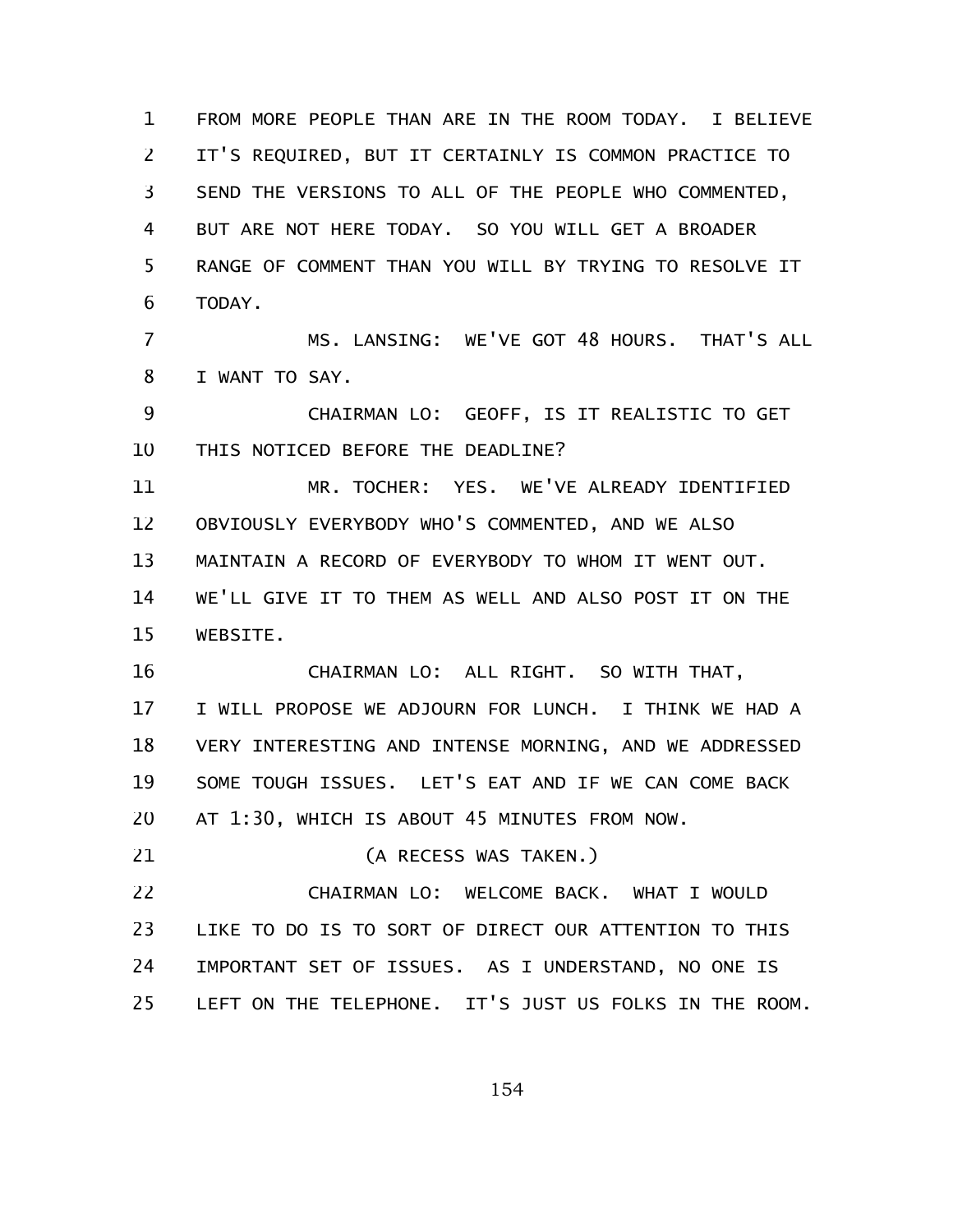AND SHERRY IS GOING TO BE BACK AROUND THREE. 1

I WOULD LIKE TO GET US STARTED ON THESE ISSUES OF RECORDKEEPING AND ASSURANCES. AND IN OUR FOLDERS WE HAVE -- LET ME MAKE SURE I GOT THIS RIGHT -- WE HAVE THE SUGGESTIONS FROM THE FOUNDATION FOR TAXPAYER AND CONSUMERS RIGHTS. IT'S PAGE 2. AND, GEOFF, HELP ME OUT. THERE'S A BIGGER FORM I'M TRYING TO FIND FROM THE CENTER -- AT THE END OF THAT SAME HANDOUT, THERE'S A LONGER STATEMENT FROM PRO-CHOICE ALLIANCE FOR RESPONSIBLE RESEARCH AND CENTER FOR GENETICS AND SOCIETY. AND THEY HAVE MADE A NUMBER OF SUGGESTIONS HAVING TO DO WITH RECORDKEEPING AND ASSURANCES. 2 3 4 5 6 7 8 9 10 11 12 13

I KNOW WE STARTED TO THINK ABOUT THIS A LITTLE AT LUNCH, BUT I'D LIKE TO KIND OF GET US STARTED ON THIS DISCUSSION BECAUSE THESE ARE, AS I SAY, IMPORTANT AND COMPLEX TOPICS. SO SOMEONE WANT TO START OUT WITH JUST OUR THOUGHTS ON THESE ISSUES AND THE SPECIFIC SUGGESTIONS? 14 15 16 17 18 19

DR. PETERS: MY QUESTION EARLIER WAS IN OUR MIND AS A COMMITTEE IS THIS CONNECTED OR DISCONNECTED WITH THE FREE FLOW OF SCIENTIFIC INFORMATION? ARE THERE LINES GOING TO BE DRAWN BETWEEN SCIENTIFIC RECORDKEEPING AND COMPLIANCE RECORDKEEPING, OR ARE THEY GOING TO OVERLAP? IF THEY ARE GOING TO OVERLAP, TO 20 21 22 23 24 25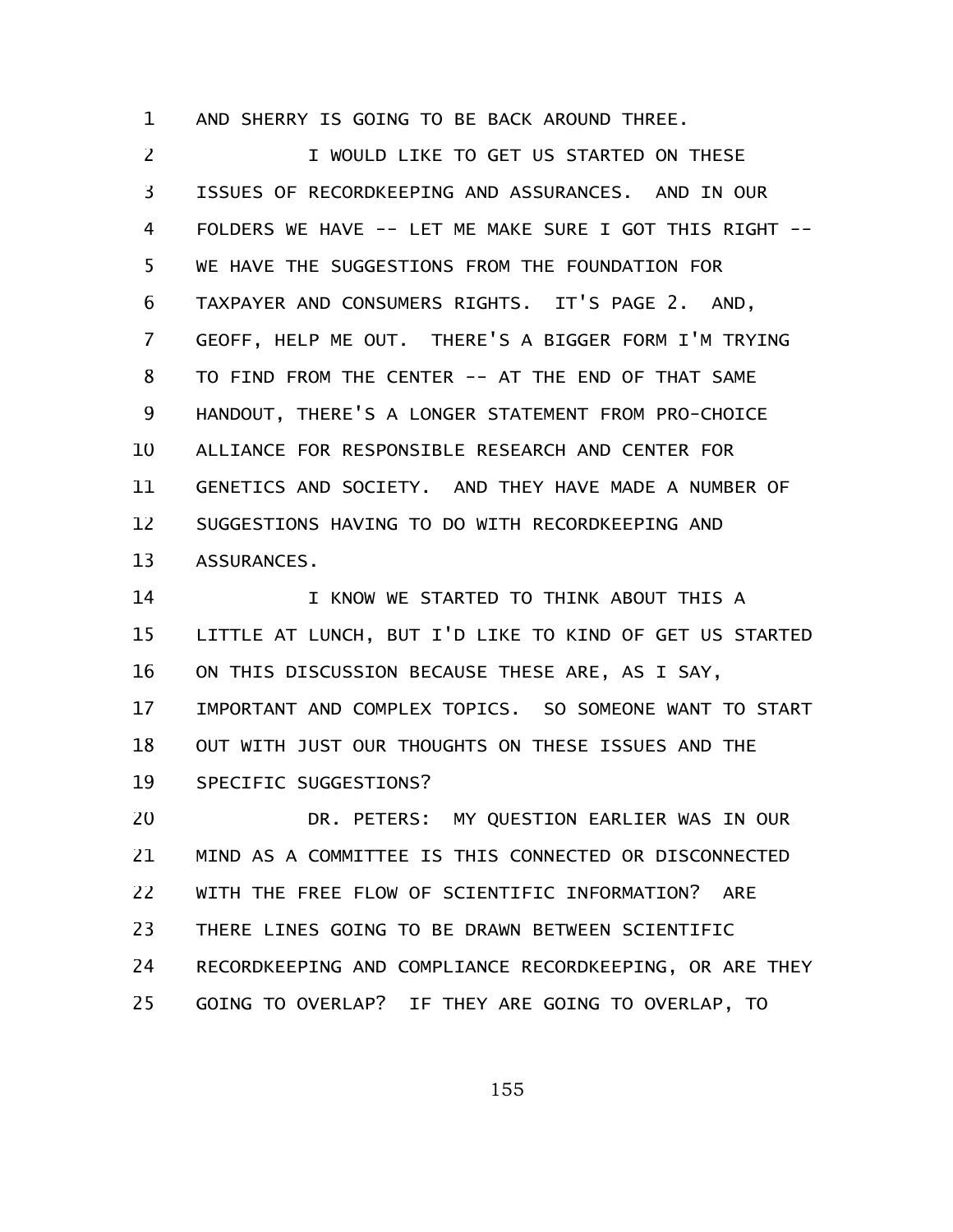WHAT EXTENT? 1

CHAIRMAN LO: DO YOU HAVE PRELIMINARY THOUGHTS TO ANSWER YOUR QUESTIONS? DR. PETERS: I WOULD THINK THAT IN PRINCIPLE WE WOULD WANT PRIMARILY FREE FLOW OF SCIENTIFIC INFORMATION, AND COMPLIANCE WOULD BE SUBSUMED UNDER THAT. RELATED TO THAT, YOU'D WANT THE SAME RECORDS. THIS IS MY HUNCH. YOU'D WANT THE SAME RECORDS AVAILABLE FOR WHOMEVER IS INTERESTED. I'M NOT SAYING ANYTHING ABOUT AUDITS. I'M JUST SAYING ABOUT WHAT'S THE NATURE OF THE RECORDS WE'RE TALKING ABOUT? DR. TAYLOR: I'D MAKE A SUGGESTION HERE, AND IT WOULD BE I REALLY LIKE THE POINTS YOU MADE EARLY ON ABOUT THIS BEING KIND OF A QUALITY ASSURANCE, QUALITY ENHANCEMENT TYPE OF A MODEL. AND THE SART, WHICH IS THE SOCIETY FOR ADVANCED REPRODUCTIVE TECHNOLOGY, OR ASSISTED REPRODUCTIVE TECHNOLOGY, AND THE CDC HAVE A PRETTY GOOD SYSTEM THAT THIS MIGHT BE ANALOGOUS TO WHERE THERE'S A REPORTING TO THE NATIONAL OFFICE OF ALL IVF STATISTICS FROM ALL IVF PROGRAMS AROUND THE COUNTRY. THE DATA ARE DEIDENTIFIED AND PLACED INTO A NATIONAL DATABASE THAT'S ACCESSIBLE TO EVERYONE WITH NUMBER OF CYCLES AND SUCCESS RATES. 2 3 4 5 6 7 8 9 10 11 12 13 14 15 16 17 18 19 20 21 22 23

I THINK THAT SOMETHING LIKE THAT COULD BE USED AND STILL POTENTIALLY PROTECT THE INTELLECTUAL 24 25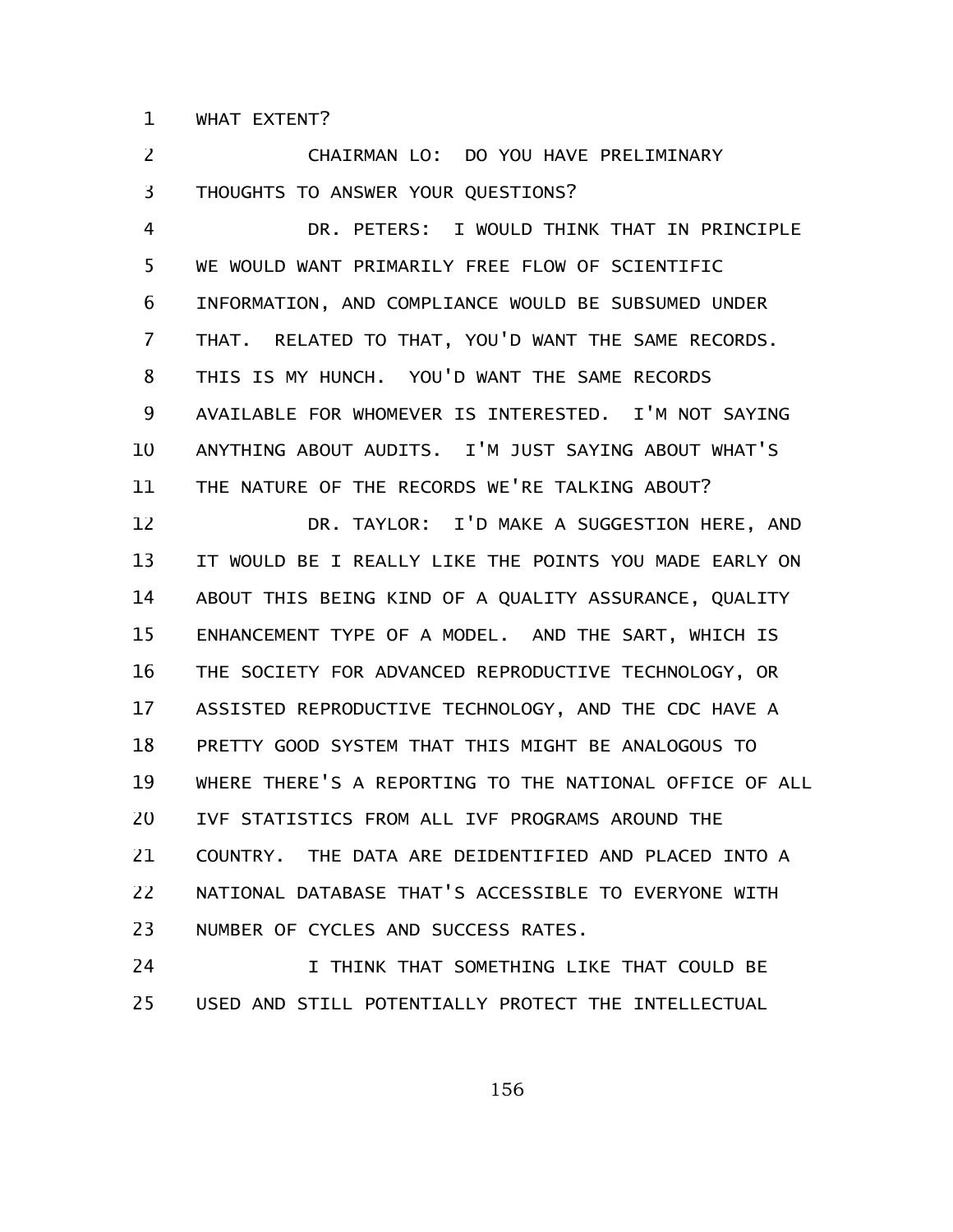PROPERTY SO THAT WE HAVE THE DEIDENTIFICATION OF SUBJECTS THAT ARE ENROLLED, BUT WE HAVE A LIST THAT'S REPORTED, AND I WOULD SUGGEST MAYBE TO CIRM AS THE CENTRAL REPOSITORY FOR THAT INFORMATION. AND THAT COULD BE USED TO KIND OF FOLLOW COMPLIANCE, BUT PERHAPS WITHOUT HAVING ALL OF THE DETAILED INFORMATION, SCIENTIFIC DETAILED INFORMATION IN IT, AND THAT WOULD BE PUBLICLY DISCLOSED. 1 2 3 4 5 6 7 8

AT LEAST IT'S JUST SORT OF A MODEL THAT'S WORKED WELL IN THE IVF INDUSTRY, AND THAT ALLOWS PEOPLE TO KNOW IN THE COMMUNITY WHAT'S GOING ON IN THOSE VARIOUS PROGRAMS, BUT WITHOUT THE SPECIFIC DETAILS THAT MAYBE SOME PEOPLE CLEARLY WOULD LIKE TO HAVE ACCESS TO PERHAPS AT A SECOND LEVEL OF AUDITING OR SOMETHING. 9 10 11 12 13 14

CHAIRMAN LO: I GUESS I'M NOT CLEAR IN MY OWN MIND ABOUT SORT OF ALL THE DIFFERENT KINDS OF INFORMATION WE'RE TALKING ABOUT. SO YOUR SART MODEL, IT SEEMS TO ME, WOULD APPLY, FOR INSTANCE, IF YOU WANTED TO LOOK AT COMPLICATIONS OF OOCYTE RETRIEVAL. DR. TAYLOR: ADVERSE EVENTS AND THINGS LIKE THAT, BUT ALSO YOU COULD HAVE SORT OF GENERIC CLASSIFICATIONS OF PROTOCOLS THAT ARE BEING INVESTIGATED AT THE DIFFERENT CIRM SITES, AN ACCOUNTING OF HOW MANY EMBRYOS OR CELL LINES OR OOCYTES WERE DONATED AT THE VARIOUS PLACES, AND HOW THEY WERE USED, 15 16 17 18 19 20 21 22 23 24 25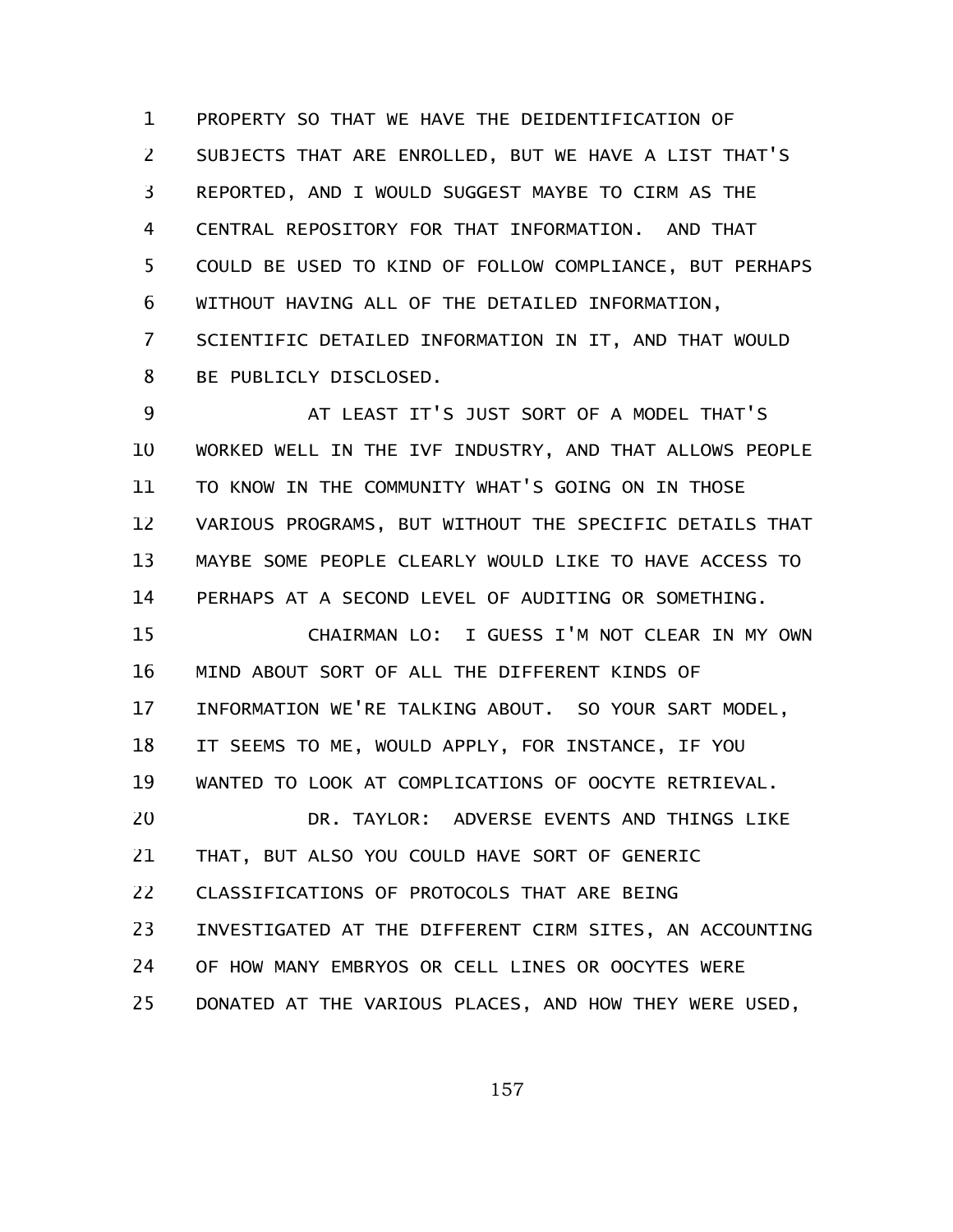AND STILL HAVE -- I THINK YOU CAN PUT QUITE A BIT OF DETAIL INTO THAT AND STILL PROTECT PRESUMABLY THE INTELLECTUAL PROPERTY ISSUES THAT I SUSPECT ARE GOING TO BE SOME OF THE THORNIEST ONES TO SORT OUT. CHAIRMAN LO: OTHER THOUGHTS? DR. KIESSLING: COULD WE QUICKLY JUST REVIEW WHAT KINDS OF ANNUAL DOCUMENTATION IS NECESSARY NOW? THE ESCRO COMMITTEE PROVIDES, THAT'S PART OF THEIR CHARGE, RIGHT? CHAIRMAN LO: LET GEOFF LOOK THIS UP EXACTLY FOR US. WE SHOULD ALSO HEAR WHAT THE STANDARDS WORKING GROUP IS LIKELY TO PROPOSE IN THEIR -- GRANTS WORKING GROUP. I DON'T KNOW IF ANY OF YOU ARE ON THAT COMMITTEE. JEFF'S ON EVERY COMMITTEE. JUST FEELS THAT WAY. MR. LOMAX: IT IS ATTACHED IN THE PACKET. IT'S PART OF THE EXISTING DRAFT, AND THE MAIN SECTION IS 10120, WHICH IS ON, I BELIEVE, PAGE 18 OF THE COMPILED DOCUMENT. THEY HAVE TO DOCUMENT -- THEY HAVE TO KEEP RECORDS AND AT A MINIMUM MAINTAIN, WE'RE CALLING IT, A RESEARCH REGISTRY. AND IT'S DOCUMENTATION OF CIRM-FUNDED STEM CELL RESEARCH. THEY ARE REQUIRED TO REVIEW OR A NOTIFICATION REQUIREMENT DESCRIBED IN THE REGULATIONS, AND THOSE ARE THE -- THAT SECTION BEING REFERRED TO IS THE SECTION ON THE SCRO 1 2 3 4 5 6 7 8 9 10 11 12 13 14 15 16 17 18 19 20 21 22 23 24 25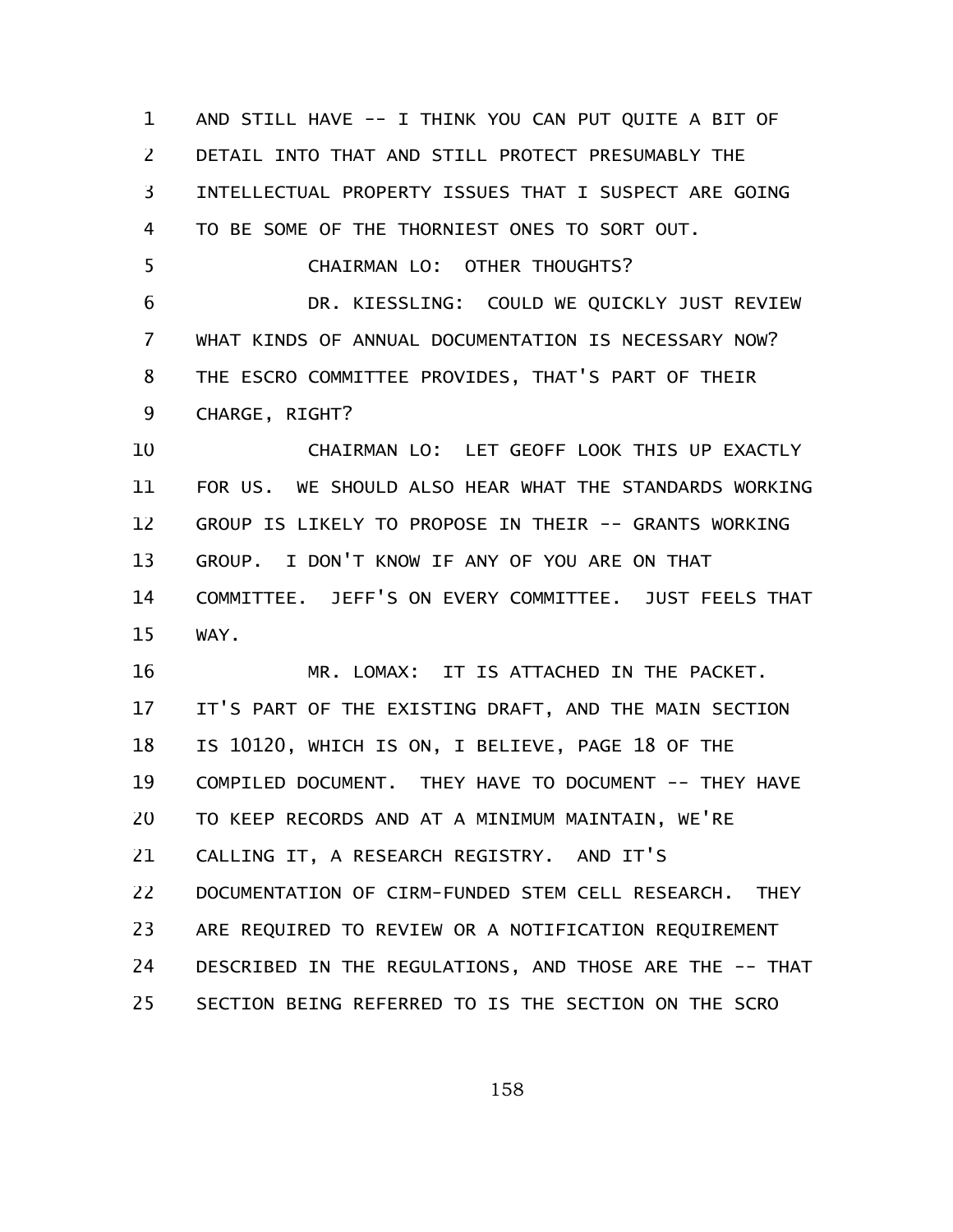REVIEW. AND THERE'S ALSO SOME ADDITIONAL SECTIONS THERE, WHICH I COULD READ THROUGH, ABOUT SAFETY SCREENING, CONDITION WHICH MATERIALS ARE STORED AND MAINTAINED, AND ANY ADDITIONAL REQUIREMENTS SET FORTH IN ANY OTHER REGULATION. 1 2 3 4 5

AND THE IDEA THERE IS THAT IF WE ADD ADDITIONAL THINGS, RECORDKEEPING REQUIREMENTS, THAT THEY WOULD FALL UNDER THIS SECTION. AND THEN THERE'S THE SECTION F, WHICH REALLY IS SORT OF TRACKING THE PROGRESS OF ALL GAMETES, SOMATIC CELLS, EMBRYOS, AND PRODUCTS OF SCNT. SO THOSE REQUIREMENTS ARE FOR INSTITUTIONAL RECORDKEEPING, AND THERE IS NO SPECIFIC REPORTING REQUIREMENTS OUTSIDE OF THE INSTITUTION. WE'RE JUST SAYING THESE ARE THE THINGS THAT NEED TO BE TRACKED AT THE INSTITUTIONAL LEVEL. 6 7 8 9 10 11 12 13 14 15

CHAIRMAN LO: ONE WAY FOR US TO THINK ABOUT THIS IS WE HAVE RECOMMENDATIONS PRESENTED TO US TO EXPAND THE RECORDKEEPING THAT THE INSTITUTION IS REQUIRED TO KEEP. WE ALSO HAVE RECOMMENDATIONS TO DO MORE THAN JUST HAVE THE INSTITUTION KEEP IT, TO DISCLOSE INFORMATION TO CIRM, TO THE LEGISLATURE, AND TO THE PUBLIC, FOR EXAMPLE. SO WE'RE SORT OF BEING ASKED TO BROADEN THE SCOPE OF THE INFORMATION COLLECTED AND BROADEN THE SCOPE OF WHO GETS THAT INFORMATION. MS. CHARO: YOU KNOW, I THINK I MIGHT HAVE 16 17 18 19 20 21 22 23 24 25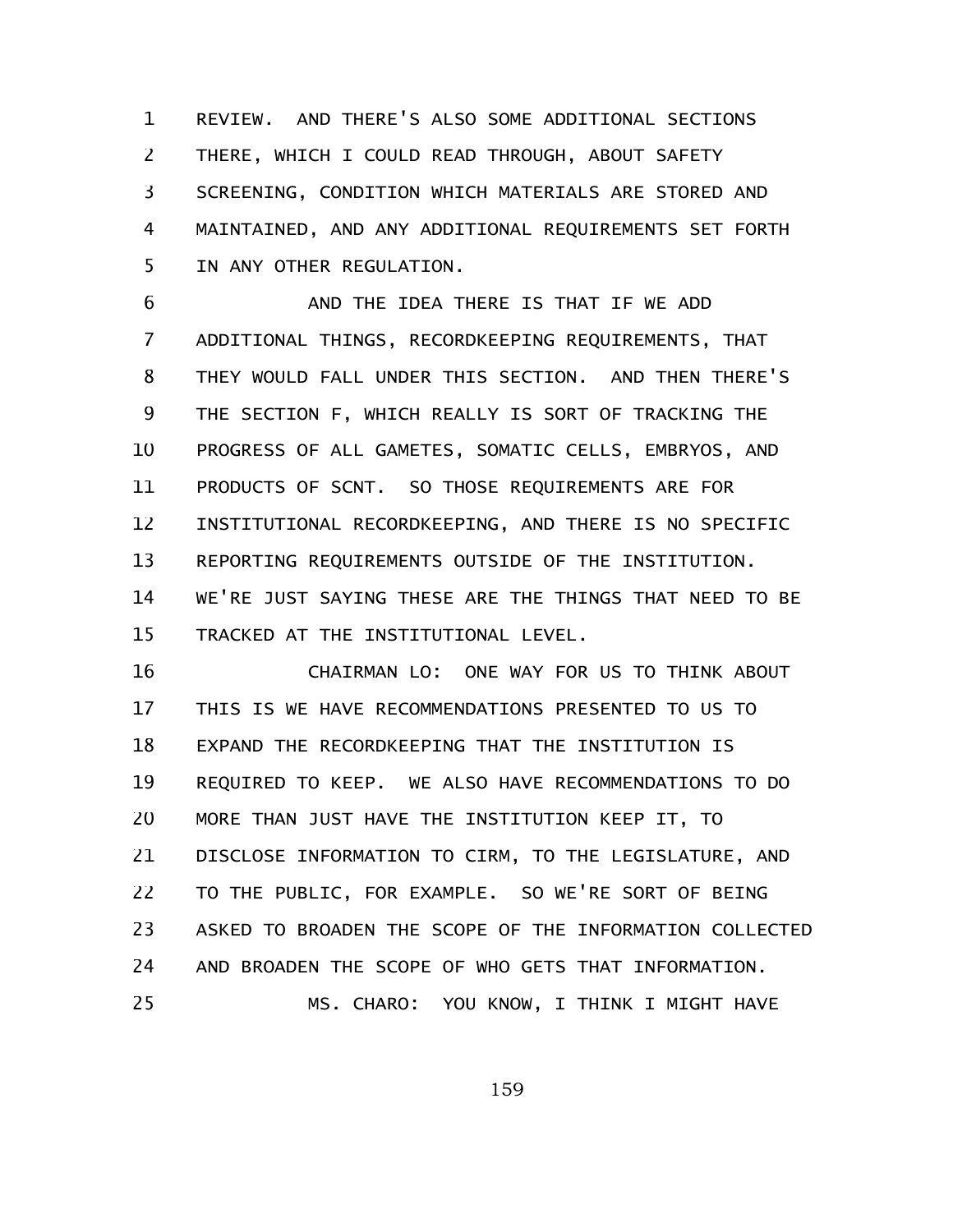SAID THIS BEFORE AT A PUBLIC SESSION, I'M NOT SURE, BUT WE DO EXIST IN A WORLD THAT HAS A FAIR NUMBER OF STANDARDIZED PROCEDURES FOR RECORDKEEPING AND ACCESS TO RECORDS. AND I'M LOATHE TO CREATE FROM WHOLE CLOTH NEW SYSTEMS THAT MAY OR MAY NOT BE CONSISTENT WITH OR INTERRELATE WELL WITH EXISTING SYSTEMS IN THE STATE OF CALIFORNIA AND FOR INSTITUTIONS RECEIVING NSF OR NIH GRANTS. 1 2 3 4 5 6 7 8

SO MY FIRST KIND OF CONCERN IS IN WRITING WHOLE NEW REPORTING REQUIREMENTS RATHER THAN WORKING ON A DRAFT THAT BEGINS WITH WHAT ARE THE REQUIREMENTS THAT THESE INSTITUTIONS ARE ALREADY SUBJECT TO; AND HOW, IF AT ALL, DO THEY NEED TO BE ADAPTED WHEN CIRM MONEY IS RECEIVED. 9 10 11 12 13 14

THE SECOND CONCERN I HAVE IS ABOUT WRITING RULES THAT WOULD REQUIRE RECORDKEEPING OR ACTIONS WITH RESPECT TO NON-CIRM-FUNDED ACTIVITIES. FOR EXAMPLE, IN THE PROPOSAL FROM FOUNDATION FOR TAXPAYER AND CONSUMER RIGHTS ON A REDRAFT OF SECTION 10120, IT SUGGESTS THAT THERE BE A FAIR NUMBER OF ACTIONS TAKEN BY IRB'S OR SCRO'S THAT MIGHT INVOLVE RESEARCH THAT WAS NEVER CIRM-FUNDED. I'M NOT SURE THAT WE HAVE -- DR. HALL: HELLO. 15 16 17 18 19 20 21 22 23

CHAIRMAN LO: WELCOME, ZACH. WE'RE STARTING TO TALK ABOUT THE PUBLIC COMMENTS WITH REGARD TO 24 25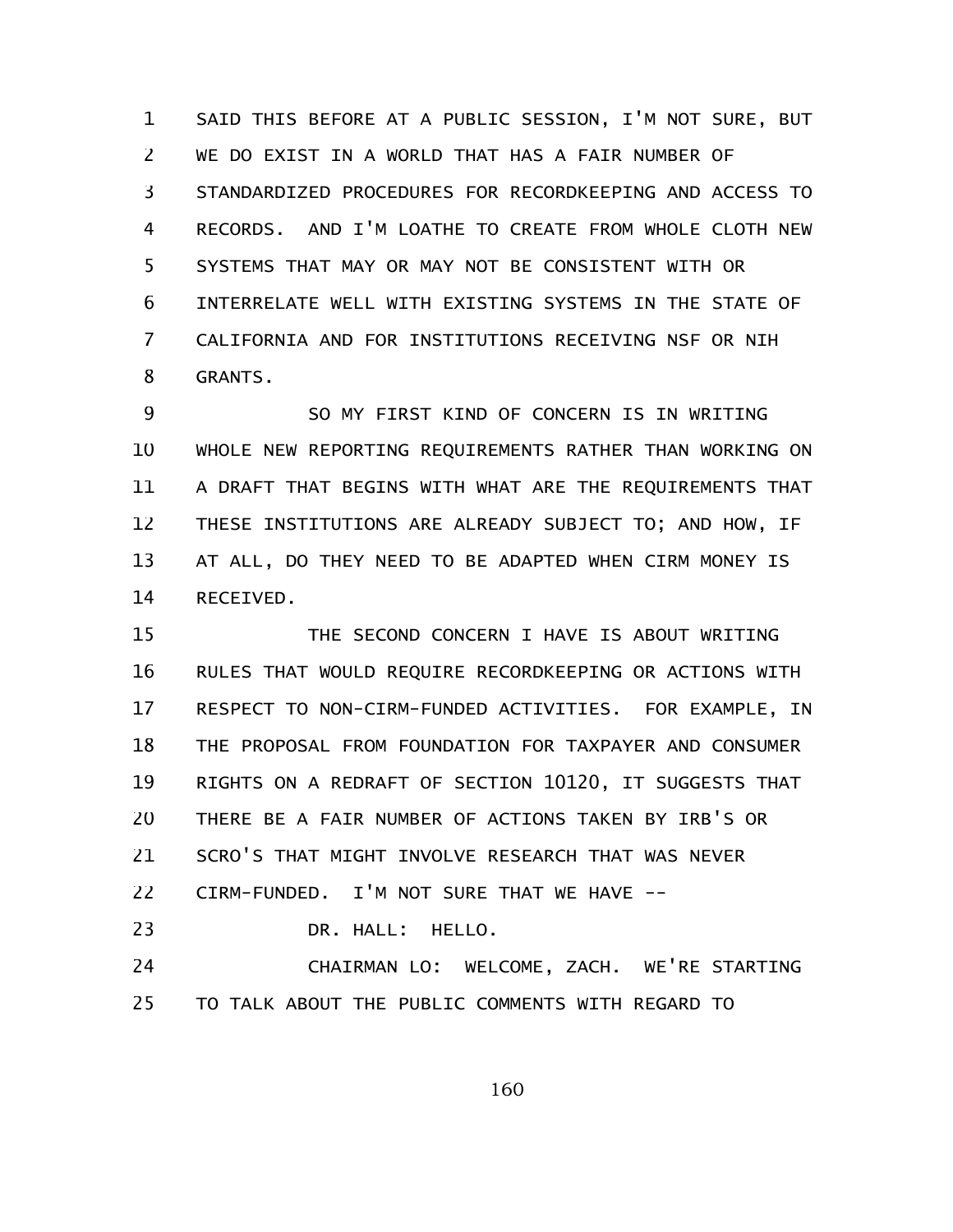RECORDKEEPING AND ASSURANCES. AND ALTA WAS JUST TALKING ABOUT HOW THERE ARE IN PLACE CURRENTLY REQUIREMENTS FOR NIH RECORDKEEPING AND REPORTING AND STATE OF CALIFORNIA RECORDKEEPING AND REPORTING. SHE WAS SUGGESTING THAT AT LEAST WE SHOULD START BY UNDERSTANDING WHAT THE CURRENT REQUIREMENTS ARE IN PLACE. 1 2 3 4 5 6 7

AND HER SECOND POINT WAS THAT HER CONCERNS ABOUT REQUIRING CIRM-FUNDED INSTITUTIONS TO REPORT ON ACTIVITIES THAT ARE NOT FUNDED BY CIRM. I'LL LET ALTA TAKE OVER. 8 9 10 11

MS. CHARO: NO. NO. THAT'S IT. CHAIRMAN LO: DO YOU WANT TO SAY A LITTLE MORE ABOUT HOW YOU THINK WE SHOULD ADDRESS THAT? MS. CHARO: WELL, FOR ONE THING, I DO CONTINUALLY FIND MYSELF THINKING THIS REALLY DOES BELONG MORE IN THE OVERALL STRUCTURE OF GRANTS ADMINISTRATION BECAUSE GRANTS ADMINISTRATION IS ABOUT WHAT IT TAKES TO GET THE MONEY AND WHAT IT TAKES TO CONTINUE GETTING THE MONEY AND WHAT IT TAKES TO CLOSE DOWN A PROJECT. IT SEEMS TO ME THE MOST NATURAL PLACE TO HANDLE THESE THINGS RATHER THAN THE ETHICAL STANDARDS FOR CONDUCT OF THE PROJECT. 12 13 14 15 16 17 18 19 20 21 22 23

CERTAINLY THE GRANTS ADMINISTRATION DRAFTING PROCESS MIGHT BENEFIT FROM SOME CONSULTATION FROM THE 24 25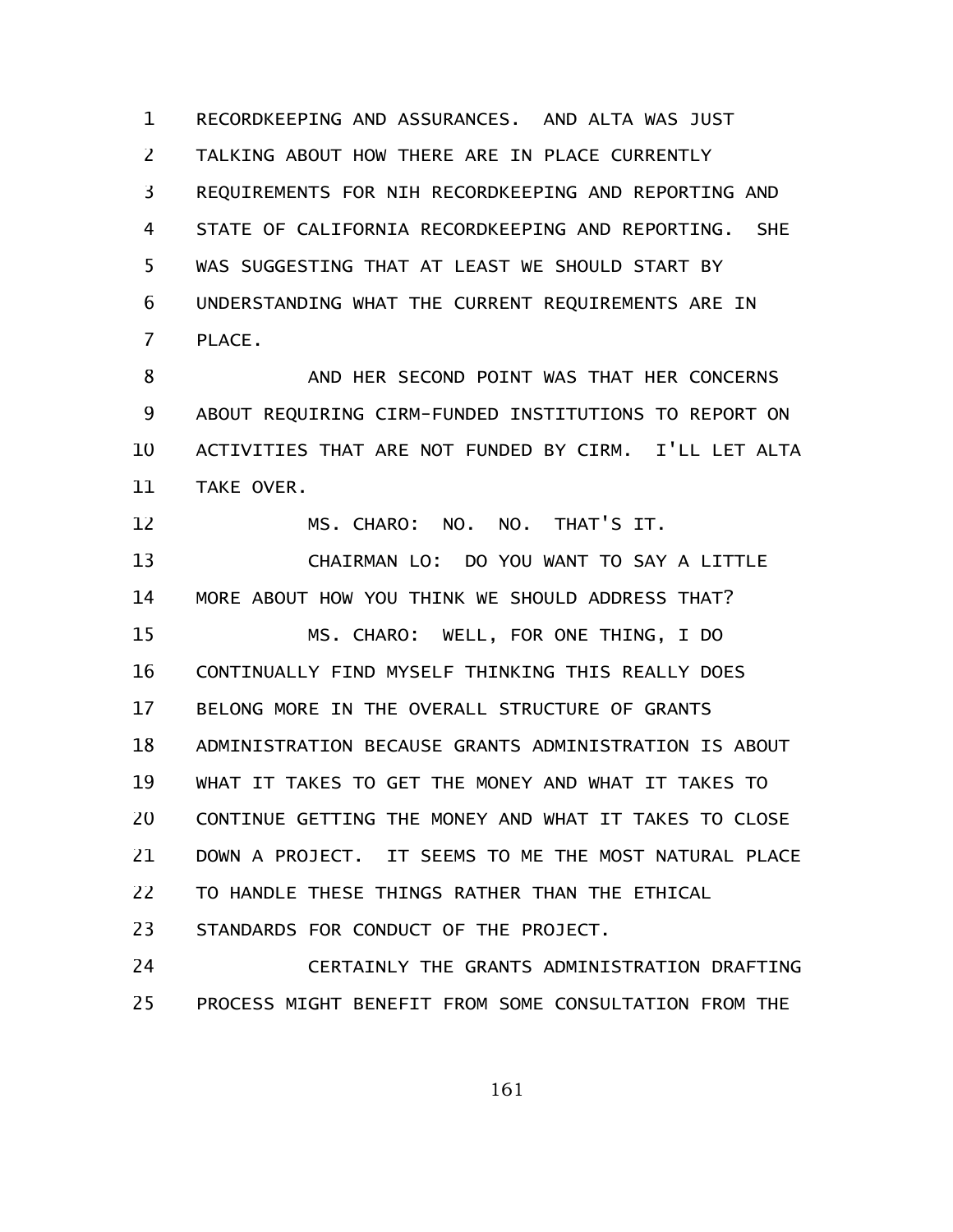CHAIR OF THIS WORKING GROUP OR ANY OTHER INTERESTED PARTY, BUT IT FEELS LIKE THIS -- 1 2

DR. HALL: HELLO. DR. PRIETO: I THINK MAYBE HE CAN'T HEAR YOU. CAN YOU HEAR US, ZACH? DR. HALL: YES. WE'VE GOT IT NOW. THANK YOU VERY MUCH. MS. CHARO: BUT IT FEELS LIKE THESE RULES GO BEYOND WHAT AN ETHICS STANDARDS GROUP WOULD DO. I DO APPRECIATE THE SUGGESTION THAT YOUR ETHICS STANDARDS DON'T MEAN MUCH IF THEY ARE NOT ENFORCEABLE. SO THE POINT IS TAKEN. IT'S JUST THAT TECHNIQUES FOR ENFORCEMENT, I THINK, HAVE TO BE INTEGRATED INTO GRANTS ADMINISTRATION GENERALLY. BEGIN WITH THE KINDS OF REQUIREMENTS THAT PEOPLE ARE ALREADY UNDER OR MODELED AFTER THE KINDS OF REQUIREMENTS THAT PEOPLE WOULD BE UNDER UNDER OTHER KINDS OF GRANTING MECHANISMS IN CALIFORNIA FOR THINGS LIKE BREAST CANCER AND AIDS RESEARCH AND OTHERS. 3 4 5 6 7 8 9 10 11 12 13 14 15 16 17 18 19

DR. PRIETO: ALTA, ARE YOU SUGGESTING THAT WE THEN JUST REFER THIS WHOLE TOPIC TO THE GRANTS ADMINISTRATION POLICY? 20 21 22

MS. CHARO: I WOULD SUGGEST THAT WE SHOULD SIMPLY ASK WHETHER THERE'S ANY PORTION OF THIS THAT WE THINK IS APPROPRIATELY ISOLATED IN THE ETHICS 23 24 25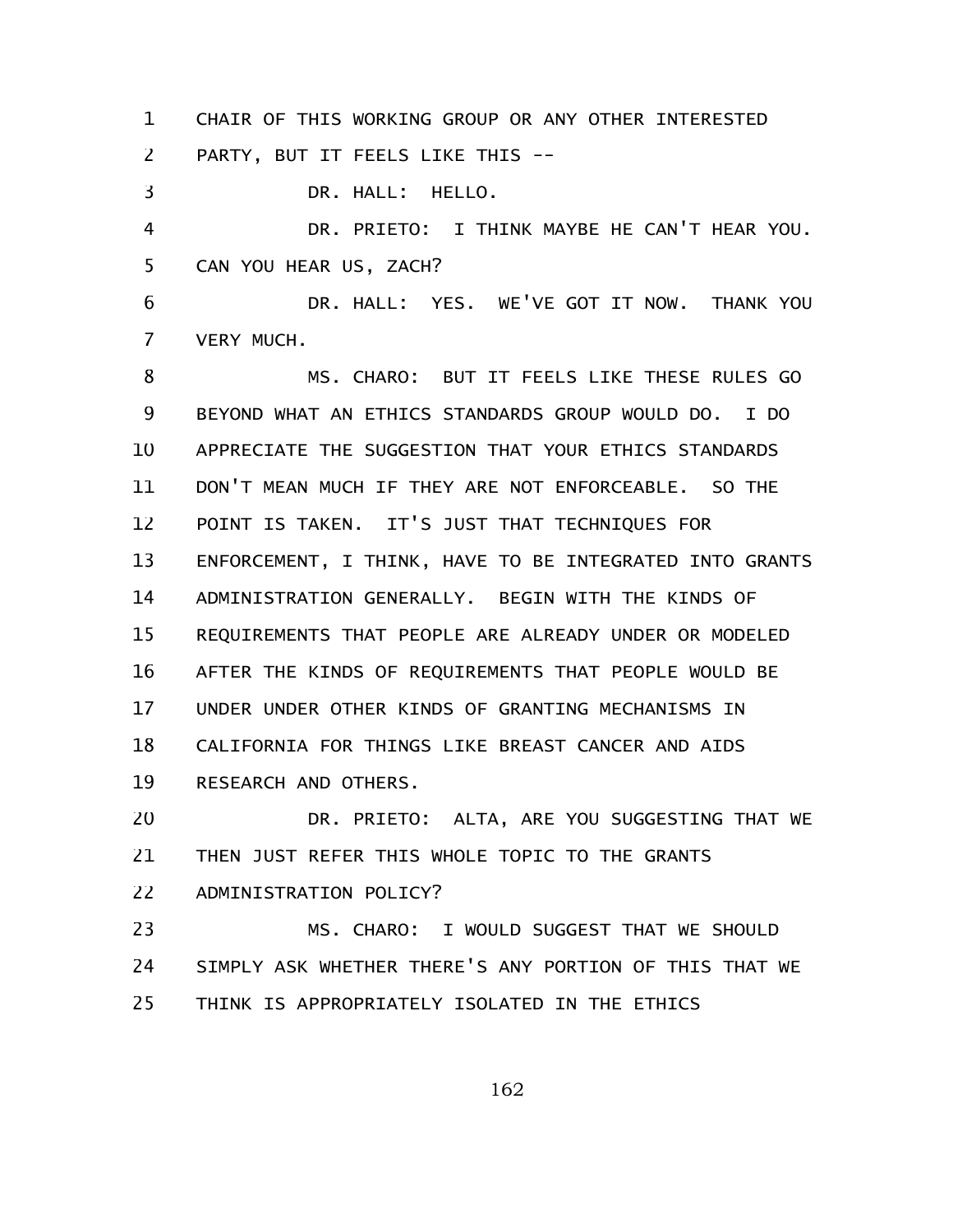STANDARDS. IF THERE IS, WE ADDRESS THAT AND LEAVE THE REMAINDER TO MORE A COMPREHENSIVE SET OF GRANTS ADMINISTRATION RULES, WHICH WILL TACKLE THIS AND OTHER THINGS HAVING TO DO WITH RECORDKEEPING, AUDITS, ASSURANCES, OVERSIGHT, ETC. DR. HALL: THIS IS ZACH. OUR CONNECTION WENT 1 2 3 4 5 6

OUT FOR A WHILE. YOU'RE NOW PRESUMABLY TALKING ABOUT THE ACCOUNTABILITY PORTIONS OR ADDRESSING SOME OF THE ISSUES THAT JOHN SIMPSON TALKED ABOUT? 7 8 9

CHAIRMAN LO: YES, EXACTLY. 10

DR. HALL: YES. SOME OF THESE CERTAINLY WILL BE ADDRESSED THERE. I'M ACTUALLY NOT -- I CAME IN RATHER LATE, AND I'M NOT QUITE SURE WHAT'S BEING PROPOSED IN SOME CASES. FOR EXAMPLE, FOR THE ASSURANCES, I DON'T KNOW IF JOHN OR OTHERS IMAGINE THAT THERE'S AN ASSURANCE FOR EACH GRANT, BUT IN GENERAL WHAT WE WILL DO IS WE WILL HAVE, ALL OF OUR GRANTS ADMINISTRATION POLICIES, WE WILL ASK EACH INSTITUTION TO SIGN A STATEMENT SAYING THAT THEY WILL ABIDE BY THOSE POLICIES. THAT IS WHAT WILL BE THE ASSURANCE. THEY WILL NOT BE ABLE TO GET MONEY FROM US UNLESS THEY DO THAT. 11 12 13 14 15 16 17 18 19 20 21 22

AND JUST AS ALREADY, THE TRAINING GRANTS REQUIRE SIGNATURE BY EACH OF THE INSTITUTIONS THAT THEY ABIDE WITH OUR -- AGREED WITH AND WILL ABIDE BY OUR 23 24 25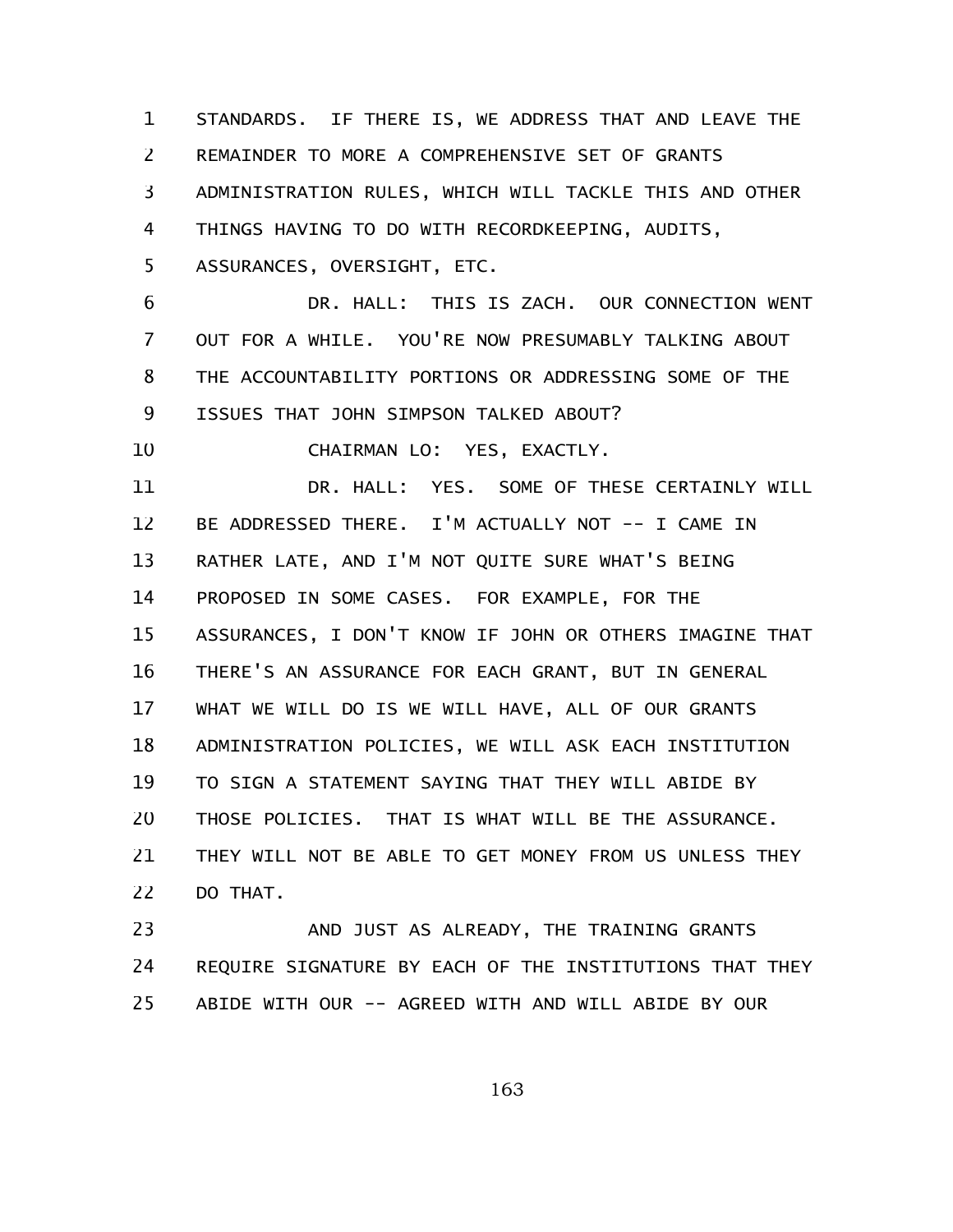GRANTS ADMINISTRATION POLICY FOR TRAINING GRANTS. 1

SO WHAT GOES ON IN THIS COMMITTEE, WHAT GOES ON IN THE INTELLECTUAL POLICY COMMITTEE WILL -- THE INTELLECTUAL PROPERTY POLICY COMMITTEE FOR NON-PROFIT INSTITUTIONS WILL THEN ALL BE SUBSUMED UNDER OUR GRANTS ADMINISTRATION POLICY, AND WE WILL DEAL WITH THAT THERE. 2 3 4 5 6 7

SOME OF THE ISSUES THAT ARE RAISED HERE WOULD BE QUITE CUMBERSOME FOR US TO CARRY OUT. AND I THINK THE REAL POINT IS THAT THE WAY THE SYSTEM WORKS IS WE HOLD THE INSTITUTION ACCOUNTABLE. WE ARE ABLE TO COME IN AND LOOK AT THEIR RECORDS OR TO AUDIT AT ANY TIME. THEY ARE RESPONSIBLE TO US, BUT THE ONGOING DAY-BY-DAY ENFORCEABILITY IS NOT SOMETHING THAT WE -- IT'S NOT UP TO US TO SUPERVISE THEIR ESCRO'S. IT'S UP TO THEM TO DO IT AND UP TO US TO THEN CHECK ON THAT. THEY WILL, OF COURSE, BY THE TERMS OF THE GRANTS ADMINISTRATION POLICY, THEY WILL FILE SUMMARIES OF THE GRANTS THAT THEY -- RESEARCH CARRIED OUT UNDER THE GRANTS THAT WE GIVE THEM. THEY WILL, OF COURSE, FILE ANY ADVERSE EVENTS. ALL OF THAT WILL BE SPECIFIED IN PROBABLY AN RFA WE WOULD DO, AND ALL THIS WILL BE TAKEN CARE OF. SO IT'S A LITTLE BIT OVERKILL IN THIS CONTEXT. I UNDERSTAND THE CONCERNS, AND WE CERTAINLY 8 9 10 11 12 13 14 15 16 17 18 19 20 21 22 23 24

164

WANT TO HAVE WORK CARRIED OUT ACCORDING TO THE HIGHEST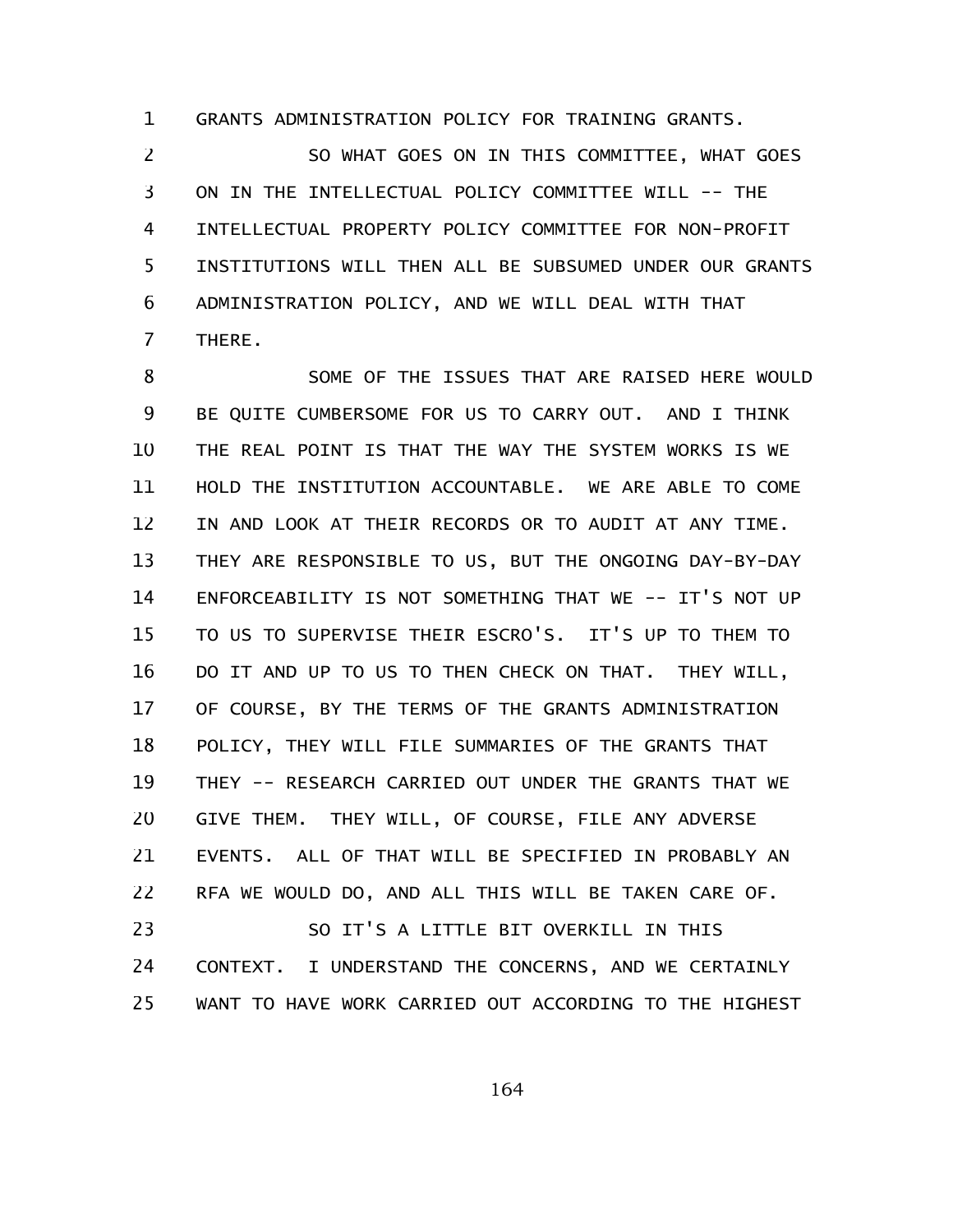MEDICAL AND ETHICAL STANDARDS, BUT WE WILL NEED TO WORK ON THAT IN A LARGER CONTEXT RATHER THAN THE ONE HERE. MR. LOMAX: ZACH, THIS IS GEOFF. I JUST WANTED TO ALSO, FOR THE BENEFIT OF THE COMMITTEE, REMIND THEM THAT IN THE GRANTS ADMINISTRATION POLICY ITSELF, PART OF COMPLYING WITH THE GRANTS ADMINISTRATION POLICY IS COMPLYING WITH THE MEDICAL AND ETHICAL STANDARDS, WHICH ARE CITED. 1 2 3 4 5 6 7 8

DR. HALL: ABSOLUTELY. THIS WILL BECOME PART OF, AS WILL THE INTELLECTUAL PROPERTY POLICY, ALL WILL BECOME PART OF THE POLICY THAT THEY'RE EXPECTED TO SIGN OFF ON THAT THEY AGREE TO, AS I SAY, THAT THEY WILL ABIDE BY THE PROVISIONS IN THOSE POLICIES. AND THAT IS WHY WE'VE HAD DISCUSSIONS WITH THEM ON VARIOUS ISSUES AS WE GO FORWARD. AND YOU WILL NOTICE THAT SOME OF THE COMMENTS FOR THIS COME IN FROM PEOPLE WHO'VE HAD EXPERIENCE WITH IRB'S, FOR EXAMPLE, IN THEIR INSTITUTIONS, AND THEY KNOW AND UNDERSTAND THAT WHAT THIS GOES THROUGH, THEY WILL HAVE TO ABIDE BY THOSE PROVISIONS. AND WE CERTAINLY WILL WORK OUT THE MEANS FOR CHECKING ON THAT AND WILL DO THAT IN THE CONTEXT OF THE GRANTS ADMINISTRATION POLICY. 9 10 11 12 13 14 15 16 17 18 19 20 21 22

CHAIRMAN LO: ZACH, COULD YOU ALSO CLARIFY THE GRANTS ADMINISTRATION POLICY IS BEING ACTIVELY DEVELOPED AND IS FORTHCOMING; IS THAT CORRECT? 23 24 25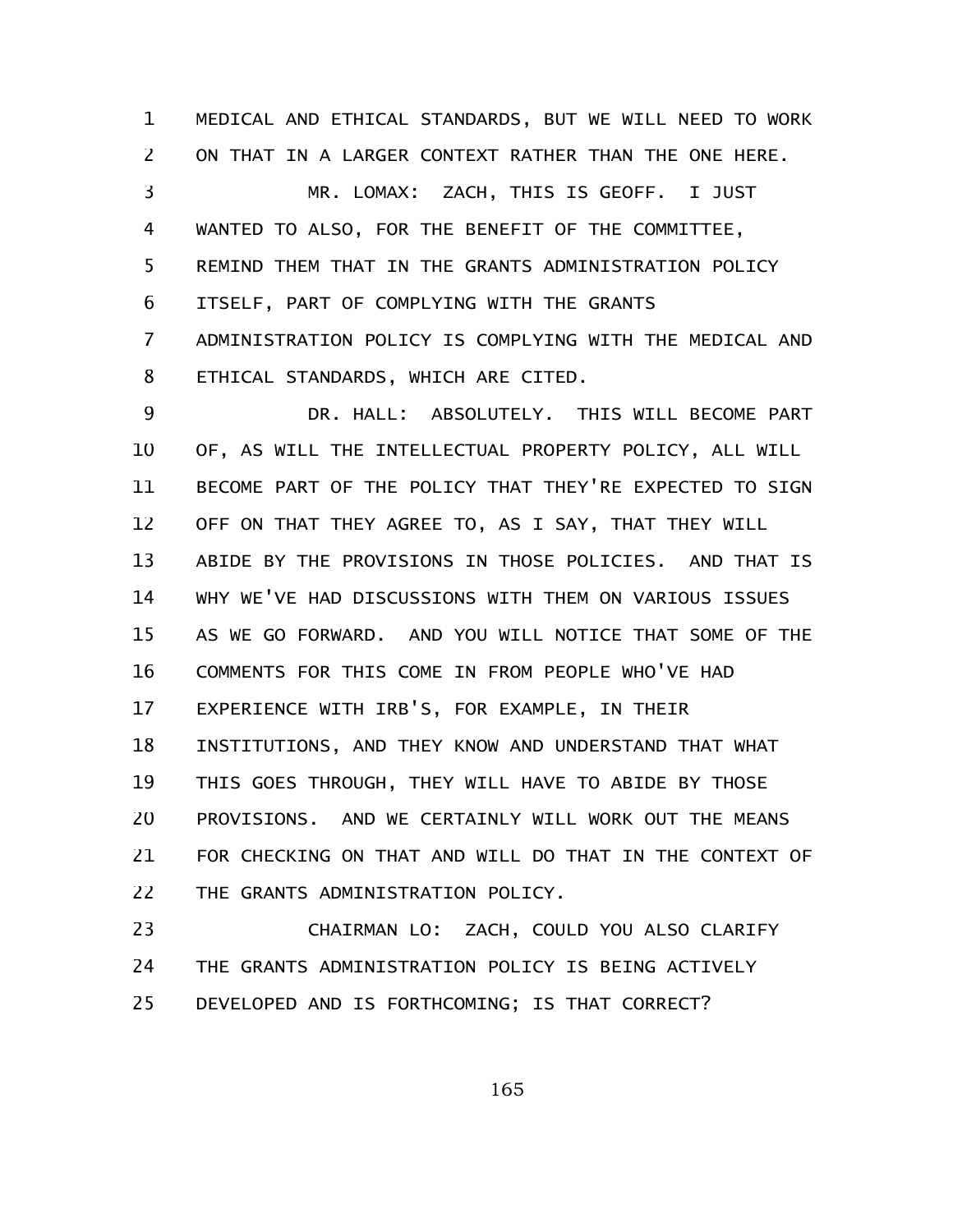DR. HALL: YES. THE BOARD HEARD A DRAFT OF THAT AT OUR LAST MEETING. WE'RE CONTINUING TO WORK ON IT. WE WILL COME BACK. IN FACT, I THINK THEY HAVE BEEN INFORMED ABOUT IT ONCE. THEY CONSIDERED IT LAST TIME. THERE WERE SOME UNRESOLVED ISSUES. IT WILL COME UP AGAIN IN OUR JUNE MEETING. AND THEN JUST AS IN THE CASE OF THE MEDICAL AND ETHICAL STANDARDS, ALL OF THAT THEN, IF FINALLY APPROVED BY THE ICOC, WILL THEN BE SUBMITTED TO THE OFFICE OF ADMINISTRATIVE LAW AND WILL GO THROUGH A PUBLIC HEARING PROCESS, JUST AS IS BEING DONE HERE. CHAIRMAN LO: ZACH, IF I CAN CONTINUE WITH A COUPLE MORE QUESTIONS. DR. HALL: PLEASE. CHAIRMAN LO: HOW CAN THE STANDARDS WORKING GROUP BE USEFUL BOTH TO CIRM AND TO THE GRANTS WORKING GROUP? IT SOUNDS AS IF THE GRANTS WORKING GROUP IS GOING TO HAVE RESPONSIBILITY FOR MORE DETAILED REQUIREMENTS TO SORT OF BE AWARDED A GRANT AND TO CONTINUE TO RECEIVE FUNDING. ARE THERE THINGS, ISSUES THAT -- ARE THERE THINGS THAT WE CAN HELP WITH IN TERMS OF DISCUSSING ISSUES, OR IS THIS SOMETHING BEST LEFT PROCEDURALLY TO THE GRANTS WORKING GROUP? DR. HALL: NO. I THINK THIS WILL -- FOR EXAMPLE, ONE OF THE ISSUES THAT WE DISCUSSED HERE, I 1 2 3 4 5 6 7 8 9 10 11 12 13 14 15 16 17 18 19 20 21 22 23 24 25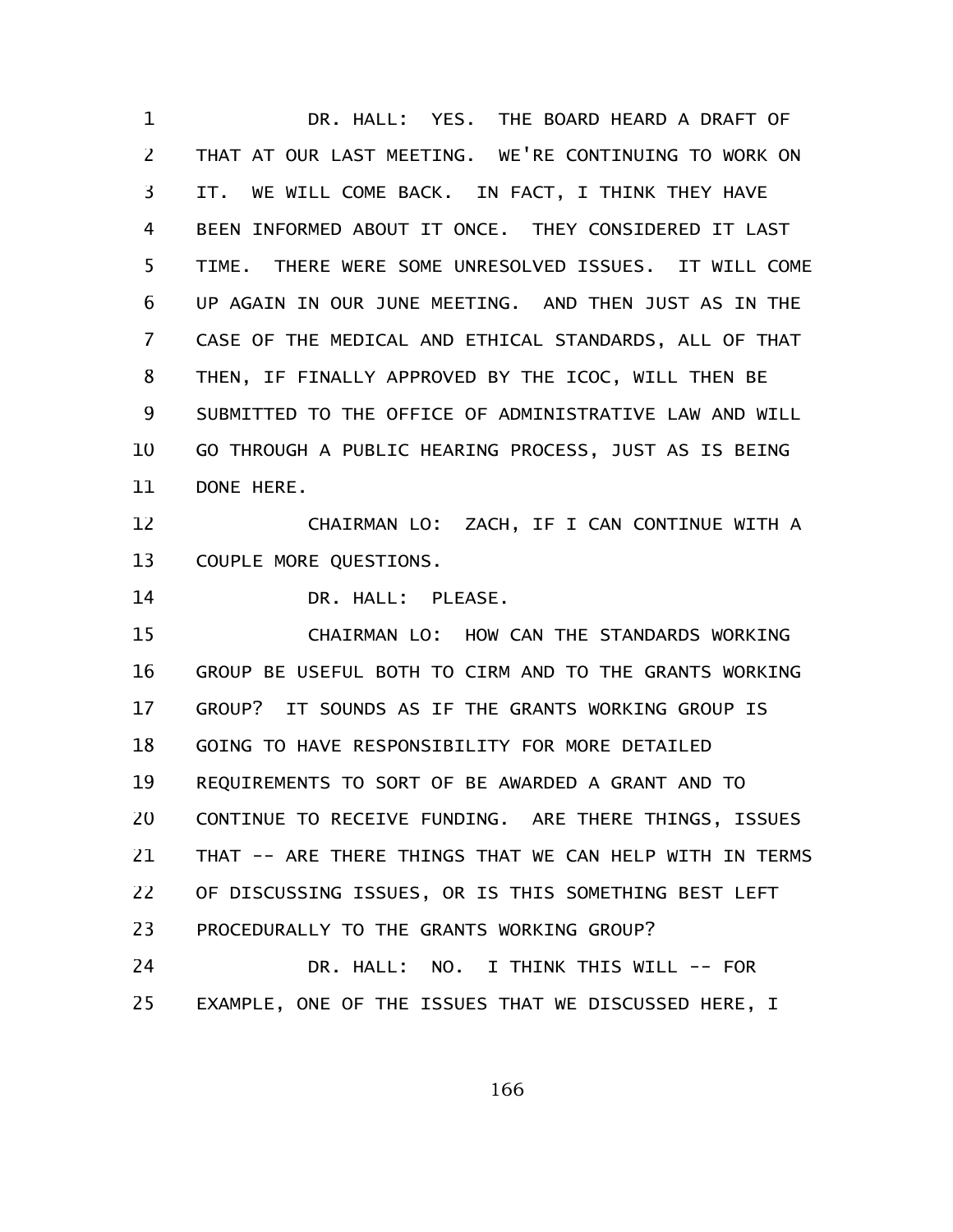THINK THERE WILL BE A BACK AND FORTH, BUT ONE OF THE ISSUES THAT WE DISCUSSED HERE WAS THAT IN TERMS OF INFORMED CONSENT FORMS, AND I THINK WE DISCUSSED THIS SPECIFICALLY IN TERMS OF COMPENSATION, IF I'M NOT MISTAKEN, WE LET THE INSTITUTIONS DEAL WITH THAT WITHIN CERTAIN BROAD GUIDELINES WITH THE IDEA THAT WHEN WE ISSUE AN RFA, WE WILL ASK THAT EACH, FOR WHICH THIS IS RELEVANT, THAT EACH GRANT THAT PROPOSES TO USE EGG DONATION, TO SUBMIT AS PART OF THAT GRANT HOW THEY PROPOSE TO CARRY OUT THEIR REIMBURSEMENT. 1 2 3 4 5 6 7 8 9 10

I'M SORRY. I MISSPOKE BEFORE, COMPENSATION, BUT REIMBURSEMENT OF EXPENSES, ACCORDING TO YOUR GUIDELINES. AND THEN THOSE WILL BE FLAGGED. AND IF WE RUN INTO TROUBLE WITH ISSUES EITHER WITH REGARD TO A SPECIFIC INSTITUTION OR WITH REGARD TO OUR GENERAL POLICY, WE WILL COME BACK TO YOU TO HELP US SORT THROUGH THE MEDICAL AND ETHICAL STANDARDS. I THINK IT'S NOT USEFUL FOR YOUR TIME TO REVIEW EACH OF OUR GRANTS. AND, IN FACT, THE WHOLE POINT IS THAT THE ESCRO'S WILL CARRY OUT PRELIMINARY REVIEW OF THAT. AND THE REAL PURPOSE, THOUGH, IS FOR THOSE ISSUES OF SPECIAL SENSITIVITY, TO HIGHLIGHT THOSE AND REQUIRE IN THE RFA THAT SPECIFICATION BE GIVEN, AND WE CAN SEE EXACTLY HOW IT'S BEING DONE IN PRACTICE. CHAIRMAN LO: SO IT SOUNDS LIKE NOT NOW, BUT 11 12 13 14 15 16 17 18 19 20 21 22 23 24 25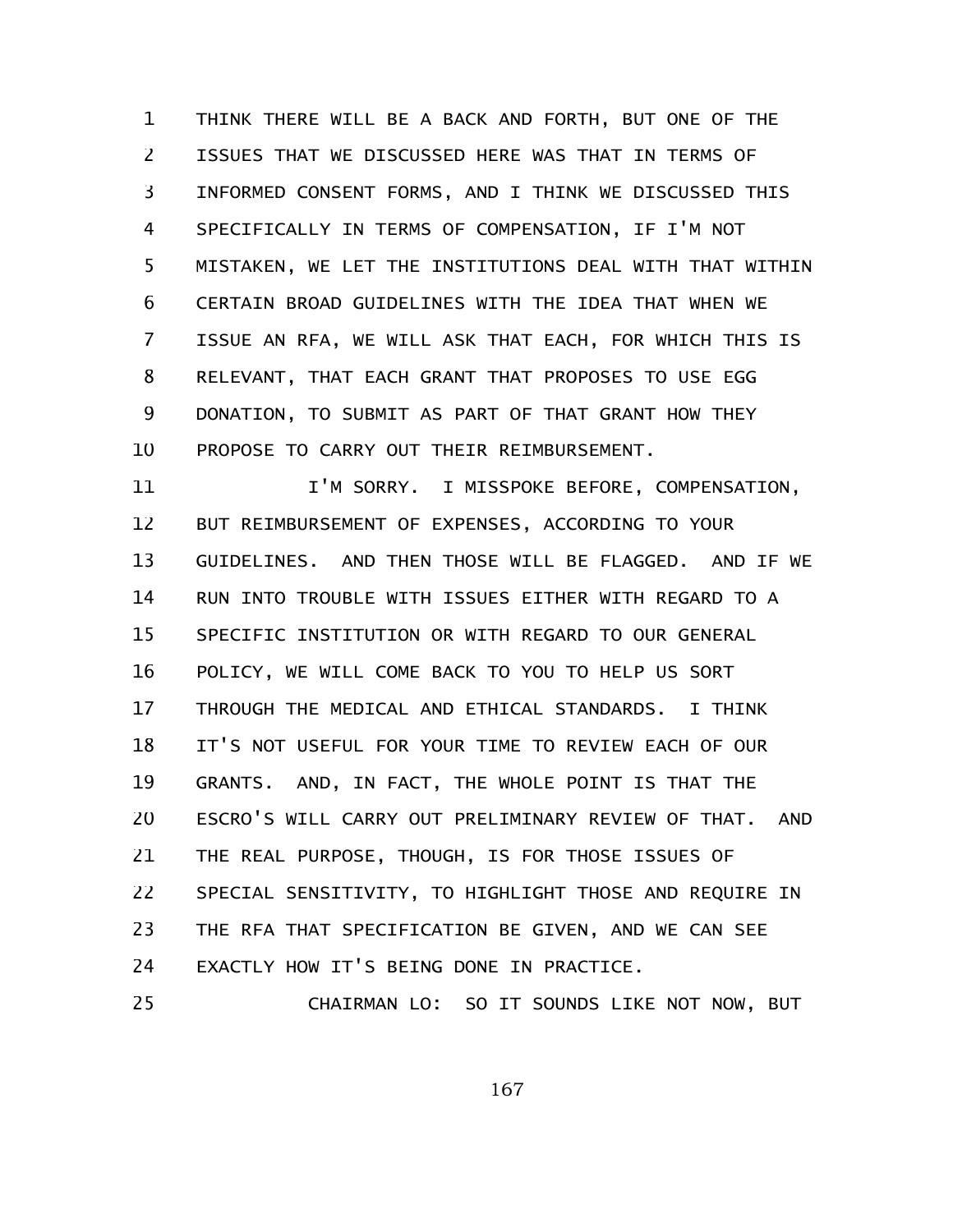IN THE FUTURE, AS RFA'S ARE BEING DEVELOPED, THIS WORKING GROUP WILL HAVE INPUT AS TO WHETHER THERE'S SPECIFIC ISSUES OF SUCH A HEIGHTENED ETHICAL CONCERN THAT WE WOULD WANT ADDITIONAL -- WE WANT SPECIFIC INFORMATION FROM THE APPLICANTS OR AWARDEES. 1 2 3 4 5

DR. HALL: AS SHERRY HAS SAID A NUMBER OF TIMES, DEVELOPING ALL THIS IS VERY MUCH A WORK IN PROGRESS. AND FOR SOME OF THESE, EXACTLY HOW WE'RE GOING TO DO IT AND HOW IT WILL WORK ARE ISSUES THAT REMAIN TO BE DECIDED. WHAT WE WANT FROM YOU ARE THE BROAD GUIDELINES. AND PART OF THE POINT IS THAT, AS WE DISCUSSED BEFORE, IF THINGS ARE TOO SPECIFIC, THEN THEY WOULD HAVE STATE REGULATIONS, AND IT BECOMES A VERY LARGE JOB TO CHANGE THEM. IT CAN BE DONE. THERE'S NO QUESTION ABOUT IT, BUT IT'S A JOB AND IT TAKES TIME. AND SO WE WANT WITHIN THE BROAD GUIDELINES THE FLEXIBILITY TO BE ABLE TO WORK OUT THE BEST WAY TO HANDLE THESE SITUATIONS, NO. 1, WITHOUT BURDENING THE INSTITUTIONS AND THE INVESTIGATORS WITH AN IMPOSSIBLE AMOUNT OF PAPERWORK; AND, NO. 2, WE WANT A REALLY EFFECTIVE SYSTEM. AND WE WILL NEED TO SORT OUT HOW WE'RE GOING TO DO THAT. 6 7 8 9 10 11 12 13 14 15 16 17 18 19 20 21 22

SO I THINK WE NEED THE BROAD STATEMENTS AND THE BROAD REGULATIONS SO THAT THEY WILL BE HELD ACCOUNTABLE AND MUST GIVE US ASSURANCE THAT THESE ARE 23 24 25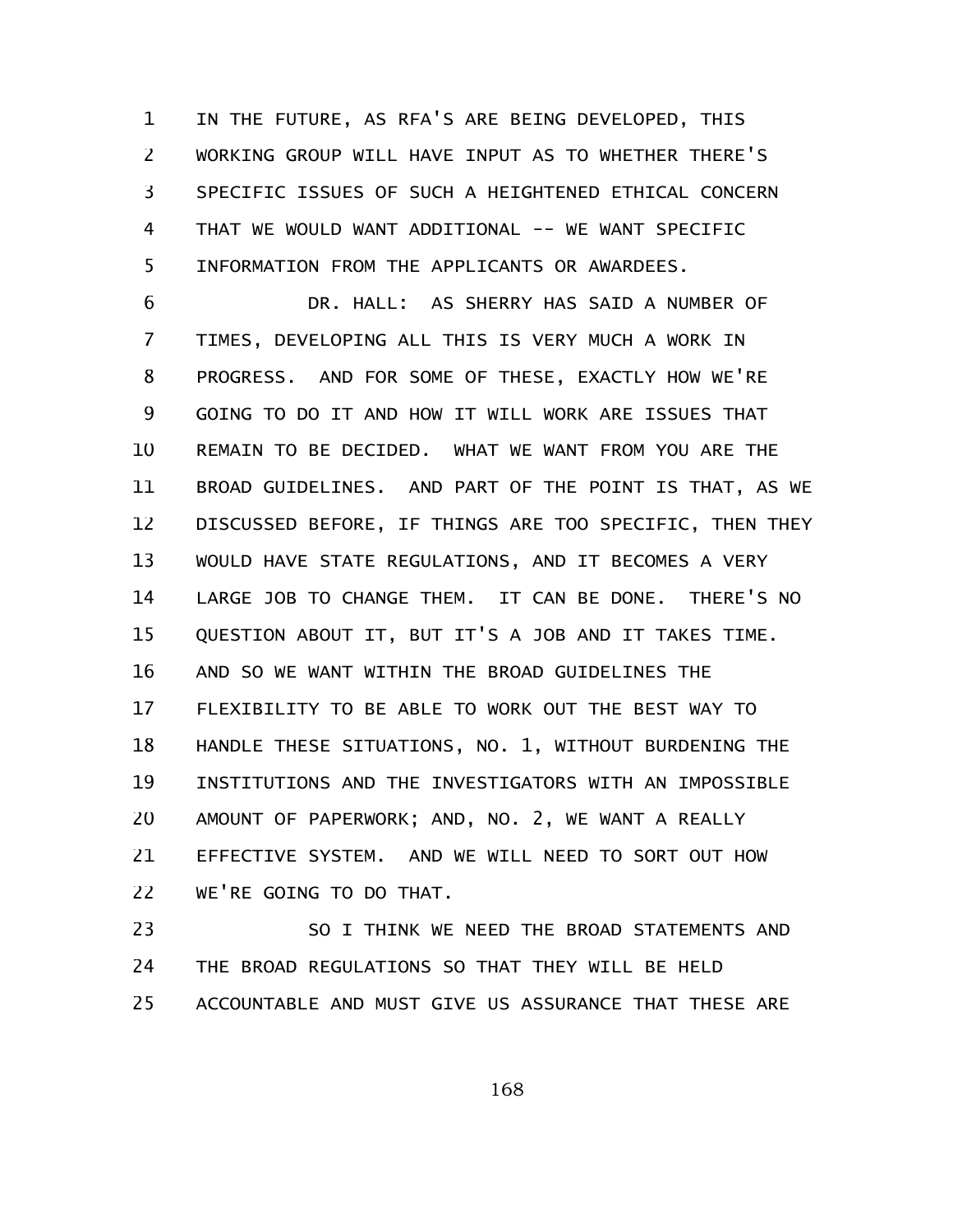BEING FOLLOWED OUT. BUT I THINK DOING THINGS LIKE ASKING -- IT'S NOT QUITE CLEAR -- ASKING FOR ASSURANCE EACH YEAR IS NOT CLEAR TO ME WHAT THAT GAINS. IT'S IN THE FORM OF A CONTRACT IN A SENSE. WE CONTRACT WITH A PARTICULAR RESEARCH INSTITUTION THAT THEY WILL ABIDE BY THE RULES, THEY WILL DO ALL THE THINGS THAT WE ASK THEM TO DO, AND THEN WE GIVE THEM THE MONEY. 1 2 3 4 5 6 7

SO THEN IT'S UP TO US TO HOLD THEM ACCOUNTABLE FOR THAT, BUT THAT DOESN'T MEAN, I THINK, THAT WE -- WE CAN'T DO THAT WITH TOO FINE A GRAIN. IT IS THE INSTITUTION'S RESPONSIBILITY. THEY HAVE A HISTORY OF DOING IT WITH THE IRB. AND AS WE ALL KNOW, THEY HAVE CONSIDERABLE PERSONNEL AND RESOURCES DEDICATED TO BEING IN COMPLIANCE ALREADY WITH THE FEDERAL REGULATIONS. AND SO THEY WILL SIMPLY ADD TO THAT HOW TO DO THIS FOR THE STATE. AND WE WILL NEED TO WORK OUT THE BEST WAY TO MONITOR THAT AND ASSURE OURSELVES AND THE PUBLIC THAT WE ARE, INDEED, GETTING COMPLIANCE. 8 9 10 11 12 13 14 15 16 17 18 19

DR. TAYLOR: I THINK THESE ISSUES REALLY DEAL NICELY WITH THE WHOLE COMPLIANCE COMPONENT, BUT MAYBE NOT VERY MUCH WITH THE PUBLIC ASSURANCE COMPONENT. SO I'M WONDERING WHAT TYPE OF REPORTING PROCESS AND PUBLIC DISCLOSURE MIGHT BE THE BEST TYPE OF POLICY TO, AND MAYBE THIS ISN'T THE LEVEL TO DO IT, BUT ANNUAL 20 21 22 23 24 25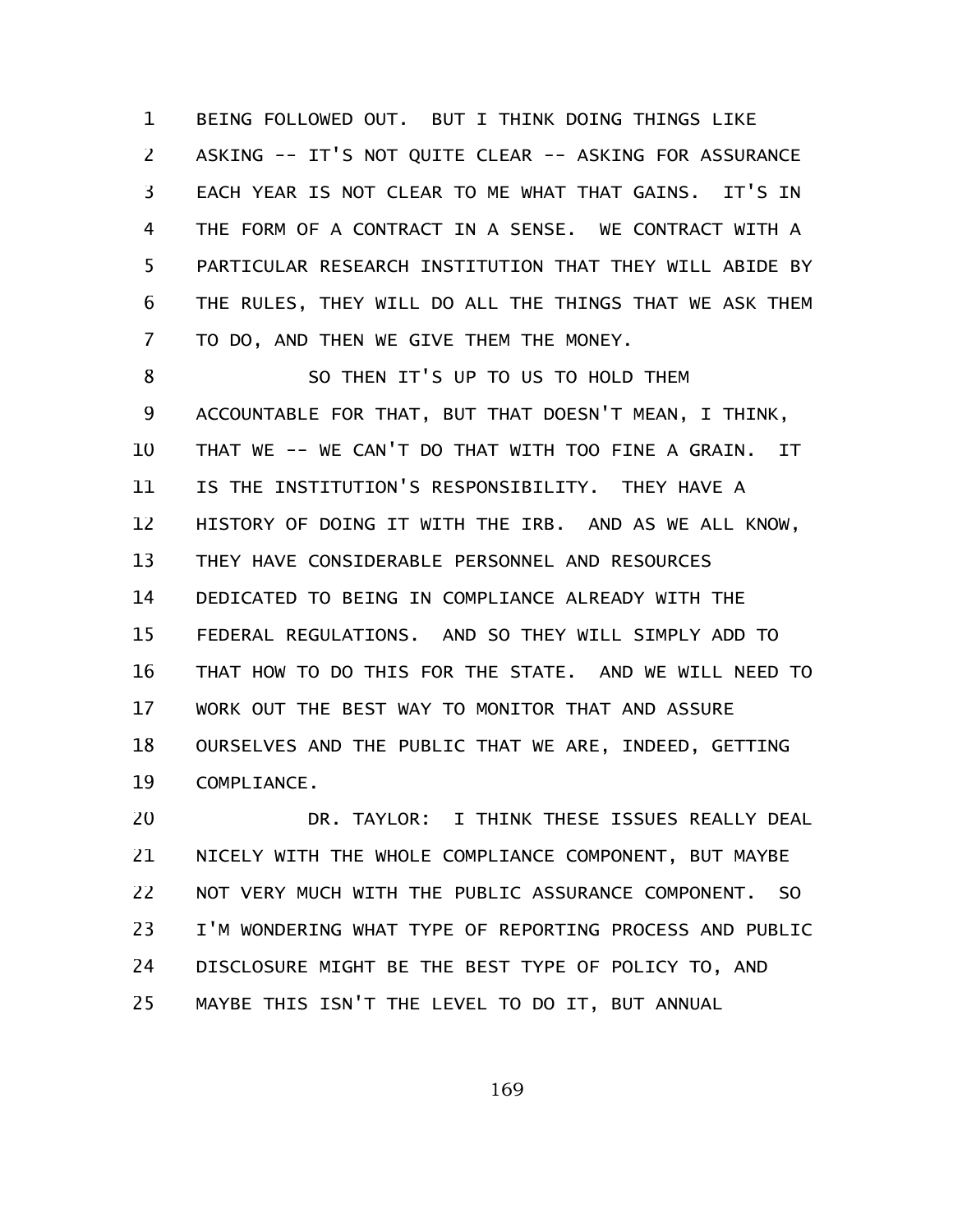REPORTS, DATABASE REGISTRY, THINGS THAT WOULD KIND OF BE PUBLICLY AVAILABLE SO THAT WHILE WE'RE NOT IN THE NITTY-GRITTY OF COMPLIANCE, SO THAT THE TAXPAYERS OF CALIFORNIA WOULD SEE AT LEAST A LITTLE BIT OF WHAT'S HAPPENING WITH THEIR MONEY AND THE DIRECTIONS THAT THE PROJECTS ARE LEADING. 1 2 3 4 5 6

DR. HALL: I IMAGINE THAT THE WAY IT WILL WORK, WE CERTAINLY WILL REQUIRE THAT EACH INSTITUTION SUBMIT A YEARLY REPORT TO US. SO, IN EFFECT, IF THERE ARE ANY ADVERSE EVENTS THAT OCCUR OR IF THERE'S SOME FAILURE OF AN INDIVIDUAL LABORATORY, WE WILL TELL THEM WE NEED IMMEDIATE NOTIFICATION. AND THEN WE NEED TO KNOW -- WE WILL ASK FOR WRITTEN ASSURANCE OF WHAT STEPS HAVE BEEN TAKEN TO CORRECT THIS AFTER THE FACT. AND WE WILL MAKE JUDGMENTS ABOUT WHETHER THOSE STEPS ARE ADEQUATE OR NOT. AND THEN I THINK AS AN INSTITUTE, WE WILL NEED TO MAKE, AS PART OF OUR ANNUAL REPORT, AND THERE IS IN PROPOSITION 71 PROVISIONS FOR DOING THAT. 7 8 9 10 11 12 13 14 15 16 17 18

WE'RE IN THE PROCESS NOW ACTUALLY OF PUTTING TOGETHER ONE FOR THE LAST YEAR, ALTHOUGH WE DIDN'T HAVE ANY GRANTS, SO THAT PART OF IS NOT THERE, BUT WE WOULD CERTAINLY LIST ALL THE GRANTS THAT WE AWARD. WE WOULD ALSO GIVE INFORMATION, OVERALL INFORMATION, ABOUT THE NUMBER OF GRANTS AWARDED AND THE NUMBER OF APPLICATIONS, INFORMATION ABOUT OVERALL DISEASE AREAS 19 20 21 22 23 24 25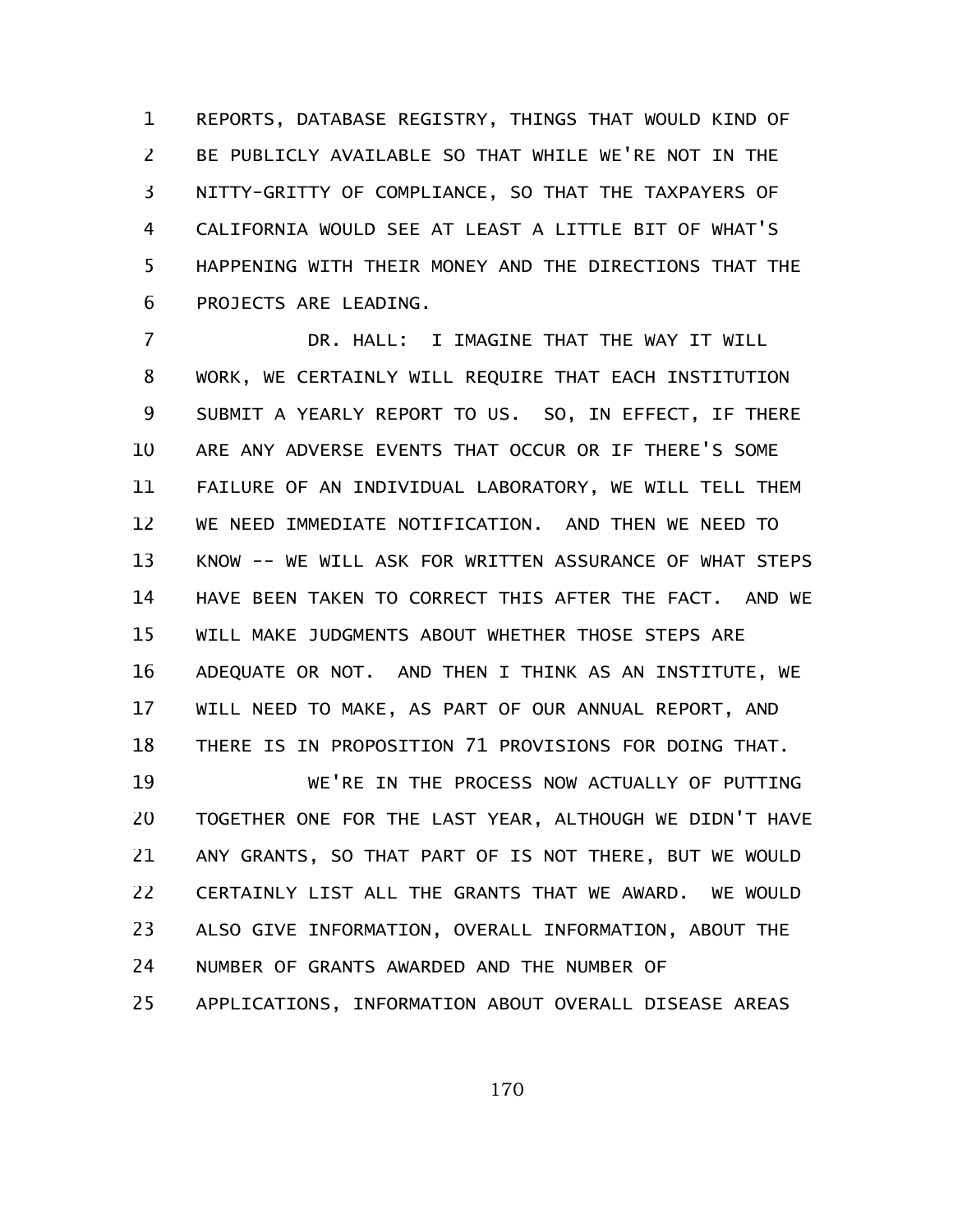WHERE THAT'S POSSIBLE, DISTRIBUTION, ALL THAT INFORMATION WOULD BE AVAILABLE. CERTAINLY PART OF THAT WOULD BE ANY FAILURES OF COMPLIANCE, ANY ADVERSE EVENTS THAT HAVE HAPPENED, AND THIS WOULD BE PART OF OUR PUBLIC RECORD AND PART OF OUR ANNUAL REPORT, WHICH WOULD BE A PUBLIC DOCUMENT. SO ALL OF THAT WILL BE THERE FOR THE PUBLIC TO SEE. 1 2 3 4 5 6 7

CHAIRMAN LO: OKAY. KEN OLDEN HAD SOME COMMENTS. 8 9

DR. OLDEN: ON THE SUGGESTIONS THAT WERE MADE, I GUESS THEY WERE MADE BECAUSE WE DIDN'T MENTION THEM IN OUR SUGGESTIONS. IT SEEMS TO ME THAT FOUR OF THEM, I BET NO ONE WOULD HAVE ANY PROBLEMS WITH. SO IT SEEMS TO ME THAT, FOR EXAMPLE, AS ZACH JUST SAID, REPORTING OF ADVERSE EVENTS. AND NIH ALREADY REQUIRES THAT. WHY DON'T WE SAY IN OUR REGS THAT WE ALSO REQUIRE THAT REPORTING BE MADE IN THIS CASE AS WELL. IT'S JUST A MATTER OF SAYING IT. I DON'T THINK THERE'S ANYBODY WHO OPPOSES THAT. I THINK WE INTEND TO DO THAT ANYWAY, AS ZACH INDICATED. 10 11 12 13 14 15 16 17 18 19 20

THERE'S THREE OTHERS THAT I THINK ARE JUST AS EASY. FOR EXAMPLE, THE FIRST ONE IS THAT THERE'S A SUMMARY PUBLISHED AND MADE AVAILABLE OF, AND I WOULD SAY OF THE FUNDED, AND SURELY WE INTEND TO DO THAT ANYWAY, POST ON OUR HOME PAGE AN ABSTRACT OF ALL THE 21 22 23 24 25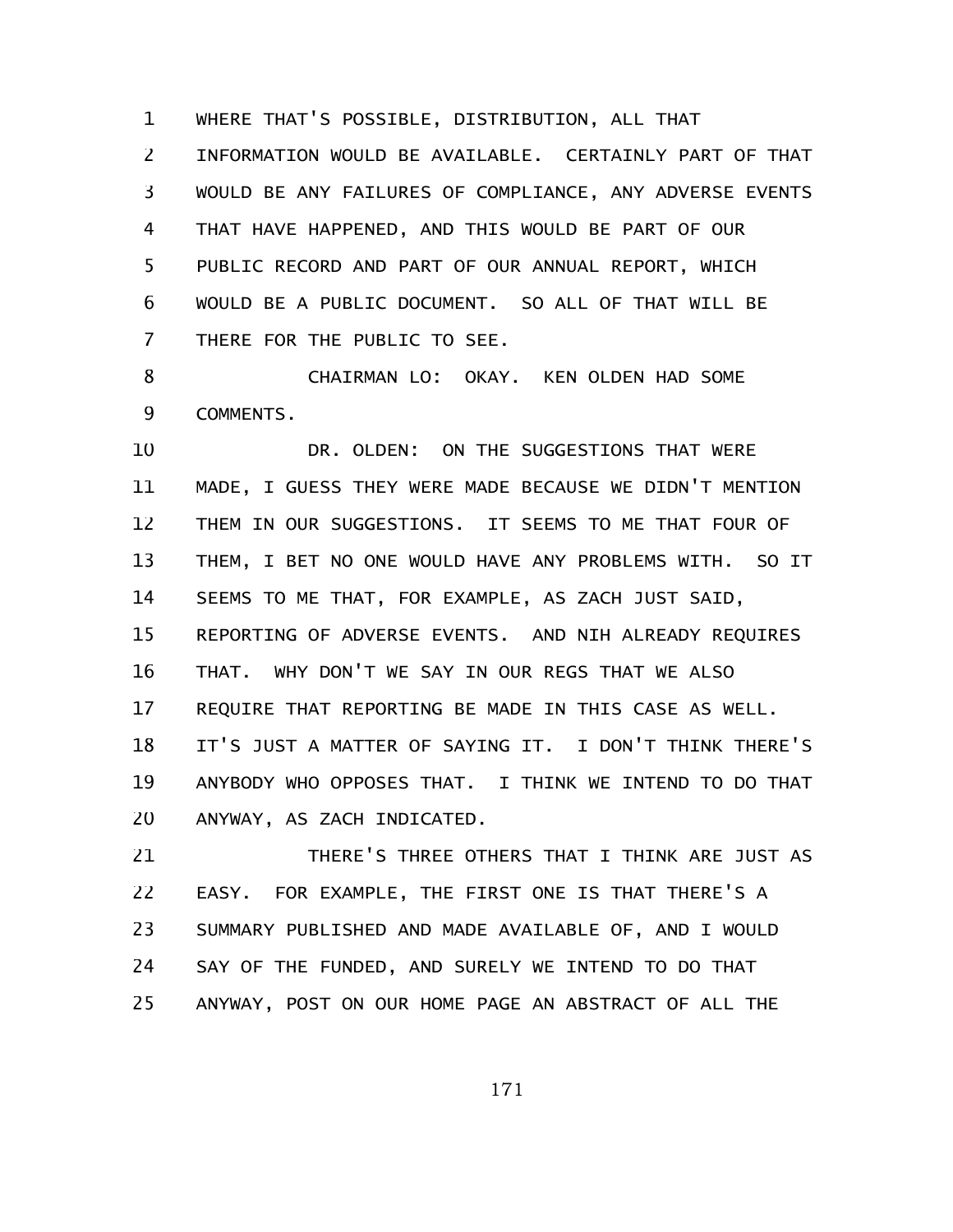GRANTS THAT ARE FUNDED. AND THE PUBLIC SHOULD HAVE ACCESS TO THAT, AND I THINK WE COULD DO THAT. 1 2

THEN THEY TALK ABOUT THE DEMOGRAPHICS, AND I THINK THAT'S IMPORTANT AS WELL, OF PROVIDERS OF THE OOCYTES. THAT'S IMPORTANT INFORMATION, IT SEEMS TO ME, FOR PEOPLE. 3 4 5 6

AND FINALLY, THE HEALTH OUTCOMES OF OOCYTE DONORS IS GOOD INFORMATION TO HAVE. AND IT SHOULD BE COLLATED ON A STATEWIDE BASIS FOR THE WHOLE INVESTMENT. SO I THINK THOSE THREE THINGS ARE VERY EASY TO DO, AND WE SHOULD ACCEPT THEM AND INCORPORATE THEM INTO OUR SUGGESTIONS. 7 8 9 10 11 12

DR. HALL: I THINK WE NEED TO BE A LITTLE MORE THOUGHTFUL ABOUT IT. THESE HAVE COME IN AT THE LAST MOMENT. I CERTAINLY AGREE WITH YOU THAT SOME OF THIS PROPOSED RESEARCH ACTIVITY, WE NOW HAVE SUMMARIES ACTUALLY OF ALL OF THE APPLICATIONS. THEY'RE PUBLIC INFORMATION AT OUR ICOC MEETING. CERTAINLY THE GRANTS THAT ARE FUNDED, THE SCHOOLS, THE NAME OF THE INVESTIGATORS, A DESCRIPTION OF THE PROPOSED RESEARCH ACTIVITIES, WE ALSO HAVE PROGRESS REPORTS FROM ALL THOSE GRANTS WE FUND. I MEAN THERE'S QUITE A BIT OF INFORMATION THAT WE WILL COLLECT. 13 14 15 16 17 18 19 20 21 22 23

THE DEMOGRAPHICS OF THE PROVIDERS OF OOCYTES OR EMBRYOS USED IN THE DERIVATION OF THESE CELL LINES 24 25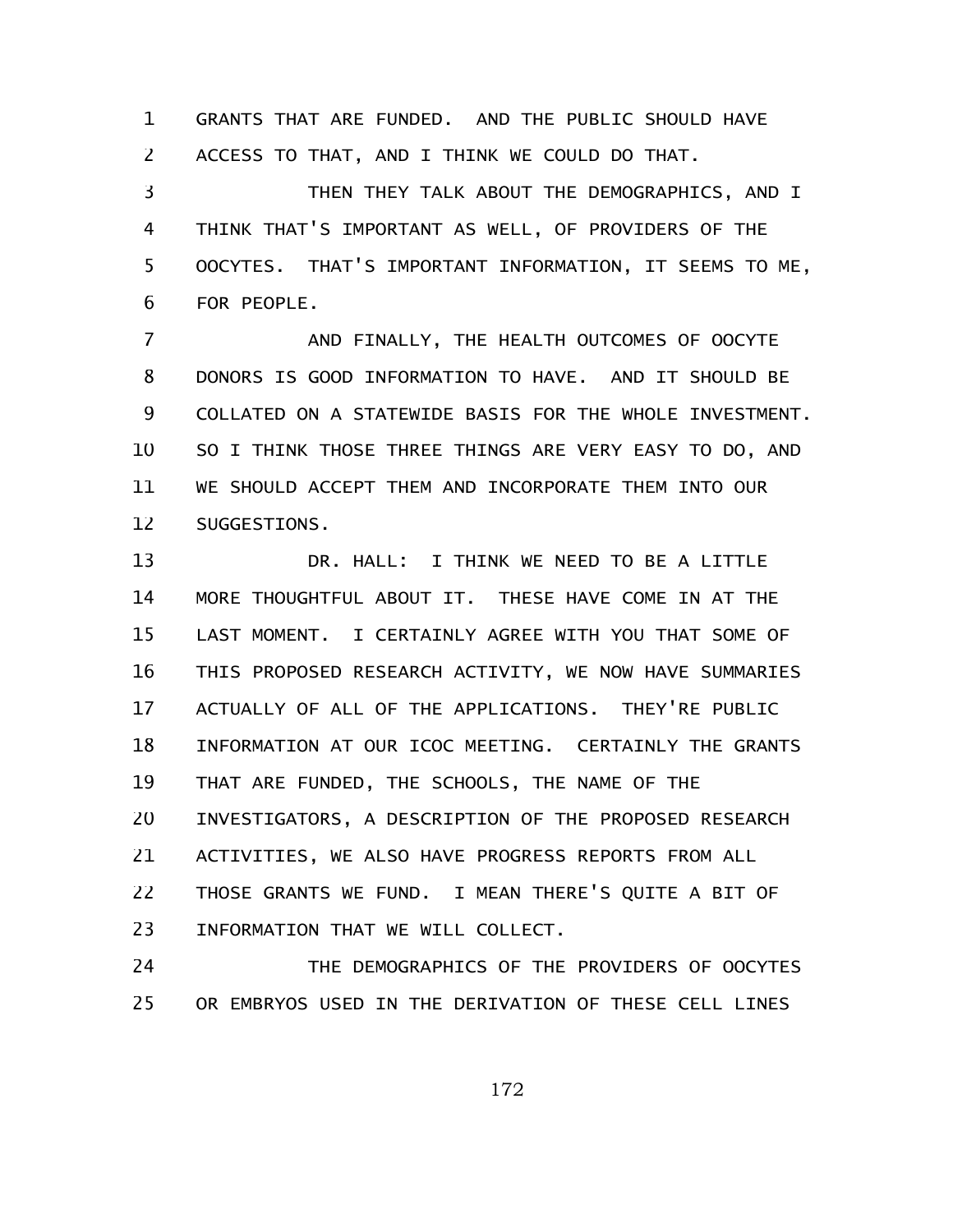IS RATHER VAGUE. I THINK THAT -- WITHOUT MORE INFORMATION, I THINK THAT IS NOT A USEFUL THING TO REQUIRE. WE HAVE TO SAY WHAT IT IS WE WANT, WE HAVE TO THINK IT THROUGH, WE HAVE TO THINK IN TERMS OF PRIVACY ISSUES. I THINK THAT HAS TO BE RATHER CAREFULLY CRAFTED BEFORE WE DO ANYTHING LIKE THAT. 1 2 3 4 5 6

I THINK A SUMMARY OF RESULTS OF ANY CIRM-FUNDED RESEARCH OR CLINICAL TRIALS IS CERTAINLY PART OF OUR PROGRESS REPORTS. WE WOULD EXPECT THAT. ANY SIGNIFICANT ADVERSE REACTIONS IN A CLINICAL TRIAL, I THINK THAT IS ALMOST TRIVIAL. WE, OF COURSE -- I DON'T MEAN IT IS TRIVIAL, BUT IT IS -- I COULDN'T IMAGINE NOT ASKING FOR THAT, AND WE WILL HAVE THAT IN OUR GRANTS ADMINISTRATION POLICY. SO I THINK A LOT OF THESE THINGS WILL BE WORKED IN. SOME OF THEM WILL NOT BE. I THINK THE DISCLOSURE OF THE PERSONAL, 7 8 9 10 11 12 13 14 15 16

PROFESSIONAL, AND FINANCIAL INTEREST IN BIOTECHNOLOGY OR BIOMEDICAL COMPANIES OF SCRO MEMBERS, I THINK THAT IS NOT VERY USEFUL ACTUALLY. 17 18 19

DR. OLDEN: I AGREE. 20

DR. HALL: AND I THINK -- SO I THINK THESE ARE ISSUES. THEY CAME IN LATE. WE WILL WORK THEM OVER, AND I THINK THERE ARE A LOT OF GOOD IDEAS IN HERE, BUT I THINK THEY ARE NOT READY FOR REGULATORY LANGUAGE, AT LEAST IN THEIR CURRENT FORM. AND ALSO, WE 21 22 23 24 25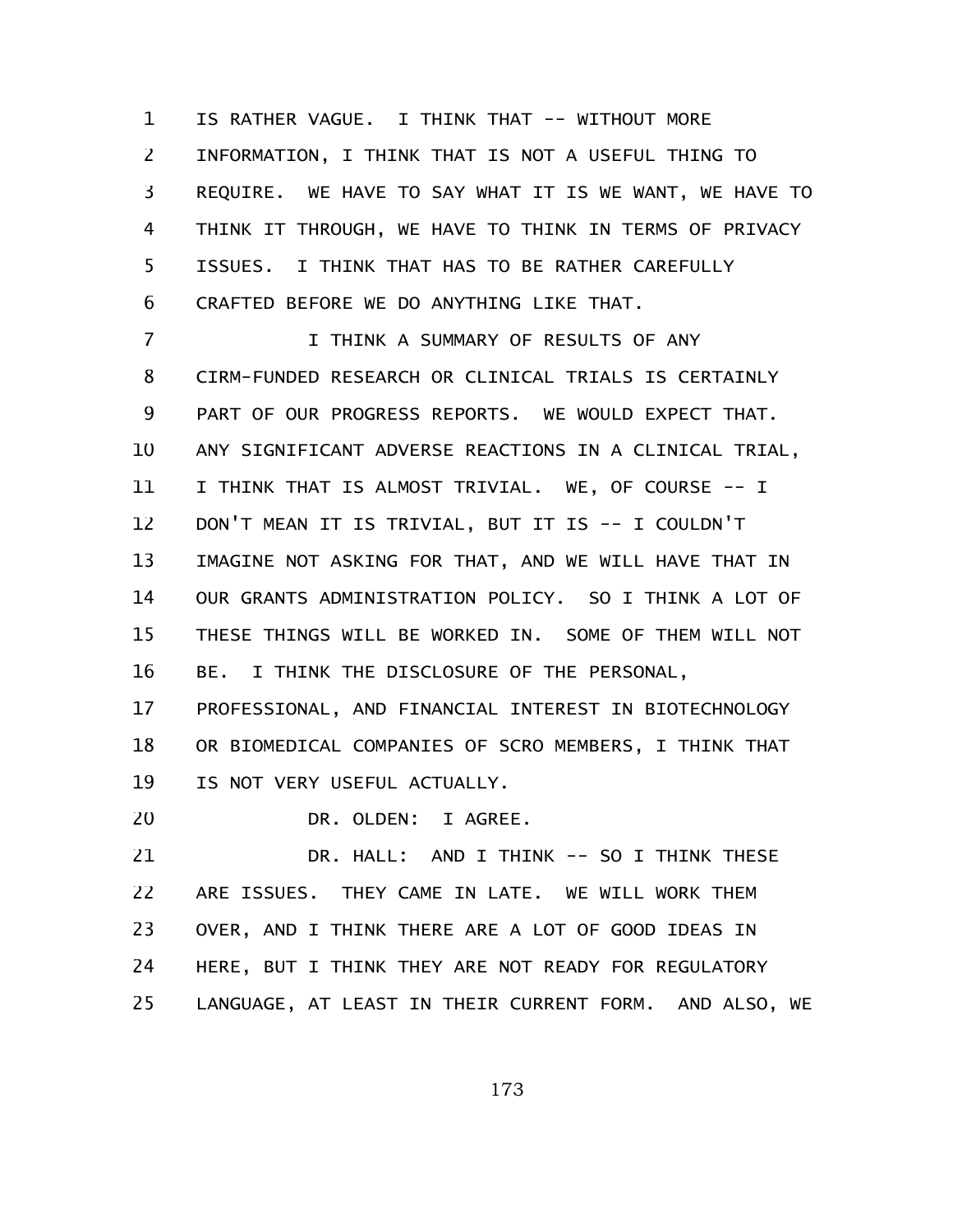WILL NEED TO MAKE SURE HOW THEY FIT IN TO THE VARIOUS OVERALL, INTERLOCKING POLICIES THAT WE PUT TOGETHER. SO I THINK THE BEST, IN TERMS OF THE ACTION OF THE COMMITTEE, I THINK THE BEST THING THAT ONE COULD DO, THE WORKING GROUP, IS TO RECOMMEND THAT WE CAREFULLY LOOK AT THESE, THAT WE TAKE INTO ACCOUNT THE OVERALL AIMS OF THOSE WHO PROPOSE THEM, AND THAT WE THEN ADDRESS THEM IN THE VARIOUS POLICIES. 1 2 3 4 5 6 7 8

I THINK WE CAN CERTAINLY, AS PART OF THE PUBLIC PROCESS, WE WILL BE REQUIRED TO SAY IN WRITING EVENTUALLY HOW EACH OF THESE WILL BE HANDLED, AS I UNDERSTAND, OR OUR REASONS FOR NOT INCORPORATING THEM. SO I THINK THAT WILL DEFINITELY ADDRESS EACH OF THESE IN ESSENTIALLY A FORMAL WAY. BUT I DON'T THINK -- FOR THE MOMENT, I DON'T THINK IT'S APPROPRIATE ON SHORT PREPARATION AND SHORT TIME SPAN TO SORT OF PUT THESE INTO THE PROCESS THAT WE HAVE. WE NEED TO PUT MORE THOUGHT AND CARE INTO IT. ANYHOW, WE APPRECIATE THE SUGGESTIONS. 9 10 11 12 13 14 15 16 17 18 19

CHAIRMAN LO: SO, ZACH, LET ME MAKE SURE I UNDERSTAND CORRECTLY. IT SOUNDS LIKE THESE ISSUES WILL BE TAKEN UP BY THE GRANTS WORKING GROUP AND CONSIDERED WITH GREAT THOROUGHNESS. AND WHAT WE PROBABLY SHOULD DO IS NOT SO MUCH PAY ATTENTION TO SPECIFIC ISSUES. I THINK IT WAS HELPFUL FOR KEN AND ALTA AND ROB TAYLOR TO 20 21 22 23 24 25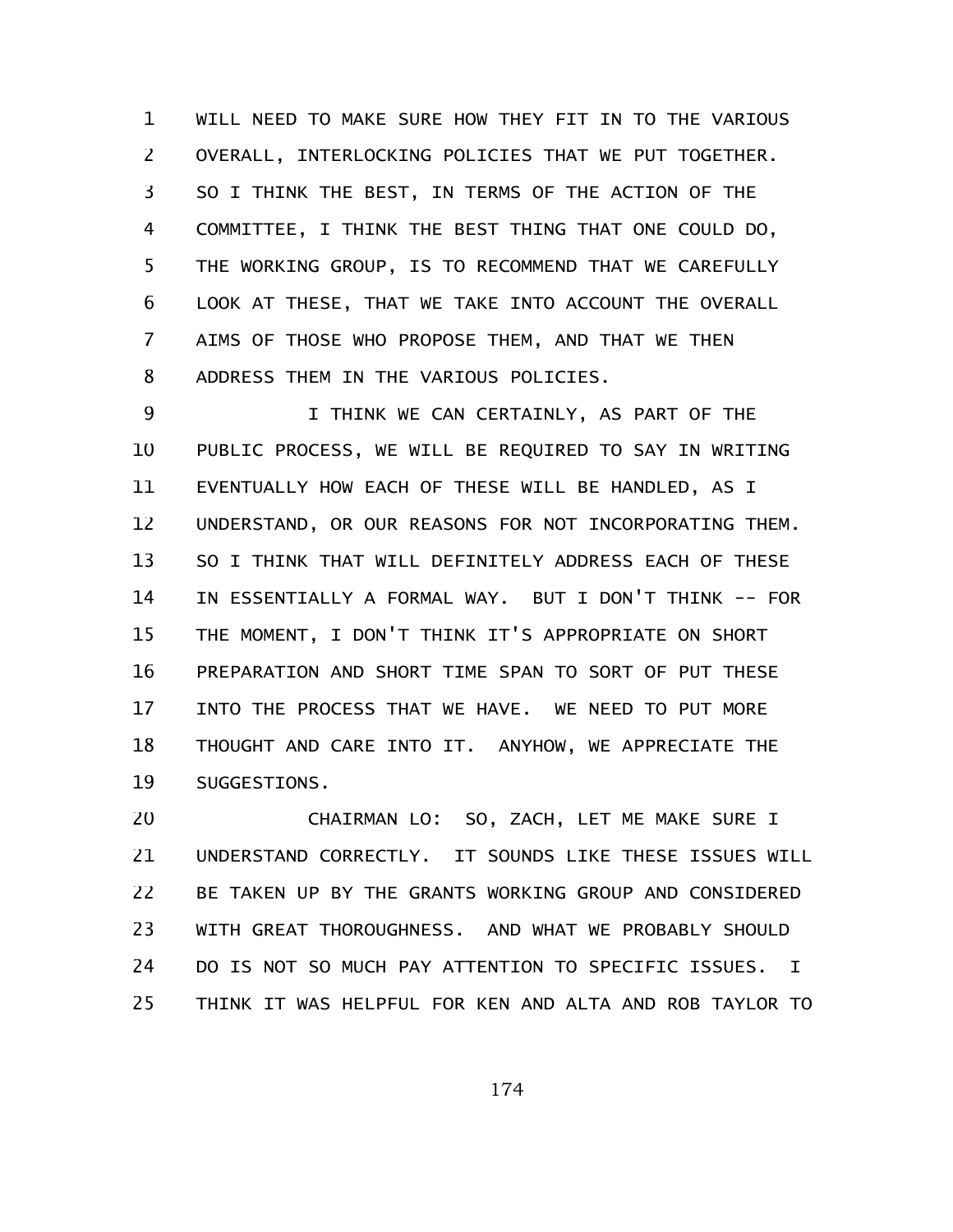MAKE THEIR COMMENTS, BUT RATHER THAN OUR SORT OF DUPLICATING THE WORK OF THE GRANTS WORKING GROUP, WE SHOULD SORT OF JUST RECOMMEND THAT THE GRANTS WORKING GROUP AND THE ICOC CONSIDER THESE THOUGHTFUL COMMENTS. AND WE SUPPORT, I THINK, THE NOTION OF ACCOUNTABILITY AND APPROPRIATE TRANSPARENCY AND TO BE AVAILABLE FOR CONSULTATION IF THERE ARE SORT OF ISSUES THAT THE GRANTS WORKING GROUP FEELS SORT OF TAKE AN ETHICAL TWIST. GEOFF CERTAINLY HAS ALWAYS SERVED AS A VERY USEFUL BRIDGE BETWEEN THE TWO COMMITTEES. 1 2 3 4 5 6 7 8 9 10

DR. HALL: I THINK IT GOES WITHOUT SAYING. THIS WORKING GROUP IS PUTTING IN AN ENORMOUS AMOUNT OF WORK TO COME UP WITH THESE STANDARDS. AND WE WANT THEM FOLLOWED. THERE IS NO QUESTION ABOUT THAT, BUT WE HAVE TO CRAFT EXACTLY HOW WE'RE GOING TO DO THAT. AND I THINK THE JOB OF THE COMMITTEE IS TO SET THE STANDARDS, AND I THINK WE WILL WORRY ABOUT THE MECHANISMS FOR COMPLIANCE WITHIN THE GRANTS ADMINISTRATION POLICY. AND WE CERTAINLY WILL ADDRESS THESE ISSUES. 11 12 13 14 15 16 17 18 19

CHAIRMAN LO: OKAY. OTHER COMMENTS BY COMMITTEE MEMBERS? 20 21

DR. OLDEN: JUST ONE THING, BERNIE. WE DID HAVE A SPECIAL CONCERN, I BELIEVE, AT THE VERY FIRST MEETING ABOUT DEMOGRAPHICS. AND SO WE ACTUALLY INSERTED LANGUAGE TO ADDRESS THAT. SO I WOULD JUST 22 23 24 25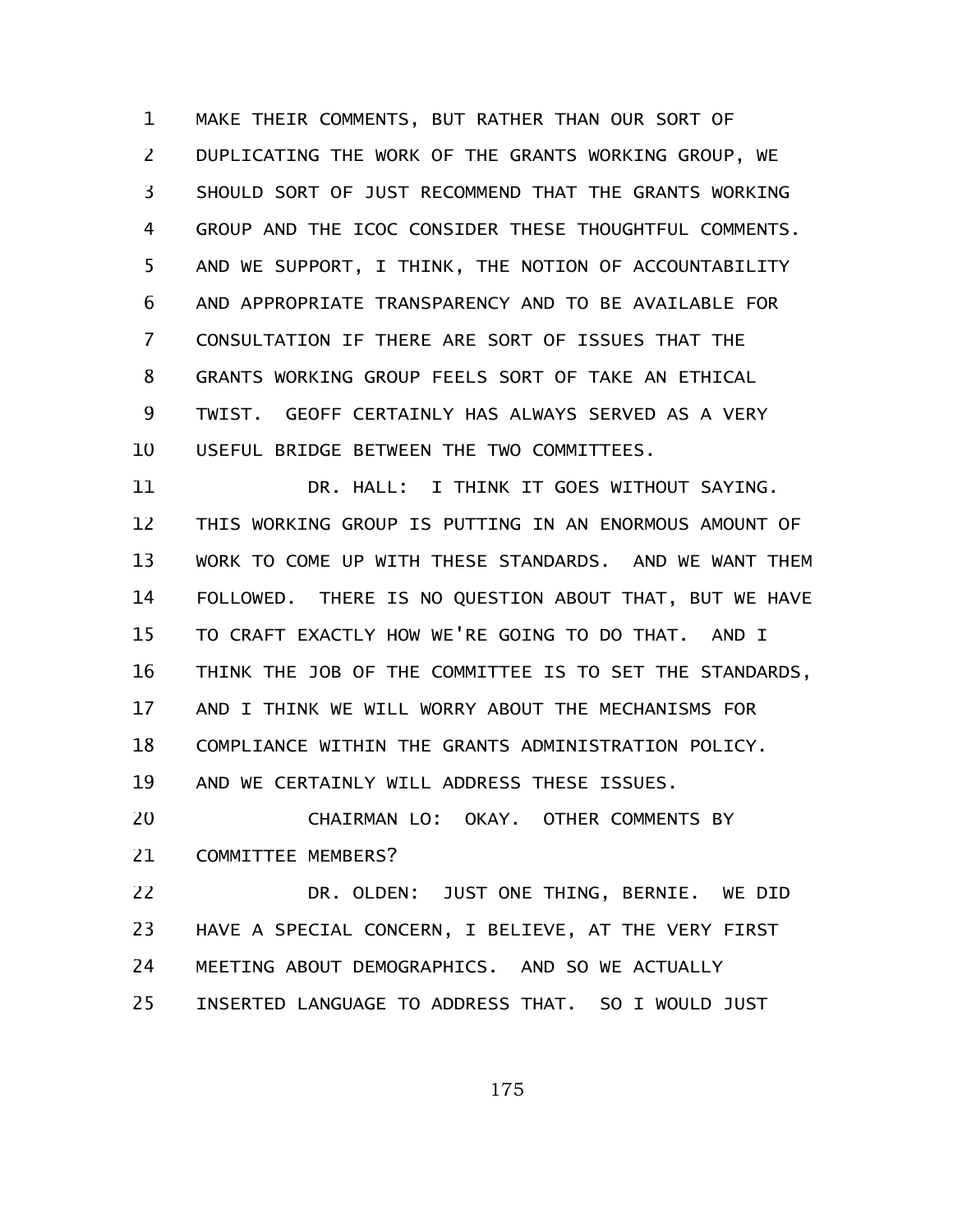URGE AND ENCOURAGE ZACH AND HIS GROUP NOT TO -- I'M SURE THEY'LL GIVE CONSIDERABLE THOUGHT TO THAT. 1 2

CHAIRMAN LO: I THINK KEN'S RIGHT, THAT THIS WAS THE SENSE OF OUR GROUP AT A VERY EARLY MEETING, AND WE PUT IT IN THE PRELIMINARY REGULATIONS AND THEN TOOK IT OUT BECAUSE WE DIDN'T QUITE HAVE IT RIGHT. 3 4 5 6

DR. HALL: LET ME JUST ASSURE KEN THAT, KEN, WE'RE IN THE PROCESS OF PUTTING TOGETHER A STRATEGIC PLAN, A STRATEGIC PLAN FOR OUR WORK. AND ONE OF THE ISSUES THERE IS HOW TO ASSURE DIVERSITY IN THE CELL LINES THAT WE DERIVE. AND WE, IN FACT, PLAN ON HAVING A SPECIAL FOCUS GROUP ON THAT ISSUE. SO I THINK NOT SIMPLY IN THE NEGATIVE WAY, BUT IN A POSITIVE WAY, THAT EACH VICINITY REPORT TO US WHETHER YOU'VE DONE THIS OR NOT. I THINK WE ARE GOING TO TAKE POSITIVE STEPS TO MAKE SURE THAT WE ARE ABLE TO GET THE KIND OF DIVERSITY I THINK ALL OF US BELIEVE WE NEED GOING FORWARD IF THIS IS TO BE SUCCESSFUL AS A THERAPY. 7 8 9 10 11 12 13 14 15 16 17 18

DR. OLDEN: THANKS, ZACH. 19

CHAIRMAN LO: ZACH, JUST A POINT OF INFORMATION. BEFORE YOU JOINED THE CALL, ROB TAYLOR POINTED OUT THAT SART, TOGETHER WITH THE CDC, HAS DEVELOPED A SORT OF MODEL OF REPORTING OUTCOMES IN INFERTILITY TREATMENT AND ADVERSE EVENTS, AND THEY PROVIDED AGGREGATE ANONYMIZED DATA TO PROTECT 20 21 22 23 24 25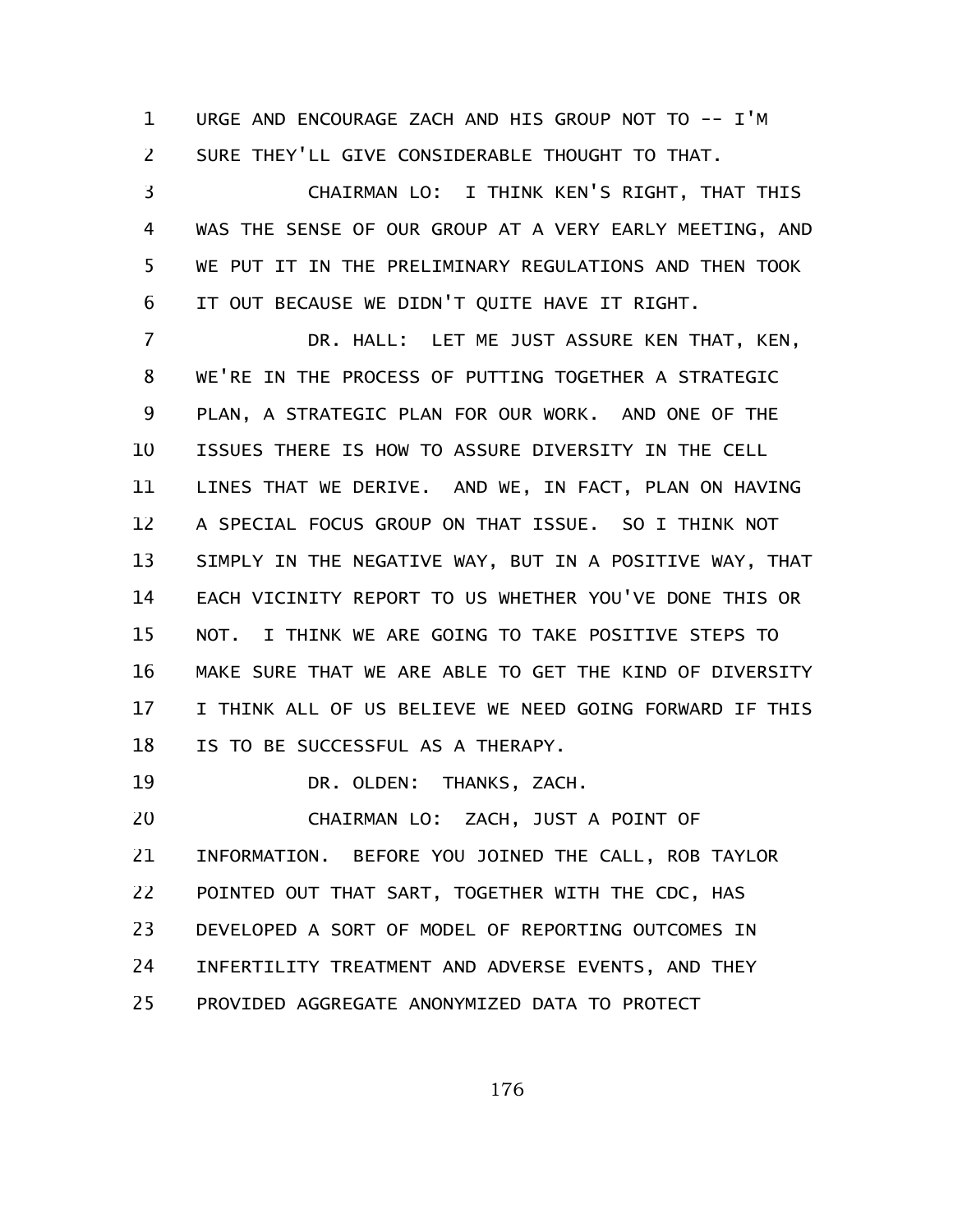CONFIDENTIALITY TO GIVE SORT OF AN OVERVIEW OF OUTCOMES. I GUESS, AGAIN, WE JUST SORT OF POINT THAT OUT AS A MODEL THAT THE GRANTS WORKING GROUP CAN USE IN THEIR DELIBERATIONS. 1 2 3 4

DR. HALL: I'M DELIGHTED TO HEAR THAT. AND WE WILL CERTAINLY LOOK AT THAT MODEL AND MAKE USE OF IT AS MUCH AS WE CAN. I THINK THE ISSUE OF EXACTLY HOW THE REPORTING WILL BE STRUCTURED IS SOMETHING WE NEED TO PAY ATTENTION TO. AND, AGAIN, I THINK WE HAVE TO BE CAREFUL ABOUT FREEZING THIS INTO STATE REGULATIONS. WE WANT TO HAVE FLEXIBILITY TO BE ABLE TO CHANGE IF WE SEE A BETTER WAY OF DOING IT OR A BETTER SYSTEM OF DOING IT. AND THE OTHER THING THAT WE ALSO DO NEED TO WORK OUT IS HOW TO ASSURE COMPLIANCE. I THINK ANN KIESSLING, I MAY BE MISQUOTING YOU, ANN, BUT I THINK YOU SAID AT ONE POINT THAT THE ONLY WAY TO ASSURE THAT, REALLY ASSURE THAT THE INFORMED CONSENT IS GIVEN IS TO HAVE A CIRM MEMBER PRESENT EACH TIME THERE IS INFORMED CONSENT GIVEN. WE CAN'T DO THAT OBVIOUSLY. SO WE ARE GOING TO HAVE TO HAVE MECHANISMS OF INSPECTION ESSENTIALLY THAT LET US MONITOR WHAT GOES ON IN A WAY THAT IS COOPERATIVE, BUT INDEPENDENT OF OUR INSTITUTIONS. DR. KIESSLING: THAT WASN'T MY IDEA, ZACH. 5 6 7 8 9 10 11 12 13 14 15 16 17 18 19 20 21 22 23 24

DR. HALL: I KNEW IT WASN'T YOUR IDEA. I 25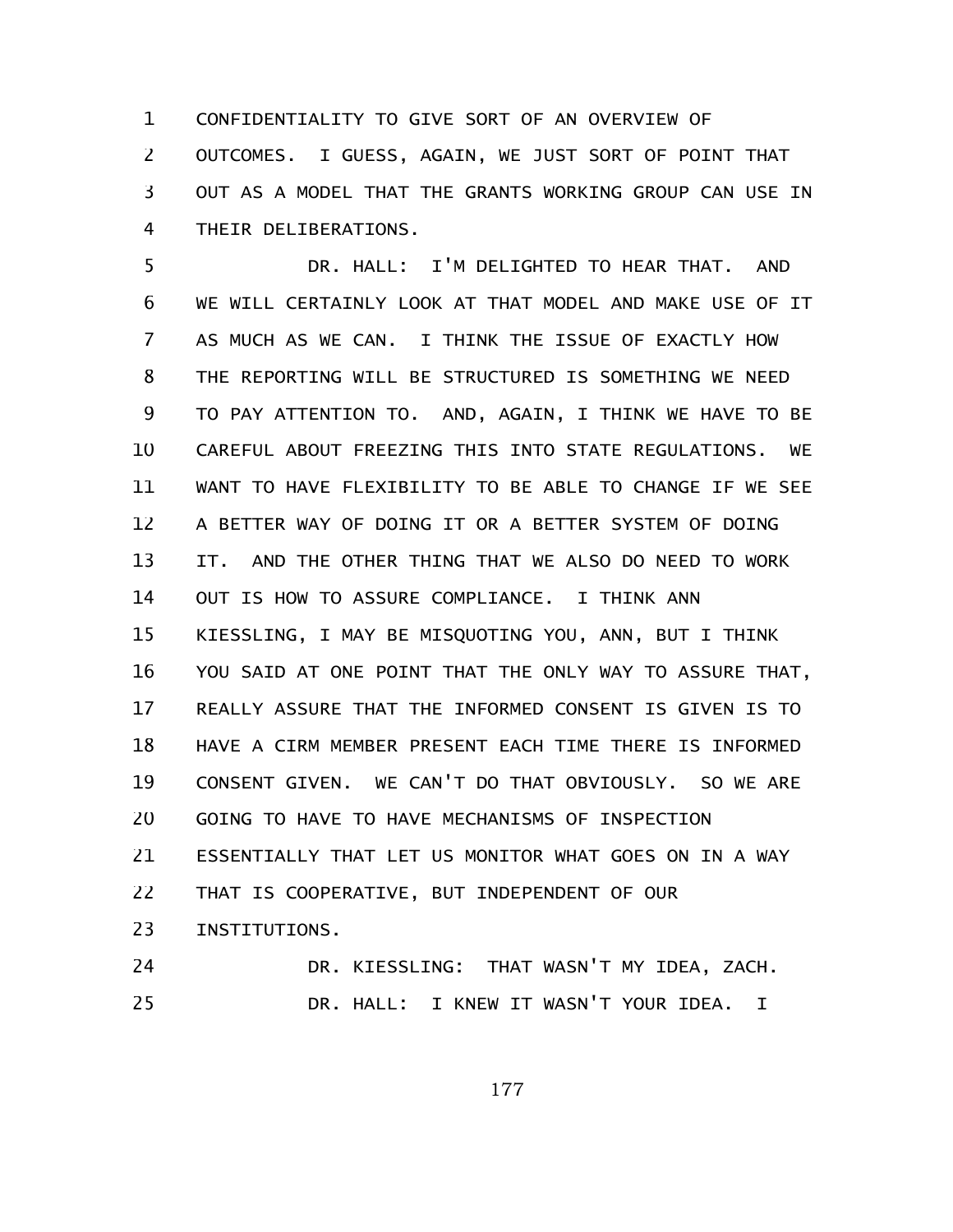THINK YOUR POINT WAS THAT IT WAS VERY DIFFICULT TO DO UNLESS SOMEBODY WAS RIGHT ON SITE. I DIDN'T MEAN TO IMPLICATE YOU IN THIS, ANN. BUT ANYHOW, IT IS THE POINT THAT IT IS A CHALLENGE TO BE SURE THAT THE PROCEDURES ARE FOLLOWED AND THAT WE WILL WANT TO KEEP AN EYE ON THAT. I THINK WE MAY HAVE A CHANCE EVEN TO BE CREATIVE ABOUT AND MAYBE WE CAN HAVE SOME STUDIES OF. I THINK THIS WOULD BE VERY IMPORTANT. ONE OF THE THINGS THAT WE WILL ADDRESS AS WE GO FORWARD, BOTH HERE AND WITH OUR EGG DONATION MEETING, IN THE SENSE OF MEDICAL RISK IS WHAT KIND OF STUDIES MIGHT WE FUND OR PUT TOGETHER, WHAT KIND OF INFORMATION SHOULD WE BE COLLECTING, NOT JUST TO PROVIDE THE PUBLIC RECORD, BUT ACTUALLY INFORMATION THAT WOULD HELP US THINK ABOUT HOW WE CAN DO OUR JOB BETTER. I THINK THAT WILL BE AN IMPORTANT CONSIDERATION FOR US. AND SO I WANT TO SEE US NOT SIMPLY ACT IN A SORT OF POLICING ROLE, BUT MUCH MORE AN ACTIVE ROLE, SAYING WE WANT THESE THINGS TO BE DONE WELL, AND WE'RE WILLING TO SPEND SOME MONEY TO CARRY OUT CAREFUL AND GOOD STUDIES THAT MIGHT IMPROVE THESE PRACTICES. 1 2 3 4 5 6 7 8 9 10 11 12 13 14 15 16 17 18 19 20 21

CHAIRMAN LO: OTHER COMMENTS WITH REGARD TO THIS? 22 23

MR. SHEEHY: JUST ONE. THIS IS TO ECHO ALTA'S POINT. I THINK WE DECIDED EARLY ON THAT WE 24 25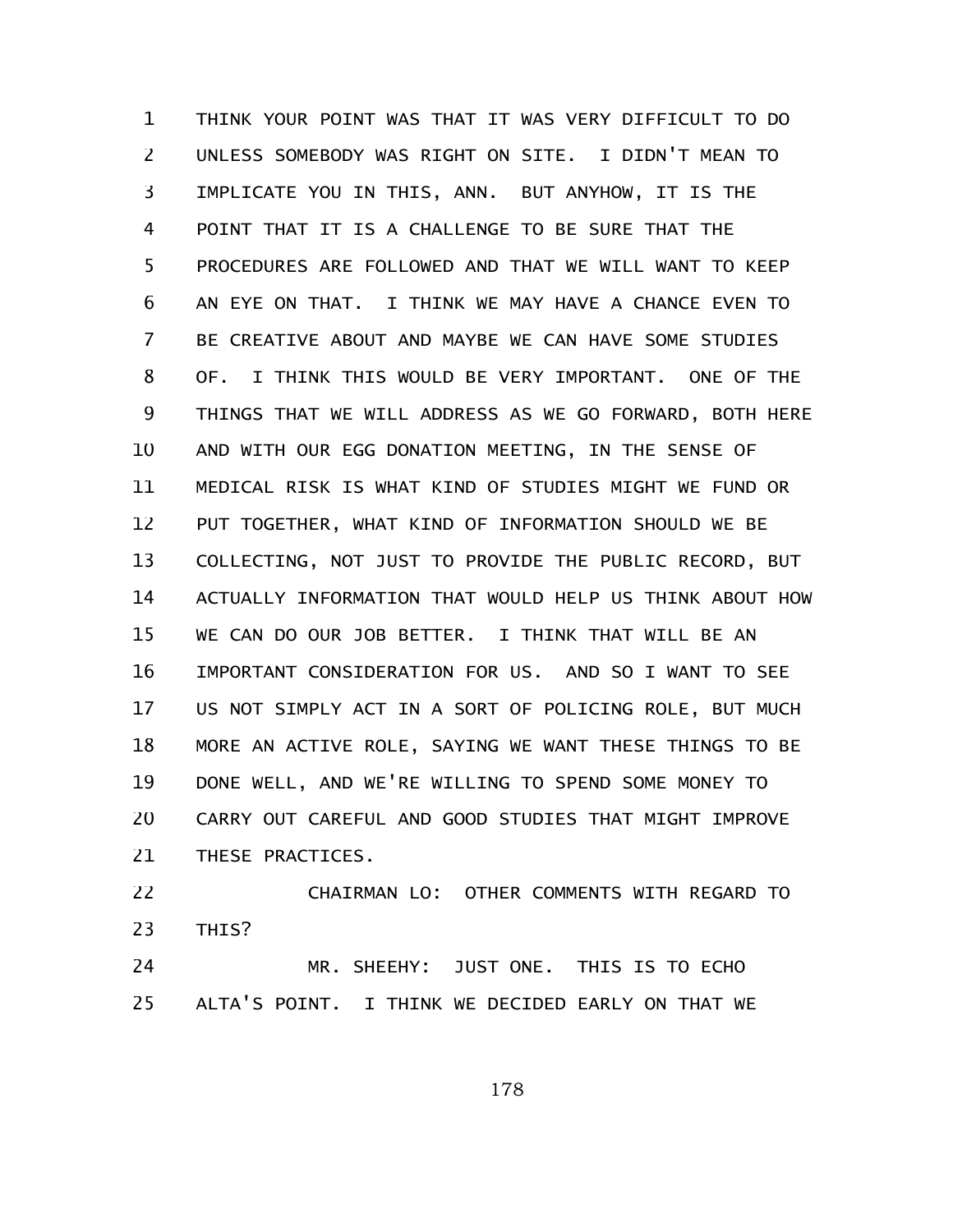WEREN'T GOING TO BE THE SUPER REGULATORS FOR STEM CELL RESEARCH IN CALIFORNIA. SO I THINK WE SHOULD BE CLEAR THAT STEM CELL RESEARCH THAT IS NOT FUNDED BY CIRM IS NOT REALLY OUR PURVIEW. I THINK WE MADE THAT DECISION ALREADY, BUT JUST TO REITERATE THAT. 1 2 3 4 5

CHAIRMAN LO: IT NEEDS TO BE OVERSEEN, BUT THAT'S THE RESPONSIBILITY FOR THE LEGISLATURE AND OTHER REGULATORY AGENCIES. OUR MANDATE IS TO LOOK AFTER CIRM-FUNDED RESEARCH. AND AS WE HAVE SAID BEFORE, THERE'S STRONG REASONS NOT TO TRY AND OVERSTEP OUR AUTHORITY. 6 7 8 9 10 11

MR. SHEEHY: WE WOULD WELCOME THE LEGISLATURE DOING AND TAKING OVERSIGHT. 12 13

CHAIRMAN LO: PUBLIC COMMENTS? I KNOW WE HAVE SEVERAL. 14 15

MR. SIMPSON: JOHN SIMPSON FROM THE FOUNDATION FOR TAXPAYER AND CONSUMERS RIGHTS. IS THAT WORKING? I GUESS I WOULD HAVE TO AGREE WITH ZACH, THAT IF YOU ADOPTED ALL OF THESE TODAY, I WOULD SORT OF SCRATCH MY HEAD. THEY'RE OFFERED AS SERIOUS POINTS FOR CONSIDERATION. ALSO, I TAKE THE POINT THAT ALL OF THE POLICIES ARE GOING TO BE COMING TOGETHER IN ONE MASSIVE DOCUMENT. THE REASON I OFFER THESE HERE IS BECAUSE YOU BRING UP THE ISSUE OF COMPLIANCE AND ALSO THE ISSUE OF RECORDKEEPING IN YOUR STANDARDS AND GUIDELINES THERE. 16 17 18 19 20 21 22 23 24 25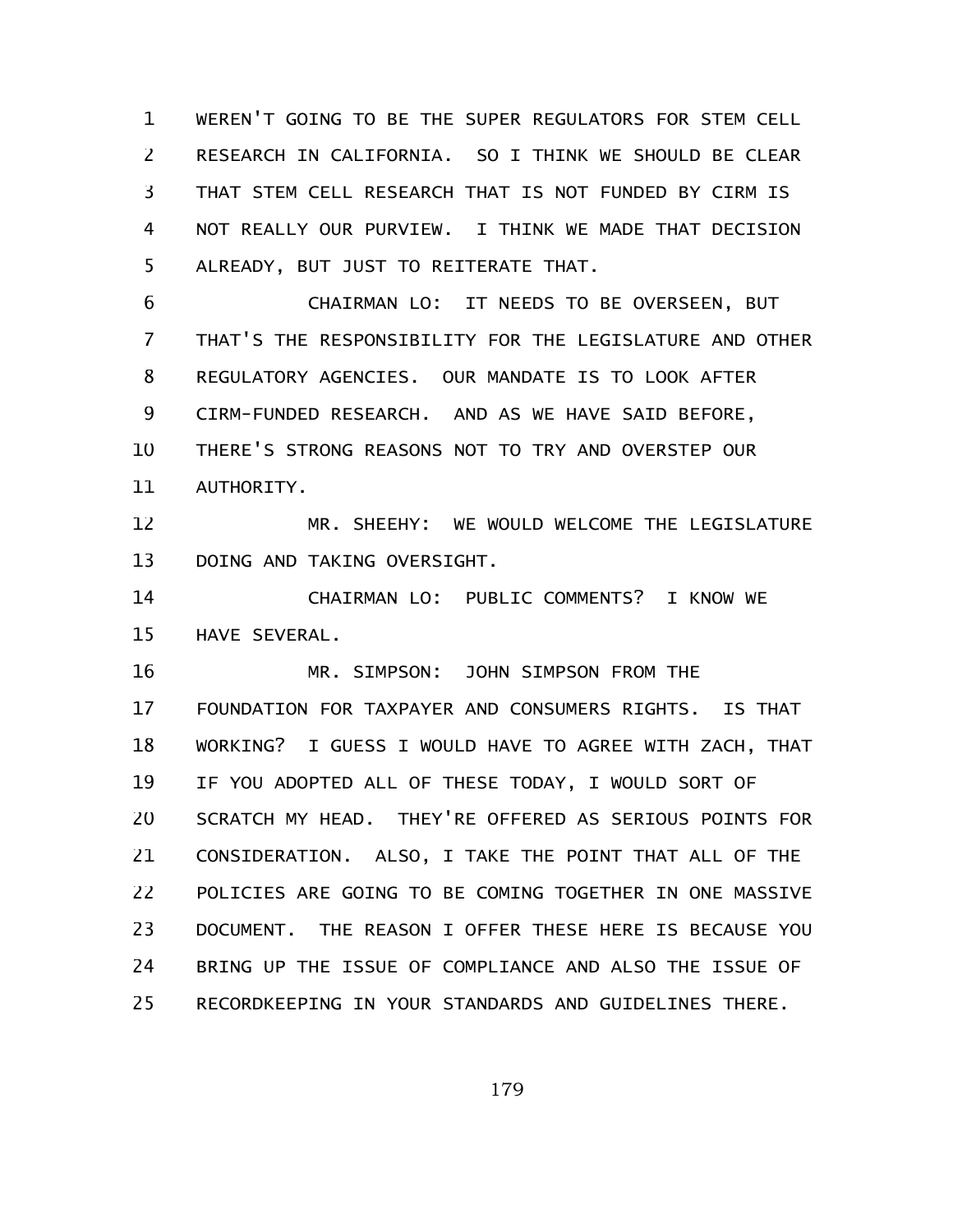WHETHER THESE FIND A WAY INTO, I GUESS, WHAT'S BEING CALLED THE GAP POLICY OR WHERE IS APPROPRIATE IS NOT ENTIRELY CLEAR TO ME AND MAY BECOME CLEARER AS THE STRATEGIC PLAN DEVELOPS AND THE IP POLICIES AND THAT SORT OF THING. BUT THERE ARE A COUPLE OF POINTS I WANTED TO MAKE OVERARCHINGLY ON THIS. 1 2 3 4 5 6 7

A YEAR OR TWO AGO IF SOMEONE HAD SAID TO ME, WELL, IF THE UNIVERSITIES ASSURE US THAT EVERYTHING IS OKAY, HAVING COME FROM AN ACADEMIC FAMILY, I MIGHT HAVE TENDED TO BELIEVE THAT, BUT I'M NOW WATCHING EVERYTHING THAT'S UNFOLDING WITH THE UNIVERSITY OF CALIFORNIA AND ITS SALARY PRACTICES WHERE APPARENTLY THEY'VE VIOLATED ALL SORTS OF RULES AND REGULATIONS. AND EVEN THE REGENTS HAVEN'T KNOWN ABOUT IT. AND THEY'RE NOW FINDING THIS OUT THROUGH STATE AUDITS. 8 9 10 11 12 13 14 15 16

THAT GOES TO THE POINT OF I THINK THERE NEEDS TO BE AN INDEPENDENT THIRD-PARTY AUDITOR IN SOME OF THESE THINGS. WE SEEM TO HAVE -- WHEN IT COMES TO SOMETHING AS SIMPLE AS WHETHER THE UC'S CAN FOLLOW THEIR OWN REGENTS' POLICIES ABOUT HOW THEY PAY THEIR TOP OFFICIALS AND VIOLATING THEM, I HAVE SERIOUS CONCERNS ABOUT WHETHER AN ASSURANCE FROM A PARTICULAR UNIVERSITY CAN BE TAKEN AT FACE VALUE. 17 18 19 20 21 22 23 24 25

I WOULD HAVE ONCE BELIEVED THAT, BUT THE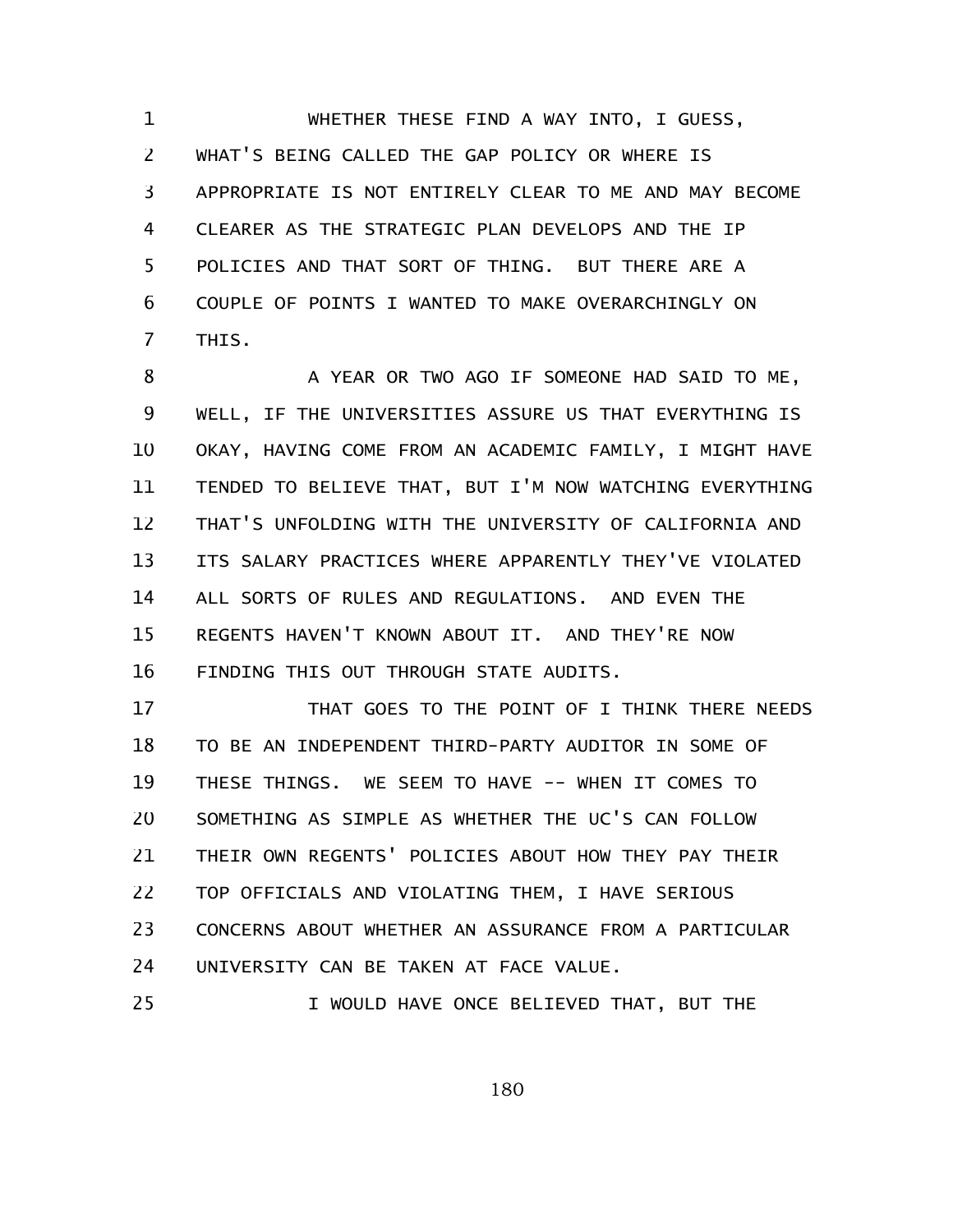DEMONSTRATION RIGHT NOW SEEMS TO BE QUITE CLEAR THAT IT'S NOT. SO I WOULD ASK THAT THAT BE CONSIDERED WHEN YOU THINK ABOUT AUDITING AND RECORDING ANY OF THESE SORTS OF THINGS. 1 2 3 4

BEYOND THAT, AGAIN, THE PROVISIONS THAT WE SUGGESTED HERE DID EXEMPT IP FROM PUBLIC DISCLOSURE AND THINGS THAT WOULD AFFECT PRIVACY ISSUES, BUT I THINK OTHER THAN THAT, AS MUCH OF THE REPORTING THAT IS REQUIRED HAS TO BE PUBLIC DOCUMENTS. AND THEY SHOULD BE PUBLIC DOCUMENTS THAT ARE AVAILABLE EITHER WHEN THEY'RE FILED WITH CIRM OR AT THE PARTICULAR FOUNDATION OR RESEARCH INSTITUTION THAT ORIGINATES THEM. PUBLIC OUGHT TO BE ABLE TO GO IN THERE AND ASK TO SEE THEM. THANK YOU VERY MUCH. 5 6 7 8 9 10 11 12 13 14

CHAIRMAN LO: THANKS, JOHN. WE HAVE OTHER COMMENTS AS WELL. 15 16

MS. GREENFIELD: DEBORAH GREENFIELD WITH THE PRO-CHOICE ALLIANCE. TWO COMMENTS. I WOULD ADD THE UNIVERSITY OF PENNSYLVANIA AND GERALD SCHATTEN'S WORK THROUGH JOHN'S PREVIOUS COMMENTS. 17 18 19 20

BUT MORE IMPORTANTLY -- 21

DR. HALL: UNIVERSITY OF PITTSBURGH. SET THE RECORD STRAIGHT HERE. 22 23

MS. GREENFIELD: I GUESS IT'S A PUBLIC UNIVERSITY. I'M NOT SURE. ANYWAYS, I WOULD ALSO ASK 24 25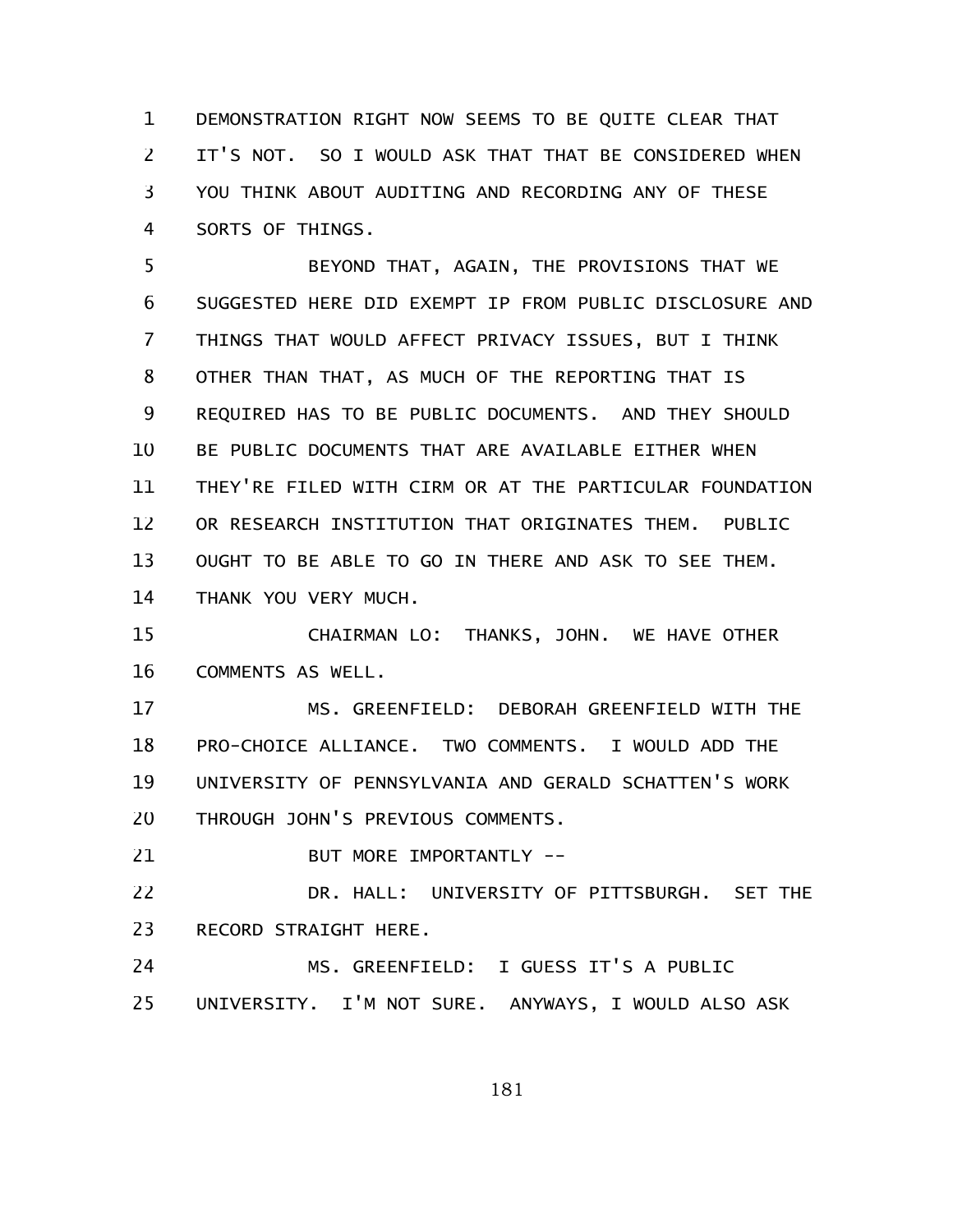YOU TO CONSIDER THE SPECIAL NATURE OF YOUR PARTICULAR MAKEUP OF THE COMMITTEE. I DON'T KNOW THE EXACT NATURE OF THE MAKEUP OF THE GRANTS COMMITTEE, BUT I THINK IN TERMS OF COMPLYING WITH ETHICAL STANDARDS, THE PEOPLE THAT HAVE BEEN CHOSEN SPECIFICALLY TO PROMULGATE THOSE STANDARDS, BECAUSE OF THEIR BACKGROUNDS AND THEIR POSITIONS, SHOULD BE MAKING THE DECISIONS REGARDING ENFORCEMENT BECAUSE THEY WILL HAVE THOSE SPECIFIC ETHICAL BACKGROUNDS OR AT LEAST SOME MEMBERS OF THE COMMITTEE COME ESPECIALLY TO THE COMMITTEE WITH THOSE BACKGROUNDS IN CHARGE. THANK YOU. 1 2 3 4 5 6 7 8 9 10 11

DR. HALL: LET ME JUST COMMENT ON THAT. I THINK THERE IS -- WE HAVE THE THREE WORKING GROUPS, AND THERE ARE SOMETIMES OVERLAPPING RESPONSIBILITY. AND WE WILL TRY TO WORK THESE OUT GOING FORWARD. AND I THINK THERE IS NO INTENT THAT THE GRANTS WORKING GROUP, AND I THINK THEY WOULD BE FIRST TO AGREE WITH THIS, WOULD BE OUR COURT OF FINAL DECISION ON ETHICAL MATTERS AND ETHICAL WRONGDOING. ON SCIENTIFIC ISSUES, WE WILL CONSULT WITH THEM. I THINK IF WE HAVE ETHICAL ISSUES OR THINGS THAT ARRIVE, IT IS MY BELIEF THAT THE PROPER PLACE IS TO COME BACK TO THIS WORKING GROUP JUST FOR THE REASONS THAT THE SPEAKER SAID. 12 13 14 15 16 17 18 19 20 21 22 23

MS. DELAURENTIS: SUSAN DELAURENTIS FROM THE ALLIANCE FOR STEM CELL RESEARCH. AND A NUMBER OF -- I 24 25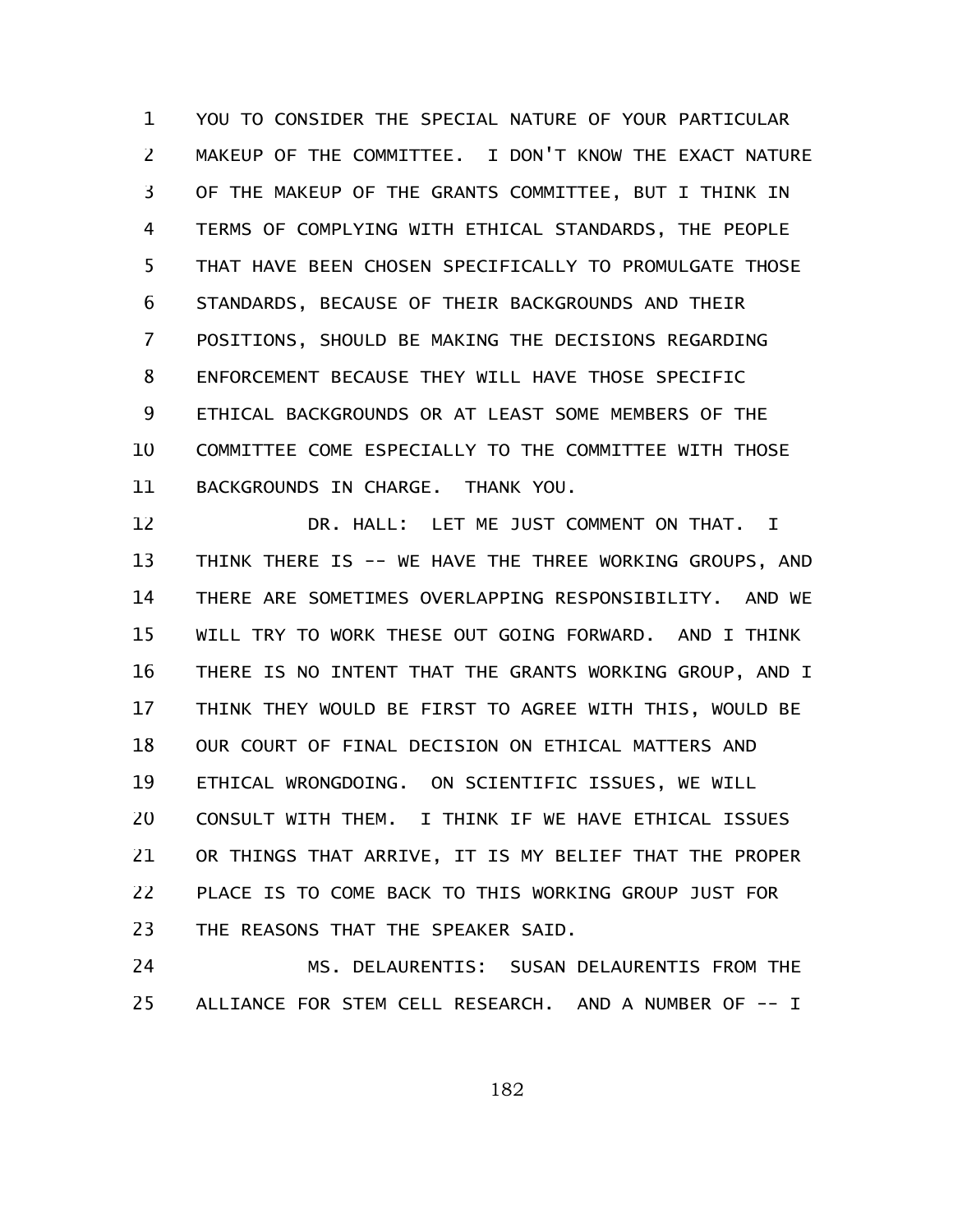HAVE A NUMBER OF COMMENTS ABOUT A NUMBER OF THINGS, BUT LET ME START BY JUST EXPANDING ON SOMETHING THAT YOU HAVE JUST TALKED ABOUT, WHICH IS THAT YOU'RE NOT SORT OF THE POLICEMEN TO THE WORLD ABOUT WHAT'S HAPPENING WITH THE CIRM-FUNDED RESEARCH. BUT BESIDES THAT, THERE'S A LOT OF RESEARCH GOING ON THAT CIRM ISN'T FUNDING, AND HOW THAT ALL GETS WORKED OUT BETWEEN THE INSTITUTIONS, INSIDE THE INSTITUTIONS. I HAPPEN TO NOW BE ON AN ESCRO COMMITTEE. I'M ON THE ESCRO COMMITTEE AT UCLA, AND I HAVE ATTENDED TWO MEETINGS. AND THE COMPLICATIONS THAT WE'RE ALREADY DEALING WITH IN TERMS OF WHAT WILL HAPPEN WHEN THE CIRM FUNDING COMES AND HOW THAT WILL ALL WORK TOGETHER WITH THE FUNDING THAT'S ALREADY HAPPENED AND THE RESEARCH THAT'S ALREADY STARTED AND WHAT THE STANDARDS ARE GOING TO BE. AND I CAN TELL YOU RIGHT NOW THERE ARE GOING TO BE ALL KINDS OF ISSUES THAT ARE GOING TO BE BROUGHT BACK TO THIS COMMITTEE FROM THE PEOPLE THAT ARE ACTUALLY ON THE GROUND DOING THE WORK AND PUTTING THE STANDARDS INTO EFFECT THAT YOU ALL HAVE SPENT SO MUCH TIME DEALING WITH. 1 2 3 4 5 6 7 8 9 10 11 12 13 14 15 16 17 18 19 20 21

SO I WOULD URGE YOU TO JUST LET'S -- AS WE WERE SAYING, AS NIKE SAYS, JUST DO IT. LET THE SCIENCE BEGIN, AS THE *L.A. TIMES* EDITORIAL SAID LAST WEEK. YOU GUYS HAVE DONE AN AMAZING JOB. YOU'VE BEEN VERY 22 23 24 25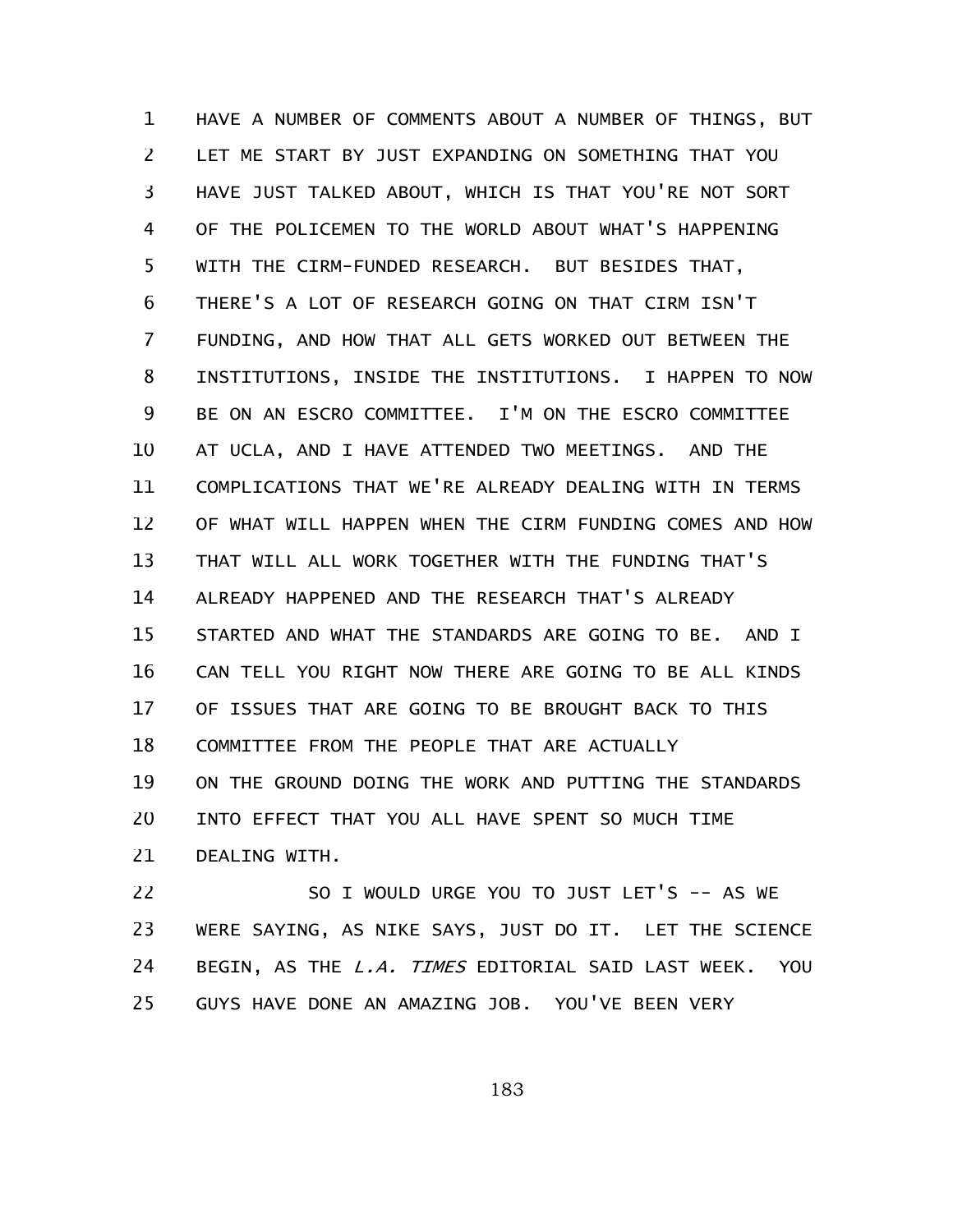THOUGHTFUL. I THINK YOU'VE BENT OVER BACKWARDS TO LISTEN TO ALL OF THE CRITICISMS FROM THOSE WHO MAY NOT BE IN AGREEMENT WITH HOW YOU ARE DOING THINGS. BUT IN THE END, YOU HAVE TO MAKE THE BEST DECISIONS USING THE BEST INFORMATION THAT YOU HAVE NOW AND JUST DO IT. BECAUSE THERE ARE GOING TO BE SO MANY CHANGES AND SO MANY THINGS THAT ARE GOING TO HAPPEN THAT YOU'RE GOING TO BE FACED WITH ON AN ONGOING BASIS WITH THIS LIVING DOCUMENT AND WITH THIS PROCESS. AND SO I JUST ENCOURAGE YOU TO MOVE FORWARD AS QUICKLY AS POSSIBLE. 1 2 3 4 5 6 7 8 9 10

I WOULD ALSO JUST LIKE TO SAY I DON'T KNOW WHAT A LOT OF THESE CRITICS, WHAT'S THE WORST THING THAT'S GOING TO HAPPEN THAT EVERYONE IS SO CONCERNED ABOUT? THIS GOES THROUGH A LOT OF DIFFERENT THINGS, WHETHER IT'S LEGISLATIVELY OR WHAT YOU'RE DEALING WITH. I'M PARTICULARLY KIND OF IN A FURY ABOUT THAT, AND I WOULD LIKE TO KNOW WHAT IT IS THAT EVERYBODY THINKS IS GOING TO BE SO AWFUL THAT'S GOING TO HAPPEN IF WE DON'T CHANGE THINGS AND PUT ALL OF THESE THINGS INTO PLACE RIGHT NOW AND ADD ALL THESE OTHER LAYERS OF WORK AND BUREAUCRACY AND REPORTING. LET'S JUST DO IT. 11 12 13 14 15 16 17 18 19 20 21

CHAIRMAN LO: OKAY. 22

DR. PRIETO: IF I CAN RESPOND TO THAT. I THINK UNFORTUNATELY AND SADLY PROBABLY THE WORST THING THAT CAN HAPPEN IS WHAT WE SAW IN KOREA. I THINK 23 24 25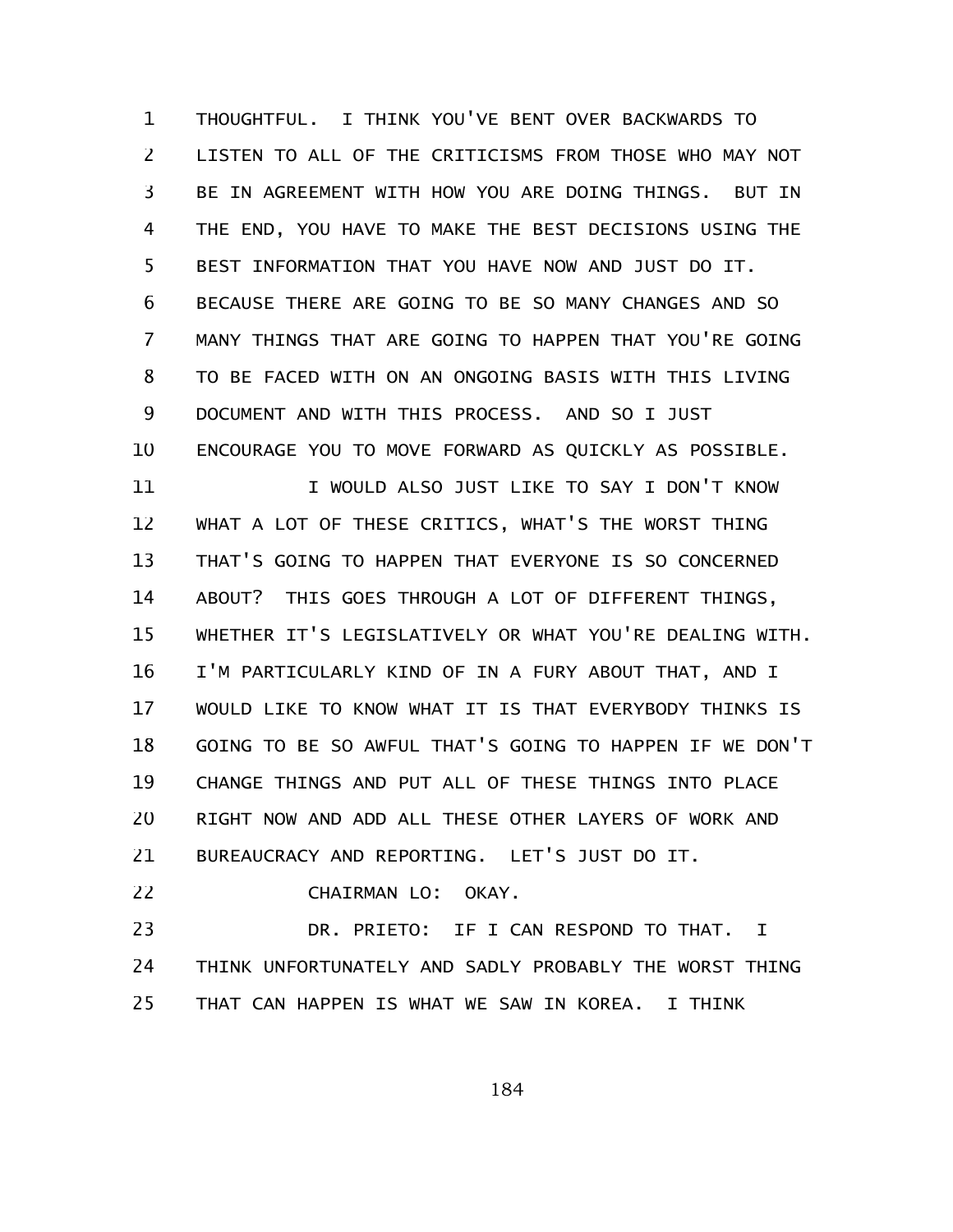THAT'S THE CONCERN, BUT I THINK THE FEELING I'M GETTING FROM THIS DISCUSSION IS THAT MAYBE THIS COMMITTEE IS NOT THE PLACE TO DECIDE THE ENFORCEMENT MECHANISMS, THAT WE SHOULD PASS ON OUR FEELING THAT WE BELIEVE THERE NEEDS TO BE APPROPRIATE ENFORCEMENT. I THINK THE PLACE FOR THOSE TERMS IS IN THE GRANTS ADMINISTRATION POLICY. 1 2 3 4 5 6 7

ONE OF THE CONCERNS I HAVE AS AN ICOC MEMBER IS KNOWING THE STAFF CONSTRAINTS PLACED BY THE INITIATIVE ON CIRM. THERE ARE GOING TO HAVE TO BE SOME CREATIVE SOLUTIONS TO THAT POLICING BECAUSE CIRM CANNOT HIRE STAFF TO DO ALL OF THAT. BUT THAT, I THINK, IS NOT OUR PROBLEM OR OUR ISSUE FOR TODAY. I'M HOPING WE CAN MOVE ON. 8 9 10 11 12 13 14

DR. KIESSLING: I HAVE A SPECIFIC QUESTION. I DON'T KNOW EXACTLY WHO CAN ANSWER THIS. IF I WANTED FIND OUT, IF I WERE A MEMBER OF THE PUBLIC AND I WANTED TO FIND OUT WHAT KINDS OF HUMAN SUBJECTS RESEARCH WERE GOING ON RIGHT NOW AT ONE OF THE MAJOR HOSPITALS, COULD I DO THAT? COULD I JUST GO TO THEIR IRB AND GET A LIST OF WHAT PROJECTS ARE ONGOING? IS THAT PUBLIC? 15 16 17 18 19 20 21

DR. HALL: AS FAR AS I KNOW, ANN, AT THE UNIVERSITY OF CALIFORNIA I THINK YOU COULD. 22 23

DR. KIESSLING: I CAN JUST WALK INTO THE IRB OFFICE AND SAY I'D LIKE TO SEE WHAT'S GOING ON? 24 25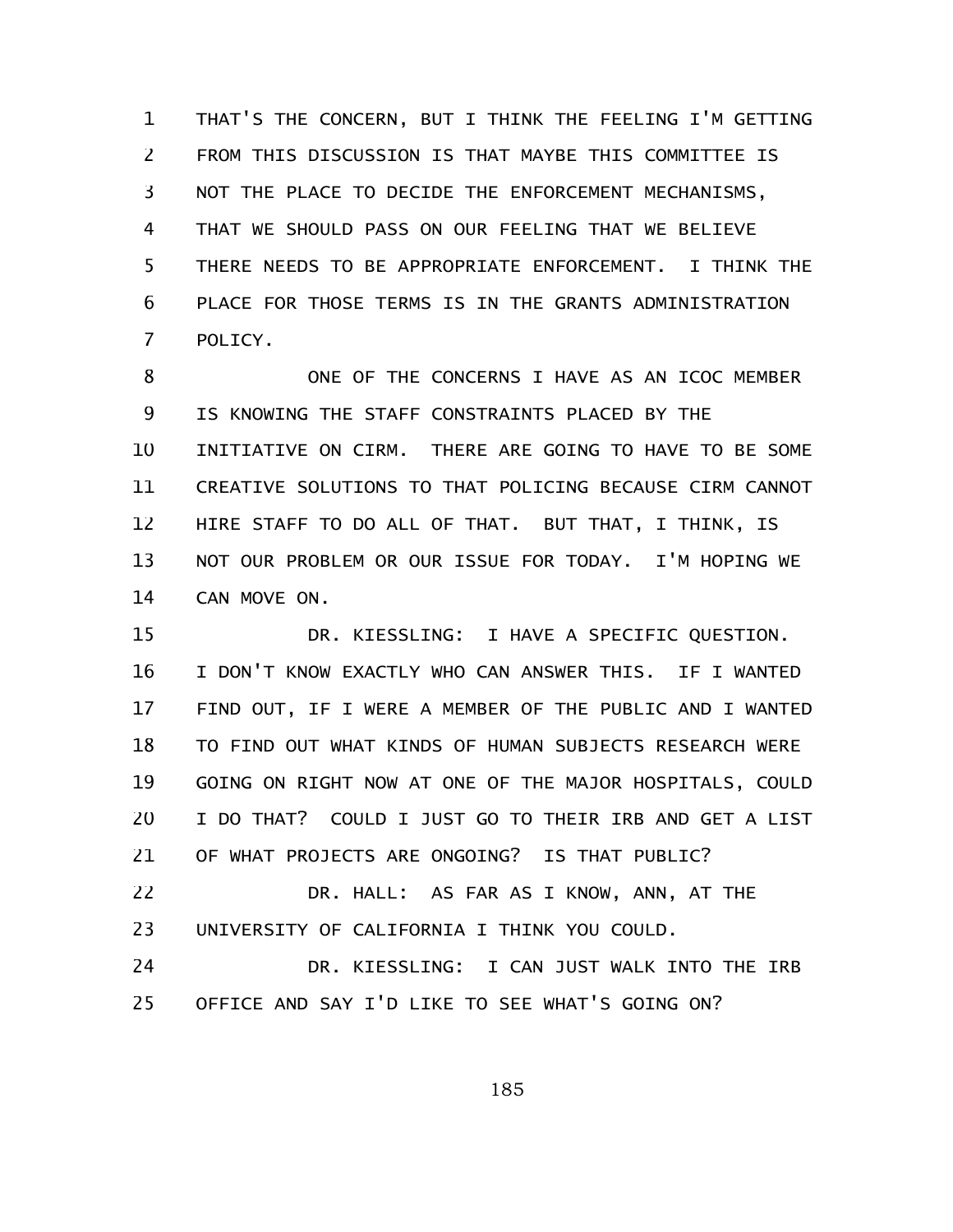DR. HALL: YOU'D HAVE TO IDENTIFY YOURSELF. I'M NOT QUITE SURE. BUT I THINK, PARTICULARLY IF IT WERE TO GO THROUGH FOIA, I'M SURE THOSE RECORDS ARE AVAILABLE. THE LIST OF PROJECTS THAT ARE GOING ON I THINK IS AVAILABLE. I'M NOT SURE THE MATTER OF THE MATERIAL THAT IS CONFIDENTIAL, AS YOU KNOW. BUT A LIST OF THE MATTER IS AVAILABLE, AND I THINK IT'S A MATTER OF PUBLIC INFORMATION. I DON'T KNOW FOR PRIVATE UNIVERSITIES, I DON'T HAVE THAT EXPERIENCE, BUT CERTAINLY FOR NIH-FUNDED RESEARCH, THAT IS PUBLIC INFORMATION. DR. KIESSLING: I KNOW THAT. ARE WE BEING ASKED TO HOLD TO A HIGHER STANDARD HERE THAN IS CURRENTLY FOR HUMAN SUBJECTS RESEARCH? DR. HALL: ANYTHING THAT IS CIRM-FUNDED WILL BE A MATTER OF PUBLIC RECORD. THERE'S NO QUESTION ABOUT THAT. AND IT WILL -- THOSE, IN ORDER TO BE FUNDED, IT WILL HAVE TO BE APPROVED OR HAVE GONE THROUGH THE ESCRO'S AND HAVE IRB APPROVAL WHERE APPROPRIATE OR HAVE THE ANIMAL COMMITTEE APPROVAL WHERE APPROPRIATE AND A WHOLE BUNCH OF OTHER REGULATORY MATTERS. SO I THINK THAT INFORMATION WILL BE CERTAINLY AVAILABLE TO ANYBODY WHO WANTS IT. I DON'T THINK THERE'S ANY PROBLEM ABOUT GETTING THAT INFORMATION. THAT IS, THAT IT WILL HAVE PASSED THOSE COMMITTEES. 1 2 3 4 5 6 7 8 9 10 11 12 13 14 15 16 17 18 19 20 21 22 23 24 25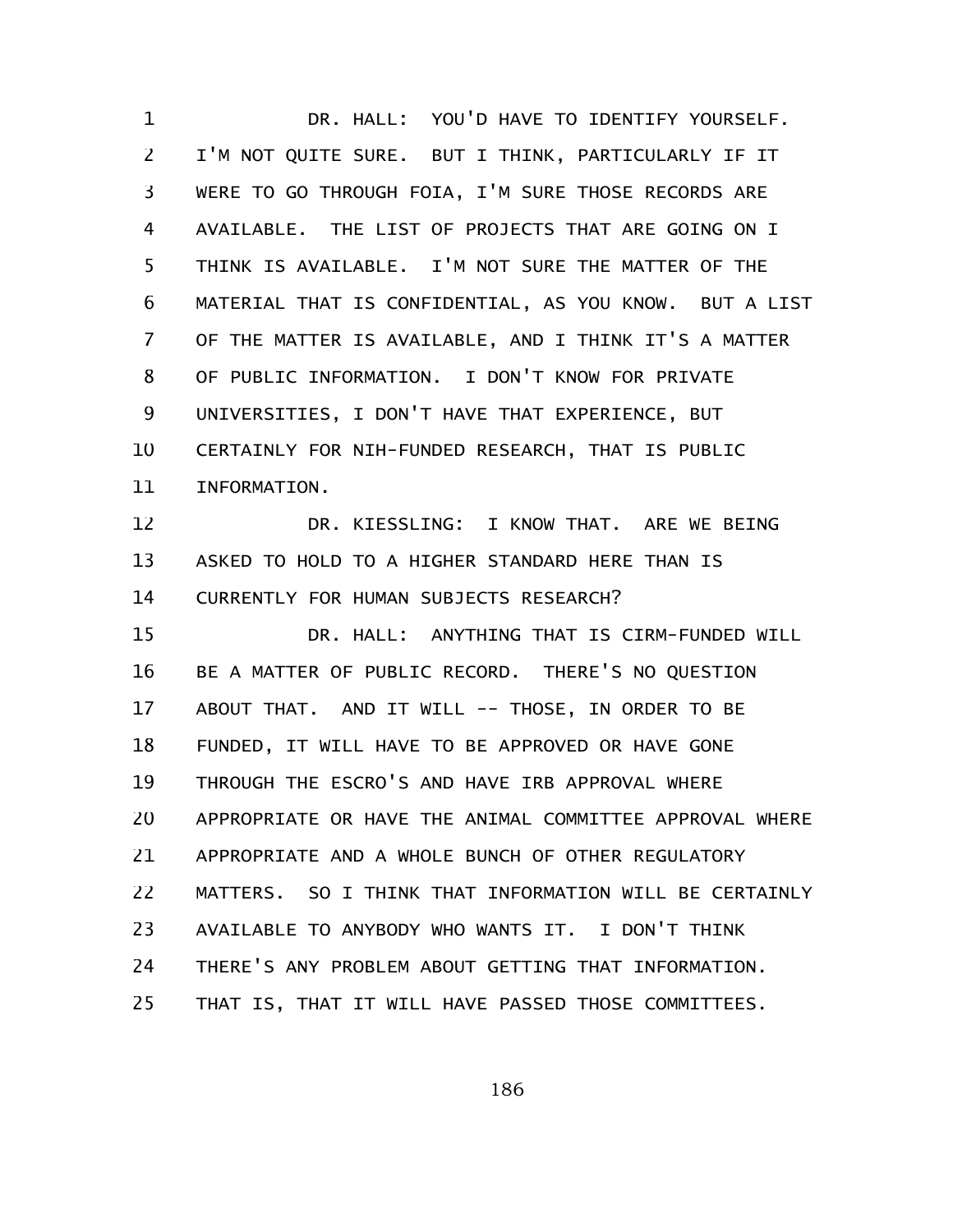FOR REASONS THAT I THINK WE ALL UNDERSTAND, DELIBERATIONS OF THOSE COMMITTEES ARE NOT PUBLIC, ALTHOUGH I SIMPLY DON'T KNOW. I SUSPECT THE FINAL REPORTS THAT THEY MAKE ARE. BERNIE, YOU MAY KNOW MORE ABOUT THAT THAN I DO OR ROB TAYLOR. CHAIRMAN LO: ACTUALLY WE JUST WENT THROUGH THIS. I THINK ZACH'S ABSOLUTELY RIGHT. THE LISTING OF THE TITLES OF THE PROTOCOLS THAT THE IRB HAS APPROVED IS READILY AVAILABLE TO THE PUBLIC. I DON'T THINK YOU CAN GET THE PROTOCOLS THAT WERE SUBMITTED AND NOT APPROVED. THERE ARE CONFIDENTIALITY AND PATIENT CONFIDENTIALITY, SUBJECT CONFIDENTIALITY, AND INTELLECTUAL PROPERTY RESTRICTIONS. IF SOMEONE COMES AND REQUESTS THE MINUTES FROM IRB, THEY WILL BE MADE AVAILABLE AFTER REDACTION BY THE LEGAL AFFAIRS OFFICE TO MAKE SURE THAT WE PROTECT THE CONFIDENTIALITY OF THE PARTICIPANTS AND TRADE SECRETS. SO THE SUMMARY OF THE MINUTES WOULD BE AVAILABLE, AGAIN FOR A PUBLIC INSTITUTION. 1 2 3 4 5 6 7 8 9 10 11 12 13 14 15 16 17 18 19 20

MS. DELAURENTIS: I WAS JUST GOING TO SAY THE MINUTES FROM THE ESCRO, I KNOW, AT UCLA ARE AVAILABLE, BUT IT'S THROUGH THE FREEDOM OF INFORMATION ACT. SO THE MINUTES OF THE MEETINGS THAT I ATTEND WILL BE AVAILABLE. 21 22 23 24 25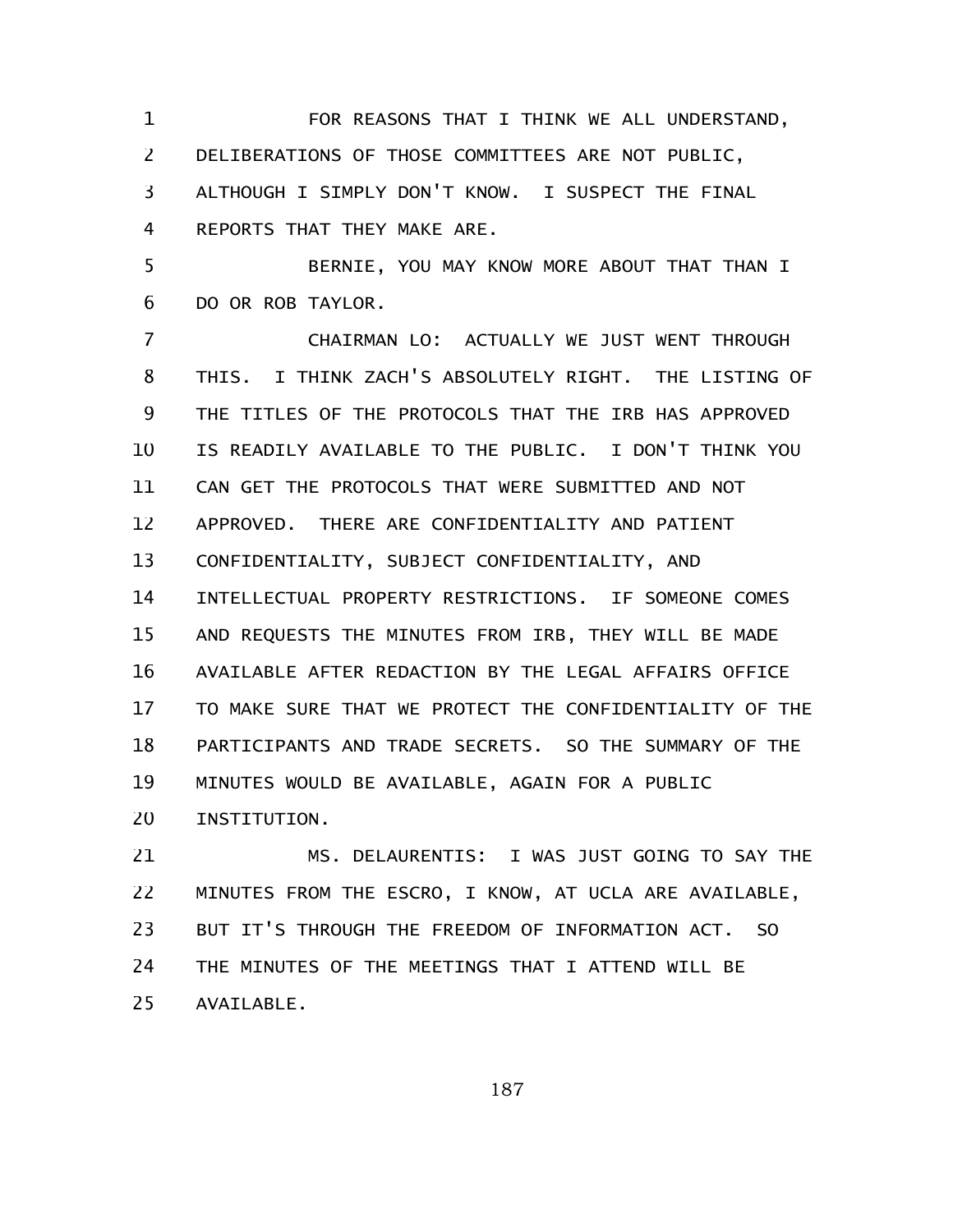CHAIRMAN LO: WHAT THE SITUATION IS FOR PRIVATE UNIVERSITIES OR FOR-PROFIT ENTITIES THAT MAY BE FUNDED IS A QUESTION. I THINK, AGAIN, MY SENSE IS THAT WE HAVE SET THE TONE, WE'VE SORT OF SECONDED ZACH'S COMMITMENT TO HAVING AN EFFECTIVE POLICY FOR RECORDKEEPING AND OVERSIGHT, AND THAT WILL BE WORKED OUT AND WILL BE AVAILABLE. I THINK THAT THEY ARE GOING TO BE OPEN TO THE SUGGESTIONS THAT HAVE BEEN MADE IN THE FORMAL COMMENTS TO US, AND ALSO I THINK -- I THINK I CAN SPEAK FOR THESE GROUPS THAT CARE VERY MUCH ABOUT THIS, THAT WE WILL FOLLOW THE SUBSEQUENT STEPS OF THE GRANTS WORKING GROUP. 1 2 3 4 5 6 7 8 9 10 11 12

DR. HALL: CAN I JUST MAKE A COMMENT, IF I MIGHT, BERNIE, JUST TO UNDERLINE SOMETHING SUSAN SAID. I APPRECIATE HER EXPRESSING THIS POINT OF VIEW AS A MEMBER OF AN ESCRO. IMPLEMENTING THE WORK OF THIS COMMITTEE AND, IN FACT, THE CIRM POLICIES IN GENERAL IS GOING TO BE A HUGE UNDERTAKING. AND MANY OF THE INSTITUTIONS ARE THERE WAITING AND WONDERING WHAT IT IS WE'RE GOING TO REQUIRE. THEY WILL WANT TO KNOW WHAT WE MEAN BY THIS AND WHAT WE MEAN BY THAT. AND SO THAT IS GOING TO BE AN ENORMOUS JOB THAT WE HAVE AS THIS WHOLE UNDERTAKING GETS UNDERWAY. I THINK IT IS THAT JOB OF IMPLEMENTATION THAT WILL BE AS IMPORTANT IN ASSURING THAT THINGS GET DONE WELL AND THAT ALL THE RULES ARE 13 14 15 16 17 18 19 20 21 22 23 24 25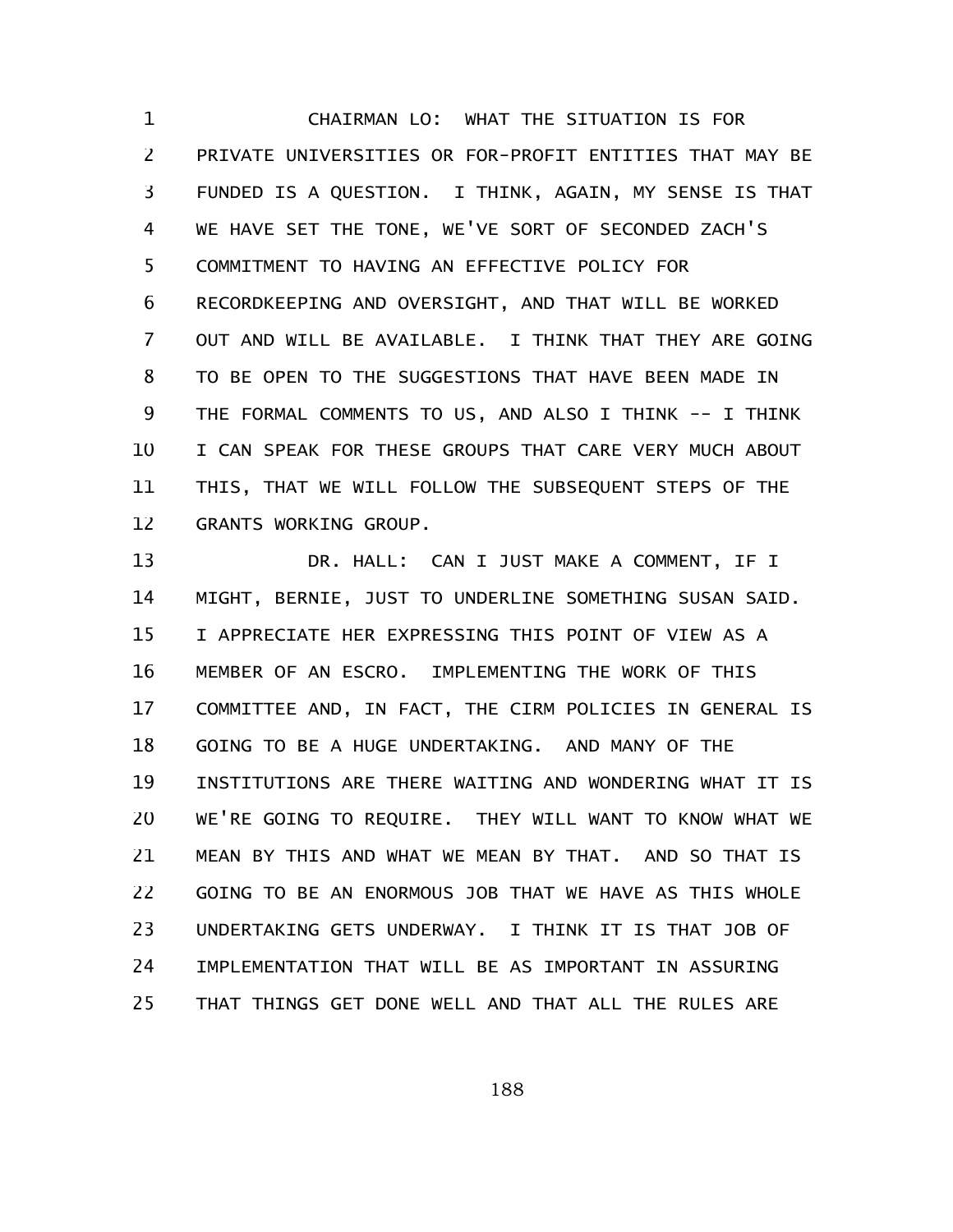FOLLOWED AS MUCH AS ANYTHING ELSE. THAT IS, OUR ABILITY TO MAKE CLEAR WHAT WE MEAN BY THESE TO FORM EFFECTIVE WORKING RELATIONSHIPS WITH THESE INSTITUTIONS AND TO BE ABLE TO ASSURE OURSELVES THAT MECHANISMS ARE IN PLACE AS WE GO ALONG THAT WILL BE EFFECTIVE. 1 2 3 4 5

BUT THE AMOUNT OF WORK ON MANY, MANY PEOPLE'S PARTS THAT WILL BE NECESSARY TO TURN THIS ENTIRE THING INTO OPERATION, THAT IS, TO GET IT ROLLING AT AN INSTITUTIONAL LEVEL, SHOULD NOT BE UNDERESTIMATED. AND I THINK EVEN SMALL MOVEMENTS BY THIS GROUP WILL HAVE VERY LARGE IMPLICATIONS FOR THOSE INSTITUTIONS. SO I THINK IT'S USEFUL TO BEAR THAT IN MIND, AND I SEE IT AS A WAY -- THAT IS, I SEE AS MUCH DAMAGE POTENTIALLY DONE NOT BY WILLFUL INTENT, BUT SIMPLY BY CONFUSION AND BY LACK OF CLARITY AND BY SORT OF GETTING ANYTHING LIKE THAT STARTED. SO IT'S A CHALLENGE WE WILL FACE AS BEST WE CAN. 6 7 8 9 10 11 12 13 14 15 16 17

CHAIRMAN LO: MY SENSE IS THAT WE'VE REACHED CLOSURE ON THIS ISSUE AND WE'LL CONTINUE TO ADDRESS IT. I'D LIKE TO MOVE ON TO A COUPLE OTHER ISSUES THAT ARE IMPORTANT THAT I'D LIKE TO ADDRESS. WE'RE GOING TO COME BACK TO THE ISSUE WE TALKED ABOUT BEFORE LUNCH WHEN SHERRY COMES BACK AFTER A CONFLICTING OBLIGATION. SHE'LL BE BACK AROUND THREE. 18 19 20 21 22 23 24

ONE TOPIC THAT WAS RAISED IN THE PUBLIC

25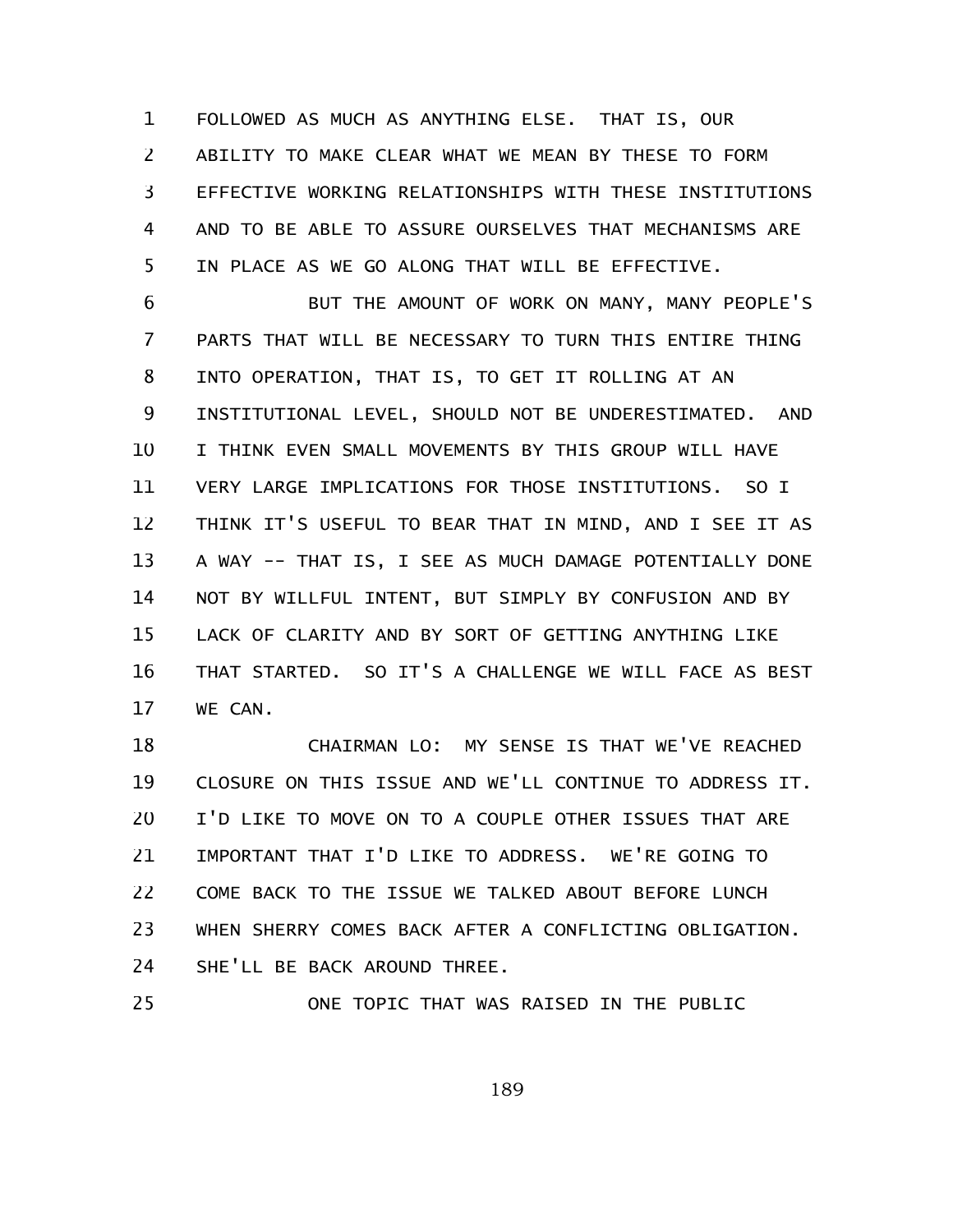COMMENTS THAT I THINK WE DO NEED TO ADDRESS IS THE QUESTION OF INHERITABLE GENETIC MODIFICATIONS. AGAIN, THE COMPOSITE OF COMMENTS THAT WE WERE UNABLE TO SUMMARIZE ON PAGE 3, AND THIS IS THE ONE THAT STARTS WITH THE COVER LETTER FROM GEOFF. PAGE 3, THESE ARE COMMENTS FROM THE PRO-CHOICE ALLIANCE FOR RESPONSIBLE RESEARCH AND THE CENTER FOR GENETICS AND SOCIETY. AT THE TOP OF PAGE 3, THEY MAKE TWO SUGGESTIONS. 1 2 3 4 5 6 7 8

ONE, THAT CIRM NOT FUND TWO DIFFERENT TYPES OF RESEARCH. F, TRANSFER OF A GENETICALLY MODIFIED NUCLEUS OR STEM CELL OR ARTIFICIAL CHROMOSOME INTO A HUMAN OOCYTE OR EMBRYO. 9 10 11 12

AND, G, THE GENETIC ALTERATION OF A HUMAN EMBRYO. THIS ADDRESSES THE POINT THAT WE DO NOT -- THERE'S BEEN CONCERNS ABOUT DOING GENETIC MANIPULATION OF WHAT WILL BECOME STEM CELLS AND PASSING ON A GENETIC MODIFICATION TO FUTURE GENERATIONS AND THE SUBSEQUENT RISKS THAT THAT MAY POSE. 13 14 15 16 17 18

ALTA CHARO VERY SAGELY POINTED OUT THAT WE ALREADY HAVE IN OUR PROPOSED REGULATIONS THAT THE ICOC APPROVED A PROHIBITION ON CIRM FUNDING OF TRANSFER OF A HUMAN STEM CELL INTO A HUMAN EMBRYO. 19 20 21 22

MS. CHARO: OF ANY STEM CELL. 23

CHAIRMAN LO: OF ANY STEM CELL, HUMAN OR ANIMAL, INTO A HUMAN EMBRYO. SO THAT TAKES CARE OF 24 25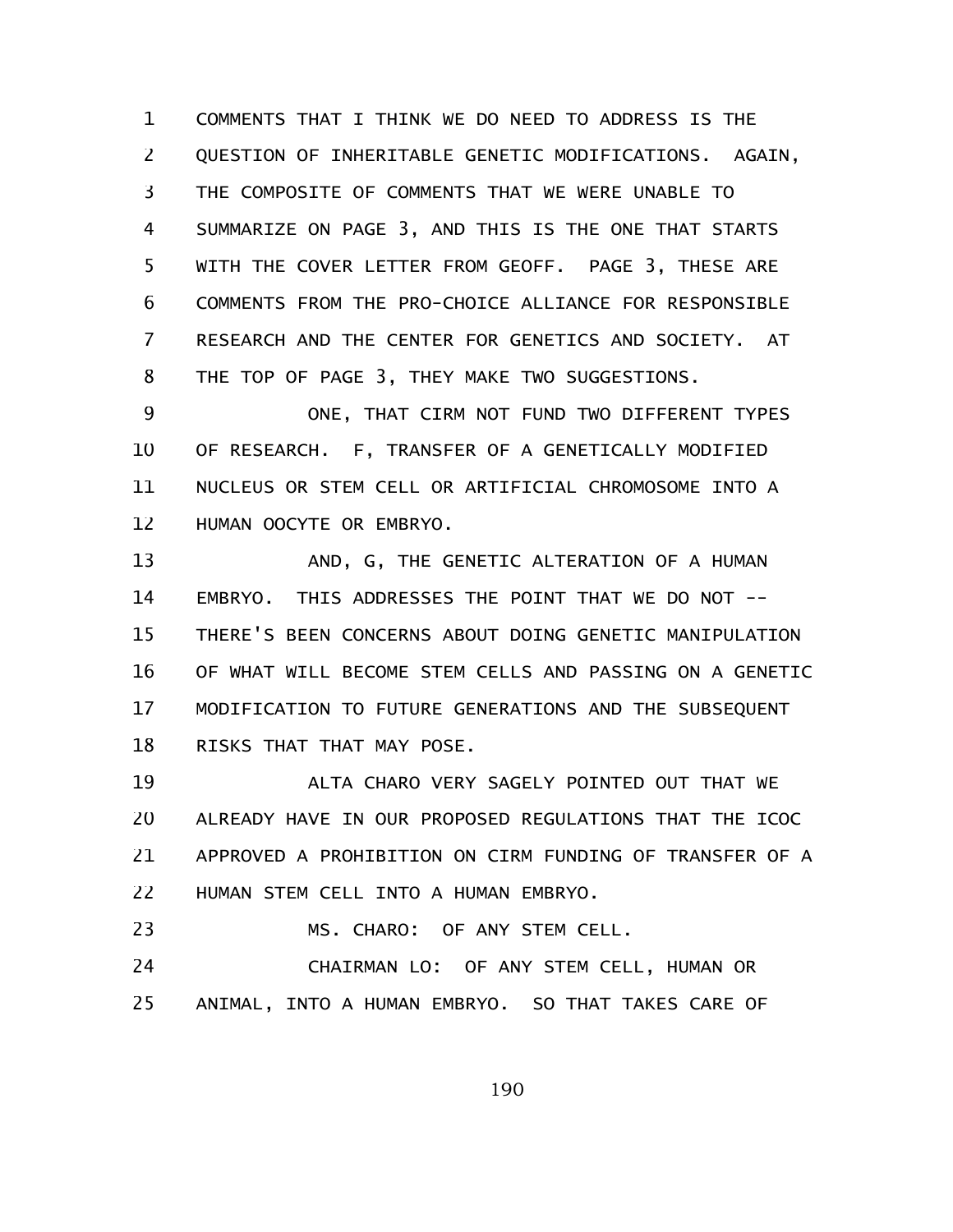PART OF F, BUT NOT ALL OF IT. 1

I GUESS THE ISSUE THAT IS BEING POSED TO US IS WHETHER ON THE SAME KIND OF ETHICAL FOUNDATION WE WANT TO EXTEND OR TO RESTRICT OR FORBID CIRM FUNDING FOR OTHER ACTIVITIES THAT WOULD BASICALLY DO GERM LINE GENETIC MANIPULATION. DR. PETERS: COULD I JUST BE CLEAR ON WHAT YOU'RE CALLING THE ETHICAL FOUNDATION? IS IT THE SAME THING THAT LEADS US TO PROSCRIBE GERM LINE INTERVENTION, OR IS IT A DIFFERENT ISSUE? CHAIRMAN LO: I THINK IT IS THAT SAME SET OF CONCERNS THAT GO TO GERM LINE MANIPULATION. DR. PETERS: THANKS. CHAIRMAN LO: THOUGHTS ON THAT ONE WAY OR THE OTHER? DR. TAYLOR: IT'S KIND OF UNFORTUNATE THAT KEVIN IS NOT -- KEVIN, YOU OUT THERE? DR. EGGAN: I'M HERE. DR. TAYLOR: SO HERE'S THE QUESTION THAT MAYBE YOU AND ANN CAN HELP ME WITH. I'VE BEEN READING SOME OF THOSE JONATHAN TILLY PAPERS AND SOME OF THE DISCUSSION ABOUT THOSE AND SCRATCHING MY HEAD A LITTLE BIT. ARE WE GOING TO NEED TO POTENTIALLY WORRY ABOUT STEM CELL THERAPIES ENTERING THE GERM LINE EVEN WHEN WE'RE NOT EXPECTING IT? HIS DATA IN THAT MOUSE MODEL 2 3 4 5 6 7 8 9 10 11 12 13 14 15 16 17 18 19 20 21 22 23 24 25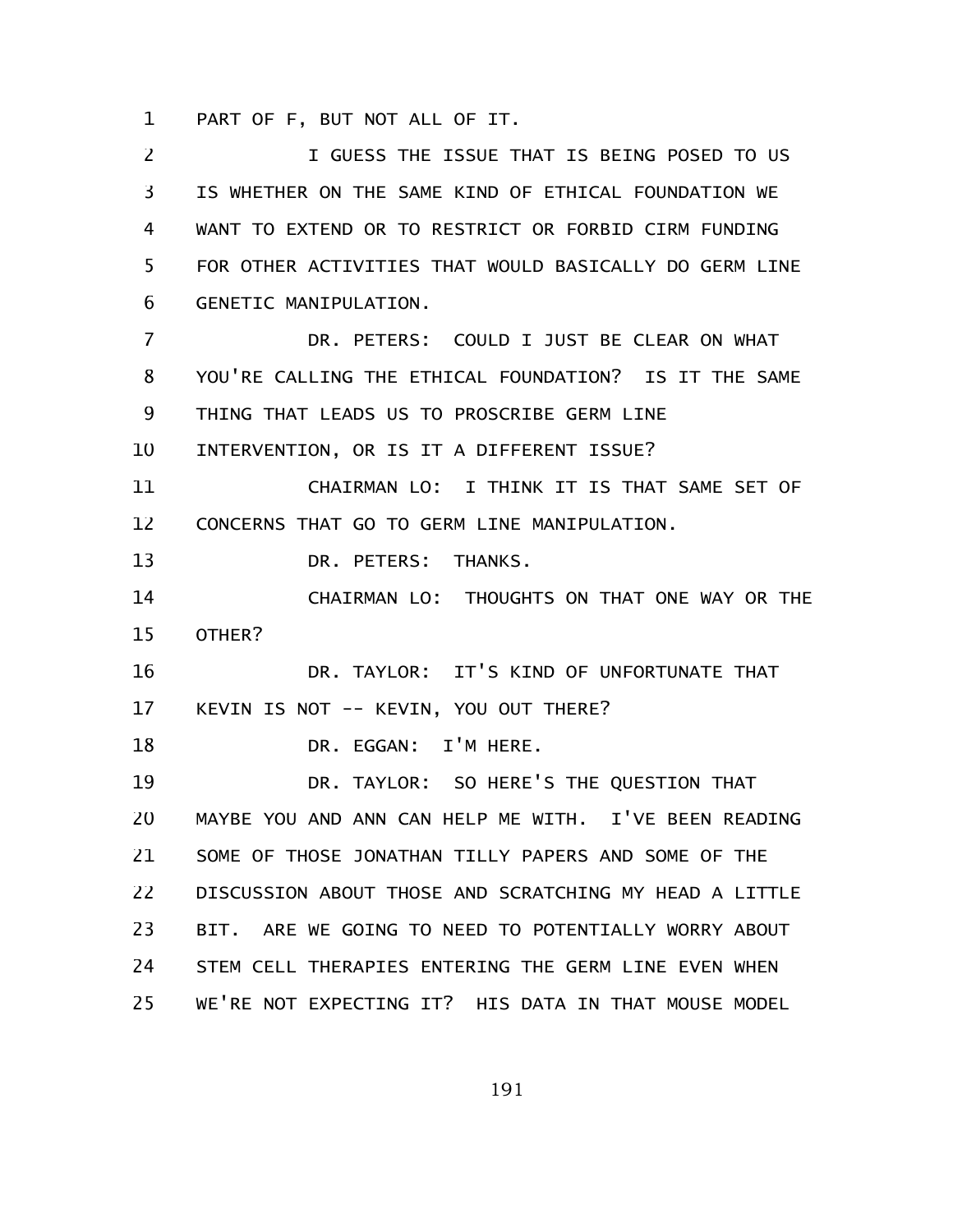SUGGESTED THAT A BONE MARROW TRANSPLANT, WHICH I BELIEVE HAS NEVER BEEN SEEN IN ANY HUMAN CONDITIONS, BUT THAT BONE MARROW TRANSPLANTS INTO MICE WITH THEIR OVARIES ABLATED EITHER GENETICALLY OR BY RADIATION COULD ACTUALLY REPOPULATE OOCYTES WITHIN THE OVARY. 1 2 3 4 5

SO I THINK WE ALWAYS THOUGHT THAT WAS GOING TO BE ESSENTIALLY IMPOSSIBLE TO ACHIEVE, EVEN THOSE OF US WHO WANTED TO TRY TO TREAT PREMATURE OVARIAN FAILURE, FOR EXAMPLE. I'M WONDERING NOW WHETHER NONTARGETED -- WHETHER STEM CELL THERAPIES MIGHT POTENTIALLY TARGET THE GERM LINE EVEN WHEN WE AREN'T INTENDING TO DO SO. 6 7 8 9 10 11 12

DR. EGGAN: I CAN SPEAK DIRECTLY TO THIS, ALTHOUGH IT'S DIFFICULT FOR ME TO DO SO FOR A NUMBER OF REASONS. BUT WHAT I WOULD SAY IS THAT I HAVE GOOD REASON TO BELIEVE THAT WE SHOULDN'T WORRY ABOUT THE DATA IN THOSE PAPERS. I WISH I COULD DO BETTER THAN THAT, BUT I CAN'T. 13 14 15 16 17 18

DR. TAYLOR: THAT'S PERFECT. THANK YOU. DR. EGGAN: I WILL JUST SAY THAT I AM AWARE OF EXPERIMENTS WHICH SUGGESTED THE RESULTS IN THOSE EXPERIMENTS ARE NOT CORRECT, AND THAT THERE IS NO REASON TO BELIEVE THAT BONE MARROW PERIPHERAL BLOOD CELLS IN THE CIRCULATION CONTRIBUTE TO A PHYSIOLOGICALLY RELEVANT POOL OF OOCYTES IN ANIMALS. 19 20 21 22 23 24 25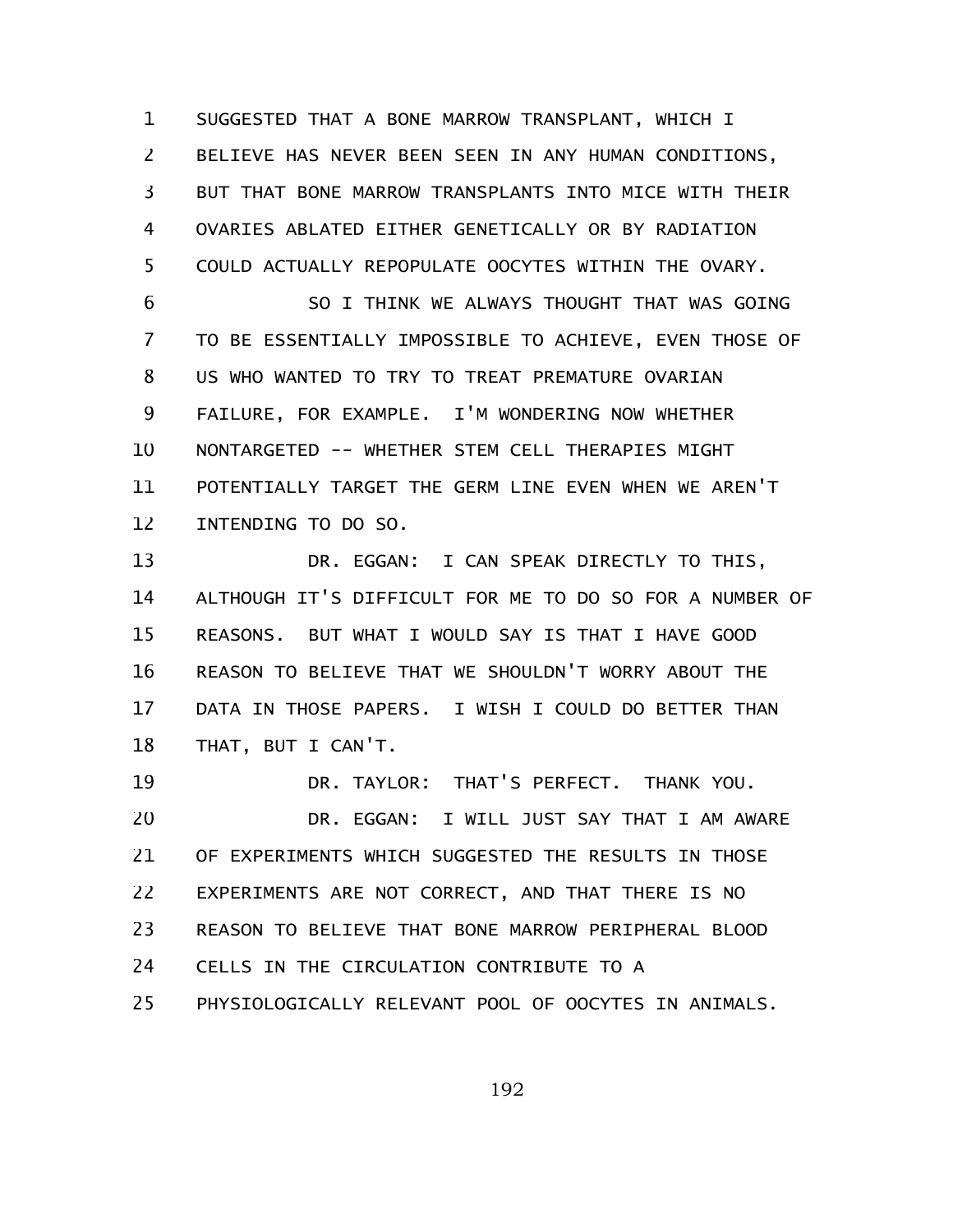| $\mathbf 1$    | DR. PRIETO: DO YOU THINK THAT THIS                      |
|----------------|---------------------------------------------------------|
| $\overline{2}$ | CONCEIVABLY COULD OCCUR IN THE FUTURE?                  |
| 3              | DR. EGGAN:<br>NO.                                       |
| 4              | CHAIRMAN LO: COULD I ALSO ASK KEVIN AND ANN             |
| 5              | AS WELL. IS THE KIND OF PROHIBITION ON CIRM FUNDING     |
| 6              | THAT'S BEING SUGGESTED IN F AND G, TOP OF THE PAGE, IS  |
| 7              | THAT LIKELY TO CLOSE OFF IMPORTANT RESEARCH THAT DOES   |
| 8              | NOT RAISE THE KINDS OF ETHICAL ISSUES THAT ONE THINKS   |
| 9              | ABOUT IN TERMS OF GERM LINE MANIPULATION?               |
| 10             | DR. KIESSLING: CAN I ASK A SIDE QUESTION TO             |
| 11             | THAT? THE POINT OF G WOULD BE TO NOT GENETICALLY ALTER  |
| 12             | A HUMAN EMBRYO THAT YOU PLAN TO TRANSFER BACK INTO A    |
| 13             | UTERUS, RIGHT, BECAUSE HOPEFULLY WE'RE GOING TO GET     |
| 14             | BETTER AND BETTER AT DERIVING STEM CELLS FROM HUMAN     |
| 15             | EMBRYOS, AND GENETICALLY MODIFYING THEM MIGHT IMPROVE   |
| 16             | SO FOR A LABORATORY MANIPULATION, I DON'T SEE<br>THAT.  |
| 17             | THAT G IS NECESSARY. IF THE GOAL IS TO NOT THEN         |
| 18             | TRANSFER IT BACK INTO A UTERUS, I DON'T HAVE ANY        |
| 19             | PROBLEMS WITH THAT. I DON'T KNOW ABOUT YOU, KEVIN, BUT  |
| 20             | I CAN'T IMAGINE THAT YOU'D WANT TO GENETICALLY ENGINEER |
| 21             | SOMETHING AND THEN TRANSFER IT BACK INTO A UTERUS       |
| 22             | ANYWAY.                                                 |
| 23             | DR. EGGAN: NO, I CAN'T THINK. I MEAN                    |
| 24             | BASICALLY ALMOST EVERYTHING THAT WE'RE DOING IS         |

PROHIBITING TRANSFERRING THEM INTO EMBRYOS AT ALL AND 25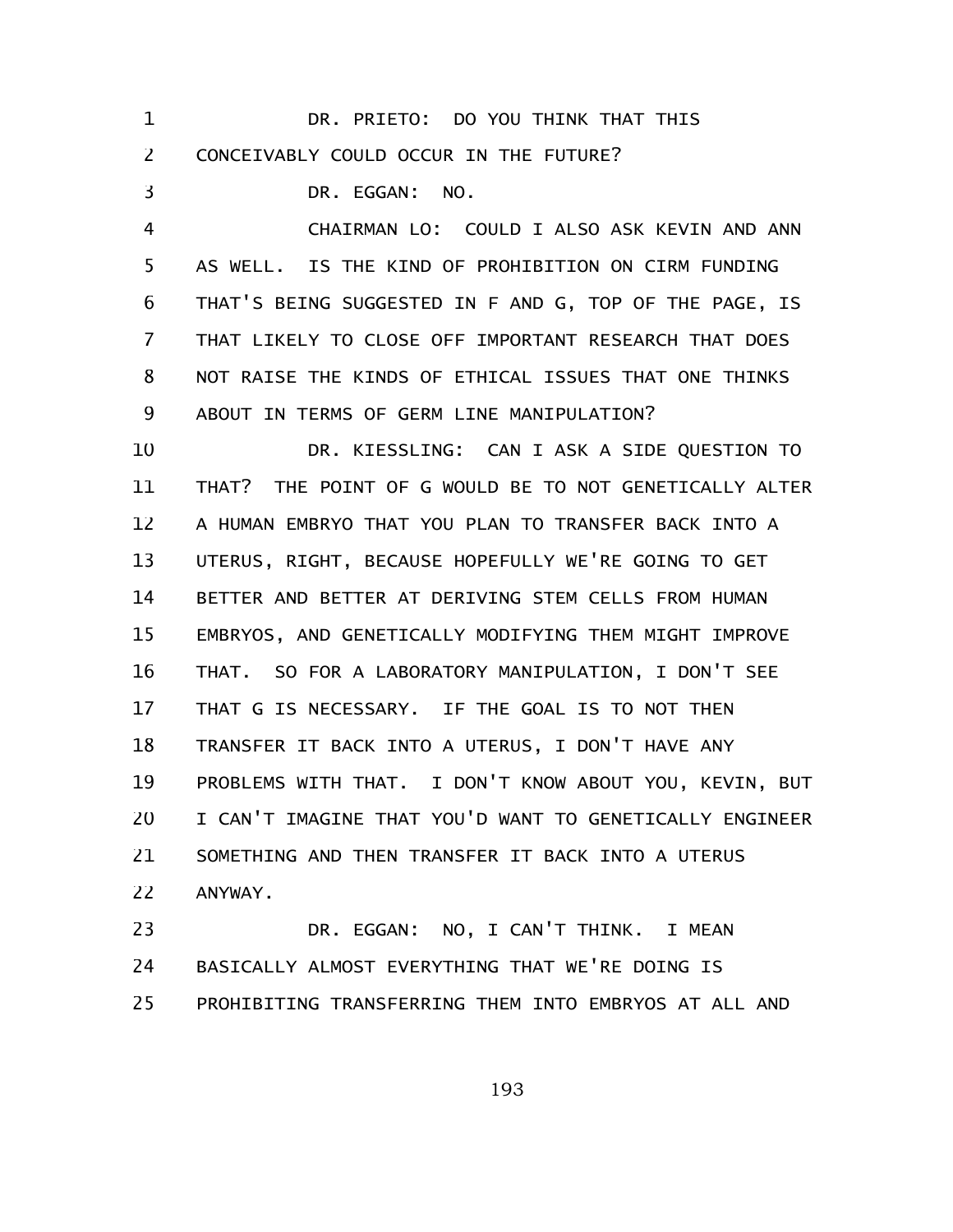BACK INTO THE UTERUS. I DON'T SEE THAT AS BEING AN ISSUE. I DO THINK WE HAVE TO BE CAREFUL TO QUALIFY THE LANGUAGE SUCH THAT WE DON'T, AS ANN POINTS OUT, INADVERTENTLY PROHIBIT THINGS THAT WE WOULDN'T WANT TO DO. FOR INSTANCE, I CAN SAY WITH SOME CERTAINTY THAT PEOPLE WILL WANT TO DO SOMATIC CELL NUCLEAR TRANSPLANTATION WITH TRANSGENIC HUMAN CELLS. MS. CHARO: WITH WHAT? DR. EGGAN: WITH TRANSGENIC HUMAN CELLS. SO, FOR INSTANCE, YOU COULD IMAGINE THAT SOMEONE WHO WANTS TO MAKE A PATIENT-SPECIFIC EMBRYONIC STEM CELL LINE FROM A PATIENT WITH DIABETES MIGHT OPT TO INTRODUCE SOME GENE INTO THAT SOMATIC CELL BEFORE THE NUCLEAR TRANSPLANTATION. SO YOU WOULD IN A SENSE MAKE IN THAT SITUATION A TRANSGENIC PREIMPLANTATION HUMAN EMBRYO. IT'S TRUE THAT THERE ARE CELLS WITHIN AN EMBRYO WHICH HAVE THE CAPACITY TO CONTRIBUTE TO THE GERM LINE, BUT, AGAIN, THE INTENTION IS NOT TO MAKE A PERSON WHICH CARRIES THAT GERM LINE MUTATION AND TO MAKE AN EMBRYONIC STEM CELL LINE WHICH HAS THAT GENETIC CHANGE. SO WHATEVER LANGUAGE IS CRAFTED HAS TO TAKE THINGS LIKE THAT INTO CONSIDERATION. CHAIRMAN LO: SO BASICALLY, KEVIN, YOU'RE POINTING THAT F AS WRITTEN WOULD PRECLUDE THAT LINE OF 1 2 3 4 5 6 7 8 9 10 11 12 13 14 15 16 17 18 19 20 21 22 23 24

RESEARCH, WHICH SOUNDS LIKE WE WOULD NOT WANT TO 25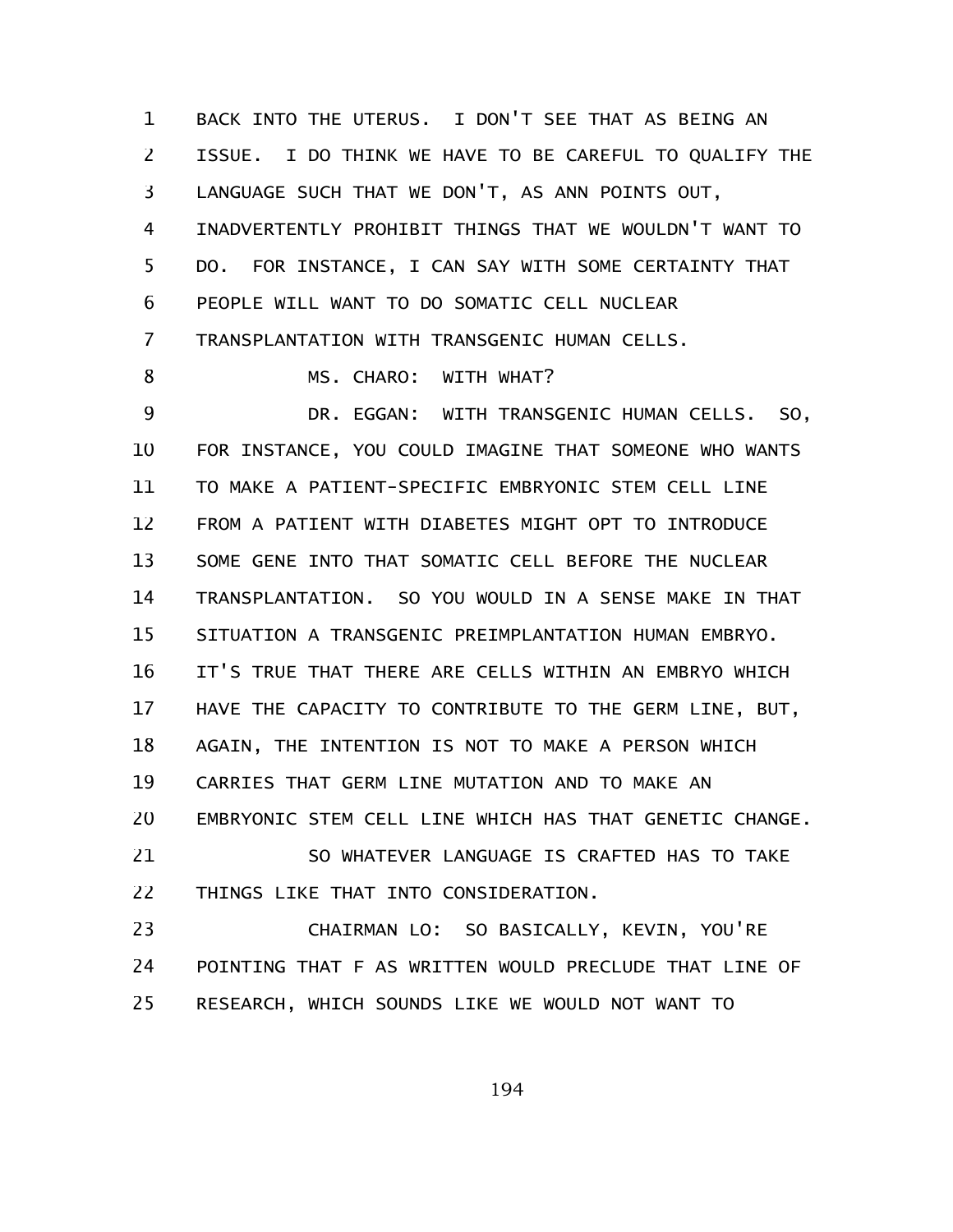PRECLUDE IT AS LONG AS THE RESULTANT EXPERIMENT ISN'T USED FOR REPRODUCTIVE PURPOSES. I THINK WE PUT OUR FINGER ON THE ETHICAL CONCERNS REALLY HAVE TO DEAL WITH CREATING A HUMAN BEING WITH THAT GENETIC MODIFICATION IN THE NEXT GENERATION, BUT WE WOULD NOT WANT TO EXTEND THE PROHIBITION TO IN VITRO WORK THAT COULD ACTUALLY BE USEFUL FOR MECHANISMS LEADING TO POTENTIAL THERAPIES. 1 2 3 4 5 6 7

DR. KIESSLING: SO BOTH F AND G PROBLEM WILL BE PROBLEMATIC TO LIMIT THE KINDS OF STEM CELLS YOU CAN DERIVE FROM EGGS. 8 9 10

CHAIRMAN LO: SO WOULD YOU -- IF WE PUT IN A QUALIFIER, THAT NOT ELIGIBLE FOR FUNDING WOULD BE ONLY IF THE RESULTS WOULD BE USED FOR -- SOUNDS LIKE WE NEED TO HAVE -- IF WE WANT TO DO SOMETHING ALONG THE LINES OF F AND G, WE NEED TO PUT A QUALIFIER IN THAT IS ONLY WITH THE RESULT OF THE MANIPULATION. 11 12 13 14 15 16

DR. HALL: BERNIE, CAN YOU HELP US? WHERE IS F AND G? 17 18

CHAIRMAN LO: IT'S PAGE 3 OF GEOFF'S SUMMARY E-MAIL THAT'S -- IT'S FROM THE PRO-CHOICE ALLIANCE FOR RESPONSIBLE RESEARCH AND CENTER FOR GENETICS AND SOCIETY. 19 20 21 22 23

DR. HALL: OKAY.

CHAIRMAN LO: IT'S PAGE OF 3 OF THEIR NUMBERING. 24 25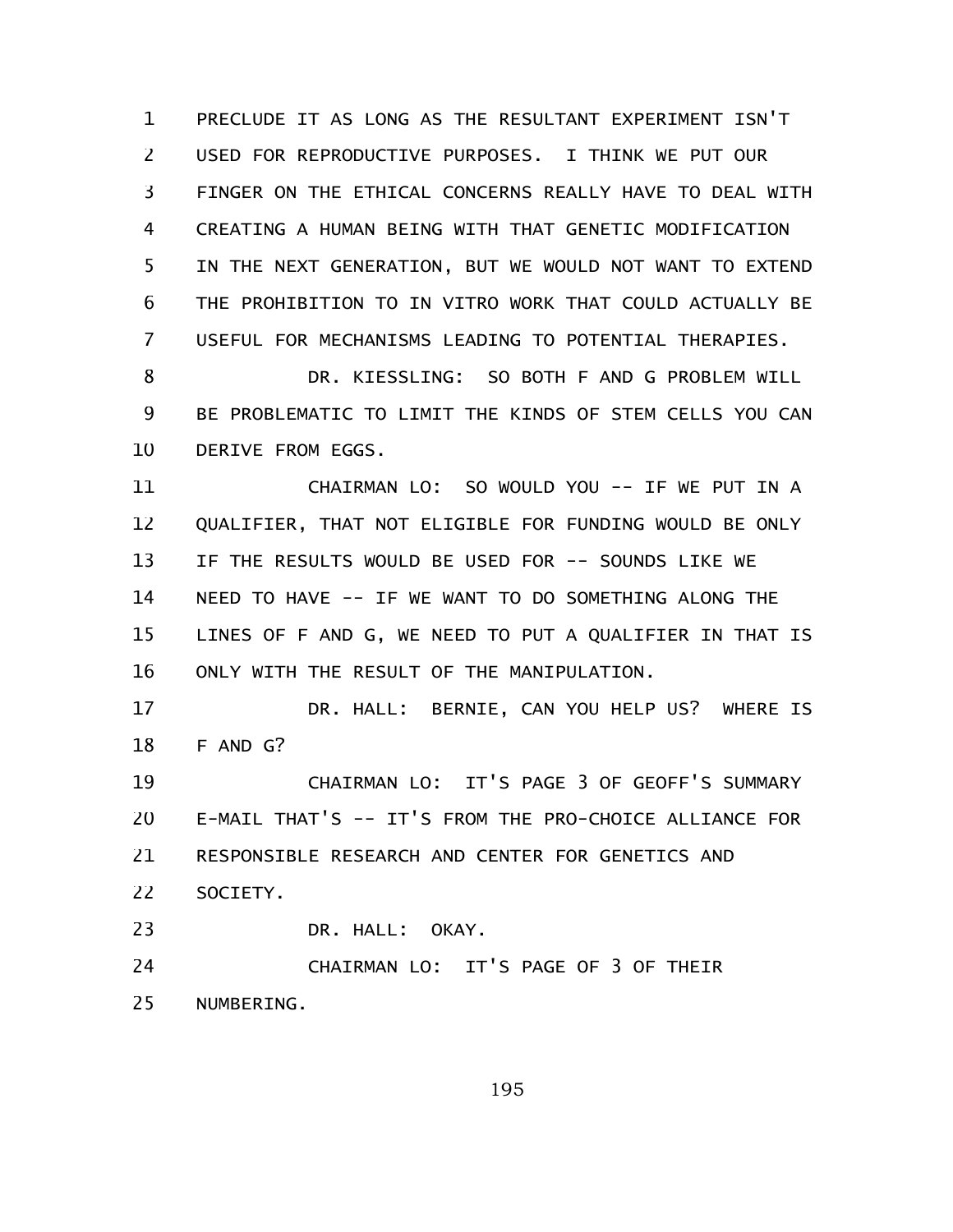DR. HALL: F AND G, GOT IT. 1

CHAIRMAN LO: OKAY. SO BASICALLY IT SOUNDS LIKE WE'RE SEEMING TO AGREE THAT IF THE RESULTING EMBRYO OR PRODUCT OF THAT SCNT WOULD BE USED FOR REPRODUCTIVE PURPOSES, THAT WE WOULD NOT WANT TO COUNTENANCE. DR. PETERS: WE SAID FOR REPRODUCTIVE PURPOSES. DR. EGGAN: I HAVE TO SAY THAT AS I READ THESE IN THIS CONTEXT AND THE WAY THAT THIS IS COUCHED, I DON'T THINK THAT EITHER OF THESE STATEMENTS ARE APPROPRIATE AND SHOULD BE SUPPORTED OR ENDORSED BY THIS COMMITTEE. DR. KIESSLING: RIGHT. RIGHT. BUT DON'T WE HAVE THIS COVERED? I MEAN WE HAVE A LOT OF LANGUAGE THAT PROHIBITS CLONING FOR HUMAN REPRODUCTIVE PURPOSES. CHAIRMAN LO: REPRODUCTIVE CLONING. SO THAT TAKES CARE OF THAT. WE ALSO HAVE LANGUAGE THAT 2 3 4 5 6 7 8 9 10 11 12 13 14 15 16 17 18

PROHIBITS TRANSPLANTATION OF ANY STEM CELL INTO A HUMAN EMBRYO. SO THAT PRECLUDES THAT. 19 20

DR. KIESSLING: I THINK THESE TWO ARE BOTH COVERED. 21 22

CHAIRMAN LO: WHAT WE DON'T HAVE COVERED ARE THE GENETIC MANIPULATION -- 23 24

MS. CHARO: I THINK ACTUALLY IT WAS KIND OF 25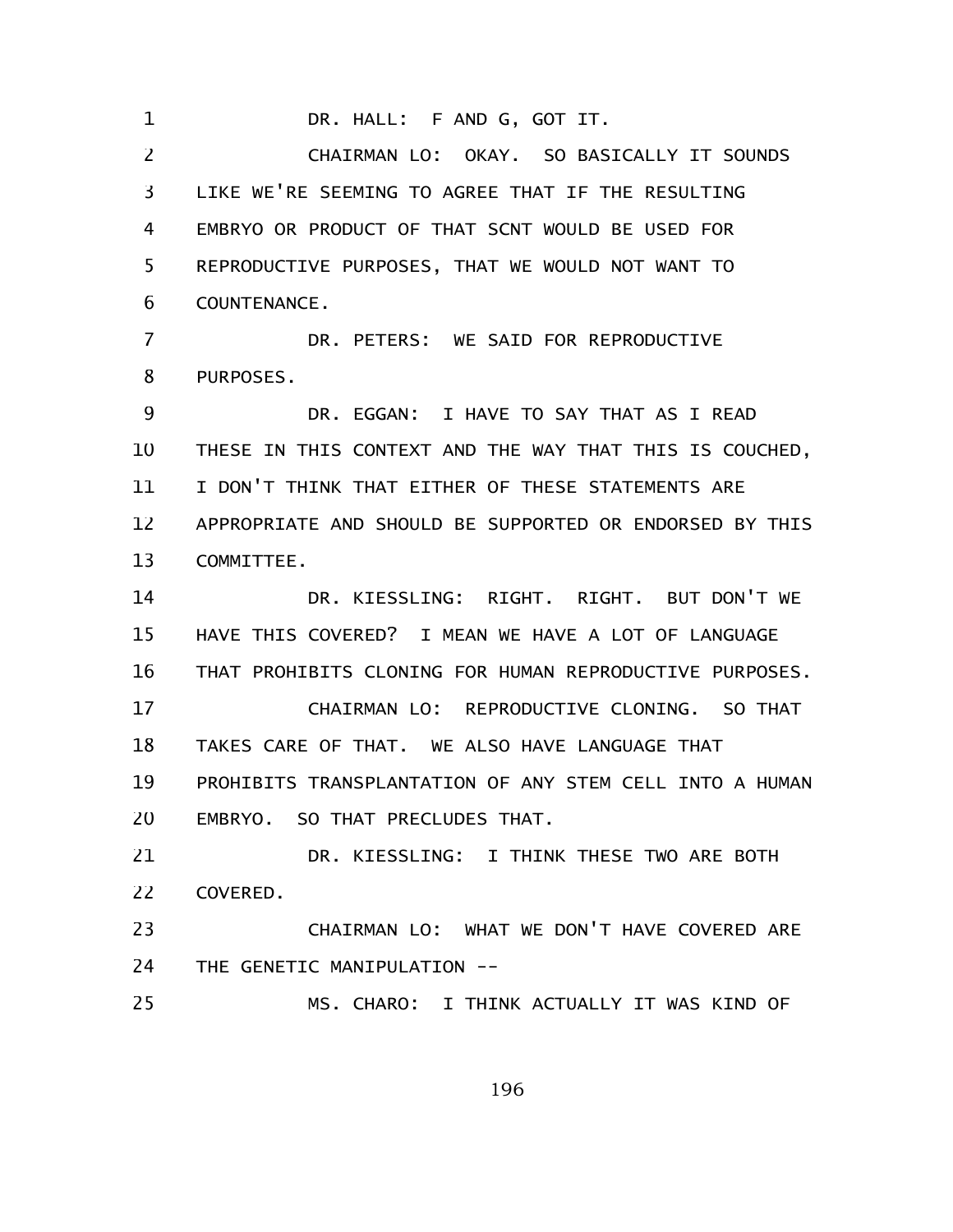SAID AROUND THE TABLE. AND, KEVIN, I'D BE VERY INTERESTED IN YOUR REACTION AS WELL AS ANN'S HERE. IS THERE ANY REASON NOT TO SAY EXPLICITLY THAT AMONG THE ACTIVITIES NOT ELIGIBLE FOR CIRM FUNDING IS THE TRANSFER INTO A UTERUS OF ANY HUMAN EMBRYO THAT HAS BEEN SUBJECT TO GENETIC OR STEM CELL MANIPULATION? DR. KIESSLING: RIGHT. THAT'S FINE. MS. CHARO: BECAUSE THEN WE CAN SIMPLY SAY CIRM FUNDING ISN'T AVAILABLE IF YOU'RE GOING TO TRANSFER A HUMAN EMBRYO THAT'S BEEN MANIPULATED INTO A UTERUS. I DIDN'T HEAR ANYBODY THINK THAT THAT SHOULD BE FUNDED, RIGHT? 1 2 3 4 5 6 7 8 9 10 11 12

DR. PRIETO: IT SEEMS TO ME WHEN I THINK ABOUT SOME OF THIS, THAT WE'VE STEPPED INTO STAR TREK HERE. BUT, YOU KNOW, I CAN CONCEIVE OF SITUATIONS IN THE DISTANT FUTURE OF PRENATAL DIAGNOSIS OF GENETIC DISEASES WHERE CURRENTLY THEY CAN BE DIAGNOSED AND THE ONLY SOLUTION, SO TO SPEAK, IS TO TERMINATE THE PREGNANCY. AND IN THE FUTURE GENETIC MANIPULATION, REPLACEMENT OF A DEFECTIVE GENE WITH A NORMAL GENE, WOULD INSTEAD ALLOW DEVELOPMENT OF A NORMAL EMBRYO. MS. CHARO: FRANCISCO, THIS IS EXACTLY WHERE THE CONVERSATION ABOUT GERM LINE THERAPY HAS GONE IN THE LAST YEAR OR SO. YOU SEE ARTICLES BUBBLING UP NOW 13 14 15 16 17 18 19 20 21 22 23 24

IN THE LITERATURE WHERE THERE'S BEEN A KIND OF BROADLY 25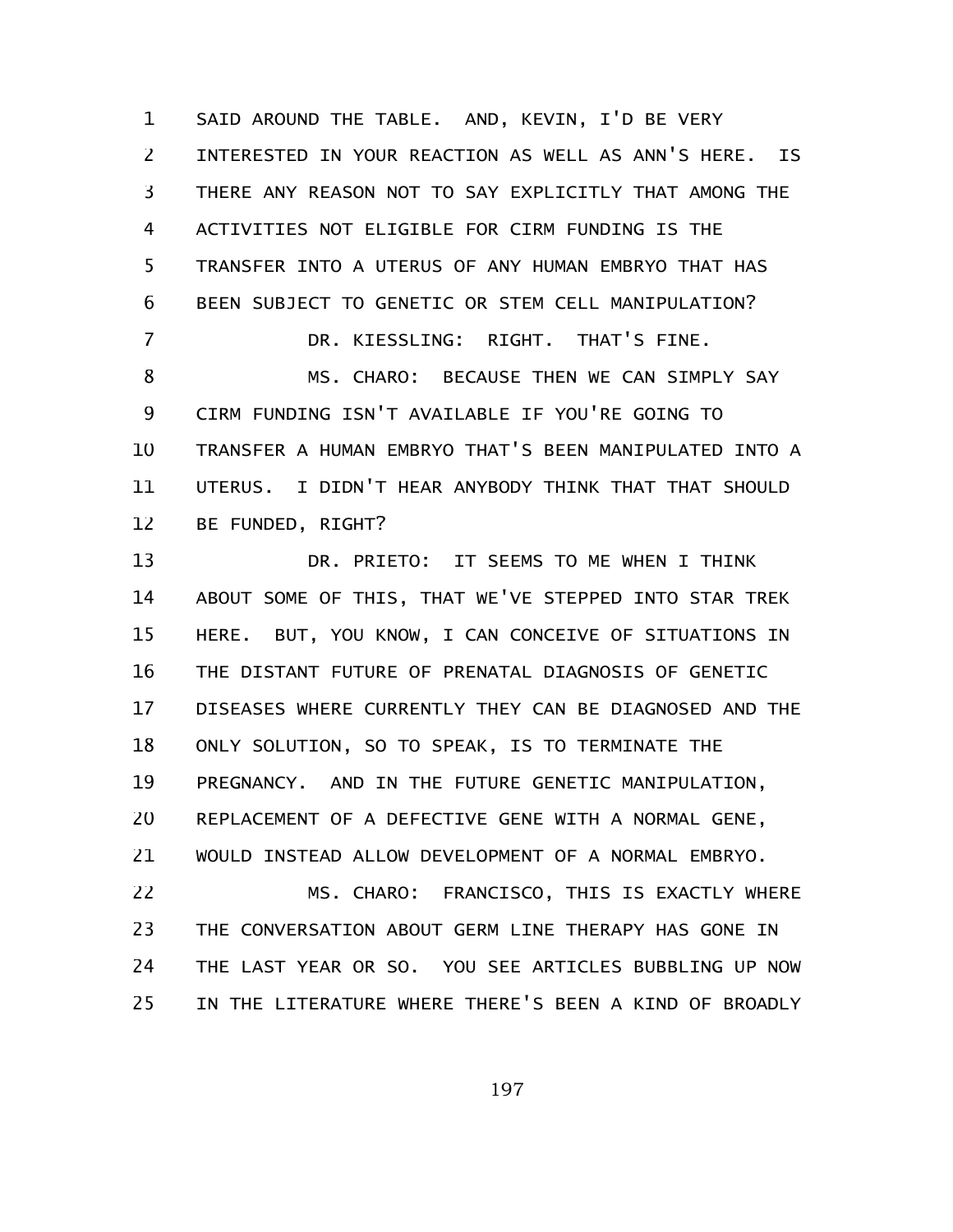HELD CONSENSUS THAT WE DIDN'T KNOW HOW TO EVALUATE THE RISKS WELL ENOUGH IS NOW BEGINNING TO YIELD LITERATURE SAYING ARE WE READY. BERNIE HAS SERVED FOR MANY YEARS ON THE NIH RECOMBINANT DNA ADVISORY COMMITTEE, WHICH WAS TASKED IN PART WITH ANTICIPATING EXACTLY THIS QUESTION. 1 2 3 4 5 6

SO I GUESS THE ISSUE HERE WOULD BE WHETHER IT MAKES SENSE TO PUT SOMETHING LIKE FUNDING RESTRICTIONS, NOT THAT PEOPLE CAN'T DO IT, IT'S THAT WE WON'T FUND IT HERE EXPLICITLY FOR THE SAKE OF COMFORT LEVELS, OR TO SIMPLY TRUST THE GRANTING GROUPS TO NOT DO THIS UNLESS AND UNTIL THERE IS A CONSENSUS IN THE FIELD THAT PEOPLE UNDERSTAND HOW TO EVALUATE THE PROPOSED RESEARCH. 7 8 9 10 11 12 13

DR. PRIETO: I SAY MY GUT FEELING IS WE'RE NOT READY. 14 15

CHAIRMAN LO: I THINK WE CAN PUT IN A QUALIFIER "AT THIS TIME." 16 17

DR. EGGAN: BERNIE, I'D ACTUALLY LIKE TO STRONGLY INTERJECT AT THIS MAKE AND MAKE THE FOLLOWING STATEMENT. AND THAT IS, SUPPOSE IT ENDS UP BEING QUITE DIFFICULT TO PRODUCE EMBRYONIC STEM CELL LINES BY NUCLEAR TRANSPLANTATION, BUT WE SUPPOSE THAT IF WE COULD OVEREXPRESS SOME GENE WHICH IS IMPORTANT FOR EMBRYONIC STEM CELLS INTO SOMATIC CELLS BEFORE WE DID NUCLEAR TRANSPLANTATION AND THAT WOULD MAKE THE 18 19 20 21 22 23 24 25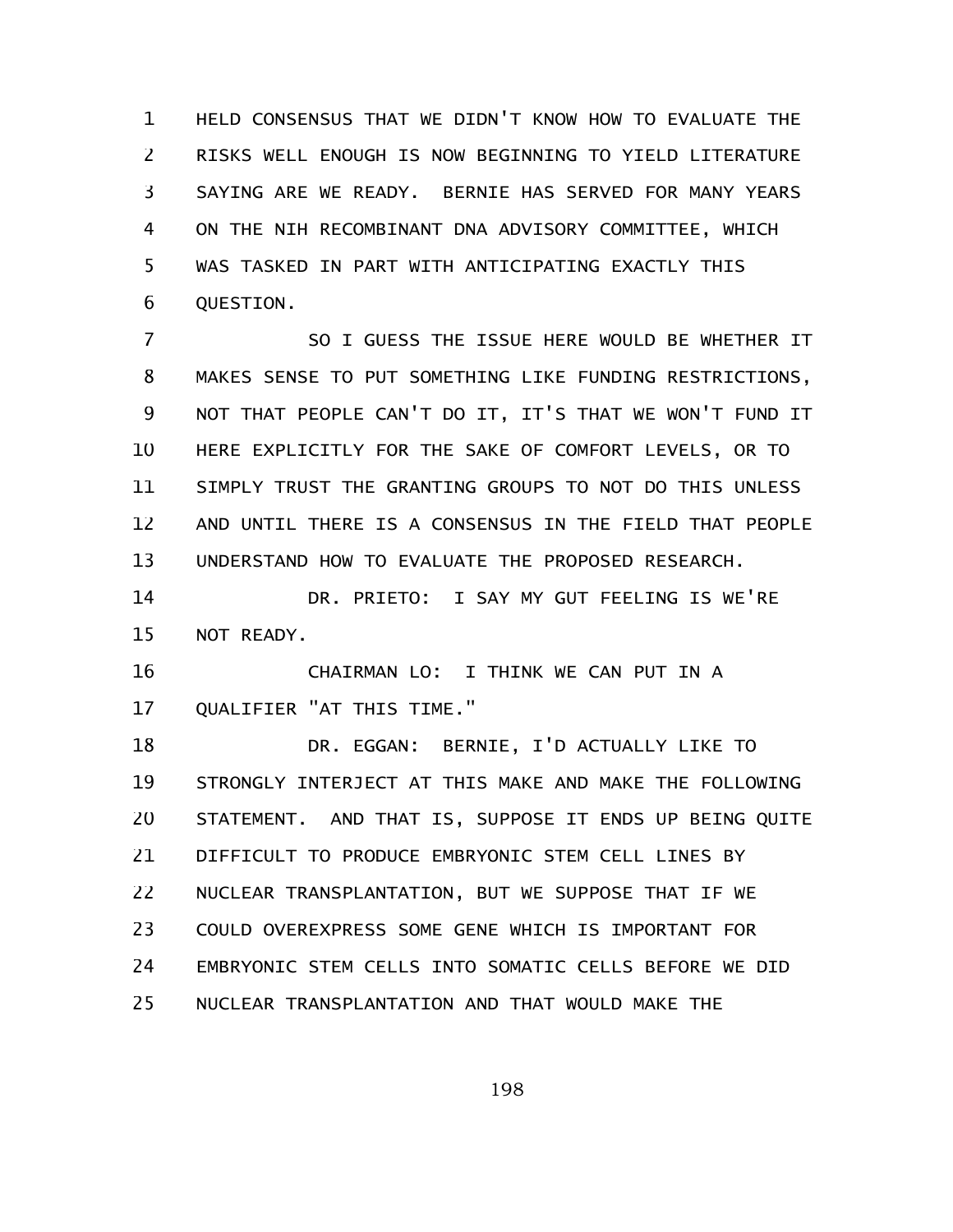DERIVATION OF THOSE ES CELLS MORE EFFICIENT, WOULDN'T WE WANT TO DO THAT, AND WOULDN'T THAT BE CREATING A TRANSGENIC HUMAN EMBRYO? 1 2 3

MS. CHARO: YES. BUT, KEVIN, THE PROPOSAL HERE IS JUST TO NOT FUND ANYTHING THAT INVOLVES TRANSFERRING SUCH AN EMBRYO INTO A UTERUS. 4 5 6

DR. EGGAN: OKAY. GREAT. I'M SORRY. THAT WAS NOT CLEAR TO ME. 7 8

CHAIRMAN LO: THAT'S THE POINT THAT WE'RE TRYING TO CENTER ON. FOR RESEARCH WE'RE GOING TO ALLOW IT FOR RESEARCH PURPOSES, BUT NOT FOR REPRODUCTIVE PURPOSES. AND WE PUT THE QUALIFIER "AT THIS TIME" FOR THE REPRODUCTIVE PURPOSES TO LEAVE OPEN A POSSIBILITY FOR FUTURE GENETIC CORRECTION OF CONDITIONS DIAGNOSED THROUGH PGD. 9 10 11 12 13 14 15

DR. TAYLOR: I GUESS THAT WOULD BE THE POINT THAT I'D WANT TO EMPHASIZE. THERE ARE SORT OF THREE OUTCOMES. THERE'S REPRODUCTIVE REASONS, THERE'S RESEARCH REASONS, AND THERE'S ESSENTIALLY GENE THERAPY REASONS THAT COULD BE USED FOR THERAPEUTIC PURPOSES, AND WE CERTAINLY DON'T WANT TO LOSE THAT LATTER OPTION. RIGHT NOW AS WRITTEN, F WOULD COMPLETELY WIPE THAT OUT IF WE WERE TO ADOPT THAT LANGUAGE. 16 17 18 19 20 21 22 23

MS. CHARO: NOW, JUST BECAUSE ONCE WE MAKE ONE CHANGE, IT'S ALWAYS LIKE PULLING A THREAD ON THE 24 25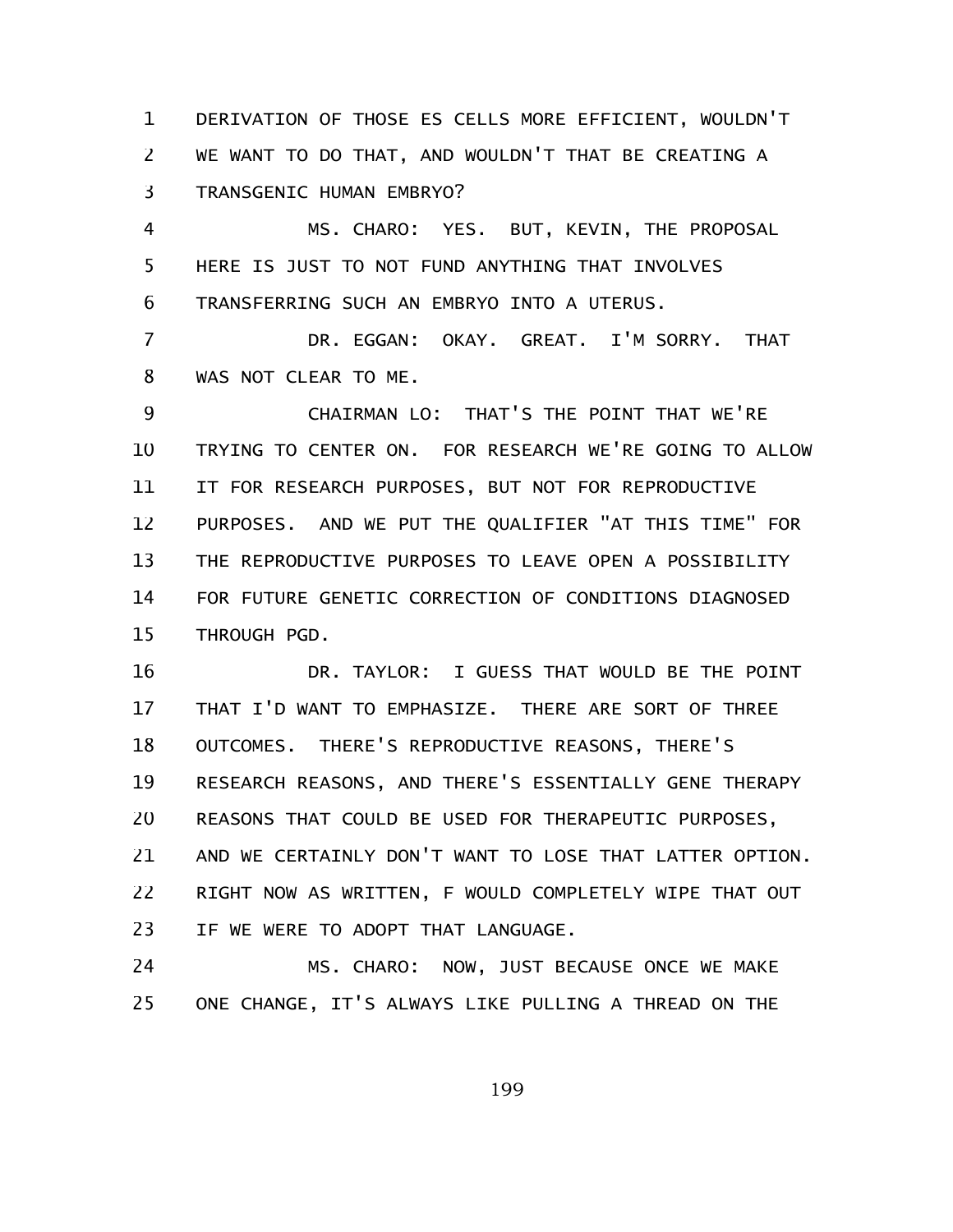RUG. IT'S VERY DANGEROUS. SO IF WE TAKE A LOOK AT THE EXISTING REGS THAT WE NOW HAVE POSTED FOR COMMENT AND LOOK, FOR EXAMPLE, AT C AND D, WHICH SAID NO CIRM FUNDING IF YOU INTRODUCE BASICALLY HUMAN STEM CELLS INTO PRIMATE EMBRYOS OR ANY KIND OF STEM CELL INTO A HUMAN EMBRYO. WE DIDN'T TALK ABOUT MAKING THIS A FUNDING RESTRICTION WITH REGARD TO THEN TRANSPLANTING THOSE EMBRYOS INTO A UTERUS. IT WAS A BLANKET RESTRICTION, RIGHT. 1 2 3 4 5 6 7 8 9

IN OTHER WORDS, HERE WE'RE TALKING NOW ABOUT SOMETHING WITH REGARD TO GENETIC MANIPULATION OF EMBRYOS THAT IS LOOSER THAN THE VERY REGS THAT WE NOW HAVE, WHICH DO A BASIC PROHIBITION ON MANIPULATING THESE EMBRYOS AT ALL REGARDLESS OF WHETHER THEY WOULD ULTIMATELY BE INTRODUCED INTO A UTERUS. 10 11 12 13 14 15

SO WE ARE SETTING OURSELVES UP FOR SOME DEGREE OF INCONSISTENCY, AND I JUST WANTED TO NOTE IT IN CASE PEOPLE WANT TO DEAL WITH IT. IT'S ATTRACTED ATTENTION FROM PEOPLE WHO HAVE BEEN CRITIQUING THE NAS GUIDELINES. THERE ARE SCIENTISTS THAT HAVE ASKED WHAT THE PURPOSE IS OF, IN THE NAS GUIDELINES, A SUGGESTED PROHIBITION OR SELF-REGULATORY PROHIBITION ON SOMETHING THAT, ABSENT TRANSFER TO A UTERUS, COULD HAVE NO REPRODUCTIVE OUTCOME. SO THEY'VE BEEN ASKING WHY SO NARROW A SET OF RULES OUT OF THE NAS. AND SO WE'RE NOW 16 17 18 19 20 21 22 23 24 25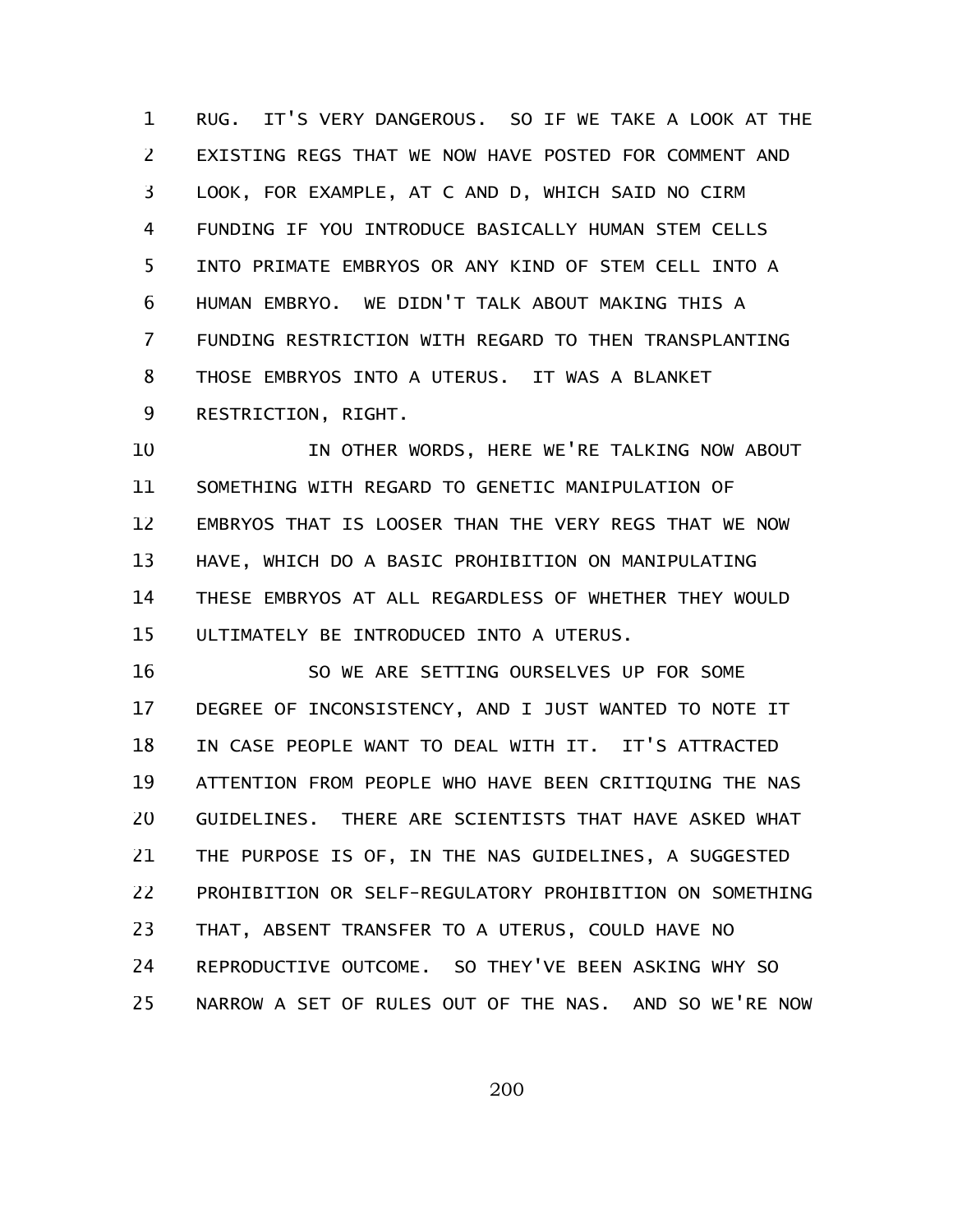DISCUSSING EXACTLY THAT ISSUE THAT THEY HAVE BEEN DEBATING OUT THERE IN THE FIELD. 1 2

CHAIRMAN LO: ALTA, IS YOUR SUGGESTION THAT IF WE ADOPT OUR MODIFIED VERSIONS OF WHAT WE'VE PROPOSED INSTEAD OF F AND G, THAT WE THEN NEED TO GO BACK TO B AND C TO TALK ABOUT HAVING PROHIBITION ON CIRM FUNDING BE ONLY RESTRICTED TO TRANSFERRING TO UTERO AND TO ALLOW -- TO LEAVE OPEN THE POSSIBILITY OF CIRM FUNDING FOR IN VITRO RESEARCH? 3 4 5 6 7 8 9

MS. CHARO: RIGHT. IT'S ACTUALLY C AND D, NOT B AND C. YEAH. IT'S WORTH ASKING DO WE WANT THE THREE AREAS TO BE CONSISTENT WITH ONE ANOTHER. IF SO, WHAT ARE WE GOING TO PICK? THE PROHIBITION ON THE MANIPULATION OF THE EMBRYO PER SE OR THE PROHIBITION ON THE TRANSFER OF A MANIPULATED EMBRYO INTO A UTERUS? OR WE CAN LEAVE THEM INCONSISTENT. THAT'S ANOTHER CHOICE. I JUST WANT TO HIGHLIGHT IT. 10 11 12 13 14 15 16 17

CHAIRMAN LO: YOUR SUGGESTION? 18

MS. CHARO: MY SUGGESTION IS WE ASK KEVIN. 19

CHAIRMAN LO: KEVIN, ARE YOU STILL THERE? 20

DR. EGGAN: YES, I'M STILL HERE, BUT IT'S NOT CLEAR TO ME WHAT THE QUESTION FOR ME IS. 21 22

CHAIRMAN LO: OKAY. SO ALTA IS TALKING ABOUT IF WE GO TO 100300 IN WHAT WE NOW HAVE OUT FOR PUBLIC COMMENT, ACTIVITIES NOT ELIGIBLE FOR CIRM FUNDING, C 23 24 25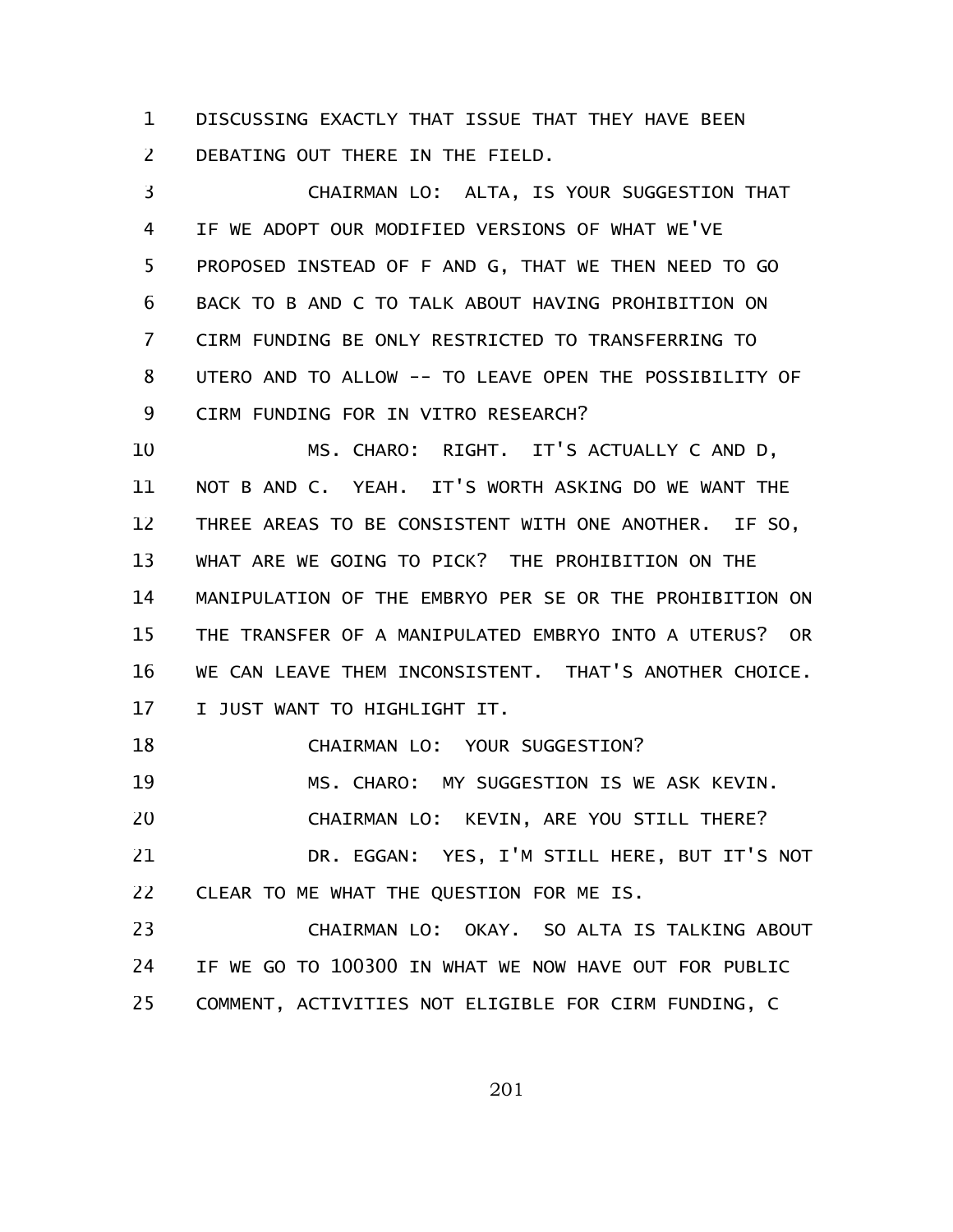AND D TALK ABOUT THE INTRODUCTION OF STEM CELLS INTO NONHUMAN PRIMATE EMBRYOS AND THE INTRODUCTION OF ANY STEM CELLS INTO HUMAN EMBRYOS. WE DON'T ALLOW FUNDING EVEN IF THIS IS JUST BENCH RESEARCH AND THE EMBRYOS ARE NEVER USED FOR REPRODUCTIVE PURPOSES. 1 2 3 4 5

ALTA JUST POINTED OUT THERE'S AN INCONSISTENCY IN OUR APPROACH BETWEEN C AND D AND OUR REWORKED F/G. AND WE WANT TO MAKE THEM CONSISTENT OR WE THINK THERE'S A REASON FOR INCONSISTENCY. 6 7 8 9

WHEN I ASKED ALTA WHAT WE SHOULD WE DO, SHE SAID ASK KEVIN. 10 11

DR. EGGAN: THANKS, ALTA. I GUESS I'M TRYING TO FIND EXACTLY THAT LANGUAGE IN THE -- 12 13

MS. CHARO: KEVIN, THE BOTTOM LINE IS THAT WE HAVE PROVISIONS THERE THAT TRACK THE NAS TO PROHIBIT CIRM FUNDING FOR THE MANIPULATION OF EITHER PRIMATE -- OF EITHER HUMAN OR NONHUMAN PRIMATE EMBRYOS, PERIOD. NO FUNDING, PERIOD, BY INTRODUCING STEM CELLS. AND -- DR. EGGAN: WAIT. WAIT. WAIT. WAIT. WAIT. OKAY. BY INTRODUCING STEM CELLS. I DON'T UNDERSTAND. I CAN'T FIND THE LANGUAGE RIGHT IN FRONT OF ME. MS. CHARO: KEVIN, I'M GOING TO READ IT OUT 14 15 16 17 18 19 20 21 22

LOUD TO YOU WORD FOR WORD AND SLOWLY. 23

DR. EGGAN: IS THIS 100300? 24

MS. CHARO: YES. 25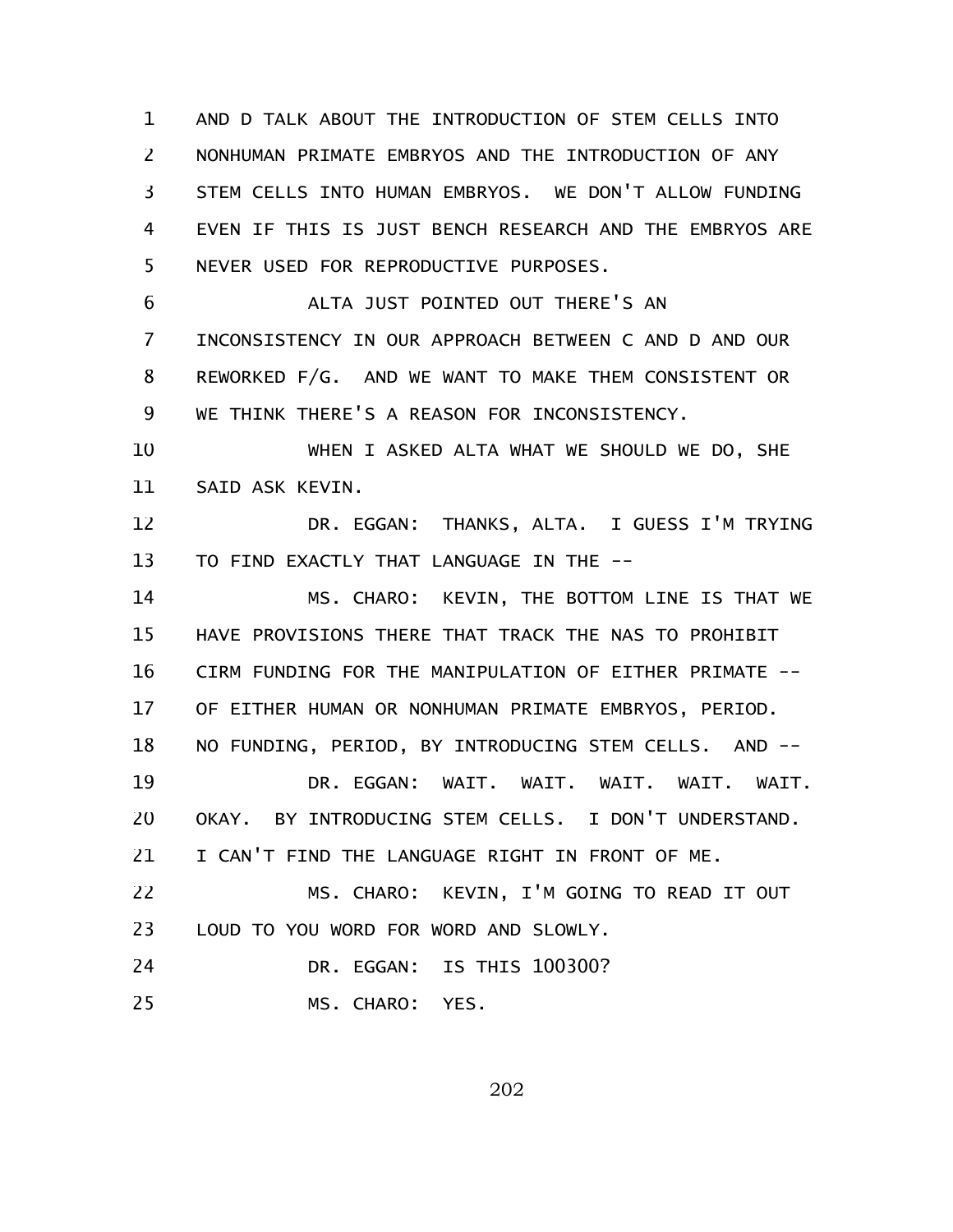DR. EGGAN: IS NOT ELIGIBLE FOR CIRM FUNDING, AND THERE'S B, C, D, E. 1 2

MS. CHARO: YES, THAT'S IT. 3

CHAIRMAN LO: SO C AND D ARE WHAT ALTA IS POINTING OUT. 4 5

DR. EGGAN: SO B IS THE CULTURE IN VITRO OF ANY INTACT HUMAN EMBRYO OR ANY PRODUCT OF SCNT; C IS THE INTRODUCTION OF STEM CELLS FROM A COVERED STEM CELL LINE INTO A NONHUMAN PRIMATE EMBRYO; D IS INTRODUCTION OF ANY STEM CELLS, WHETHER HUMAN OR NONHUMAN, INTO HUMAN EMBRYOS. THOSE ARE ALL FINE. E IS BREEDING ANY ANIMAL INTO WHICH STEM CELLS FROM A COVERED STEM CELL LINE HAVE BEEN INTRODUCED. 6 7 8 9 10 11 12 13

MS. CHARO: OKAY. STOP THERE FOR A SECOND. SO WE'VE BEEN TALKING ABOUT A SUGGESTION FROM THE PUBLIC THAT WE EXPAND THE LIST OF THINGS WE WILL NOT FUND. WE WERE CIRCLING AROUND A CONSENSUS THAT MAYBE WE WOULDN'T FUND THEM, BUT ONLY UNDER CIRCUMSTANCES THAT INVOLVE TRANSFER TO A UTERUS BECAUSE THE EXTRAUTERINE WORK MIGHT BE VALUABLE AND POSES NO RISK OF REPRODUCTIVE OUTCOMES. 14 15 16 17 18 19 20 21

DR. EGGAN: YES. 22

MS. CHARO: SO THEN THE QUESTION IS IF YOU TAKE A CLOSER LOOK AT C AND D ON THAT LIST, WHICH ALSO ARE ABOUT EMBRYO MANIPULATIONS, SHOULD THOSE TWO BE 23 24 25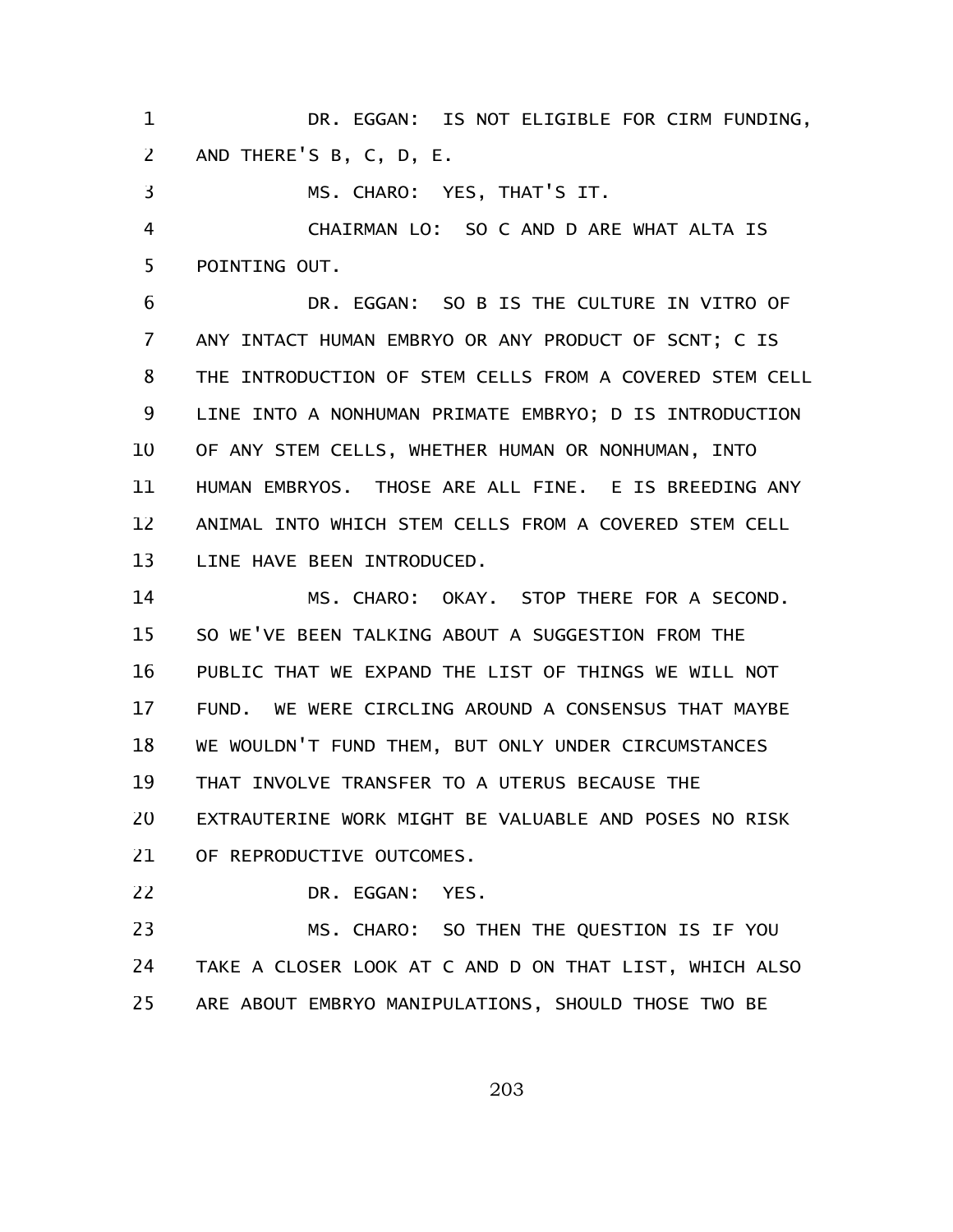FUNDING RESTRICTIONS THAT ARE TIED TO NO TRANSFER TO A UTERUS WHERE THE EXTRAUTERINE MANIPULATIONS ARE FUNDABLE? 1 2 3

DR. EGGAN: NOW I UNDERSTAND. 4

MS. CHARO: OR SHOULD THIS REMAIN THE WAY IT IS? THERE'S A KIND OF PUBLIC RELATIONS COMPONENT IN THIS AS MUCH AS THERE IS AN ISSUE ABOUT ACTUAL PUBLIC HEALTH AND SAFETY RISK. 5 6 7 8

DR. KIESSLING: WE ACTUALLY DISCUSSED BEFORE WHETHER OR NOT THERE'S SOME VALUE IN PUTTING HUMAN EMBRYONIC STEM CELL LINES INTO A MONKEY BLASTOCYST AT LEAST FOR IN VITRO CULTURE. 9 10 11 12

DR. EGGAN: ANN IS RIGHT. WE WENT OVER THE GROUND BEFORE EARLIER, AND I THINK WE CAME UP WITH THIS IN THE END. AND I THINK LARGELY IT WAS DUE TO THESE PUBLIC RELATION CONCERNS MORE THAN ANYTHING ELSE BECAUSE I THINK THERE'S NO -- WHETHER OR NOT JUST THE ACT OF CREATING THESE THINGS IS SOMETHING THAT WE SHOULD OR SHOULDN'T DO, YOU KNOW, AS FAR AS THE ARGUMENT ABOUT -- WELL, I WOULD LEAVE IT AT THAT. 13 14 15 16 17 18 19 20

AGAIN, I THINK THAT ONE COULD EASILY SEE THE UTILITY OF CREATING THESE TRANSGENIC HUMAN EMBRYOS BY SOMATIC CELL NUCLEAR TRANSPLANTATION. IT STILL IS MORE DIFFICULT TO JUSTIFY THE UTILITY OF THESE OTHER THINGS, ALTHOUGH OTHERS MAY FIND WAYS TO DO IT. SO I CAN 21 22 23 24 25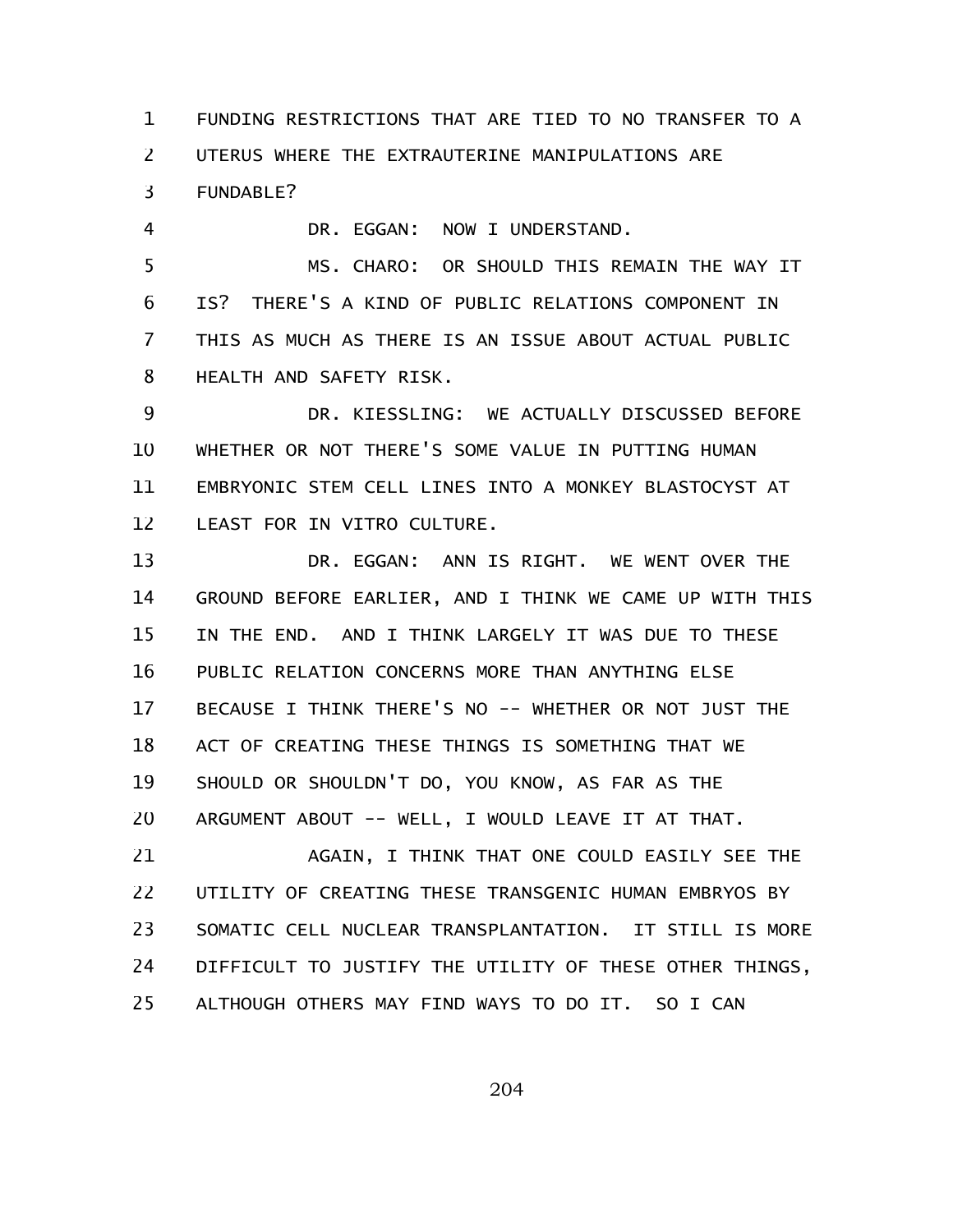CERTAINLY SEE EXPANDING C AND D TO SAY EXACTLY AS THESE PROPOSE F AND G TO BE ONLY PROHIBITED IN THE SITUATION WHERE THAT WOULD BE TRANSFERRED TO THE UTERUS. I THINK THAT'S POSSIBLE, BUT I CAN SEE IT BOTH WAYS. I FEEL STRONGLY ABOUT THE PROTECTING THE ABILITY TO MAKE THESE TRANSGENIC HUMAN EMBRYOS FOR IN VITRO USES, 1 2 3 4 5 6

PARTICULARLY IN THE DERIVATION OF NEW STEM CELL LINES. I FEEL VERY STRONGLY ABOUT THAT. 7 8

CHAIRMAN LO: SO, IN SUMMARY, I THINK YOU'RE SAYING THERE IS A REASON FOR HAVING AN INCONSISTENCY TO ADDRESS ALTA'S QUESTION. WE HAVE A PUBLIC COMMENT THAT I WANT TO MAKE SURE WE GET. 9 10 11 12

MS. GREENFIELD: YEAH. AS A REPRESENTATIVE OF THE PRO-CHOICE AND ALSO, I KNOW, THE CENTER FOR GENETICS AND SOCIETY, I THINK THE ISSUE THAT MAYBE YOU'RE MISSING A LITTLE BIT IS NOT SO MUCH THAT WE THINK THAT CIRM-FUNDED RESEARCHERS WILL USE THESE THINGS FOR REPRODUCTIVE PURPOSES, BUT THE CONCERN THAT PERHAPS SOME WAY, SOMEHOW THEY WILL GET CIRCULATED OR END UP IN THE HANDS OF PEOPLE WHO MIGHT USE THEM FOR REPRODUCTIVE PURPOSES. THAT'S IN THE PREFACE TO THE STATED REASON. DR. HALL: THAT'S NOW AGAINST PROPOSITION 71, 13 14 15 16 17 18 19 20 21 22 23

WHICH IS STATE LAW. IS THAT CORRECT? DR. EGGAN: IF SOMEONE DID WHAT YOU JUST 24 25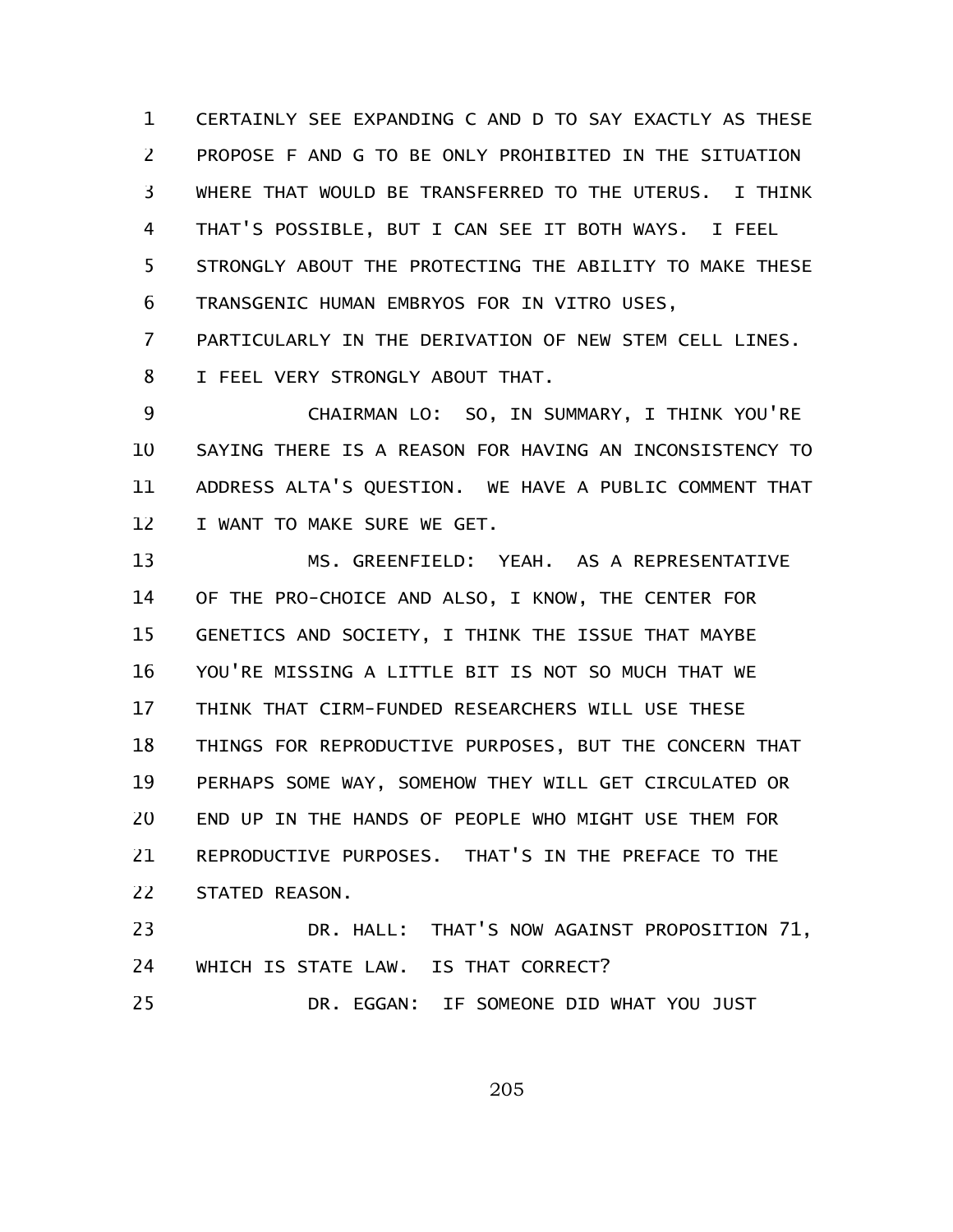SAID, THEY WOULD BE PUNISHABLE BY LAW. 1

DR. HALL: WELL, IT'S -- 2

MS. CHARO: THIS IS ALTA. THAT'S EXACTLY THE DEBATE THAT'S BEEN CIRCLING AROUND THE BROWNBACK BILL. WE SHOULD CRIMINALIZE ALL CLONING RESEARCH BECAUSE IT'S NOT ENOUGH TO JUST CRIMINALIZE MISAPPROPRIATION OF USE OF EMBRYOS MADE FROM CLONING. 3 4 5 6 7

DR. HALL: WHAT SHE JUST DESCRIBED, AS I UNDERSTAND IT, IS A FORM OF REPRODUCTIVE CLONING. IF WE MAKE THESE EMBRYOS FOR USE IN THERAPEUTIC CLONING, SHE'S WORRIED THAT SOMEHOW SOMEBODY WILL GET ONE. AND IT'S NOT QUITE SPECIFIED, BUT STILL THAT SOMEBODY MIGHT GET ONE AND USE IT FOR REPRODUCTIVE CLONING, AND THAT'S ILLEGAL IN CALIFORNIA. IS THAT NOT CORRECT? 8 9 10 11 12 13 14

CHAIRMAN LO: I'M GOING TO ASK THE SPEAKER TO RESPOND. 15 16

MS. GREENFIELD: I'M JUST TALKING ABOUT THE NAS GUIDELINES PROHIBITS THESE, AND WE WOULD -- IN OTHER WORDS, THERE'S A DISTINCTION THERE BETWEEN THINGS THAT IF YOU INCLUDE THE WORDS FOR REPRODUCTIVE PURPOSES AND THE INCONSISTENCIES, ONE OF THE REASONS WHY THAT MIGHT NOT BE GOOD ENOUGH IS FOR THE SAME REASON THE NAS DESCRIBED THOSE THREE PROHIBITIONS. DOES THAT MAKE ANY SENSE? 17 18 19 20 21 22 23 24

25

DR. HALL: I'M SORRY. I GUESS I WOULD HAVE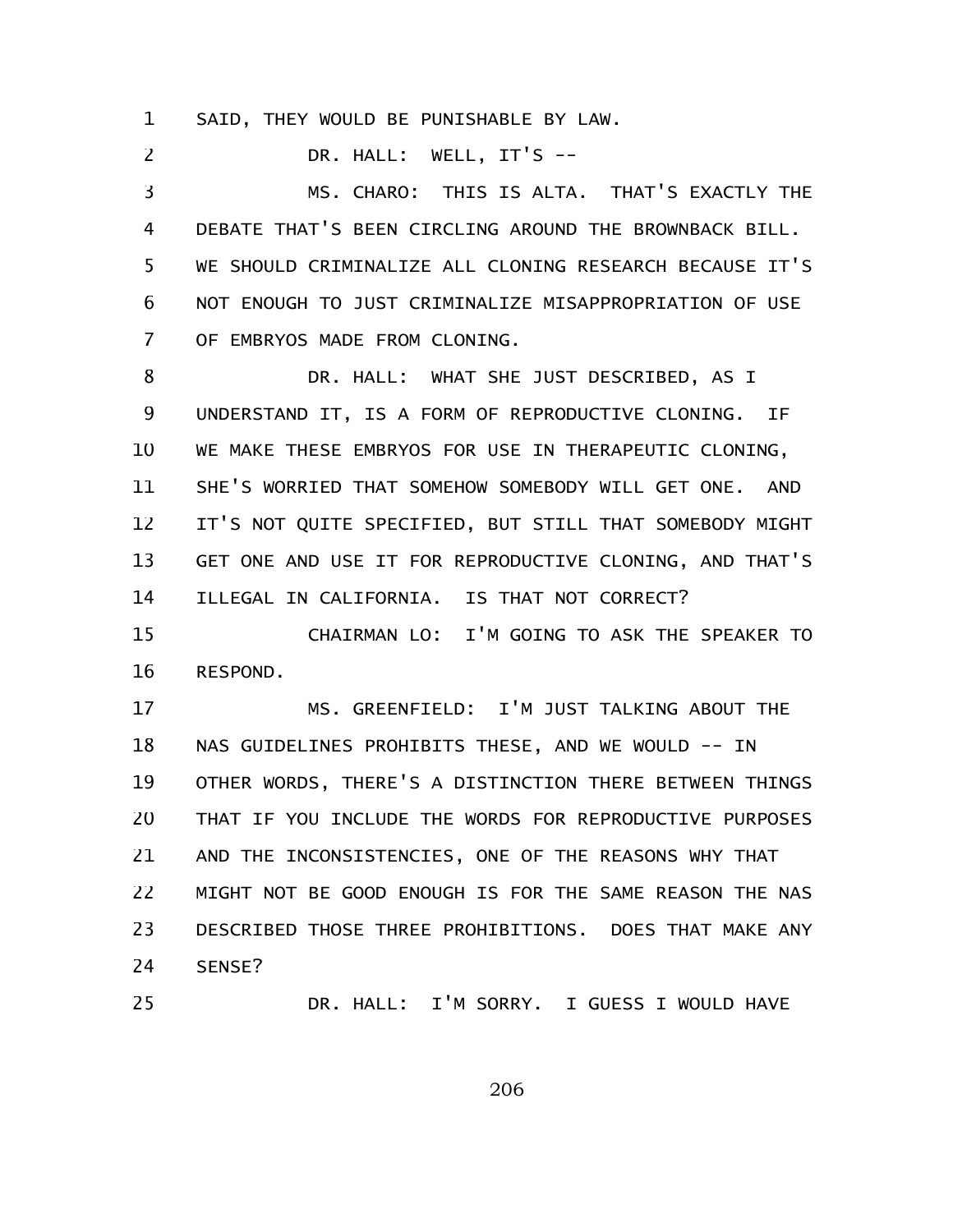TO LOOK IT OVER. I'M NOT QUITE SURE NOW. 1

DR. EGGAN: IT WOULD BE HELPFUL IF YOU COULD RESTATE THAT IN A DIFFERENT WAY. WHAT YOU'RE SAYING IS THAT THIS WOULD CREATE AN INCONSISTENCY WITH THE NATIONAL ACADEMY OF SCIENCE GUIDELINES, AND YOU'RE CONCERNED ABOUT THAT? 2 3 4 5 6

MS. GREENFIELD: WELL, I'M SAYING THAT THE INCONSISTENCY REVEALS THE INTENT OF ADDING THOSE TWO, F AND G. I DON'T HAVE THE NUMBERS IN FRONT OF ME. IN OTHER WORDS, IF YOU SAY YOU CAN'T DO IT FOR REPRODUCTIVE PURPOSES AND YOU DO IT FOR THE THREE ABOVE, I THINK THAT YOU'RE THEN DIMINISHING SOMEWHAT WHAT THE NAS GUIDELINES HAS SUGGESTED SHOULD BE PROHIBITED. 7 8 9 10 11 12 13 14

DR. HALL: I'M NOT SURE THAT'S TRUE. 15

MS. GREENFIELD: WELL, I'M NOT SURE, BUT I DON'T THINK THE NAS STANDARDS SAY FOR REPRODUCTIVE PURPOSES. 16 17 18

DR. HALL: REPRODUCTIVE PURPOSES, SO LET'S SAY WE MAKE A BLASTOCYST BY SCNT AND THAT INVOLVES A GENETIC MANIPULATION. AND WHAT WE'RE TALKING ABOUT, AS I UNDERSTAND IT, IS TO THEN TAKE THE INNER CELL MASS, MAKE STEM CELLS THAT CONTAIN THAT GENETIC MANIPULATION. THOSE CANNOT BE USED TO MAKE A HUMAN BEING, STEM CELLS CANNOT BE. 19 20 21 22 23 24 25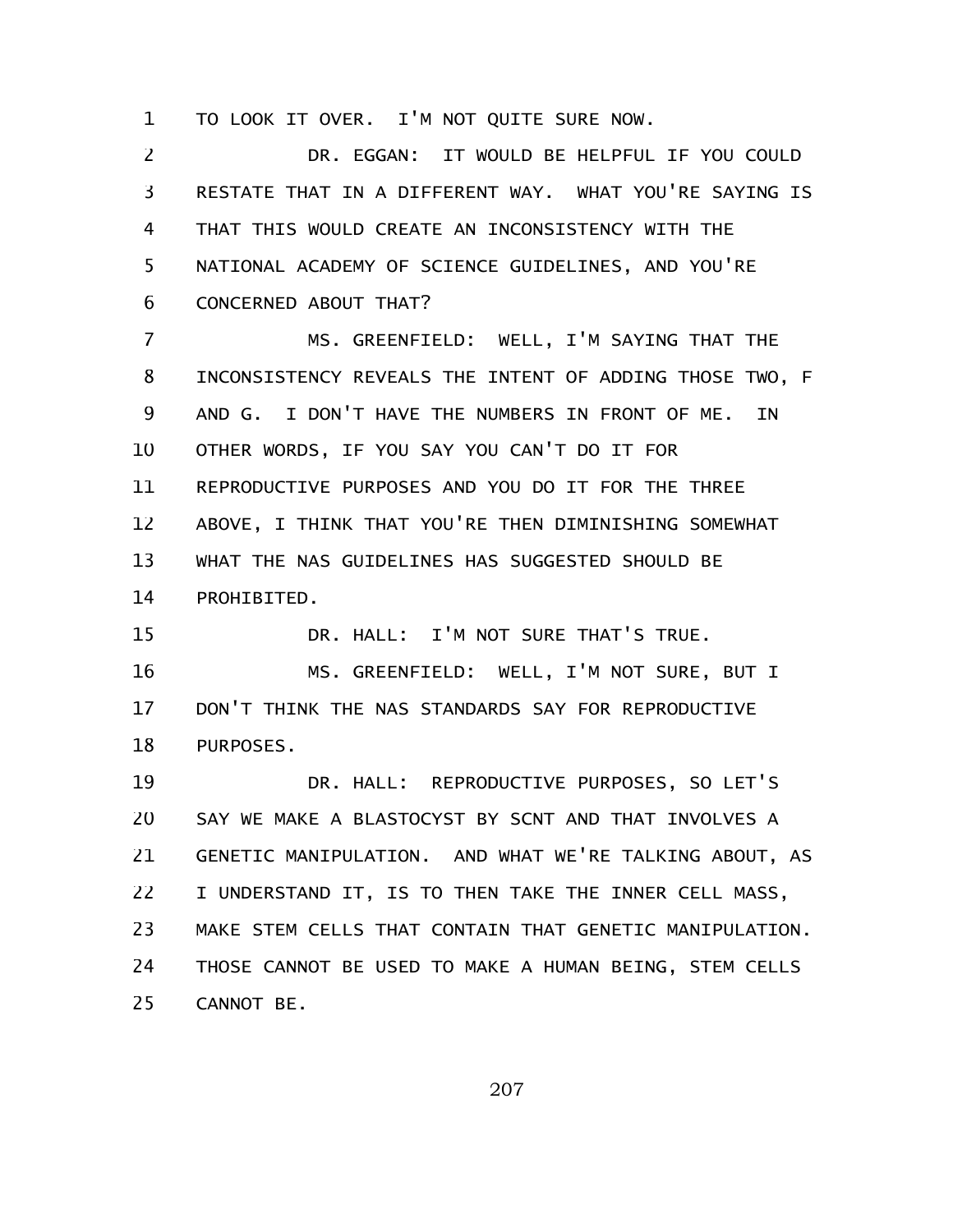AS I UNDERSTAND, THEN THE CONCERN IS THAT SAME BLASTOCYST MIGHT BE THEN IMPLANTED IN THE UTERUS AND GIVE RISE TO A HUMAN BEING, A CHILD. 1 2 3

MS. GREENFIELD: I'M JUST POINTING OUT THE POSSIBLE INTENT OF DRAWING A LINE BETWEEN DOING IT AT ALL AND DOING IT, BUT NOT DOING IT FOR REPRODUCTIVE PURPOSES. I'M JUST DRAWING -- I'M JUST SAYING THAT THAT'S POTENTIALLY THE SAME INTENT FOR THE THINGS WE SUGGEST. 4 5 6 7 8 9

DR. HALL: ARE YOU CONCERNED THAT IF ONE MAKES THOSE, IF PERMITTED TO MAKE THOSE EMBRYOS USED TO MAKE STEM CELL LINES WILL INCREASE THE PROBABILITY THAT THEY EMBRYOS WILL BE USED ILLEGALLY FOR REPRODUCTIVE PURPOSES? IS THAT FAIR OR IS THAT NOT WHAT YOU'RE SAYING? I'M TRYING TO UNDERSTAND. 10 11 12 13 14 15

MS. CHARO: ZACH, IF I MIGHT, I'M NOT SURE THAT THE DEBATE THAT IS SHAPING UP ON THIS IN THIS DIALOGUE IS THE ONE THAT IS ACTUALLY ON POINT FOR THE TEXT THAT WE'RE DISCUSSING HERE. IT'S RELATED, BUT I'M NOT SURE IT'S EXACTLY ON POINT. THE NATIONAL ACADEMY'S GUIDELINES, WHICH WERE THE STARTING POINT FOR THIS COMMITTEE'S WORK, DO STATE WITHOUT ANY RESERVATIONS THAT ONE OUGHT NOT PLACE A HUMAN EMBRYONIC STEM CELL INTO A PRIMATE EMBRYO, AND THAT ONE AUGHT NOT PLACE ANY KIND OF STEM CELL INTO A HUMAN EMBRYO. AND IT DOESN'T 16 17 18 19 20 21 22 23 24 25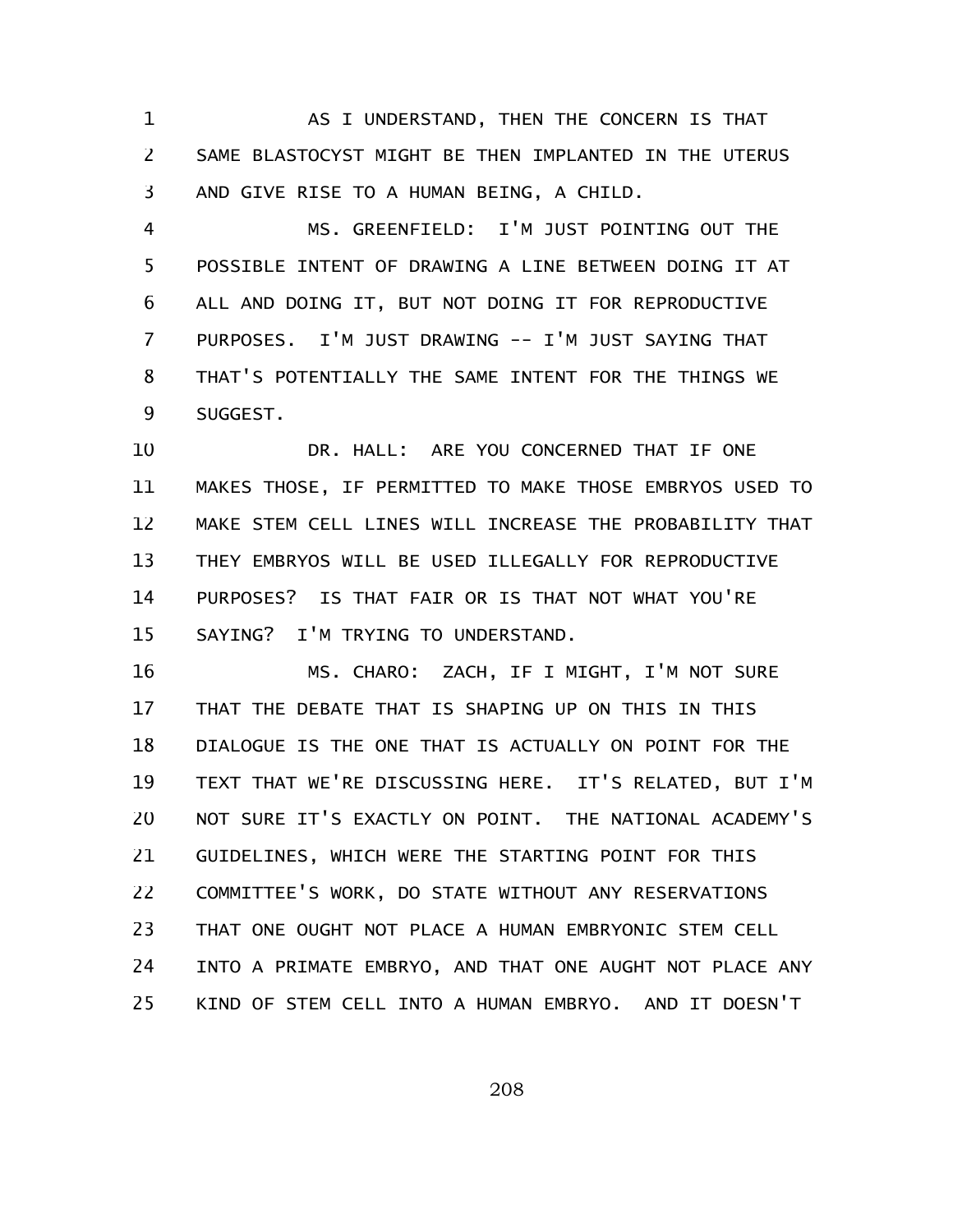SAY DON'T DO IT WHEN YOU THINK YOU MIGHT USE THE EMBRYO FOR REPRODUCTION, DON'T DO IT WHEN YOU'RE GOING TO TRANSFER INTO A UTERUS. IT JUST SAYS DON'T DO IT. 1 2 3

IN A SENSE WHAT I WAS ASKING HERE WAS WHETHER OR NOT WE WANTED TO THINK THAT THROUGH AFRESH ABOUT WHETHER OR NOT SUCH A PROHIBITION SHOULD APPLY ONLY WHERE THE RESULTING PRIMATE EMBRYO OR HUMAN EMBRYO, NOW BEEN MANIPULATED, WAS GOING TO BE PLACED INTO A UTERUS. THE REASON I WAS ASKING THAT QUESTION IS THAT WE WERE LOOKING AT THE NO TRANSFER INTO A UTERUS DEMARCATION LINE AS A VALUABLE ONE IN ADDRESSING OTHER FORMS OF GENETIC MANIPULATION OTHER THAN A STEM CELL TRANSPLANT INTO AN EMBRYO. 4 5 6 7 8 9 10 11 12 13

NOW, AT THE TIME THE NAS GUIDELINES WERE WRITTEN, THE SAME DEBATE TOOK PLACE, AND ONE OF THE RESPONSES AT THE TIME WAS, WELL, THERE'S NO SCIENTIFIC NEED THAT CAN BE IDENTIFIED FOR DOING RESEARCH THAT INVOLVES TAKING A HUMAN EMBRYONIC STEM CELL AND PUTTING IT INTO A PRIMATE EMBRYO. THERE'S NO SCIENTIFIC NEED WE CAN IDENTIFY FOR PUTTING ANY EMBRYONIC STEM CELLS INTO HUMAN EMBRYOS. SO LET'S JUST WRITE SOMETHING THAT'S REALLY CLEAR. 14 15 16 17 18 19 20 21 22

AND WHAT WE HEARD JUST A MOMENT AGO, I THINK, IS THAT THAT IS STILL THE CASE, THAT THERE'S NO SCIENTIFIC NEED TO DO SUCH PREIMPLANTATION RESEARCH, 23 24 25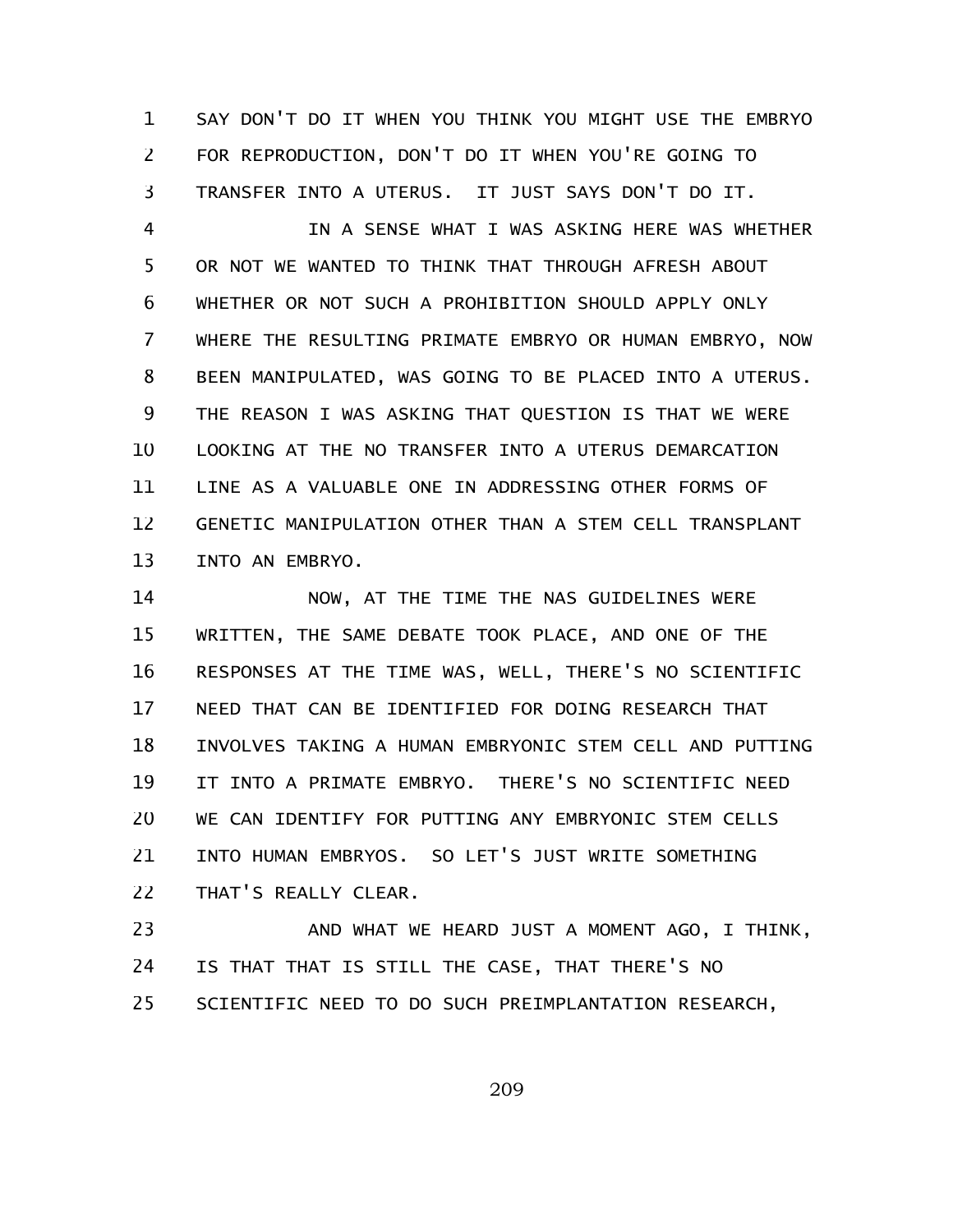BUT IN THE CASE OF OTHER KINDS OF GENETIC 1

MANIPULATIONS, LIKE THE ONES THAT KEVIN WAS TALKING ABOUT, THERE IS SUCH A NEED, WHICH MEANS WE ABSOLUTELY HAVE TO FOCUS ON WHETHER OR NOT WE WANT TO NOT FUND THAT RESEARCH OR FUND IT WITH A CONDITION THAT YOU CAN'T TRANSFER TO A UTERUS AND LEAVE SOME DEGREE OF CONSISTENCY BETWEEN THE PROVISIONS WHICH WILL ALWAYS BE REVISITABLE IN THE FUTURE. RIGHT. WE COULD MAKE THEM ALL CONSISTENT. WE COULD TIE EVERYTHING TO DON'T TRANSFER INTO A UTERUS, AND THE REAL DOWNSIDE WOULD BE MORE PUBLIC RELATIONS THAN ANYTHING ELSE. 2 3 4 5 6 7 8 9 10 11

I THINK THE DIALOGUE BEGAN WITH THE ASSERTION THAT IF THINGS ARE DONE IN THE LABORATORY, IT INCREASES THE RISK OF MISAPPROPRIATION AND MISUSE THAT WILL LEAD TO ACTIONS THAT VIOLATE THE EXISTING STATE LAW. AND THE ANSWER, YEAH, THAT'S A RISK YOU RUN WITH EVERYTHING, BUT YOU CAN'T OUTLAW THE WORLD BECAUSE SOMEBODY IS GOING TO BREAK THE LAW. WE HAVE, AS YOU POINTED OUT, STATE LAW THAT CRIMINALIZES THE VERY ACTIONS THAT PEOPLE ARE SAYING THEY FEAR. SO IT'S REALLY MORE STYLISTIC CHOICE AND POLITICAL CHOICE BEFORE US. 12 13 14 15 16 17 18 19 20 21 22

DR. PETERS: ALTA, I THINK YOU'RE KEEPING US RIGHT ON THE POINT AND YOU ARE DOING IT VERY WELL. I WAS ACTUALLY UNHAPPY WITH THE NAS GUIDELINES WHEN IT 23 24 25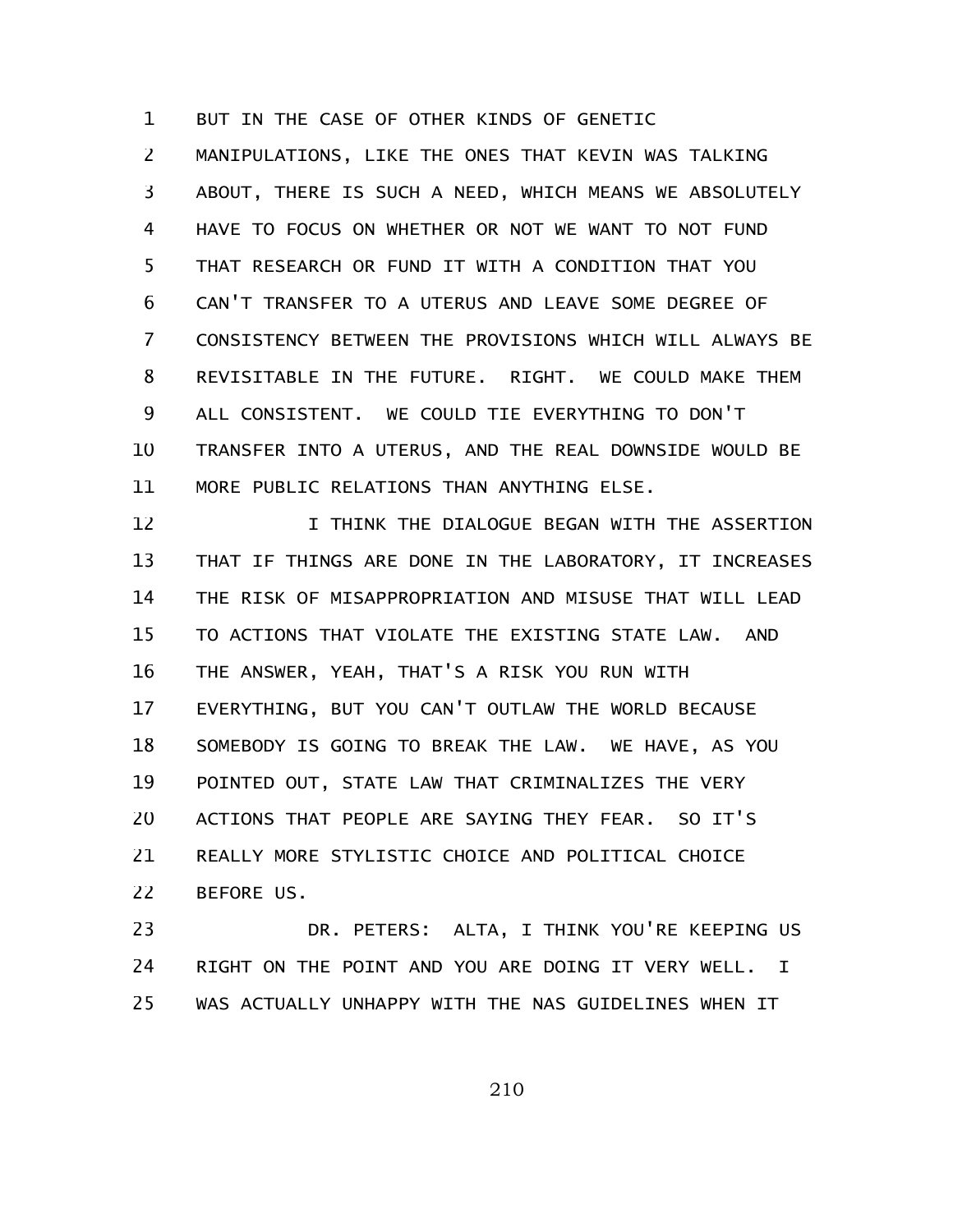FIRST CAME OUT ON THIS POINT. I EVEN SAID SO A COUPLE OF TIMES. AND THESE POTENTIAL, ALTHOUGH NOT MAYBE ACTUAL, BUT POTENTIAL RESTRICTIONS ON SCIENTIFIC RESEARCH WITH REGARD TO EMBRYOS THAT WILL NOT BE IMPLANTED SEEM TO BE UNNECESSARY. AND I DON'T REALLY KNOW WHAT ETHICAL FOUNDATION THERE WOULD BE FOR THOSE PROSCRIPTIONS OTHER THAN PUBLIC RELATIONS. 1 2 3 4 5 6 7

SO I THINK, IF I HEARD YOU CORRECTLY, A POLICY ON WHAT ARE THE THINGS FOR REPRODUCTION THAT WE WILL NOT FUND, WE'LL PUT THESE THINGS IN THAT CATEGORY, BUT THAT DOESN'T MEAN THAT IN VITRO THESE KINDS OF EXPERIMENTS COULDN'T GO AHEAD SHOULD THE RESEARCHER DEEM THEM APPROPRIATE. 8 9 10 11 12 13

CHAIRMAN LO: I'M TRYING TO SORT OUT WHAT -- DR. HALL: BERNIE, I'M SORRY. WE'RE GONG TO HAVE TO SIGN OFF HERE. BOTH KEVIN AND I ARE DUE AT ANOTHER MEETING SOME WAY FROM HERE IN ABOUT 15 MINUTES. IF THERE'S ANY LAST WORD OR HELP, WE'LL BE HAPPY TO DO IT. 14 15 16 17 18 19

CHAIRMAN LO: NO. WE'RE NOT QUITE THAT CLOSE YET. THANKS. WE MAY NEED TO COME BACK TO THIS. 20 21

DR. HALL: GOOD LUCK AND THANKS FOR A GOOD MEETING. 22 23

CHAIRMAN LO: THANKS VERY MUCH FOR JOINING US. LET'S GO BACK. WE HAD A PROPOSAL FROM THE PUBLIC 24 25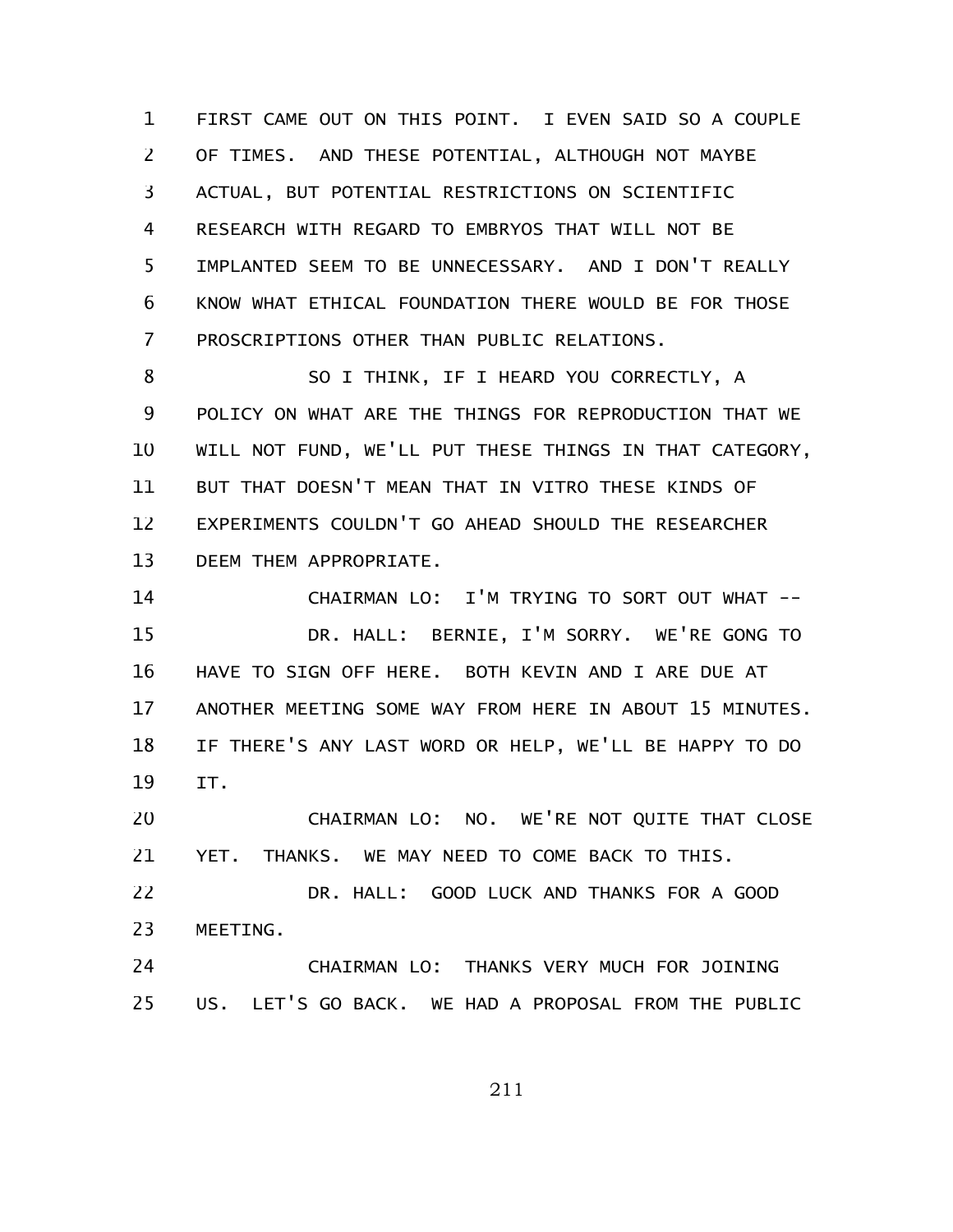TO ADD TO THE LIST OF THINGS THAT WERE NOT ELIGIBLE FOR FUNDING. THESE INVOLVE SOME SORT OF GENETIC MANIPULATION. WE THOUGHT ABOUT THAT, AND KEVIN RAISED SOME POSSIBILITIES OF RESEARCH THAT MIGHT BE SCIENTIFICALLY USEFUL IF IT WERE DONE IN VITRO AND WANTED TO PRESERVE THE ABILITY FOR CIRM TO FUND THAT KIND OF RESEARCH WHICH IS DIFFERENT THAN WHAT'S IN C AND D. SO HE'S PARTICULARLY TALKING ABOUT GENETICALLY MANIPULATING A NUCLEUS WHICH WOULD BE INTRODUCED INTO AN OOCYTE USING SCNT TO FORM A STEM CELL LINE. AND NONE OF THAT COULD BE USED, OF COURSE, FOR REPRODUCTION UNDER BOTH OUR REGULATIONS AND PROPOSITION 71 AND EXISTING CALIFORNIA LAW. 1 2 3 4 5 6 7 8 9 10 11 12 13

SO IT SEEMS LIKE RIGHT NOW THERE'S NO NEED TO SAY WE'RE NOT GOING TO FUND IT BECAUSE IT'S ILLEGAL. WE'RE NOT GOING TO FUND IT. 14 15 16

THERE ARE OTHER THINGS THAT WERE SUGGESTED IN F AND G BY THE COMMENTERS, THAT WE ALSO NOT FUND, AND I GUESS THE QUESTION IS DO WE WANT TO INCLUDE THAT AS NOT FUNDABLE OR NOT. AND IT HAS NOW BROUGHT UP THE QUESTION OF, WELL, YOU SEEM TO BE SAYING AROUND THE ISSUE THAT IT'S NOT THE ACTION ITSELF, BUT IT'S USE OF THE PRODUCTS OF THAT RESEARCH FOR REPRODUCTIVE PURPOSES THAT WAS OBJECTIONABLE, AND THEN SHE POINTED OUT IS INCONSISTENT WITH WHAT WE HAD IN C AND D. 17 18 19 20 21 22 23 24 25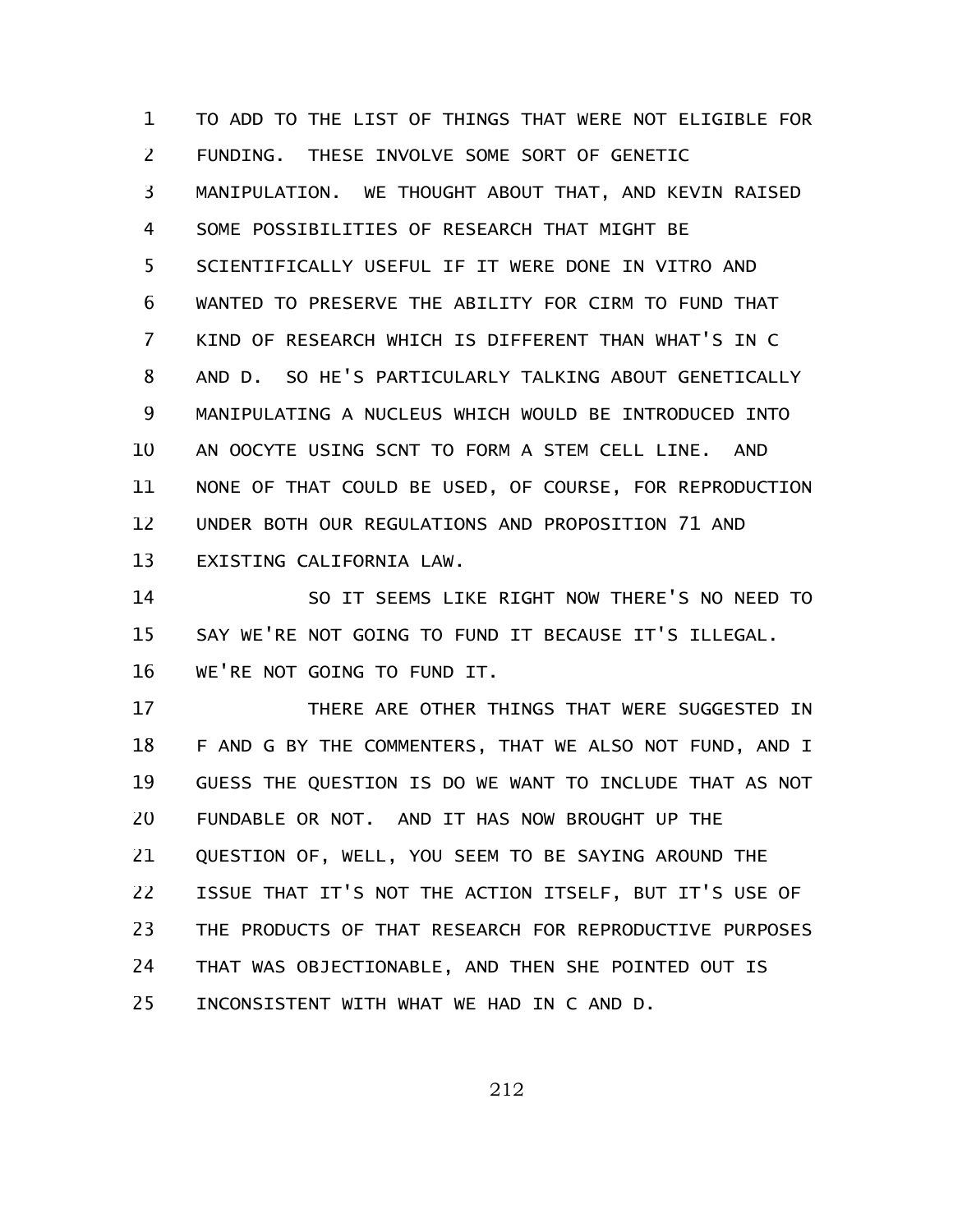SOUNDS LIKE I THINK WE NEED TO SEPARATE OUT WHAT WE WANT TO DO WITH C AND D AND WHAT WE WANT TO DO, IF AT ALL, TO INSERT A NEW F/G. THE WAY I READ IT, WE DON'T NEED TO SAY ANYTHING ABOUT A MANIPULATION OF A NUCLEUS THAT WILL BE INTRODUCED INTO A HUMAN OOCYTE BECAUSE THE REPRODUCTIVE USES ARE BANNED, AND WE VERY DEFINITELY, AS KEVIN ARGUED, WANT TO ALLOW THAT FOR RESEARCH, AND ACTUALLY A HIGH PRIORITY FOR CIRM FUNDING. 1 2 3 4 5 6 7 8 9

AND IT SEEMS TO ME ALSO THAT ARTIFICIAL CHROMOSOME, I'M NOT SURE WHAT THAT MEANS, BUT YOU COULD, FOR INSTANCE, IMAGINE SOMEONE WANTING, AGAIN FOR RESEARCH PURPOSES, TO CREATE A STEM CELL LINE THAT MIGHT BE USED FOR THERAPY, NOT FOR REPRODUCTIVE PURPOSES, INTRODUCING A GENE, NOT A WHOLE CHROMOSOME, BUT A GENE INTO A HUMAN -- A MANIPULATED GENE TO A HUMAN OOCYTE. 10 11 12 13 14 15 16 17

I GUESS I'M WONDERING OUT OF THE SUGGESTED F AND G WHAT IS IT THAT WE WANT TO ADD TO OUR LIST OF NOT ELIGIBLE FOR CIRM FUNDING IF IT'S USED FOR REPRODUCTIVE PURPOSES OR, AS WAS FURTHER SUGGESTED, WHETHER OR NOT IT'S USED FOR REPRODUCTIVE PURPOSES, WE WANT TO NOT FUND IT BECAUSE IT MAY BE MISUSED FOR REPRODUCTIVE PURPOSES BY SOMEBODY ELSE. I DON'T KNOW IF THAT'S A FAIR STATEMENT. I'M 18 19 20 21 22 23 24 25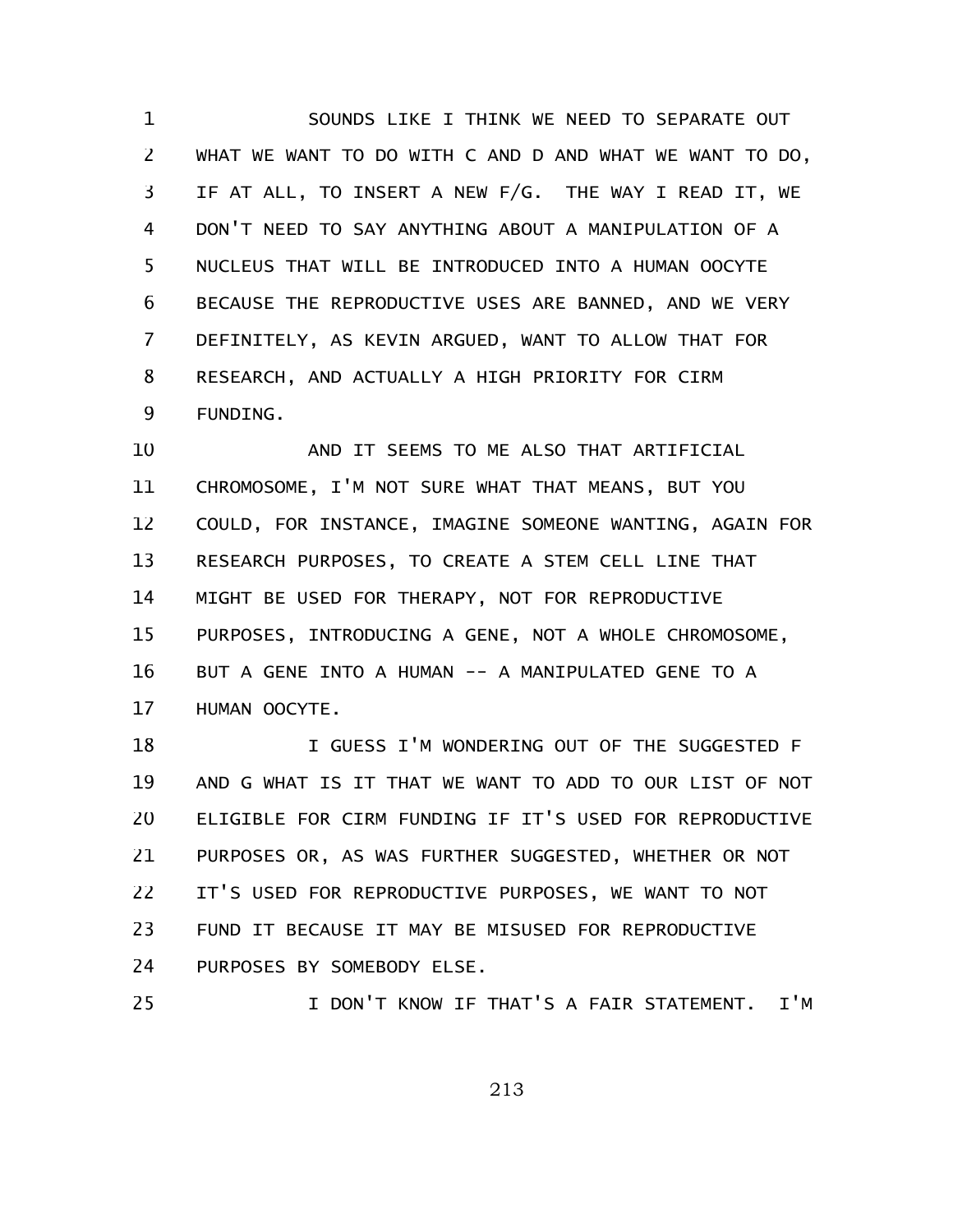NOT SURE WHAT WE'RE LEFT WITH IN TERMS OF THINGS WE WOULD DEFINITELY NOT WANT TO FUND UNDER CIRM THAT INVOLVES SOME SORT OF GENETIC MANIPULATION, WHICH IS TO ME DIFFERENT THAN INTRODUCING STEM CELLS INTO EMBRYOS. 1 2 3 4

DR. TAYLOR: BERNIE, I HATE TO MAKE IT MORE COMPLICATED, BUT I GUESS IF YOU ARE GOING TO FOLLOW THAT LINE OF THINKING, AND BASED ON WHAT KEVIN MENTIONED ACTUALLY IN SORT OF SIGNING OFF, I COULD IMAGINE POTENTIALLY THAT THERE COULD BE ADVANTAGES OF INTRODUCING STEM CELLS INTO A HUMAN BLASTOCYST IN VITRO IN TERMS OF DIFFERENTIATING OR POTENTIALLY MANIPULATING THAT STEM CELL AGAIN WITH NO INTENT TO TRANSFER THAT EVER BACK INTO A UTERUS OR TO USE THAT AS A MECHANISM TO CONDITION THE CELL POTENTIALLY IN SOME WAY TO MAYBE DIFFERENTIATE ALONG A PATHWAY THAT MIGHT BE THERAPEUTICALLY BENEFICIAL. 5 6 7 8 9 10 11 12 13 14 15 16

SO THERE'S ETHICAL AND, I SUSPECT, IF THESE GUIDELINES CAME FROM THE NAS WITH CONCERN THAT ANY KIND OF MANIPULATION OF A LIVING HUMAN EMBRYO WAS POTENTIALLY CROSSING THE LINE, THAT LINE IS STARTING TO FADE FOR ME A LITTLE BIT. I DON'T REALLY QUITE SEE HOW, IF WE ARE CONSIDERING APPROVING SOME GENETIC MANIPULATION OF AN EMBRYO IN VITRO FOR THERAPEUTIC PURPOSES, THAT ONE WOULD NECESSARILY PRECLUDE THE INTRODUCTION OF A STEM CELL INTO A HUMAN EMBRYO FOR THE 17 18 19 20 21 22 23 24 25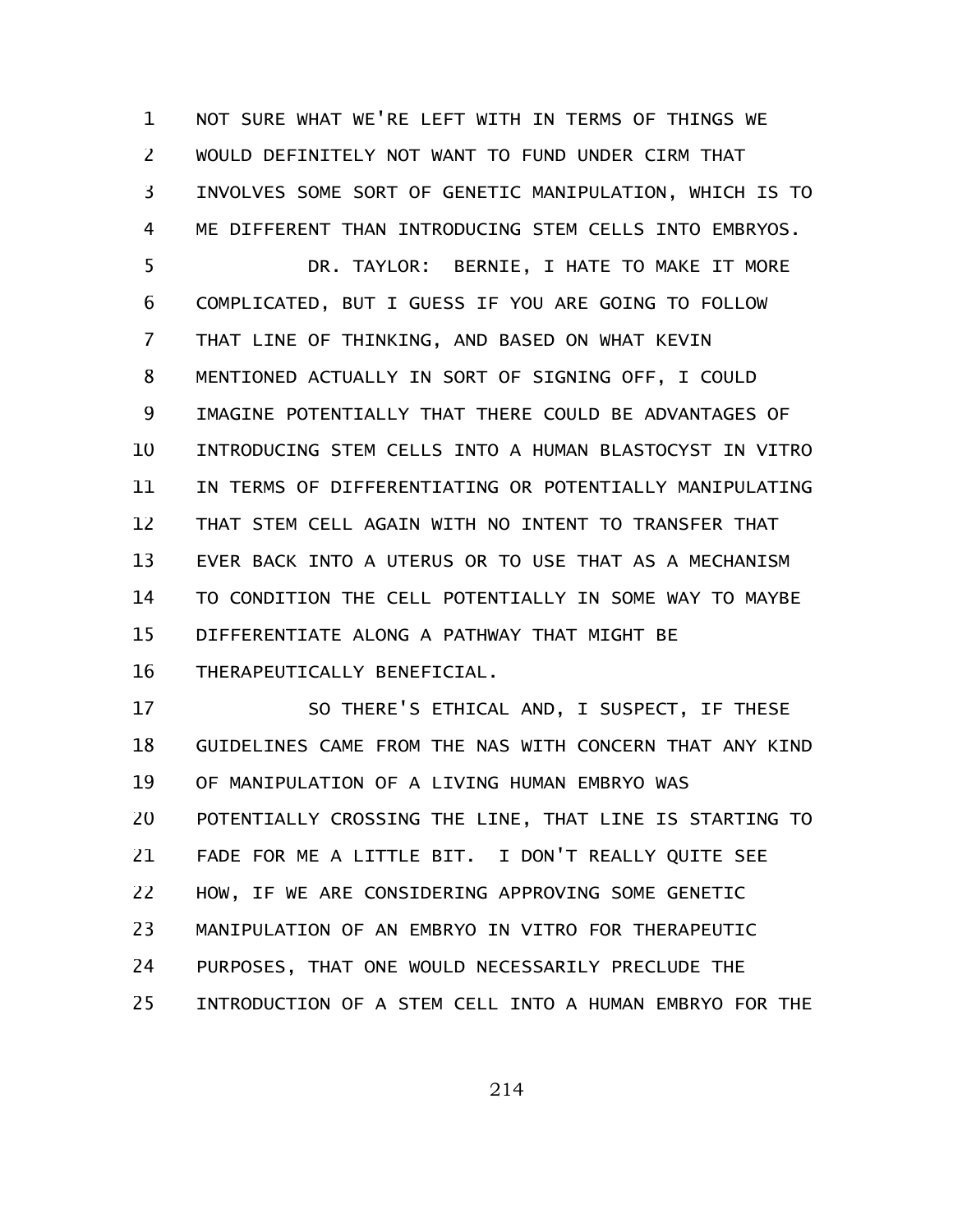SAME KINDS OF PURPOSES. 1

MR. TOCHER: IF I COULD JUST REVIEW THE DEFINITION FROM PROP 71, HUMAN REPRODUCTIVE CLONING. I'M NOT SURE HOW IT MAY AFFECT THINGS, BUT AT LEAST THE WAY IT DEFINES, WHICH IS THE SUBJECT OF CONSTITUTIONAL PROHIBITION ON THE INSTITUTE FROM FUNDING, THE CONSTITUTION SAYS, "NO FUNDS AUTHORIZED OR MADE AVAILABLE TO THE INSTITUTE SHALL BE USED FOR RESEARCH INVOLVING HUMAN REPRODUCTIVE CLONING." SO THE DEFINITION OF HUMAN REPRODUCTIVE CLONING MEANS THE PRACTICE OF CREATING OR ATTEMPTING TO CREATE A HUMAN BEING BY TRANSFERRING THE NUCLEUS FROM A HUMAN CELL INTO AN EGG CELL FROM WHICH THE NUCLEUS HAS BEEN REMOVED FOR THE PURPOSE OF IMPLANTING A RESULTING PRODUCT IN THE UTERUS TO INITIATE A PREGNANCY. 2 3 4 5 6 7 8 9 10 11 12 13 14 15

IT SEEMS AS THOUGH SOME OF THE DISCUSSION ABOUT SOME OF THESE PROVISIONS IS GOING BEYOND THAT, AT LEAST FROM THE MINIMAL SCIENCE THAT I CAN UNDERSTAND. SO I JUST WANTED TO KEEP UP THERE WHAT THE PROHIBITION IN THE ACT IS. 16 17 18 19 20

MS. CHARO: I APPRECIATE THAT, SCOTT. OBVIOUSLY YOU APPRECIATE THAT WHAT YOU'RE TALKING ABOUT NOW IS LOOKING AT PARALLELS BECAUSE IT'S NOT ON POINT FOR THIS. I THINK ROB HAS PUT HIS FINGER ON IT, WHICH IS THAT AS A MATTER OF LOGIC, IF THE EMBRYO IS NOT TO 21 22 23 24 25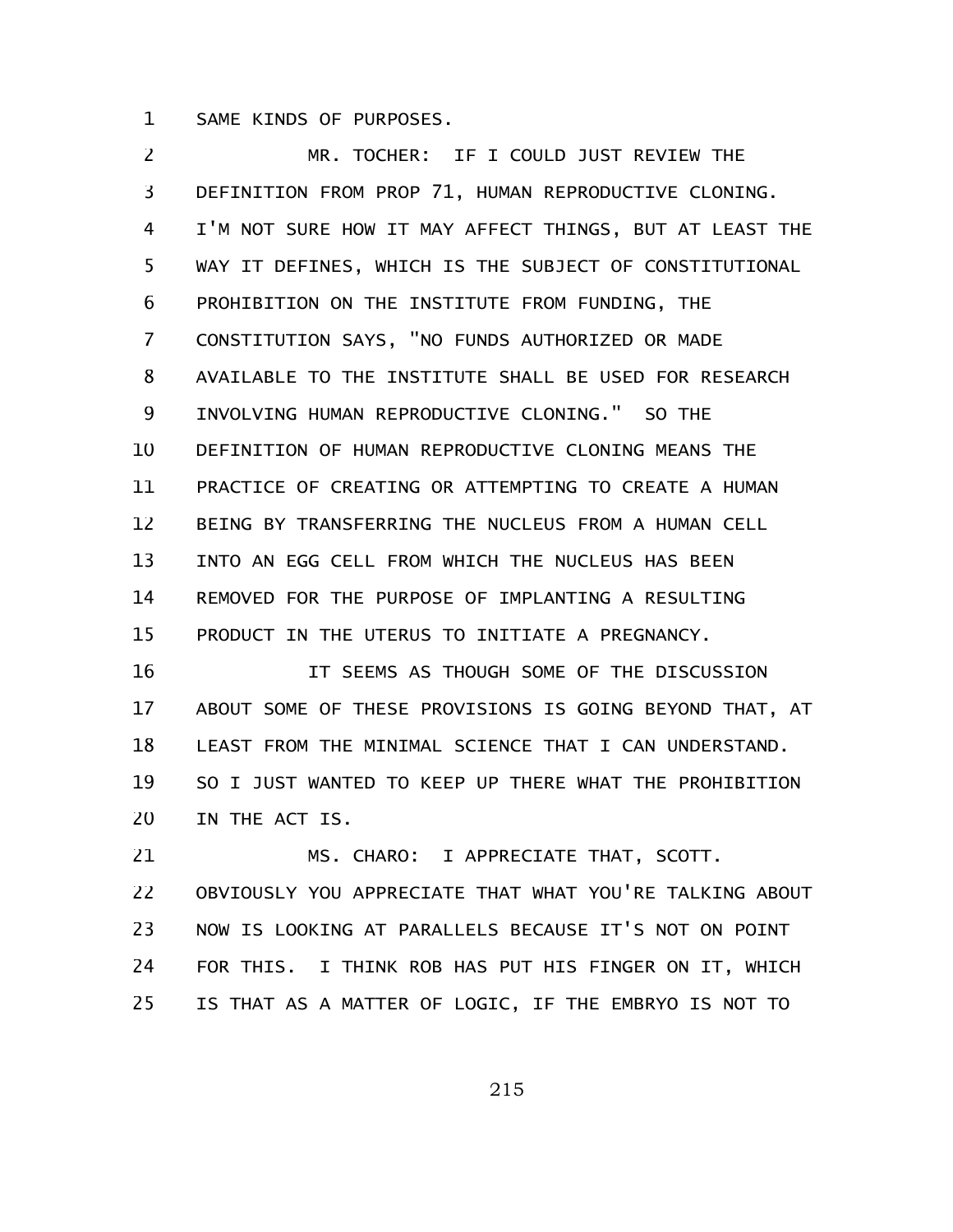BE CONSIDERED THE KIND OF ENTITY THAT CAN BE HARMED BY BEING DESTROYED, WHICH IS WHAT IS ROUTINELY GOING TO BE DONE FOR SURPLUS EMBRYOS THAT ARE USED TO GENERATE STEM CELL LINES, THEN IT MAKES LITTLE SENSE TO CONSIDER IT TO BE HARMED BY BEING MANIPULATED BEFORE IT IS DESTROYED. AND UNDER THAT THEORY, COLD AND CALLOUS AS IT SOUNDS, RIGHT, IT WOULD SEEM LOGICALLY THAT ONE COULD MANIPULATE IN ANY FASHION AND THAT THE ONLY REAL CONCERN IS THAT YOU MAKE SURE THAT IN THE END THAT EMBRYO IS NOT TRANSFERRED TO A UTERUS, WHETHER IT IS THE RESULT OF CLONING OR SOME OTHER MANIPULATION BECAUSE YOUR REAL CONCERN IS IN A NEWBORN CHILD DOWN THE ROAD NINE MONTHS LATER WHO COULD SUFFER HARM. DR. TAYLOR: IN LESS THAN 12 DAYS. MS. CHARO: AND WE'VE GOT ANOTHER PROVISION HERE THAT ABSOLUTELY SAYS WE CAN'T CULTURE BEYOND 12 DAYS. SO WE KNOW THAT WE'RE TALKING ABOUT A 12-DAY WINDOW FOR THE MANIPULATIONS. AS A MATTER OF KIND OF POLITICAL REALITY, IF THERE'S NO SCIENTIFIC NEED TO DO SUCH MANIPULATIONS, AND IF THERE IS THE SENSE THAT THE MANIPULATIONS WOULD GENERATE CONCERN AND OPPOSITION AND MISUNDERSTANDING, ONE MIGHT SAY WE WILL NOT FUND -- WE WILL WRITE GUIDELINES THAT CLARIFY THAT WE'RE NOT FUNDING THIS 1 2 3 4 5 6 7 8 9 10 11 12 13 14 15 16 17 18 19 20 21 22 23 24

BECAUSE, IN FACT, SCIENTIFICALLY WE HAVE NO NEED OR 25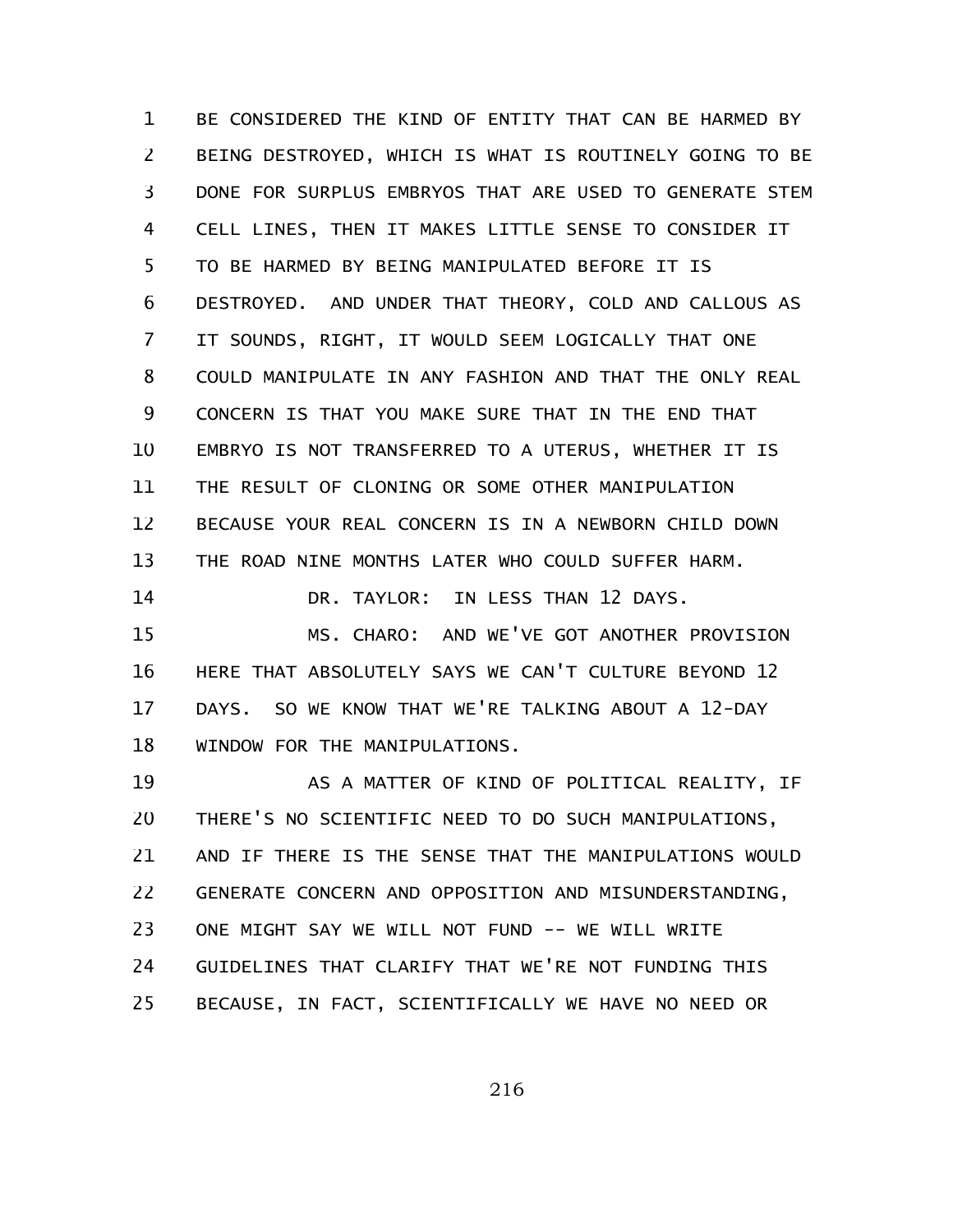INTENT TO FUND IT. THE ONLY REASON I'M STUMBLING HERE IS THE POLITICAL ISSUE, I THINK, IS CLEAR, BUT REGULATIONS HAVE A LIFE THAT SEEMS TO GO ON AND ON AND ON EVEN AFTER THE FACTS HAVE CHANGED. SO I'M CONCERNED WITH THE ISSUE OF HOW ONE WOULD CHANGE THE REGULATIONS IF THE EQUATION ALTERED AND WE DISCOVERED THAT THERE REALLY WAS SOME DRIVING NEED TO DO WORK. 1 2 3 4 5 6 7

DR. PETERS: ALTA, I THINK, AGAIN, YOU FORMULATE THE ISSUE VERY CLEARLY AND CONSCIENTIOUSLY WRESTLED IT, BUT I'M SO PERSUADED BY THE LOGIC OF YOUR FIRST ARGUMENT, THAT I REALLY DON'T THINK WE NEED TO CAPITULATE TO WHAT WE FEAR MIGHT BE THE PUBLIC REACTION WITH REGARD TO THE SECOND COMPROMISE BECAUSE I MEAN AT BEST IT IS VAGUE. WE CERTAINLY HAVE A VERY CONSERVATIVE WINDOW, THE 12-DAY WINDOW, WITHIN WHICH WE CAN WORK ON THE EMBRYO BEFORE ITS DESTRUCTION. 8 9 10 11 12 13 14 15 16

SO THEN TO -- LET ME JUST KIND OF DRAW OUT THE IMPLICATIONS OF THE SECOND OF YOUR TWO ALTERNATIVES. WE WOULD CONSTRICT, LIMIT THE SCOPE OF SCIENTIFIC RESEARCH ON THE BASIS OF A PERCEIVED SPECULATIVE NEGATIVE PUBLIC REACTION. AND I'M JUST SAYING I DON'T FIND THAT SUFFICIENT REASON FOR PUTTING THAT INTO A REGULATION, AS YOU SUGGESTED MIGHT LAST TEN YEARS OR SOMETHING. 17 18 19 20 21 22 23 24

MS. CHARO: JUST A FRIENDLY CLARIFICATION.

25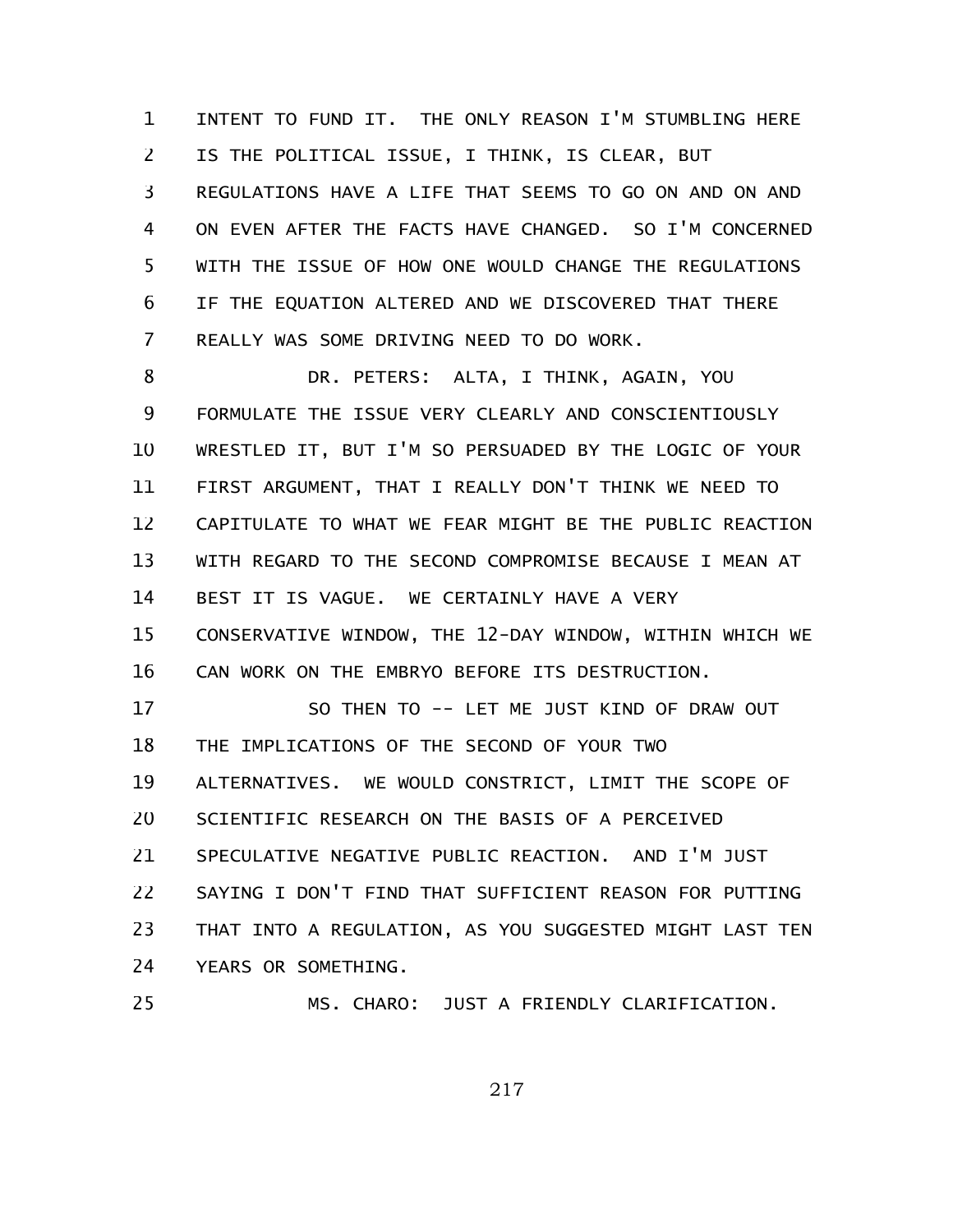WE'RE NOT TALKING ABOUT PROHIBITING ANYTHING. WE'RE TALKING ABOUT WHAT WE WOULD CHOOSE OR NOT CHOOSE TO FUND AS A DISCRETIONARY MATTER, WHICH IS A SLIGHTLY DIFFERENT KIND OF ANALYSIS, RIGHT. 1 2 3 4

DR. PETERS: YES, IT IS. BUT STILL, ALTA, I'D LIKE TO HAVE YOU SPEAK TO MY ARGUMENT ABOUT THE INTERNAL LOGIC OF MAKING THIS KIND OF A DECISION, THAT WE'RE NOT GOING TO FUND A CERTAIN AREA OF SCIENCE WHICH ON RELATED ISSUES WE THINK IS LEGITIMATE, AND IN THIS CASE WE'RE NOT GOING TO FUND IT BECAUSE OF SOME SORT OF VAGUE PERCEPTION ABOUT A NEGATIVE PUBLIC REACTION. I JUST WONDER IF THAT'S SUFFICIENT GROUNDS. WHAT IF -- I DON'T WANT TO PUSH IT THIS FAR, BUT WHAT IF IT WERE SORT OF A PRECEDENT THAT WE WOULDN'T FUND CERTAIN AREAS OF SCIENCE JUST IN GENERAL BECAUSE WE'RE CONCERNED ABOUT THE POLITICAL IMPORT WHEN YOU SORT OF MADE OTHER DECISIONS THAT WOULD PERMIT THIS KIND OF OR ENCOURAGE THIS KIND OF RESEARCH ON A DIFFERENT BASIS. 5 6 7 8 9 10 11 12 13 14 15 16 17 18

SO IT'S A CONSISTENCY ARGUMENT. IN OTHER WORDS, WHY ARE YOU NOT PERSUADED TOTALLY AND COMPLETELY BY THE LOGIC OF THE FIRST SIDE OF THE HORN OF THE DILEMMA THAT YOU PUT US ON? 19 20 21 22

MS. CHARO: BECAUSE I ACTUALLY BELIEVE THAT IN CASES OF DISCRETIONARY DECISIONS ABOUT FUNDING, THE VIEWS OF THE PUBLIC HAVE SOME LEGITIMATE WEIGHT IN THE 23 24 25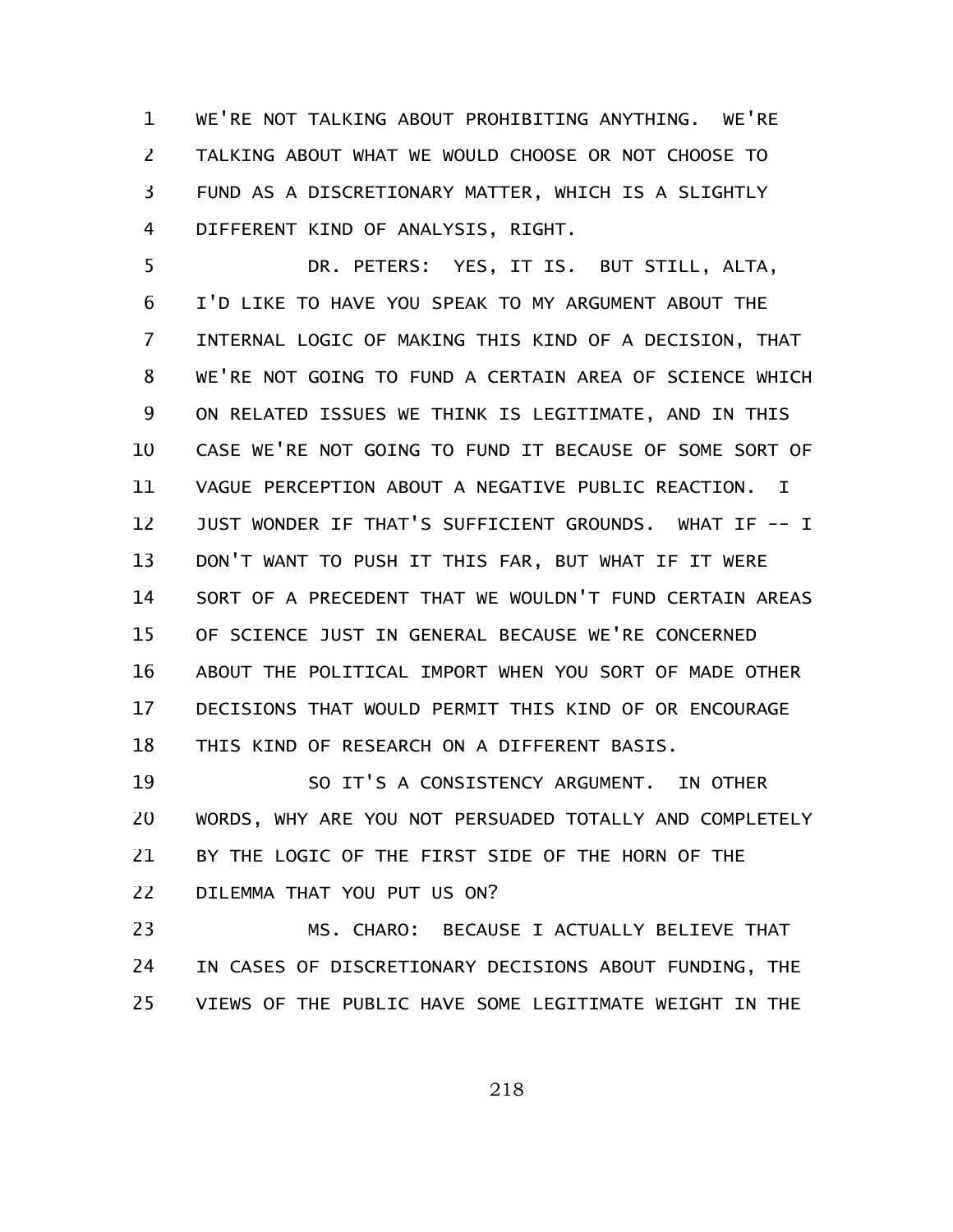DISCUSSION. AND THAT IF YOU HAVE PEOPLE WHO ARE DEEPLY PERTURBED BY SOMETHING, AND YOU HAVE NO OFFSETTING NEED TO DO IT, THAT MAY BE AN ARGUMENT FOR WHY YOU WOULD CHOOSE NOT TO FUND IT, AND YOU WILL CONTINUE TO MAINTAIN THAT CHOICE UNLESS AND UNTIL THE DAY COMES THAT THERE IS A SUFFICIENT NEED FOR IT THAT YOU NOW HAVE TO REVISIT THE PUBLIC DISQUIET VERSUS THE POTENTIAL BENEFITS TO INDIVIDUALS NOW AND IN THE FUTURE AND THE BALANCE OF INTERESTS MIGHT CHANGE. 1 2 3 4 5 6 7 8 9

I GUESS IT'S BECAUSE I TAKE THE PUBLIC CONCERN SERIOUSLY AS AN ELEMENT OF THE ETHICAL ANALYSIS IN AND OF ITSELF AND NOT JUST THE CONCERN ABOUT THE STATUS OF THE EMBRYO. 10 11 12 13

DR. PETERS: COULD I ASK ABOUT THE -- DO YOU HAVE SUFFICIENT CLARITY THAT THIS IS NOT A NEED THAT OUR SCIENTISTS HAVE? WE'VE GOT SOME SCIENTISTS IN THE ROOM. I MEAN IF THERE IS ABSOLUTELY NO NEED, THEN IT PROBABLY DOESN'T MAKE ANY DIFFERENCE, BUT IT JUST SEEMS TO ME THAT TO CLOSE THE DOOR IN ADVANCE, OF COURSE, YOU SAY WE COULD REOPEN IT, BUT I GUESS I'M NOT THAT CONVINCED THAT THERE COULDN'T BE A REASONABLE NEED FOR THE SCIENTISTS IN THE FUTURE TO DO THAT. 14 15 16 17 18 19 20 21 22

CHAIRMAN LO: TED, LET ME JUST SAY THIS WAS VERY EXTENSIVELY DISCUSSED BY ALL THE INSTITUTIONS WHO HAVE APPLIED FOR FUNDING UNDER THE TRAINING GRANTS, ALL 23 24 25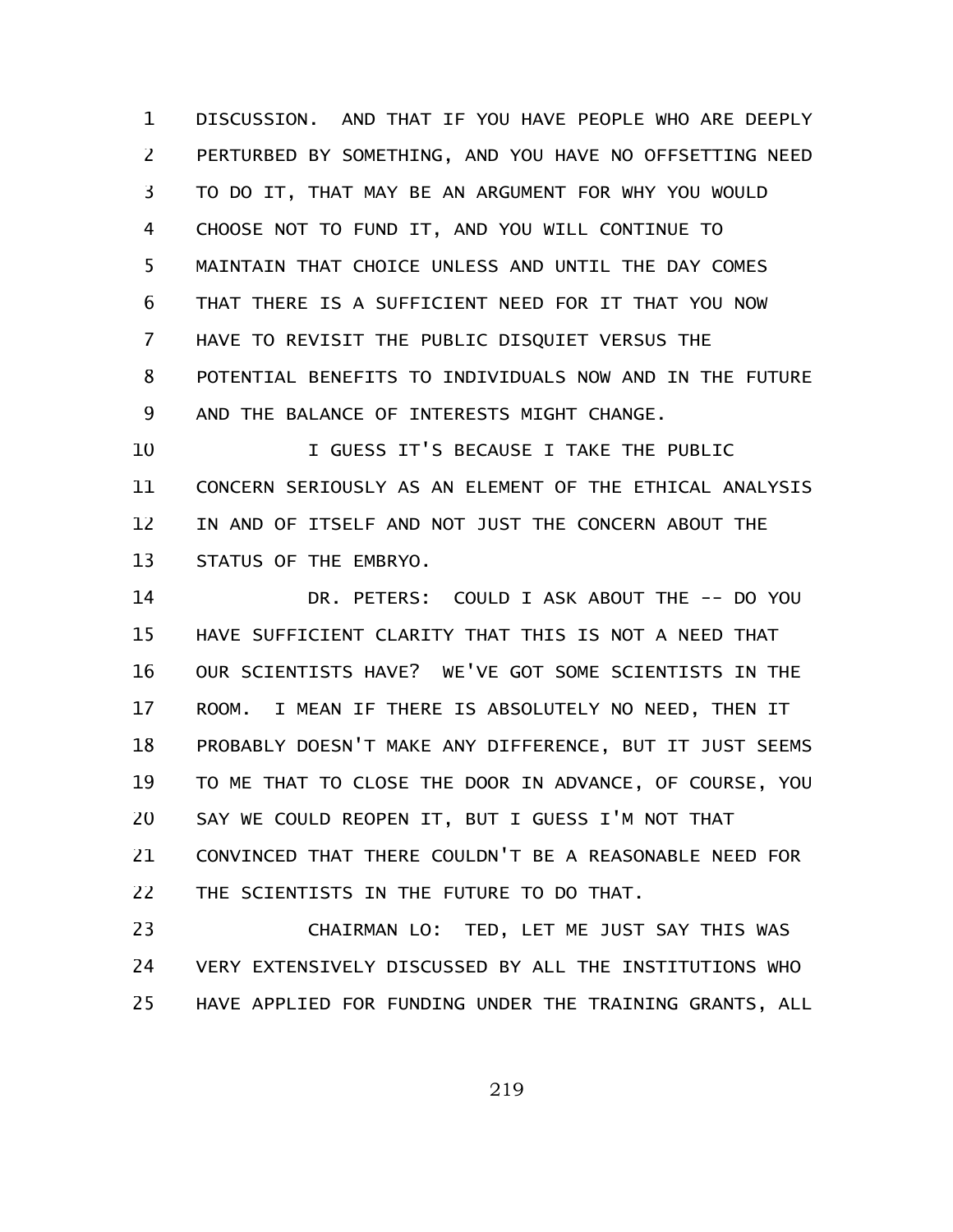THE UC CAMPUSES, SCRIPPS, BURNHAM, STANFORD, USC. AND A LOT OF THE PEOPLE WERE SCIENTISTS, AND NONE OF THEM RAISED AN OBJECTION TO C AND D TO SAY THIS IS NOT ALLOWING US TO DO IMPORTANT RESEARCH THAT WE'RE READY TO DO AT THIS TIME. I GUESS I WOULD -- 1 2 3 4 5

DR. PETERS: THANKS. THAT'S QUITE RELEVANT. CHAIRMAN LO: AGAIN, I THINK YOU'RE RIGHT, THAT YOU DON'T WANT TO SORT OF BALANCE SPECULATIVE HARMS VERSUS KNOWN SCIENTIFIC BENEFITS. BUT AT THIS POINT THE SCIENTIFIC WARRANT FOR DOING C AND D IS ALSO SPECULATIVE. I THINK WE'D BE, AGAIN, TO USE SHERRY'S LANGUAGE FROM THIS MORNING, MORE CONSERVATIVE TO SAY WHEN THE TIME COMES WHEN SCIENTISTS SAY WE'RE NOW STARTING TO THINK ABOUT EXPERIMENTS THAT DON'T FIT UNDER C AND D, BUT WOULD BE REALLY USEFUL, THEN THAT'S THE TIME TO REVISIT. OTHERWISE TO SORT OF GO BACK ON WHAT WE HAVE PREVIOUSLY SAID WITHOUT A COMPELLING ARGUMENT AT THIS TIME, IT'S NOT SOMETHING WE NEED TO DO RIGHT NOW AND WE CAN WAIT TILL IT COMES UP. DR. KIESSLING: HOW DOES THAT RELATE TO F AND 6 7 8 9 10 11 12 13 14 15 16 17 18 19 20

G? 21

MS. CHARO: F AND G NOW WE HAVE ACTUAL SCIENTIFIC NEED TO DO IT. 22 23

CHAIRMAN LO: I THINK WE WANT TO SAY F AND G -- MY SENSE IS, I DON'T KNOW HOW TO WORD THIS, BUT F 24 25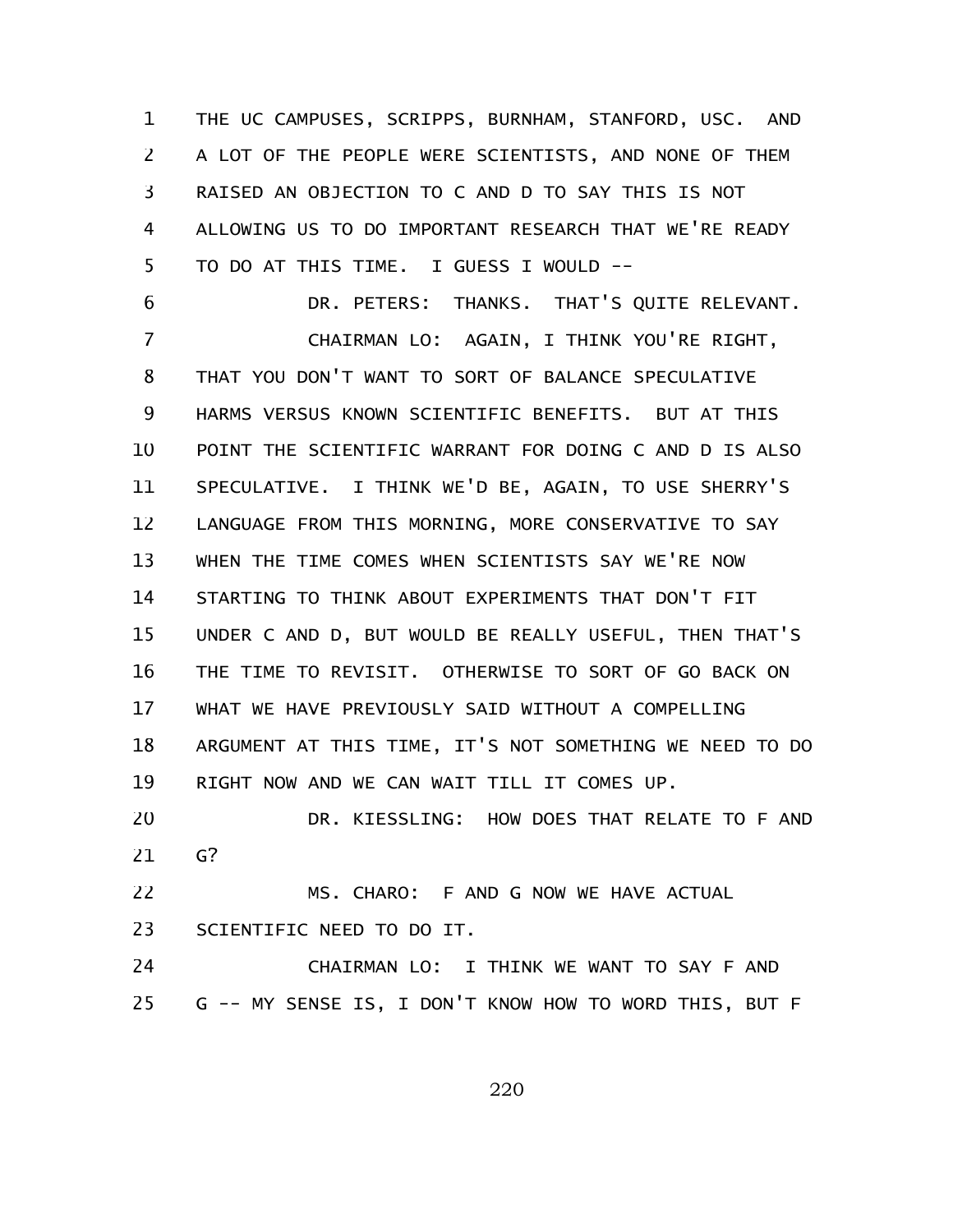AND G WE WOULD LIKE TO BE ABLE TO FUND SCIENTIFIC NONREPRODUCTIVE PURPOSES, BUT IT'S NOW ALREADY FORBIDDEN AND SOME OF THIS ALREADY IS WITHIN PROP 71. WE DON'T WANT THESE KINDS OF TECHNIQUES USED FOR REPRODUCTION BY CIRM-FUNDED RESEARCHERS. 1 2 3 4 5

THE OTHER QUESTION RAISED BY THE PUBLIC WAS WHAT ABOUT THE TECHNOLOGY BEING USED BY SOMEONE WHO'S NOT A CIRM-FUNDED RESEARCHER SINCE YOU'RE MAKING THIS INFORMATION WIDELY AVAILABLE ABOUT HOW TO DO IT. I GUESS THAT'S A SEPARATE ISSUE. AT LEAST ON THE CIRM FUNDING, DO WE WANT TO -- RIGHT NOW WE DON'T SAY ANYTHING ABOUT THIS GENETIC MANIPULATION INVOLVING AN EMBRYO. SO KEVIN'S PROJECT COULD GET FUNDED. NO ONE COULD DO IT UNDER CIRM FUNDING FOR REPRODUCTIVE PURPOSES, BUT F AND G ACTUALLY PROPOSE TO BAN OTHER TYPES OF GENETIC MANIPULATION. AND I THINK THE SENSE OF OUR COMMITTEE WAS THESE TYPES OF GENETIC MANIPULATION WOULD ONLY BAN, IF AT ALL, IF IT WAS USED FOR REPRODUCTIVE PURPOSES. I GUESS I'M NOT HEARING A CLEAR MESSAGE FROM THE COMMITTEE THAT WE WANT TO BAN IT AT ALL AT THIS POINT, WHICH IS WHAT OUR CURRENT REGULATIONS DON'T ADDRESS. 6 7 8 9 10 11 12 13 14 15 16 17 18 19 20 21 22

MS. CHARO: I THOUGHT I HEARD THAT WE WERE GOING TO BAN THE TRANSFER TO A UTERUS OR THE GENETICALLY MODIFIED HUMAN EMBRYO. 23 24 25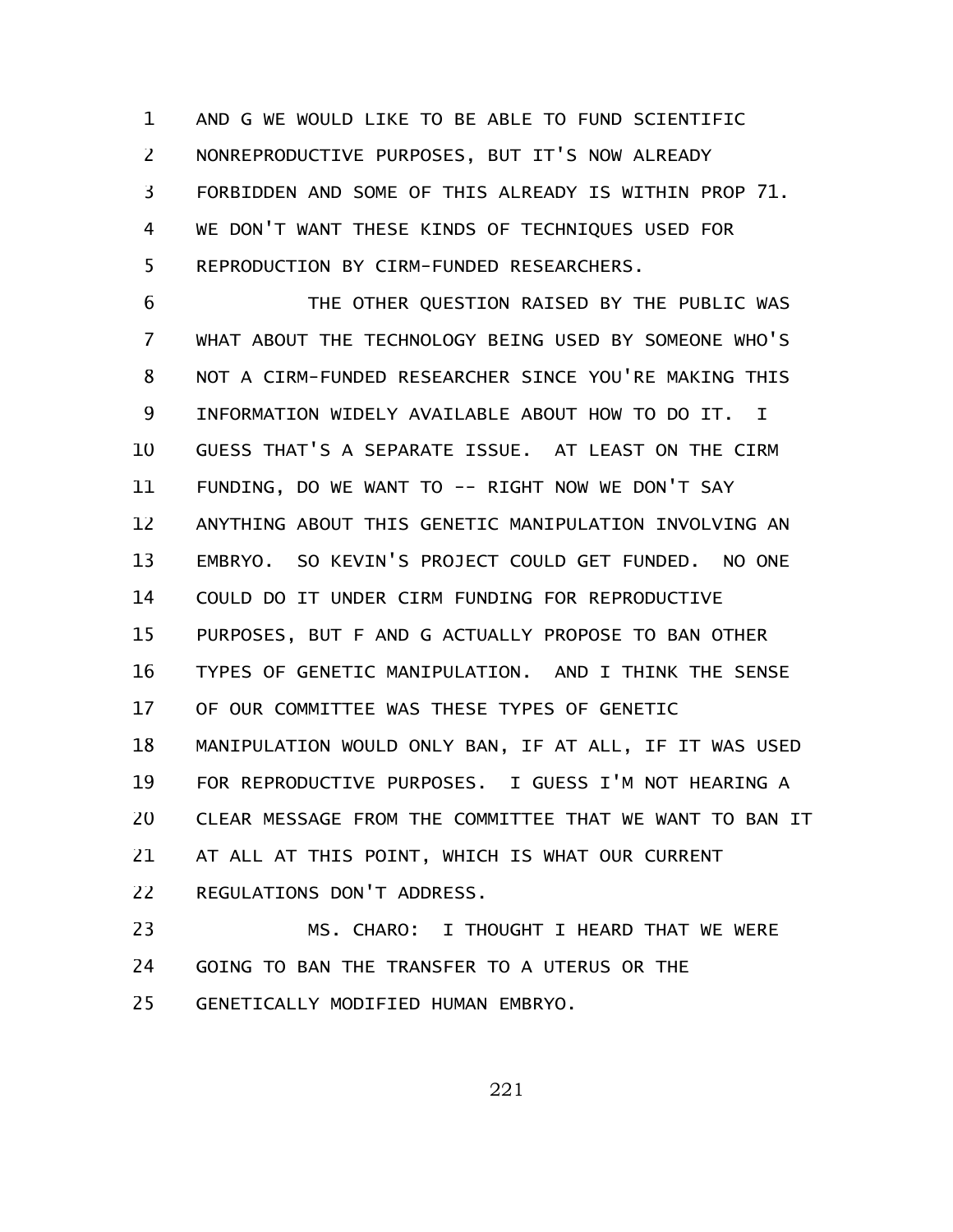CHAIRMAN LO: SO THAT STRIKES ME AS WHEN YOU TAKE F AND G AND SORT OF TAKE OUT WHAT'S ALREADY BANNED BECAUSE REPRODUCTIVE CLONING IS BANNED, WHAT'S LEFT IS THE RESEARCH THAT TAKES AN EMBRYO AND GENETICALLY ALTERS IT AND THEN PUTS IN... AND TO SAY THAT WE'RE NOT GOING TO FUND THAT FOR SURE, BUT LEAVE WE'RE OPEN TO FUNDING IF IT'S JUST FOR RESEARCH LAB PURPOSES ONLY. MR. LOMAX: SO THIS WOULD ENCAPSULATE THE SPIRIT OF, HOPEFULLY, BOTH F AND G, AND THE STATEMENT WOULD READ, "TRANSFER TO A UTERUS OF A HUMAN EMBRYO THAT HAS BEEN GENETICALLY MODIFIED." CHAIRMAN LO: SO WE COULD USE CIRM FUNDING. SO THAT'S AN EXTRA PROHIBITION ON CERTAIN TYPES OF RESEARCH. MR. TOCHER: GEOFF, CAN YOU DO THAT ONE MORE TIME? MR. LOMAX: TRANSFER TO A UTERUS OF A HUMAN -- LET ME START OVER AGAIN. LET ME JUST READ THIS ONCE MORE. TRANSFER TO THE UTERUS OF A HUMAN EMBRYO -- MS. CHARO: NO. TRANSFER TO A UTERUS OF A HUMAN EMBRYO THAT HAS BEEN GENETICALLY MODIFIED. CHAIRMAN LO: SO YOU DON'T WANT TO TRANSFER A HUMAN EMBRYO THAT HAS BEEN GENETICALLY MODIFIED. YOU CAN'T PUT THAT IN A UTERUS. 1 2 3 4 5 6 7 8 9 10 11 12 13 14 15 16 17 18 19 20 21 22 23 24 25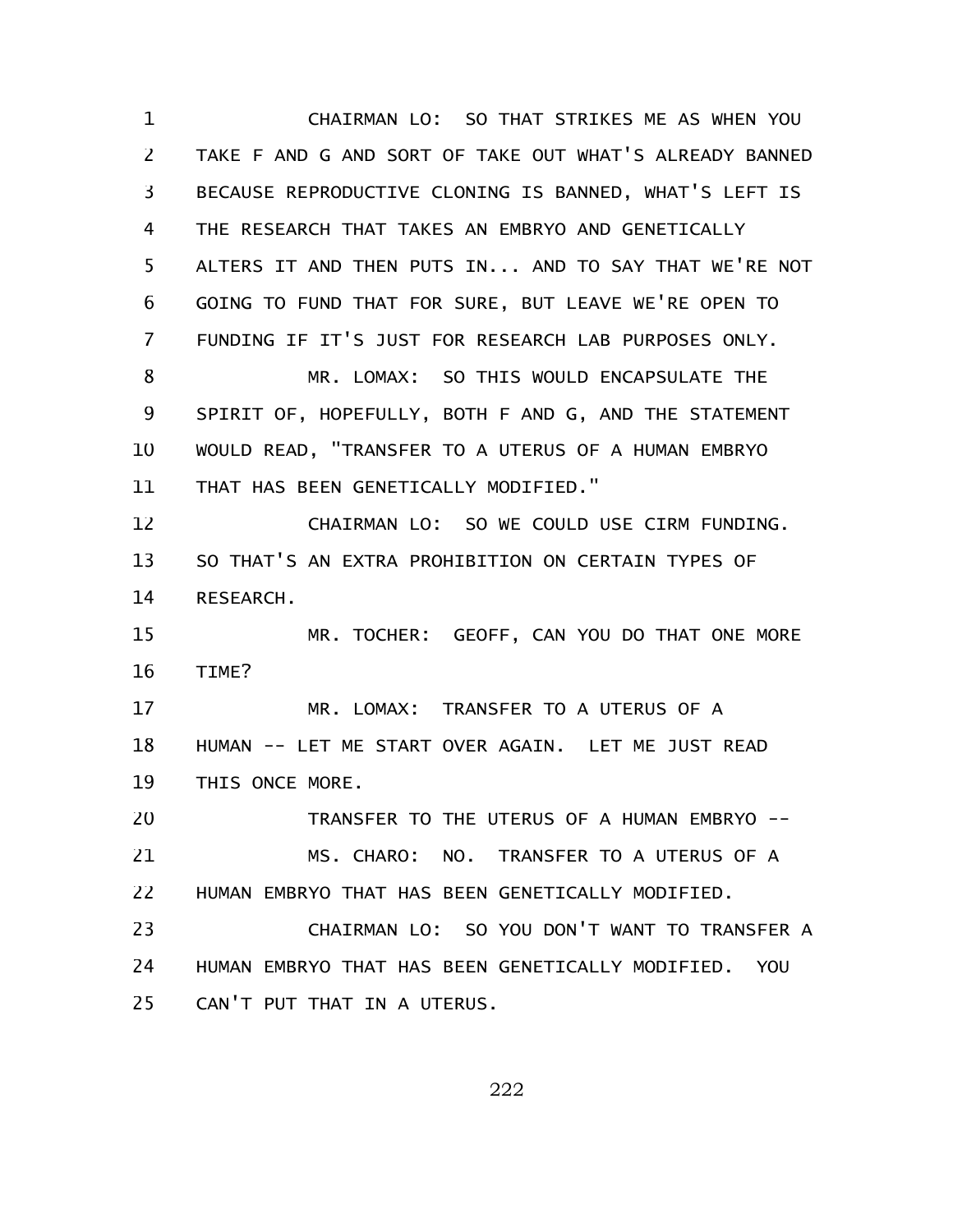MS. CHARO: ACTUALLY WE CAN SIMPLIFY IT AND JUST SAY TRANSFER TO A UTERUS OF A GENETICALLY MODIFIED HUMAN EMBRYO. HOW ABOUT THAT? THAT MAKE IT EASIER TO UNDERSTAND? 1 2 3 4

CHAIRMAN LO: PUBLIC COMMENT PARTICULARLY FROM THE PEOPLE WHO MADE THE ORIGINAL SUGGESTION? 5 6

DR. KIESSLING: JUST FOR THE RECORD, I CAN'T FIND ANY EVIDENCE FOR G IN THE NATIONAL ACADEMY GUIDELINES. MAYBE SOMEBODY WHO'S MORE FAMILIAR WITH THOSE GUIDELINES. I DON'T SEE ANYTHING IN THE NATIONAL ACADEMY GUIDELINES ABOUT GENETIC ALTERATION OF A HUMAN EMBRYO. 7 8 9 10 11 12

MS. CHARO: G WAS NOT FROM THE GUIDELINES. G WAS FROM THE PUBLIC COMMENTERS. 13 14

DR. KIESSLING: RIGHT, BUT I THOUGHT THE PUBLIC COMMENT TOLD THEM -- THAT IT WAS BASED ON, THAT IT WOULD MAKE IT MORE CONSISTENT WITH THE NAS GUIDELINES. 15 16 17 18

MS. CHARO: NO. NO. THAT DIALOGUE HAD TO DO WITH WHETHER WE MODIFY THE EXISTING C AND D KIND OF GLOBAL PROHIBITIONS ON STEM CELL INTRODUCTION INTO EMBRYOS TO APPLY ONLY WHERE IT'S TRANSFERRED TO A UTERUS AND WHERE THE NAS GUIDELINES MADE NO SUCH CONSTRAINT ON THE PROHIBITION. AT LEAST THAT'S HOW I UNDERSTOOD THE CONVERSATION. 19 20 21 22 23 24 25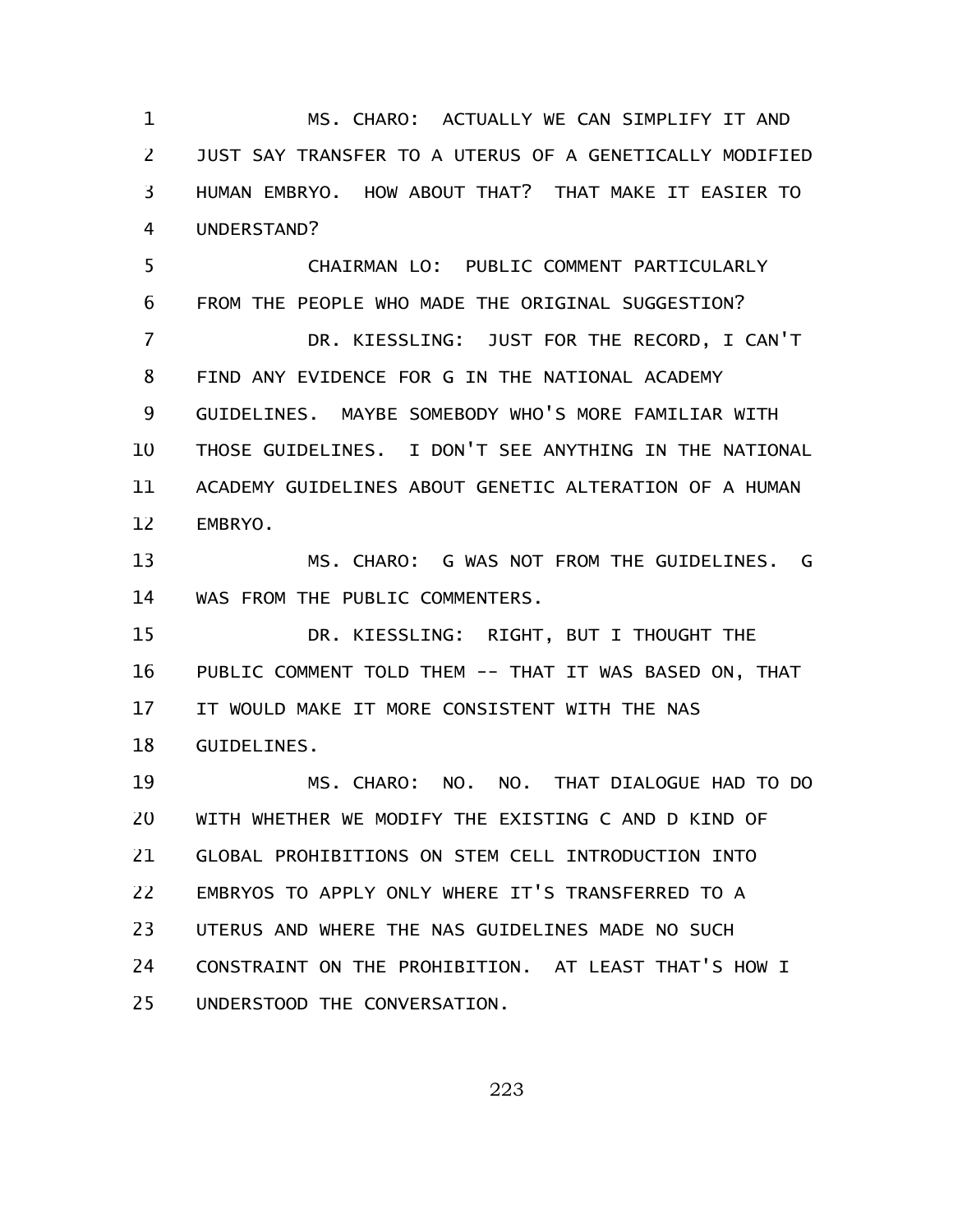CHAIRMAN LO: ALL RIGHT. ANY FURTHER DISCUSSION OF THIS PROPOSED ADDITION TO OUR REGULATIONS? INVITING MEMBERS OF THE PUBLIC. DR. PETERS: LET ME JUST BE CLEAR ON WHAT WE'RE VOTING ON. WE ARE GOING TO ADD THIS PARTICULAR PROVISION, AND WE'RE NOT GOING TO CHANGE THE EXISTING WORDING; IS THAT CORRECT? CHAIRMAN LO: OF C AND D. GEOFF, ONE MORE TIME. MR. LOMAX: TRANSFER TO A UTERUS OF GENETICALLY MODIFIED HUMAN EMBRYO. CHAIRMAN LO: THIS FITS UNDER THE FOLLOWING ACTIVITIES ARE NOT ELIGIBLE FOR CIRM FUNDING, AND WE ADD IN UNDER HERE -- MS. LANSING: SAY THAT SENTENCE AGAIN. MR. LOMAX: TRANSFER TO A UTERUS OF GENETICALLY MODIFIED HUMAN EMBRYO. CHAIRMAN LO: SO WE'RE ALLOWING IT FOR RESEARCH PURPOSES IN THE LAB, BUT YOU CAN'T -- MS. LANSING: WE'RE MAKING IT STRICTER. CHAIRMAN LO: WE'RE ADDING THAT TO ADDRESS THE CONCERNS ABOUT TRANSMITTING GENETIC MODIFICATIONS TO THE NEXT GENERATION. SOMEONE WANTS TO MOVE THAT WE  $ADOPT$  --DR. PETERS: SO MOVED. 1 2 3 4 5 6 7 8 9 10 11 12 13 14 15 16 17 18 19 20 21 22 23 24 25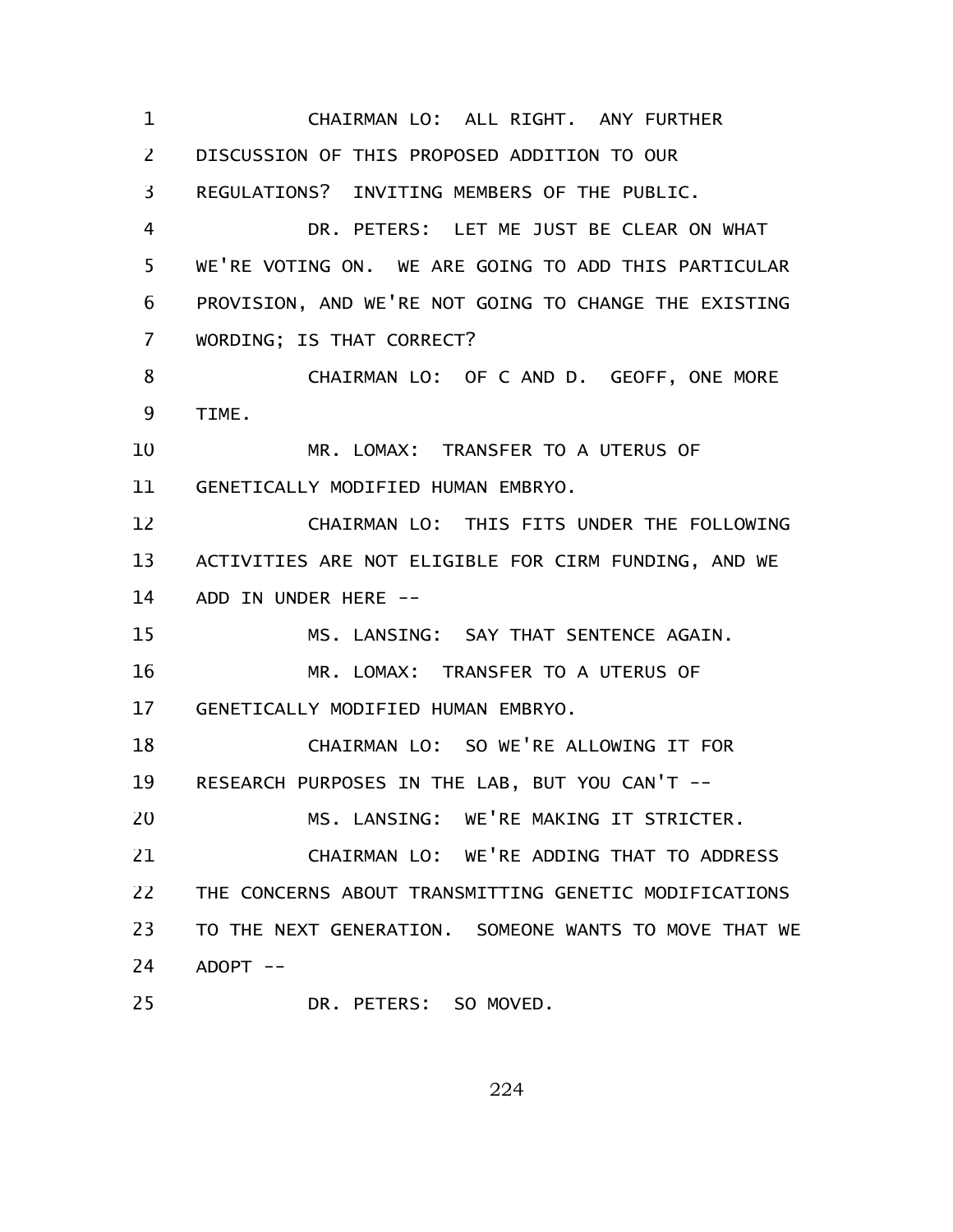MS. CHARO: SECOND. 1

CHAIRMAN LO: AGAIN, LAST CALL FOR DISCUSSION. OKAY. ALL THOSE IN FAVOR. AND AGAIN, NOW IT'S JUST A SENSE OF THE COMMITTEE BECAUSE I HAVE NOBODY ON THE TELEPHONE AS FAR AS I KNOW. ALL THOSE IN FAVOR. ANY OPPOSED? ANY ABSTENTION? IF SOMEONE COULD JUST RECORD THE NUMBER OF PEOPLE HERE. MR. TOCHER: EIGHT. 2 3 4 5 6 7 8

CHAIRMAN LO: NOW I WOULD LIKE TO RETURN, HAVING HAD A FULL LUNCH AND ADEQUATE TIME TO DIGEST, I'D LIKE TO RETURN TO WHAT WE WERE TALKING ABOUT BEFORE OUR LUNCH BREAK. WE HAVE FOUR KIND OF POSSIBILITIES HERE FOR RESOLVING THE ISSUES WE TALKED ABOUT THIS MORNING, AND THEY'RE LISTED IN DECREASING RESTRICTIVENESS. 9 10 11 12 13 14 15

SO THE FIRST ONE WHICH I WANTED TO AT LEAST HAVE US CONSIDER IS FOR CIRM-FUNDED RESEARCH INTENDED TO DERIVE COVERED STEM CELL LINES INVOLVING THE DONATION OF UMBILICAL CORD, CORD BLOOD, OR THE PLACENTA FOR PURPOSES OTHER THAN AUTOLOGOUS DONATION. THE CHANGE IS WHO DO YOU GET CONSENT FROM? ONE VERSION IS CONSENT SHALL BE OBTAINED FROM EACH LEGAL PARENT, GUARDIAN, AND IDENTIFIED GENETIC PARENT. 16 17 18 19 20 21 22 23

ACTUALLY, GEOFF, WHAT I MEANT TO SAY, EACH OF THE PARENT OR GUARDIAN AND FROM BOTH GENETIC PARENTS 24 25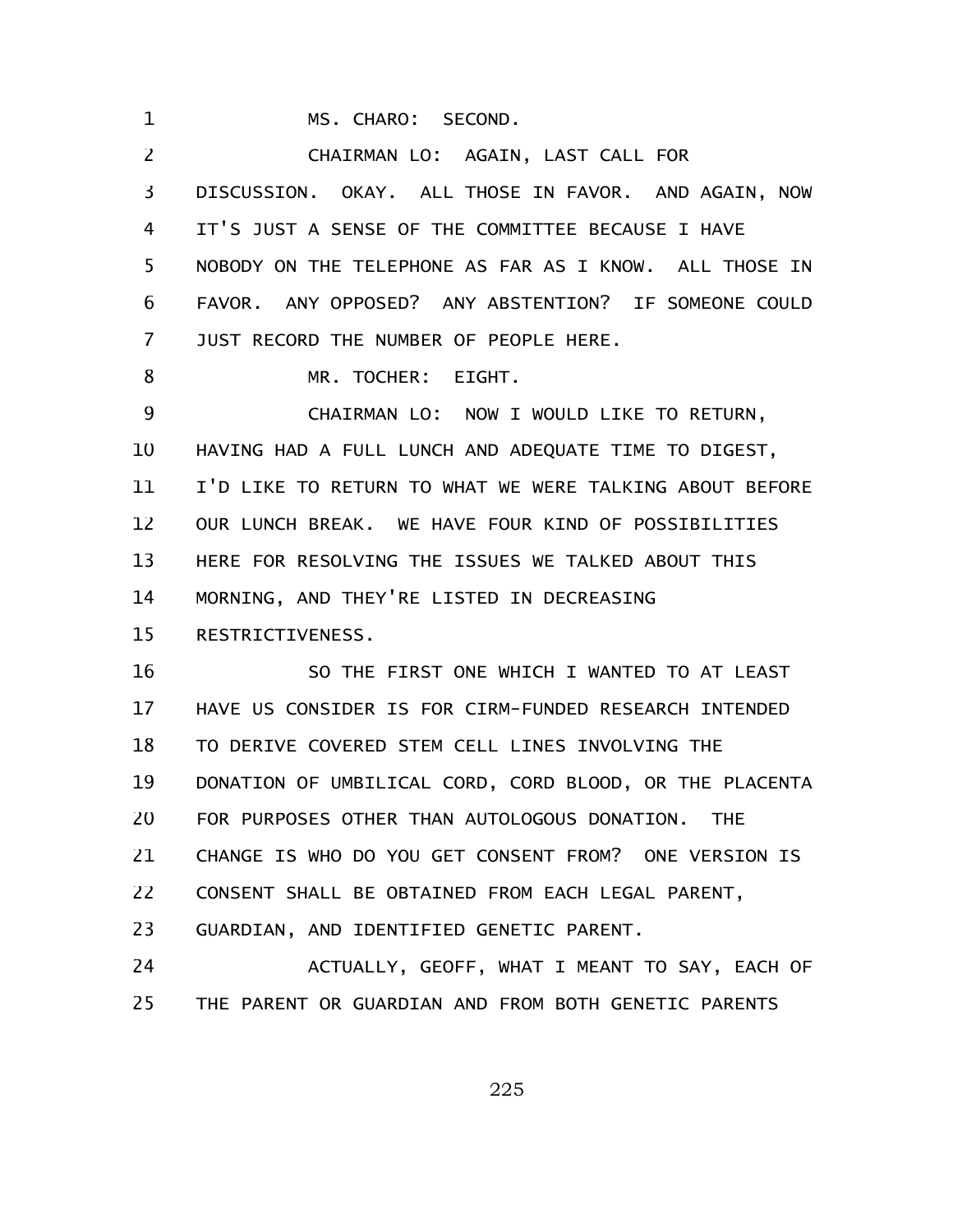BECAUSE THAT'S THE MOST RESTRICTIVE, GETTING CONSENT FROM EVERYBODY. 1 2

MS. CHARO: SO EVEN THE UNIDENTIFIED PARENTS. MS. LANSING: EVEN IF YOU CAN'T FIND THEM. CHAIRMAN LO: IF YOU CAN'T FIND THEM, YOU CAN'T USE IT FOR THIS RESEARCH. OR YOU CAN DONATE FOR A CHILD. F IS A LITTLE LESS RESTRICTIVE. MS. LANSING: THAT CHANGES IT TO YOU HAVE TO BE ABLE TO FIND THEM. IF YOU CAN'T FIND THEM, WE'RE ALL RIGHT. CHAIRMAN LO: IF YOU FIND THEM, YOU GOT TO GET THEIR -- MS. LANSING: SO THIS FIRST ONE BASICALLY IS -- F AND F ARE BASICALLY THE SAME EXCEPT THAT 1 F BASICALLY SAYS THAT YOU HAVE TO BE ABLE TO FIND THE GENETIC PARENTS. AND IF YOU CANNOT, YOU CANNOT USE IT FOR THAT PURPOSE OF RESEARCH. THE SECOND ONE SAYS ONLY IF YOU CAN FIND THE IDENTIFIED PEOPLE DO YOU HAVE TO USE IT. IF YOU MADE AN ATTEMPT AND YOU CAN'T, THEN YOU  $CAN'T OR --$ 3 4 5 6 7 8 9 10 11 12 13 14 15 16 17 18 19 20 21

CHAIRMAN LO: THE THIRD VERSION IS CONSENT SHALL BE OBTAINED JUST FROM EACH LEGAL PARENT AND GUARDIAN, SO IT ALLOWS A SINGLE PARENT TO GIVE THE SOLE CONSENT. IS THAT CORRECT, THE CORRECT INTERPRETATION? 22 23 24 25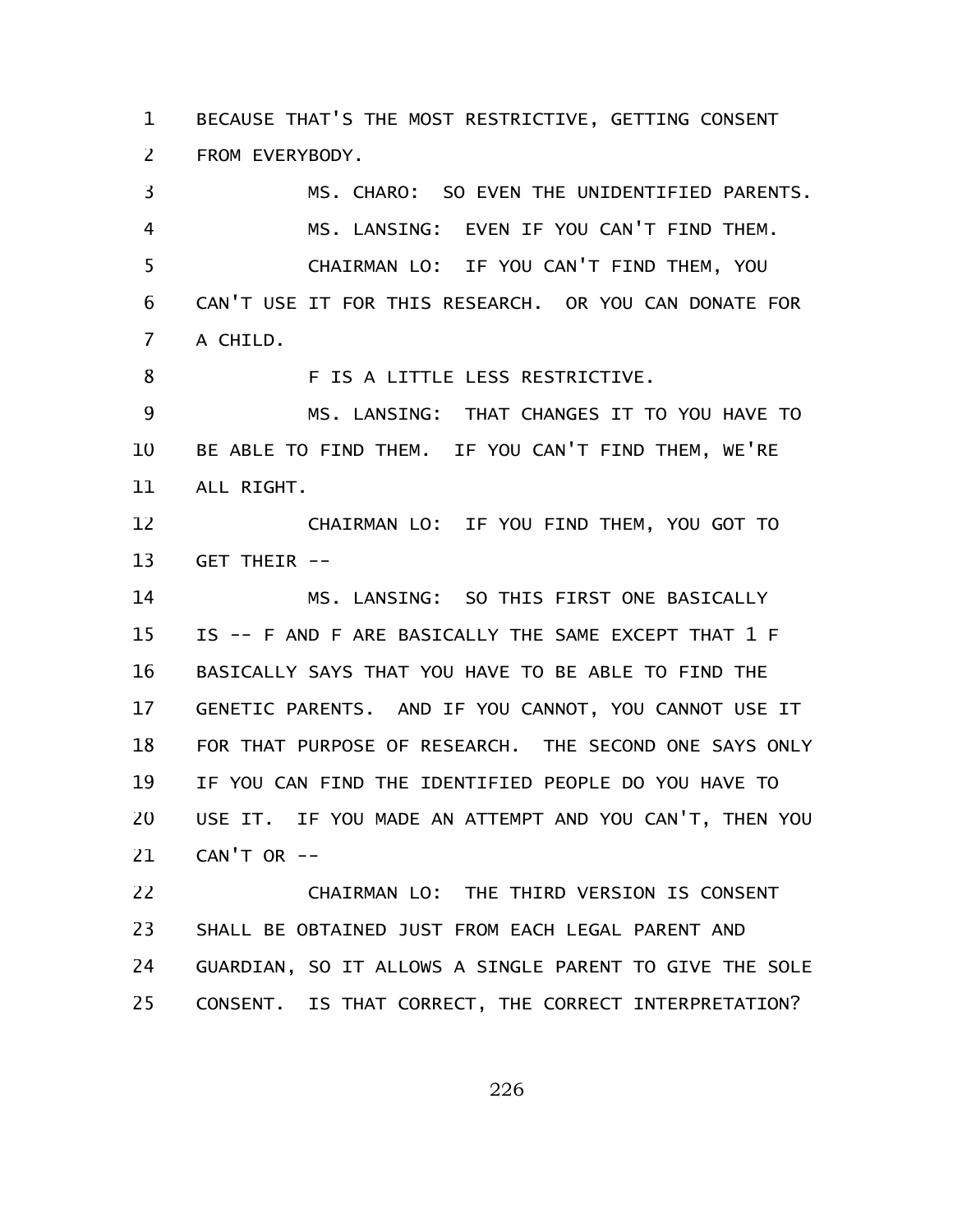YOU DON'T HAVE TO DO ANYTHING WITH THE GENETIC PARENTS. IT'S JUST THE LEGAL REARING PARENT OR PARENTS. AND THE LEAST RESTRICTIVE IS F 4, WHICH IS CONSENT SHALL BE OBTAINED FROM THE BIRTH MOTHER, SO THAT LEAVES THE RAISING FATHER, IF THERE IS ONE, IN F 3. MS. LANSING: AND IT JUST MEANS WHO GIVES BIRTH. CHAIRMAN LO: YEAH, WHO GIVES BIRTH. MS. LANSING: TELL ME, I'M A LITTLE CONFUSED, THE LEGAL PARENT OR GUARDIAN, WHOEVER -- THAT DOESN'T NECESSARILY MEAN THE BIRTH MOTHER BECAUSE YOU COULD BE THE LEGAL PARENT AND NOT THE BIRTH MOTHER. THAT'S A VERY COMPLICATED ONE BECAUSE -- JUST SO WE'RE CLEAR, YOU MIGHT NOT BE THE BIRTH MOTHER AND YOU MIGHT BE THE LEGAL GUARDIAN. MS. CHARO: FOR WHAT IT'S WORTH, SHERRY, CALIFORNIA IS THE SINGLE MOST CONFUSING STATE ON PRECISELY THAT POINT WHEN IT COMES TO STATE LAW. MS. LANSING: OF COURSE. THAT'S WHY I ALWAYS GET CONFUSED. CHAIRMAN LO: THESE ARE FOUR OPTIONS AND WITH 1 2 3 4 5 6 7 8 9 10 11 12 13 14 15 16 17 18 19 20 21

VARIOUS DEGREES OF RESTRICTIVENESS. I THINK THIS DOES SORT OF LAY OUT THE SCOPE OF OPTION. I GUESS WHAT I'D LIKE TO GET IS A SENSE OF THE, AGAIN, OUR COMMITTEE, OUR SUBCOMMITTEE OF NINE, WHICH OPTIONS -- I THINK THIS 22 23 24 25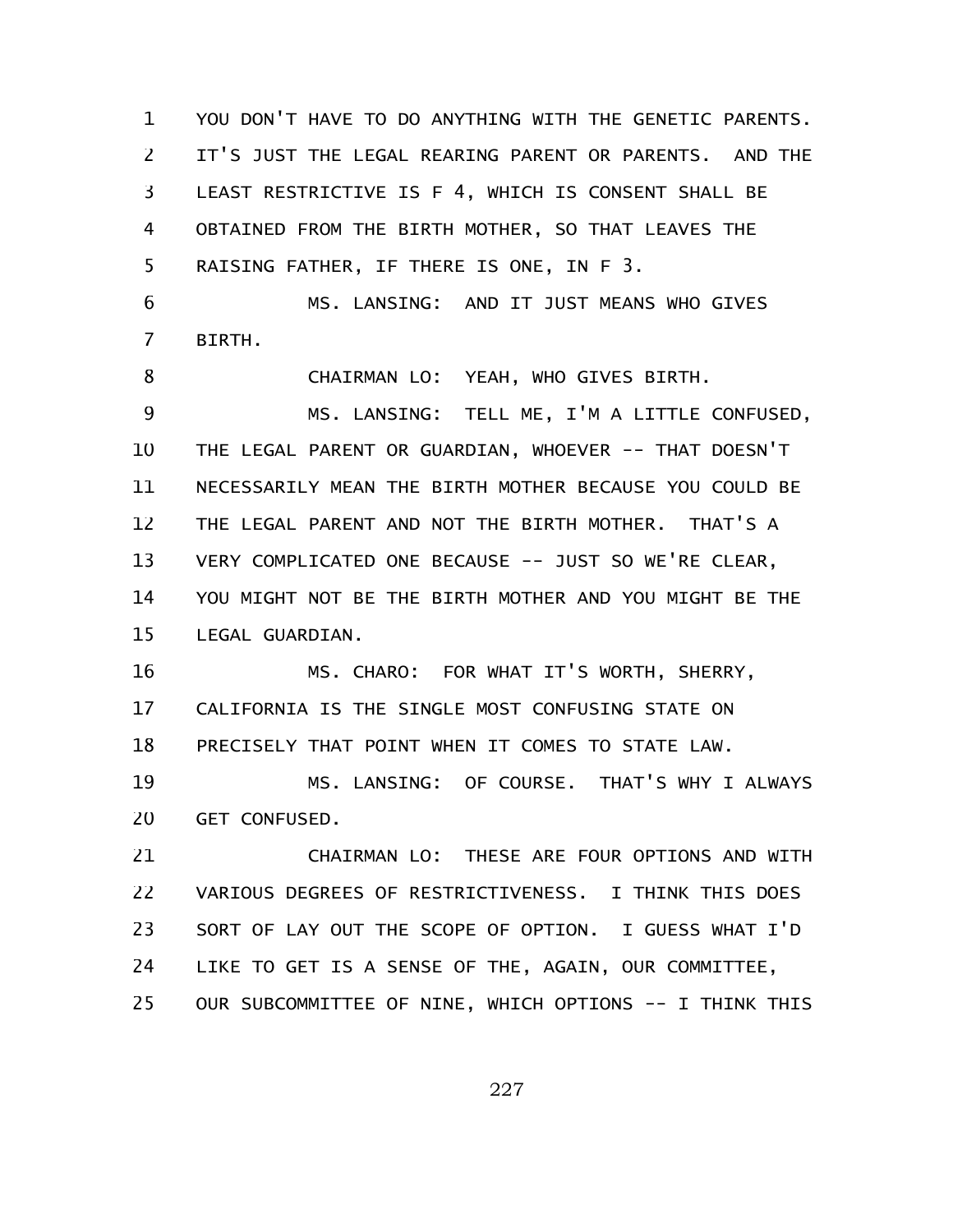IS GOING TO BE UP TO THE ICOC, BUT I THINK IT WOULD HELP THEM IMMENSELY TO GET OUR THINKING ON THIS AND OUR SENSE OF WHAT WE WANT. 1 2 3

DR. PETERS: LET ME LAY OUT WHAT I THINK ARE THE REASONINGS FOR TRYING TO MAKE THIS DECISION. I THINK THERE ARE THREE, AND CORRECT ME IF I'M WRONG, SHERRY, BUT YOU WANT TO ANTICIPATE POSSIBLE LITIGATION IN THE FUTURE AND HEAD IT OFF BEFORE IT HAPPENS. THAT WILL BE ONE CATEGORY. THE SECOND CATEGORY WOULD BE THE VALUE TO SCIENCE, WHICH CAME UP TOWARDS THE END OF OUR DISCUSSION EARLIER, THAT WE CAN EXPECT OUR SCIENTISTS TO WANT TO KNOW THE GENETIC HISTORY OF THE MATERIAL WITH WHICH THEY'RE WORKING, SO THAT WOULD BE CONSISTENT WITH THE MORE RESTRICTIVE OF THE ALTERNATIVES. AND THEN, THIRDLY, AS WE HEARD FROM THE ACLU, THAT WE WOULD LIKE TO BE CONSISTENT RATHER THAN INCONSISTENT WITH ESTABLISHED CALIFORNIA LAW. 4 5 6 7 8 9 10 11 12 13 14 15 16 17

NOW, THOSE ARE THE THREE AREAS OF REASONING THAT I'VE HEARD. AM I MISSING ANY OF THE IMPORTANT ONES? 18 19 20

MS. LANSING: AND CALIFORNIA LAW IS JUST THE BIRTH MOTHER, CORRECT? 21 22

DR. PETERS: THAT'S RIGHT. 23

MR. SHEEHY: THANKS FOR LAYING THAT OUT SO CLEARLY. THAT WAS FANTASTIC. I THINK THE SECOND ONE 24 25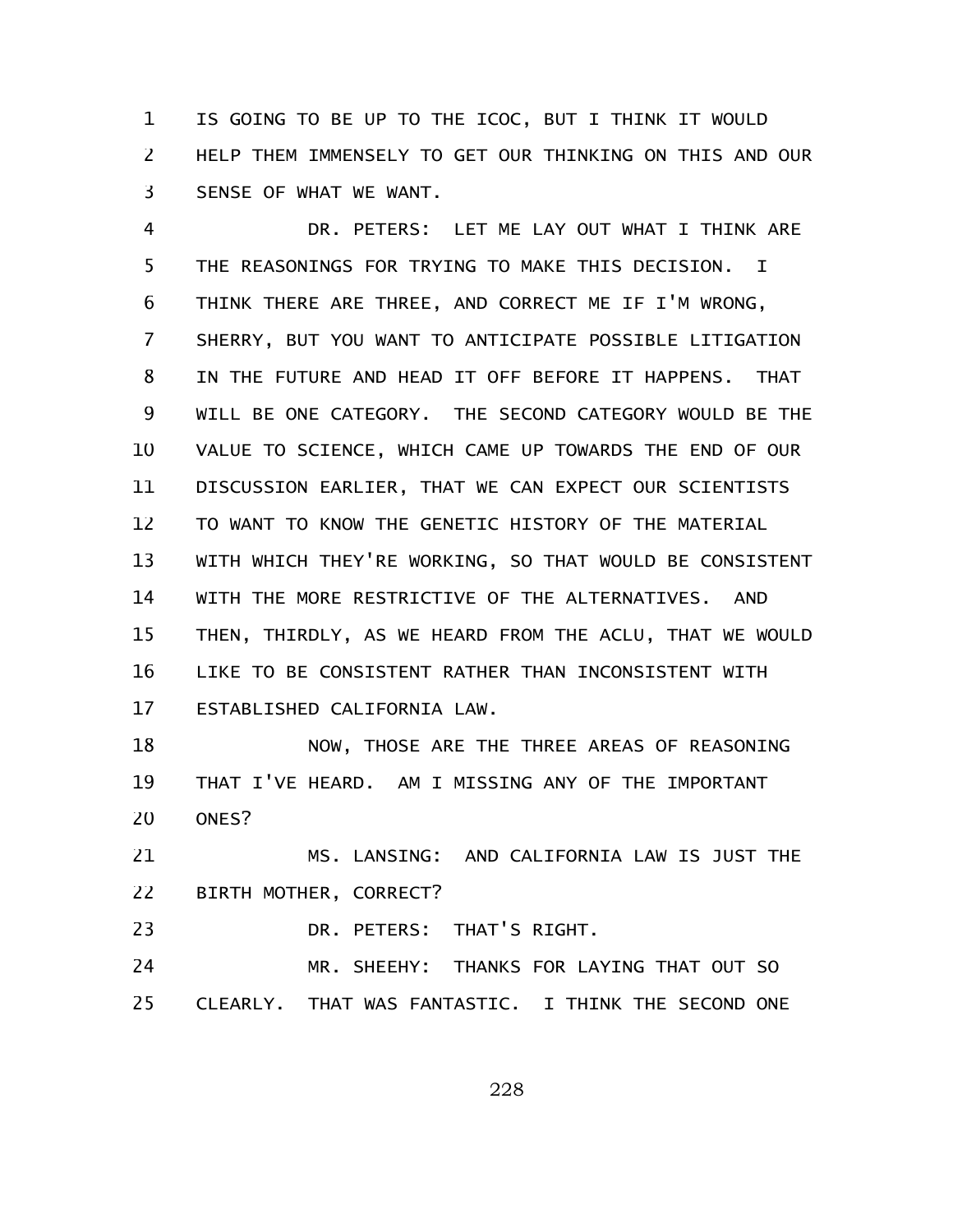IS A FALSE CHOICE. SO THE VALUE OF -- SCIENTIFIC VALUE WILL BE ANSWERED WHEN THE GRANTS ARE REVIEWED. SO TO SUGGEST THAT WE NEED TO MAKE AN ETHICAL STANDARD -- IN OTHER WORDS, IF THE PURPOSE OF THE GRANT APPLICATION IS TO DERIVE A STEM CELL LINE THAT'S GOING TO BE USED FOR TRANSPLANTATION AND THEY'RE NOT GOING TO HAVE -- AND IN THAT GRANT APPLICATION IS THE PROPOSAL FOR OBTAINING THE STEM CELLS, THE CORD BLOOD AND THERE'S NO INDICATION THAT THEY'RE GOING TO IDENTIFY BOTH GAMETES, THEN IT'S GOING TO DISQUALIFY THAT. SCIENTIFICALLY IT'S NOT GOING TO BE A SOUND PROPOSAL. 1 2 3 4 5 6 7 8 9 10 11

SO THE SCIENTIFIC RATIONALE TO PUT THIS AS AN ETHICAL STANDARD IS KIND OF BACKWARDS. AND SO I THINK THAT THE SCIENTIFIC RISK ISN'T REALLY THERE. TO ME THE MOST COMPELLING PROBLEM, MOST COMPELLING RISK IS INTERFERENCE WITH -- IS PUTTING SOMETHING INTO SOMETHING APPROXIMATING STATUTE THAT INTERFERES WITH EXISTING STATE PROCESSES AND LAWS RELEVANT TO A WOMAN'S RIGHT TO CONTROL WHAT HAPPENS WITH HER OWN BODY. I THINK TO POSE A SCIENTIFIC RISK, WHICH I THINK WILL BE ADDRESSED BY THE SCIENTISTS IN THE CONTEXT OF SCIENTIFIC REVIEW, DOESN'T REALLY ON THE SCALE BALANCE OUT AGAINST THE RISK TO WHAT IS AN ESTABLISHED AND REALLY BECOMES MORE AND MORE OF AN ATTACK ON A PERSONAL RIGHT OF A WOMAN. 12 13 14 15 16 17 18 19 20 21 22 23 24 25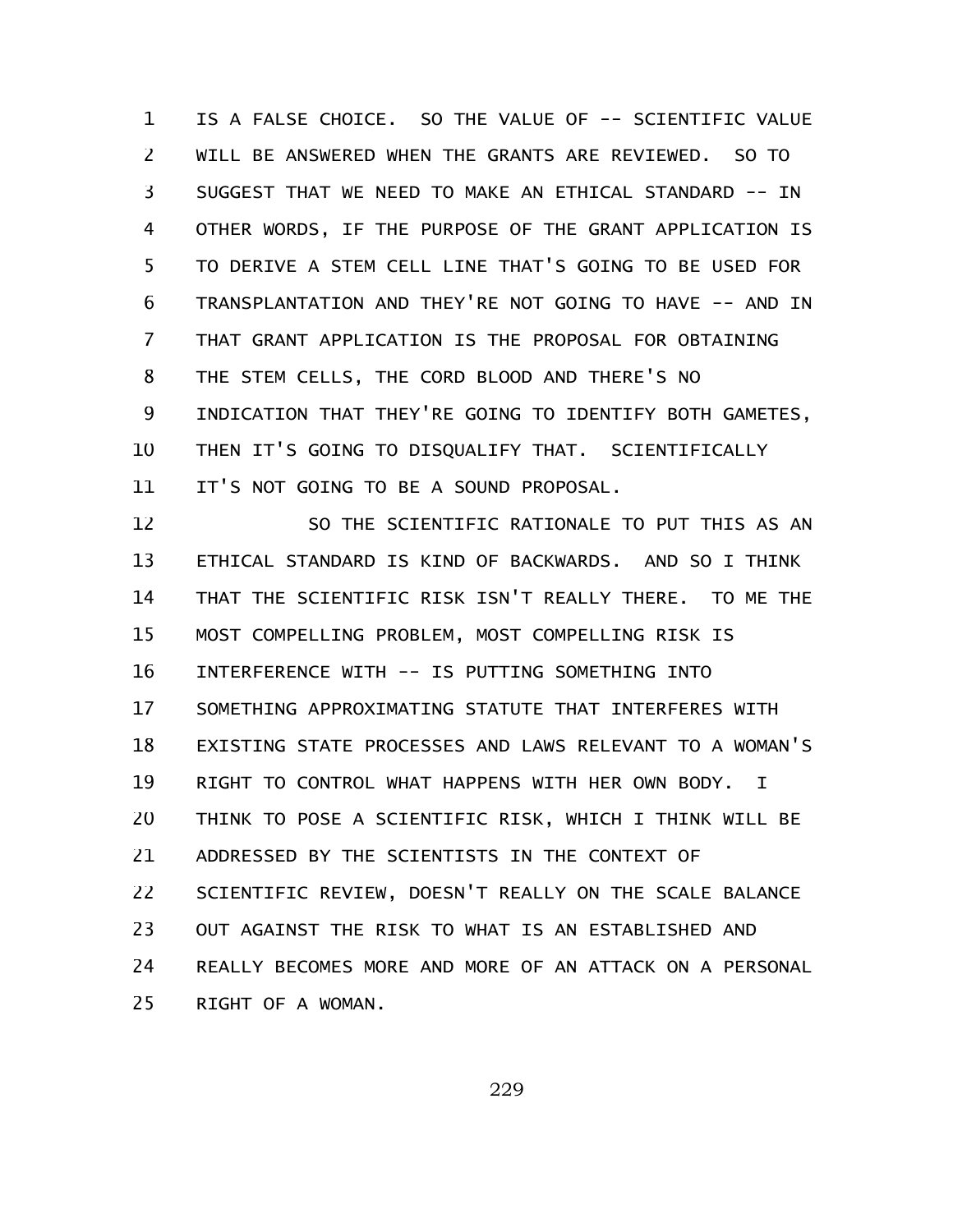MS. LANSING: I HAVE A QUESTION. STATE LAW SAYS -- THE ACLU WAS SAYING YOU ONLY NEED THE BIRTH MOTHER. 1 2 3

MR. SHEEHY: I'D LIKE -- THEIR LETTER IS RIGHT HERE. I THINK IT'S PROBABLY THE BEST WAY TO KIND OF -- OKAY. LET'S JUST -- LET'S JUST -- I CAN JUST READ THE RELEVANT PARTS OF THIS. "FIRST, THERE'S NO SUCH THING AS A PARENT OR GUARDIAN OF AN UMBILICAL CORD, CORD BLOOD, OR A PLACENTA." 4 5 6 7 8 9

THEN SHE GOES, THERE'S A DISCUSSION ABOUT PROGENITOR. 10 11

"THIRD, REQUIRING PERMISSION FROM ANYONE OTHER THAN THE PREGNANT WOMAN FOR HER TO DONATE THE BY-PRODUCTS OF HER PREGNANCY IS COMPLETELY INCONSISTENT WITH HER SOLE RIGHT TO CHOOSE WHETHER TO TERMINATE THE PREGNANCY WITH THE RIGHT TO MAKE THIS CHOICE WITHOUT INFORMING ANYONE ELSE, IF SHE SO CHOOSES. REQUIRING THAT SHE IDENTIFY A PARTNER AND THAT CONSENT FOR THE DONATION BE SOUGHT FROM ANY PARTNER VIOLATES HER RIGHT TO INFORMATIONAL PRIVACY AND THREATENS HER CONSTITUTIONAL RIGHT TO MAKE DECISIONS REGARDING HER BODY WITHOUT INTERFERENCE. 12 13 14 15 16 17 18 19 20 21 22

"MOREOVER, THIS PROVISION IS AS A PRACTICAL MATTER CERTAIN TO LEAD TO DELAY AND CONFUSION AS WOMAN, DOCTORS, AND RESEARCHERS ATTEMPT TO DETERMINE WHO MUST 23 24 25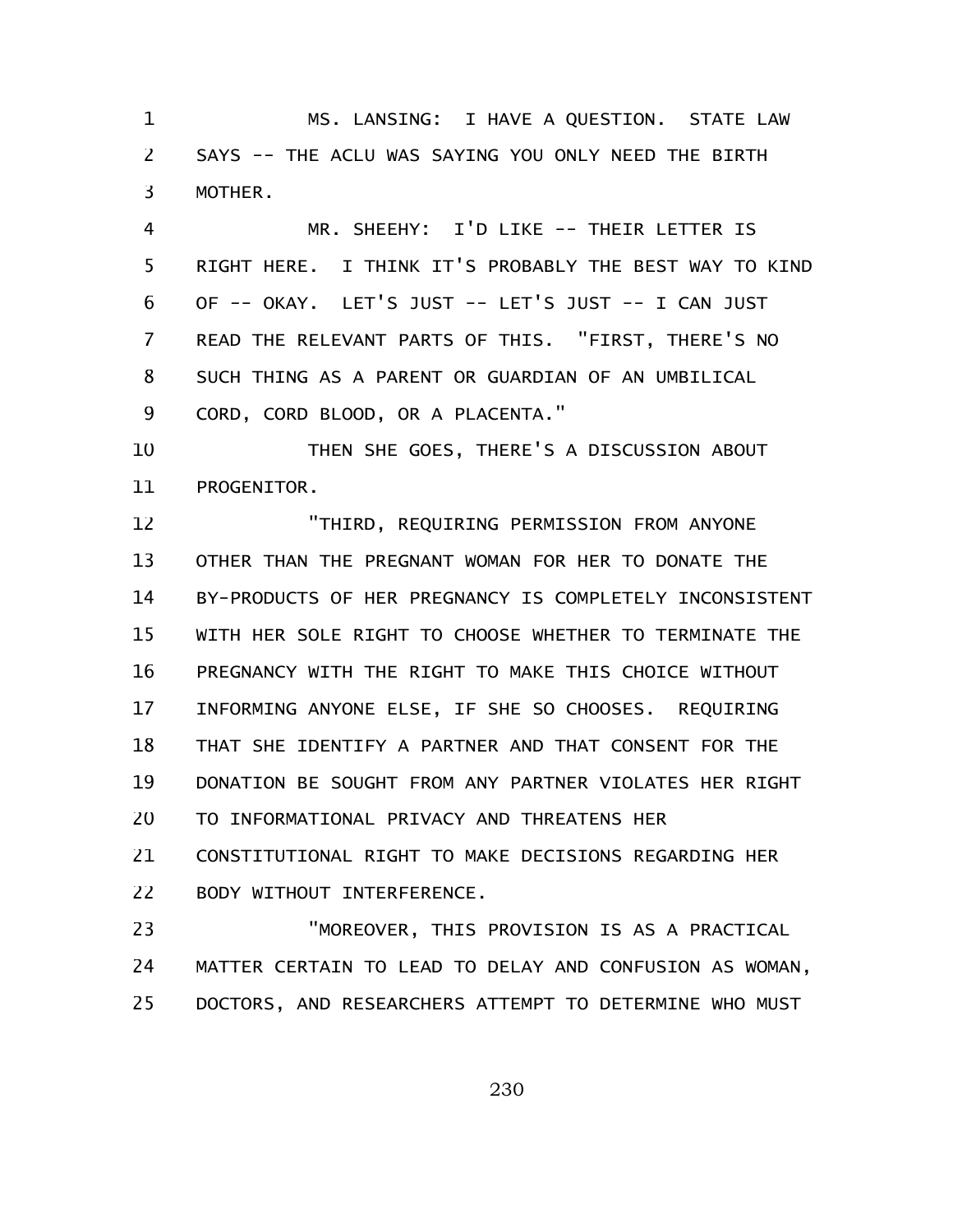BE NOTIFIED AND WHOSE CONSENT MUST BE OBTAINED." SO -- DR. KIESSLING: JEFF, AS MUCH AS I APPRECIATE THE WOMEN'S ISSUES HERE, WE'RE TALKING ABOUT A VERY SPECIFIC CASE IN WHICH THE CORD BLOOD, WHICH IS REALLY NOT REALLY HER BODY, THE CORD BLOOD GOING TO BE USED TO DERIVE STEM CELLS FOR POSSIBLE THERAPY. IT'S THAT VERY NARROW WINDOW THAT WE'RE TRYING TO BE VERY CONSERVATIVE ABOUT THE PERSON WHO THE OTHER HALF OF THAT BEING INVOLVED. NOT JUST FOR RESEARCH IN GENERAL, NOT JUST FOR THERAPEUTIC PURPOSES, NOT FOR ANYTHING ELSE SHE WOULD WANT TO DO, BUT FOR THE SPECIFIC PURPOSE OF DERIVING A LINE OF STEM CELLS FOR POSSIBLE THERAPIES. MR. SHEEHY: START TALKING ABOUT FETAL TISSUE. DR. PRIETO: THIS IS ANOTHER STANDARD. THIS IS A SEPARATE STANDARD, AND I THINK THAT -- MR. SHEEHY: WHY? DR. PRIETO: BECAUSE WE'RE TALKING ABOUT CORD BLOOD, AND PLACENTA IS THE ISSUE. MR. SHEEHY: WELL, THE PRINCIPLE HERE IS THE GENETIC MATERIAL, AND THE GENETIC MATERIAL OF THE PATERNAL PROVIDER, THE INTEREST IS THE SAME. YOU'RE JUST AT A DIFFERENT POINT IN THE PROCESS, BUT THE INTEREST IS THE SAME WITH FETAL TISSUE AS IT IS WITH CORD BLOOD OR PLACENTA OR UMBILICAL CORD. YOUR 1 2 3 4 5 6 7 8 9 10 11 12 13 14 15 16 17 18 19 20 21 22 23 24 25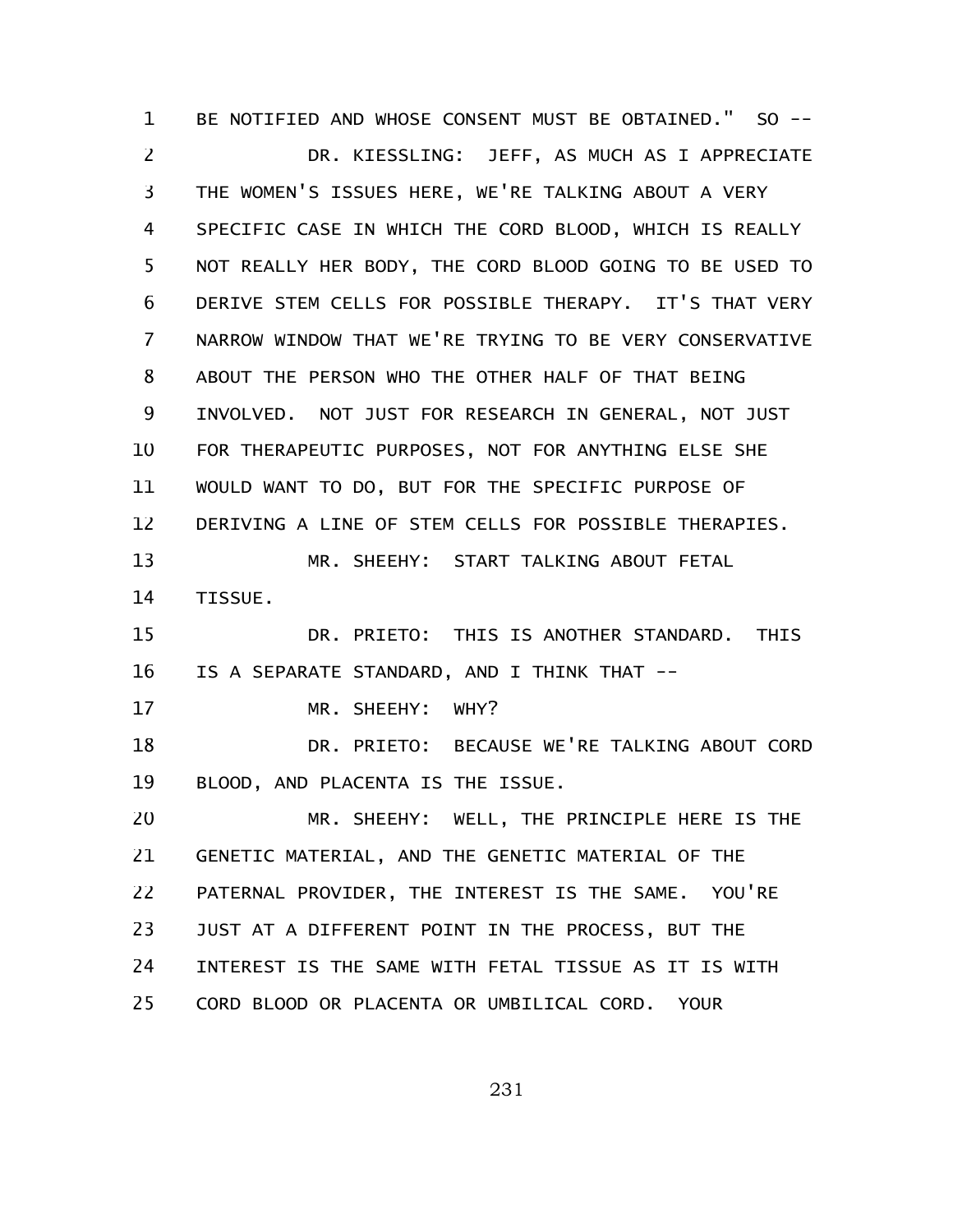INTEREST HERE IS BASED ON THE FACT THAT YOUR GENETIC MATERIAL IS GOING TO BE USED FOR A THERAPY, AND YOU HAVEN'T HAD A RIGHT TO SAY ANYTHING ABOUT IT. SO THAT WOULD COME INTO PLAY WITH FETAL TISSUE. THE LOGIC WOULD SUGGEST THAT YOU'D HAVE TO PUT THE SAME PROVISION IN FOR FETAL TISSUE. DR. KIESSLING: IF YOU'RE GOING TO DERIVE A 1 2 3 4 5 6 7

LINE. 8

MR. SHEEHY: IF YOU ARE GOING TO DERIVE A LINE, EXACTLY. AND THEN YOU WOULD HAVE TO -- 9 10

DR. KIESSLING: YOU'RE GOING TO DERIVE A LINE OF CELLS. 11 12

DR. PRIETO: IF YOU'RE DERIVING A LINE, EVEN WELL BEFORE YOU GET TO THE POINT OF THINKING ABOUT THIS AS SOME SORT OF THERAPY, YOU STILL HAVE TO CONSIDER THE RIGHTS OF ANY PARTY INVOLVED, ANY PARTY WITH A LEGITIMATE INTEREST, WITH WHAT WE WOULD CONSIDER ON ETHICAL GROUNDS TO HAVE A LEGITIMATE INTEREST IN WHAT IS DONE WITH THEIR GENETIC MATERIAL. 13 14 15 16 17 18 19

MR. SHEEHY: BUT IF YOU LOOK AT GENETIC MATERIAL VERSUS AN ACTUAL HUMAN BEING, WHICH WE HAVE IN THE INSTANCE OF A FETUS, I THINK THE GENETIC MATERIAL ON THE SCALE IS MUCH LESS WEIGHTY THAN A FETUS. AND YET WE DON'T REQUIRE THE PERMISSION OF THE FATHER WHEN WE'RE GOING TO HAVE A TERMINATION OF THE PREGNANCY. 20 21 22 23 24 25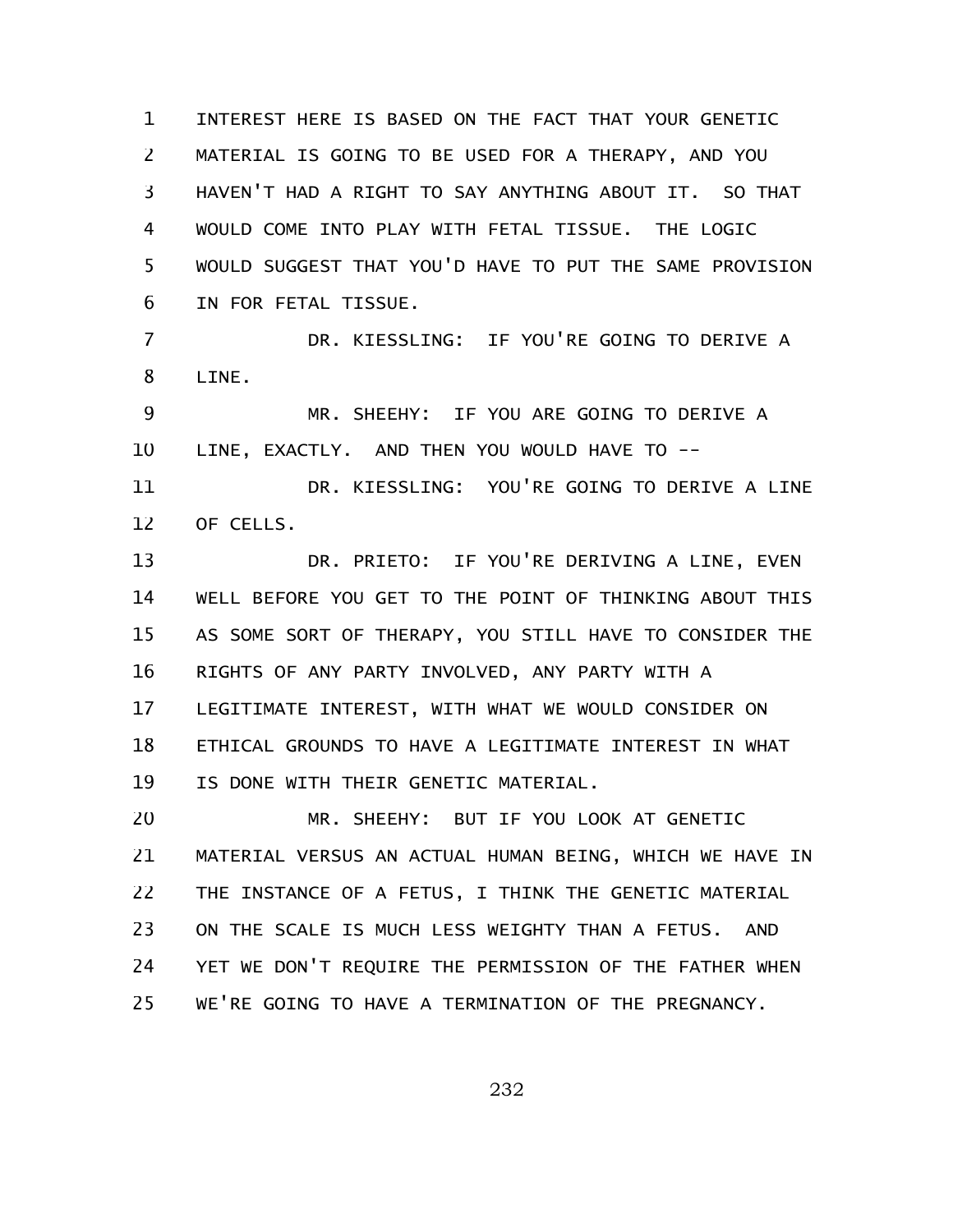DR. PRIETO: BUT THERE'S A DIFFERENT ISSUE. THE DIFFERENT ISSUE IS WHAT YOU'RE COMPELLING THAT WOMAN TO DO. 1 2 3

MR. SHEEHY: WE WILL HAVE ESTABLISHED THE PRINCIPLE. I THINK YOU HAVE TO UNDERSTAND THAT THE LOGIC, WE'RE CREATING A LOGICAL TRAIN OF THOUGHT THAT LEADS DOWN A CERTAIN ROAD. AND TO ME THAT'S WHAT IT LOOKS LIKE. 4 5 6 7 8

DR. OLDEN: IN CALIFORNIA DOES A WOMAN HAVE A RIGHT TO DECIDE TO DONATE FETAL TISSUE FOR THE PURPOSE OF DERIVING A CELL LINE WITHOUT THE -- AREN'T THERE LAWS ABOUT THAT IN TERMS OF WHO MUST BE CONSENTED? AND THAT'S -- I THINK THAT'S THE COMPARISON AND NOT ABOUT ABORTING THE FETUS IS NOT A PERFECT COMPARISON. 9 10 11 12 13 14

CHAIRMAN LO: THERE'S ANOTHER COMPARISON, AND THAT'S THE ADULT -- THE DONOR OF SOMATIC CELLS FOR SOMATIC CELL NUCLEAR TRANSFER. WE REQUIRE CONSENT FROM THAT PERSON, EVEN THOUGH THE RISK IS MINIMAL. AND WE COULD PROBABLY GET THE TISSUE WITHOUT THEIR EVEN KNOWING IT IN SOME SITUATIONS FROM LEFT-OVER TISSUE. WE DON'T ALLOW THAT EVEN THOUGH IT IS MINIMAL RISK AND YOU CAN ANONYMIZE IT BECAUSE WE SAY THAT THERE'S --THIS IS SUCH AN UNUSUAL USE OF YOUR TISSUE, FAR BEYOND OTHER THINGS, THAT AS A MATTER OF RESPECT TO YOU AS AN INDIVIDUAL, WE WANT YOU TO GIVE US PERMISSION TO DO 15 16 17 18 19 20 21 22 23 24 25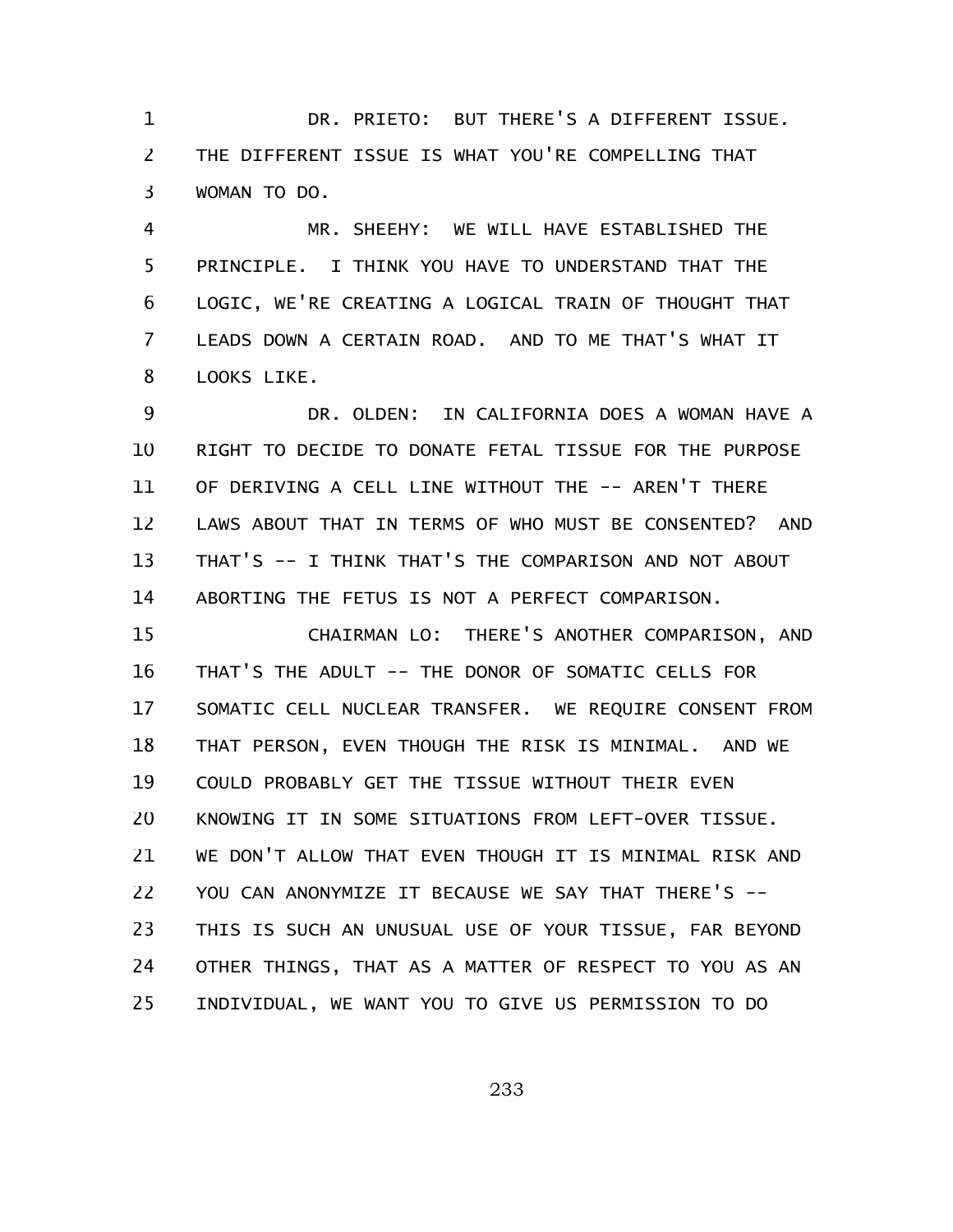THIS PARTICULAR THING. 1

SO I THINK, YOU KNOW, AS TED LAID IT OUT, IT'S NOT JUST TO FORESTALL COMPLAINTS FROM GENETIC PARENTS, BUT IT'S RESPECTING THE RIGHT OF PEOPLE TO CONTROL WHAT IS DONE WITH BODILY TISSUE THAT THEY MAY REGARD AS SPECIAL AND SENSITIVE FOR PURPOSES THEY MAY REGARD AS SENSITIVE PURPOSES. DR. KIESSLING: IS THERE A WAY THAT THIS CAN BE WORDED SO THAT IT SPEAKS TO JEFF'S CONCERNS? HE'S CONCERNED ABOUT OPENING A DOOR THAT'S NOW NOT OPEN. MS. LANSING: WELL -- CHAIRMAN LO: IS THERE A WAY OF ADDRESSING IT? I WOULD CERTAINLY SAY THIS IS A LIMITED -- THIS DOES NOT HAVE ANYTHING TO DO WITH OTHER DECISIONS THAT A WOMAN CAN MAKE. MS. LANSING: WE CAN ADD THAT SENTENCE. DR. TAYLOR: ONLY RESEARCH FOR THE PURPOSE OF DERIVING STEM CELL LINES ARE THESE REQUIREMENTS MANDATED. BECAUSE WE'VE --MS. LANSING: WE'VE DONE THINGS WITH OUR INFORMED CONSENT WHICH IS AGAINST THE WOMAN'S RIGHT FOR AN ABORTION. WE HAVE, LIKE, A WAITING PERIOD. MR. SHEEHY: THAT'S A DIFFERENT KETTLE OF FISH. MS. LANSING: NO, BUT I'M SAYING WE -- 2 3 4 5 6 7 8 9 10 11 12 13 14 15 16 17 18 19 20 21 22 23 24 25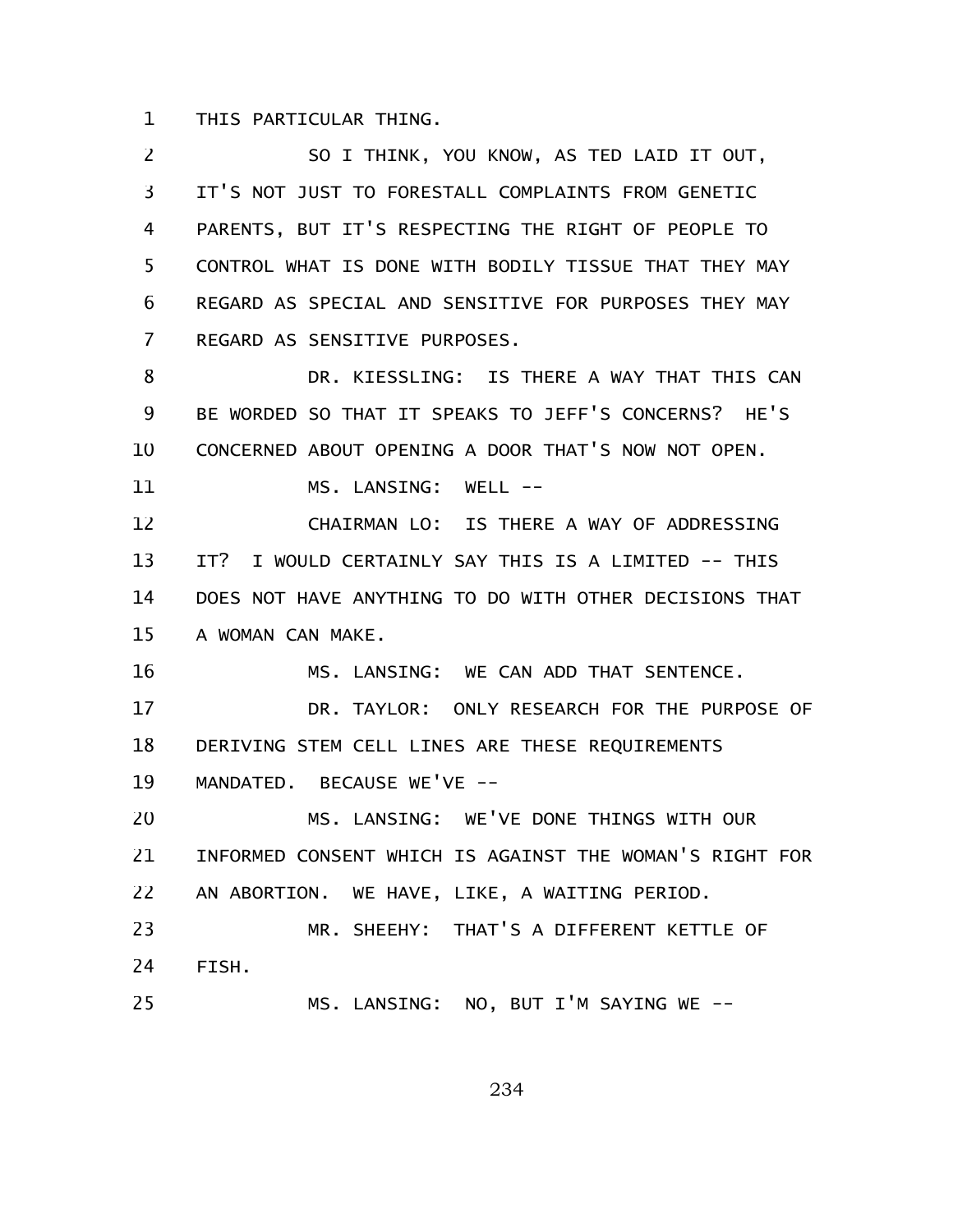BECAUSE I WAS VERY MINDFUL OF TRYING TO KIND OF SEE IF WE COULD CONFORM TO STATE LAW, WHATEVER. BUT I AGREE WITH WHAT BERNIE'S SAYING, AT THIS TIME. AND I COME BACK TO THIS COMPELLING THING THAT AS OF YET, NO ONE'S SHOWING ME, AND THEY MAY, YOU KNOW, SHORTLY, SHOW ME THAT WE'RE NOT GETTING ENOUGH AND THAT WE DON'T HAVE ENOUGH TO DO THE RESEARCH ON, AND THEN I WOULD SAY WE SHOULD REALLY REEXAMINE THIS. 1 2 3 4 5 6 7 8

MR. SHEEHY: WELL, IT SEEMS TO ME ALMOST AS A PRACTICAL MATTER THAT IT'S NOT GOING TO BE SCIENTIFICALLY RATIONAL TO DEVELOP STEM CELL LINES UNLESS YOU HAVE THE IDENTITY OF BOTH GAMETES, BUT THAT IS A SCIENTIFIC QUESTION. TO MAKE THAT AN ETHICAL QUESTION WITH ITS OVERFLOW INTO THIS OTHER AREA IS VERY WORRISOME TO ME BECAUSE WE'RE POSITING CERTAIN RIGHTS THAT DON'T EXIST RIGHT NOW. AND I JUST THINK WE NEED TO BE VERY CAREFUL BEFORE WE DO THAT. 9 10 11 12 13 14 15 16 17

CHAIRMAN LO: ALTA, IS THERE A WAY WE CAN ADDRESS JEFF'S CONCERNS ABOUT 1 F OR 2 F BY MAKING CLEAR IN THE LANGUAGE THIS HAS NO IMPLICATIONS WHATSOEVER FOR OTHER DECISIONS REGARDING THE WOMAN'S RIGHT TO MAKE REPRODUCTIVE, BIRTHING, AND CHILDREARING DECISIONS? 18 19 20 21 22 23

MS. CHARO: YES. IT'S QUITE COMMON IN LEGISLATIVE DRAFTING AND WRITING A PROVISION TO THEN 24 25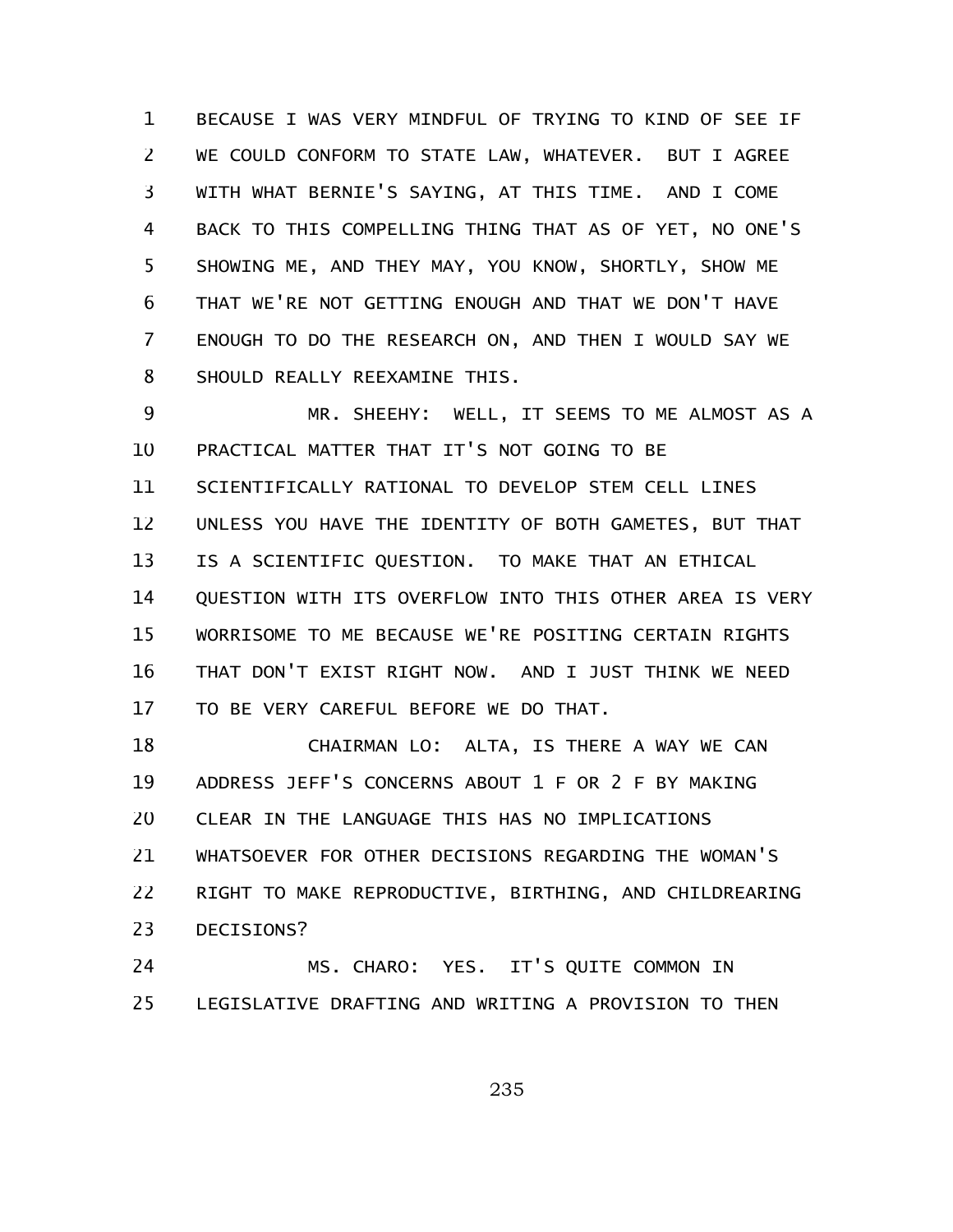SAY, NOTWITHSTANDING THIS PROVISION, NOTHING HERE SHALL BE INTERPRETED TO AFFECT EXISTING RULES CONCERNING CONSENT TO DONATE PLACENTA, CORD, OR CORD BLOOD FOR AUTOLOGOUS OR FOR THERAPEUTIC PURPOSES, WHATEVER. WE HAVE TO WORK ON CAPTURING THE LANGUAGE, BUT YOU AN ABSOLUTELY PUT SOMETHING IN THERE THAT SAYS THAT. 1 2 3 4 5 6

MR. SHEEHY: I AGREE WITH FOR AUTOLOGOUS PURPOSES. WHAT I'M WORRIED ABOUT IS THAT WE'RE GOING TO SUGGEST THAT THIS PRODUCT OF PREGNANCY, THIS INTEGRAL PRODUCT OF PREGNANCY NO LONGER BELONGS TO THE WOMAN. IT BELONGS EQUALLY TO HER NOW PARTNER WHEN THE PREGNANCY AT THIS TIME DOES NOT. 7 8 9 10 11 12

MS. CHARO: ALL OF THIS IS POST PREGNANCY, RIGHT. SO -- 13 14

MR. SHEEHY: BUT THE POINT, I THINK -- I DON'T KNOW IF YOU WERE HERE. WOULDN'T THIS NOT APPLY TO FETAL TISSUE AS WELL? HOW CAN WE MAKE THIS -- WHERE DOES THE DISTINCTION COME THAT POST PREGNANCY IS SUDDENLY DIFFERENT FROM FETAL TISSUE? DR. KIESSLING: FOR ONE THING, THIS 15 16 17 18 19 20

INDIVIDUAL -- 21

MR. SHEEHY: WOULDN'T WE NOT WANT, IF WE WERE GOING TO DERIVE STEM CELLS FROM FETAL TISSUE IDENTITY, AND WOULD THAT NOT INVOLVE NECESSITATING THE 22 23 24

IDENTIFICATION? 25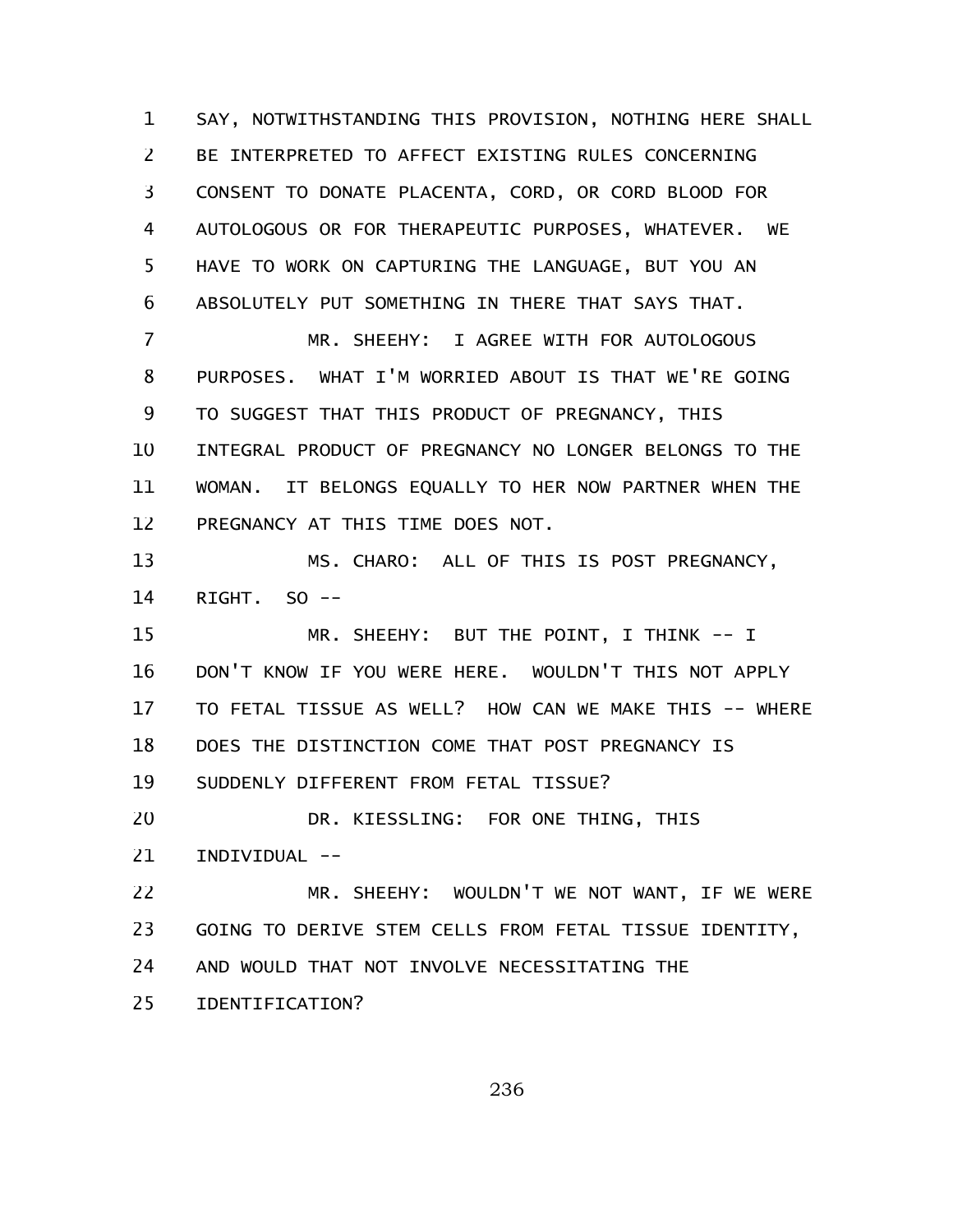CHAIRMAN LO: JEFF, IF YOU ARTICULATED ALL THE POSSIBLE IMPLICATIONS OR THE MAJOR IMPLICATIONS THAT THIS COULD HAVE FOR OTHER WOMAN'S DECISION-MAKING RIGHTS, EXPLICITLY USE ALTA'S NOTWITHSTANDING THIS PROVISION, NOTHING IN THIS CLAUSE SHALL BE DEEMED TO COMPROMISE THE WOMAN'S RIGHT TO CHOOSE WHETHER OR NOT TO TERMINATE PREGNANCY OR THE WOMAN'S RIGHT TO CHOOSE MEDICAL CARE FOR HER CHILD. WE CAN LIST ALL THE THINGS THAT YOU'RE CONCERNED ABOUT AND ANY OTHER RIGHTS THAT THE WOMAN CURRENTLY HAS UNDER CALIFORNIA LAW. I WOULD DEFER TO A LAW PERSON TO HELP US DRAFT THAT TO TRY AND SAY THIS IS REALLY SOMETHING SPECIAL, AND WE REALLY DON'T WANT THIS TO WORK BACKWARDS TO UNDERMINE A WOMAN'S RIGHT TO CHOOSE TO TERMINATE PREGNANCY. MS. LANSING: REALLY WHEN YOU DO IT THE 1 2 3 4 5 6 7 8 9 10 11 12 13 14 15

OPPOSITE WAY, THOUGH, I THINK, AS YOU SAY, I CAN'T DO LANGUAGE, BUT IT'S LIKE THIS IS THE SOLE EXEMPTION AND ALL THE OTHER RIGHTS THAT A WOMAN HAS IN HER PREGNANCY REMAIN INTACT, AND WE ARE BY NO MEANS -- 16 17 18 19

MR. SHEEHY: I HAVE TO SAY THE ONLY ONE I CAN SUPPORT IS F WITHOUT FEEDBACK FROM ACLU AND PEOPLE WHO WORK IN THIS FIELD. I JUST AM NOT CONFIDENT THAT WE HAVE THE ABILITY TO PUT THE LANGUAGE IN THERE IN A WAY TO PROTECT THIS VERY IMPORTANT RIGHT. 20 21 22 23 24

MS. CHARO: THIS IS RISKY FOR ME, AND STOP ME 25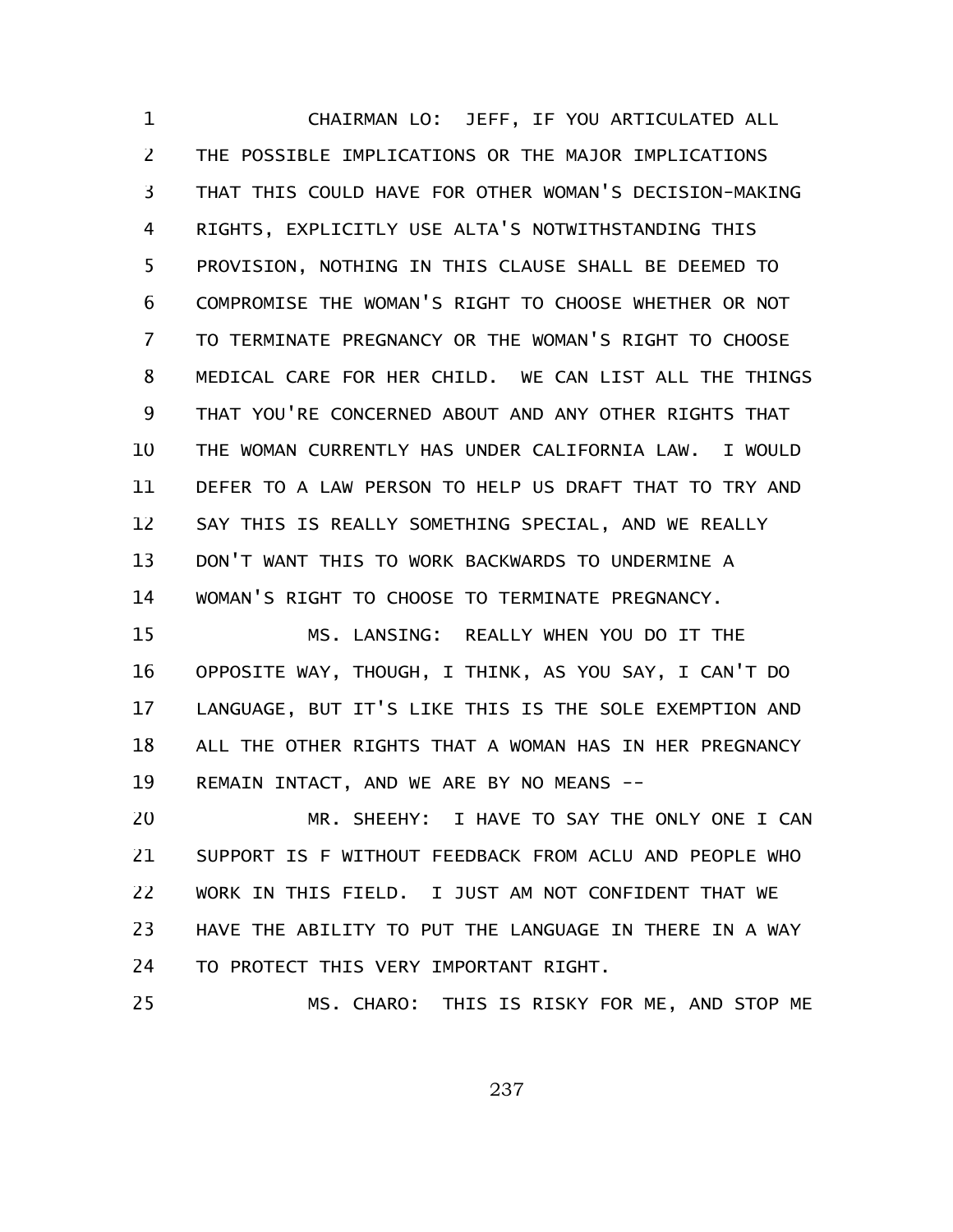IF I'M REALLY STEPPING ON YOU, BUT THERE IS YET ANOTHER POSSIBLE APPROACH TO THIS. LET ME JUST TRY THIS OUT. LET'S SAY YOU START WITH THE FOURTH VERSION, WHICH TRACKS STATE LAW WITH REGARD TO DISPOSITIONAL AUTHORITY OVER THESE MATERIALS. START THERE. AND THEN YOU SAY IN SOME APPROPRIATE LANGUAGE THAT CIRM FUNDING WILL BE PREFERENTIALLY GIVEN TO PROTOCOLS IN WHICH CONSENT HAS BEEN ATTAINED AS WELL FROM ALL LEGAL PARENTS AND GUARDIANS AND GENETIC PARENTS. 1 2 3 4 5 6 7 8 9

THE REASON I'M ASKING THIS IS BECAUSE IT DOESN'T CHANGE THE RULES ABOUT WHO ABSOLUTELY HAS TO GIVE CONSENT IN ANY WAY, BUT IT TRACKS WHAT WE'VE BEEN HEARING REPEATEDLY FROM AND ANN FROM ROB AND FROM YOU, JEFF, ABOUT WHAT, SCIENTIFICALLY SPEAKING, WOULD BE, IN FACT, PREFERABLE FROM A KIND OF TECHNICAL ASSESSMENT OF THE PROTOCOL ANYWAY, WHICH IS YOU WANT AS MUCH INFORMATION AS POSSIBLE. ANN WAS SAYING EARLIER THAT IT'S SO HARD TO DERIVE A NEW LINE, THAT YOUR BEST PRACTICES WOULD ALWAYS BE PRACTICES IN WHICH YOU WANT ASSURANCE ABOUT GENETIC PARENTAGE IN ORDER TO HAVE MAXIMAL INFORMATION. 10 11 12 13 14 15 16 17 18 19 20 21

SO IS IT INAPPROPRIATE TO WRITE INTO ETHICAL STANDARDS THAT THERE'S A FUNDING PREFERENCE FOR ONE THING OVER ANOTHER EVEN THOUGH IT'S NOT REQUIRED TO BE THAT WAY? 22 23 24 25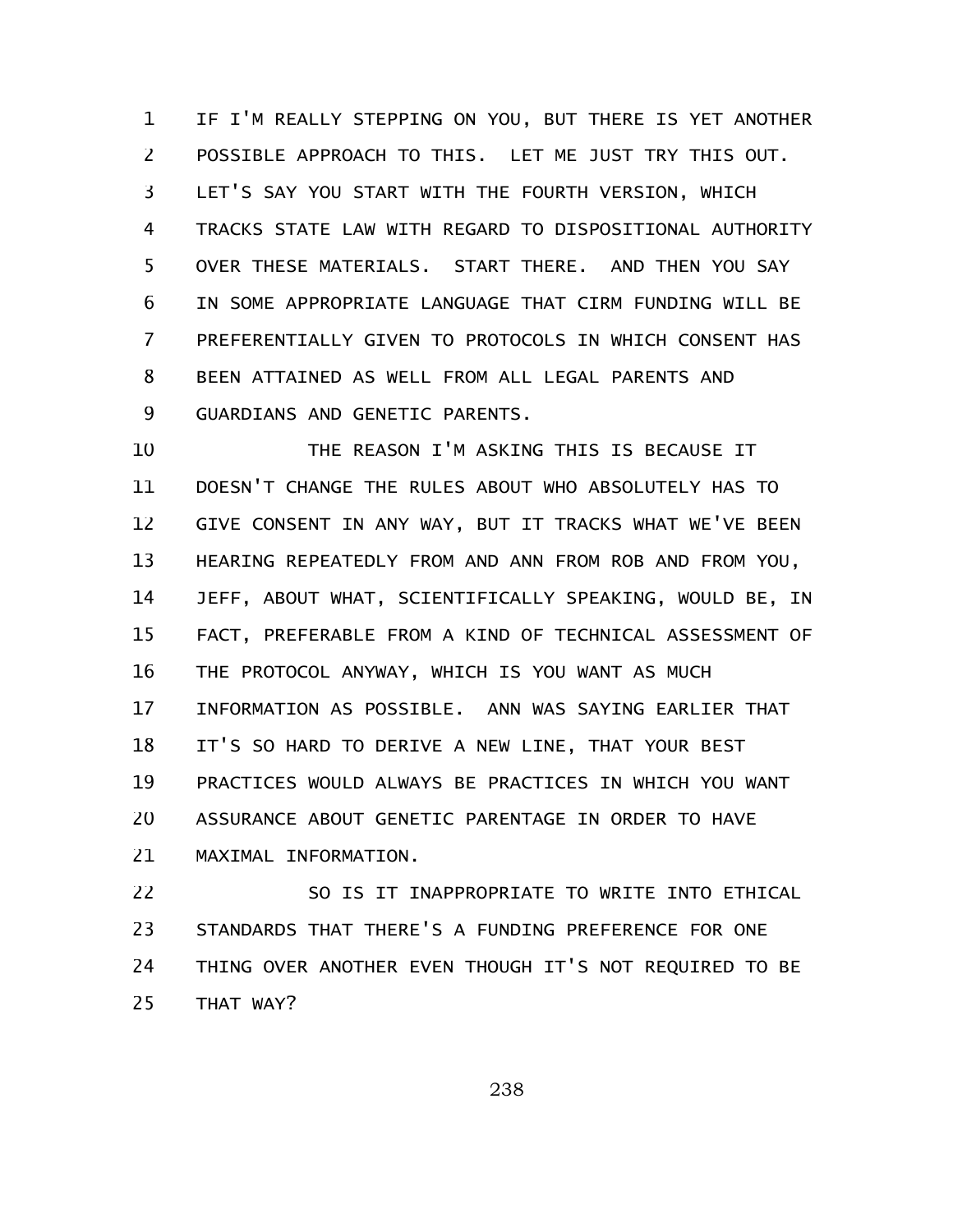MR. SHEEHY: I ALMOST MIGHT SAY THAT MIGHT ASK FOR SCIENTIFIC JUSTIFICATION FOR NOT REQUIRING THAT. ACTUALLY THAT MIGHT BE THE WAY TO SKIN THIS CAT. BUT THE WAY -- I MIGHT EVEN MAKE IT STRONGER. I WOULD THINK THAT IF CIRM-FUNDED RESEARCH SHOULD -- I DON'T HAVE THE PRECISE LANGUAGE, BUT I WOULD SAY THAT WE COULD PUT THE REQUIREMENT THAT THEY HAVE TO PRODUCE A SCIENTIFIC RATIONALE WHY THEY DIDN'T NEED IDENTIFICATION OF BOTH GAMETES IN ORDER TO DO THIS. IN OTHER WORDS, TAKE IT -- BECAUSE THERE ISN'T A GOOD SCIENTIFIC RATIONALE, I THINK, IF YOU'RE GOING TO DERIVE A STEM CELL LINE, NOT TO HAVE, ESPECIALLY WITH THERAPY AS YOUR GOAL, NOT TO HAVE BOTH LINES. BUT I THINK WE CAN MAKE IT EVEN STRONGER WITH THE WORK DOWN THE ROAD, I GUESS. 1 2 3 4 5 6 7 8 9 10 11 12 13 14 15

MS. LANSING: WHAT ABOUT THIS? I DON'T KNOW. YOU SAY IN COMPLIANCE WITH STATE LAW. I'M GOING TO BE REALLY SPECIFIC. IN COMPLIANCE WITH STATE LAW, AND YOU GO TO FOUR, DO YOU KNOW, BASICALLY, COMPLIANCE WITH STATE LAW. HOWEVER, I'M TAKING WHAT YOU'RE SAYING. HOWEVER, FOR CIRM-FUNDED CORD BLOOD RESEARCH, WE WANT X, X, X, AND X AND X AND X. I WOULDN'T EVEN SAY PREFERABLE BECAUSE I'M TAKING WHAT YOU'RE SAYING BECAUSE YOU'RE NOW COMING -- BECAUSE NOW WE'RE ALL KIND OF COMING TO THE SAME PLACE. 16 17 18 19 20 21 22 23 24 25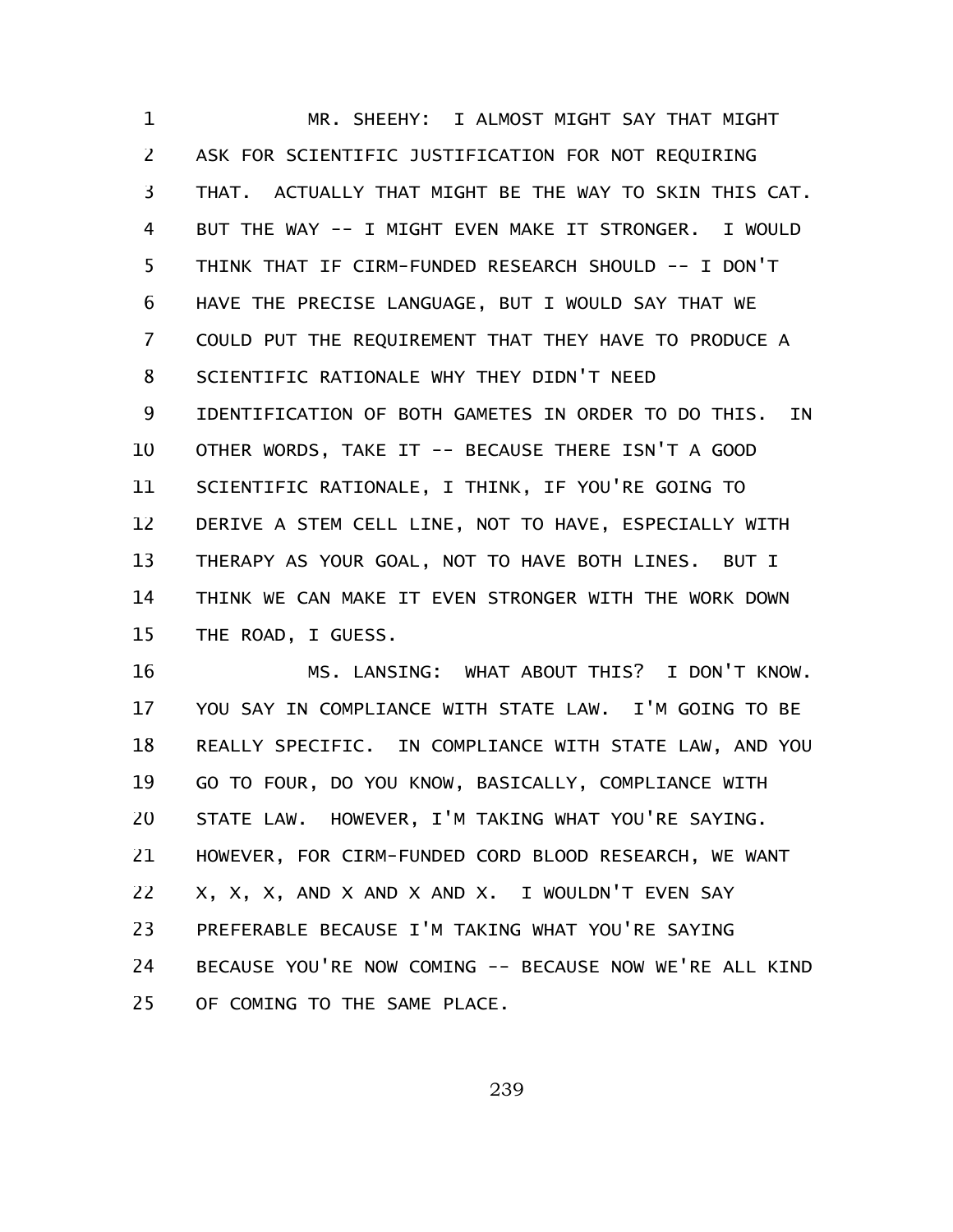MR. SHEEHY: WE'RE COMING BACK -- WE'RE SAYING BECAUSE WE'RE GOING TO THE SCIENTIFIC QUESTION. MS. LANSING: FOR THE BEST -- HOWEVER, FOR CIRM-FUNDED CORD BLOOD RESEARCH, WE WANT -- WE MUST HAVE THESE, THESE, THESE, AND THESE. THEN WE GO TO THE TOP ONE. CHAIRMAN LO: THERE IS A COMPELLING SCIENTIFIC REASON NOT TO REQUIRE -- MR. SHEEHY: WE SHOULD MENTION THAT THIS IS PREFERABLE FROM A SCIENTIFIC POINT OF VIEW. WE MAKE IT A SCIENTIFIC QUESTION INSTEAD OF AN ETHICAL QUESTION. MS. LANSING: HERE'S WHAT I'M ASKING WHY -- WE'RE SPLITTING HAIRS. I'M RECOMMENDING THIS IS AS A GOOD SOLUTION. LIKE EVERYBODY GETS WHAT THEY WANT. WE START WITH -- I THINK IT'S FAIR. I UNDERSTAND WHAT EVERYBODY IS SAYING. WE START WITH 4 F, OKAY, BUT YOU SAY IN COMPLIANCE WITH STATE LAW. OKAY. THAT'S GOOD. 1 2 3 4 5 6 7 8 9 10 11 12 13 14 15 16 17

CURRENT STATE LAW. AND YOU BASICALLY GO THAT SENTENCE. HOWEVER, STEM CELL -- CIRM, YOU KNOW, REQUIRES, DO YOU KNOW, THAT WE HAVE, AND THEN YOU GO TO 1 F, WHICH IS THE TOUGHEST ONE, PERIOD. WHY DO YOU HAVE TO SAY UNLESS THERE'S COMPELLING SCIENTIFIC EVIDENCE? IN OTHER WORDS, START WITH THAT. THEN WHEN WE FIND OUT THAT IT DOESN'T WORK, WE COME BACK AND ADD UNLESS THERE'S COMPELLING SCIENTIFIC EVIDENCE TO THE CONTRARY. 18 19 20 21 22 23 24 25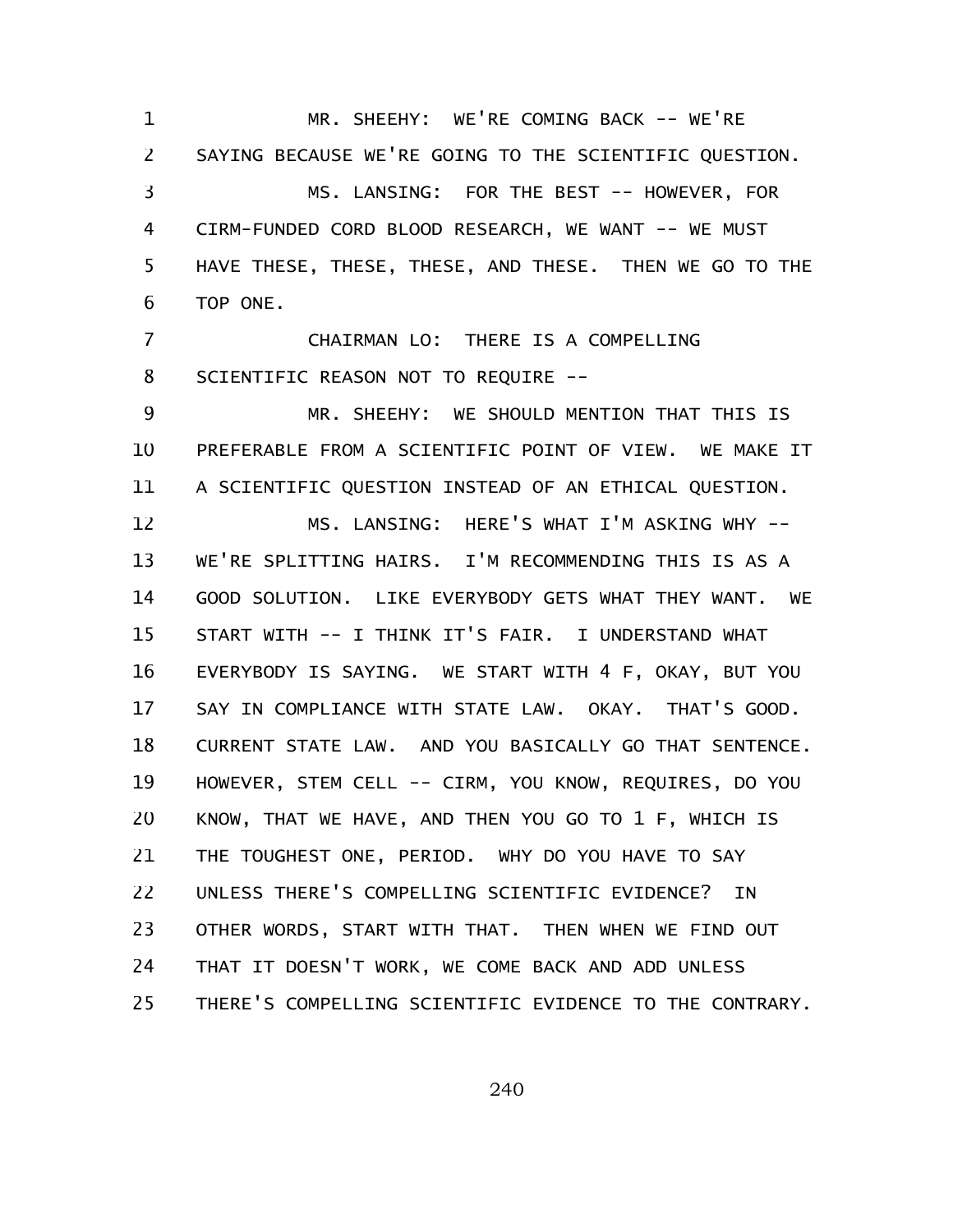I'M, LIKE, SAYING TO YOU THIS ISN'T IN STONE FOR THE NEXT TEN YEARS, AND THEN WE'RE SITTING HERE SIX MONTHS FROM NOW AND WE FIND THERE'S COMPELLING SCIENTIFIC EVIDENCE WHY WE CAN'T GET IT OR WE CAN'T GET CELL LINES, THEN WE COME BACK AND ADD THAT SENTENCE OR WE CHANGE IT. 1 2 3 4 5 6

MR. SHEEHY: I WANT THE SCIENTIFIC RATIONALE TO BE THE RATIONALE WHY WE REQUIRED THIS AS OPPOSED TO AN ETHICAL. THESE ARE ETHICAL -- THIS IS AN ETHICAL THING. I DON'T THINK THAT WE WANT TO BE IN A POSITION OF MAKING AN ETHICAL JUDGMENT ABOUT THE WOMAN'S CONTROL OF HER BODY, BUT WE CAN REFERENCE THE SCIENTIFIC RATIONALE. AND BY REFERENCING THAT, WE INOCULATE OURSELVES AGAINST HAVING MADE THIS ETHICAL DECISION THAT'S CONTRARY. 7 8 9 10 11 12 13 14 15

MS. LANSING: BUT THEN YOU CAN SAY, HOWEVER, IN THE CASE OF CIRM-FUNDED RESEARCH. 16 17

DR. KIESSLING: SPECIFICALLY INTENDED TO DERIVE. 18 19

MS. LANSING: FROM THE BLOOD WE, BECAUSE OF THE BEST PRACTICE OF SCIENCE, DEMAND THE FOLLOWING. SO SOMEBODY WRITE THAT. 20 21 22

MS. CHARO: I'M JUST TRYING TO UNDERSTAND. WHERE WE ARE NOW AT IS WE'RE GOING TO BREAK THIS INTO TWO SEPARATE PROVISIONS, RIGHT. SO THE FIRST WILL BE 23 24 25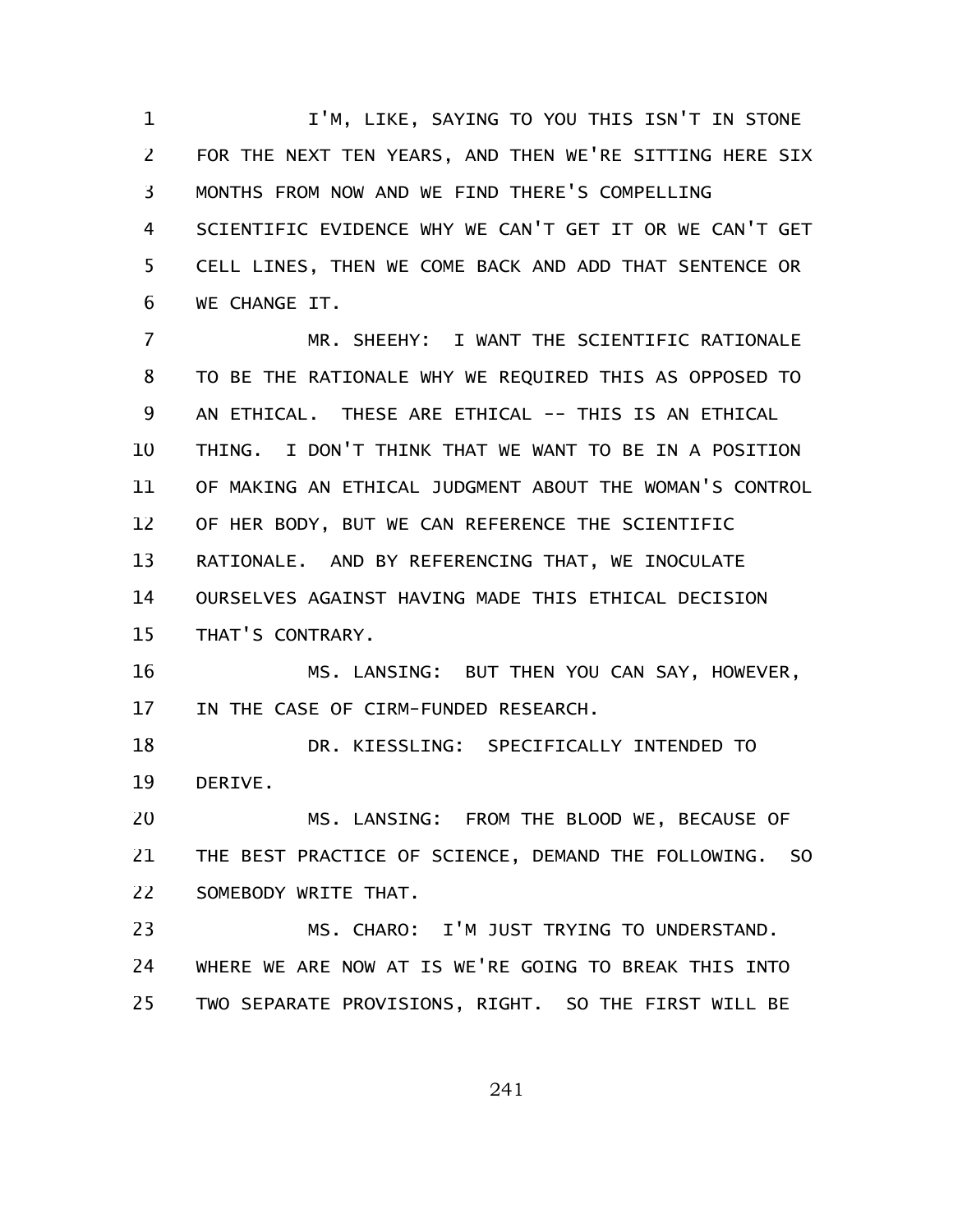FOR CIRM-FUNDED RESEARCH INTENDED TO DERIVE COVERED STEM CELL LINES INVOLVING THE DONATION OF UMBILICAL CORD, CORD BLOOD, OR PLACENTA. FOR PURPOSES OF AUTOLOGOUS DONATION, CONSENT SHALL BE OBTAINED AS PURSUANT TO STATE LAW, WHICH WE'LL KEEP IT ALWAYS CURRENT WITH WHATEVER THAT IS. 1 2 3 4 5 6

MS. LANSING: HOW ABOUT FOR CIRM-FUNDED RESEARCH IN COMPLIANCE WITH STATE LAW. 7 8

MS. CHARO: RIGHT. AND THAT'S FOR THE AUTOLOGOUS TRANSPLANTATION. AND THEN THE NEXT ONE WOULD BE THE SAME EXCEPT FOR PURPOSES OTHER THAN AUTOLOGOUS DONATION, CONSENT SHALL BE OBTAINED FROM EACH LEGAL PARENT, GUARDIAN -- AND ALL LEGAL PARENTS, GUARDIANS, AND GENETIC PARENTS. RIGHT. AM I GETTING IT RIGHT? 9 10 11 12 13 14 15

MS. LANSING: YES. BUT THE DIFFERENCE IS THE 4 F ONE, WHICH IS THE FIRST ONE THAT SAYS IN COMPLIANCE WITH STATE LAW, CIRM-FUNDED RESEARCH INTENDED TO DERIVE -- 16 17 18 19

MS. CHARO: FOR AUTOLOGOUS DONATION. MS. LANSING: AND THEN THE SECOND ONE, WHICH IS 1 F, IS BASICALLY SAYING, HOWEVER, FOR CIRM-FUNDED RESEARCH IN COMPLIANCE -- 20 21 22 23

MS. CHARO: SHERRY, THERE WHAT WE MIGHT WANT TO SAY IS FOR THE CIRM-FUNDED RESEARCH FOR PURPOSES 24 25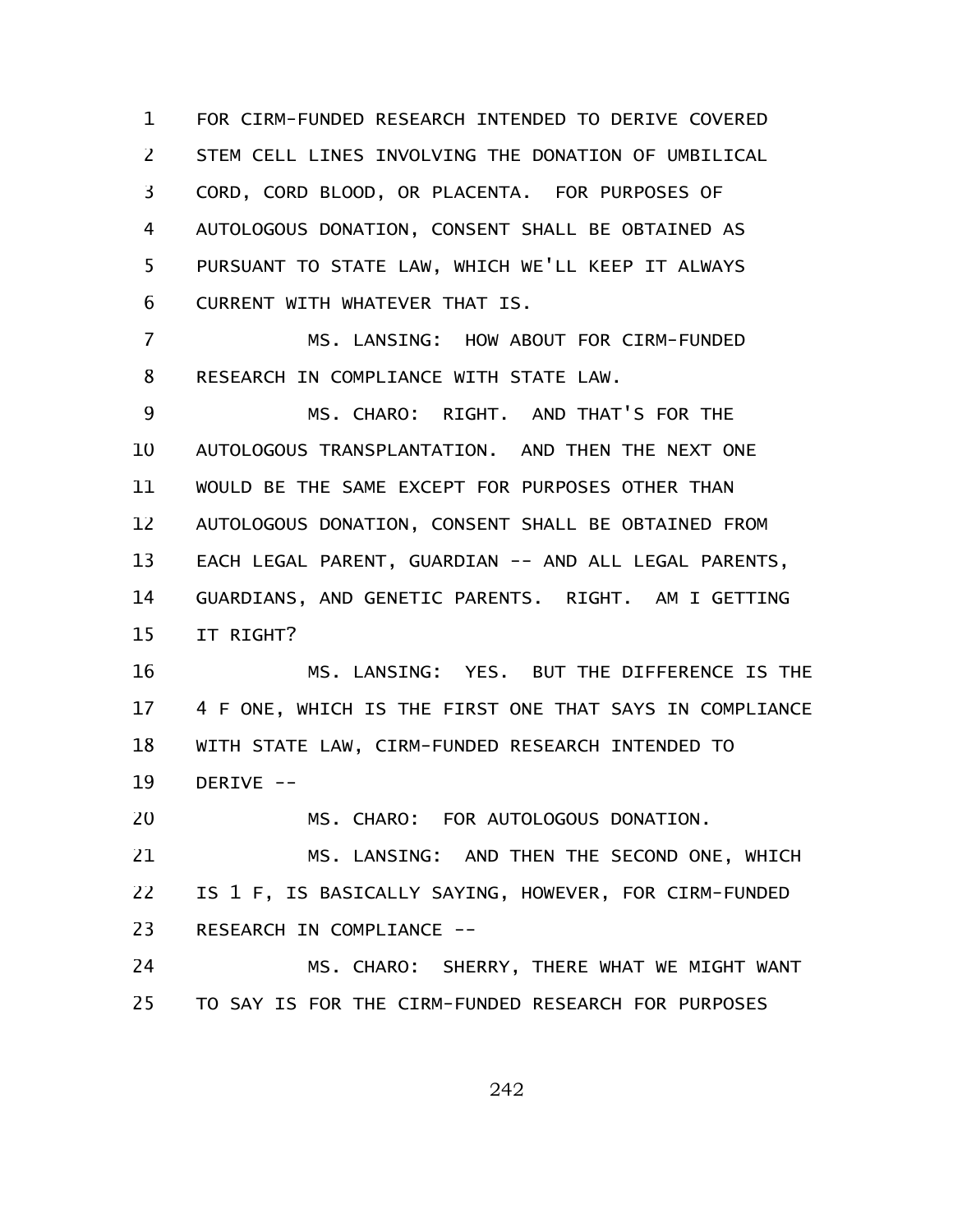OTHER THAN AUTOLOGOUS DONATION, CONSENT SHALL, IN ADDITION, BE OBTAINED FROM ALL LEGAL PARENTS, GENETIC PARENTS, AND GUARDIANS. 1 2 3

MS. LANSING: IN ORDER TO OBTAIN THE BEST SCIENCE. THAT'S WHAT WE'RE TRYING TO SAY. 4 5

MR. SHEEHY: WE HAVE TO MAKE THE SCIENTIFIC TOUCHDOWN IN ORDER TO PROVIDE THE BEST. 6 7

CHAIRMAN LO: AS I UNDERSTAND IT, JEFF IS IN AGREEMENT WITH PROVIDING WE SAY EXPLICITLY IN F 1 THAT IT'S SCIENCE. 8 9 10

(SIMULTANEOUS VOICES.) 11

MS. LANSING: IN ORDER TO ATTAIN THE HIGHEST SCIENTIFIC STANDARDS OR TO MAINTAIN THE BEST SCIENCE. SO GEOFF AND ALTA, CAN YOU WRITE THIS UP? 12 13 14

MS. CHARO: HE'S ALREADY WORKING ON IT. 15

DR. PRIETO: I FEEL A LITTLE DISCOMFORT WITH COMPLETELY SIDE-STEPPING THE ETHICAL ISSUES SINCE I THINK THAT IS SORT OF OUR BRIEF. NEVERTHELESS, I UNDERSTAND THE PROBLEMS, AND I DON'T THINK WE'LL GET TO RESOLUTION OTHERWISE. AND I CAN SEE, RATHER THAN THE FIRST VERSION, BOTH GENETIC PARENTS, I CAN SEE SITUATIONS IN WHICH SCIENTIFIC, VALID, WORTHWHILE SCIENTIFIC RESEARCH COULD TAKE PLACE, PERHAPS NOT DERIVING A CELL LINE THAT WOULD BE USEFUL FOR TRANSPLANTATION OR IMPLANTATION, BUT FOR LEARNING 16 17 18 19 20 21 22 23 24 25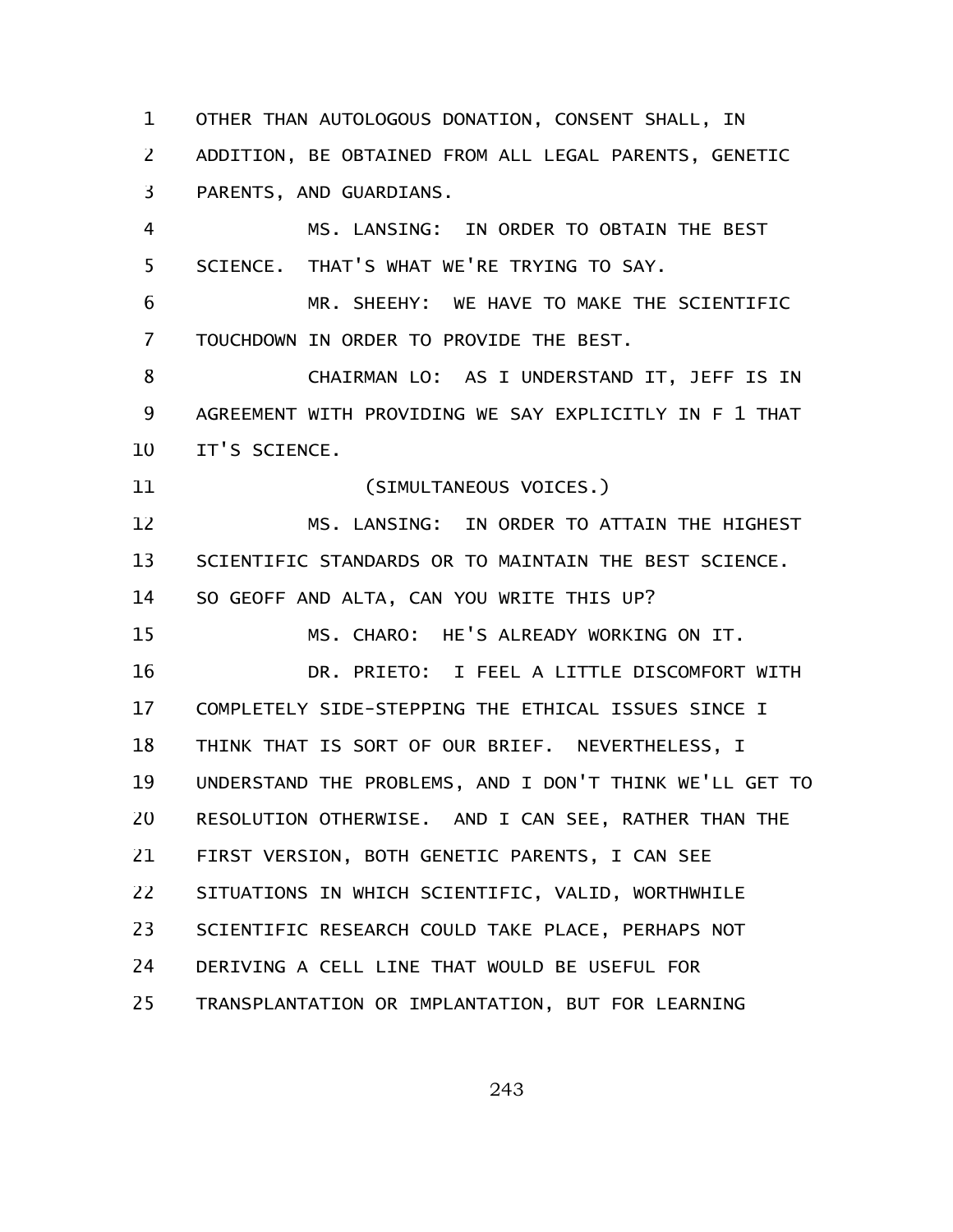SOMETHING VALUABLE WITHOUT BOTH GENETIC PARENTS 1

NECESSARILY BEING IDENTIFIABLE. 2

SO THE SECOND -- THE WORDING OF THE SECOND VERSION, I THINK IT WOULD BE A LITTLE BIT LESS RESTRICTIVE AND PREFERABLE TO ME. 3 4 5

MS. LANSING: I DON'T THINK YOU WANT TO LIMIT IT WHEN WE START AND -- 6 7

CHAIRMAN LO: I WOULD LIKE TO PRESENT THIS AS A COMPROMISE -- I WOULD LIKE TO PRESENT THIS TO THE ICOC AS A COMPROMISE, THAT THERE WERE VERY IMPORTANT ETHICAL CONSIDERATIONS AT STAKE WHICH PULL US IN DIFFERENT DIRECTIONS. THAT'S WHAT MAKES THIS TOUGH. AND WE WANTED TO BOTH TRY AND BE ATTENTIVE TO JEFF'S CONCERNS THAT WE DO NOT UNDERMINE AND OTHER PEOPLE'S CONCERNS THAT WE DO NOT UNDERMINE WOMEN'S RIGHTS IN DECISION MAKING SURROUNDING REPRODUCTIVE AND OBSTETRICAL. ON THE OTHER HAND, WE ALSO WANT TO NOT USE PEOPLE'S DNA IN WAYS THAT THEY MIGHT HAVE WELL OBJECTED TO WITHOUT THEIR EXPLICIT CONSENT. THE TRADE-OFF IS TO DO THE FIRST, WE'RE SORT OF SAYING REASONS FOR THE SECOND THAT ARE DIFFERENT, FOR EXAMPLE, FROM WHAT I WOULD HAVE SAID, BUT, YOU KNOW, JUST SO WE DON'T HAVE A CASCADE EFFECT ON OTHER PARENTING RIGHTS. I WOULD DOWNPLAY THE RIGHT TO HAVE -- TO NOT HAVE TISSUE, IT'S NOT GOOD SCIENCE, WHICH IS TRUE. I THINK 8 9 10 11 12 13 14 15 16 17 18 19 20 21 22 23 24 25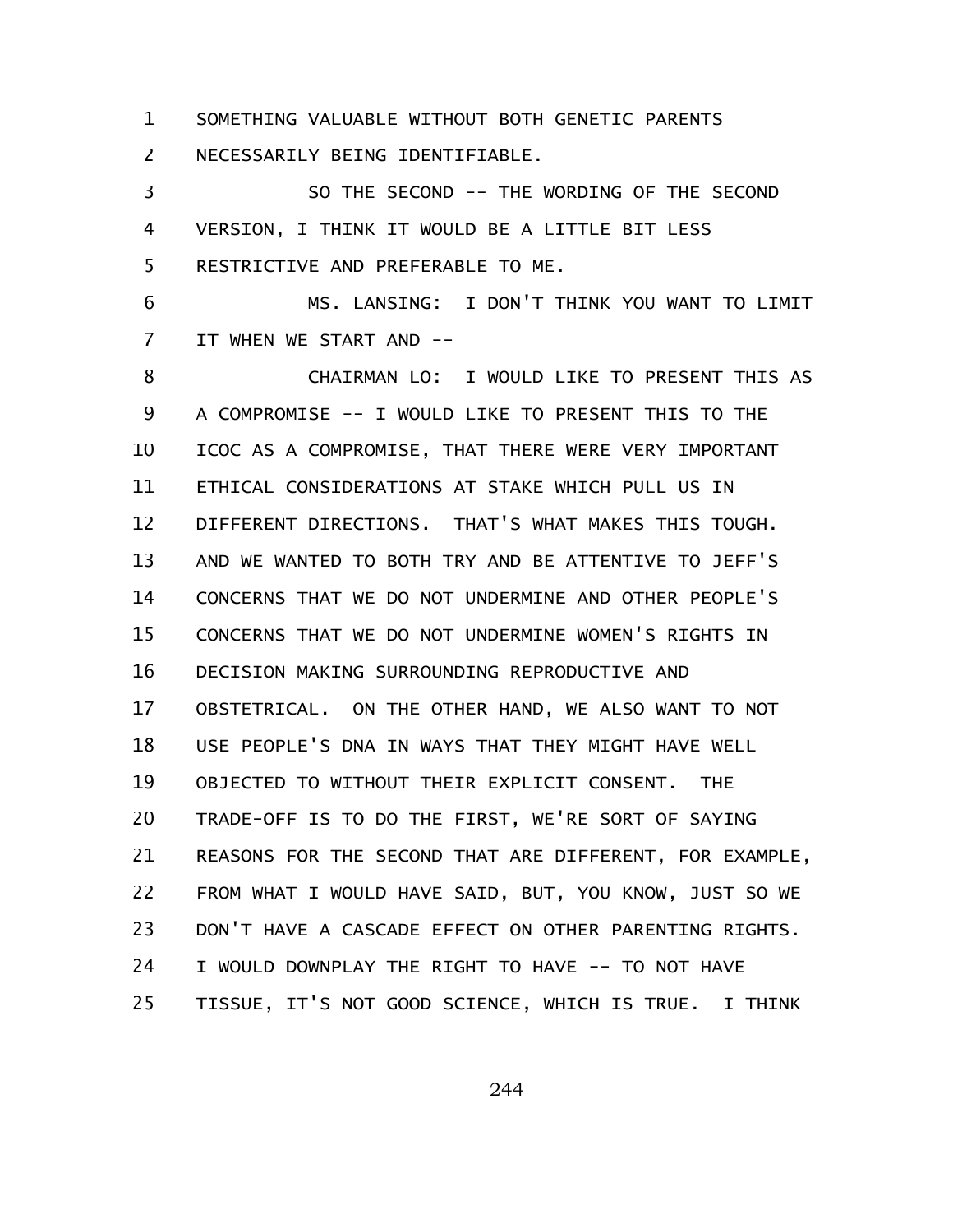IT'S A WAY OF TRYING TO HAVE BOTH SIDES SATISFIED WITH THE RESOLUTION; WHEREAS, IF WE PUSHED IT TOO MUCH ONE WAY OR THE OTHER, I THINK YOU WOULD LOSE WHAT WE NOW HAVE AS A POSSIBLE. 1 2 3 4

I THINK, YOU KNOW, I'D BE WILLING TO MOVE FROM WHAT I WOULD HAVE DONE BECAUSE I THINK JEFF AND OTHERS HAVE EXPRESSED REAL CONCERNS. WHATEVER WE WANT TO WRITE IN ALTA'S SORT OF LEGALESE LANGUAGE IS SAY NOTWITHSTANDING THE IMPLICATIONS FOR ANYTHING ELSE, AND I THINK WE SHOULD PROBABLY ASK ALTA TO DRAFT THAT LANGUAGE AND PUT IT IN AND MAKE IT EVEN STRONGER. I'M SATISFIED WITH THIS BECAUSE, IN FACT, YOU END UP GETTING CONSENT. YOU'RE NOT GOING TO USE TISSUE WITHOUT THE CONSENT OF BOTH GENETIC PARENTS. 5 6 7 8 9 10 11 12 13 14

I THINK IT'S MORE IMPORTANT TO GET THAT RATHER THAN TO GET THE REASONS FOR IT. THIS CAN CHANGE. IF OTHER THINGS COME UP, IF THE SCIENCE CHANGES, WE'RE NOT GETTING ENOUGH MATERIALS TO USE FOR DERIVATION OF CORD STEM CELLS, I THINK WE CAN REVISIT THIS. 15 16 17 18 19 20

DR. KIESSLING: ARE WE GOING TO END UP WITH JUST ONE VERSION TO POST? 21 22

CHAIRMAN LO: I WOULD TRY. I'D LIKE TO. I'D LIKE TO. AGAIN, I THINK WE'RE GOING TO HAVE PEOPLE OBJECTING AT BOTH ENDS, BUT I THINK IF WE CAN SAY THIS 23 24 25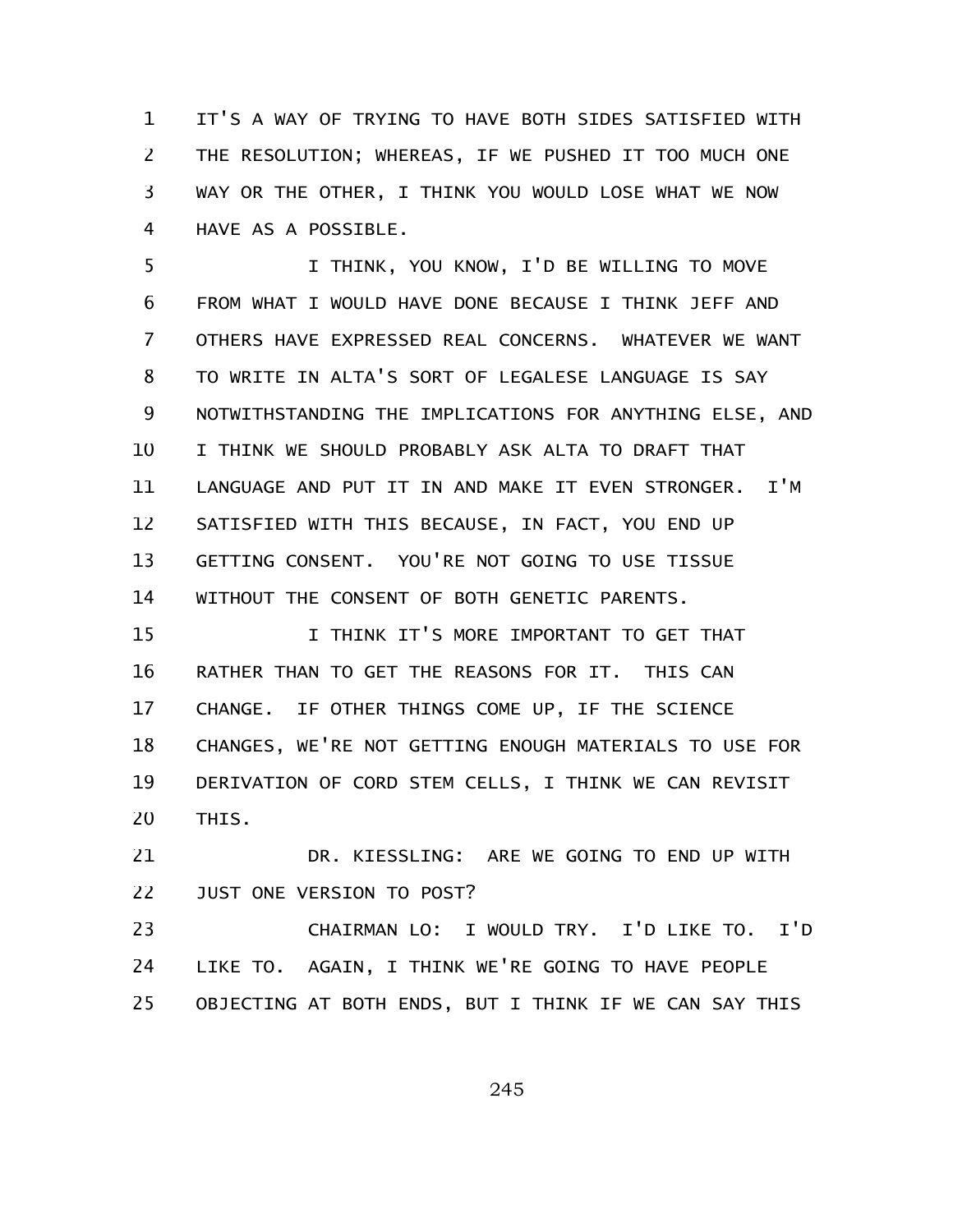IS SOMETHING THAT WE CAN LIVE WITH, WE'D RATHER DO THAT THAN SAY HERE ARE FOUR, PICK ONE. IF ALTA IS GOING TO COME UP WITH LANGUAGE OF SORT OF NOTWITHSTANDING WHAT WE'RE SAYING THAT SAYS NO IMPLICATIONS FOR ANYTHING ELSE IN THE WORLD. 1 2 3 4 5

ANY PUBLIC COMMENTS ON THIS? 6

MR. SIMPSON: I MYSELF FAVOR NO. 4, BUT I THINK YOU'RE CRAFTING A REASONABLE COMPROMISE. 7 8

CHAIRMAN LO: WHILE WE'RE AT IT, I THINK WE'VE RESOLVED THIS, WHICH MEANS WHILE WE'RE WAITING FOR ALTA TO CRAFT THE LANGUAGE, THERE'S ONE MORE ISSUE THAT WE SHOULD DEAL WITH, IF POSSIBLE. AND I AM MINDFUL THAT I HAVE A 7 O'CLOCK PLANE, SO I'M TRYING TO WRAP THIS UP BY A QUARTER OF FIVE AT THE LATEST. 9 10 11 12 13 14

THE ISSUE OF COMPENSATION TO OOCYTE DONORS IN CIRM-FUNDED RESEARCH FOR LOST WAGES. SO HERE'S THE -- AS YOU ARE AWARE, THAT WAS WHAT WE DECIDED LAST TIME ON THE PRINCIPLE THAT IF A WOMAN ACTUALLY LOST WAGES BY SORT OF COMING IN AND DONATING OOCYTES, WE'D WANT TO COMPENSATE HER BACK TO WHERE SHE WOULD HAVE BEEN, SO SHE DOESN'T ACTUALLY END UP BEING WORSE OFF FOR PARTICIPATING IN RESEARCH AS A REASONABLE EXPENSE. 15 16 17 18 19 20 21 22

SENATOR ORTIZ HAS A BILL TO FORBID THAT IN CALIFORNIA, THAT YOU CAN'T COMPENSATE FOR LOST WAGES IN OOCYTE DONATION. OTHER MEMBERS OF THE PUBLIC HAVE ALSO 23 24 25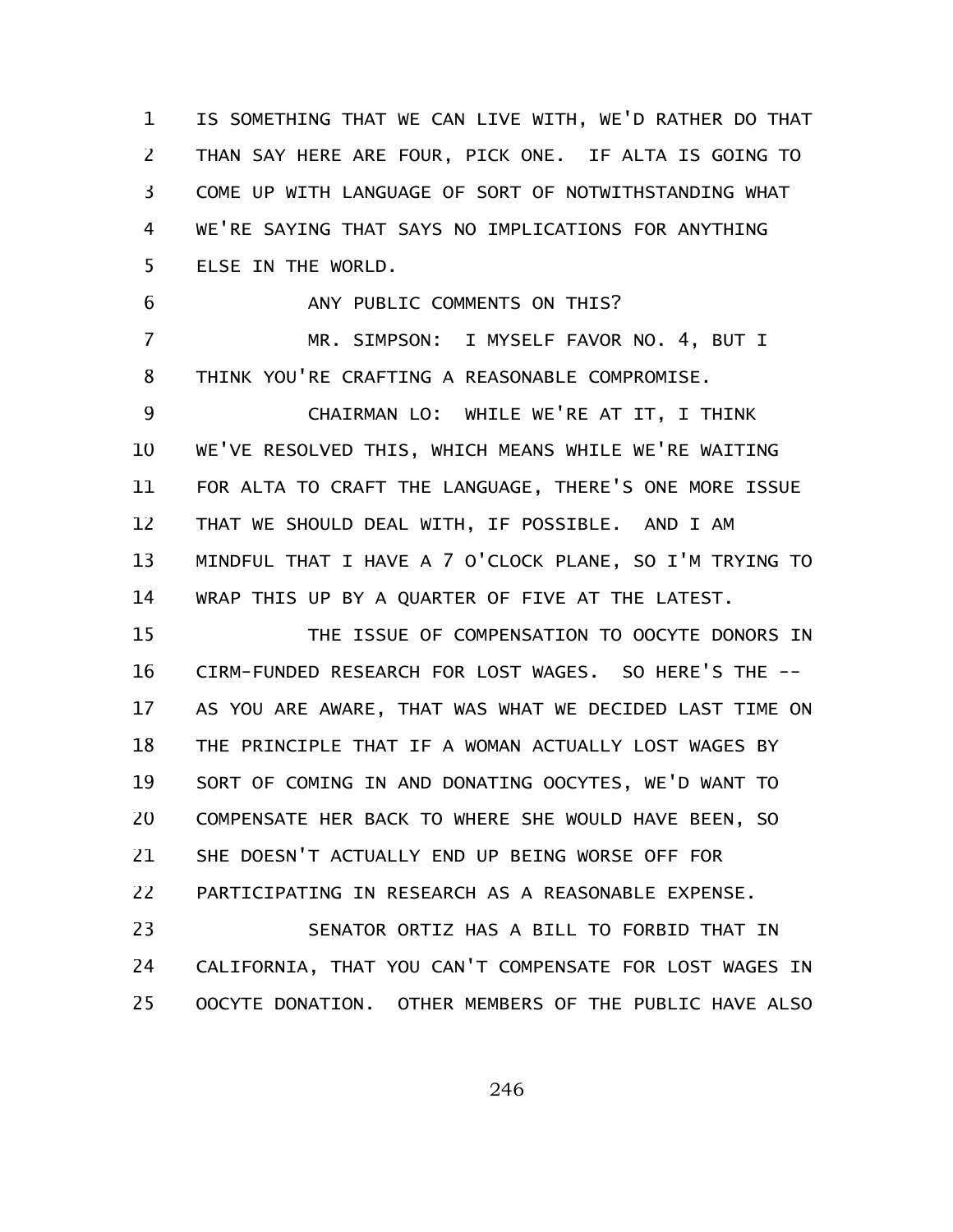OBJECTED TO COMPENSATING LOST WAGES. AND AGAIN, THIS REFERS TO THE PRO-CHOICE ALLIANCE FOR RESPONSIBLE RESEARCH AND CENTER FOR GENETICS AND SOCIETY, AMONG OTHERS. THEIR PAGE 2 SAY THAT WE SHOULD STRIKE ACTUALLY LOST WAGES AS A PERMISSIBLE EXPENSE, AND THEY CITE THAT LOW-INCOME WOMEN ARE LESS LIKELY TO BE GIVEN PERMISSION BY THEIR EMPLOYERS, SO IT ACTUALLY DISCRIMINATES AGAINST LOW-INCOME WOMEN WHO WOULDN'T BE ELIGIBLE FOR COMPENSATION. AND ALSO THEY SAY THAT THERE'S A PROBLEM WITH IT'S A PERVERSE INCENTIVE TO GET RESEARCHERS TO FIND LOW-INCOME PEOPLE TO STRETCH THEIR RESEARCH BUDGETS. 1 2 3 4 5 6 7 8 9 10 11 12

SO THOSE ARE THE ARGUMENTS THAT HAVE BEEN PUT FORTH. OTHERS HAVE ARGUED AGAINST THAT, THAT, IN FACT, IF YOU HAVE A LOW-INCOME WOMAN WHO, IN FACT, IS LOSING WAGES, YOU'RE REALLY MAKING HER WORSE OFF BY GIVING HER A DETRIMENT FROM WHICH SHE MAY FIND IT HARDER TO RECOVER. SO, AGAIN, THIS IS A COMPLICATED ISSUE. PEOPLE FEEL STRONGLY ON DIFFERENT SIDES, AND I JUST WANT TO REVISIT THIS TO SEE IF YOU'RE COMFORTABLE WITH WHAT WE PROPOSE OR WE NEED TO MODIFY THAT MORE. YOU WANT TO COME BACK TO ALTA'S LANGUAGE? MS. CHARO: YES. THIS IS THE GEOFF AND ALTA SHOW OVER HERE. 13 14 15 16 17 18 19 20 21 22 23 24

CHAIRMAN LO: LET'S DO THIS FIRST, AND IF WE 25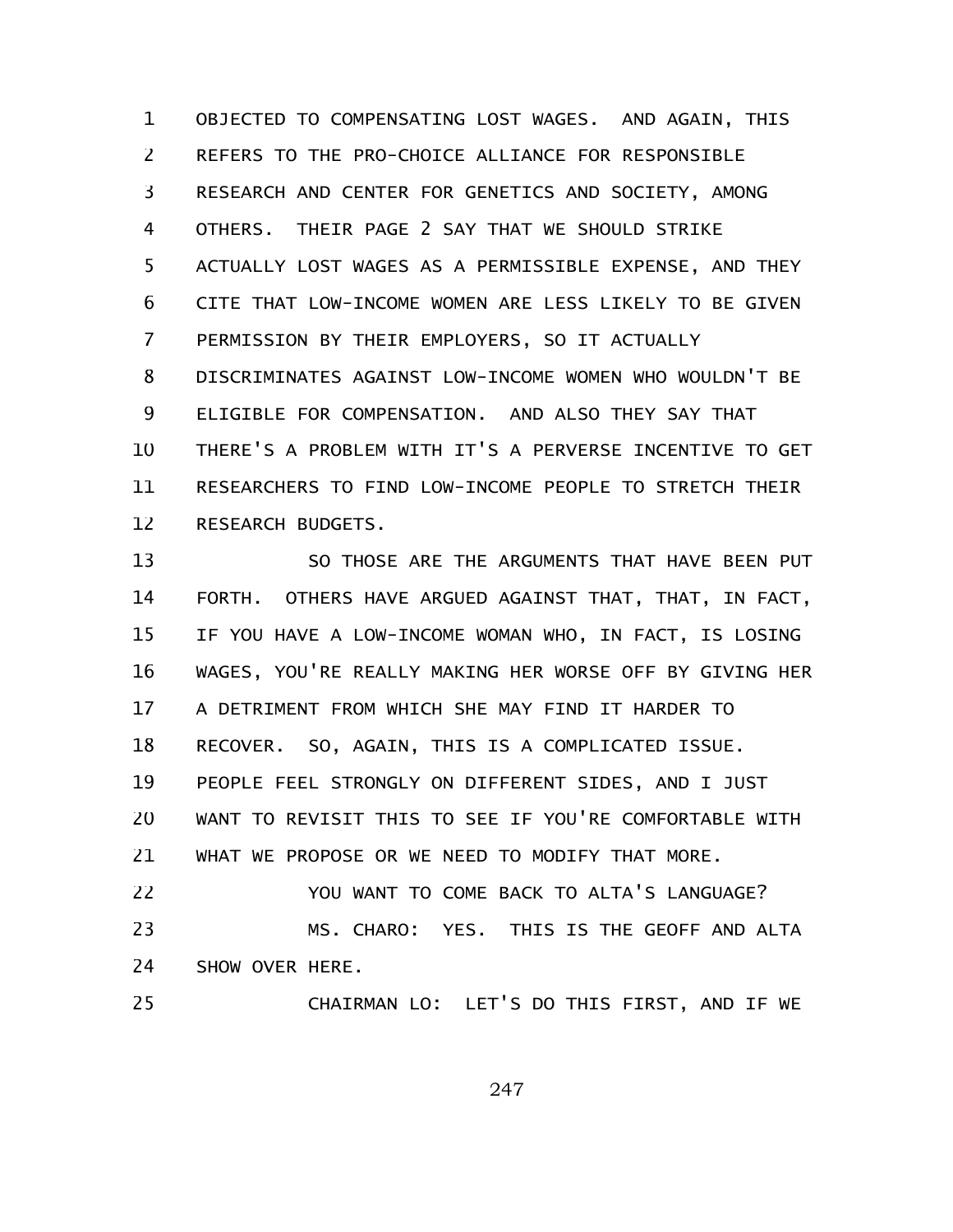CAN SOLVE THIS, THEN WE'LL GO ON TO THE PAYMENT. PUT IT UP ON THE SCREEN. NOW WE'RE DOWN TO SEVEN. IT'S THE SENSE OF THE NINE WISE PEOPLE. 1 2 3

MS. CHARO: NEXT TIME MY STUDENTS COMPLAIN THAT THEY SHOULDN'T HAVE TO TAKE TIMED EXAMS IN LAW SCHOOL BECAUSE LAWYERS HAVE LOTS OF TIME TO DO THEIR WORK, WE'LL HAVE AN ANSWER. 4 5 6 7

CHAIRMAN LO: MAKE SOME OF THEM COME TO THESE MEETINGS. 8 9

MS. CHARO: YOU WANT TO READ THIS OUT LOUD? WE HAVE F WITH TWO SUBSECTIONS. CONSISTENT WITH EXISTING LAW, FOR CIRM-FUNDED RESEARCH THAT USES UMBILICAL CORD, CORD BLOOD, OR PLACENTA FOR AUTOLOGOUS DONATION, CONSENT SHALL BE OBTAINED FROM THE WOMAN GIVING BIRTH. NOTWITHSTANDING F 1 ABOVE, CONSISTENT WITH SCIENTIFIC RIGOR -- 10 11 12 13 14 15 16

MS. LANSING: OH, I LIKE THAT.

MS. CHARO: -- FOR CIRM-FUNDED RESEARCH THAT USES UMBILICAL CORD, CORD BLOOD, OR THE PLACENTA TO DERIVE COVERED STEM CELL LINES FOR PURPOSES OTHER THAN AUTOLOGOUS DONATION, CONSENT SHALL BE OBTAINED FROM EACH LEGAL PARENT, GUARDIAN, AND GENETIC PARENT. MS. LANSING: THANK YOU, GEOFF. THANK YOU, 18 19 20 21 22 23

ALTA. THAT WAS JUST GREAT. 24

17

CHAIRMAN LO: THAT SOUNDS GREAT TO ME. I 25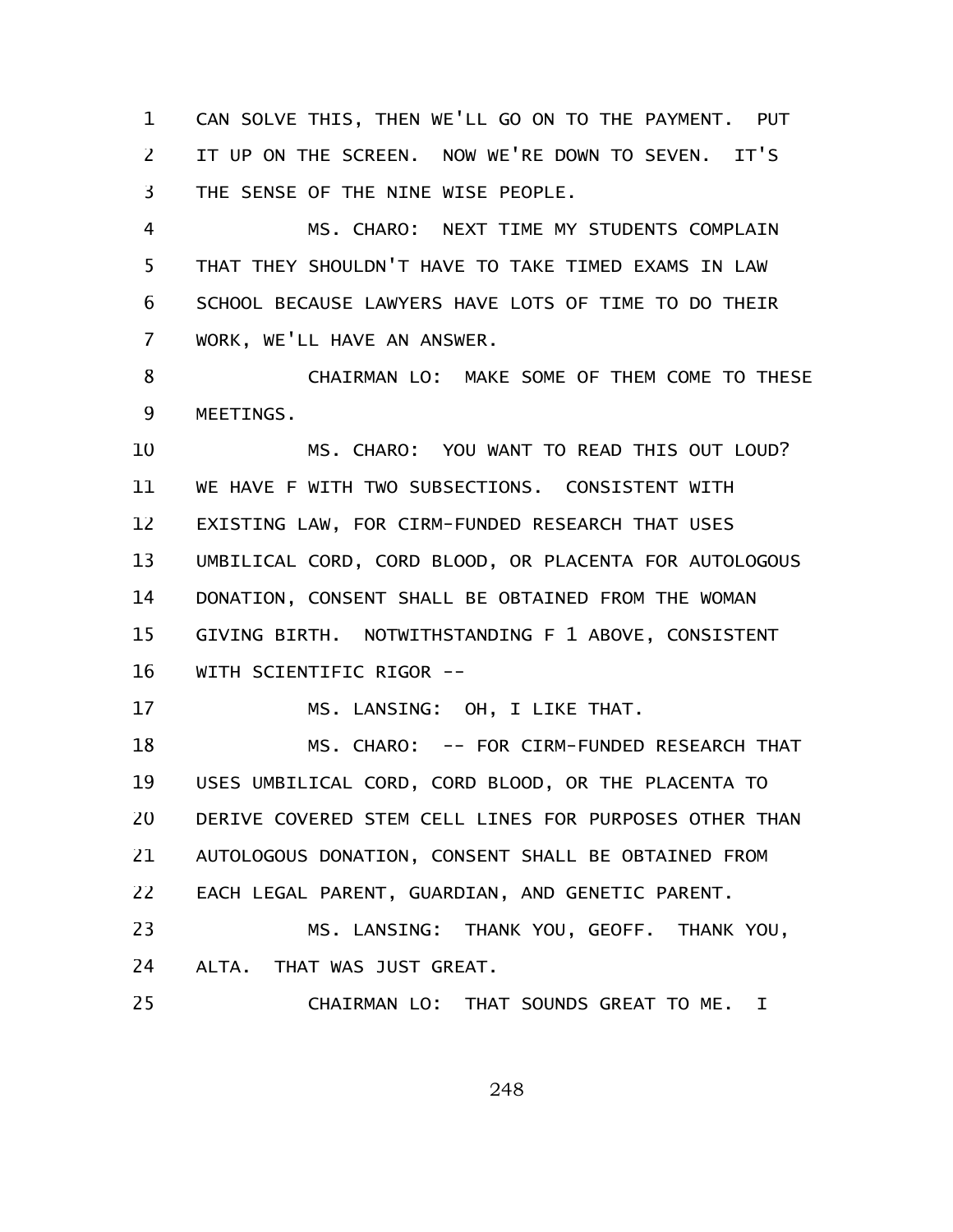JUST WANTED TO ADD DO YOU WANT ANOTHER F (III), SAY NOTWITHSTANDING WHATEVER WE SAY HERE, WE ARE NOT UNDERMINING ANY RIGHTS THE WOMAN HAS UNDER CALIFORNIA -- MS. CHARO: OKAY. GEOFF CAN TYPE WHILE WE'RE DICTATING. MR. LOMAX: I COMMITTED MYSELF TO NOT EVER DOING THIS. MS. CHARO: F (III), NOTHING IN THIS SECTION SHALL BE CONSTRUED TO AFFECT STATE OR FEDERAL LAW -- CHAIRMAN LO: OR NATURAL LAW. MS. CHARO: -- WITH REGARD TO REPRODUCTIVE DECISION-MAKING. IS THAT WHAT YOU WANT? CHAIRMAN LO: YES. ANY MORE LEGALESE TO MAKE IT MORE IMPRESSIVE, I'M ALL FOR IT. MS. LANSING: I'M THRILLED WITH THIS. I HAVE TO SAY FOR THE RECORD I'M REALLY GLAD WE HUNG IN WITH THIS BECAUSE THEN WE CAN PRESENT, I HOPE, ANYWAYS, A UNIFIED POSITION TO THE ICOC. AND I THINK THAT'S MUCH BETTER THAN GIVING A LOT OF CHOICES. DR. TAYLOR: AS SOMEONE WHO OPINED THAT WE WOULD NEVER GET HERE, MEA CULPA. CHAIRMAN LO: DO I HAVE A FORMAL MOTION TO ADOPT THIS AS THE SENSE THIS COMMITTEE? MS. CHARO: I MOVE TO GIVE UP. 1 2 3 4 5 6 7 8 9 10 11 12 13 14 15 16 17 18 19 20 21 22 23 24 25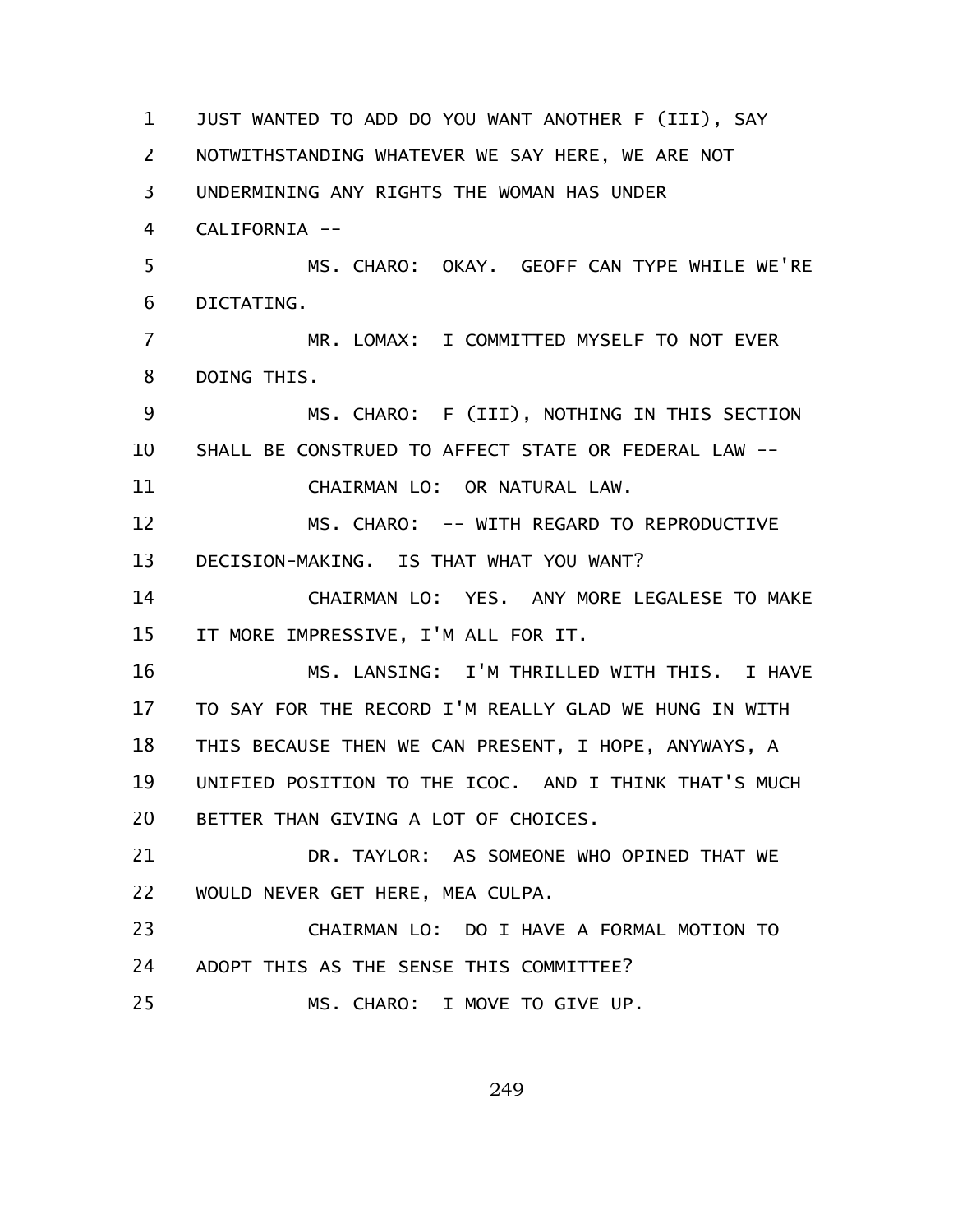DR. KIESSLING: SO MOVED. 1

DR. PRIETO: SECOND. 2

CHAIRMAN LO: DR. KIESSLING AND DR. PRIETO MOVED AND SECONDED. ANY ADDITIONAL COMMENT? AGAIN, INVITING MEMBERS OF THE PUBLIC. OKAY. ALL THOSE IN FAVOR SAY AYE. ANY NAYS? ANY ABSTENTIONS? SO IT'S UNANIMOUS THE SENSE OF THIS COMMITTEE. 3 4 5 6 7

MS. LANSING: I WOULD LIKE TO ADD THAT OUR SENSE OF HUMOR PERSISTED THROUGHOUT ALL OF THIS. THAT'S A REALLY GOOD SIGN OF A VERY HEALTHY WORKING GROUP. 8 9 10 11

CHAIRMAN LO: MY THANKS TO ALL OF YOU FOR HANGING IN THERE AND SORT OF SEEING THIS THROUGH TO A CONCLUSION, WHICH I THINK IS A GOOD ONE. I THINK THIS IS SOMETHING WE CAN BE PROUD OF. 12 13 14 15

MS. LANSING: THANKS TO OUR REPRESENTATIVE FROM THE PUBLIC WHO BROUGHT A LOT TO OUR ATTENTION. YOU DID A GREAT JOB. 16 17 18

CHAIRMAN LO: OKAY. HAVING DONE THAT, WE COULD JUST CONGRATULATE OURSELVES AND GO HOME, BUT I WOULD LIKE -- I WOULD LIKE, IF POSSIBLE, TO JUST PUSH ON TO THIS ONE OTHER THING ON THE COMPENSATION FOR ACTUAL LOST WAGES TO OOCYTE DONORS WHO ARE DONATING OOCYTES. AGAIN, BECAUSE WE GOT A NUMBER OF NEGATIVE COMMENTS ON THIS, DO WE WANT TO READDRESS OR NOT? 19 20 21 22 23 24 25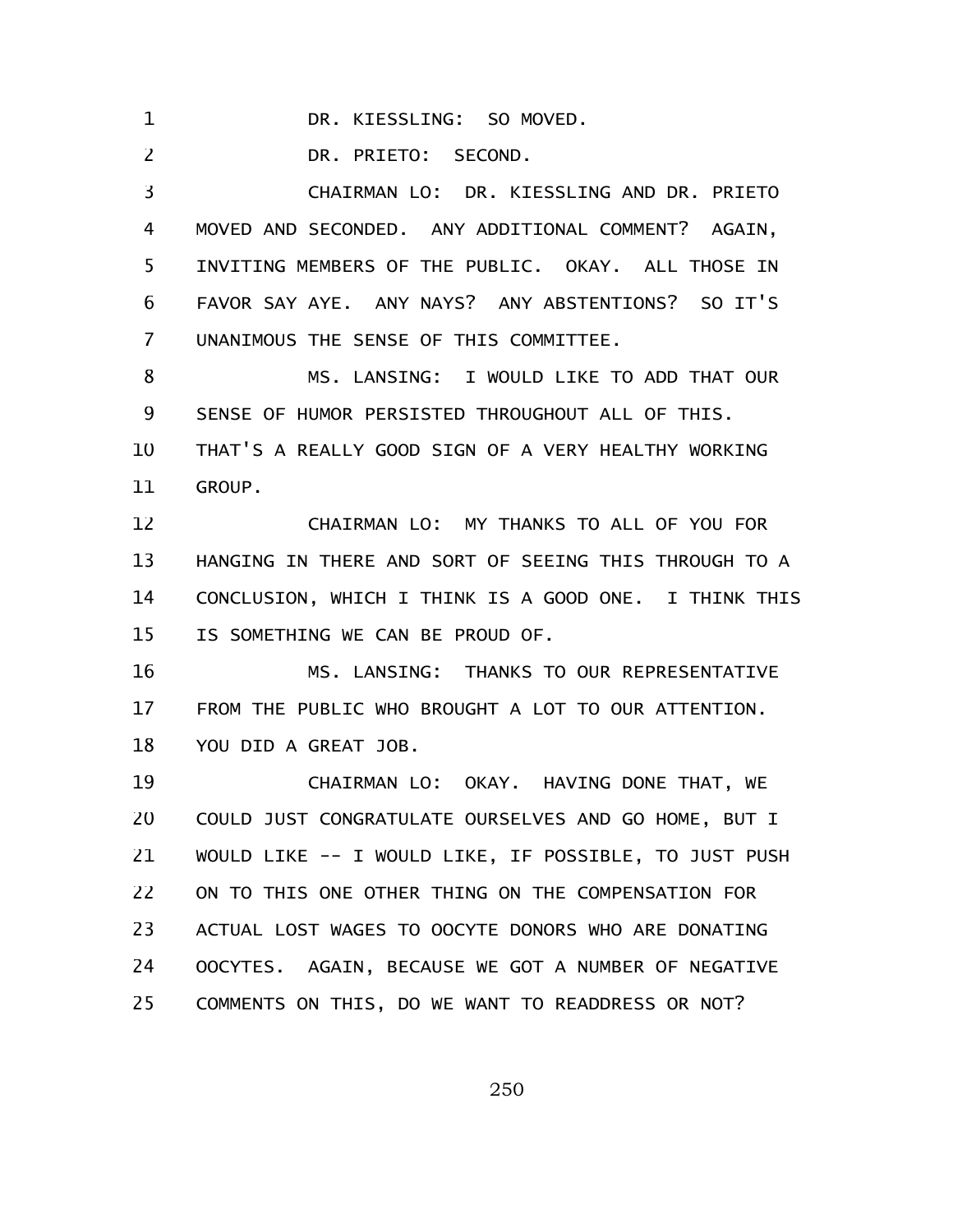MS. LANSING: THEY'RE SAYING WE SHOULDN'T -- CHAIRMAN LO: THEY'RE SAYING WE SHOULDN'T COMPENSATE FOR LOST WAGES, PERIOD, JUST ONLY OTHER REASONABLE EXPENSES, TRANSPORTATION, CHILDCARE, MEALS. DR. KIESSLING: WE ARE TALKING ABOUT THE 1 2 3 4 5

PROPOSED LAW? 6

DR. PRIETO: WELL, THE PROPOSED LAW DOES STIPULATE THAT ACCORDING TO SB 1260. WELL, IT SAYS THESE CONCERNS ARE REFLECTED IN SB 1260, BUT THIS IS FROM THE CENTER FOR -- PRO-CHOICE ALLIANCE FOR RESPONSIBLE RESEARCH AND THE CENTER FOR GENETICS AND SOCIETY ON THEIR PAGE 2 UNDER THE PERMISSIBLE EXPENSES. THAT'S JUST THEIR RECOMMENDATION AGAINST INCLUDING ACTUAL LOST WAGES, WHICH SEEMS KIND OF COUNTERINTUITIVE TO ME, BUT I UNDERSTAND THEIR ARGUMENT. I DON'T KNOW IF EVERYONE HAS READ THIS OR YOU'RE READING NOW. I DIDN'T WANT TO READ THE WHOLE PARAGRAPH. 7 8 9 10 11 12 13 14 15 16 17

CHAIRMAN LO: THIS IS THEIR ARGUMENT. THERE ARE ARGUMENTS ON THE OTHER SIDE. NOT TO WOULD MAKE THE LEAST ECONOMICALLY -- THE WORST OFF ECONOMICALLY EVEN WORSE OFF IF THEY HAPPEN TO LOSE OUT ON COMPENSATION FOR LOST WAGES. 18 19 20 21 22

DR. PRIETO: WELL, THAT'S THEIR ARGUMENT, THAT THE LOWEST INCOME WOMEN ARE THE LEAST LIKELY TO BE ABLE TO RECOUP -- TO ACTUALLY TAKE A DAY OFF. 23 24 25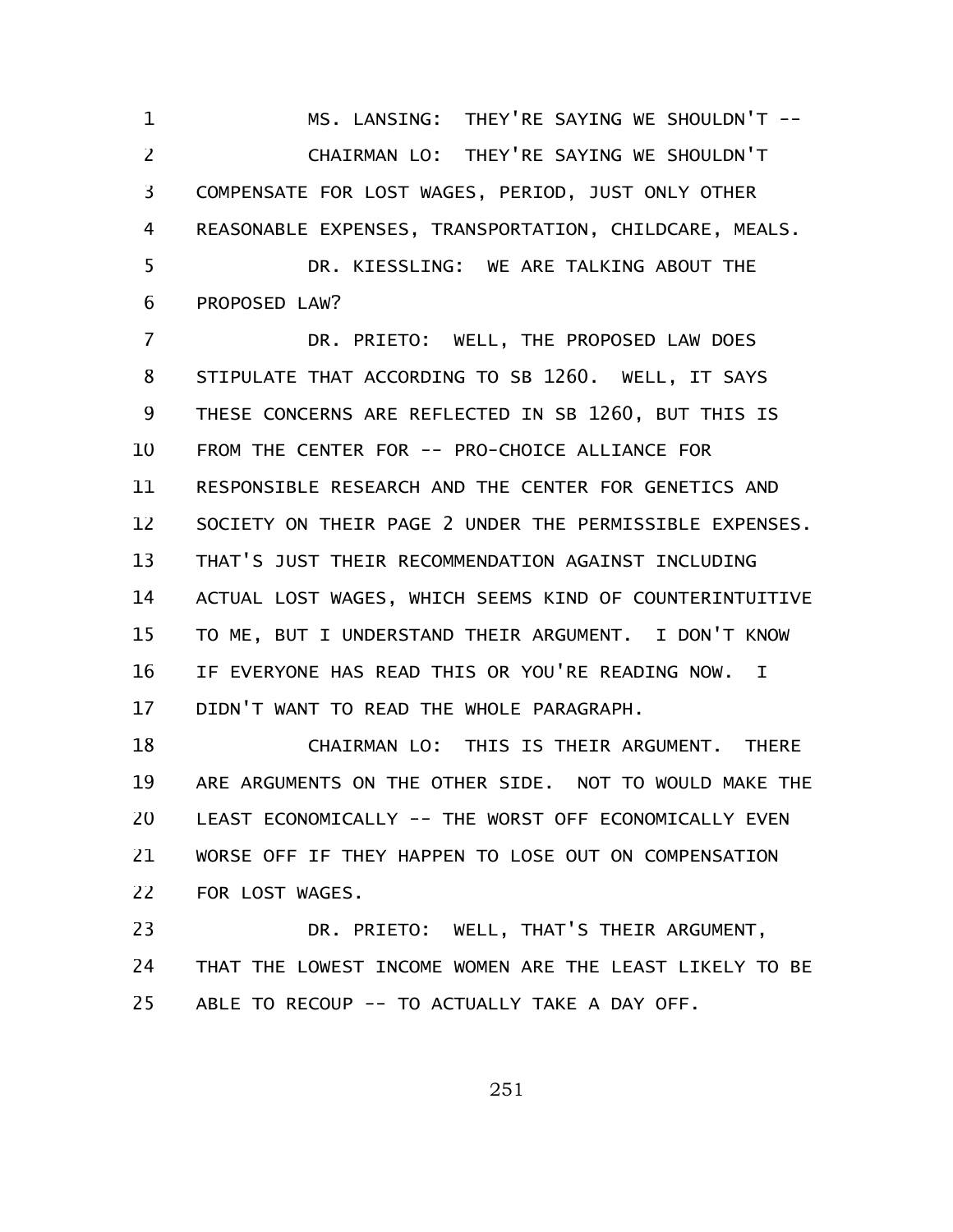CHAIRMAN LO: STATISTICALLY, BUT THE WOMAN WHO ACTUALLY IS ABLE TO TAKE A DAY OFF, BUT HAS TO GIVE UP HER WAGES, BUT OTHERWISE WOULD REDUCE HER PAYCHECK AND SAY I LOST X DOLLARS, SHE LOSES THOSE X DOLLARS IF WE DON'T ALLOW HER TO BE COMPENSATED. I THINK THE ARGUMENT IS THAT RICHER WOMEN WILL BE COMPENSATED BACK MORE, AND POORER WOMEN, MANY OF THEM WON'T GET COMPENSATED AT ALL BECAUSE THEY'RE HOURLY WAGE EARNERS OR UNCOMPENSATED. BUT ONES THAT -- BUT THE POOR WOMEN WHO DO HAVE LOST WAGES WON'T GET ANYTHING, AND THEY MAY BE -- LOSS OF THOSE WAGES MAY MEAN MORE TO THEM THAN THE LOSS OF THE HIGHER WAGES TO A MORE AFFLUENT WOMAN. MS. LANSING: LET ME ASK YOU A QUESTION. THERE MUST BE SOME CAP ON THIS BECAUSE, SAY, YOU HAVE A PERSON WHO'S EARNING MILLIONS OF DOLLARS A YEAR, WE'RE CERTAINLY NOT GOING TO BE ABLE TO COMPENSATE THEM FOR THEIR LOST WAGES, AND WHICH MANY WOMEN TODAY ARE. SO 1 2 3 4 5 6 7 8 9 10 11 12 13 14 15 16 17

WHAT I'M REALLY TRYING TO SAY IS HOW DO YOU -- IS THERE A CAP ON THIS? 18 19

DR. PRIETO: I THINK, PRACTICALLY SPEAKING, WOMEN AREN'T GOING TO MAKE IT FAR IN THE SCREENING PROCESS. THANK YOU FOR STOPPING BY TODAY. WE'LL LET YOU KNOW. WHEN IT LOOKS LIKE, YES, RECOUPING YOUR LOST WAGES FOR ONE DAY FOR A VERY HIGH EARNING WOMAN MAY BE TOLD JUST FOR PRACTICAL REASONS, WELL, THIS IS GOING TO 20 21 22 23 24 25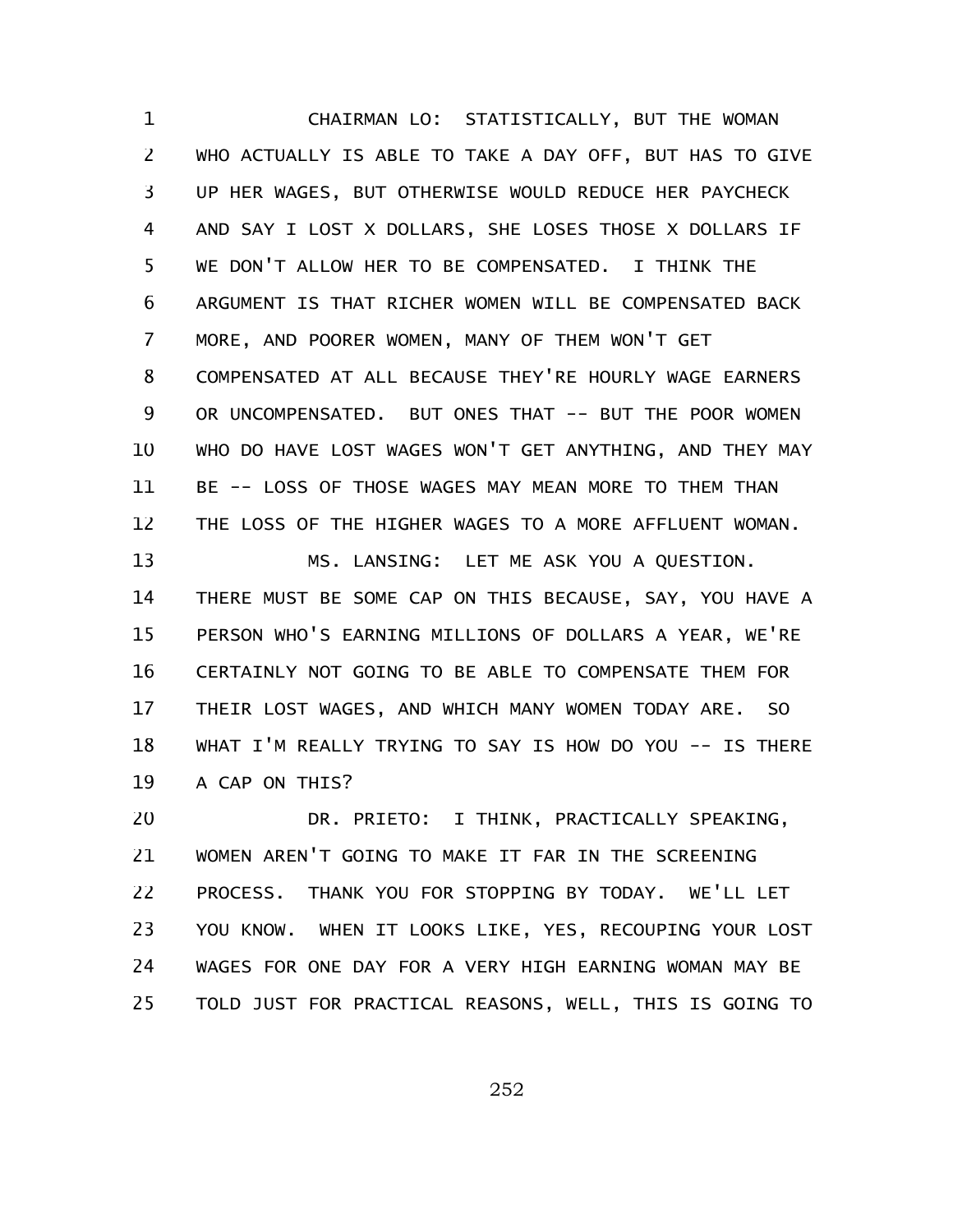BE LIKE 20 PERCENT OF OUR GRANT. 1

MS. LANSING: SO THEN SHE WOULD HAVE TO SAY I DON'T WANT MY LOST WAGES. 2 3

MR. SHEEHY: I THINK WE HAD THE DISCUSSION LAST TIME, THE THINKING WAS ON A PRACTICAL MATTER, AS A PRACTICAL MATTER, THAT THE ESCRO OR IRB -- AS A PRACTICAL MATTER, THE PI WOULD CAP THE REIMBURSEMENT AS A PRACTICAL MATTER. 4 5 6 7 8

CHAIRMAN LO: THAT WOULD REDUCE THE INEQUITY. MR. SHEEHY: IF MY MEMORY IS CORRECT, WE DECIDED AT THAT TIME NOT TO SET A CAP BECAUSE THE IRB OR THE SCRO OR THE PI WOULD SET THAT CAP. 9 10 11 12

MS. LANSING: SEE, THAT'S WHERE I WAS GOING. MR. SHEEHY: THIS IS JUST IMPRACTICAL. MS. LANSING: THAT'S WHAT I WAS GOING TO SAY. WE SHOULD PUT A SENTENCE IN, SEE, BECAUSE I DO BELIEVE THAT THE WOMAN WHO HAS LESS ECONOMIC MEANS WILL BE DETERRED FROM COMING IF SHE CANNOT RECOUP HER LOST WAGES, AND I THINK THAT WILL BE A PROBLEM. AND I'M MORE CONCERNED ABOUT THAT INEQUITY THAN I AM ABOUT A WOMAN OF SUBSTANTIAL MEANS BEING DETERRED BECAUSE SHE REALLY WILL SAY I DON'T NEED THIS MONEY AND I DON'T WANT IT. I'M GIVING IT BACK TO YOU. 13 14 15 16 17 18 19 20 21 22 23

SO MY FEELING IS THAT WE SHOULD SAY THAT THERE MUST BE SOME STATE CAP OR SOMETHING OR SOMETHING 24 25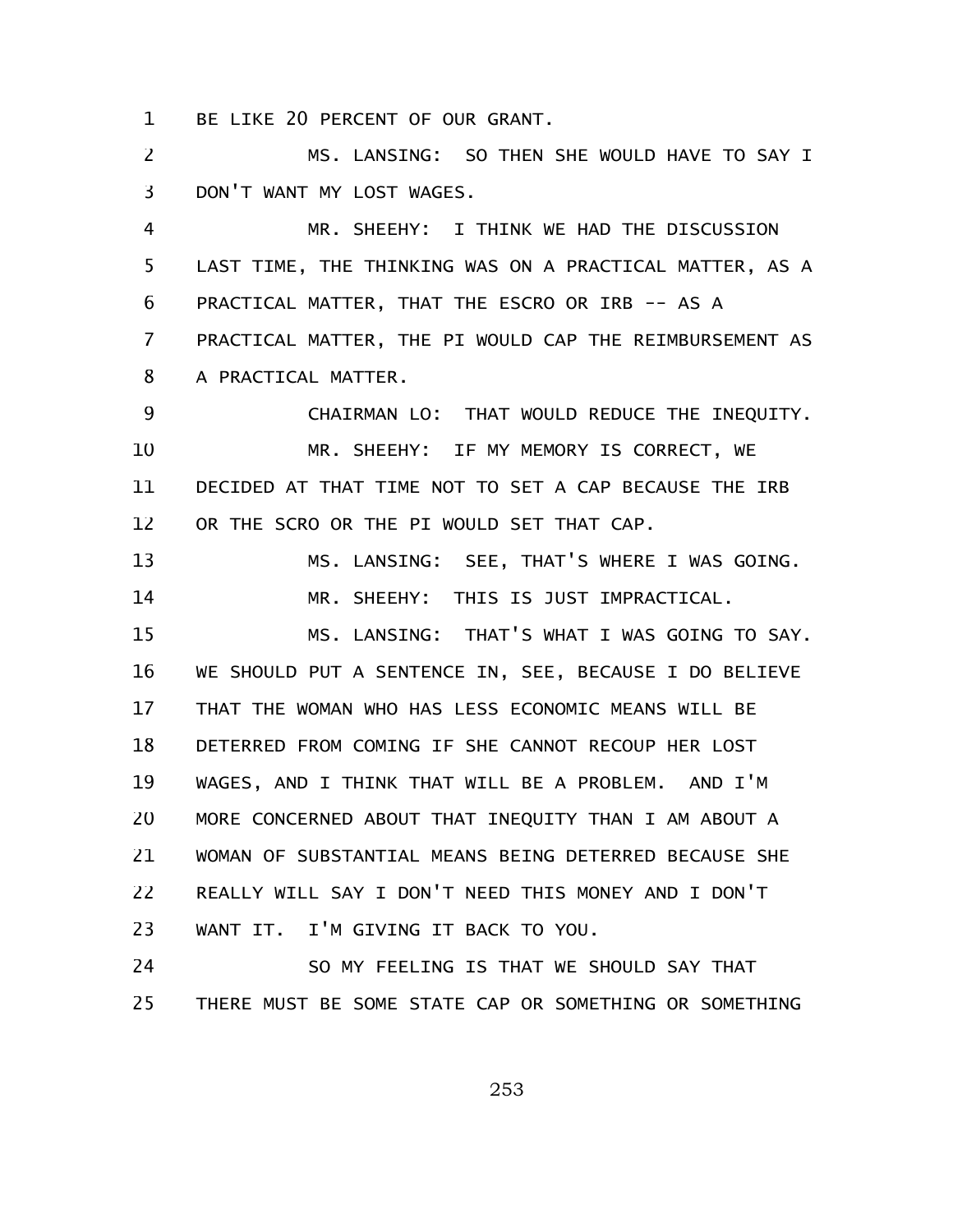THAT WE SHOULD SAY WE ARE TURNING OVER TO THEM TO CAP THIS, AND THAT'S WHAT IT WILL BE. 1 2

MR. SIMPSON: MAYBE I'M OUT OF ORDER. MY RECOLLECTION IS EXACTLY WHAT JEFF WAS SAYING. AND I THINK -- I WAS DIGGING FOR REGULATIONS. IT DOESN'T SAY THERE WILL BE. IT SAYS MAY BE, SO PRESUMABLY IT'S UP TO THE IRB WHETHER THEY'LL EVEN OFFER THAT BENEFIT OF REIMBURSEMENT FOR LOST WAGES. SO SPEAKING PERSONALLY, I'M A STRONG ADVOCATE OF REIMBURSEMENT AND ALLOWING THAT TO GO THROUGH. AGAIN, I THINK JEFF'S IS EXACTLY MY RECOLLECTION OF THE DISCUSSION THE LAST TIME. MS. LANSING: MAYBE WE NEED TO CLARIFY. DR. TAYLOR: I SUPPORT WHAT JEFF IS SAYING. I THINK THE IRB IS NOT GOING TO REALLY WANT TO BE USURPED ON THIS. I THINK EACH INDIVIDUAL PROGRAM IS LIKELY TO WANT TO SET SOME STANDARD AND THEY AREN'T ALWAYS EXACTLY THE SAME. 3 4 5 6 7 8 9 10 11 12 13 14 15 16 17

DR. KIESSLING: A REASONABLE REFERENCE FOR THIS IS JURY DUTY. AND PEOPLE ARE NOT COMPENSATED OR REIMBURSED FOR LOST WAGES FOR JURY DUTY. SOMEBODY HAS DECIDED WHAT THE STATE OR THE COUNTY CAN AFFORD FOR JURY DUTY. THE ONLY REASON I THINK WE GOT INTO THE WAGES ISSUE WHEN WE DISCUSSED THIS BEFORE, AND JUST TALKING ABOUT REIMBURSEMENT AT ALL WAS WONDERFUL, WAS THE IDEA THAT YOU DIDN'T WANT SOMEONE WHO WAS A VERY 18 19 20 21 22 23 24 25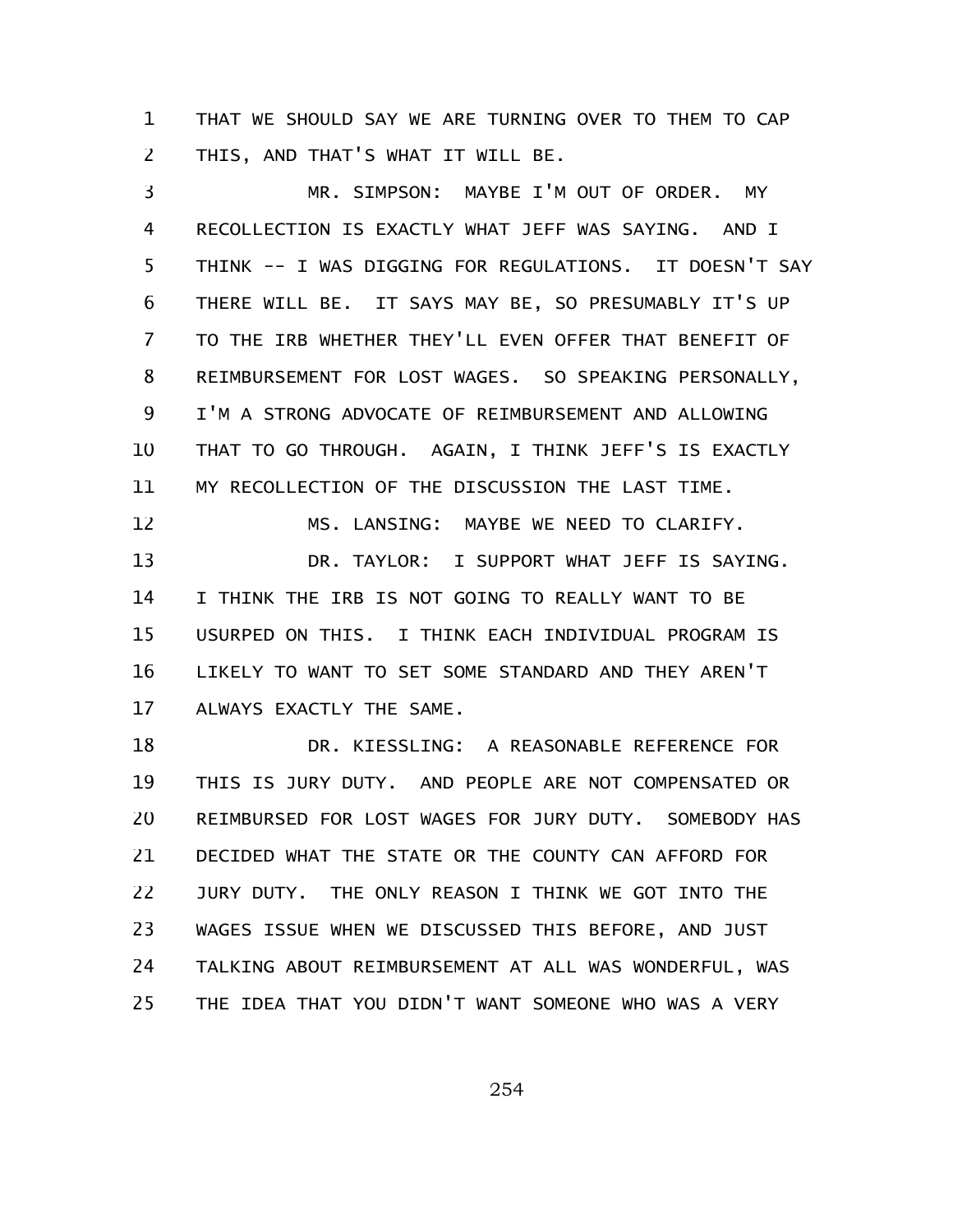LOW-INCOME PERSON TO DO THIS FOR A HIGHER WAGE THAN SHE WOULD NORMALLY GET FROM HER JOB. 1 2

NOW, THAT, WHEN YOU THINK ABOUT IT, IS KIND OF A SMALL CONCERN. EVERY AREA HAS A MEDIAN INCOME, SO YOU COULD CERTAINLY FIGURE OUT WHAT THE MEDIAN HOURLY INCOME IS FOR THAT AREA, AND YOU COULD OFFER SOME PERCENTAGE OF THAT OR USE THAT AS YOUR GUIDELINE FOR WHAT TO REIMBURSE. 3 4 5 6 7 8

DR. PETERS: COULD WE JUST TAG IT TO WHATEVER JURIES DO? 9 10

DR. KIESSLING: JURIES KIND OF HAVE A DAILY. IT'S DIFFERENT, BUT IT IS SORT OF A PUBLIC SERVICE IDEA. AND THE ONLY REASON TO NOT ESTABLISH A BLANKET PAYMENT FOR DONORS, WHICH IS WHAT WE'VE DONE IN BOSTON, AN HOURLY WAGE, WE ARRIVED AT AN HOURLY WAGE BECAUSE WE ASKED TEN MEN WHAT SOMEBODY WOULD HAVE TO PAY THEM TO INJECT THEMSELVES WITH HORMONES TWICE A DAY. WE CAME UP WITH VERY HIGH NUMBERS FROM THESE GUYS, MEN. WHAT WOULD IT TAKE, HOW MUCH WOULD YOU HAVE TO BE PAID TO GIVE YOURSELF A SHOT TWICE A DAY? 11 12 13 14 15 16 17 18 19 20

SO THE CONCERN HERE IS FINANCIAL INDUCEMENT, AND I THINK EACH IRB, IF THEY'RE GUIDED TO SIMPLY COME UP WITH THEIR STANDARD ACCORDING TO A MEDIAN WAGE, YOU'RE NOT GOING TO GET INVOLVED WITH A MEDIAN WAGE FOR THAT AREA. YOU'RE NOT GOING TO GET INVOLVED WITH 21 22 23 24 25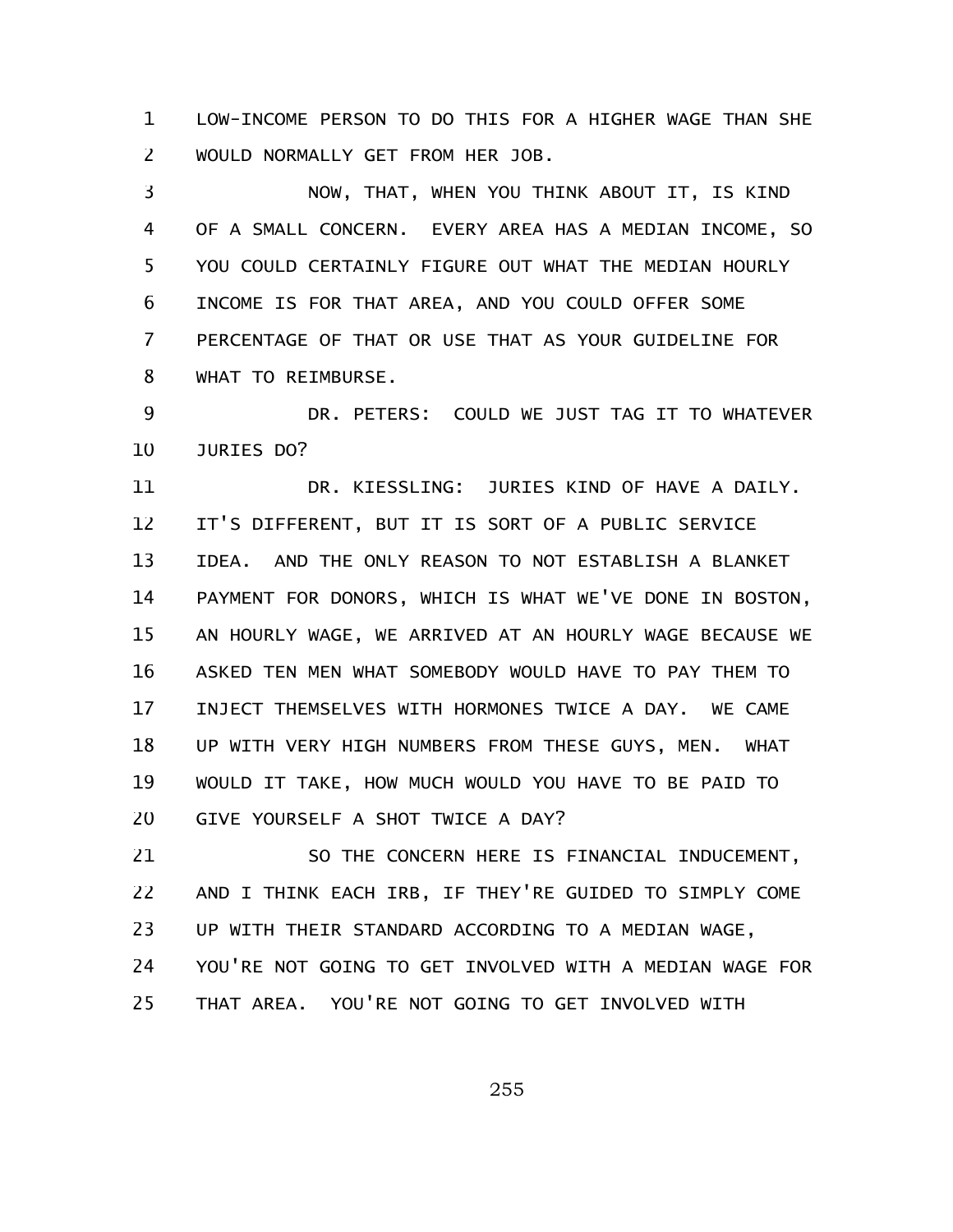OVERCOMPENSATION CONCERNS. 1

MR. SHEEHY: WELL, I JUST -- I THINK ALTA IS ABOUT TO MAKE THE SAME COMMENT. IF WE SET ANYTHING, IT BECOMES COMPENSATION. THERE HAS TO BE ACTUAL LOST WAGES, OR WE VIOLATE THE LAW. 2 3 4 5

MS. CHARO: I ALSO JUST -- I REMEMBER -- FIRST OF ALL, I THINK MR. SIMPSON IN CORRECT IN HIS MEMORY OF WHAT WAS GOING ON. PAT KING TALKED ABOUT THE VALUE OF HAVING A CAP. WE WENT THROUGH THIS CONVERSATION, AND THE JURY DUTY ANALOGY WAS USED, ALTHOUGH I'M NOT COMPLETELY COMFORTABLE WHETHER IT WAS JURY DUTY AS A MANDATORY THING, AND IT IS A PUBLIC SERVICE AND THIS IS ALTRUISTIC. MY SENSE OF IT IS THAT IF WE WRITE IN SOME CAP IN REGULATION, THAT IS THE END OF THE STORY. AND IT BOTH BECOMES A CEILING AND A FLOOR; THAT IS, I THINK IT'S GOING TO CREATE PRESSURE TO OFFER COMPENSATION UP TO WHATEVER AMOUNT WE IDENTIFY AS MUCH AS IT WILL OPERATE AS A CEILING ON THE AMOUNT THAT YOU CAN OFFER. 6 7 8 9 10 11 12 13 14 15 16 17 18 19

AND CONSISTENT WITH WHAT JEFF SAID, IF WE SIMPLY SAY REIMBURSEMENT IS PERMISSIBLE, BUT NOT REQUIRED, FOR ACTUAL OUT-OF-POCKET LOST WAGES, IT WILL NOT ONLY BE THE IRB'S AND ESCRO'S THAT ARE GOING TO HAVE THE OPPORTUNITY TO SAY DO WE WANT TO CAP FOR THIS, BUT IT'S GOING TO BE THE CIRM TECHNICAL PEOPLE WHO ARE 20 21 22 23 24 25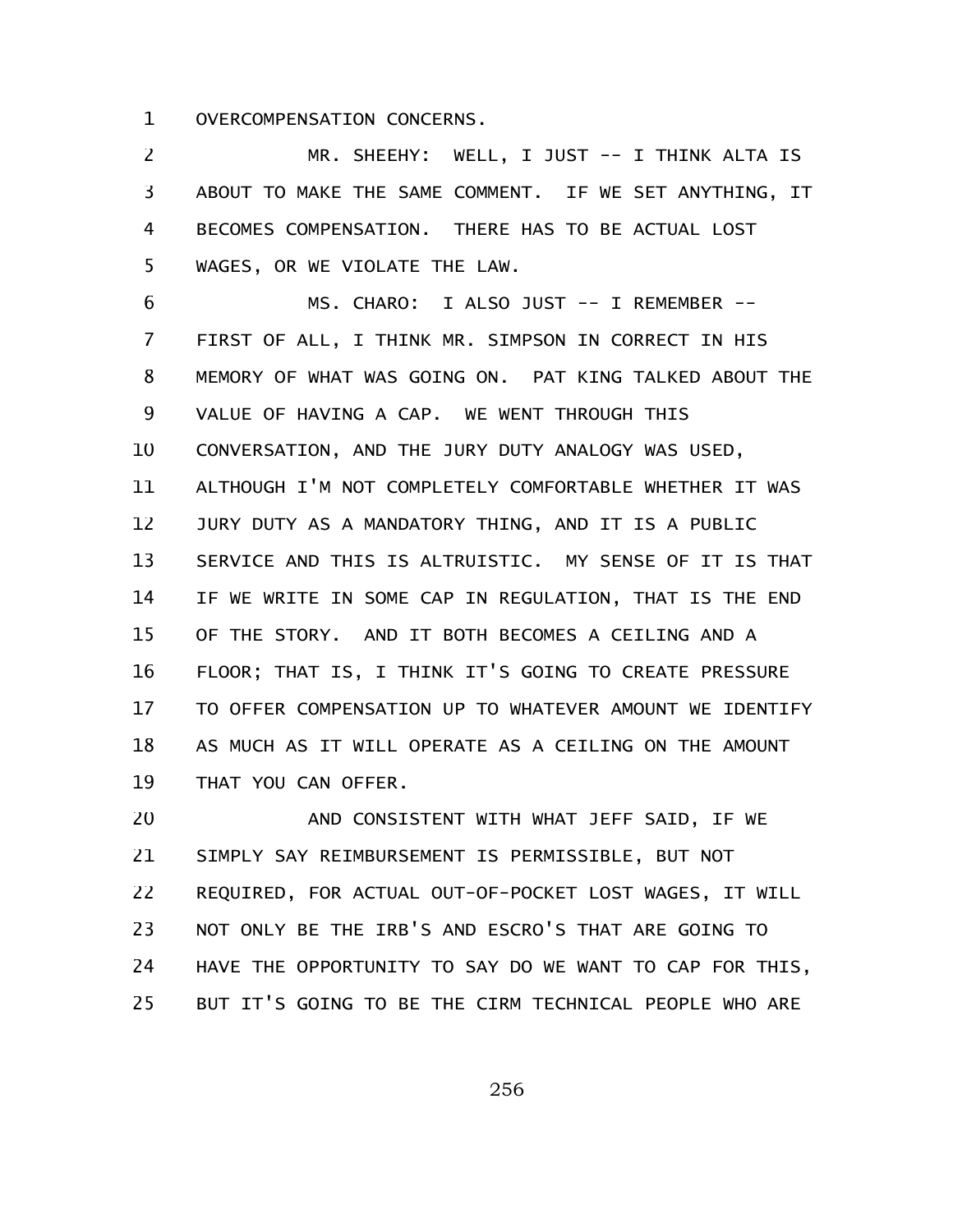DECIDING WHETHER OR NOT TO FUND THE GRANT BECAUSE IT AFFECTS HOW MUCH MONEY THE GRANT IS GOING TO COST. SO THERE ARE GOING TO BE LOTS OF OPPORTUNITIES FOR PEOPLE TO SAY I THINK WE NEED A CAP HERE, AND I THINK WE NEED A CAP THERE. LET'S CAP IT AT WHATEVER STATE LEGISLATORS GET, THEIR PER DIEM. THAT SEEMS TO BE A GOOD NUMBER TO USE, WHATEVER NUMBER THEY WANT TO REACH FOR. BUT I DON'T KNOW THAT WE NEED TO WRITE IT INTO A REGULATION THAT TRANSCENDS ALL THOSE BODIES OF DECISION-MAKING. 1 2 3 4 5 6 7 8 9 10

CHAIRMAN LO: TO TRY AND FOLLOW UP WITH THESE COMMENTS, ANOTHER OPTION IS TO USE ALTA'S LANGUAGE AND THEN GO ON TO SAY THE IRB SHALL CAP PAYMENTS FOR LOST WAGES TO AVOID UNDUE INDUCEMENT. ESTABLISH THE PRINCIPLE, WE DON'T WANT UNDUE INDUCEMENT, BUT CLEARLY GIVES THE AUTHORITY, REAFFIRMS THE IRB'S AUTHORITY TO DETERMINE WHAT IS -- 11 12 13 14 15 16 17

MS. CHARO: ARE YOU SUGGESTING THAT REIMBURSEMENT FOR LOST WAGES COULD EVER BE AN INDUCEMENT, BERNIE? IS THAT WHAT YOU REALLY WANT TO SAY? 18 19 20 21

DR. OLDEN: I HAVE A FUNDAMENTAL QUESTION. DO WE HAVE A REQUIREMENT TO THE GRANT APPLICATION THAT THE APPLICANT DEMONSTRATE TO THE REVIEW COMMITTEE OR THE ADMINISTRATION OF THE PROGRAM THAT THEY HAVE IN 22 23 24 25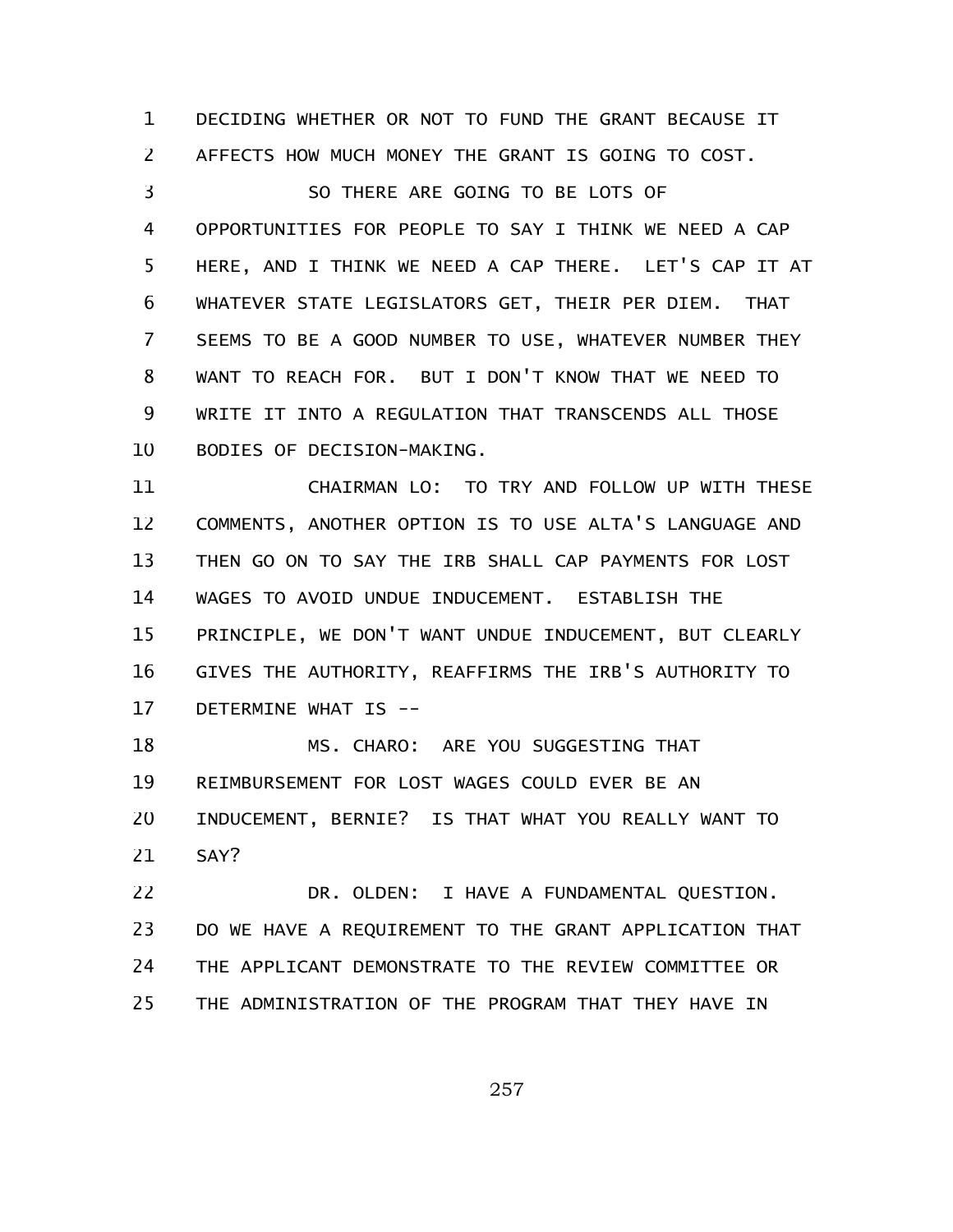PLACE A PLAN THAT WILL ENSURE DIVERSITY IN TERMS OF THEIR SAMPLE SELECTION BECAUSE THAT MAY GET AROUND THIS? BECAUSE I WOULDN'T WANT TO LEAVE IT UP TO AN INVESTIGATOR UNLESS HE OR SHE HAD DEMONSTRATED IN THE APPLICATION THAT THEY HAD A PLAN THAT WOULD REALLY ENSURE THE INCLUSION OF PERSONS FROM LOW SOCIOECONOMIC BACKGROUND. IF THAT'S IN PLACE, THEN I THINK WE CAN LEAVE IT UP TO THE INVESTIGATOR TO DECIDE. 1 2 3 4 5 6 7 8

CHAIRMAN LO: WE HAVE SOMETHING, BUT NOT QUITE AS SPECIFIC TO WHAT YOU JUST SAID. SO ON PAGE 17 OF OUR HANDOUT THAT LISTS WHAT WENT OUT TO THE PUBLIC, IT'S ENTITLED "FAIRNESS AND DIVERSITY IN RESEARCH." WE SAY CIRM GRANTEES SHALL COMPLY WITH THE CALIFORNIA HEALTH RESEARCH FAIRNESS ACT, CALIFORNIA HEALTH AND SAFETY CODE, BLAH, BLAH, INCLUSION OF WOMEN AND MINORITIES IN CLINICAL RESEARCH ACT. 9 10 11 12 13 14 15 16

NOW, I DON'T KNOW IF THAT SPECIFICALLY SAYS YOU'VE GOT TO DEMONSTRATE IN YOUR GRANT APPLICATION THAT YOU HAVE A PLAN TO ENSURE ADEQUATE REPRESENTATION. THAT'S ACTUALLY WHAT THE NIH REQUIRES IN THE LAST PART. YOU HAVE TO SHOW HOW YOU ARE GOING TO ACHIEVE DIVERSITY. 17 18 19 20 21 22

DR. OLDEN: IF THERE'S A LOGICAL REASON FOR YOU CAN'T ACHIEVE IT OR FROM A SCIENTIFIC POINT OF VIEW IT'S NOT DESIRABLE TO ACHIEVE IT, THEN YOU HAVE TO MAKE 23 24 25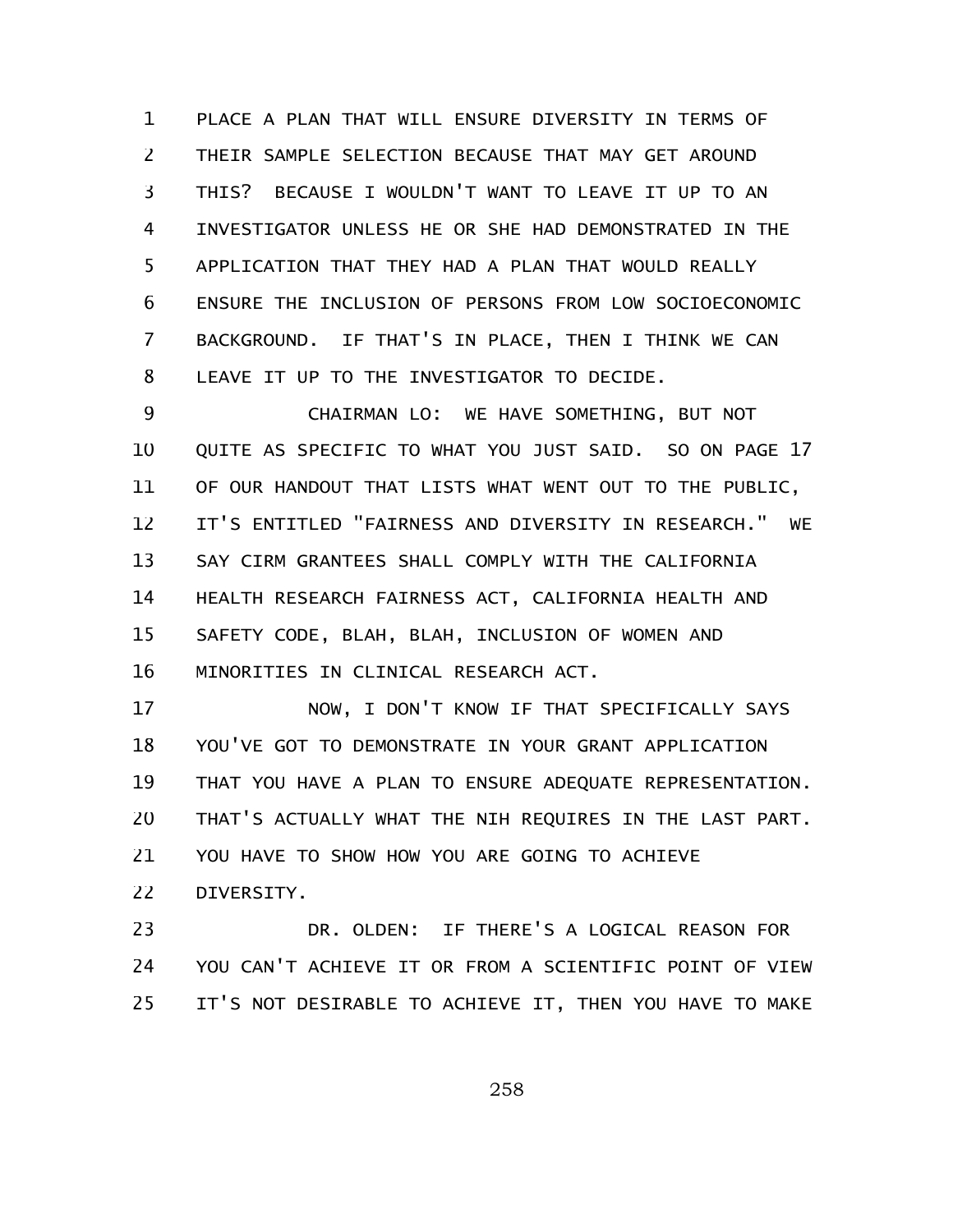THAT ARGUMENT. AND WE'LL SOMETIME ACCEPT IT. 1

MR. LOMAX: WHAT THAT LAW SAYS IS IF YOU DO NOT ALREADY COMPLY WITH THE NIH 1993 RULE ON DIVERSITY, THEN IT ESSENTIALLY MANDATES THE DEVELOPMENT OF SOMETHING THAT'S SUBSTANTIALLY SIMILAR. SO IT'S PEGGING IT TO THE NIH POLICY. 2 3 4 5 6

CHAIRMAN LO: GEOFF, DO YOU ALSO WANT TO TELL US WHAT THE BRITISH, THE NEW UK POLICY IS ON REIMBURSEMENT -- I'M SORRY -- REIMBURSEMENT FOR LOST WAGES? 7 8 9 10

MR. LOMAX: YES. EARLIER THIS YEAR WE HAD A CONCERN ACTUALLY WITH THE UK STEM CELL LINE BECAUSE THERE WAS -- INITIALLY THEY HAD A FLAT RATE THEY WERE PAYING. AND THEIR REGULATIONS SAID YOU CAN PAY A CERTAIN AMOUNT EVEN THOUGH IT WAS A VERY SMALL AMOUNT, 15 £. THEY'VE NOW RESCINDED THAT AUTHORIZATION TO GIVE SOMEBODY A PAYMENT FOR PARTICIPATING, AND THEY NOW DO AUTHORIZE PAYMENT FOR DOCUMENTED LOSS OF EARNINGS, SO IT'S SIMILAR TO OURS. IT'S ACTUAL LOST WAGES. THEY USE THE TERM "DOCUMENTED," AND THEY DO SET A CAP ON A DAILY MAXIMUM OF ROUGHLY ABOUT \$80, 55 £, AND THEN THEY CREATE AN OVERALL LIMIT FOR TOTAL COMPENSATION OF -- TOTAL REIMBURSEMENT FOR 250 £ FOR EACH COURSE -- FOR EACH CYCLE OF EGG DONATION. 11 12 13 14 15 16 17 18 19 20 21 22 23 24 25

MS. LANSING: I DO THINK IN ORDER TO PROTECT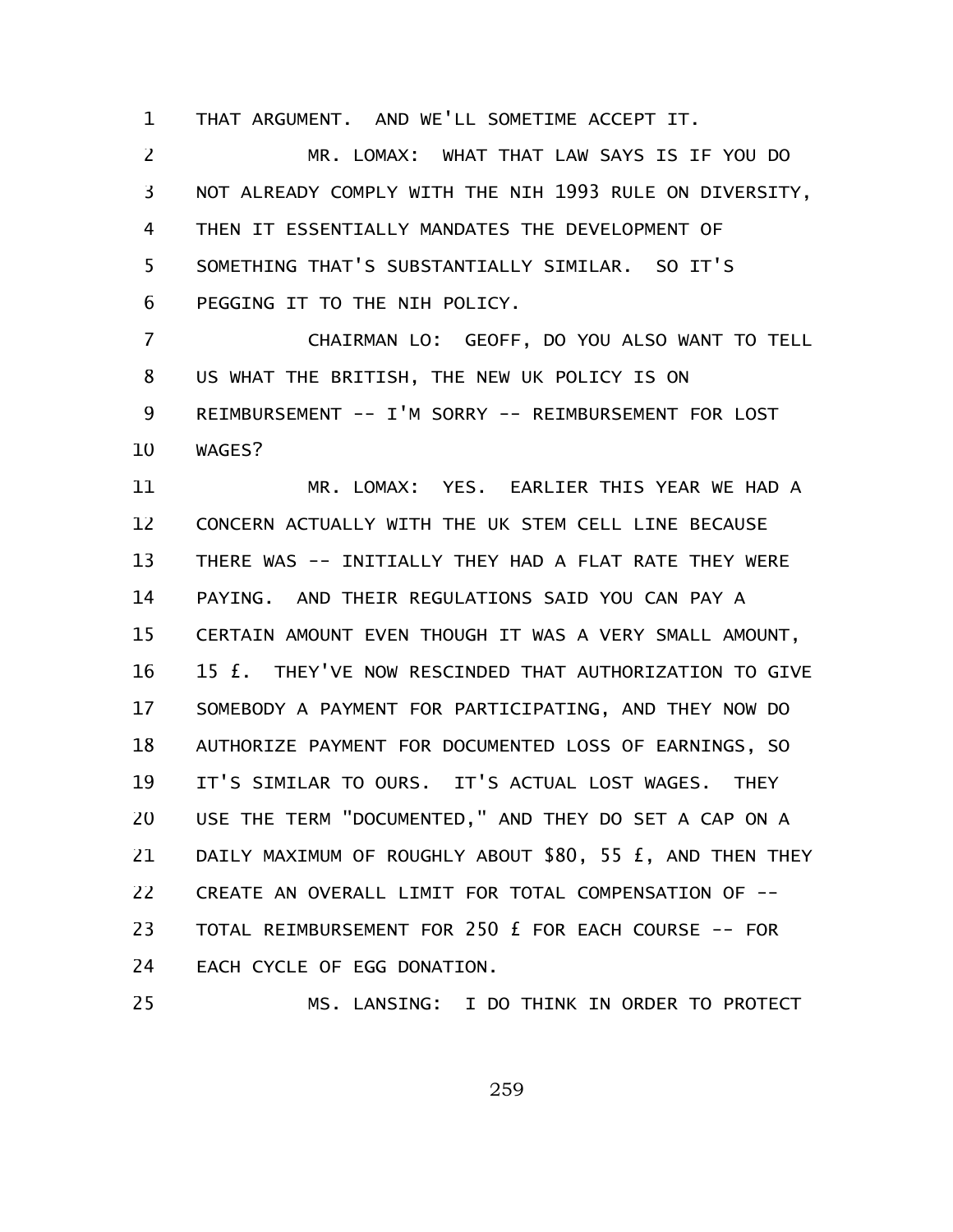THE LOW-INCOME WOMAN, WE NEED TO DO SOMETHING. I THINK THAT I LIKE, I GUESS, WHAT JEFF SAID AND JOHN SAID, THAT WE BASICALLY SAY THAT, YOU KNOW, WE'RE GOING TO REIMBURSE WAGES WITH A CAP, WHICH WILL BE DETERMINED BY THE IRB'S, YOU KNOW, AND WE'RE GOING TO LEAVE IT TO THEM. AND, THEREFORE, SOMEBODY WHO IS DISADVANTAGED WILL NOT BE DISADVANTAGED IN DONATING THEIR EGGS. 1 2 3 4 5 6 7

DR. TAYLOR: DON'T YOU THINK THE CAP -- I DON'T SEE THE BENEFIT THE CAP PROVIDES. IT PROVIDES A TARGET FOR PEOPLE WHO FEEL THE ORIGINAL LANGUAGE WAS SO RESTRICTIVE ON ANY SORT OF COMPENSATION. I DON'T REALLY SEE -- I DON'T BELIEVE THAT AN IRB IS GOING TO LOW-BALL THE SUBJECTS. AND I'M JUST KIND OF CONCERNED ABOUT THE POLITICAL FALLOUT OF ESTABLISHING ANY KIND OF NUMERICAL CAP OR FLOOR OR WHATEVER YOU DECIDE IT IS. 8 9 10 11 12 13 14 15

MS. LANSING: WELL, I'M EQUALLY WORRIED THAT THEY WILL REJECT PEOPLE WHOSE INCOME IS TOO HIGH. DO YOU KNOW WHAT I MEAN? THIS IS SORT OF LIKE AN EQUALIZER. IT'S LIKE JURY DUTY, AND I ACTUALLY THINK THAT'S A MODEL THAT SERVES US WELL. DO YOU KNOW? 16 17 18 19 20

DR. TAYLOR: BUT IT'S A VOLUNTARY. IT'S NOT A MANDATED REIMBURSEMENT FOR LOST WAGES. IN YOUR MILLIONAIRE EXAMPLE -- 21 22 23

CHAIRMAN LO: MILLIONAIRE, IF YOU HAD A CAP, A MILLIONAIRE WOULD ONLY GET A CAP, NOT HER ACTUAL LOST 24 25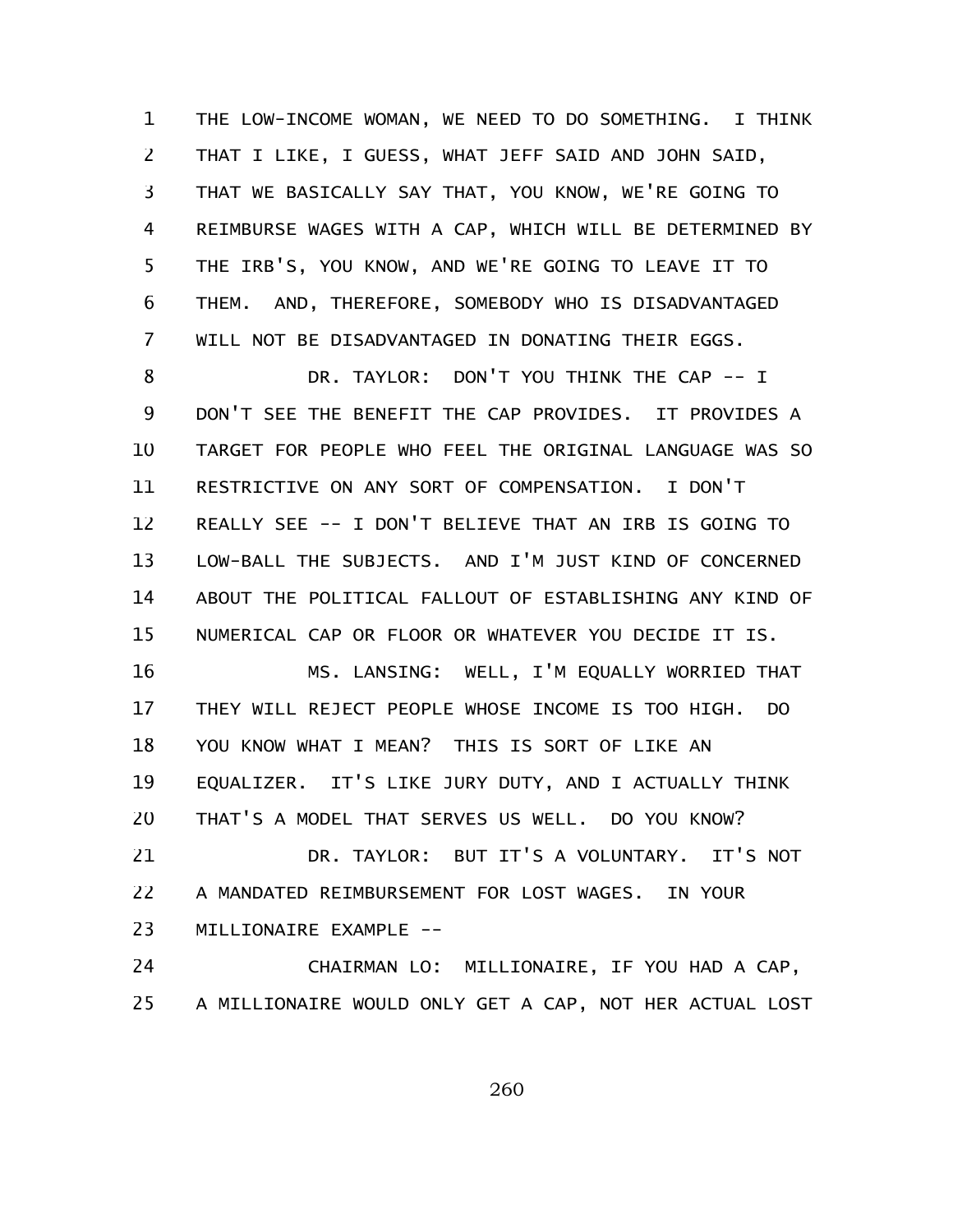WAGES. THEREFORE, YOU DECREASE THE DISCREPANCY BETWEEN WHAT SHE WOULD GET PAID AND WHAT THE POOR MINIMAL WAGE WOMEN GET PAID FOR THE SAME WORK. 1 2 3

DR. TAYLOR: I ABSOLUTELY AGREE THAT SHOULD HAPPEN, BUT I'M JUST NOT SURE THAT IT NEEDS TO BE SPECIFIED. 4 5 6

MR. SHEEHY: I JUST THINK WE DID A GREAT JOB, AND I WOULDN'T CHANGE THE LANGUAGE. I THINK THE GOAL HERE OF THIS OBJECTION IS ZERO, NO REIMBURSEMENT AT ALL. SO WE CAN -- I DON'T THINK THAT THIS IS A -- I THINK WE WENT THROUGH ALL OF THIS ONCE. I THINK WE CAME UP WITH THE IDEAL SOLUTION. WE ARE STARTING TO UNWIND THAT, AND WE'RE STARTING TO FORGET SOME OF THE CONSIDERATIONS WE HAD, AND SOME OF THESE I THINK WE CAN REJECT BECAUSE I DON'T BELIEVE THE GOAL HERE -- I THINK THE GOAL IS EXPLICIT, THAT NO REIMBURSEMENT IS ACCEPTABLE. 7 8 9 10 11 12 13 14 15 16 17

MS. LANSING: WILL YOU READ WHAT OUR LANGUAGE IS NOW AGAIN ONE MORE TIME? 18 19

MR. LOMAX: LET ME GO AHEAD AND READ THE DEFINITION, BECAUSE I THINK THAT'S THE IMPORTANT TERM, THE DEFINITION OF PERMISSIBLE EXPENSES. SO WHAT IT SAYS IS "YOU MAY COMPENSATE THE DONOR FOR PERMISSIBLE EXPENSES. PERMISSIBLE EXPENSES MEANS NECESSARY AND REASONABLE COSTS DIRECTLY INCURRED AS A RESULT OF A 20 21 22 23 24 25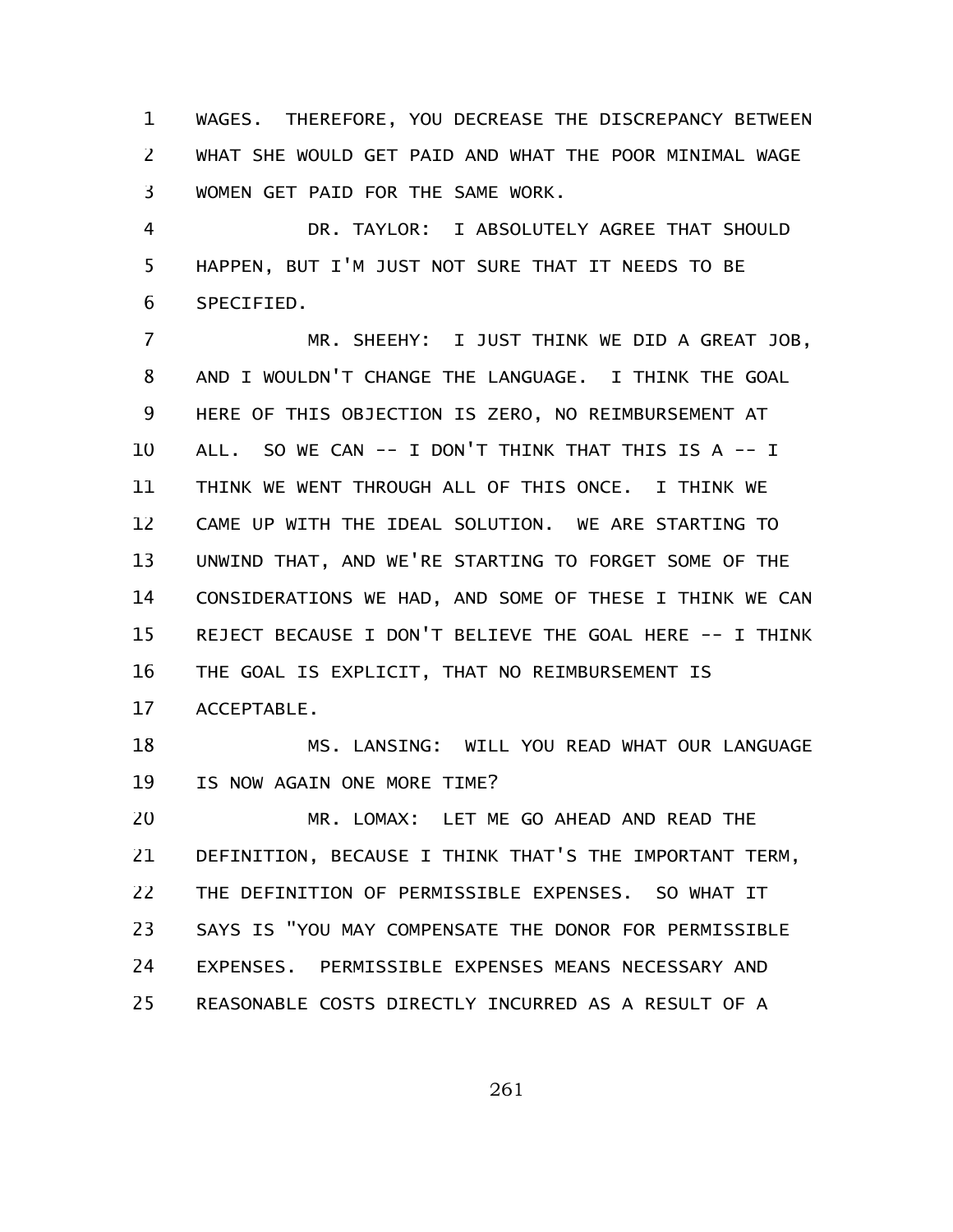DONATION OR PARTICIPATION IN RESEARCH ACTIVITIES. PERMISSIBLE EXPENSES MAY INCLUDE, BUT ARE NOT LIMITED TO COSTS ASSOCIATED WITH TRAVEL, HOUSING, CHILDCARE, MEDICAL CARE, HEALTH INSURANCE, AND ACTUAL LOST WAGES." MS. LANSING: AND IT MAY INCLUDE, WHICH IS WHAT YOU SAY. IT DOESN'T HAVE TO, SO I THINK YOU'RE RIGHT. MS. CHARO: AND THE WORD "REASONABLE" IS ALSO IN THAT FIRST LINE, WHICH IS THE INVITATION FOR LOTS OF DISCUSSION ABOUT CAPS. MS. LANSING: THAT'S FINE. CHAIRMAN LO: AGAIN, THE IDEA IS WE DON'T WANT TO REVISIT SOMETHING WE ALREADY RESOLVED UNLESS THERE'S A COMPELLING NEW ARGUMENT THAT WE HAVEN'T THOUGHT OF. MS. LANSING: WE DID REVISIT IT. CHAIRMAN LO: SO NOW I'M GOING TO SAY EVERYTHING ELSE WE HAVEN'T TALKED ABOUT FALLS BELOW THAT THRESHOLD OF OTHER THINGS ON THE LIST WE ALREADY HAD TALKED, EITHER THERE ARE THINGS IN THE B SECTION WE HAVE TALKED ABOUT, AND WE CONSIDERED THE EXACT ARGUMENT THAT WAS RAISED IN THE PUBLIC STATEMENT, AND WE DECIDED AGAINST IT. RATHER THAN TO REPEAT THE DISCUSSION WE HAD, I THINK WE SHOULD JUST SAY, THANK YOU. WE CONSIDERED THAT AND THOUGHT ABOUT IT, AND WE CAME DOWN 1 2 3 4 5 6 7 8 9 10 11 12 13 14 15 16 17 18 19 20 21 22 23 24 25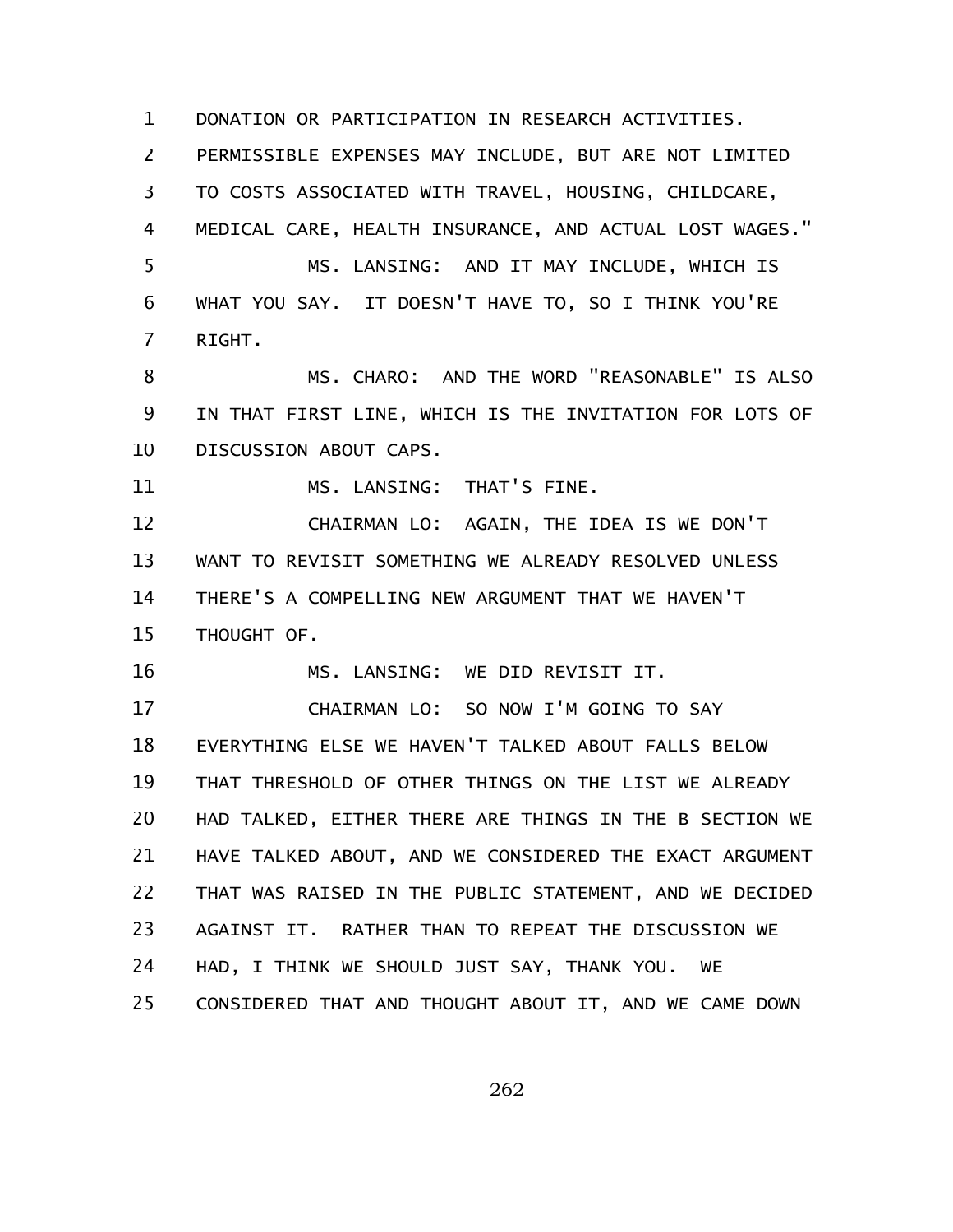THE OTHER WAY. 1

THE OTHER COMMENTS WHICH I DON'T THINK WE DISCUSSED WHICH ARE REALLY YOU COULDN'T HAVE MEANT TO SAY WHAT YOU SAID BECAUSE THAT DOESN'T DO WHAT YOU WERE INTENDING TO DO. WHAT YOU REALLY MEANT TO SAY WAS THIS. AND IT SEEMS LIKE JUST A TECHNICAL LANGUAGE CORRECTION I THINK THAT I WOULD ORDINARILY DEFER TO STAFF. IF YOU HAVE ANY OBJECTION TO ANY OF THIS, I'D LIKE YOU TO READ THEM ALL THROUGH, BUT I THINK WE DON'T NEED GO THROUGH THEM ONE BY ONE AT THIS POINT. MR. LOMAX: I WOULD AT THIS POINT SUGGEST THAT WE GO AHEAD AND MAKE A MARKUP COPY OF THE REGULATIONS REFLECTING THE DECISIONS MADE HERE TODAY IN ADDITION TO WHAT WE DESCRIBED AS THE MORE TECHNICAL COMMENTS AND MAKE THOSE REVISIONS AVAILABLE BOTH TO THE WORKING GROUP AND THE PUBLIC AND JUST GO OUT. IT WILL BE DIRECTLY SENT OUT TO YOU ALL AND MADE AVAILABLE TO THE PUBLIC. AND YOU ALL WOULD HAVE HAD A CHANCE TO REVIEW THEM AND GET BACK IF THERE WAS ANYTHING THAT CAME UP THAT SEEMED PROBLEMATIC. CHAIRMAN LO: AND THESE WILL BE POSTED AS SOON AS WE CAN GET THEM TECHNICALLY DONE SO THAT WE MEET THE 15-DAY PUBLIC COMMENT PERIOD FOR ANY REVISIONS 2 3 4 5 6 7 8 9 10 11 12 13 14 15 16 17 18 19 20 21 22 23 24

TO WHAT WE HAVE PROPOSED. 25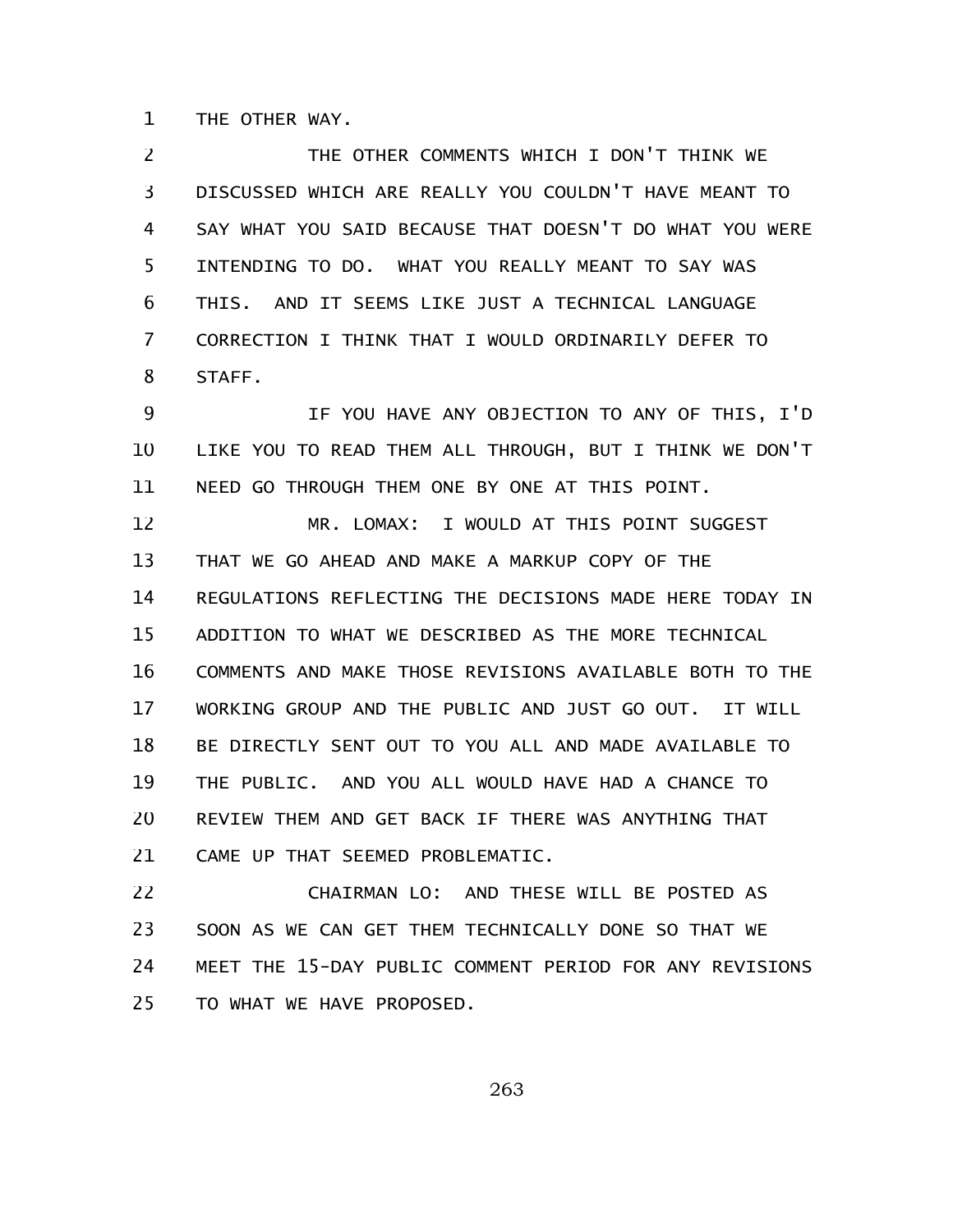MR. TOCHER: THAT'S RIGHT. 1

DR. KIESSLING: GEOFF, WE'RE GOING TO GET A NEW COPY OF THIS, NOT YOUR SUMMARY? 2 3

MR. LOMAX: THE ACTUAL TEXT. WHAT I'M PROPOSING AT THIS POINT, AND, SCOTT, I THINK WE CAN DO THIS. WE'LL DO SORT OF TWO COPIES, ONE WHICH WILL BE A CLEAN COPY, BUT WE'D LIKE TO DO SOMETHING ON THE ORDER OF A TRACK CHANGE COPY. IF WE HAVE THE ENERGY AND THE MOUSE STRENGTH LEFT, WE'LL TRY TO DO THE 4 5 6 7 8 9

STRIKE-THROUGHS AND DOUBLE UNDERLINES JUST SO YOU SEE THE CHANGES. 10 11

CHAIRMAN LO: DO TRACK CHANGES AND THEN TAKE THE CHANGES AND SHOW US A CLEAN COPY AND WE CAN FIGURE OUT THE REST. 12 13 14

ALL RIGHT. ARE THERE ANY BURNING ISSUES THAT ANY MEMBER OF THE COMMITTEE WISHES TO BRING UP? ANY BURNING ISSUES THAT ANY MEMBER OF THE PUBLIC WANTS TO BRING UP? 15 16 17 18

MR. SIMPSON: JOHN SIMPSON FROM THE FOUNDATION FOR TAXPAYER AND CONSUMER RIGHTS. I JUST WANTED TO COMMEND YOU ALL FOR YOUR VERY LONG PRODUCTIVE DAY. I THOUGHT IT WAS AN EXCELLENT MEETING. THANK YOU. 19 20 21 22 23

MS. LANSING: I ALSO WANT TO THANK YOU BECAUSE YOU ALWAYS ARE SO TERRIFIC AND SO RATIONAL AND 24 25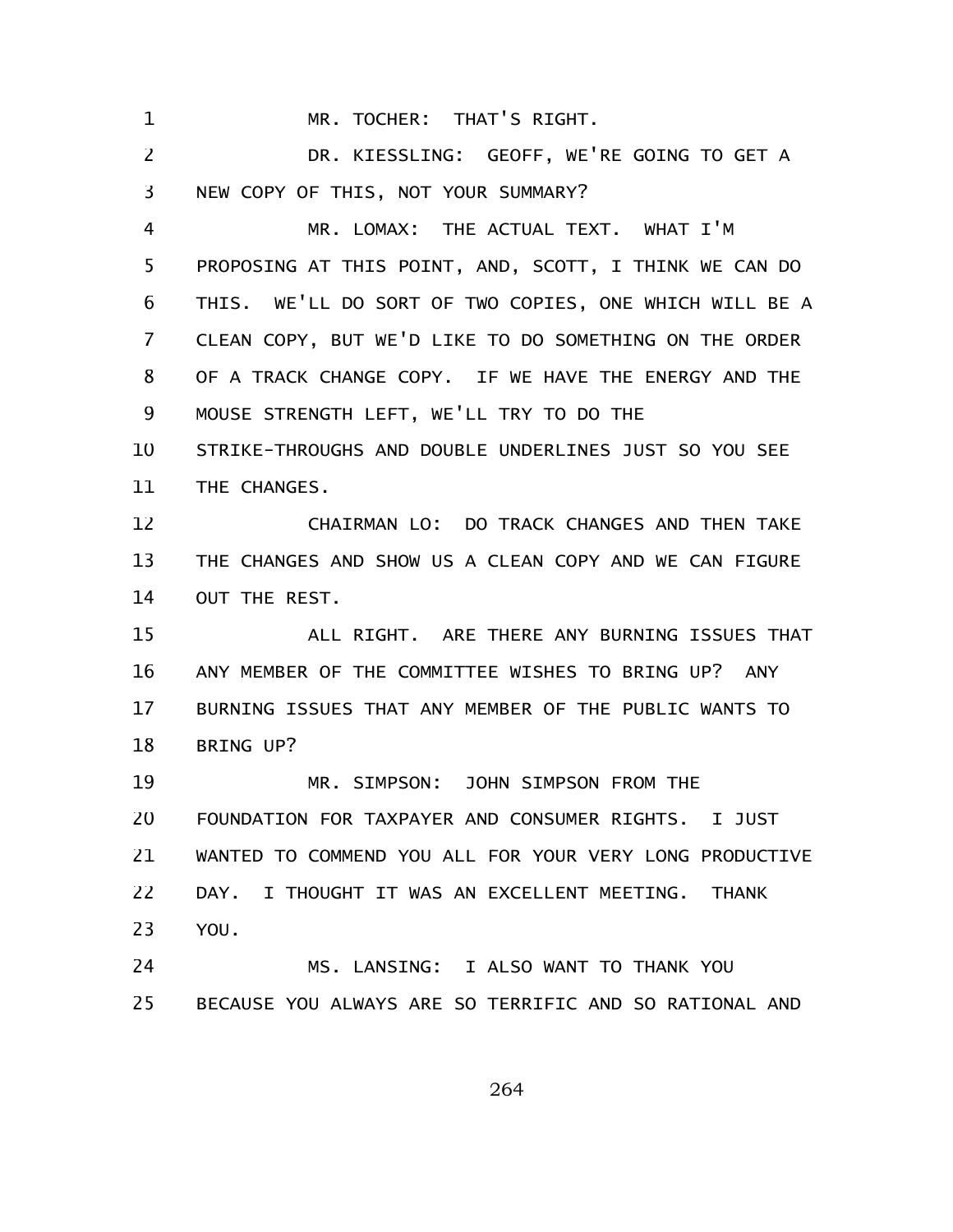SO HELPFUL. 1

CHAIRMAN LO: ANN HAD A QUESTION ABOUT WHERE DO WE GO FROM HERE. IT DEPENDS ON OUR BUDGET, WHICH IS UP IN THE AIR. 2 3 4

MR. LOMAX: I WAS ASKED TO PROPOSE -- PROJECT A MEETING SCHEDULE THROUGH THE FIRST HALF OF THIS FISCAL YEAR, WHICH WOULD BE JULY THROUGH DECEMBER, SO SECOND THE HALF OF 2006. I RECOMMENDED ONE MEETING LIKE THIS WHERE FOLKS ARE TOGETHER AND THEN ONE TELEPHONE MEETING. AND THERE WAS A METHOD -- THERE WAS A LOGIC THERE, AND IT'S ESCAPED ME RIGHT NOW. 5 6 7 8 9 10 11

I THOUGHT THERE WAS ONE FINAL POINT IN THE PROCESS WHERE WE NEEDED -- I KNOW WHAT IT IS. BECAUSE WE HAVE PROMULGATED, WE PUT INTO PLAY THE FETAL TISSUE REGULATION, WHICH IS NOW PUT FORWARD AS A 270-DAY TEMPORARY REGULATION, WE'RE GOING TO HAVE TO FINALIZE OUR FETAL TISSUE RULES. SO THERE'S SOME VERY PRACTICAL REASONS TO GET TOGETHER IN TERMS OF OUR NEXT CYCLE OF REGULATIONS, AND THAT WAS THE IDEA OF GETTING TOGETHER IN PUBLIC, AND THEN RESERVING SOME ADDITIONAL MEETING TIME BY PHONE IN THE EVENT THAT WE NEED TO FOLLOW UP AGAIN ON THAT REGULATION AS IT MOVES THROUGH -- WHEN IT GETS TO THIS STAGE, THE STAGE WHERE IT'S BEEN NOTICED AS A FINAL REG AND THAT WE WANT TO GET PUBLIC COMMENTS. THAT WILL COVER US THROUGH HOPEFULLY THE END OF THE 12 13 14 15 16 17 18 19 20 21 22 23 24 25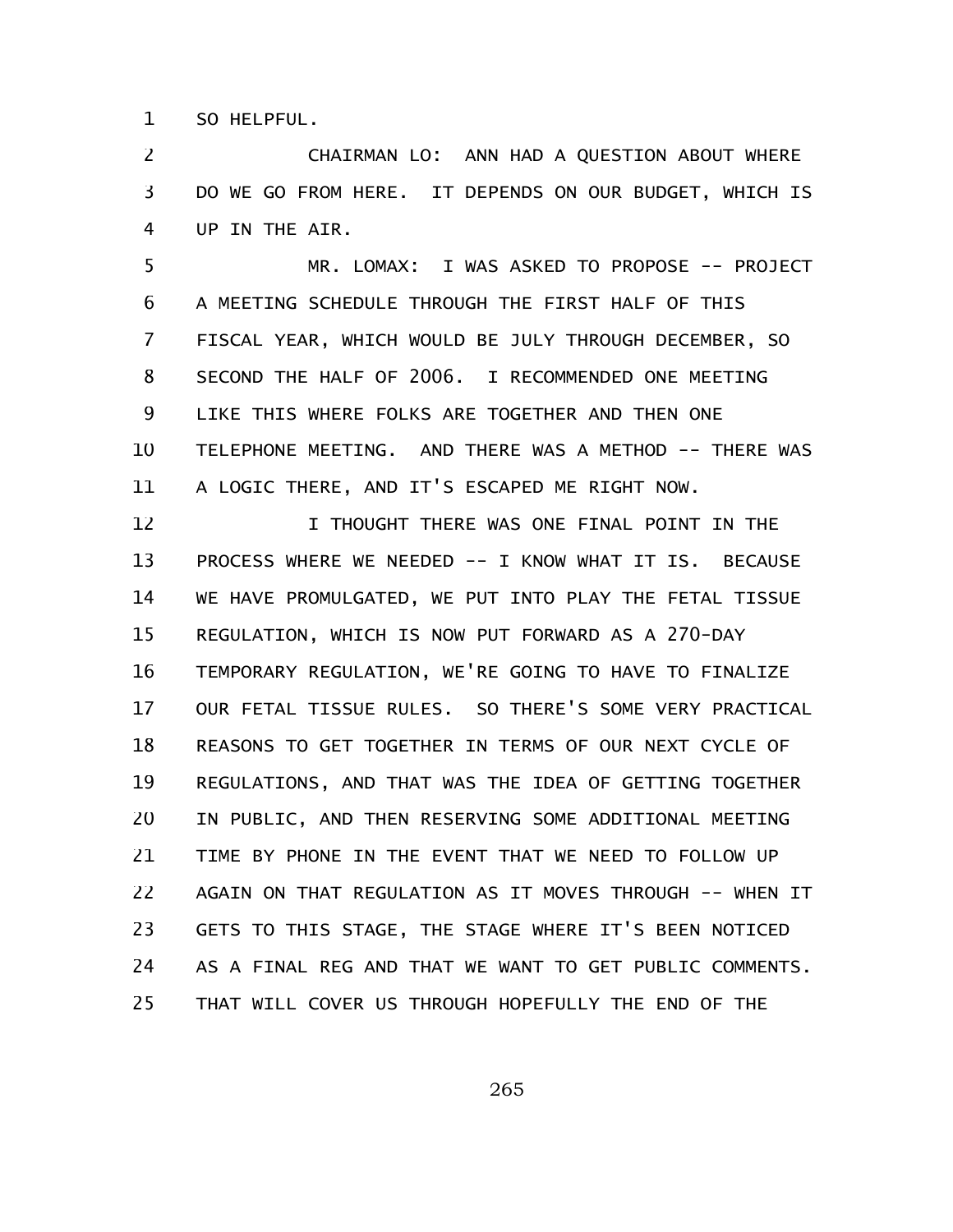YEAR WITH TWO CYCLES OF REGULATIONS, IF ALL GOES WELL, BOTH THROUGH THIS AND WE MAKE IT THROUGH THE FETAL TISSUE REGULATION. 1 2 3

CHAIRMAN LO: PROJECTING EVEN FURTHER THAN THAT, SHERRY CONTINUALLY REMINDS US VERY WISELY THAT THIS IS GOING TO BE AN ONGOING PROCESS. THERE WILL BE NEW ISSUES THAT EMERGE, NEW SCIENTIFIC THINGS THAT NEED TO CONSIDER THINGS WE'VE DONE. 4 5 6 7 8

A PARTICULAR SET OF ISSUES THAT I'M VERY CONCERNED ABOUT IS THE DOWNSTREAM CLINICAL TRIALS THAT WE HOPE WILL BE FORTHCOMING. AND IT STRIKES ME THAT THERE'S BOTH TREMENDOUS EXCITEMENT AND HOPE, BUT ALSO A LOT OF CONCERNS ABOUT WHEN IS THE PROPER TIME TO DO THE FIRST STUDIES WITH HUMANS WITH CIRM FUNDING, 9 10 11 12 13 14

PROTECTIONS IN TERMS OF MISCONCEPTIONS ABOUT THE PERSONAL BENEFITS OF RESEARCH AND THE INFORMED CONSENT PROCESS. AND I THINK IT WOULD BE IMPORTANT TO TRY AND ANTICIPATE THOSE EVENTS COMING UP SO THAT WE CAN HAVE GOOD REGULATIONS IN PLACE WHEN WE GET APPLICATIONS FOR FUNDING. THAT, OF COURSE, WILL DEPEND ON WHAT OUR CIRM BUDGET LOOKS LIKE. 15 16 17 18 19 20 21

OKAY. HAVING SAID THAT, I PERSONALLY WANT TO THANK ALL OF YOU WHO STAYED THROUGH HERE. I THINK IT WAS A VERY USEFUL AND PRODUCTIVE MEETING, AND WE CAN COME OUT WITH EVEN BETTER GUIDELINES THAN WERE PROPOSED 22 23 24 25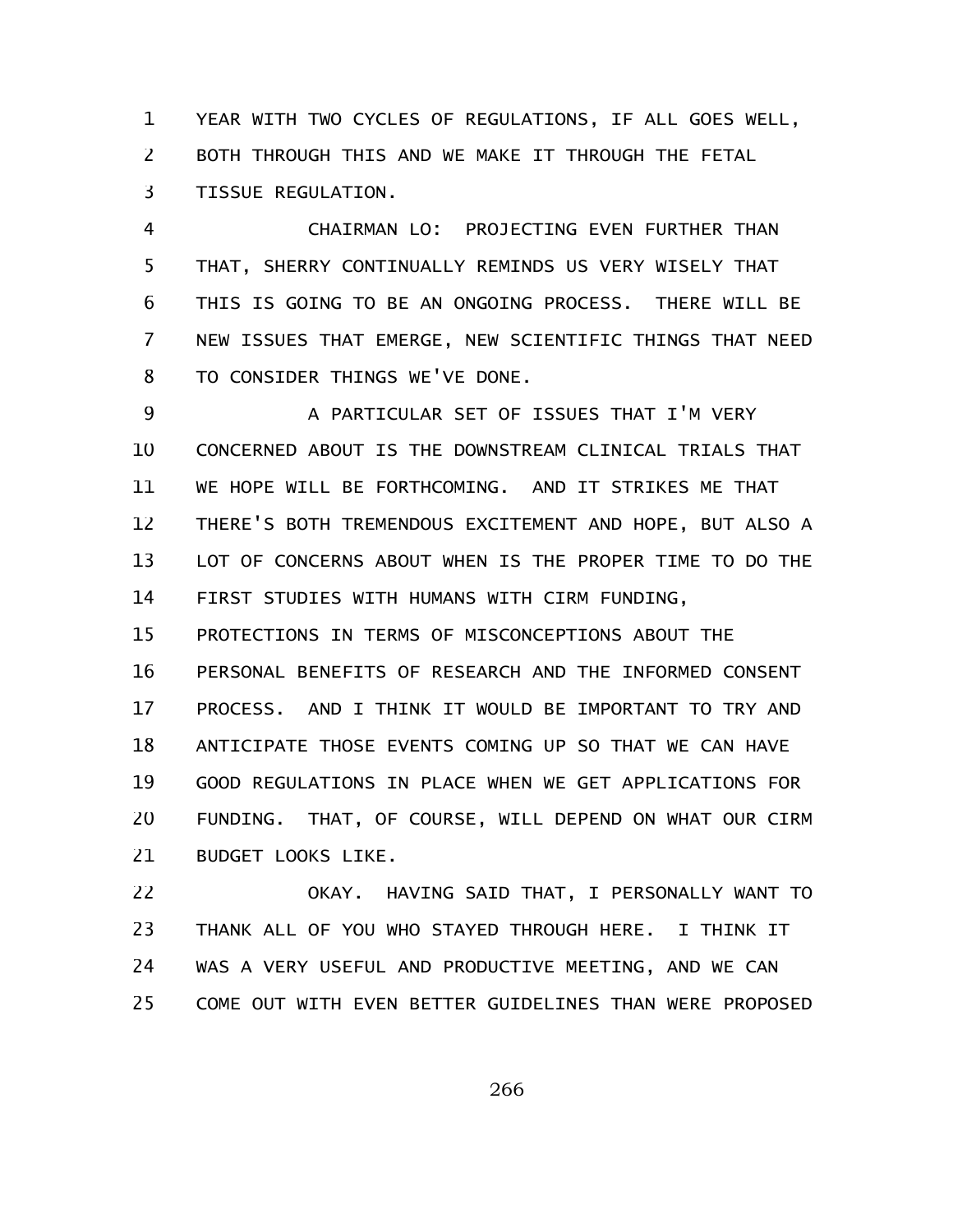BEFORE. I'M PARTICULARLY GRATEFUL FOR YOU ALL STICKING TOGETHER AND COMING UP WITH THINGS THAT WE ALL CAN LIVE WITH. DR. PETERS: THANKS TO SHERRY AND BERNIE. (APPLAUSE.) MS. LANSING: THANKS TO BERNIE. BERNIE IS AN EXTRAORDINARY LEADER, AND I'M VERY, VERY GRATEFUL TO JUST SIT NEXT TO HIM. I JUST WANT TO THANK ALL OF YOU, AND IT REALLY HAS BEEN VERY STIMULATING. AND I THINK WE'VE DONE GREAT WORK, AND WE DON'T HAVE TO SAY GOODBYE BECAUSE WE'RE GOING TO SEE EACH OTHER AGAIN, WHICH I HAVE ACTUALLY COME TO LOOK FORWARD TO. (THE MEETING WAS THEN CONCLUDED AT 4:33 P.M.)